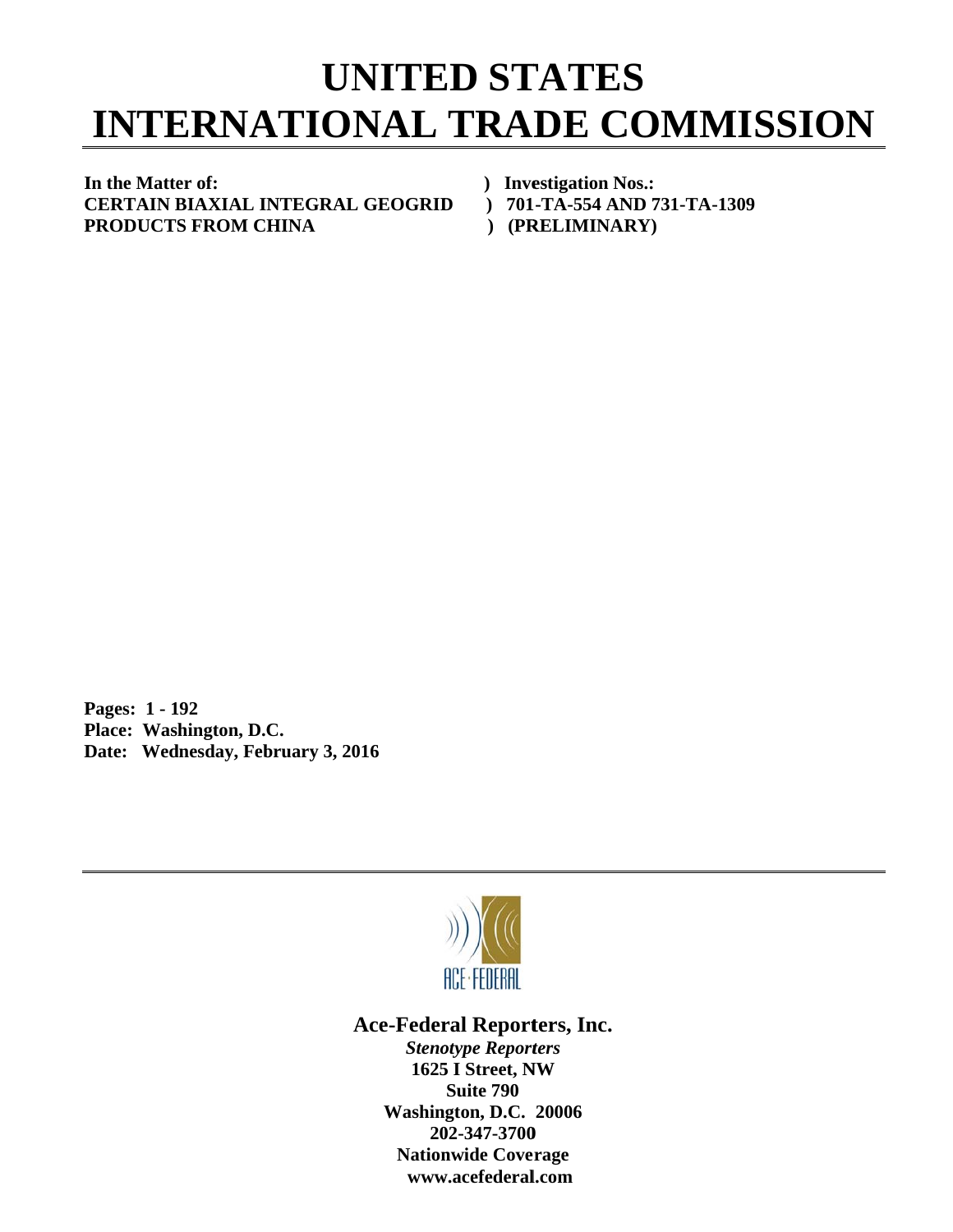| 1              | THE UNITED STATES                                          |
|----------------|------------------------------------------------------------|
| $\overline{a}$ | INTERNATIONAL TRADE COMMISSION                             |
| 3              |                                                            |
| 4              | IN THE MATTER OF:<br>) Investigation Nos.:                 |
| 5              | CERTAIN BIAXIAL INTEGRAL ) 701-TA-554 AND 731-TA-1309      |
| 6              | GEOGRID PRODUCTS FROM CHINA ) (PRELIMINARY)                |
| 7              |                                                            |
| 8              |                                                            |
| 9              |                                                            |
| 10             |                                                            |
| 11             | Main Hearing Room (Room 101)                               |
| 12             | U.S. International Trade                                   |
| 13             | Commission                                                 |
| 14             | 500 E Street, SW                                           |
| 15             | Washington, DC                                             |
| 16             | Wednesday, February 3, 2016                                |
| 17             |                                                            |
| 18             | The meeting commenced pursuant to notice at 9:30           |
| 19             | a.m., before the Investigative Staff of the United States  |
| 20             | International Trade Commission, Michael Anderson, Director |
| 21             | of Investigations, presiding.                              |
| 22             |                                                            |
| 23             |                                                            |
| $2\sqrt{4}$    |                                                            |
| 25             |                                                            |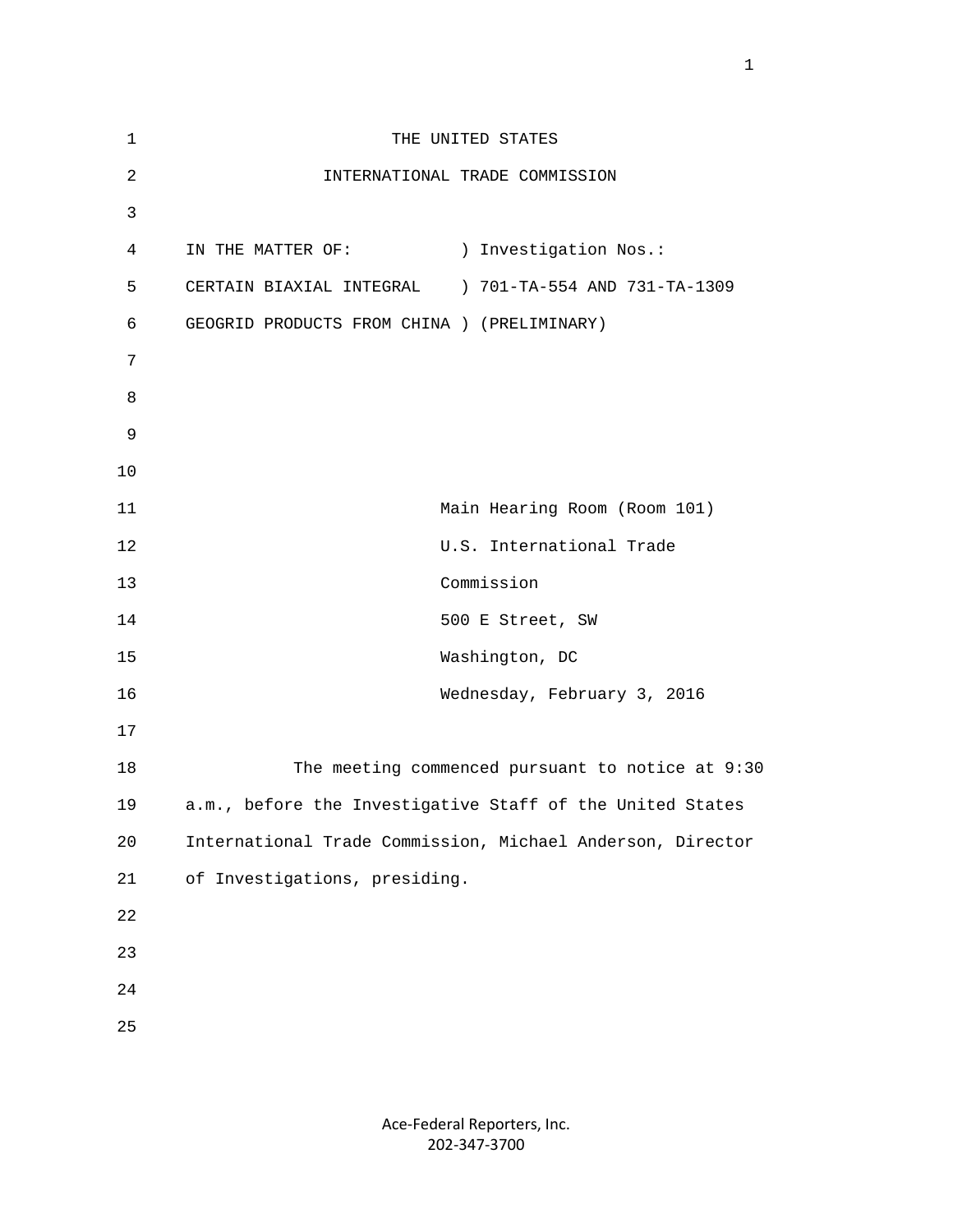1 APPEARANCES:

| $\overline{2}$ | Staff:                                         |
|----------------|------------------------------------------------|
| $\mathsf{3}$   | Sharon Bellamy, Program Support Specialist     |
| $\overline{4}$ |                                                |
| 5              | Michael Anderson, Director of Investigations   |
| 6              | Elizabeth Haines, Supervisory Investigator     |
| 7              | Amy Sherman, Investigator                      |
| 8              | Jennifer Catalano, International Trade Analyst |
| 9              | Cindy E. Cohen, Economist                      |
| 10             | David Boyland, Accountant/Auditor              |
| 11             | Nataline Viray-Fung, Attorney                  |
| 12             | Russell Duncan, Statistician                   |
| 13             |                                                |
| 14             |                                                |
| 15             |                                                |
| 16             |                                                |
| 17             |                                                |
| 18             |                                                |
| 19             |                                                |
| 20             |                                                |
| 21             |                                                |
| 22             |                                                |
| 23             |                                                |
| 24             |                                                |
| 25             |                                                |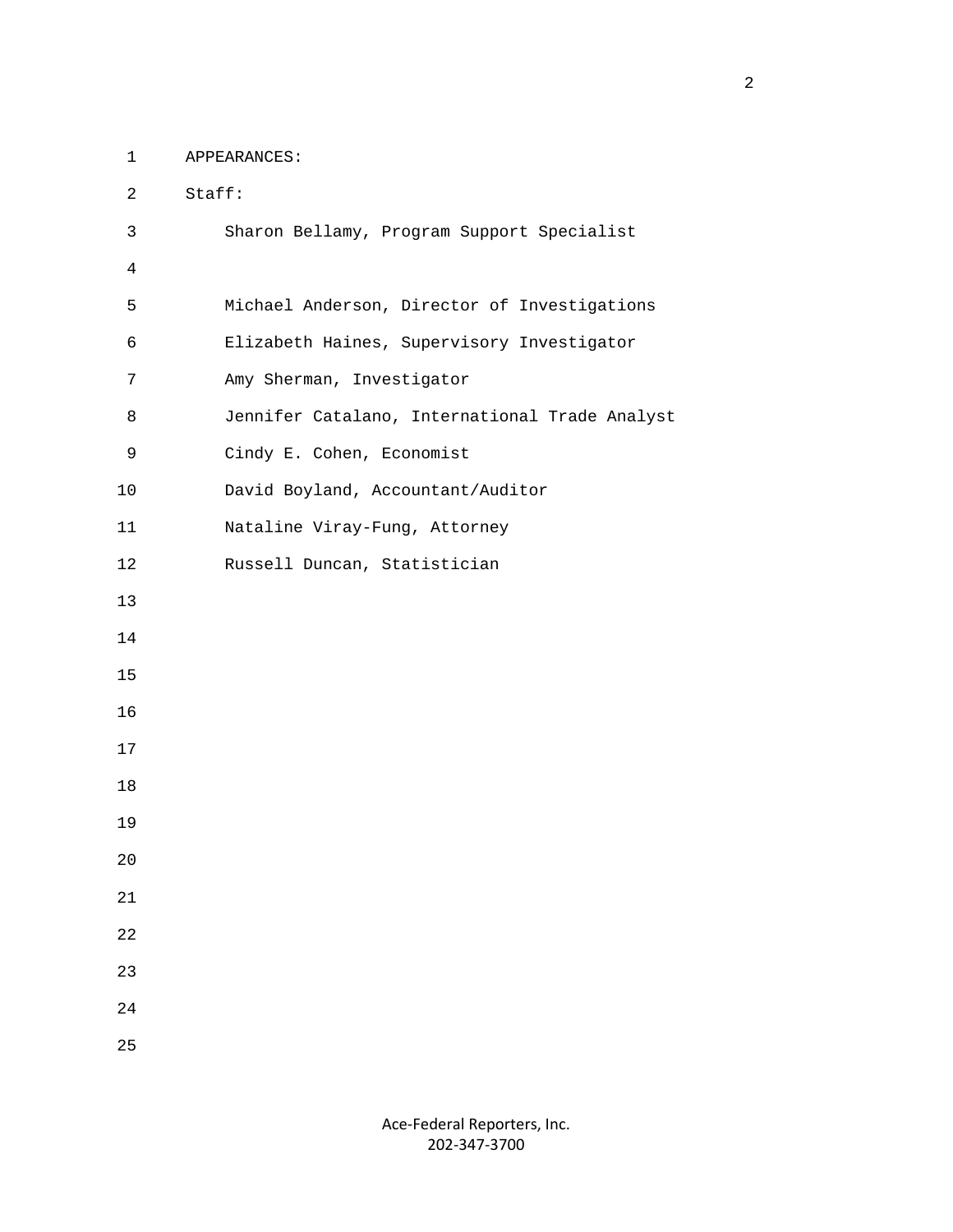| $\mathbf{1}$ | APPEARANCES:                                                |
|--------------|-------------------------------------------------------------|
| 2            | Opening Remarks:                                            |
| 3            | Petitioners (Jeffrey Gerrish, Skadden, Arps, Slate, Meagher |
| 4            | & Flom LLP)                                                 |
| 5            | Respondents (Yohai Baisburd, Dentons US LLP)                |
| 6            |                                                             |
| 7            | In Support of the Imposition of Antidumping and             |
| 8            | Countervailing Duty Orders:                                 |
| 9            | Skadden, Arps, Slate, Meagher & Flom LLP                    |
| 10           | Washington, DC                                              |
| 11           | on behalf of                                                |
| 12           | Tensar Corporation                                          |
| 13           | Mike Lawrence, President and Chief Executive Officer,       |
| 14           | Tensar Corporation                                          |
| 15           | Bryan C. Gee, Director of Marketing, Tensar Corporation     |
| 16           | Ann Shockley, Director of Materials and SIOP, Tensar        |
| 17           | Corporation                                                 |
| 18           | Robert F. Briggs, Executive Vice President, General         |
| 19           | Counsel and Secretary, Tensar Corporation                   |
| 20           | Cary Witt, President, GeoSolutions, Inc.                    |
| 21           |                                                             |
| 22           | Michael Coleman, Vice President, Coleman-More Company       |
| 23           | Dave Brooks, President, ACF Environmental                   |
| 24           | Jeffrey D. Gerrish, Nathaniel B. Bolin - Of Counsel         |
| 25           |                                                             |
|              |                                                             |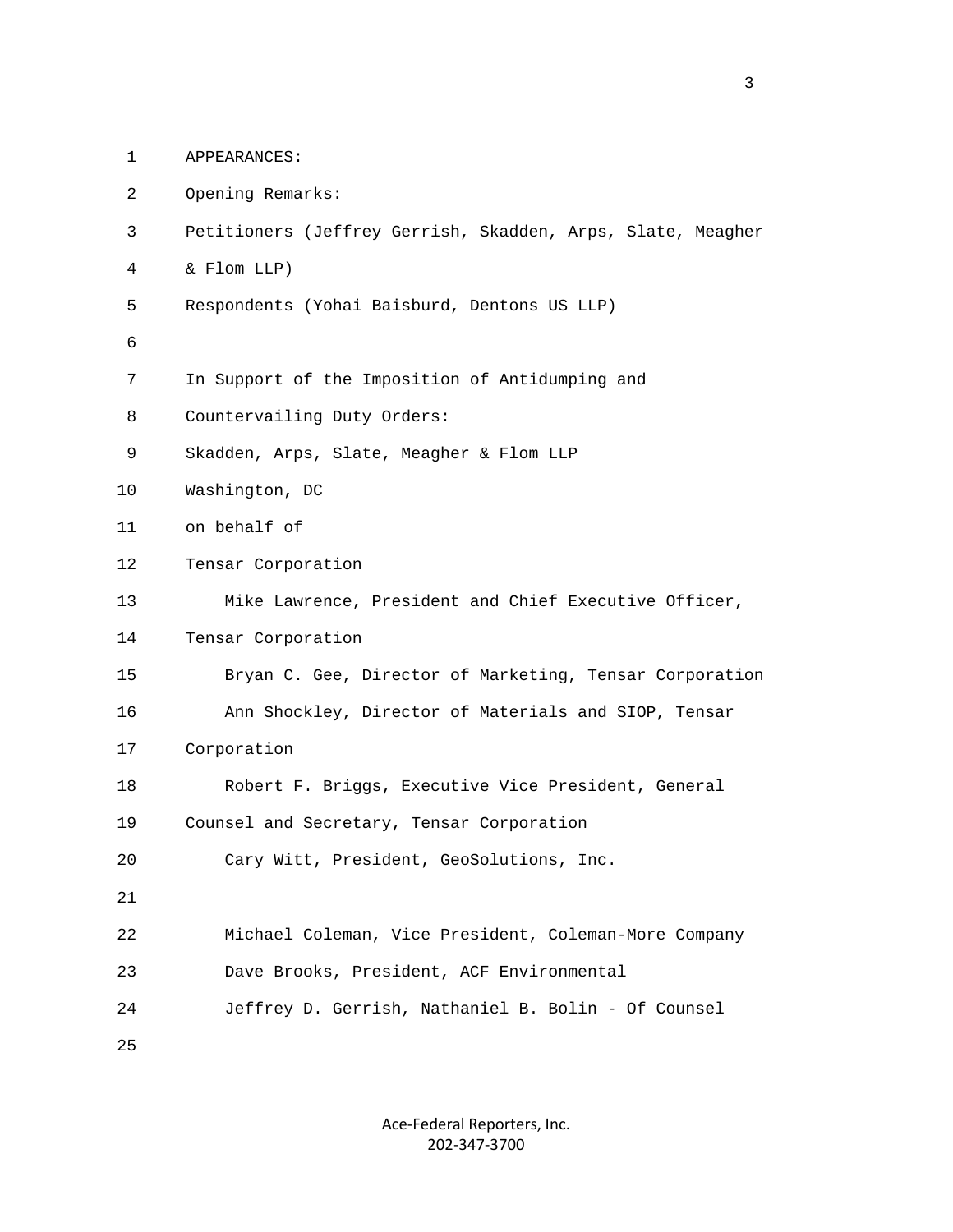- 1 In Opposition to the Imposition of Antidumping and
- 2 Countervailing Duty Orders:
- 3 Dentons US LLP
- 4 Washington, DC
- 5 on behalf of
- 6 Hanes Companies, Inc.
- 7 Hill Country Site Supply, LLC
- 8 Pacific Geosource, Inc. d/b/a Alliance Geosynthetics Inc.
- 9 John Dowdell, President, Hanes Companies, Inc.
- 10 Bobby Startling, Vice President, Hanes Companies, Inc.
- 11 Michael Frey, President, Pacific Geosource, Inc. d/b/a
- 12 Alliance Geosynthetics, Inc.
- 13 Clay Cashatt, Vice President, Hill Country Site Supply,
- 14 LLC
- 15 Yohai Baisburd, Mark P. Lunn and Daniel Morris Of
- 16 Counsel
- 17
- 18 Rebuttal/Closing Remarks:
- 19 Petitioners (Jeffrey Gerrish, Skadden, Arps, Slate, Meagher
- 20 & Flom LLP
- 21 Respondents (Yohai Baisburd, Dentons US LLP)
- 22
- 23
- 24
- 25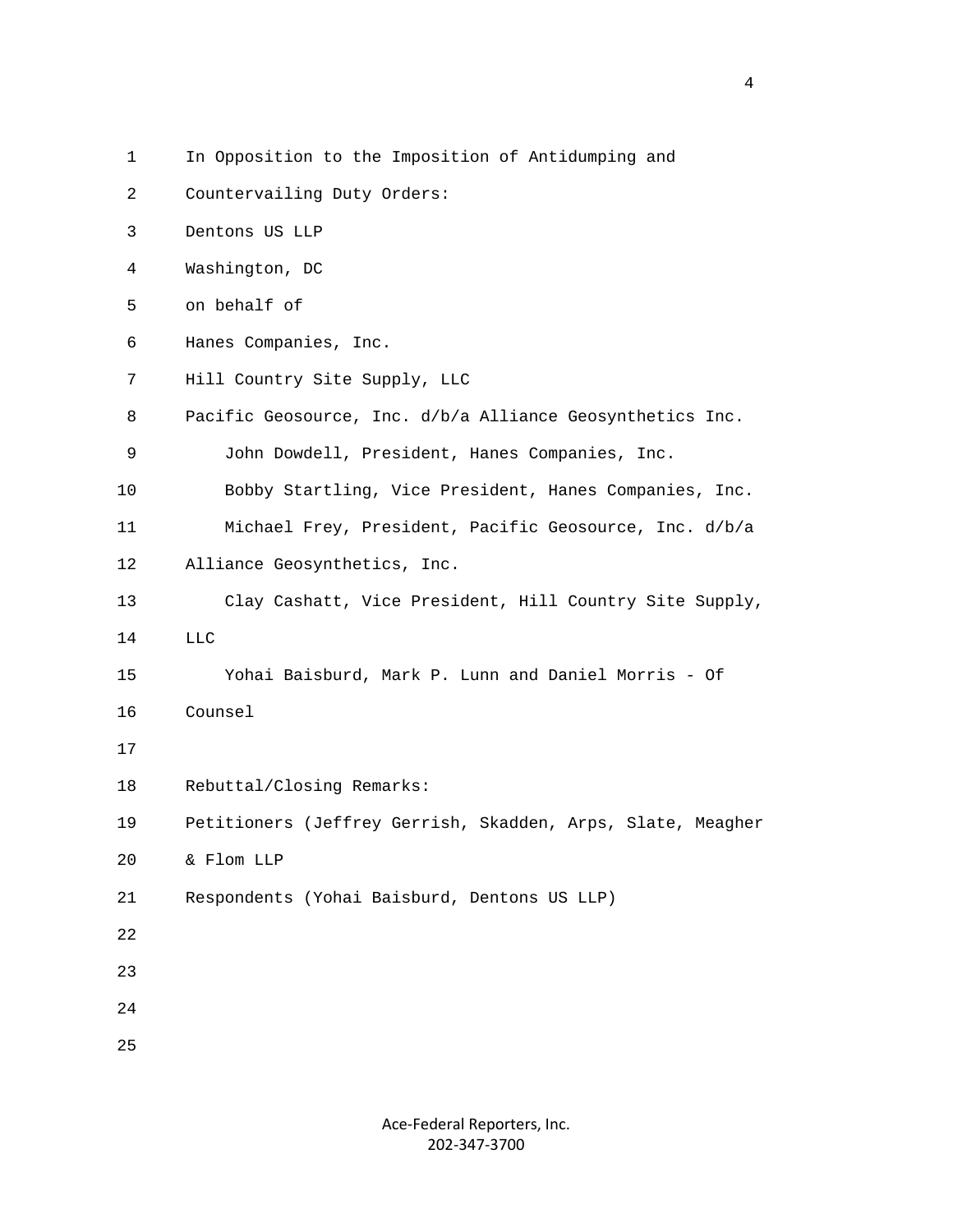1 I N D E X 2 **Page 12** Page 2 **Page 2** Page 2 Page 2 Page 2 Page 2 Page 2 Page 2 Page 2 Page 2 Page 2 Page 2 Page 2 Page 2 Page 2 Page 2 Page 2 Page 2 Page 2 Page 2 Page 2 Page 2 Page 2 Page 2 Page 2 Page 2 Page 2 Page 2 Page 2 Page 3 Opening Remarks: 4 Petitioners (Jeffrey Gerrish, Skadden, Arps, Slate, Meagher 5 & Flom LLP) 8 6 7 Respondents (Yohai Baisburd, Dentons US LLP) 12 8 9 Jeffrey Gerrish, Skadden, Arps, Slate, 10 Meagher & Flom LLP 15 11 12 Mike Lawrence, President and Chief Executive Officer, Tensar 13 Corporation 23 14 15 Bryan C. Gee, Director of Marketing, Tensar 16 Corporation 30 17 18 Cary Witt, President, GeoSolutions, Inc. 38 19 20 Michael Coleman, Vice President, Coleman-More Company 42 21 22 Dave Brooks, President, ACF Environmental 45 23 24 John Dowdell, President, Hanes Companies, Inc. 119 25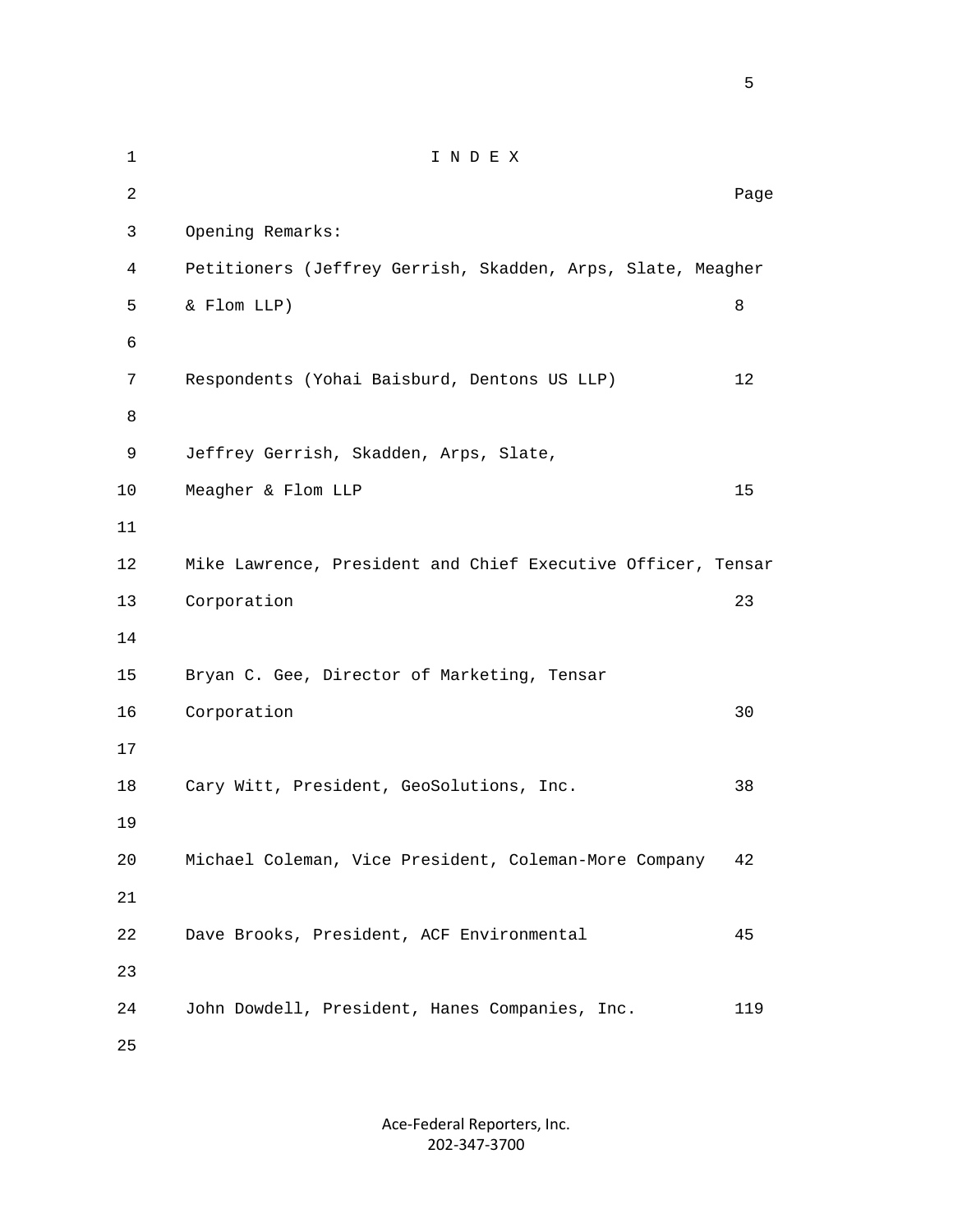1 I N D E X **Page 12** Page 2 **Page 2** Page 2 Page 2 Page 2 Page 2 Page 2 Page 2 Page 2 Page 2 Page 2 Page 2 Page 2 Page 2 Page 2 Page 2 Page 2 Page 2 Page 2 Page 2 Page 2 Page 2 Page 2 Page 2 Page 2 Page 2 Page 2 Page 2 Page 2 Page 4 Michael Frey, President, Pacific Geosource, Inc. d/b/a 5 Alliance Geosynthetics, Inc. 127 7 Clay Cashatt, Vice President, Hill Country Site 8 Supply, LLC 132 10 Rebuttal/Closing Remarks: 11 Petitioners (Jeffrey Gerrish, Skadden, Arps, Slate, Meagher 12 & Flom LLP 177 14 Respondents (Yohai Baisburd, Dentons US LLP) 185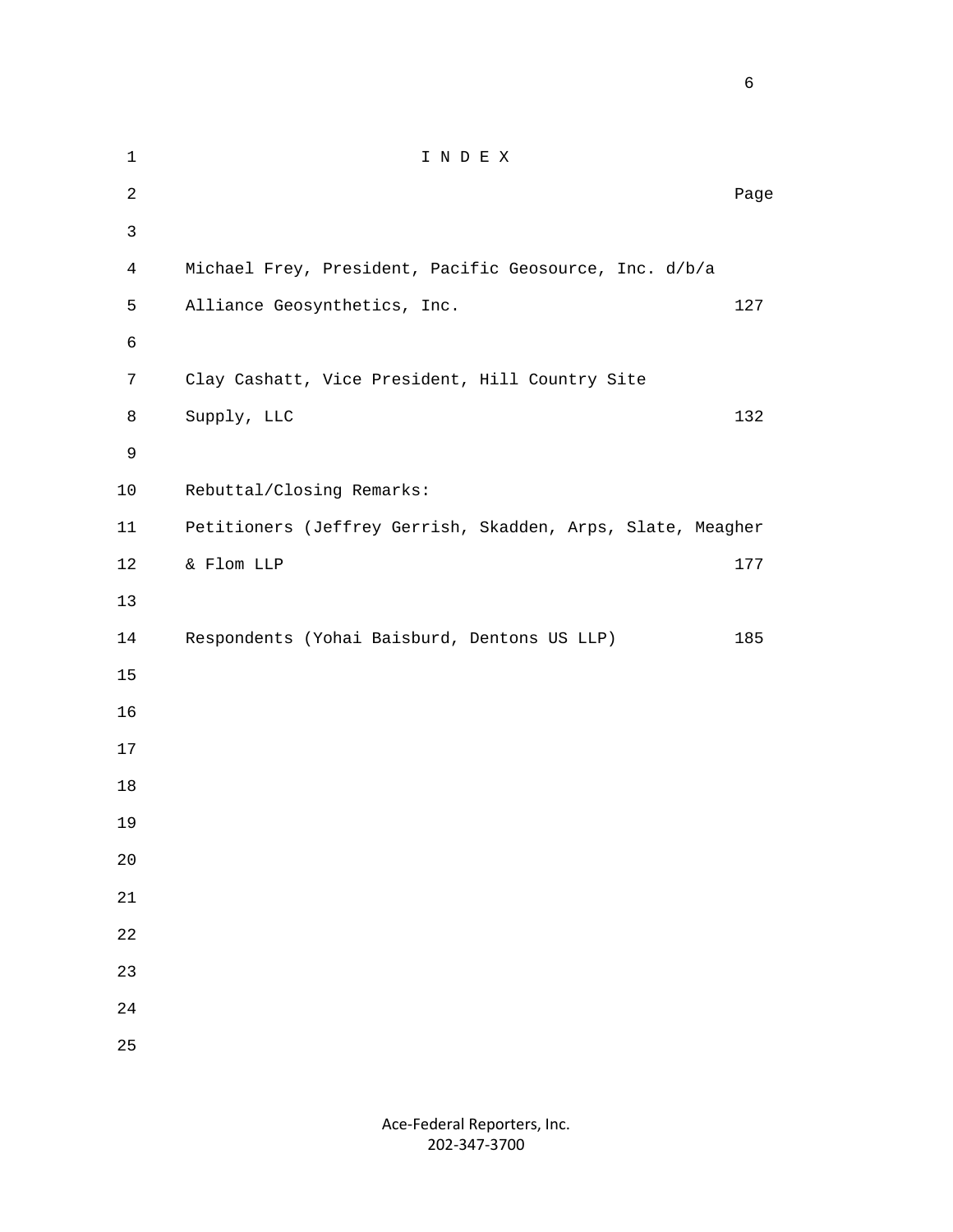| $\mathbf 1$ | P R O C E E D I N G S                                        |
|-------------|--------------------------------------------------------------|
| 2           | $9:30$ a.m.                                                  |
| 3           | MS. BELLAMY: Would the room please come to                   |
| 4           | order?                                                       |
| 5           | MR. ANDERSON: Good morning. I would like to                  |
| 6           | welcome you to the International Trade Commission's          |
| 7           | conference in connection with the preliminary phase          |
| 8           | Antidumping and Countervailing Duty investigations           |
| 9           | #701-TA-554 and 731-TA-1309 concerning imports of certain    |
| 10          | Biaxial Integral Geogrid Products from China. My name is     |
| 11          | I'm the director of the Office of<br>Michael Anderson.       |
| 12          | Investigations and will be presiding over this conference.   |
| 13          | Among those present from the Commission here at the table    |
| 14          | starting with introductions on my far right is Betsy Haines, |
| 15          | the Supervisor Investigator; Miss Amy Sherman our            |
| 16          | Investigator and Miss Nataline Viray-Fung the Attorney       |
| 17          | Advisor and to my left is our Economist, Cindy Cohen and our |
| 18          | Accountant and Auditor Mr. David Boyland and our Industry    |
| 19          | Analyst Miss Jennifer Catalano.                              |
| 20          | A few housekeeping matters, I would like to                  |
| 21          | remind all the speakers not to refer to any confidential     |
| 22          | business information in your remarks or business proprietary |

 24 microphone. We also ask that when you speak you state your 25 name and your affiliation for the record before the

23 information in your remarks and to speak directly into the

Ace‐Federal Reporters, Inc. 202‐347‐3700

<u>2003: The contract of the contract of the contract of the contract of the contract of the contract of the con</u>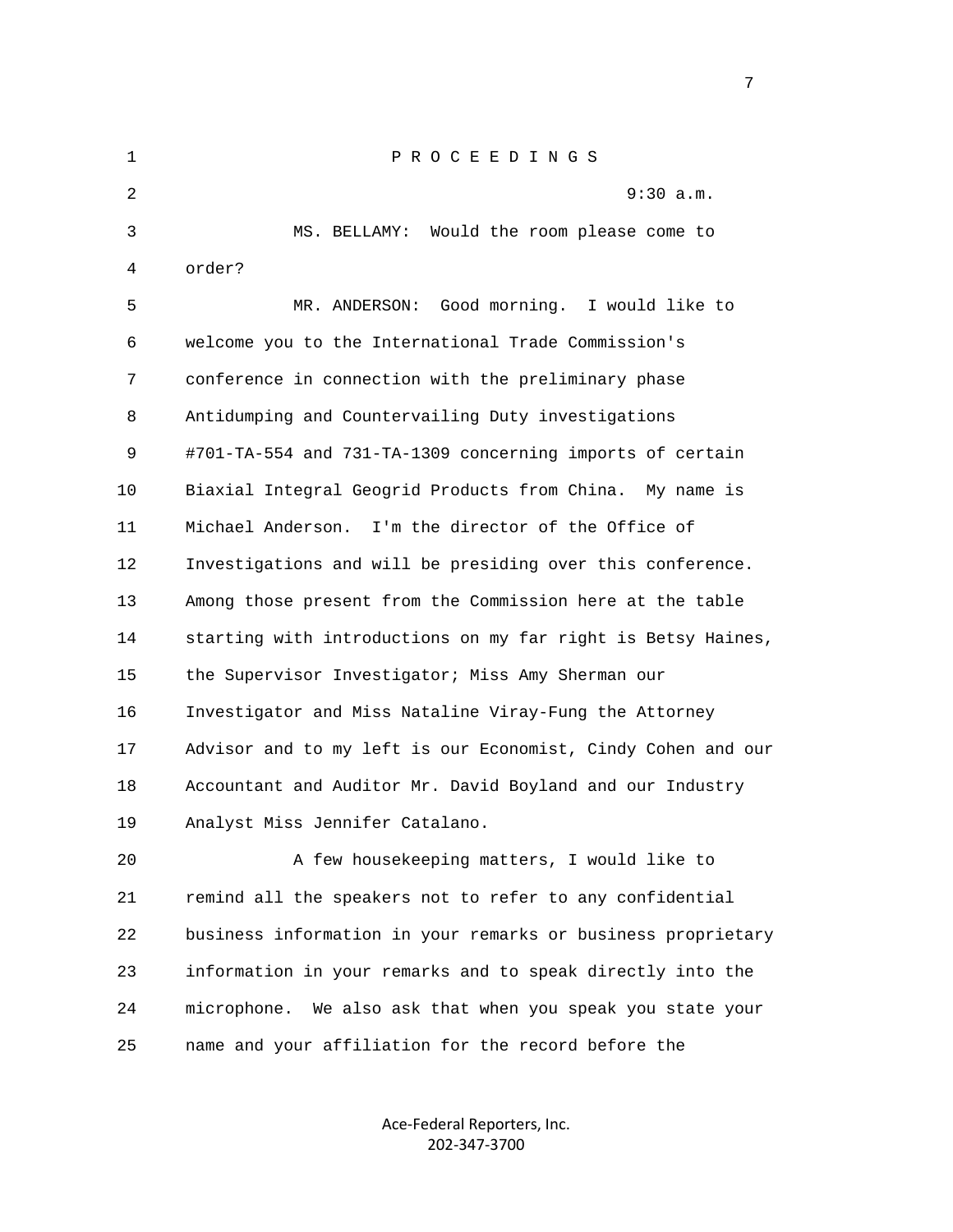1 beginning of your presentation or in answering any questions 2 for the benefit of the court reporter and the transcript. 3 All witnesses must be sworn in before presenting 4 testimony and I understand that all parties are aware of the 5 time allocations. Any questions regarding the time 6 allocations should be addressed to our Secretary. Are there 7 any questions from the parties at this moment? 8 (No response) 9 MR. ANDERSON: Okay. Madam Secretary, I 10 understand that all witnesses have been sworn in and are 11 there any preliminary matters? 12 MS. BELLAMY: No, there are no preliminary 13 matters. 14 MR. ANDERSON: Okay, very well. Let's proceed 15 with opening remarks. 16 MS. BELLAMY: Opening remarks on behalf of 17 Petitioners, Jeffrey Gerrish on behalf of Skadden, Arps, 18 Slate, Meagher and Flom LLP. 19 OPENING REMARKS OF JEFFREY GERRISH 20 MR. GERRISH: Good morning. I'm Jeff Gerrish of 21 the law firm from Skadden Arps representing the Petitioner 22 Tensar Corporation. We are here this morning because 23 imports of Biaxial Integral Geogrid from China are surging 24 into the U.S. Market severely injuring the Domestic Industry 25 and threatening the livelihood of its workers. The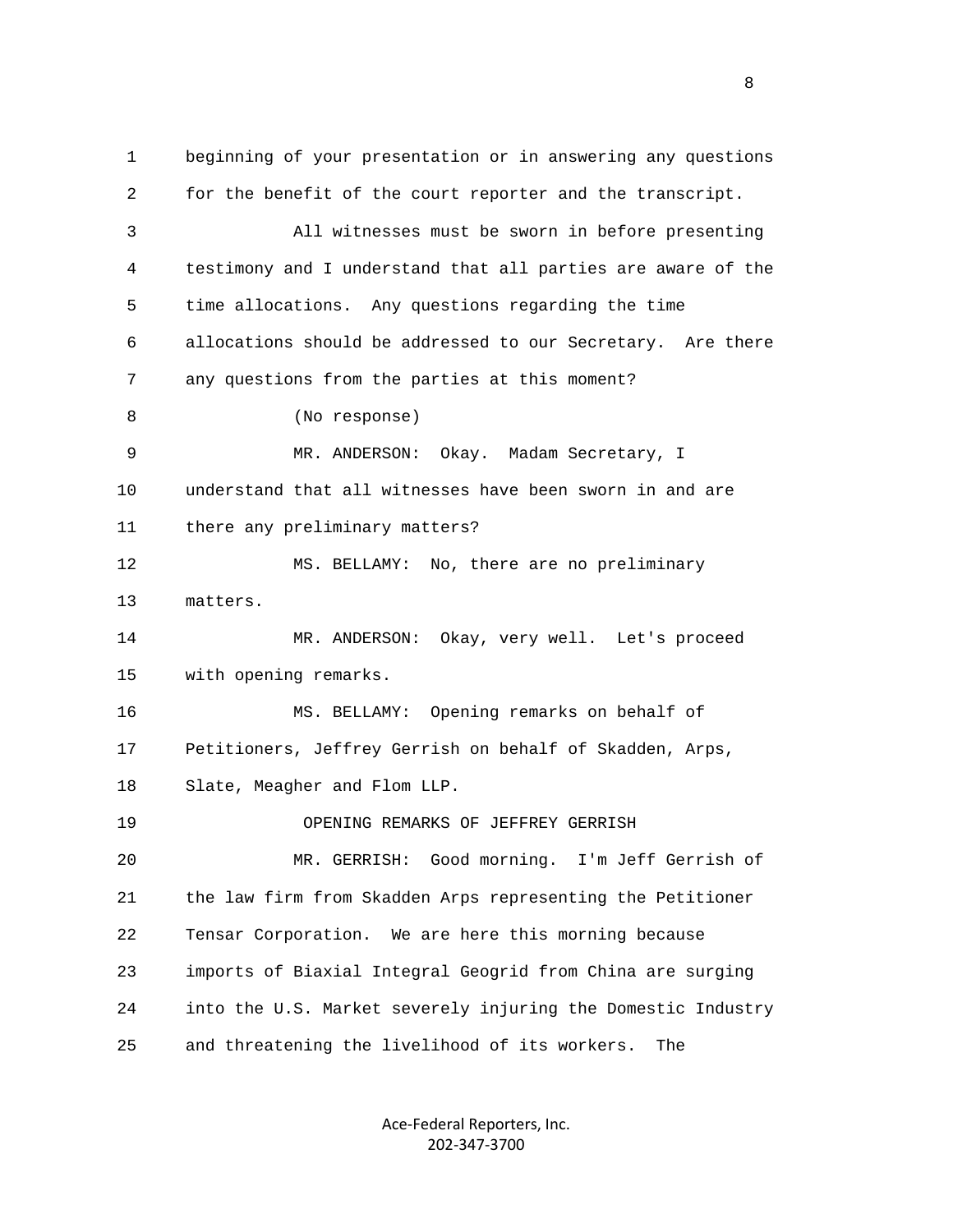1 statutory factors that the Commission normally considers 2 have not only been met here, they have been met beyond the 3 shadow of a doubt.

 4 Let's start first with import volumes. Imports 5 of Biaxial Integral Geogrid from China increased 6 dramatically over the period of investigation. In absolute 7 terms, the volume of dumped and subsidized imports increased 8 by almost ninety percent between 2012 and 2014. Imports 9 continue to increase in the first three quarters of 2015 by 10 an additional thirty-two percent over the levels for the 11 first three-quarters of 2014. Subject Imports also 12 increased relative to U.S. consumption and production.

 13 In fact, the market share for Chinese Imports 14 nearly doubled from 2012 to 2014. This came at the direct 15 expense of the Domestic Industry's market share which 16 plummeted over the same period. The increase in Chinese 17 imports was significant in relation to domestic production 18 as well. In 2012, Chinese imports were less than a quarter 19 of Tensar's production. By the end of the interim 2015 20 period, they were approaching Tensar's total production for 21 all markets. Regarding price, the record shows that this 22 market share penetration by Chinese imports was obtained by 23 undercutting U.S. Producer prices.

 24 Significant underselling has occurred resulting 25 in substantial market share gains for the Chinese imports.

> Ace‐Federal Reporters, Inc. 202‐347‐3700

en de la provincia de la provincia de la provincia de la provincia de la provincia de la provincia de la provi<br>1900 : la provincia de la provincia de la provincia de la provincia de la provincia de la provincia de la prov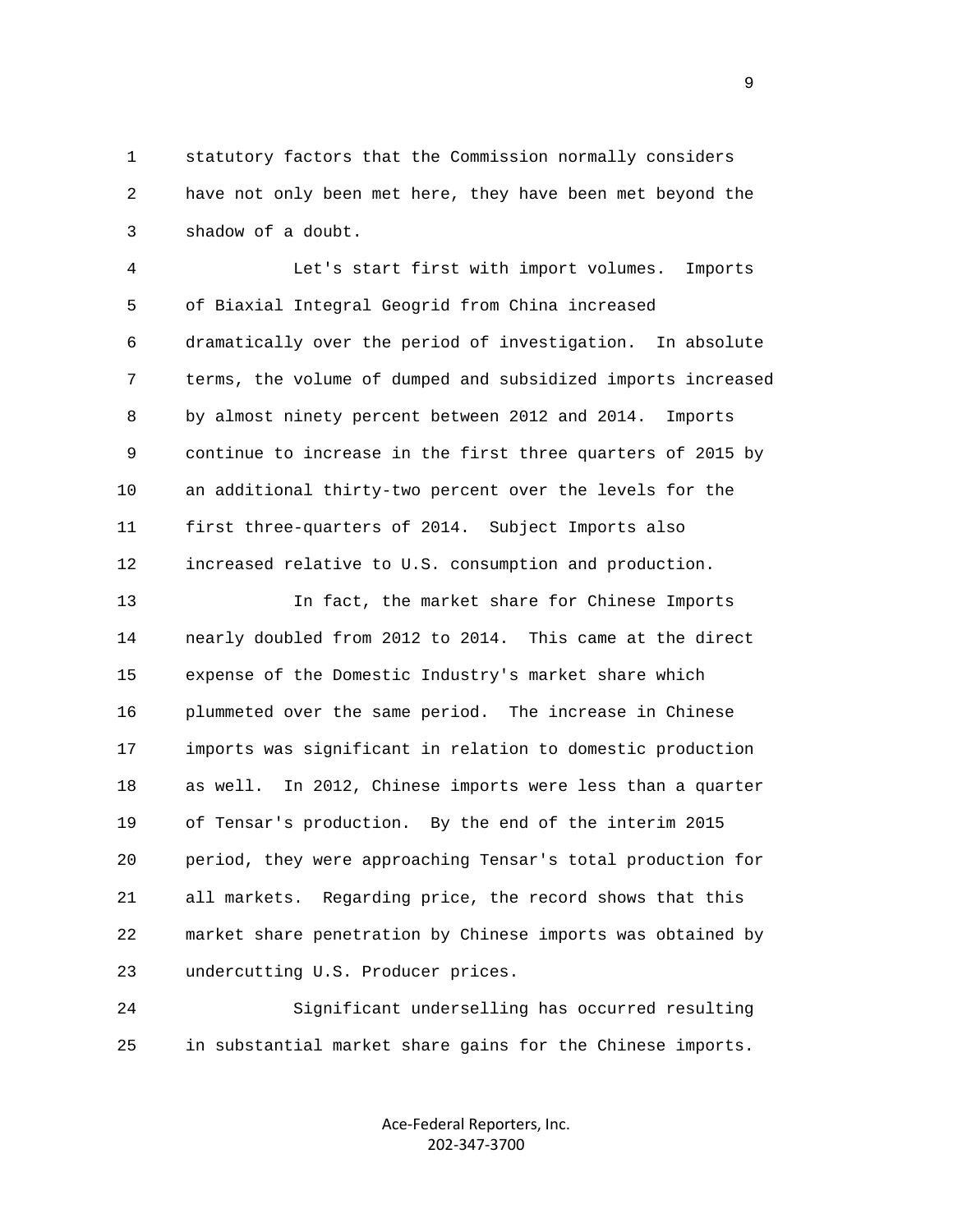1 The rapid increase in Subject Imports and the declining 2 import prices have depressed the U.S. Producer prices. 3 Domestic prices of Biaxial Integral Geogrid have fallen 4 dramatically over the Period of Investigation. This case 5 represents a common dilemma for Domestic Producers like 6 Tensar. Resist dropping prices to maintain needed 7 profitability and suffer a loss of sales, or drop prices to 8 maintain sales volume and suffer lower revenue.

 9 When imports of Biaxial Integral Geogrid first 10 started surging into the United States, they took sales and 11 gained market share. As Tensar tried to maintain market 12 share, it dropped its prices even further to compete with 13 the Chinese Imports. Over the entire Period of 14 Investigation but particularly from September 2014 to 15 September 2015, domestic prices plunged to unsustainable 16 levels. The impact on the Domestic Industry has been 17 devastating.

 18 Tensar lost a significant amount of market share 19 and was forced to cut its prices drastically as a result of 20 the dumped and subsidized imports from China. This caused 21 Tensar's operating income and operating margin to plummet 22 from 2012 to 2014. In 2015 things got even worse. Despite 23 strong demand, Tensar was forced to cut prices even more in 24 order to avoid losing further market share to the Chinese. 25 As a result, Tensar suffered an operating loss in the first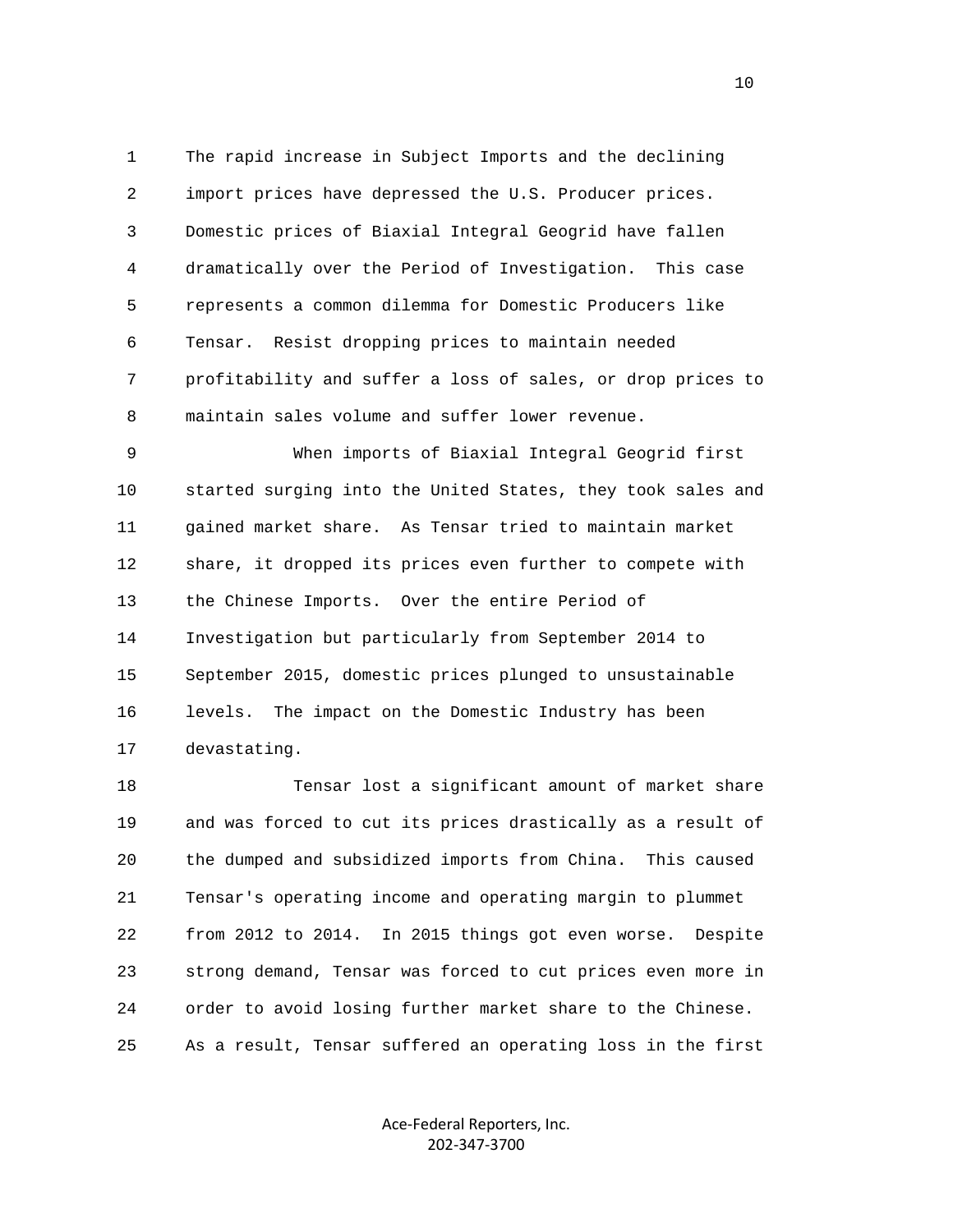1 three-quarters of 2015. The evidence is simply overwhelming 2 that unfairly traded Chinese imports have had a significant 3 harmful impact on the Domestic Industry and have caused 4 present material injury.

 5 In addition to causing present material injury, 6 Chinese imports threaten additional injury absent relief 7 here. Chinese producers have massive capacity to produce 8 Biaxial Integral Geogrid, receive large export subsidies and 9 are confronting a slowdown in their own economy. The rapid 10 increase in Subject Imports that has occurred over the 11 Period of Investigation demonstrates how quickly Chinese 12 producers can increase exports to the United States. It 13 demonstrates their clear interest in this market. Left 14 unchecked, there is no question that the market share 15 erosion and financial declines that Tensar suffered at the 16 hand of Chinese imports will become even worse leading to 17 additional production shutdowns and worker layoffs.

 18 Our witnesses this morning will discuss their 19 real-world experiences behind the data you've collected. 20 The data here are clear and compelling in showing that the 21 Domestic Industry has suffered present material injury and 22 is threatened with further injury. But you will hear much 23 more today about what this case is about. This case is 24 about a Domestic Industry that has done everything right and 25 is everything that you would want an American Industry to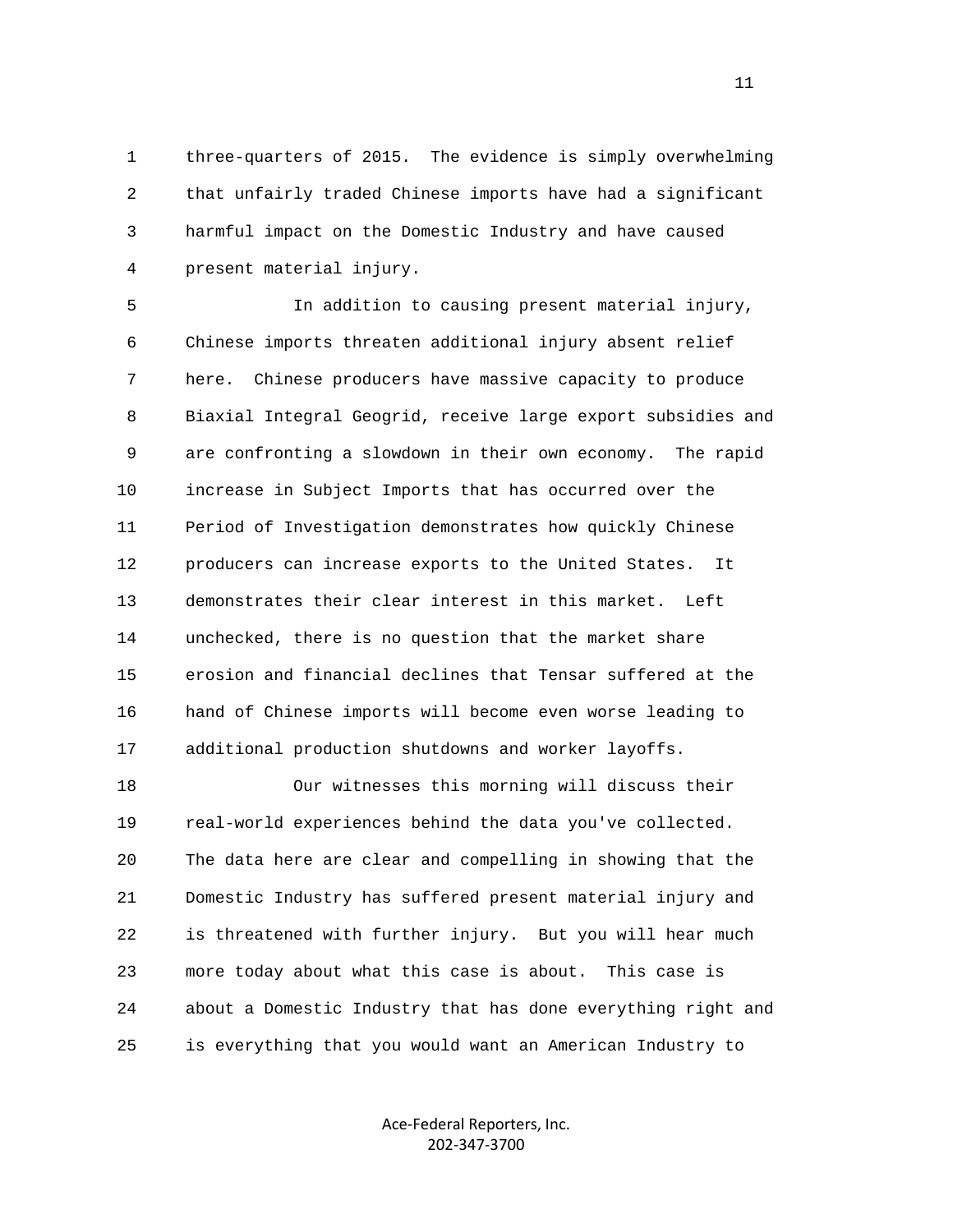2 Industry faces an emergency, an emergency that can only be 3 stopped with trade relief. The Domestic Industry seeks 4 nothing more than basic fairness, the type of fair trading 5 system that Congress counts on you to enforce. 6 As you will hear and as the Commission should 7 conclude an affirmative determination is warranted here. We 8 ask you to grant this relief and that the Domestic Industry 9 and its people get back to work. Thank you. 10 MR. ANDERSON: Thank you Mr. Gerrish. Now we'll 11 hear opening statements from Yohai Baisburd. 12 MS. BELLAMY: Opening statements on behalf of 13 Respondents Yohai Baisburd, Dentons U.S. LLP. 14 OPENING REMARKS OF YOHAI BAISBURD 15 MR. BAISBURD: Good morning. My name is Yohai 16 Baisburd and I am a partner with Dentons U.S. LLP. We 17 represent Hanes Geo, Hills Country and Alliance 18 Geoysynthetics. These companies run the gambit from large 19 national distributors to regional disadvantaged enterprises. 20 There are two points I would like you to keep in mind during 21 Tensar's panel.

1 be. The only reason we are here today is that the Domestic

 22 First, this case is really about Tensar's actions 23 and decisions, not imports. For decades Tensar owned the 24 entire U.S. Biaxial Geogrid market through a patent and 25 maintained a tightly controlled distribution network which

> Ace‐Federal Reporters, Inc. 202‐347‐3700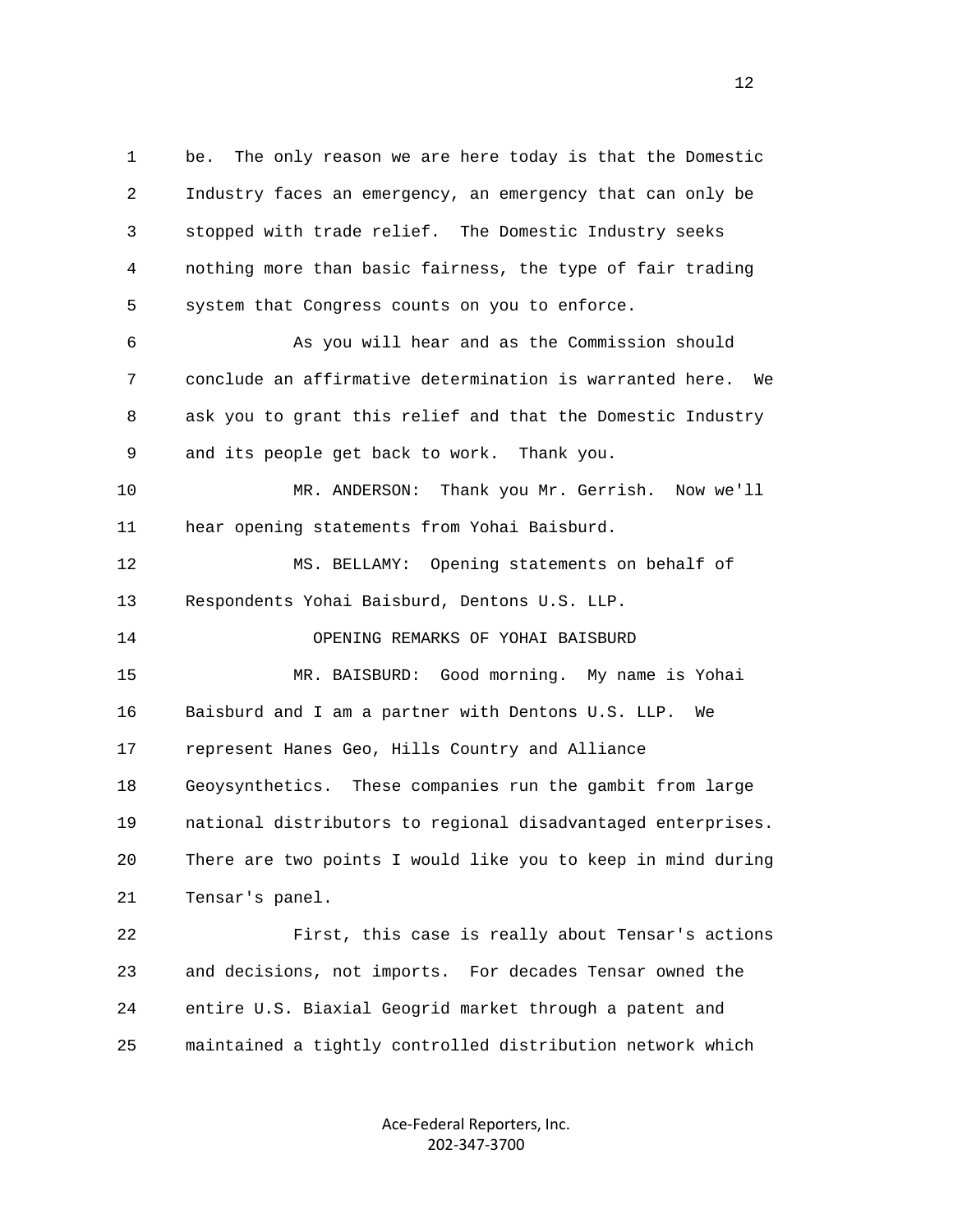1 is still the case today. As a result, Tensar was the only 2 game in town and Biaxial Geogrid prices were high. Before 3 that patent expired in May 2012, Tensar tried to move the 4 U.S. Market from one group of patented products to another 5 patented product called Triax.

 6 Two years before a single import was sold in the 7 United States, Tensar told the market that it would 8 discontinue regular production of its type II product 9 BIAX1200 and that it was its strategy to move all of their 10 then Biaxial Geogrid market to Triax. That strategy failed 11 when the market continued to demand rectangular and square 12 biaxial products, even after Tensar, the sole source of 13 supply for those products in the United States at that time 14 effectively told the U.S. Market that it intended to abandon 15 those products.

 16 Also, before imports even arrive, Tensar began 17 offering private label biaxial geogrids. These private 18 label products did not carry the Tensar name and were sold 19 at significant lower prices. In effect, Tensar took 20 high-priced sales away from its branded Tensar biaxial 21 geogrids and replaced them with lower-priced, private label 22 sales. Imports can't be blamed for that either when they 23 weren't even in the market at that time. Once the U.S. 24 Patent expired the market finally had access to alternative 25 sources for rectangular biaxial geogrids and no longer had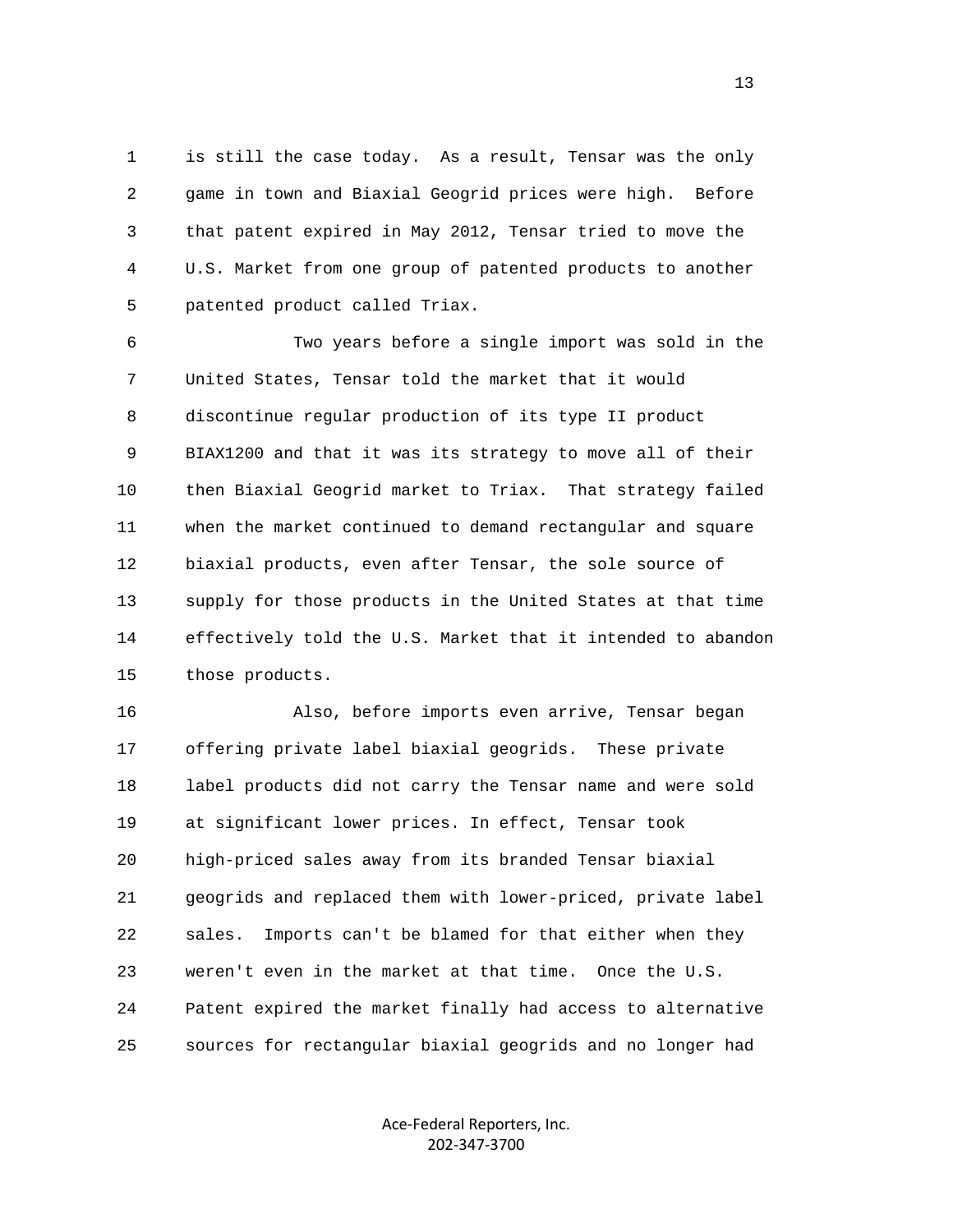1 to purchase them from either the sole producer Tensar or 2 their exclusive distribution channel.

 3 Instead, engineers and contractors had access to 4 multiple sources, none of which had a stated strategy of 5 moving away from supplying those rectangular geogrids. When 6 imports began entering the market in June 2012, close to six 7 months into the first year of the Period of Investigation, 8 they largely displaced non-geogrid design alternatives.

 9 The second point I would like you to keep in mind 10 is that every single square yard of Triax that Tensar sold 11 in the Period of Investigation could have been a square yard 12 of one of its rectangular biaxial geogrids. There is simply 13 no clear dividing line between biaxial geogrids that have a 14 rectangular or square shape and those that have a triangle 15 shape. The Triax patent itself refers to it as a "geogrid 16 made by stretching and by axially orienting a plastic 17 starting material which was provided with an array of 18 holes."

 19 In other words, Triax is punched and drawn in two 20 directions just like any other Biaxial Geogrid. Just like 21 any other biaxial Geogrid, Triax is used to build roads and 22 other similar projects. Our trade laws are there to protect 23 U.S. industries from injury caused by unfairly traded 24 imports but not corporate decisions made before any import 25 touched U.S. shores or subsequent missteps.

> Ace‐Federal Reporters, Inc. 202‐347‐3700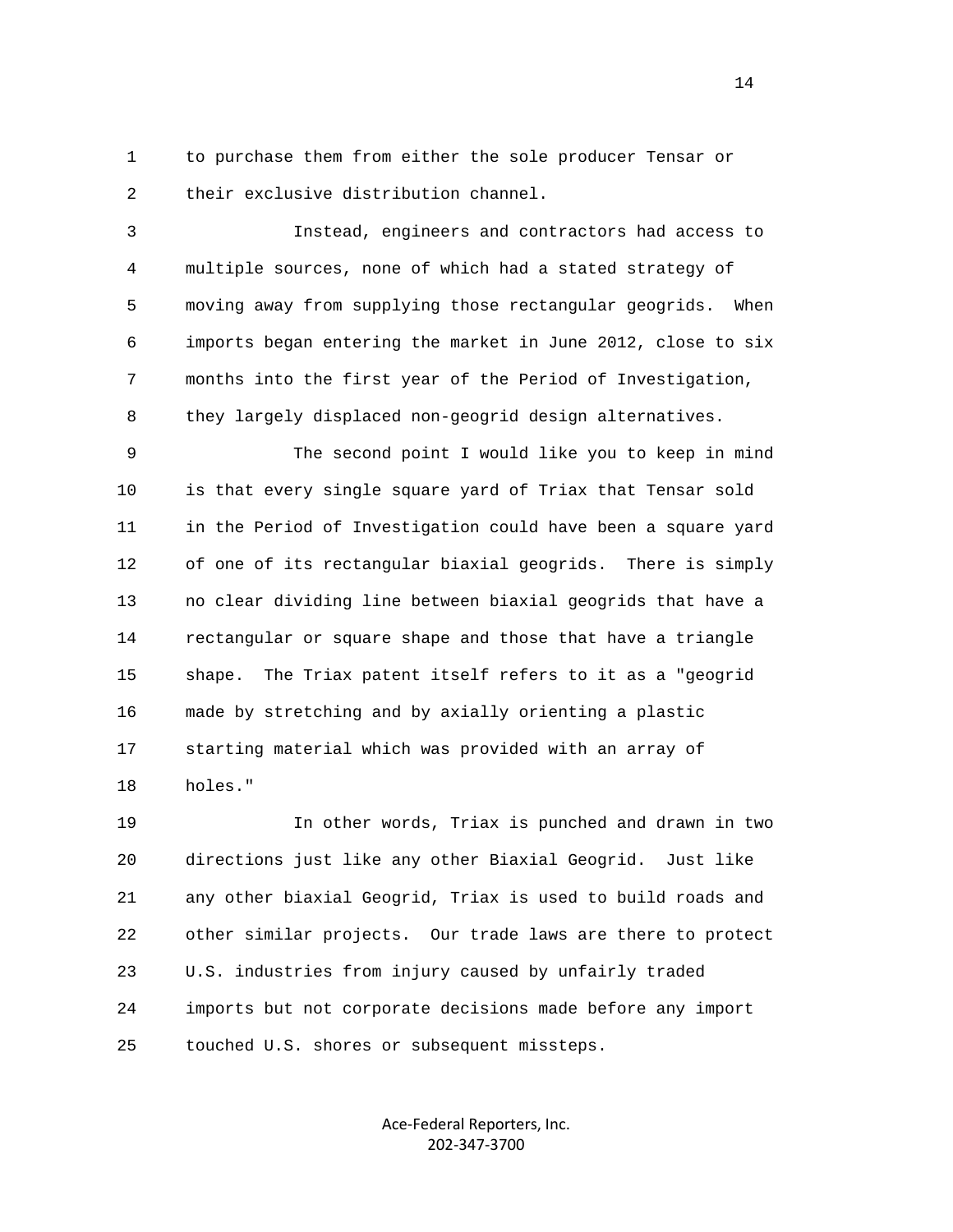1 Since we can't address any of the confidential 2 information in this public staff conference, and there is 3 effectively only one U.S. Producer, we're not going to be 4 able to make any direct comparisons as Tensar can make, but 5 you will see the data reasons in our post-conference brief 6 as to why we believe that there is no reasonable indication 7 that Subject Imports cause or threaten to cause material 8 injury. Thank you. 9 MS. BELLAMY: Will the Petitioners Panel please 10 come forward? 11 MR. ANDERSON: While you are getting set up I 12 just wanted to welcome all the parties to the Commission and 13 thank you for being here today. Please proceed when you are 14 settled in. 15 STATEMENT OF JEFFREY GERRISH 16 MR. GERRISH: Again, for the record, my name is 17 Jeff Gerrish representing Petitioner Tensar Corporation. 18 I'd like to provide some additional information on the 19 material injury and threat factors in this case and then 20 turn it over to the Domestic Industry and Distributor 21 Witnesses. 22 There are four key points to keep in mind as you 23 consider this record. First, imports of Biaxial Integral 24 Geogrid or BIAX from China were significantly increasing 25 over the Period of Investigation, both in absolute terms and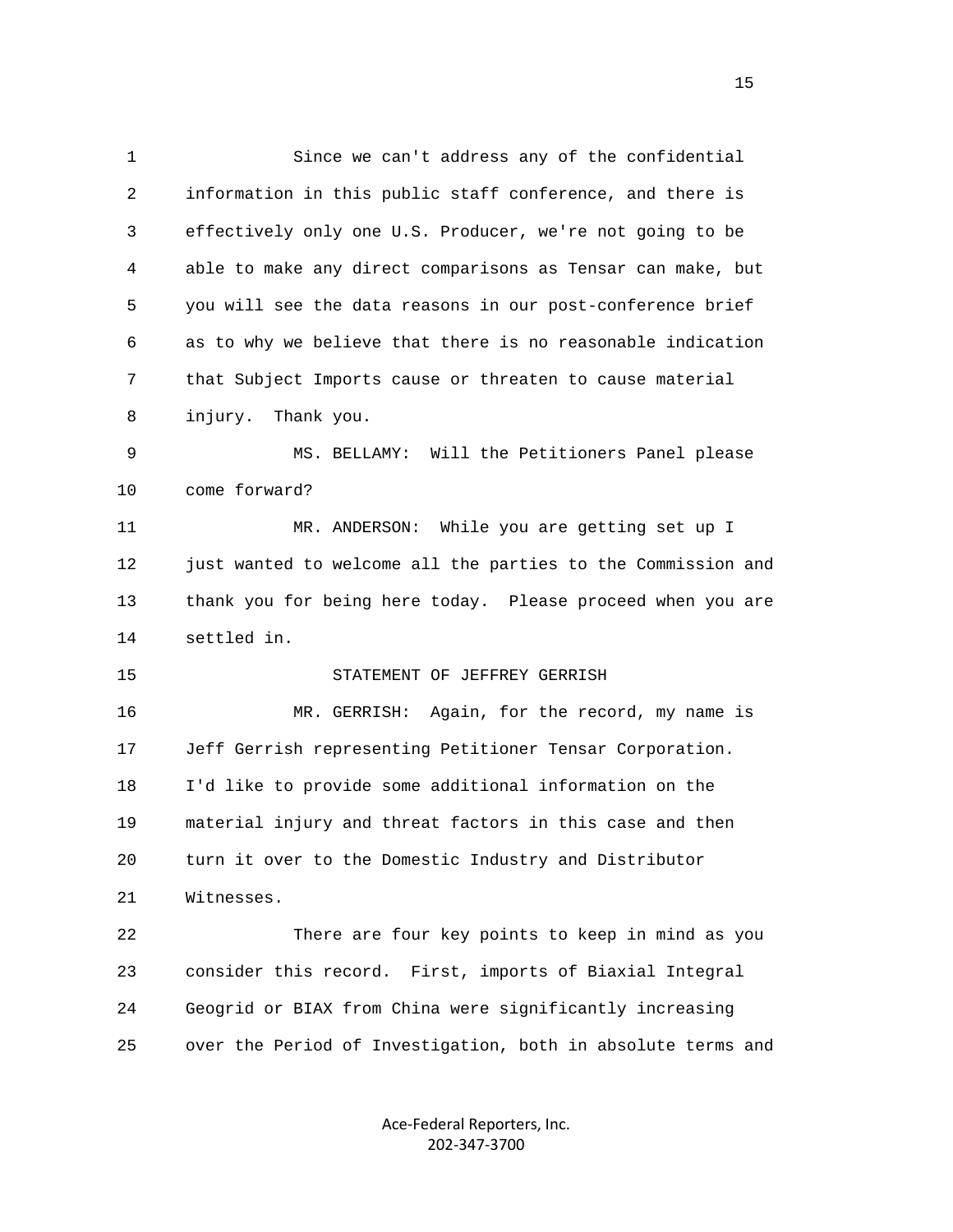1 in relation to production and consumption in the United 2 States. Second, because of these imports, U.S. prices for 3 BIAX collapsed and have continued to decline each year of 4 the Period of Investigation. Third, the impact of the 5 unfairly traded Chinese imports in the Domestic Industry has 6 been devastating. Finally, Chinese producers will ship even 7 more unfairly traded BIAX to this market in the absence of 8 trade relief and will cause further harm to the Domestic 9 Industry.

 10 Now let's focus on the volume of Subject Imports. 11 As you can see from this slide Chinese Imports soared from a 12 little over seven million square yards in 2012 to nearly 13 fourteen million square yards in 2014 and were on pace to 14 exceed nineteen million square yards in 2015. This 15 represents an astounding increase of over one hundred 16 sixty-seven percent. Such an extraordinary surge of imports 17 is more than sufficient to show that the volume of Subject 18 Imports is significant.

 19 Chinese imports showed no signs of slowing down 20 and continued to pour into this market at ever increasing 21 levels in 2015. This chart shows the significant increase 22 in imports from the first three-quarters of 2014 to the 23 first three-quarters of 2015. In this interim period, 24 imports were up by more than thirty-two percent. Over the 25 first three years of the Period of Investigation, Chinese

> Ace‐Federal Reporters, Inc. 202‐347‐3700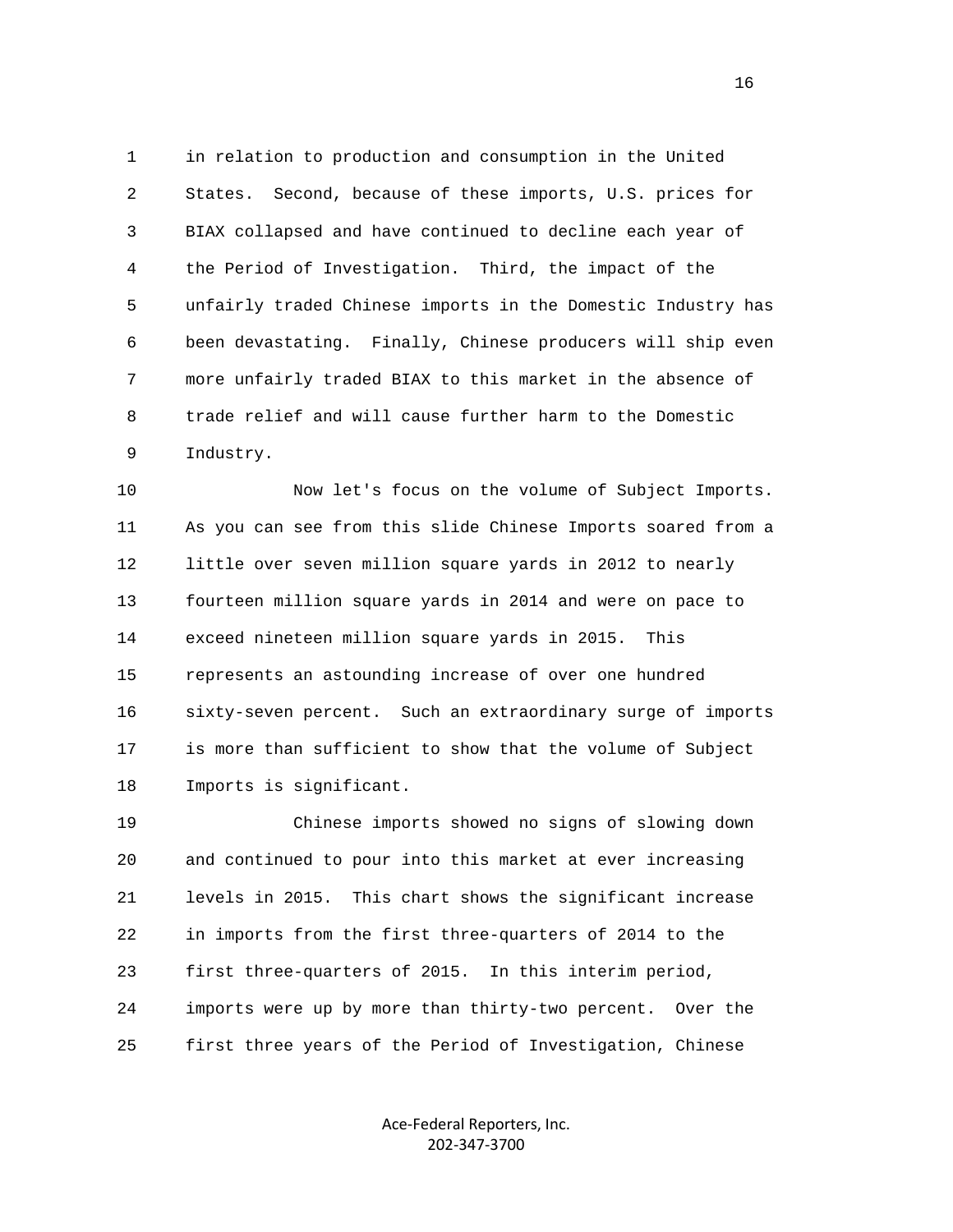1 imports rapidly gained market share. In fact, they nearly 2 doubled their U.S. market share over this period.

 3 On the next slide, you see the simultaneous 4 decline in Tensar's market share that resulted from the 5 surge of Chinese imports. In fact, as shown on this next 6 slide, all of the market share gain by Subject Imports was 7 lost by the U.S. Industry. The Chinese imports took market 8 share away from the Domestic Industry every year from 2012 9 through 2014. Once again, such evidence compels the 10 conclusion that the volume of Subject Imports was 11 significant.

12 As shown here in the interim period, unfairly 13 traded Chinese imports have continued to hold about fifty 14 percent of the total U.S. Market. In fact, during the 15 interim period dumped and subsidized Chinese imports nearly 16 equaled Tensar's total production of BIAX. That is every 17 single square yard that the company made and sold in the 18 United States plus what it exported to other markets. 19 That's a staggering figure and it shows the significant 20 volumes that the Chinese producers are continuing to ship 21 here.

 22 Now let's look at the price effects. This slide 23 shows vividly what has happened to Tensar's prices over the 24 Period of Investigation as a result of unfairly traded 25 imports from China. To give you some context for this, it

> Ace‐Federal Reporters, Inc. 202‐347‐3700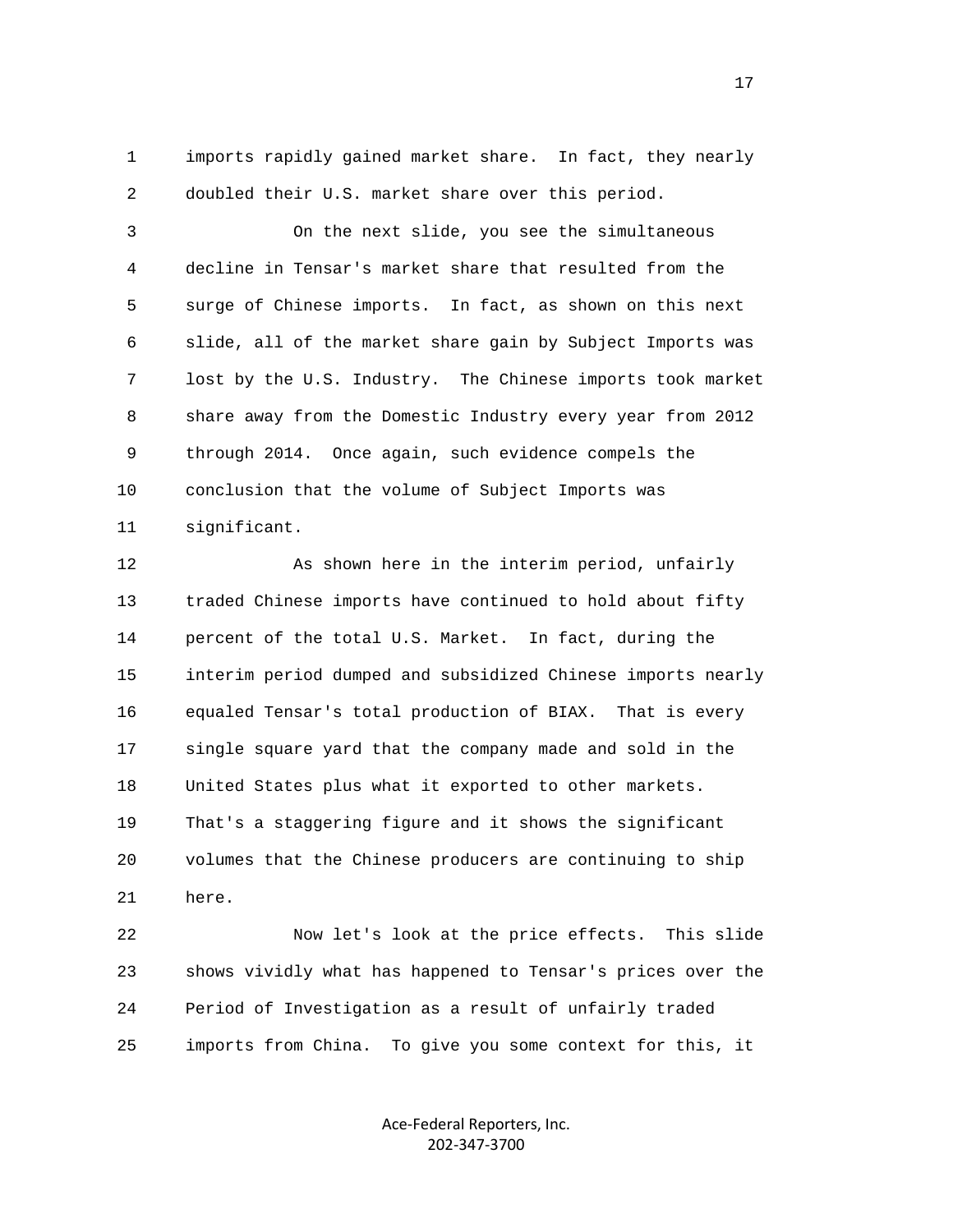1 helps to understand that BIAX is an extremely

 2 price-sensitive product. BIAX is commonly used in public 3 construction projects like roads and highways as well as in 4 private construction. Most of these transactions are done 5 through competitive bidding. In that situation, the lowest 6 bid wins every time. So even if the imports undercut 7 Domestic Producer prices by a penny, it means the Domestic 8 Industry loses that sale.

 9 This next slide makes two key points. First, 10 Chinese imports haven't just been a cent or two below the 11 U.S. prices they have significantly undercut the U.S. prices 12 by thirty cents or more per square yard. Second, facing 13 prices like these Tensar has been repeatedly forced to lower 14 its own prices to try to compete. As you can see here, the 15 price effects of imports have not only been significant, 16 they have been devastating. Here you see that in the 17 interim period Tensar aggressively reduced its prices to try 18 to win back market share. This helped volumes recover a 19 little but not much. The unfairly traded Chinese imports 20 continue to hold about fifty percent of this market.

 21 Now, let's look at the impact of the Subject 22 Imports. The impact of the volumes and prices you just saw 23 was dramatic. As you can see here, Tensar's operating 24 income plummeted every year over the Period of 25 Investigation. What's more, the decline in operating income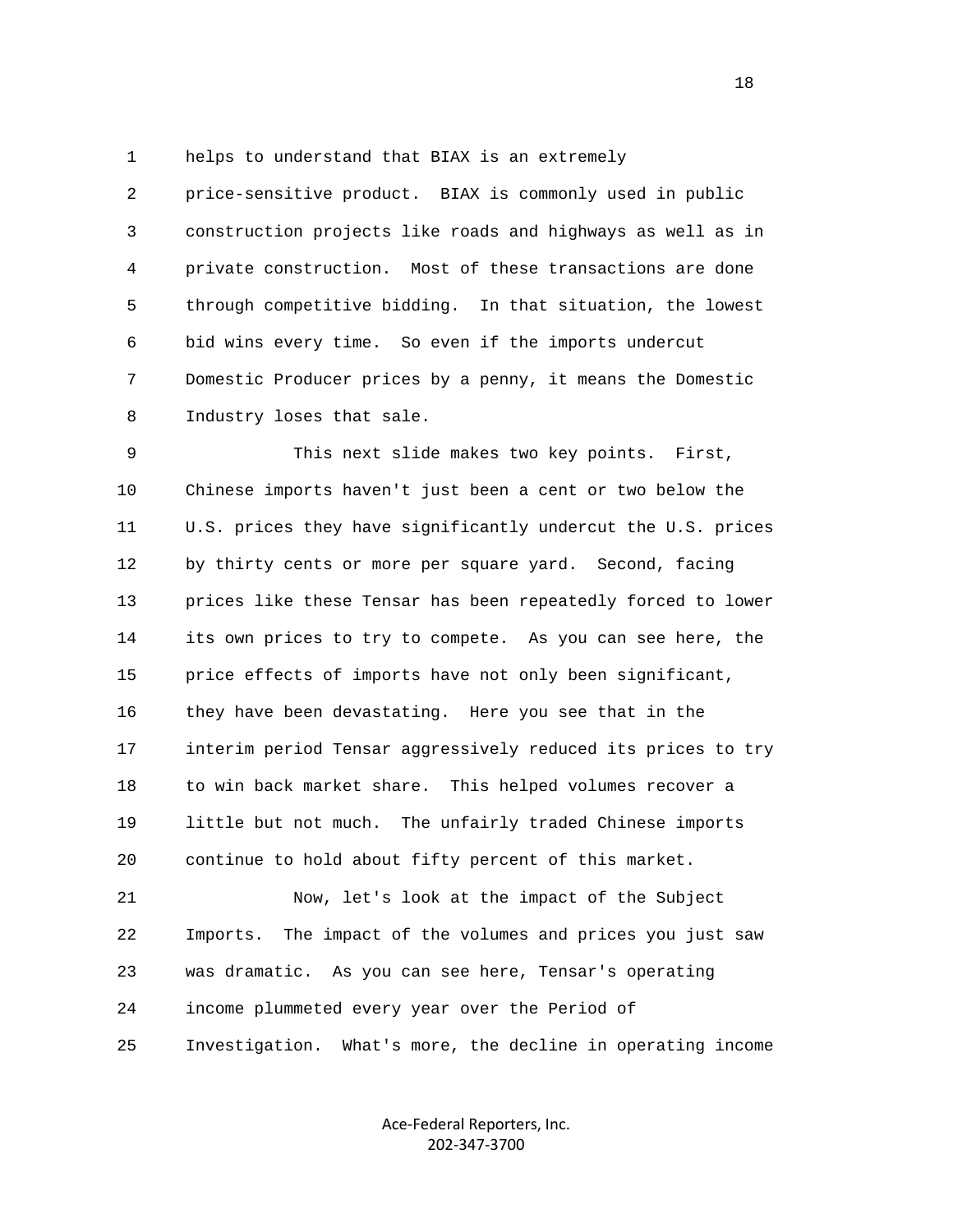1 grew steeper and steeper as the period went on. Here's 2 another way to look at what's happened to Tensar's operating 3 income over the Period of Investigation. This slide shows 4 dollar value declines in operating income. The units have 5 been omitted to protect confidentiality but the message is 6 clear. Faced with an ever-increasing volume of dumped and 7 subsidized Chinese imports, Tensar suffered severe revenue 8 declines.

 9 Things became so bad that in interim 2015, the 10 company fell into a loss. Clearly these trends are not 11 sustainable. Other indicia also show the impact that 12 Subject Imports have had on the U.S. Industry as shown on 13 this next slide. To be efficient and make an adequate 14 return, a BIAX Line must run at a very high capacity 15 utilization rate. But from 2012 to 2014, Tensar's capacity 16 utilization rate fell by over thirty percentage points.

 17 Here's another indication of the damage that 18 dumped and subsidized imports have caused. As its shipments 19 fall, Tensar's inventories increased. In fact, as this 20 slide shows, there have been significant increases in 21 inventories every single year of the Period of Investigation 22 even while Tensar has been cutting its production. The 23 story repeats itself when you look at the impact on Tensar's 24 workforce and hours worked. Because of unfairly traded 25 Subject Imports, Tensar has been forced to lay off workers

> Ace‐Federal Reporters, Inc. 202‐347‐3700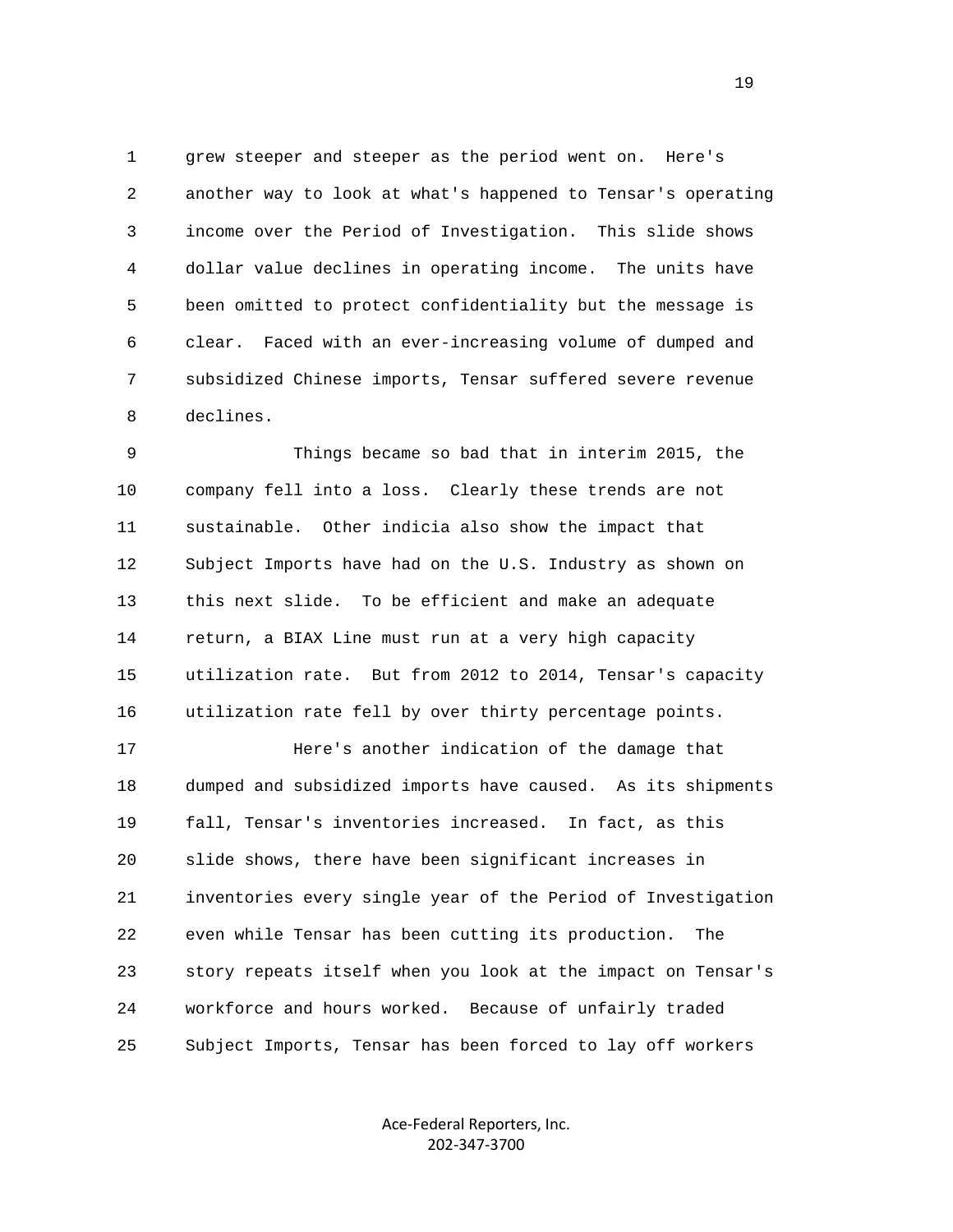1 every year of the Period of Investigation even with these 2 layoffs average hours worked per worker have declined.

 3 The situation during the interim period has 4 remained grim and clearly shows present material injury. 5 Prices have continued to fall. Financial indicators from 6 gross profit to operating income, operating margins and net 7 income have all declined. This is nothing short of a 8 disaster for this industry and it's all because of Subject 9 Imports.

 10 Finally, it is clear that in the absence of trade 11 relief the surge of imports will not only continue but grow. 12 The scale of the Chinese industry is simply incredible. 13 Tensar has identified over seventy-five different Chinese 14 producers and exporters of BIAX and there are likely more 15 than that. It's clear that these companies are highly 16 export-oriented. Their very location virtually guarantees 17 that. For example, most of these companies are located in 18 economic development zones and export bases established by 19 government authorities to promote exports.

 20 Here is a concrete example of what I'm talking 21 about. This is a map of Shandong Province, located on 22 China's East Coast. In this one Province alone we've 23 identified these forty-six producers as exporters of BIAX. 24 All of these companies are situated close to major ports and 25 all or almost all of them are located in economic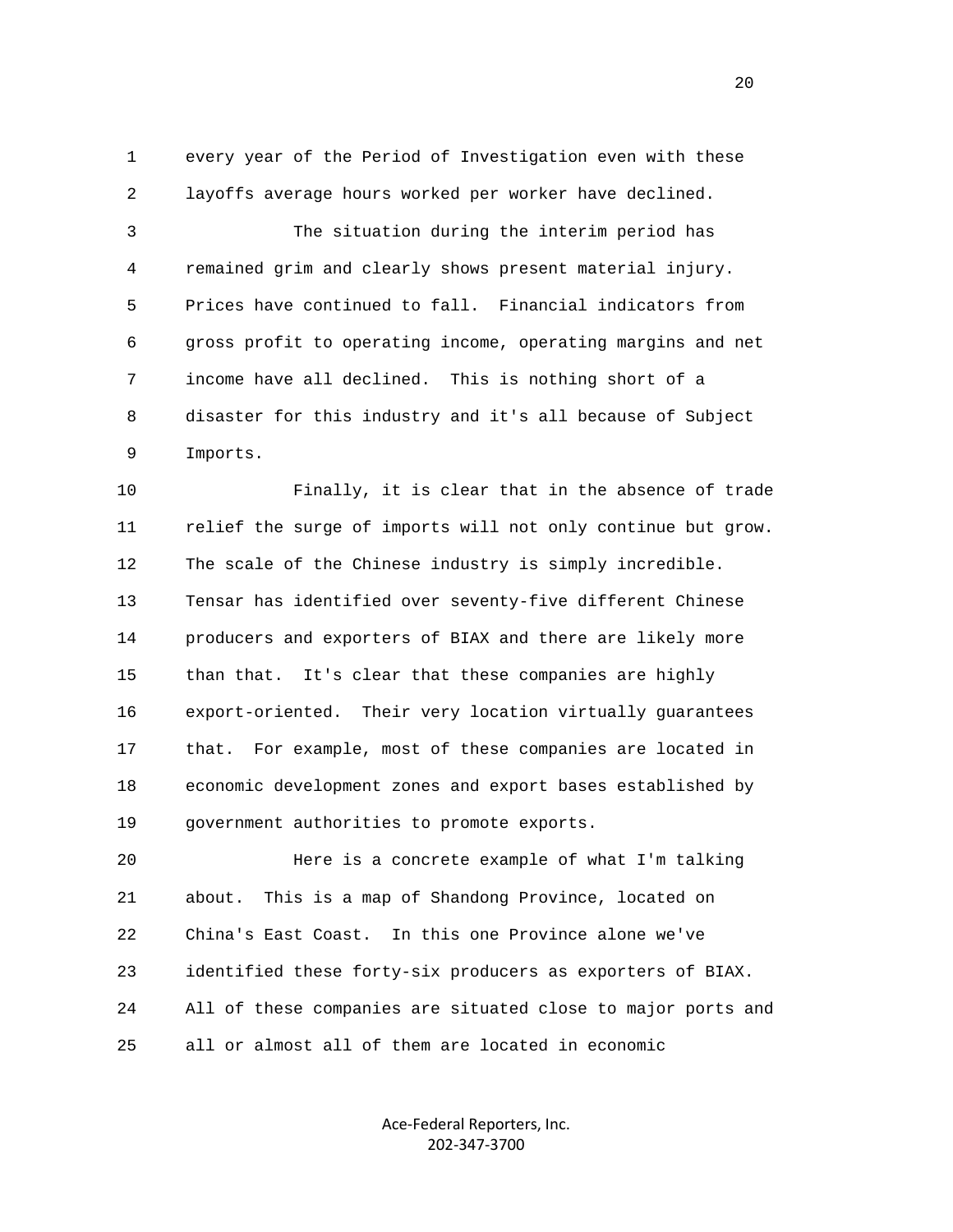1 development zones. They are ideally located to export to 2 this market. Not only is there a large number of Chinese 3 producers, they clearly have the capacity to flood this 4 market.

 5 Just take the example of a single Chinese 6 Producer, Taian Modern Plastics or TMP. According to 7 information available on its website TMP has the capacity of 8 more than one hundred million square meters per year. 9 That's equal to over one hundred and nineteen million square 10 yards of capacity. When you think about the fact that last 11 year the total size of the U.S. Market was around forty-one 12 million square yards, that means that this one company in 13 China, by itself has enough capacity to supply in one year 14 what the entire U.S. Market would use in three. That's an 15 astounding amount of capacity and that's just one company of 16 more than seventy-five. Clearly the threat to this market 17 is very significant indeed.

 18 Not only do producers like TMP have the capacity 19 to continue to ship here in ever increasing volumes, they 20 have very strong incentives to do so. On the China side of 21 the equation are the numerous export subsidies that they 22 receive under the government of China's policies. These 23 subsidies have one purpose, to promote additional exports 24 whatever the price. On the U.S. side, we have continued 25 strong demand for BIAX. The new Federal Highway Bill will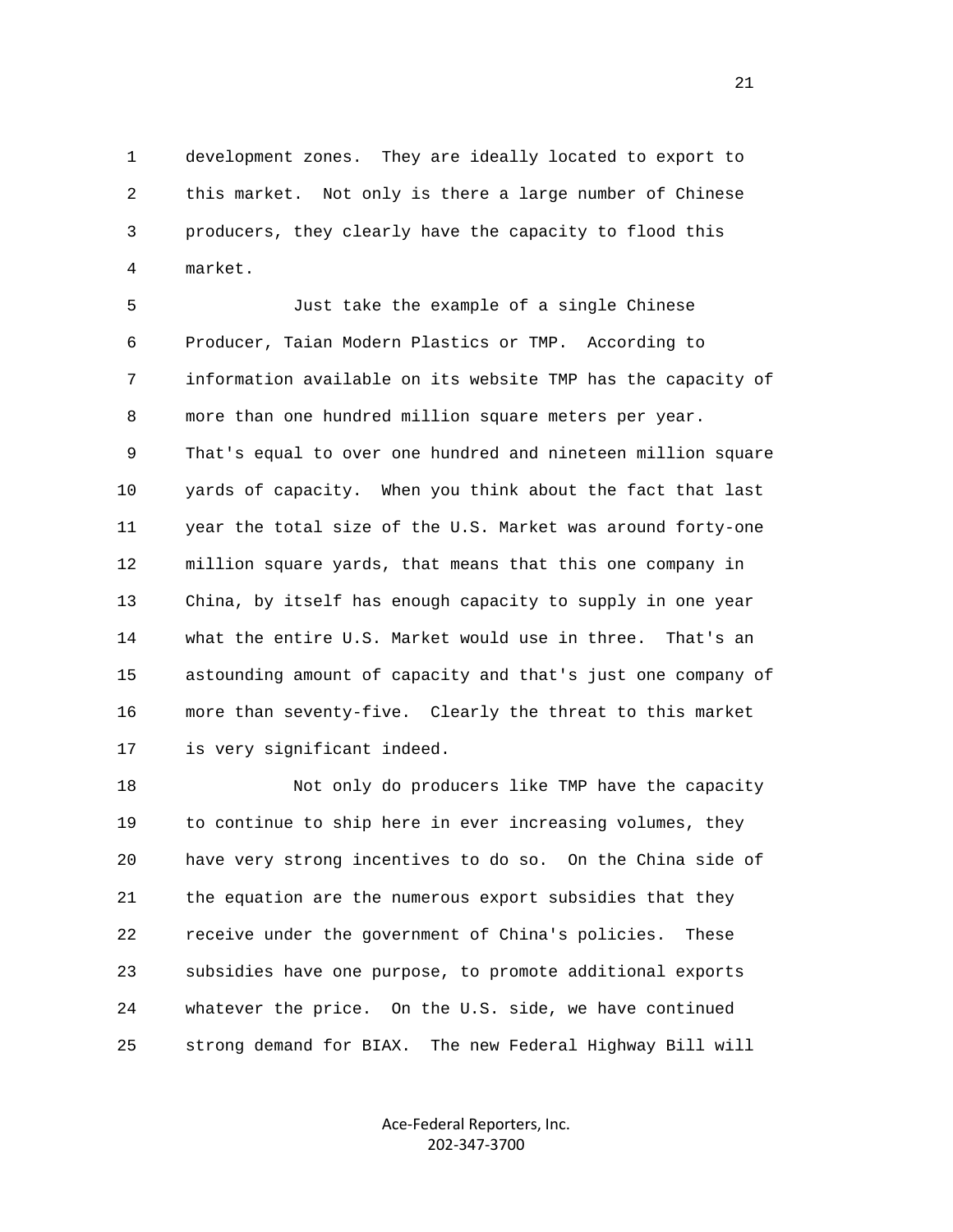1 stimulate additional demand and increase road construction 2 and related activity this year and in the years ahead.

 3 At the same time, even as the Chinese government 4 seeks to prop up exports, its economy is slowing. All of 5 these trends mean that the U.S. Market will continue to be a 6 very attractive market to Chinese exports. The situation 7 for the Domestic Industry is growing more and more dire each 8 day. Despite its best efforts, the Domestic Industry just 9 can't compete with the dumped and subsidized Chinese 10 imports. The U.S. Industry has slashed its own prices and 11 made every effort to increase sales but it's financial 12 performance continues to decline while Chinese imports 13 continue to flood into this market and inventories like the 14 ones you see here at Tensar's plant, continue to grow.

 15 The U.S. Industry has certainly suffered material 16 injury as shown by its plummeting market share, production, 17 capacity utilization, employment and profits. That injury 18 can only be explained by the surge of Chinese imports into 19 this market over the period of investigation. Furthermore, 20 there could be no doubt that Chinese imports threaten 21 additional injury going forward. We urge the Commission to 22 reach an affirmative determination and grant relief to this 23 industry. Thank you.

 24 I would now like to turn it over to Mike 25 Lawrence, the President and CEO of Tensar Corporation.

> Ace‐Federal Reporters, Inc. 202‐347‐3700

22 a set of the state of the state of the state of the state of the state of the state of the state of the state of the state of the state of the state of the state of the state of the state of the state of the state of th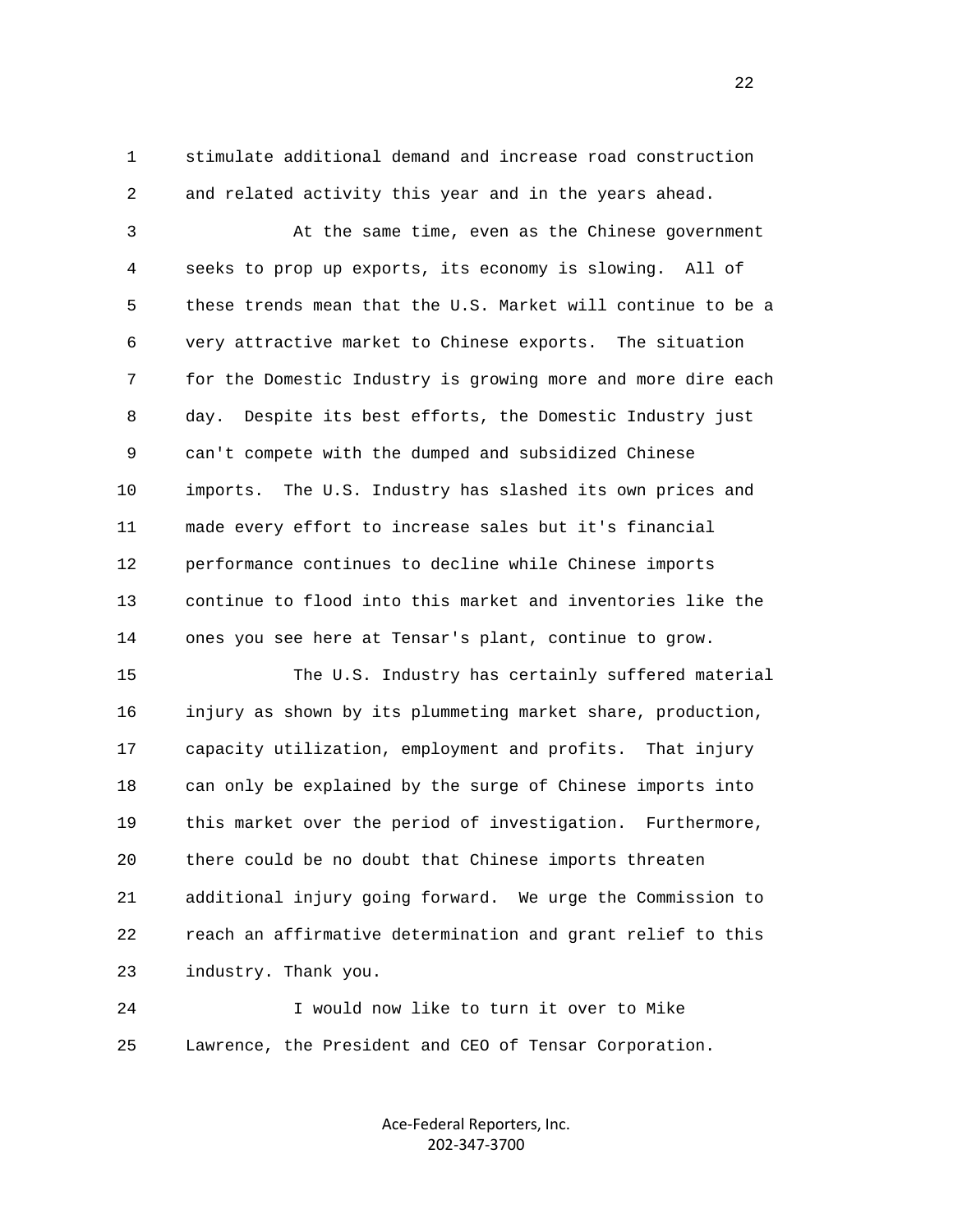1 After that, we will hear from Bryan Gee, Tensar's Director 2 of Marketing. We will then here from three distributors of 3 Biaxial Integral Geogrid, Cary Witt of GeoSolutions, Mike 4 Coleman of Coleman-Moore and Dave Brooks of ACF 5 Environmental. 6 STATEMENT OF MIKE LAWRENCE 7 MR. LAWRENCE: Good morning. My name is Mike 8 Lawrence and I'm the President and Chief Operating Officer 9 as Jeff mentioned. Before that I was the Executive Vice 10 President and General Manager for Tensar Americas, and on 11 behalf of Tensar, I would like to thank you all for the 12 opportunity to appear before you today. 13 We greatly appreciate all the hard work that 14 you've done and put into this important case in such a short 15 period of time and including the difficulties with the snow 16 that you had last week. So I'm sure it was a tough time for 17 you and we appreciate that effort. 18 But I'd like to talk to you today about the 19 crisis that my company is facing as a result of the unfairly 20 traded imports from China. 21 The outcome of this investigation will have a 22 major impact on the long-term future of my company and the 23 workers that we employ. I do not use these words lightly. 24 It is imperative that the Commission understand just how 25 serious a situation we face and how important the decision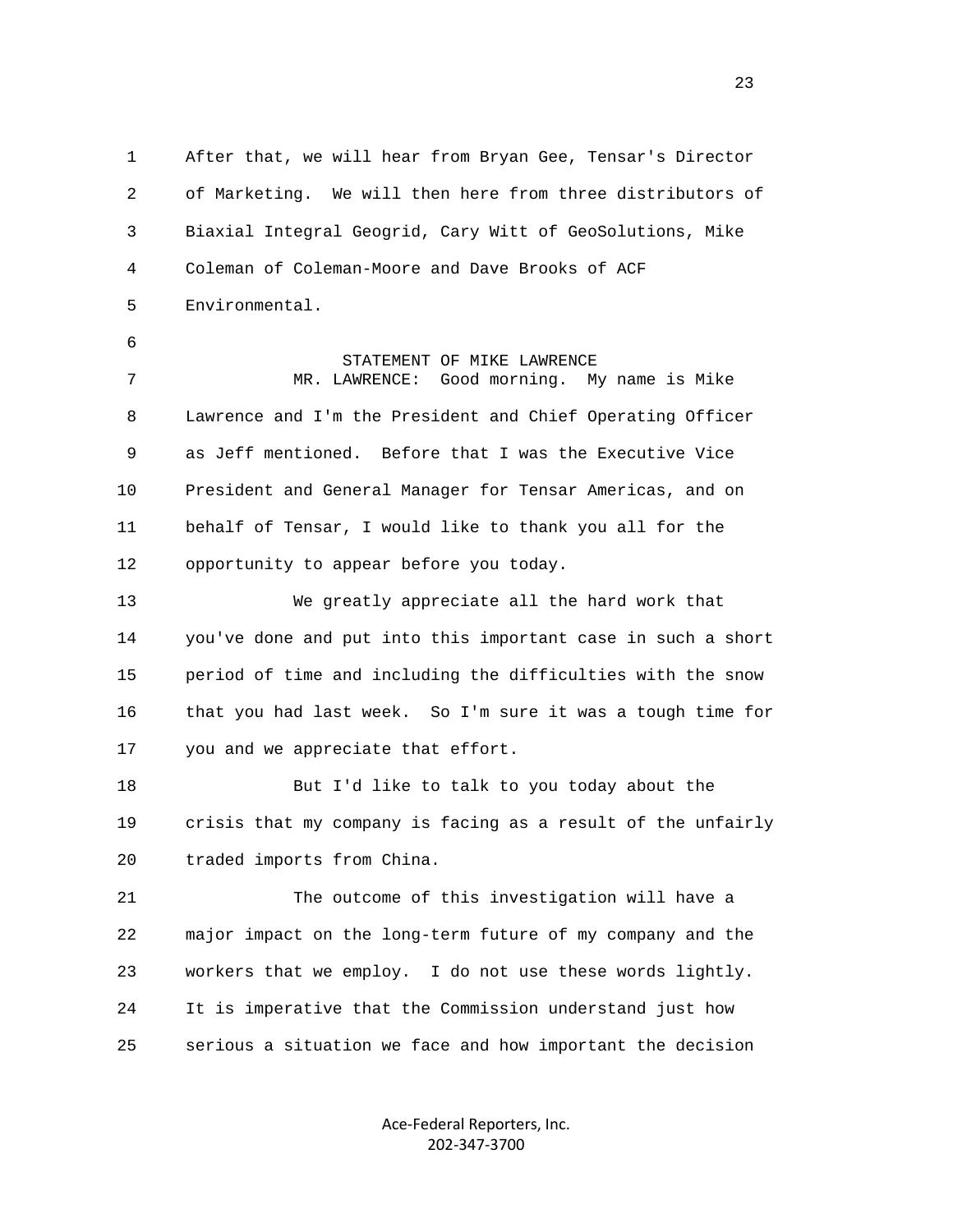1 is.

 2 But let me start by first providing you some 3 background about Tensar. Tensar is a company that was 4 founded on innovation. We're a group of engineers and 5 problem solvers absolutely dedicated to what we do. And 6 we've succeeded through our continual efforts to solve the 7 toughest engineering challenges with new products and 8 innovative cost effective solutions.

 9 Our development of Biaxial integrated geogrids or 10 BIAX is a perfect example of this. The founder of Tensar 11 invented biaxial integrated geogrids over 30 years ago and 12 the idea of making high strength and durable construction 13 materials by taking a polymer sheet and turning it into a 14 seamless grid through an integral forming process was 15 completely new. We developed the product, the process and 16 many of the uses for this product and we literally created 17 this technology from the ground up.

 18 We also created the market for biaxial integrated 19 geogrids.

 20 People have been building roads and other 21 structures for thousands of years without biaxial integrated 22 geogrids and of course it is possible to build without using 23 any BIAX. So first it was not obvious to some why it would 24 be helpful to start using this new product. We had to work 25 hard to demonstrate our product's effectiveness in reducing

> Ace‐Federal Reporters, Inc. 202‐347‐3700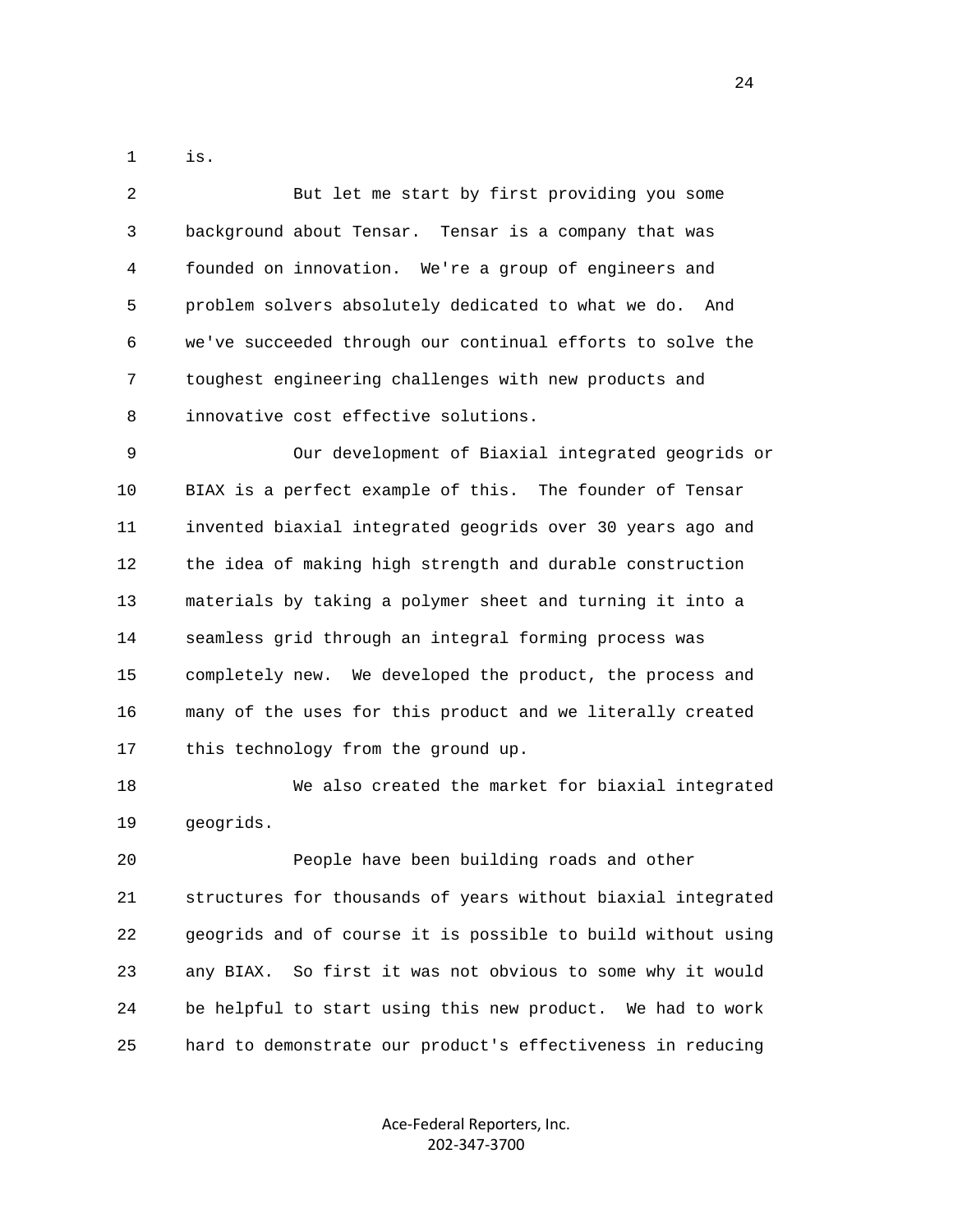1 construction costs and improving performance, stability, and 2 longevity of the projects in which it was used.

 3 We had to show that using BIAX would create 4 substantial savings compared to conventional construction 5 methods that used more aggregate and other materials.

 6 We spent countless hours educating state and 7 local departments of transportation, private contractors 8 across the country about the benefits of using BIAX. And 9 not only in the initial cost savings, but in the life span 10 and durability of finished roadways and other surfaces.

 11 We worked through onerous independent testing and 12 certification procedures to have our product accepted. 13 These efforts paid off. The U.S. Army Corps of Engineers 14 independently conducted extensive full-scale testing of 15 Tensar biaxial integrated geogrids and various alternatives 16 including both conventional construction materials and 17 practices and other polymeric materials.

 18 The government found that Tensar products 19 dramatically outperformed all the alternatives and that 20 several other forms of polymeric materials provided little 21 or no improvement over unreinforced structures.

 22 Now, BIAX is included in most state department of 23 transportation specifications across the country and is 24 widely used by contractors and civil engineers. It's become 25 a go-to product to solve engineering challenges in earth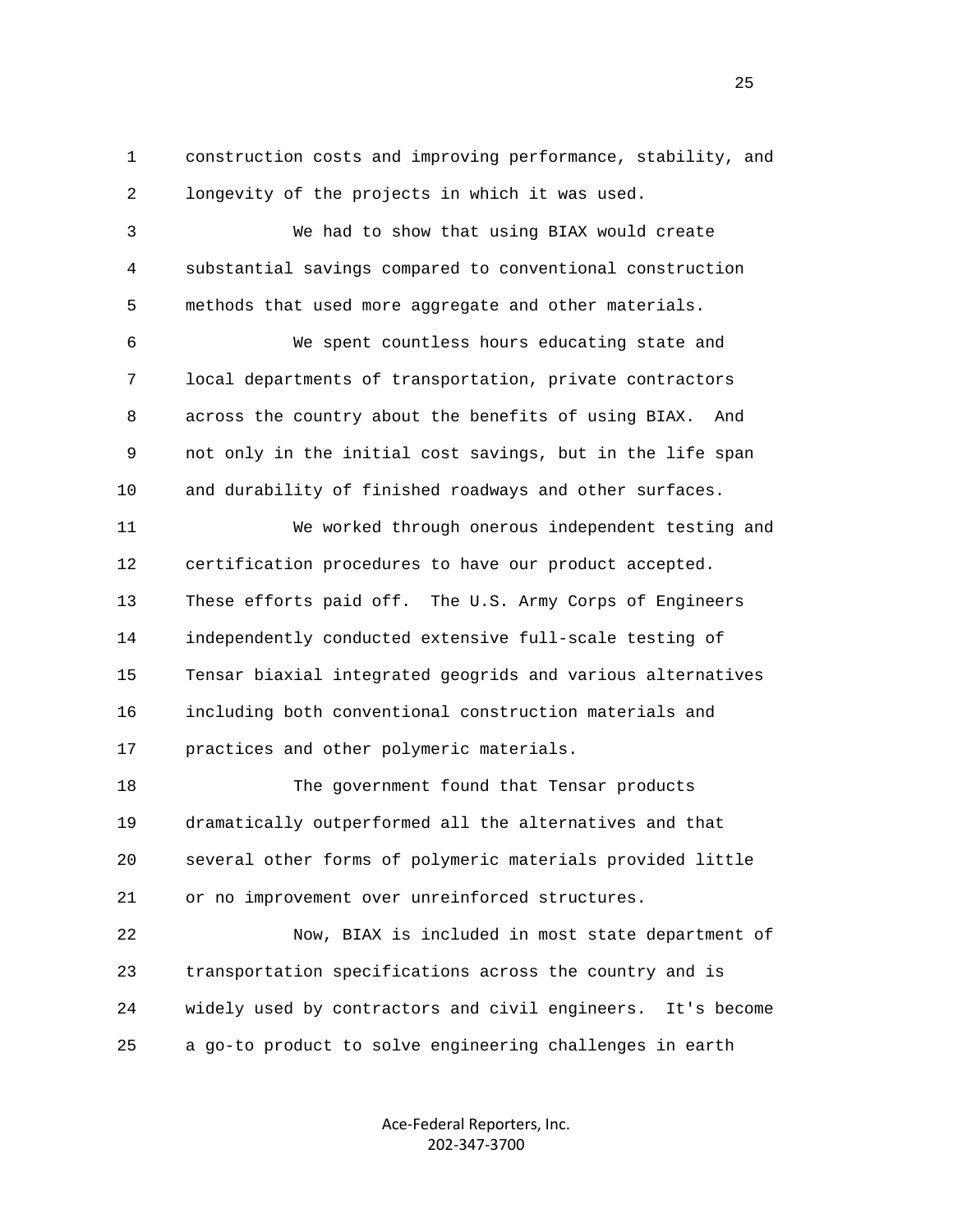1 work construction and to reduce construction and maintenance 2 costs. And that's all thanks to our efforts.

 3 As I mentioned, we invented BIAX. We had a 4 patent on the product. So when the patent ended in May 5 2012, we expected competition from new producers and 6 suppliers and we were prepared for it. We made a great 7 product -- we make a great product. We have efficient 8 operations and the best workers and demand was strong. 9 The economy was continuing to recover from 2008 10 financial crisis. Prices of aggregate and other 11 construction materials were rising which made the use of 12 BIAX to reduce that amount of such materials a no-brainer. 13 At the same time thanks to our efforts, BIAX was

 14 continuing to gain even wider acceptance as an engineering 15 solution. So we knew there would be room for U.S. companies 16 like Tenax that make a competing biaxial integrated geo 17 products for anyone else who wanted to compete with us on a 18 level playing field. Indeed our expectations of rising 19 demand was so strong we invested substantial sums to 20 increase our capacity in 2012 despite the end of the patent. 21 And that expectation has proven correct. Overall demand has 22 continued to be very strong and is getting even stronger 23 with the new highway funding and construction projects. 24 This includes the new highway bill signed into law this past 25 December which will provide \$207 billion for federal highway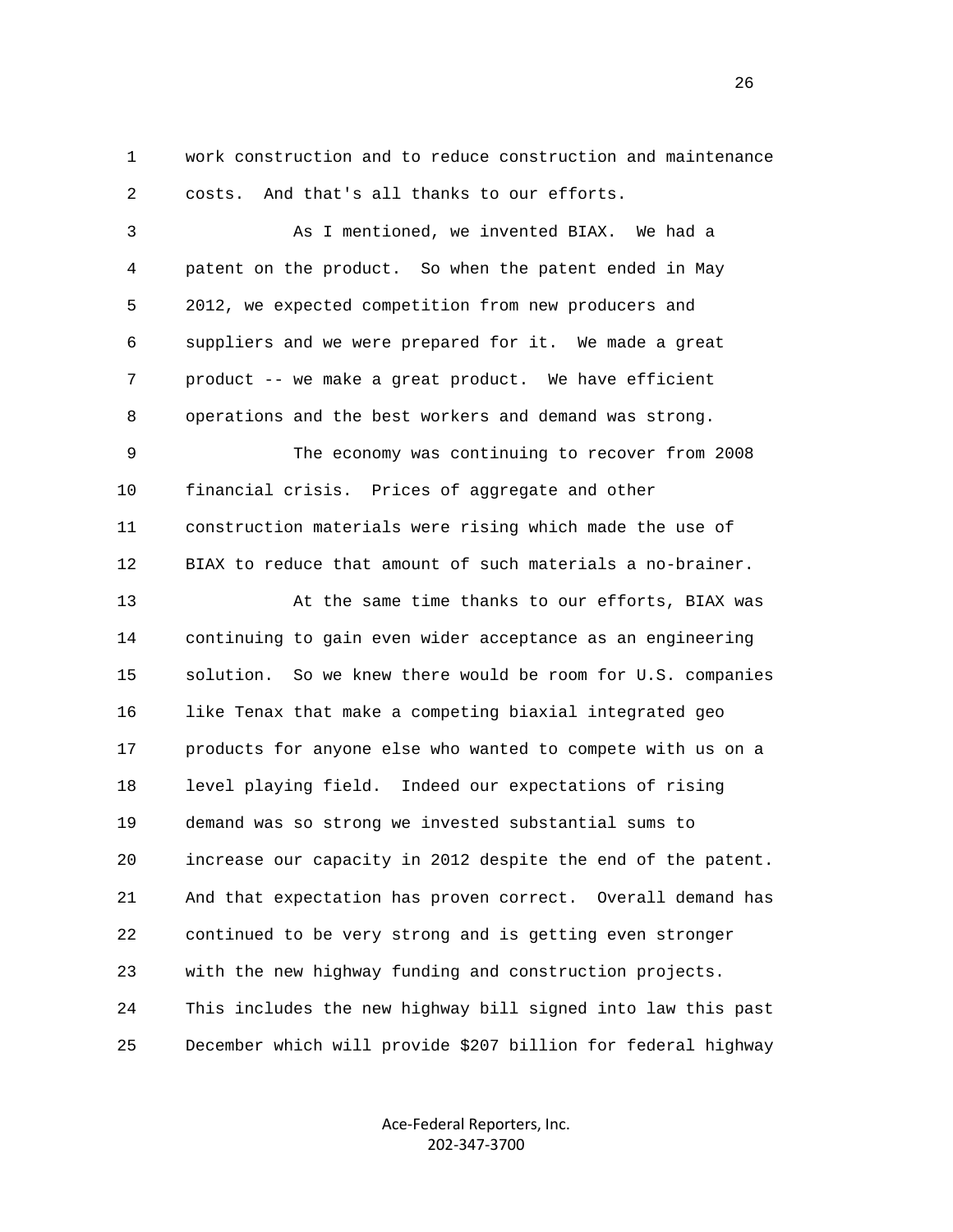1 projects over the next four years.

 2 So we had and have no doubt that demand for the 3 product is going to remain very healthy. What we were not 4 prepared for was a flood of unfairly priced imports. The 5 expiration of the patent is not a license to engage in 6 unfair trade. Virtually over night numerous Chinese 7 companies have offered BIAX made to match our own 8 specifications, the very specifications we worked so hard to 9 get accepted in the market and at last count we identified 10 at least 75 Chinese producers and exporters of BIAX. Many 11 of these companies have a production capacity just as large 12 or larger than Tensar's. And the United States is an 13 extremely attractive market for them.

 14 The level of unfairly traded Chinese imports that 15 entered this market was astounding. You've already seen the 16 numbers. In 2012 Chinese imports immediately took over 25 17 percent share of the U.S. market and things got much, much 18 worse after that. From 2012 to 2014 Chinese imports nearly 19 doubled again. By 2014 they held approximately half of this 20 market, and this all came at the expense of our sales, our 21 market share which plummeted during this period.

 22 How did they do this? They did it by selling the 23 products at absurdly low prices. Every year despite all our 24 efforts we lost sales based on price alone. Our customers 25 were continually telling us we had to meet these Chinese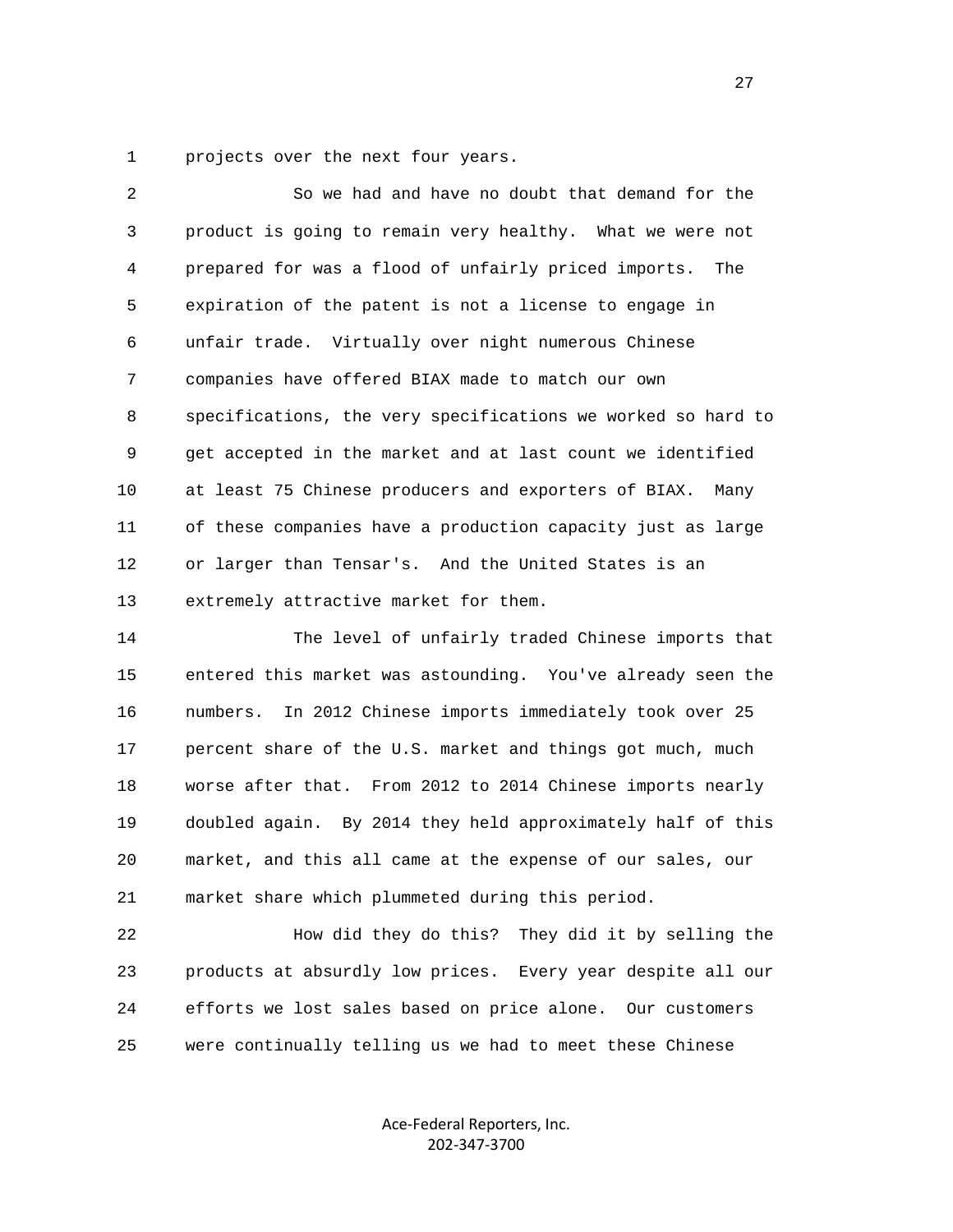1 prices or lose sales. We continue to hear that every day.

 2 So what did we do? We fought even harder to 3 recapture our market share on BIAX. We made our plant even 4 more efficient. We were forced to slash prices even further 5 and ramp up our private label program to try to compete with 6 the dumped and subsidized Chinese imports.

 7 As a result of these efforts, our sales volumes 8 improved somewhat in 2015, but at a severe cost suffering an 9 operating loss in the first three quarters of 2015.

 10 The effects of these unfairly traded Chinese 11 imports have been devastating for us. From 2012 to 2014 our 12 shipments and production and earnings for BIAX all dropped 13 significantly. And despite all our efforts to reverse this 14 tide in 2015, things went from bad to worse as shown by the 15 operating loss we suffered in that year.

 16 Our inventories of BIAX have mounted and they're 17 at their highest levels. We literally refer to the 18 inventories in our plant as mountain morrow which you see on 19 the screen. Our capacity utilization has declined 20 significantly since 2012 and our plant is designed to run at 21 a very high level of capacity utilization. We can't just 22 flip a switch without major costs both economically and 23 human. And in fact, we've been forced to lay off workers, 24 cut hours, shut down production at our plants for extended 25 periods all because of the unfairly traded Chinese imports

> Ace‐Federal Reporters, Inc. 202‐347‐3700

28 and 28 and 28 and 28 and 28 and 28 and 28 and 28 and 28 and 28 and 28 and 28 and 28 and 28 and 28 and 28 and 28 and 28 and 28 and 28 and 28 and 28 and 28 and 28 and 28 and 28 and 28 and 28 and 28 and 28 and 28 and 28 an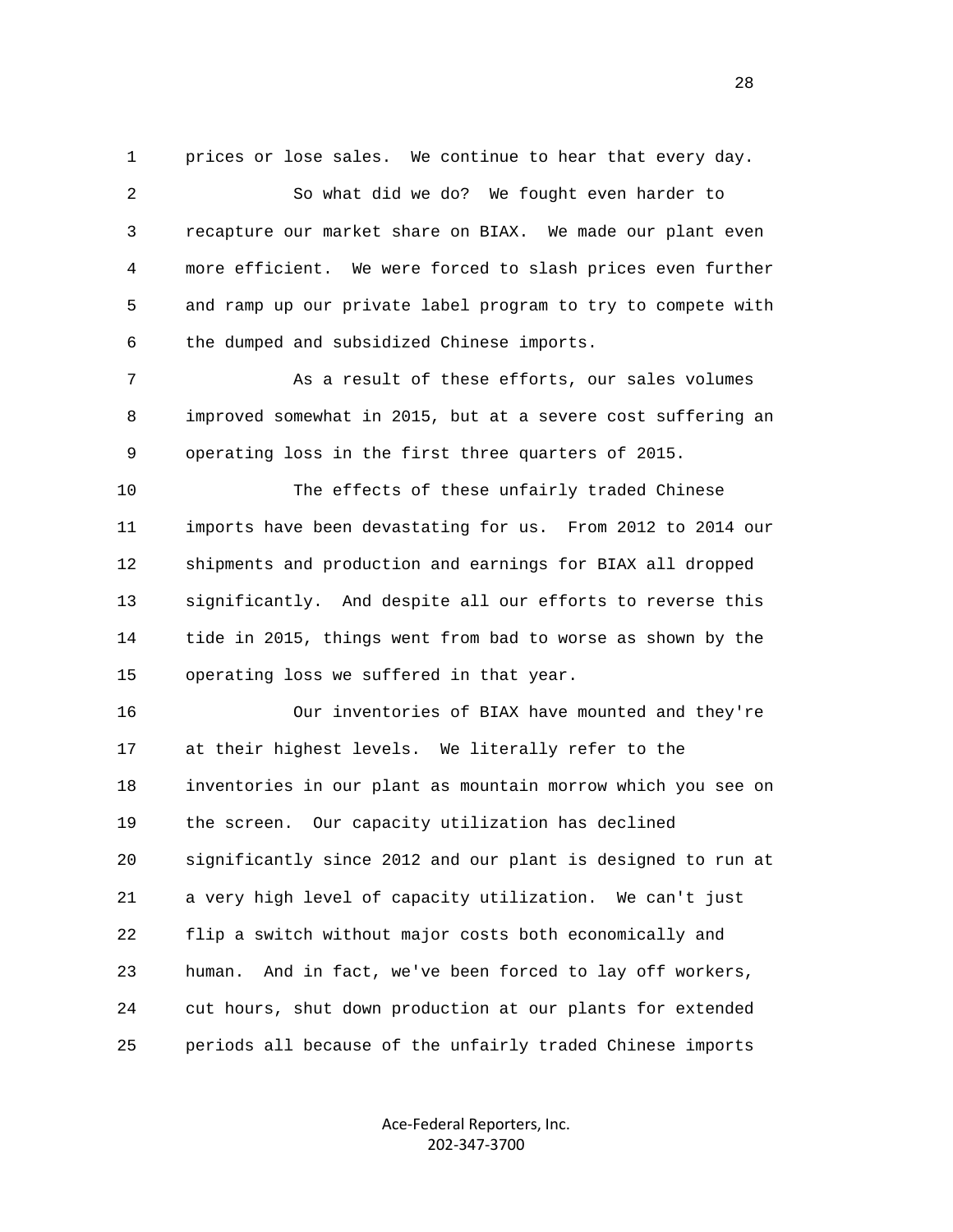1 and the market share that they have stolen.

 2 And our ability to invest in R&D and to make 3 other investments that we need to constantly compete in this 4 industry have been sharply curtailed. 5 As I appear before you today, it's especially 6 frustrating to think the only reason these dumped and 7 subsidized imports are able to sell BIAX here is because of 8 our many years of hard work in building this market, 9 convincing engineers, state and local governments, 10 contractor across the United States to include the products 11 in specifications and projects. 12 We did all the hard work and the unfairly traded 13 imports have reaped the benefit. This should have been a 14 great market for all, instead it's become a disaster for 15 anyone who plays by the rules. 16 I truly believe that Tensar runs the best and 17 most efficient operations for BIAX in the world. We're 18 fully prepared to compete with anyone who is held to the 19 same rules that we are. We have the best and brightest 20 people, we do not back down from a challenge and I'm fully 21 confident we can thrive in a fair market. 22 To obtain such a market however, we need strong 23 and effective trade relief. We were well positioned to 24 serve the market and create more jobs, help strengthen the 25 manufacturing in this country, something that we constantly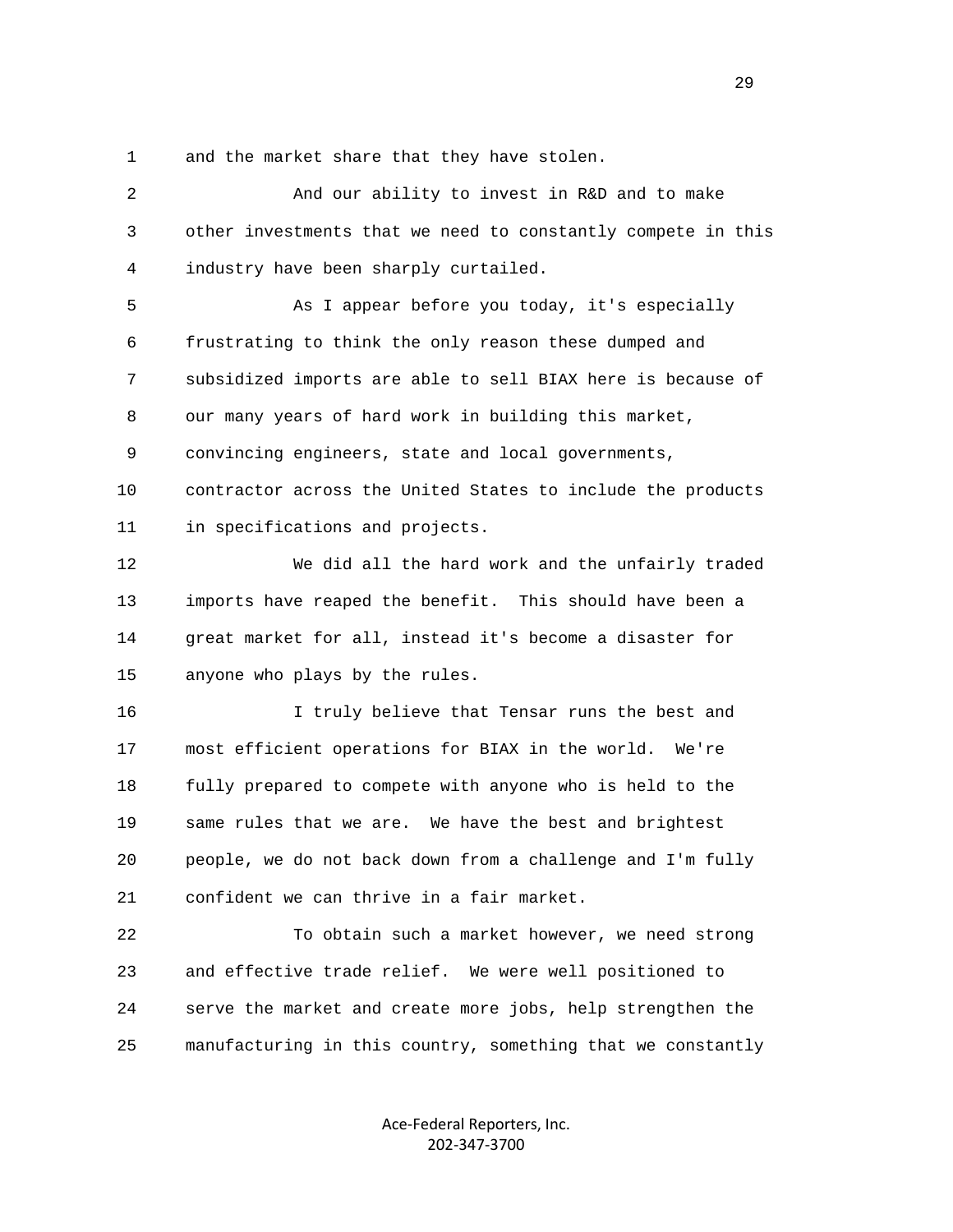1 hear from Washington, and we have the tools and the 2 expertise to do it and a demand situation that has been very 3 favorable.

 4 I hope that you appreciate that from a business 5 standpoint it is literally impossible to achieve these goals 6 when you have nearly half of the market taken by unfairly 7 traded imports and the threat of much more on the way.

 8 Make not mistake, this is exactly why you see the 9 depressed results, the layoffs and shutdowns that you do in 10 context of a strong demand and it's what we'll keep seeing, 11 and much worse if we do not act. That is why we're here 12 today, we want this market to reward hard work and 13 innovation, not dumping and subsidies. And I urge you to 14 give us the trade relief we need and a level playing field. 15 We will do the rest. 16 Thank you for your attention. 17 STATEMENT OF BRYAN GEE 18 MR. GEE: Good morning and thank you for the 19 opportunity to appear before you today. I am Brian Gee, 20 Director of Marketing for Tensar. I have served in various

 21 positions at Tensar since 2006 and before that at several 22 other companies in the civil engineering field.

 23 Currently I direct the marketing organization in 24 the western hemisphere for Tensar's full portfolio of 25 products and systems including biaxial integral geogrid.

> Ace‐Federal Reporters, Inc. 202‐347‐3700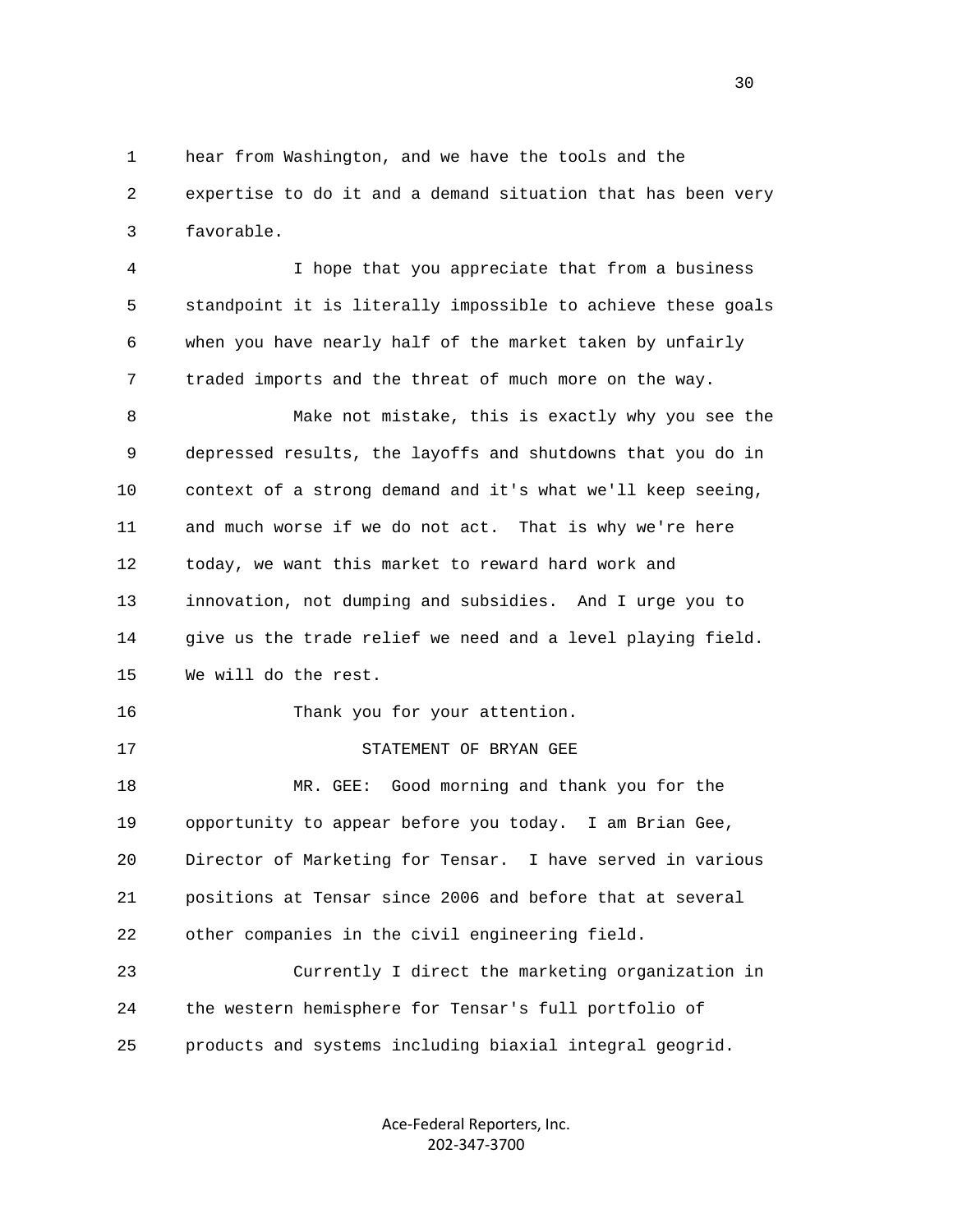1 I'm also a civil engineer with over 25 years of experience 2 and I've published and presented numerous papers on 3 geosynthetics and other engineering topics.

 4 I strongly agree with the points made by Mr. 5 Lawrence. I would like to expand on some of those points 6 and address a few other topics that may arise today.

 7 My job requires me to have great familiarity with 8 conditions in the market for biaxial integral geogrids. I 9 work to sell this product every day and that puts me in 10 constant contact with everyone from our sales force to 11 customers, to contractors and engineers to state departments 12 of transportation, to the people on our factory floor. So I 13 know the product and I know the market. I've seen and 14 experienced first-hand the massive harm we've suffered from 15 unfairly traded Chinese imports over the last few years. 16 Demand for biaxial integral geogrids in the United States is 17 driven in large part by construction. Both public spending 18 on things like highways and roads and also private spending 19 on streets and housing developments, parking lots, and many 20 other construction projects.

 21 Since 2012, demand overall has been very good. 22 Contractors and engineers want to use BIAX because it allows 23 them to save on aggregate, asphalt, and other materials. 24 The costs of these other materials have been going up 25 significantly since 2012. BIAX also improves the

> Ace‐Federal Reporters, Inc. 202‐347‐3700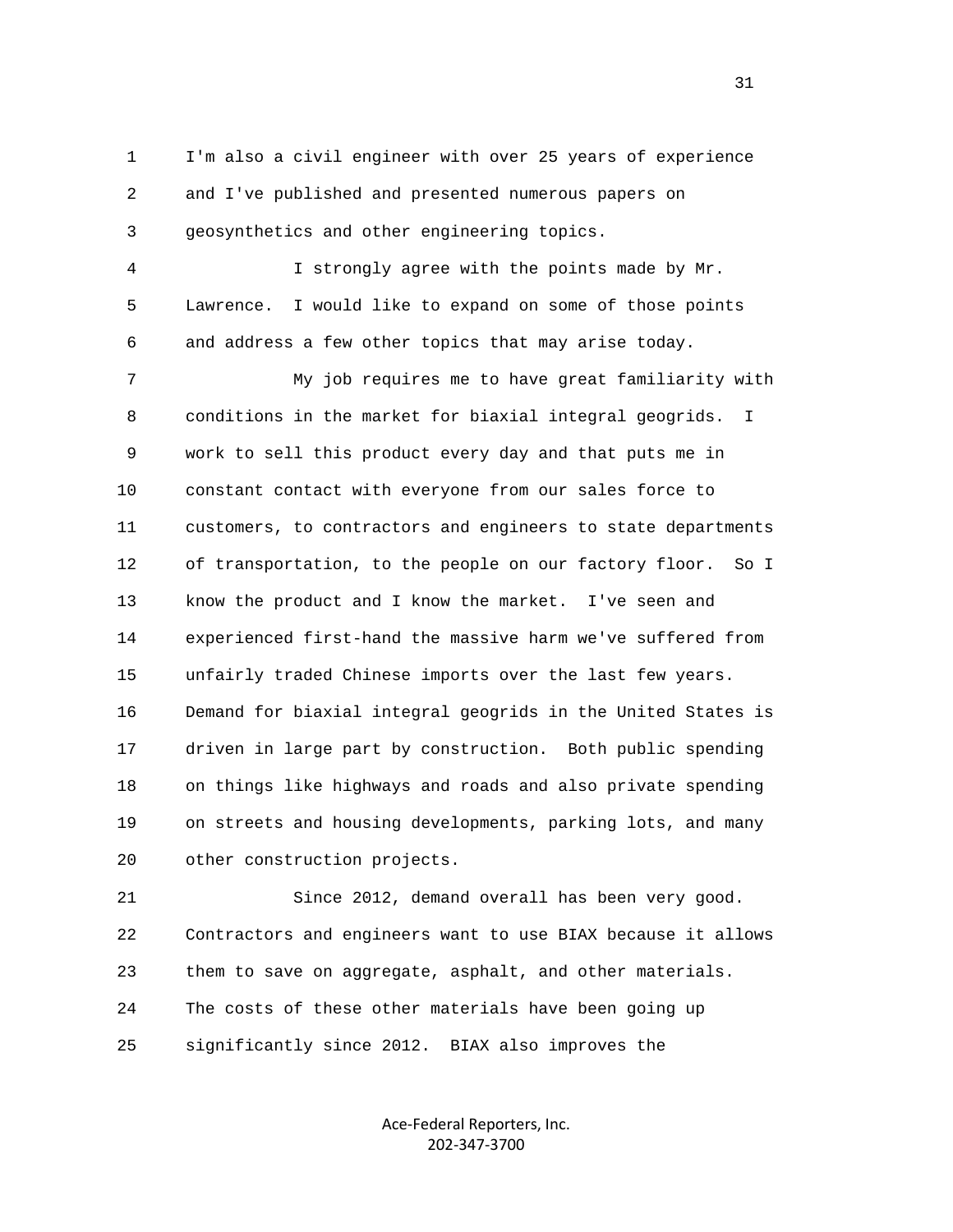1 performance and lifespan of the traffic surface. So it's a 2 win/win. As a result, BIAX continues to be accepted in the 3 marketplace in more projects further increasing demand.

 4 All that being said, the past few years have been 5 disastrous for our company. Despite robust demand and all 6 the benefit of biaxial integral geogrids our sales of the 7 product and our market share have declined dramatically. 8 The reason is the flood of dumped and subsidized Chinese 9 imports that has hit this market. They have surged into 10 this market in huge quantities and at incredibly low and 11 ever-decreasing prices. I constantly hear from our sales 12 team, from distributors, and from others in the market, that 13 Chinese BIAX is being offered for far below our lowest price 14 per square yard and that we have to match that price or lose 15 the sale.

 16 Customers are basing their purchasing decisions 17 for BIAX purely on price. If we don't lower our price to 18 meet the competition, we lose the sale. But we have not 19 taken this lying down. We have tried to do everything we 20 possibly can to compete with the dumped and subsidized 21 Chinese product.

 22 We are constantly looking at our production 23 process and costs to try to trim whatever we can wherever we 24 can to increase the efficiencies of our plant.

25 And, of course we've continually lowered our

Ace‐Federal Reporters, Inc. 202‐347‐3700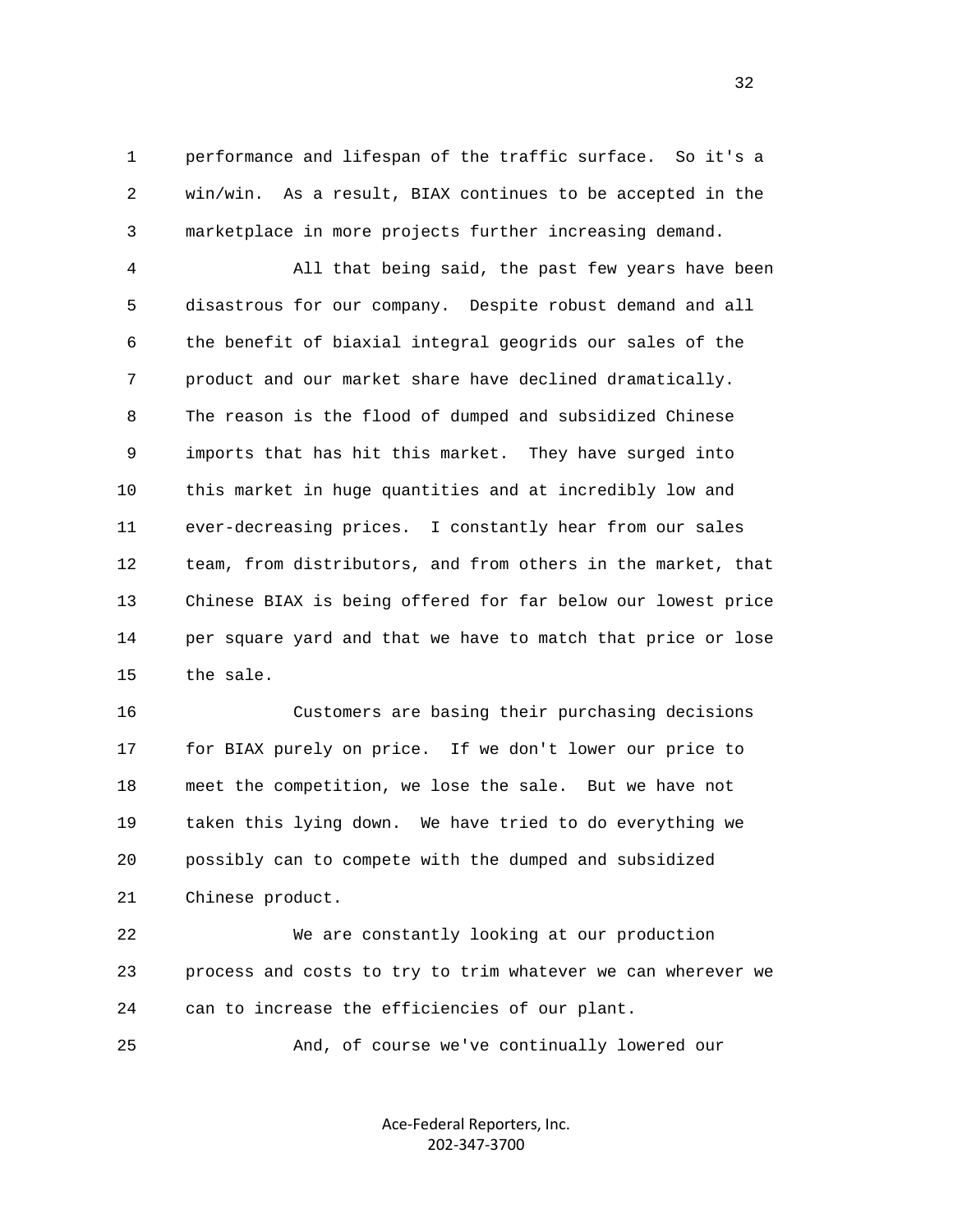1 prices to try to match the Chinese prices. But it has 2 become painfully clear that when we cut our prices the 3 Chinese cut theirs even more. The result from 2012 to 2014 4 was a precipitous drop in our sales and our share of the 5 U.S. market for BIAX. In 2015 we slashed prices even more 6 and reinvigorated our private label program in a last-ditch 7 effort to regain some of our market share from the Chinese. 8 Our sales volume has improved somewhat, but at a

 9 huge cost in the form of another severe blow to our bottom 10 line as you can see from our data.

 11 No matter what we do we continue to suffer at the 12 hands of Chinese imports every day. As of today we are 13 locked out of almost 50 percent of this market by unfair 14 trade. And for those sales that we do make, we can't charge 15 a true market based price. We have to keep prices low 16 enough to avoid losing sales to dumped and subsidized 17 imports.

 18 It's difficult to overstate the impact that 19 China's continued shipment of unfairly traded BIAX has had 20 and is having. The impact of these imports on our sales and 21 income has been overwhelming.

 22 I would also like to address a few other points 23 about this case. First, you may hear later today that BIAX 24 prices have declined because of a decline in raw material 25 costs. I'm here to tell you that simply has not been the

> Ace‐Federal Reporters, Inc. 202‐347‐3700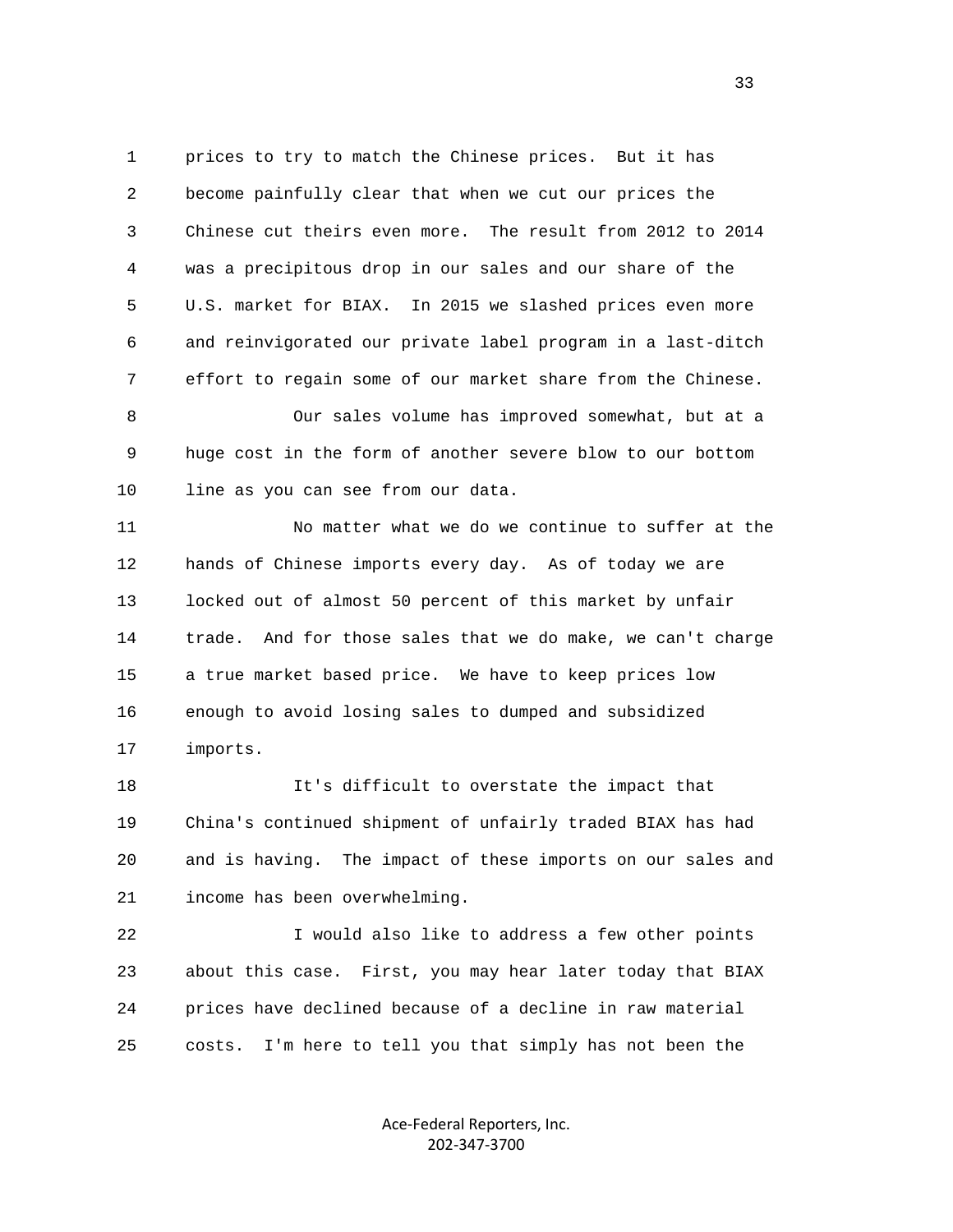1 case.

| $\overline{2}$ | Just look at what has happened to raw material               |
|----------------|--------------------------------------------------------------|
| $\mathsf{3}$   | costs since 2012. The key raw material for BIAX is polymer,  |
| 4              | mainly polypropylene resin. As oil prices rose and economic  |
| 5              | activity picked up, the average price of polypropylene resin |
| 6              | increased each year from 2012 through 2014. So in a normal   |
| 7              | market you would have expected BIAX prices to rise along     |
| 8              | with it. But as you've seen from our confidential            |
| 9              | submissions we were unable to raise our selling prices for   |
| 10             | biaxial integrated geogrids over that same time period.      |
| 11             | Instead, we were continually forced to lower our prices even |
| 12             | as our raw material costs were increasing. Why? Because of   |
| 13             | the onslaught of dumped and subsidized Chinese imports that  |
| 14             | entered and continue to enter this market.                   |
| 15             | In 2015 prices for polypropylene resin declined.             |
| 16             | However, we have continued to face severe pricing pressure   |
| 17             | from Chinese imports. In fact, many of the recent Chinese    |
| 18             | BIAX prices I've seen have been moving closer to the current |
| 19             | price of polypropylene resin itself. So even though our raw  |
| 20             | material costs improved somewhat in 2015, that didn't help   |
| 21             | our bottom line.                                             |
| 22             | To the contrary, we suffered an operating loss in            |
| 23             | that year because of the unfairly low Chinese prices for     |

24 BIAX.

25 You may also hear claims about our products and

Ace‐Federal Reporters, Inc. 202‐347‐3700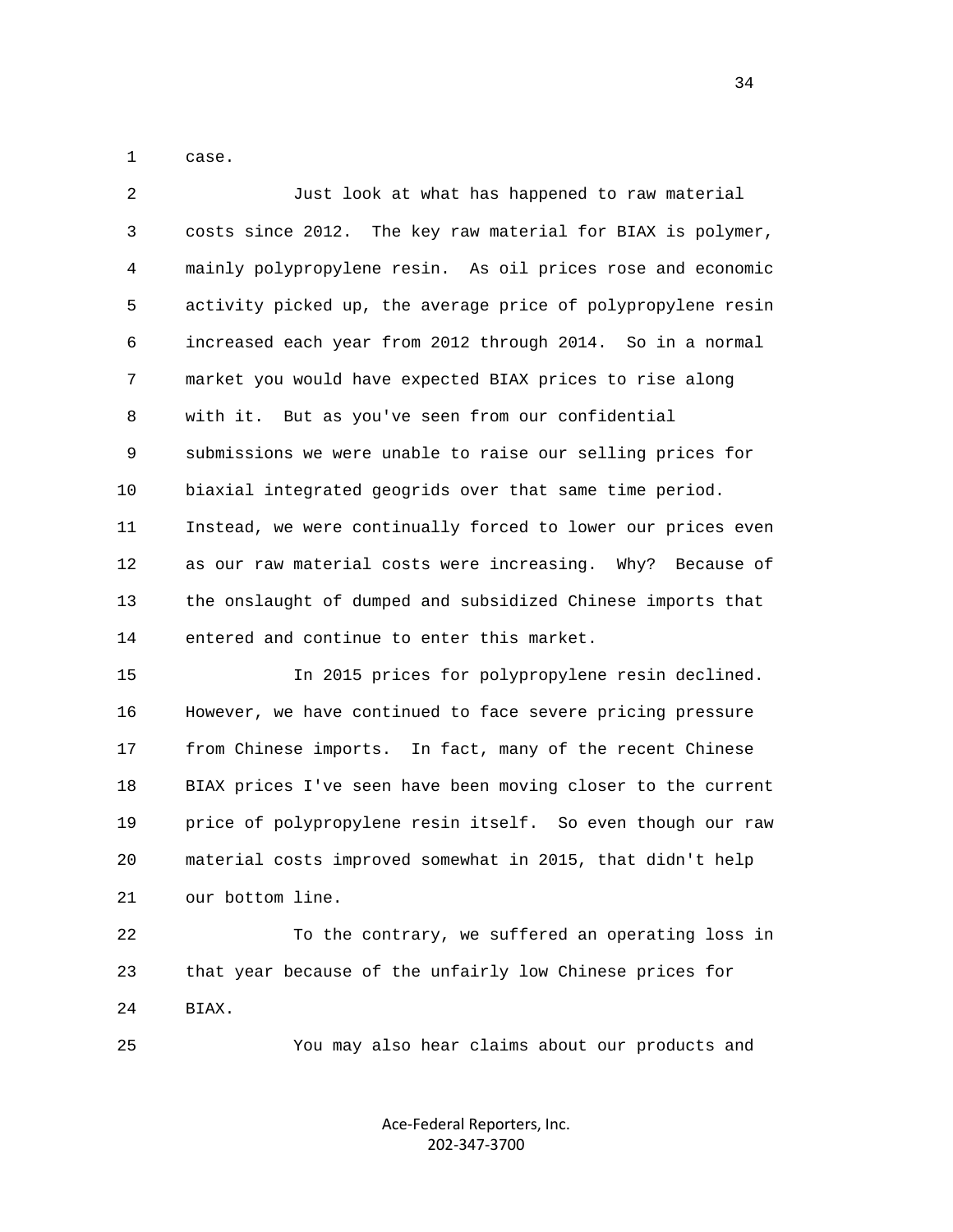1 our commitment to the biaxial integral geogrid market. Let 2 me dispense with each one of those points.

 3 You should reject any notion that our products 4 don't compete with the full range of Chinese products. I 5 think that it may help for this purpose to see the products 6 that we sell and the products that the Chinese sell. These 7 are examples of our BIAX type one and our BIAX type two 8 geogrids, common specifications that we created and the 9 Chinese copied and sell here as well.

 10 These are samples of comparable Chinese material. 11 Here is a sample of a square or balanced BIAX 12 product made by us and this is the Chinese equivalent.

 13 We sell a lot of square grid product as well. 14 Chinese BIAX or Tensar, this product is made the 15 same way. You start with polypropylene resin pellets, the 16 resin is mixed with black master batch, melted and extruded 17 to form a sheet. You punch holes in the sheet with a 18 specially designed punch press then the material is heated 19 and stretched in two directions. The stretching on special 20 equipment called an Orienter creates a network of strands 21 and junctions that are homogenous and integral. My 22 understanding is that the other U.S. producer, Tenax, uses a 23 slightly different process but the fundamentals and the 24 materials are similar and the resulting product is another 25 version of a biaxial integral geogrid. We sell the full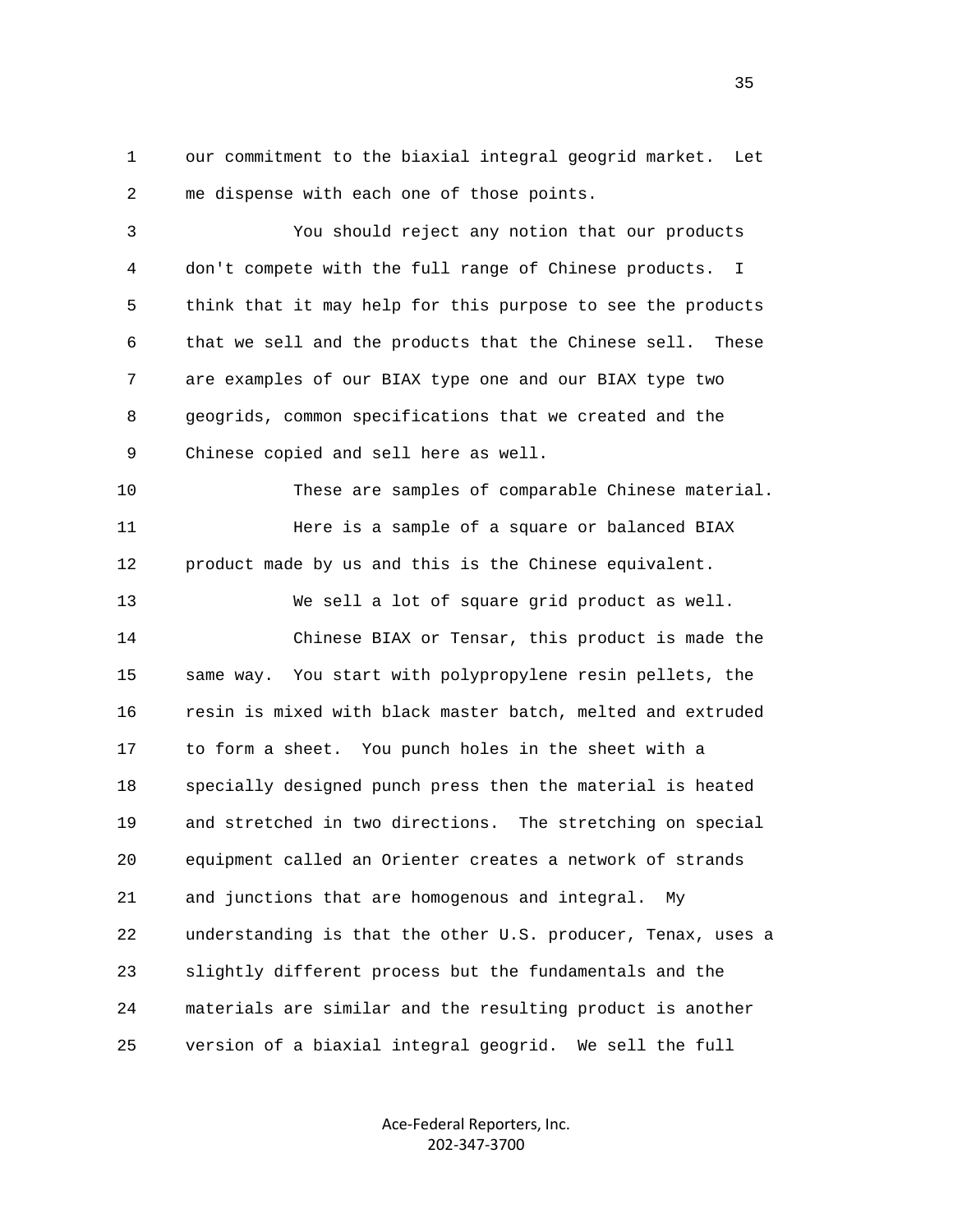1 range of BIAX products sold by the Chinese, and we compete 2 with them on all of those products.

 3 Tensar makes another geogrid product, TriAx, 4 which is currently under patent. I understand that there 5 may be some issue about whether TriAx should be included as 6 part of this case. Let me tell you BIAX and TriAx are two 7 very different products. This is an example of TriAx.

8 Like BIAX, TriAx is made from polypropylene 9 resin, but that's where the products diverge. You can't 10 just take a BIAX line and make TriAx. You need different 11 thicknesses of extruded polypropylene sheet. You need 12 different punches and have to reconfigure the punch press. 13 And you have to put in different orienting and stretching 14 equipment than what's required to make BIAX. TriAx also has 15 significantly different physical and mechanical properties 16 than BIAX. Unlike BIAX, TriAx is comprised of strands that 17 intersect the form triangular openings and it has a high 18 degree of radial stiffness throughout the full 360 degrees 19 of the plane of the geogrid.

 20 It has a completely different geometry and 21 different rib structure and profile than BIAX which results 22 in its having greater interlocking ability for aggregate 23 improved performance and longer service live than BIAX. You 24 don't have to take my word for it, independent experts have 25 recognized that the two products have significantly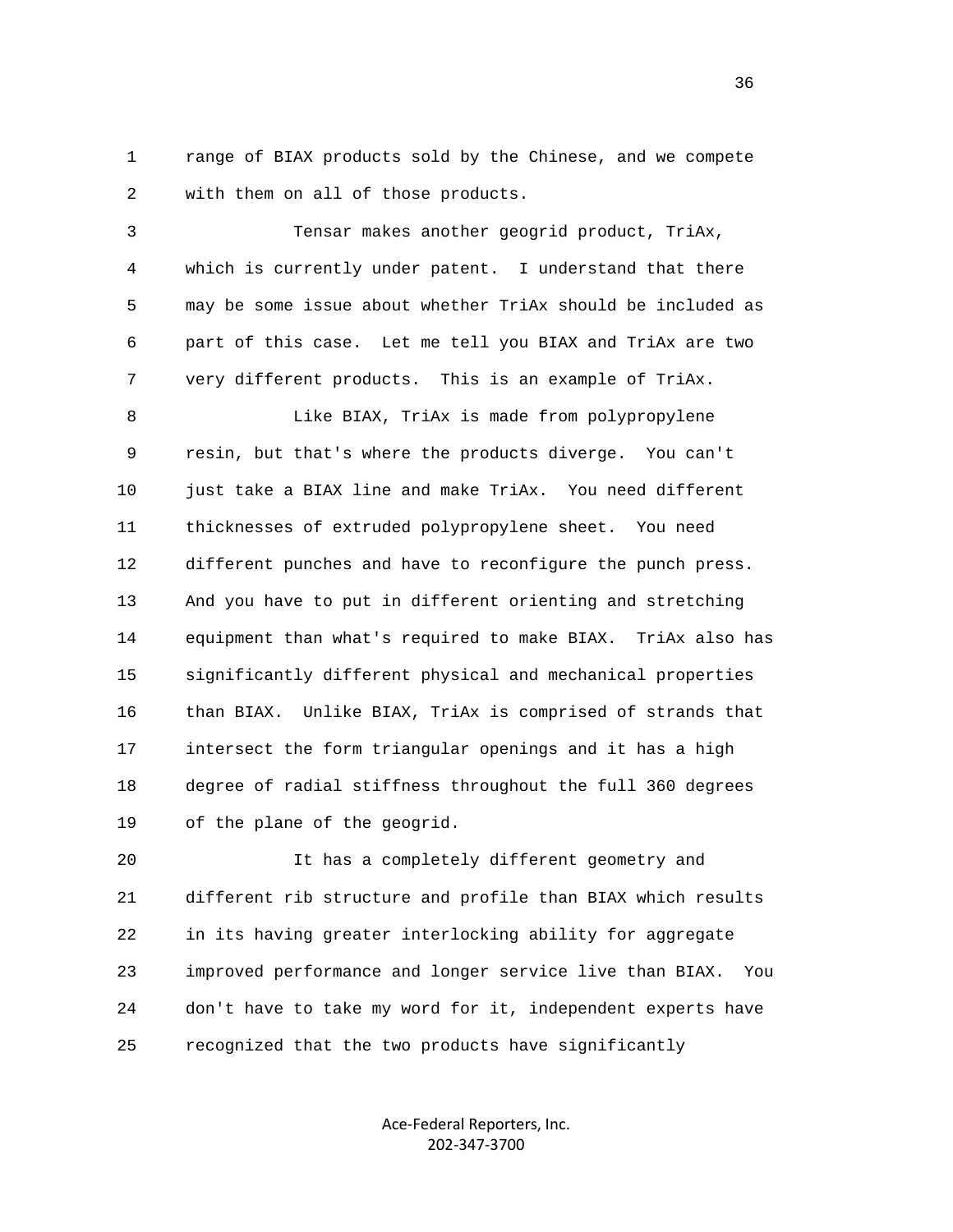1 different physical and mechanical properties. And you can't 2 just substitute TriAx for BIAX. For example, many state 3 specifications either don't allow the use of TriAx at all or 4 classify it differently based on its physical 5 characteristics. Most states require a geogrid to meet 6 certain strength properties in the machine direction, 7 basically along its length and the transverse direction 8 across the width of the roll. These specifications don't 9 provide for a triangular structure such as TriAx which has 10 no ribs directly in the machine direction. So this lack of 11 provision for a unique structure like TriAx also 12 distinguishes it from biaxial integral geogrids.

 13 There are also differences in the applications 14 for which the two products may be used.

 15 In addition, the two products are different in 16 the way that they are sold and marketed. We have a patent 17 on TriAx and are the only source of this material in the 18 United States. We also provide a range of product support 19 and services for TriAx that is not offered with our biaxial 20 integral geogrids. And other factors like price, customer 21 perceptions, and the way these products are displayed and 22 marketed are very different. So these really are two very 23 different products and should not be considered together in 24 this case.

25 Finally, you may hear that we are focused on

Ace‐Federal Reporters, Inc. 202‐347‐3700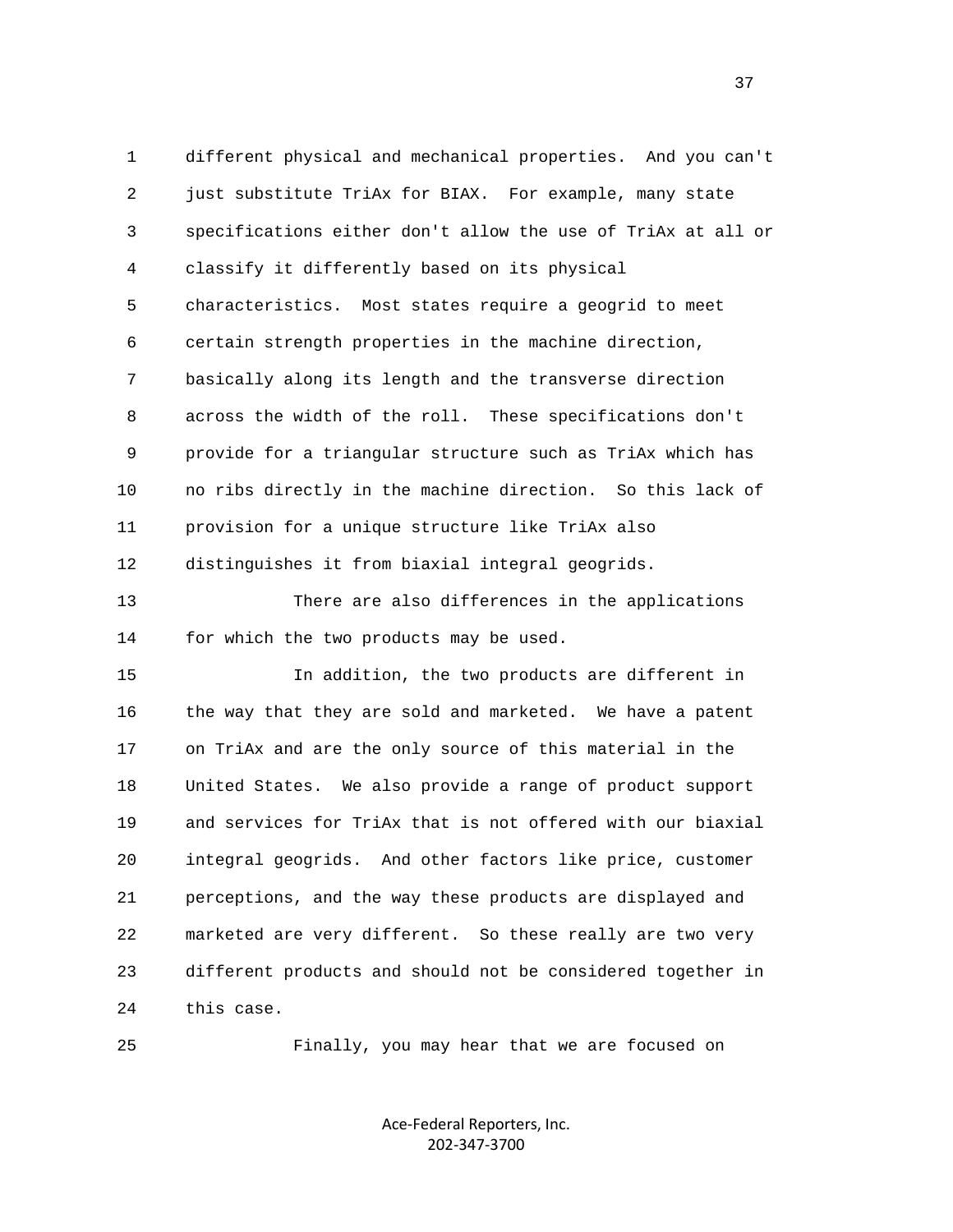1 TriAx and are not committed to BIAX anymore. This is 2 nonsense. BIAX is an extremely important product for us. 3 You've seen the confidential figures and can see it accounts 4 for a substantial portion of our business. BIAX represents 5 a product that is absolutely vital to the health and future 6 of our company. We wouldn't be here today if that were not 7 the case.

 8 You have a great domestic industry here, a 9 high-tech industry with talented workers, an industry that 10 wants to grow and create jobs. And I don't see why American 11 companies and their workers should have to concede almost 50 12 percent of the market to unfair trade. If American mills 13 are in the best position to serve American customers, then 14 they should get the business period. It makes no sense to 15 let foreign mills take market share by cheating.

 16 I don't want to think about what will happen if 17 these cases are not successful. As more and more Chinese 18 imports pour into this market prices will fall even further 19 and it will be impossible for us to compete. The results 20 for us and our workers will be catastrophic. I urge the 21 Commission to grant relief here and give us the chance to 22 compete in a fair market, not a market that is distorted by 23 unfair trade.

24 Thank you.

25 STATEMENT OF CARY WITT

Ace‐Federal Reporters, Inc. 202‐347‐3700

and the state of the state of the state of the state of the state of the state of the state of the state of the state of the state of the state of the state of the state of the state of the state of the state of the state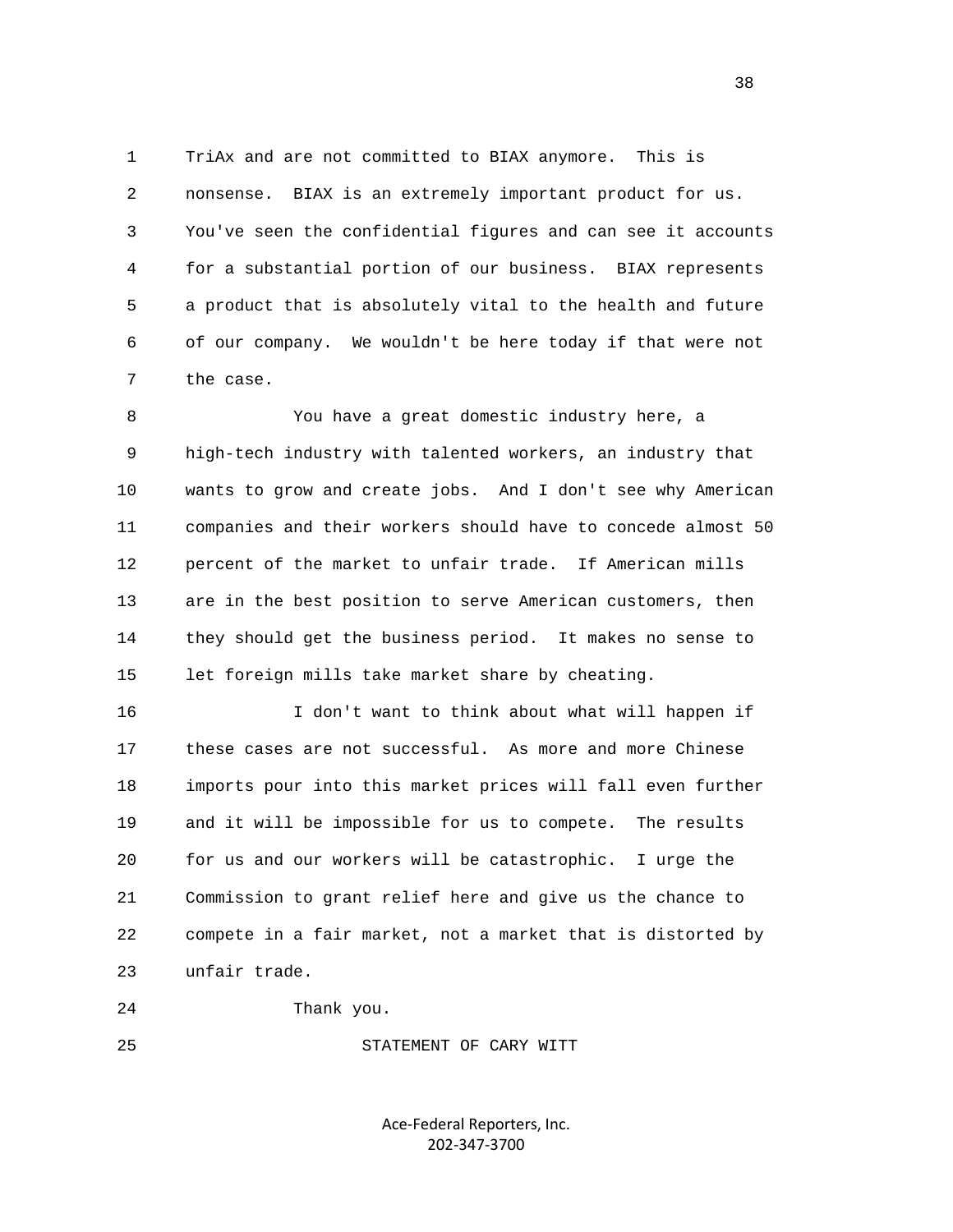1 MR. WITT: Good morning. My name is Cary Witt and 2 I am president of GeoSolutions. I have over 20 years of 3 experience in the geosynthetics and construction industries, 4 and appreciate the opportunity to speak with you today about 5 what's been happening in the market for biaxial integral 6 geogrids. 7 GeoSolutions was founded in 1999 and has offices

 8 in Oklahoma and five locations in Texas. We are the region's 9 largest provider of products used in soil stabilization, 10 erosion control, and earth retention projects.

 11 We are also the exclusive distributor for tensor 12 products in Texas and Oklahoma, and the largest distributor 13 of such products in the United States.

 14 Our direct customers for BIAX are mainly paving 15 contractors building roadways, as well as general 16 contractors working on rural projects for subdivisions and 17 other land development.

 18 In Texas, the Highway Department is the largest 19 consumer of biaxial integral geogrids. It uses a 20 specification that specifically calls for the use of BIAX. 21 They don't accept TriAx's or other geogrid products.

 22 Given my long experience in the industry, I have 23 detailed knowledge about the biaxial integral geogrids made 24 by Tensar and the Chinese producers and the market in which 25 they are sold.

> Ace‐Federal Reporters, Inc. 202‐347‐3700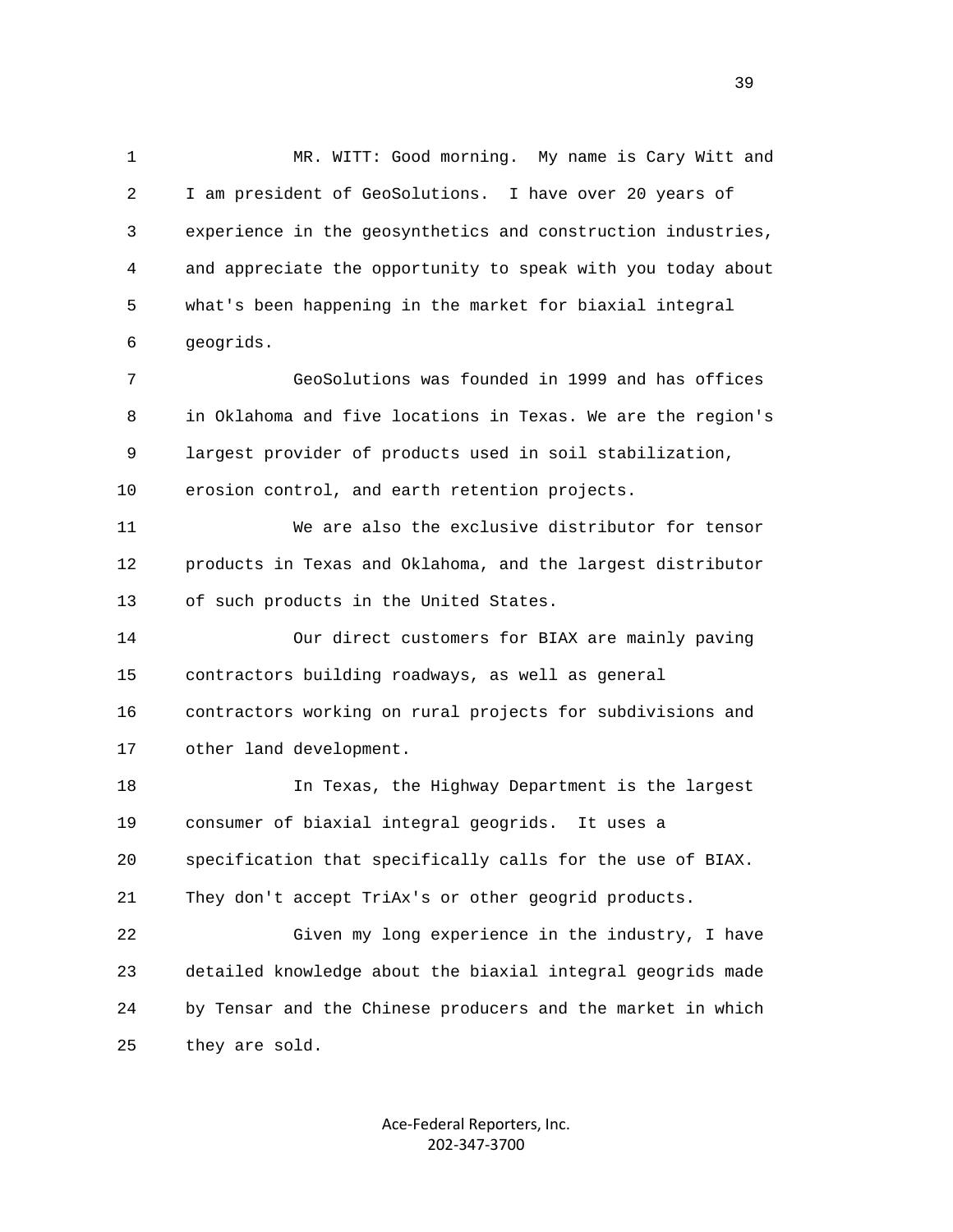1 Based upon what I have seen, I am certain that 2 Chinese imports have significantly harmed Tensar and will 3 hurt them further unless trade relief is granted. Why am I 4 so certain?

 5 I have routinely seen Tensar lose sales to 6 Chinese imports. At GeoSolutions, we regularly bid for 7 sales of BIAX to contractors. Every day we see contractors 8 who purchase Chinese BIAX over Tensar's BIAX solely because 9 of the cost of the Chinese imports.

 10 The market for BIAX is driven by price. The 11 customer wants BIAX that meets their specification at the 12 lowest price. They don't really care where it comes from. 13 I have seen huge price declines since 2012.

 14 It was expected to see some price adjustments in 15 2012 due to the BIAX patent expiration. Since then, in 16 2013, 2014, and 2015 the price declines we've seen have all 17 been because of unprecedented low priced BIAX coming from 18 China. Prices have now dropped so low that there is 19 seemingly no room left to reduce prices further.

 20 Somehow, Chinese importers still continue to 21 undercut the market price for BIAX month after month. 22 Imports are significantly less than Tensar's current prices. 23 Let me give you an example.

 24 Tensar and Chinese both make a product known as 25 BIAX-4100. That BIAX-4100 product just a few years ago sold

> Ace‐Federal Reporters, Inc. 202‐347‐3700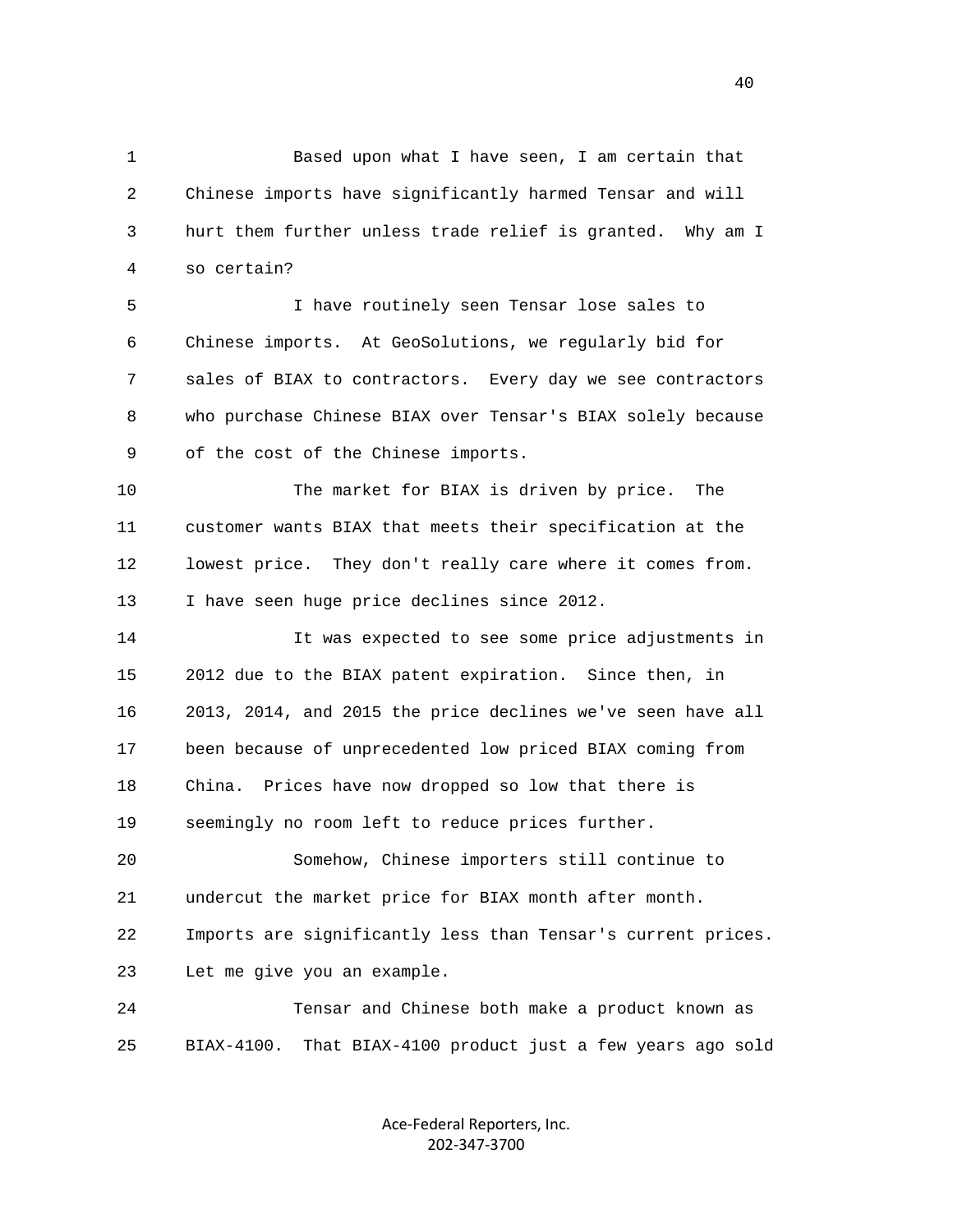1 for \$1.10 per square yard. Now the market price, due to 2 Chinese product pressure, has fallen below 50 cents per 3 square yard. That is a dramatic decline. And that is just 4 one example for one BIAX product.

 5 Across the board, there has been straight-line 6 degradation in prices because of the imported product. The 7 surprising thing to me is, this market has been so strong 8 everyone should be making money and prices should have been 9 increasing, or at least holding steady at their previous 10 levels.

 11 Demand for biaxial integral geogrids has been 12 very strong over the last four years. Demand conditions 13 over the next year and beyond should also be strong in our 14 area. We have seen the demand for oil and gas development 15 slow significantly, but overall in Texas there have been a 16 lot of--there's been a lot of construction activity, keeping 17 demand up.

 18 The state economy is doing very well, and 19 construction of roads and other infrastructure continues to 20 grow. We also have more highway projects moving forward. So 21 I expect the market for BIAX to continue to expand. But 22 despite the strong and growing demand, what we have seen is 23 the constant erosion of prices of BIAX. The reason for that 24 is simple.

25 The imports coming in have been at such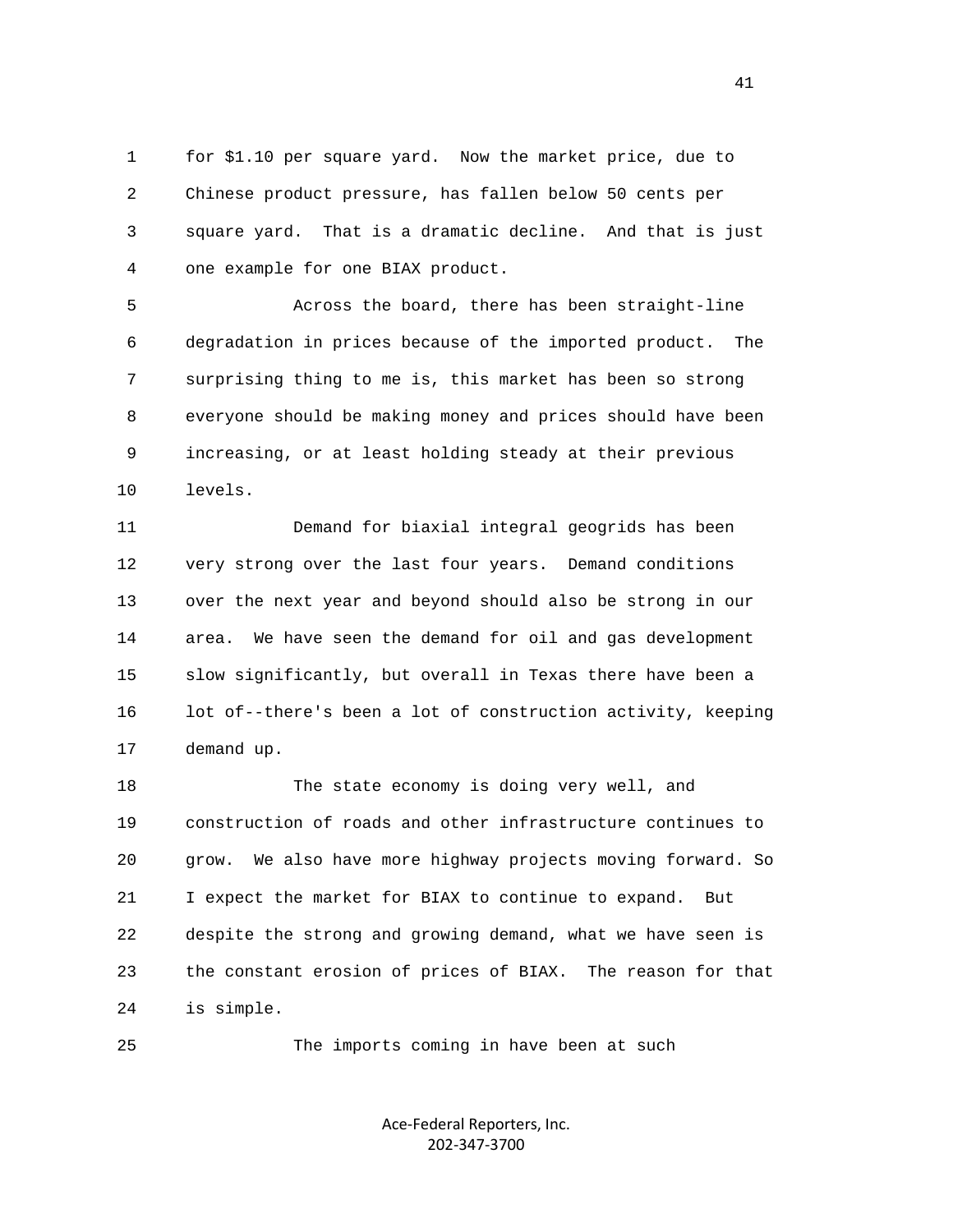1 incredibly low prices and in such large quantities that 2 they've pulled the market down around them. They have made 3 it very hard for anyone to compete. How can we match prices 4 like that and expect to make a living at it? It's just not 5 sustainable.

 6 Unless something is done to address these 7 unfairly traded imports, we will continue to be faced with 8 an unlimited supply of low-priced product from China and 9 market conditions will never recover.

 10 Thank you for your time and consideration. 11 STATEMENT OF MICHAEL COLEMAN 12 MR. COLEMAN: Good morning. My name is Mike 13 Coleman. I am a co-founder and vice president of 14 Coleman-Moore Company, located in Des Moines, Iowa. We are

15 a distributor of biaxial integral geogrids and other

16 geosynthetic products.

 17 I started selling in the business of geosynthetic 18 products in 1994 at a company called QuickSupply. In 2004, 19 I co-founded Coleman-Moore which operates a distributor of 20 Tensar products serving the State of Iowa, western South 21 Dakota, and eastern Wyoming. That's a lot of territory and 22 a lot of roads.

 23 Our customers are mainly earth-moving and paving 24 contractors. Demand for biaxial integral geogrids is up 25 because of education about the product in the marketplace

> Ace‐Federal Reporters, Inc. 202‐347‐3700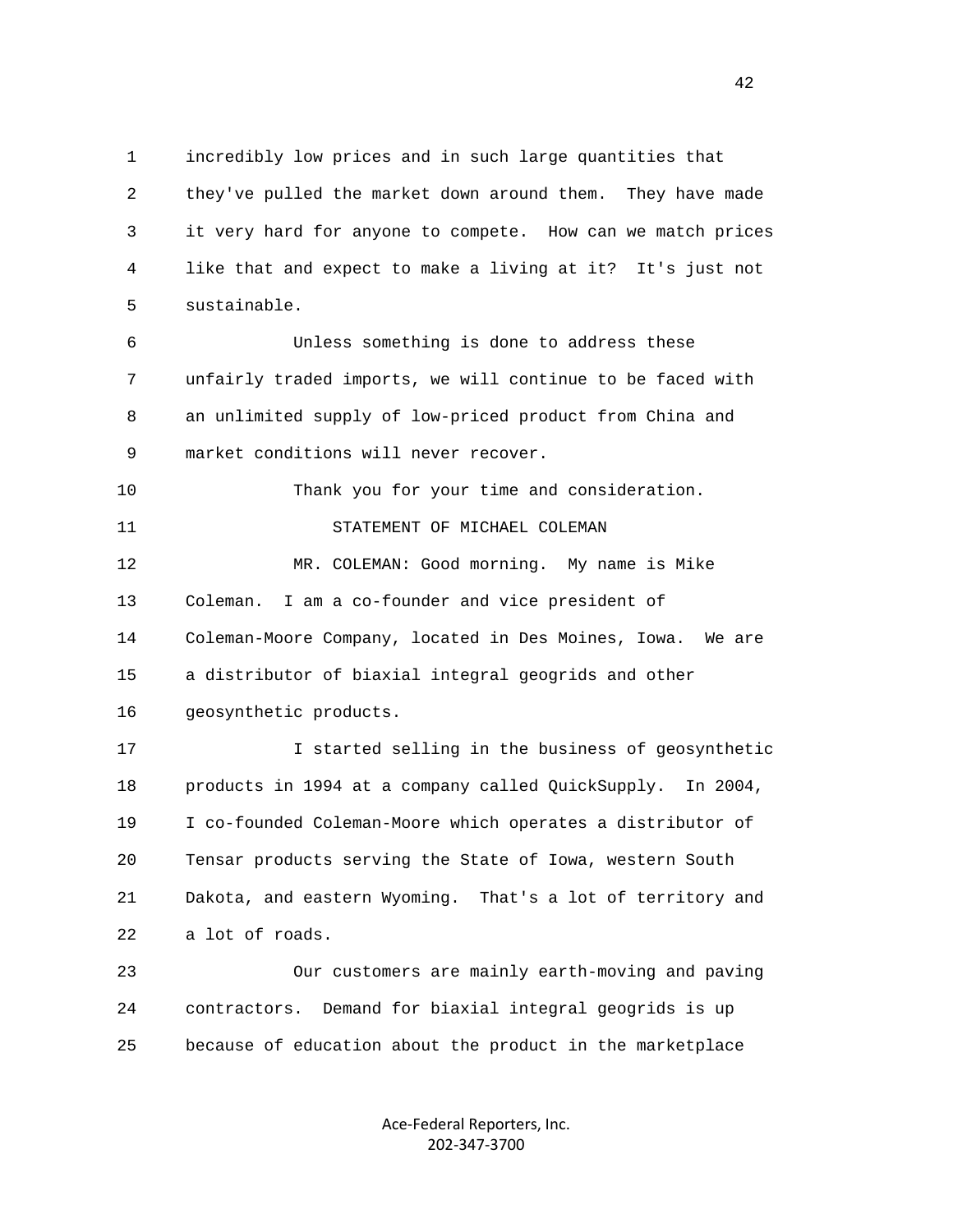1 and our sales efforts.

| For example, the Iowa Department of                          |
|--------------------------------------------------------------|
| Transportation now uses the product as a matter of course    |
| because of the benefits you've heard about today.<br>Demand  |
| has also been rising because of new factories and industry   |
| in the area that want to use BIAX in their parking lots as   |
| well as the housing boom in Iowa which is leading to more    |
| municipal street construction.                               |
| But Tensar has not been able to take advantage of            |
| this strong demand because of the irresponsible behavior of  |
| Chinese BIAX producers and those selling their products.     |
| The Chinese have been flooding the market with huge volumes  |
| of BIAX and are selling and marketing their product based    |
| only on the price.                                           |
| I get e-mails from Chinese producers all the time            |
| offering BIAX for ridiculously low prices. In fact, the      |
| decline in prices over the past few years is all due to the  |
| surge of Chinese imports into the market.                    |
| To give an example, I recently saw a DOT project             |
| in Iowa calling for BIAX product which previously would have |
| been about \$1.15 a square yard to the customer. That job    |
| went for 60 cents a square yard.                             |
| Chinese product has been undercutting and                    |
| underselling everything. Recent prices for BIAX from China   |
|                                                              |
|                                                              |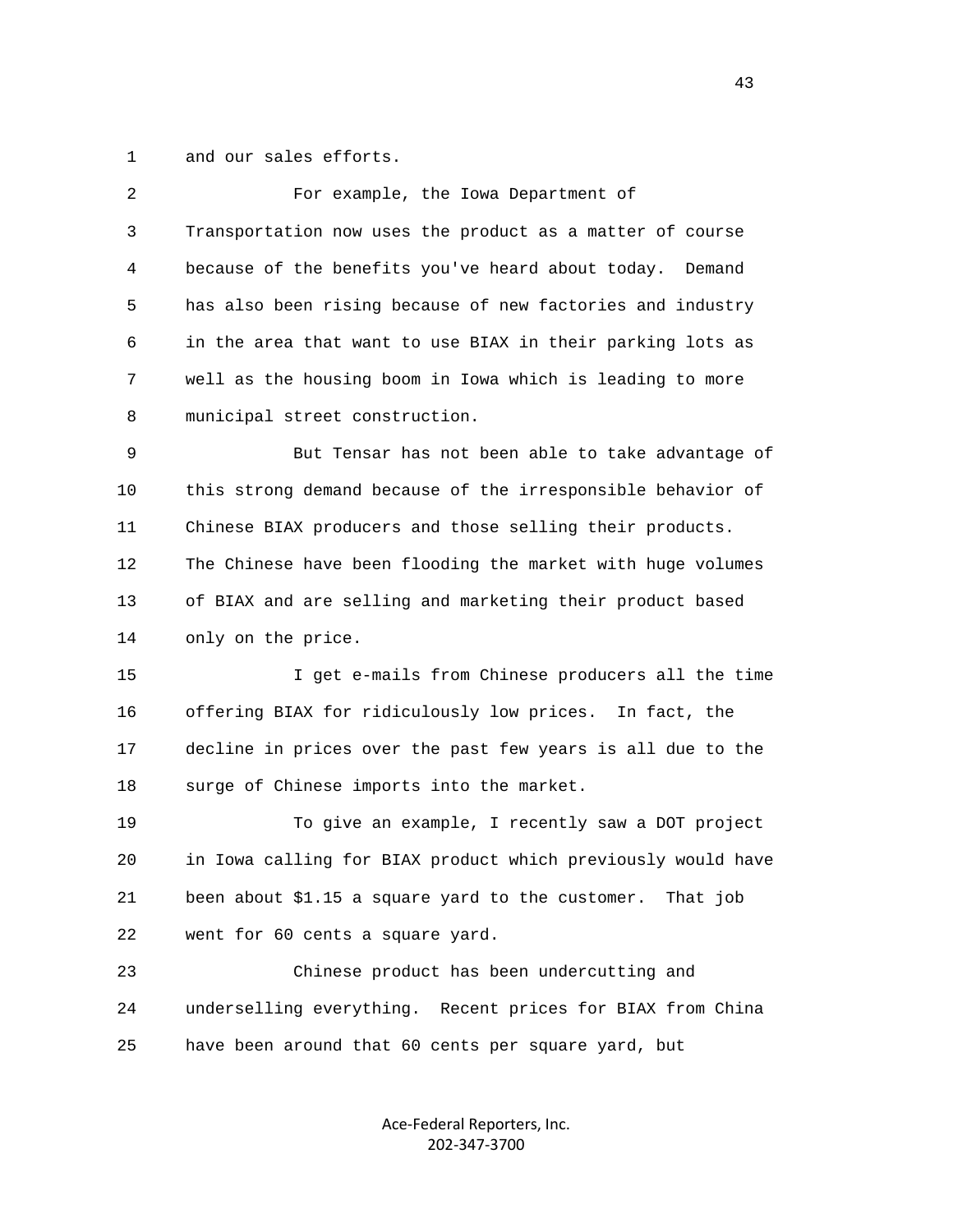1 sometimes as low as 56 to 57 cents per square yard to the 2 contractor. My customers are always coming back to me with 3 Chinese prices that are 15 to 20 percent below the price I 4 am quoted from Tensar.

 5 I've told Tensar about this, and Tensar has had 6 to cut its prices in order to try to keep or win the sale. 7 Many times Tensar has lost a sale because of the unfairly 8 low Chinese prices.

 9 Purchasers are driven by the lowest price, 10 regardless of the source. Tensar sells both BIAX and TriAx 11 product in Iowa, but the products are viewed and treated 12 very differently. The Iowa DOT does not accept TriAx. On 13 the other hand, private projects do use TriAx because of its 14 clear benefits over BIAX.

 15 For example, TriAx reduces demand for aggregate 16 by about three inches compared to its BIAX counterparts in 17 projects in Iowa. There's certainly a substantial 18 difference in the rock required for TriAx versus BIAX 19 depending on the soil type and design life of the pavement. 20 So using TriAx makes a huge difference in project

 21 costs and TriAx seems a different and more advanced product 22 then BIAX in the marketplace. On BIAX, Tensar has lost an 23 enormous amount of sales due to the onslaught of Chinese 24 imports based on what I have seen.

25 The problem has been severe, and I believe that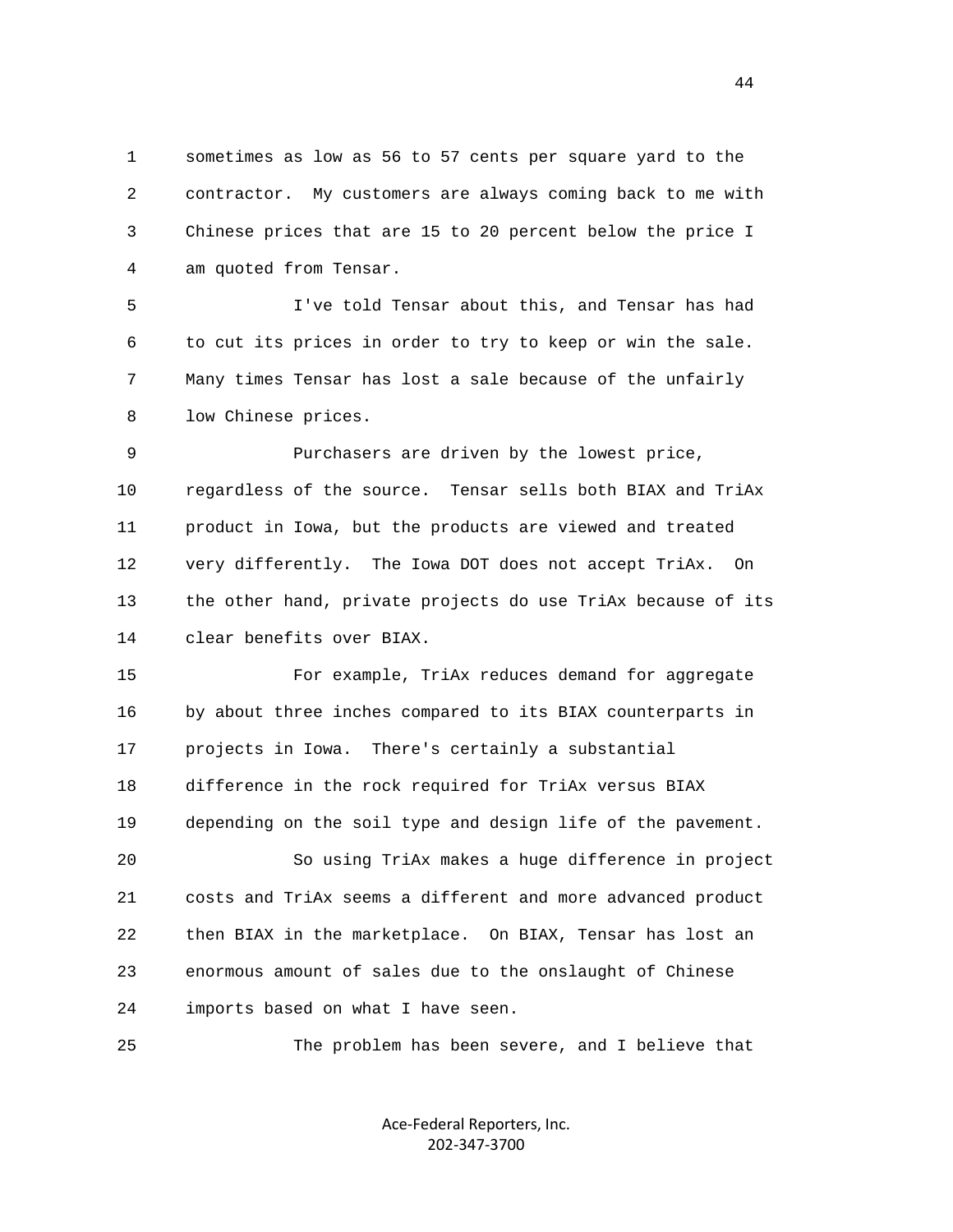1 conditions will only get worse if something is not done to 2 ensure fair trade. It is getting to the point where no one 3 can compete with these Chinese prices. When the prices to 4 contractors are below what Tensar can quote me, I will lose 5 the sale every single time. It is simply not sustainable, 6 and I urge you to find in favor of trade relief. 7 Thank you for your attention and consideration on 8 this matter. 9 STATEMENT OF DAVE BROOKS 10 MR. BROOKS: Good morning, and thank you for the 11 opportunity to be here today. 12 12 I am Dave Brooks, president of ACF Environmental. 13 We are a distributor of BIAX geogrids located in Richmond, 14 Virginia. ACF has been in the business of distributing 15 geosynthetic products for over 30 years. We deal in various 16 geosynthetic products. Some of those are imported. 17 However, the biaxial integral geogrid we sell is sourced 18 from Tensar. 19 ACF is the exclusive distributor for Tensar in 20 Virginia, Maryland, Delaware, and part of New York. We also 21 sell Tensar products in other areas on the East Coast, 22 including North and South Carolina. 23 Our main customers are contractors. Indirectly 24 we work with the engineering community to define 25 specifications for particular projects which in turn drives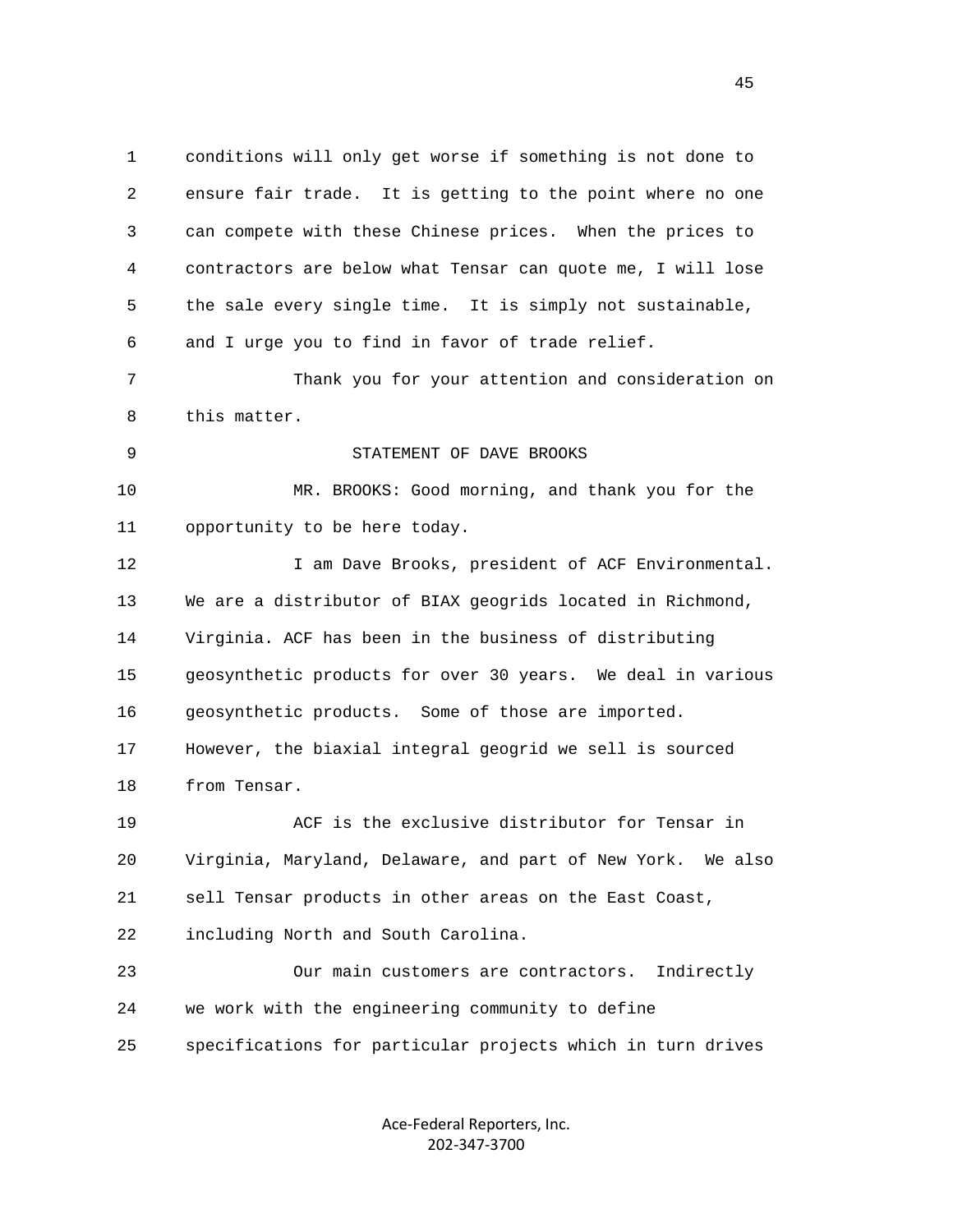1 the sale through the contractor. Almost all of our sales go 2 through a set of contractors.

 3 The driver of demand in BIAX in our sales 4 territory is road construction, particularly in areas where 5 subsoils are not as stable as in other areas, or where the 6 engineers and contractors for projects want to minimize the 7 amount of stone used.

 8 Stone can be very expensive, and so anything that 9 can be done to decrease the amount of stone adds to savings 10 on the projects. Demand for BIAX has been and remains good. 11 Our customers use BIAX all the time. It's an accepted 12 product, and the state and local specifications call for it 13 in many applications.

 14 I expect that once the transportation bill is 15 fully implemented, demand will continue to grow over the 16 next year, and for years to come. But the problem is that 17 it is nearly impossible for us to compete in the BIAX market 18 and make any money. This is because of the huge volume of 19 low-priced Chinese product that we have seen come into the 20 marketplace.

 21 In fact, we have seen underselling of Tensar's 22 BIAX products by Chinese imports across the board all the 23 time. The companies selling Chinese BIAX are price leaders 24 and they're leading the market only in one direction: to the 25 bottom.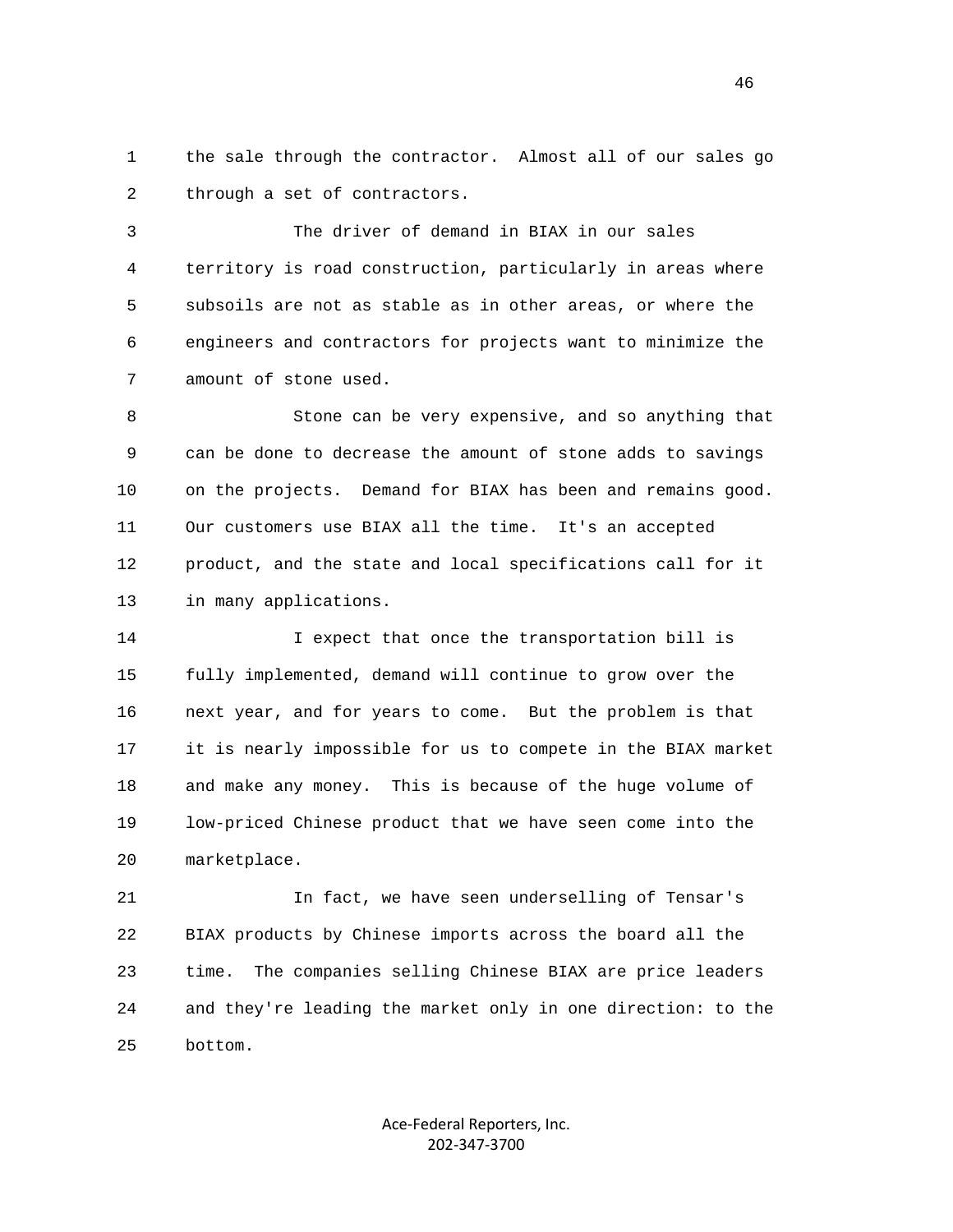1 Most of our BIAX customers now do not really care 2 about the source of BIAX. They want a product that meets 3 their specifications at the lowest possible price. The 4 lowest price--the low-priced Chinese product has become so 5 widespread in the market that when we try to sell Tensar we 6 are immediately asked to drop our price to match that of a 7 supplier selling a product from China.

 8 This has a huge impact on how we sell. We 9 routinely have to go to Tensar and tell them we are going to 10 lose the business on price. And Tensar and us as a 11 distributor have to lower our prices in response. And even 12 if we do match the price, sometimes you don't get the 13 business.

 14 So even though demand is very good, prices 15 continue to decline overall. And this price decline is 16 entirely due to the prices that the Chinese are charging in 17 the marketplace. Chinese imports continue to flood our 18 market at lower and lower prices.

 19 I completely agree with what the other 20 distributors have told you this morning. The level of 21 pricing created by the imports from China is not 22 sustainable. We cannot keep lowering our prices, and 23 lowering our operating margins, and lose sales forever. 24 Something has to give.

25 Without relief from unfair trade, that something

Ace‐Federal Reporters, Inc. 202‐347‐3700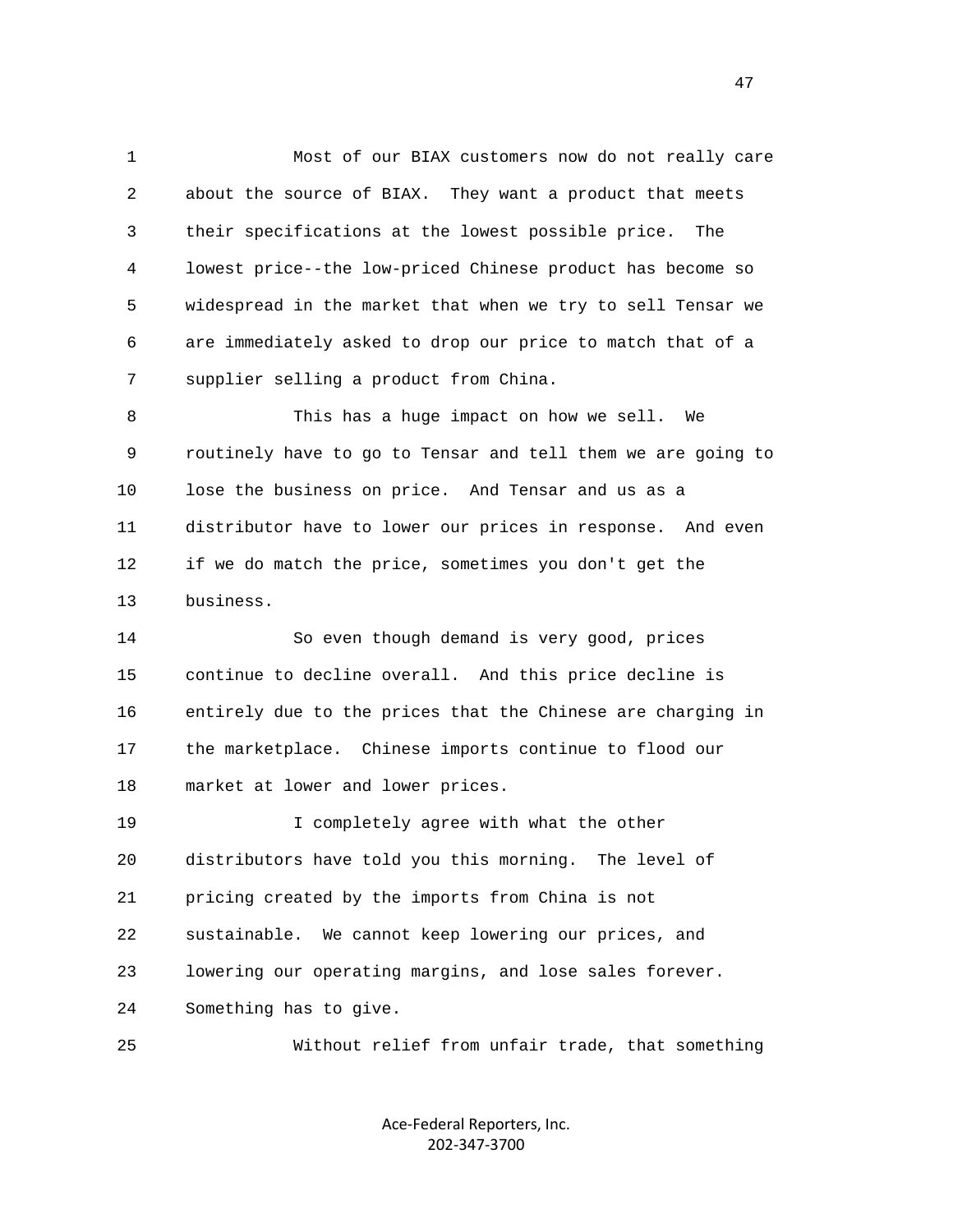1 will be the U.S. industry. I urge you to do everything in 2 your power to prevent that from happening. Thank you, very 3 much.

 4 MR. GERRISH: That completes our presentation. 5 MR. ANDERSON: Thank you, Mr. Gerrish. I would 6 like to thank the panel and all the panel members for their 7 presentation, and for being here. It's very helpful to get 8 more details and insights into your operations, and the 9 market, and the product.

 10 At this time, we would like to have staff ask a 11 few questions, and we will start on my right with our 12 Investigator Ms. Sherman.

 13 MS. SHERMAN: Okay. Thank you all for being 14 here this morning. I appreciate you taking the time out of 15 your schedules to come and explain more about the industry 16 to us.

 17 My first question was to help me understand the 18 different types of integral geogrid products on the market. 19 I believe from what I've heard today there are two or three 20 products on the market, the biaxial, the Tri Axial, and the 21 Uni Axial product.

 22 Can you describe the different applications that 23 would be used in these three products?

 24 MR. GERRISH: Jeff Gerrish for Tensar Corporation. 25 I'll start, and then I'll turn it over to Bryan Gee for any

> Ace‐Federal Reporters, Inc. 202‐347‐3700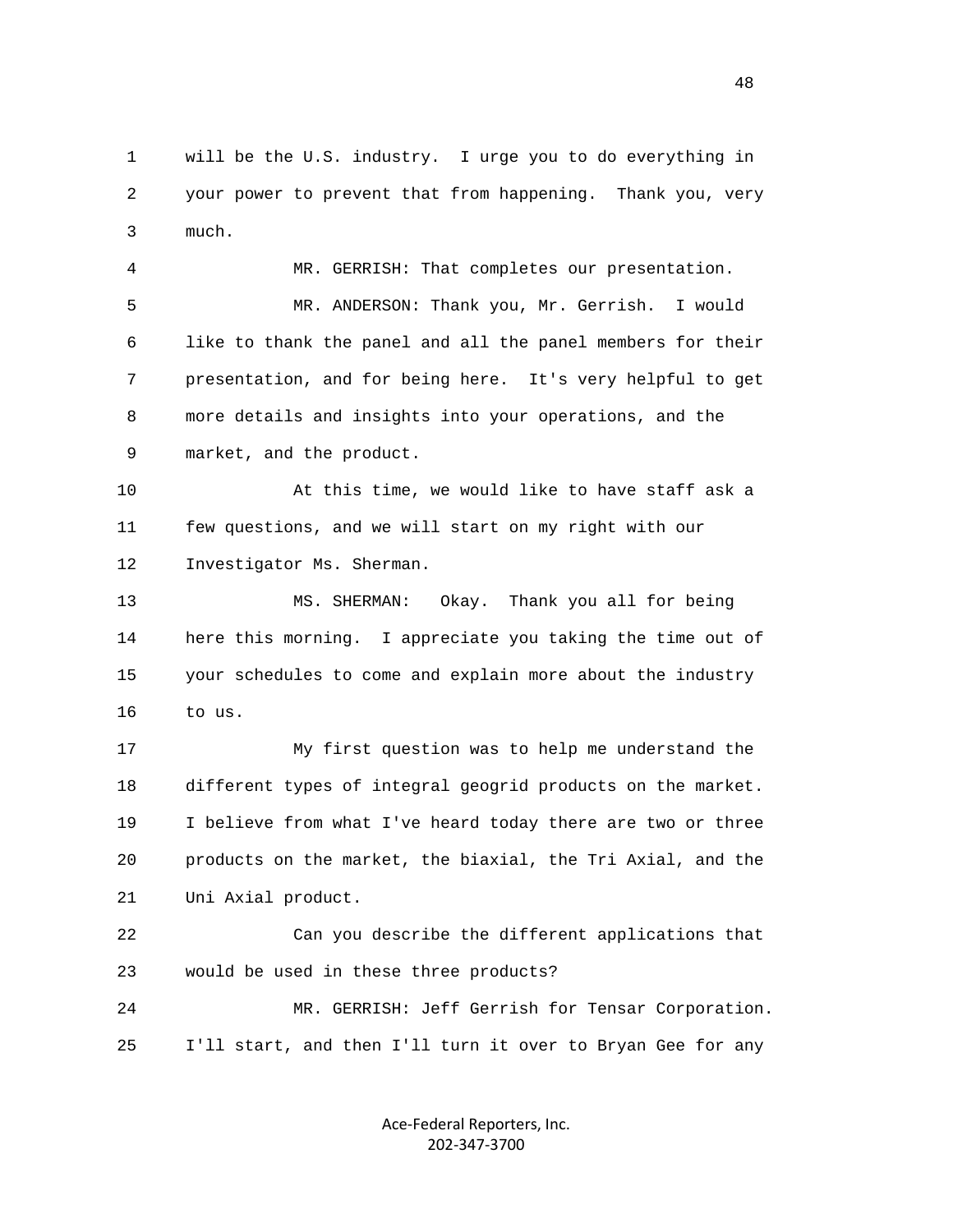1 elaboration on that.

| 2  | As you indicated, there are different types of                |
|----|---------------------------------------------------------------|
| 3  | geogrid, integral geogrid products. The UniAxial product      |
| 4  | that you mentioned is oriented and stretched in one           |
| 5  | direction, hence the term "UniAxial," and has tensile         |
| 6  | strength in that one direction. And it is used in wall        |
| 7  | systems, retaining walls and, you know, in slope              |
| 8  | applications.                                                 |
| 9  | You also have the biaxial integral geogrid                    |
| 10 | product that we've been talking about here today, which is    |
| 11 | oriented and stretched in two directions. And that can be     |
| 12 | used for several different application. It can be used in     |
| 13 | roadway applications, as well as in other surface             |
| 14 | stabilization and reinforcement applications. It could also   |
| 15 | be used in things called "marine mattresses" as well as in    |
| 16 | certain wall systems, as well.                                |
| 17 | The TriAxial integral geogrid product is used I               |
| 18 | think exclusively in roadway applications or other surface    |
| 19 | stabilization and reinforcement applications.                 |
| 20 | And, Bryan, do you have anything to add to that?              |
| 21 | MR. GEE: Yeah, I'd add a little bit to that.<br>The           |
| 22 | UniAxial product is designed to be loaded in the plain of     |
| 23 | the material only.<br>That's what it has the tensile strength |
| 24 | in one direction.                                             |
| 25 | The BIAX and TriAx in a roadway application would             |

Ace‐Federal Reporters, Inc. 202‐347‐3700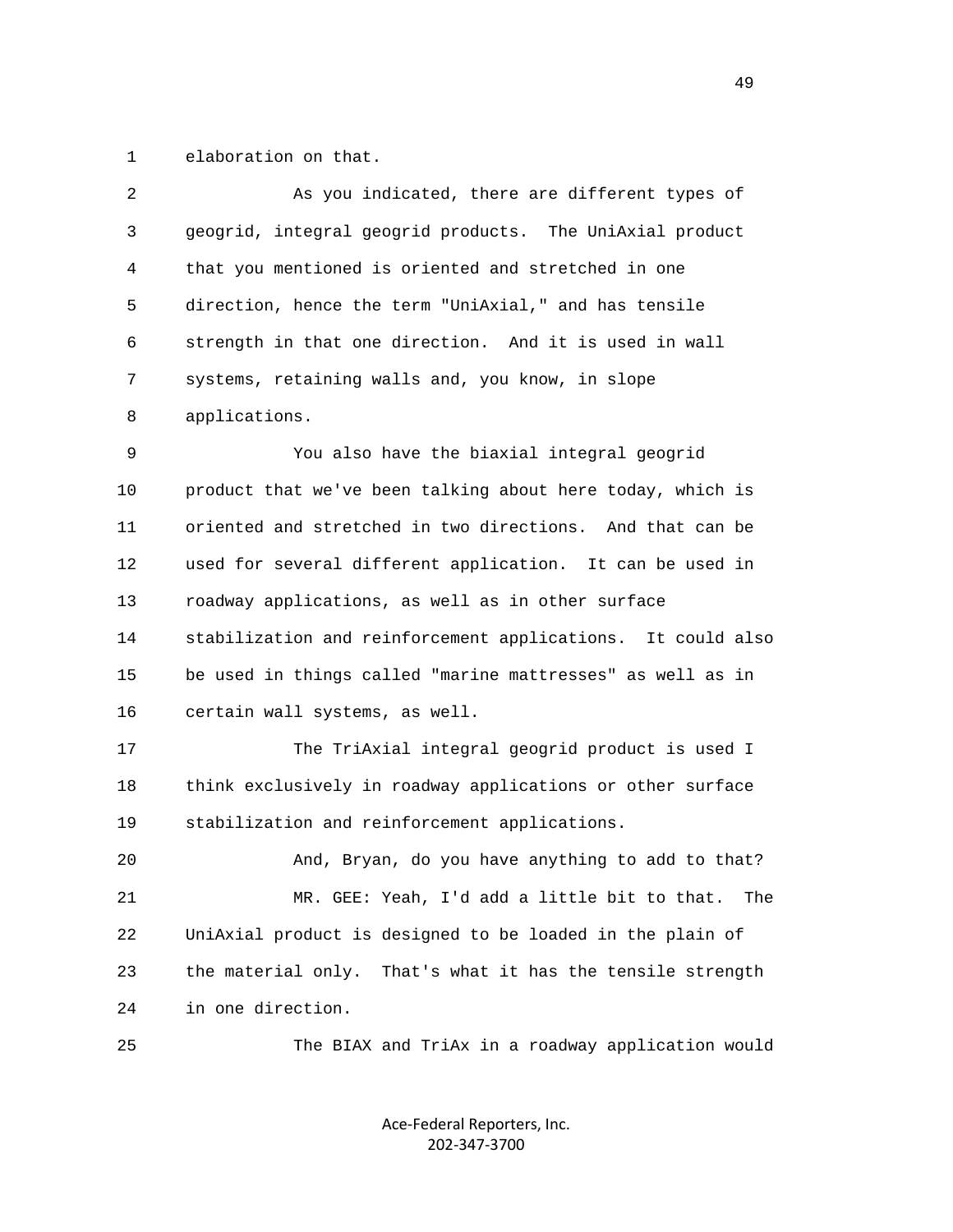1 be loaded perpendicular to the plain of the geogrid. So 2 it's a different type of use, even though they're both 3 integral geogrids.

 4 As far as the wall applications for BIAX, those 5 are primarily surface stability as opposed to the structural 6 stability provided by UniAxs. And then as far as the 7 applications of TriAx, there is one additional one that Jeff 8 didn't mention, which is it's sort of a--it's slightly 9 different from the roadway application, and that would be a 10 foundation. We use it in a system with multiple layers to 11 provide a shallow foundation in place of a conventional 12 foundation.

 13 MS. SHERMAN: Sol it sounds like in roadway 14 applications that the Biaxial and TriAx products could be 15 interchangeable? Is that correct?

 16 MR. GERRISH: Again, Jeff Gerrish for Tensar 17 Corporation. They are not interchangeable. In fact, as I 18 think Bryan alluded to in his testimony, in many states 19 specifications don't allow for the use of the TriAx product 20 at al. They only allow for the use of the BIAX product.

 21 And in other states that do have a provision for 22 a triaxial geogrid product, the two products are treated 23 completely separately in the specifications. So they are, 24 again, not treated as interchangeable products.

25 And in addition to that, you know, you can't--

Ace‐Federal Reporters, Inc. 202‐347‐3700

 $50<sub>50</sub>$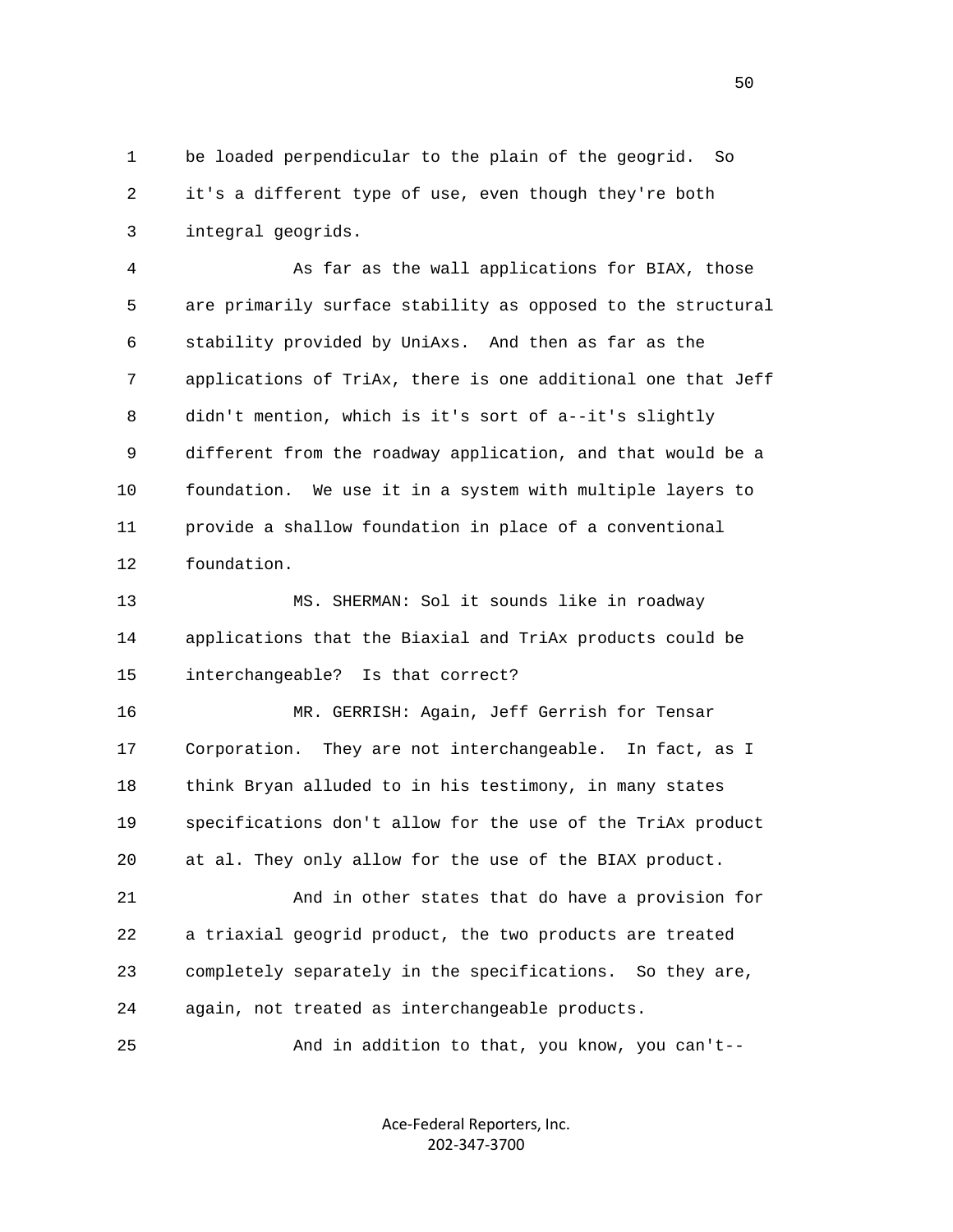1 even when it allows for the use of TriAx and BIAX in a 2 specification, you can't use one and replace the other. You 3 would have to significantly change the engineering design 4 for the roadway system. 5 MR. GEE: Yeah, I think that's the key point. I 6 think Jeff covered--sorry, Bryan Gee with Tensar. Jeff 7 covered the specification issue well there. I think the 8 performance issue also goes to why they're not 9 interchangeable. 10 Because TriAx confines aggregate more 11 efficiently, it creates a stiffer, more stable composite 12 layer. That means that you have to design that layer 13 slightly differently with TriAx than you would with a 14 biaxial geogrid. 15 So if you wanted to substitute one for the other, 16 you would have to re-engineer the design. You would have to 17 redo the design. You can't simply swap one out for the 18 other. 19 MR. LAWRENCE: Mike Lawrence with Tensar. Just to 20 add one component. Any other method of building a road 21 would need that same kind of engineering redesign. You 22 could use chemical stabilization, you know, lime, you could 23 use more aggregate. You know, all these are methods, you 24 know, of building roads. You could use a fabric. You could 25 use a biaxially oriented material. Or you could use our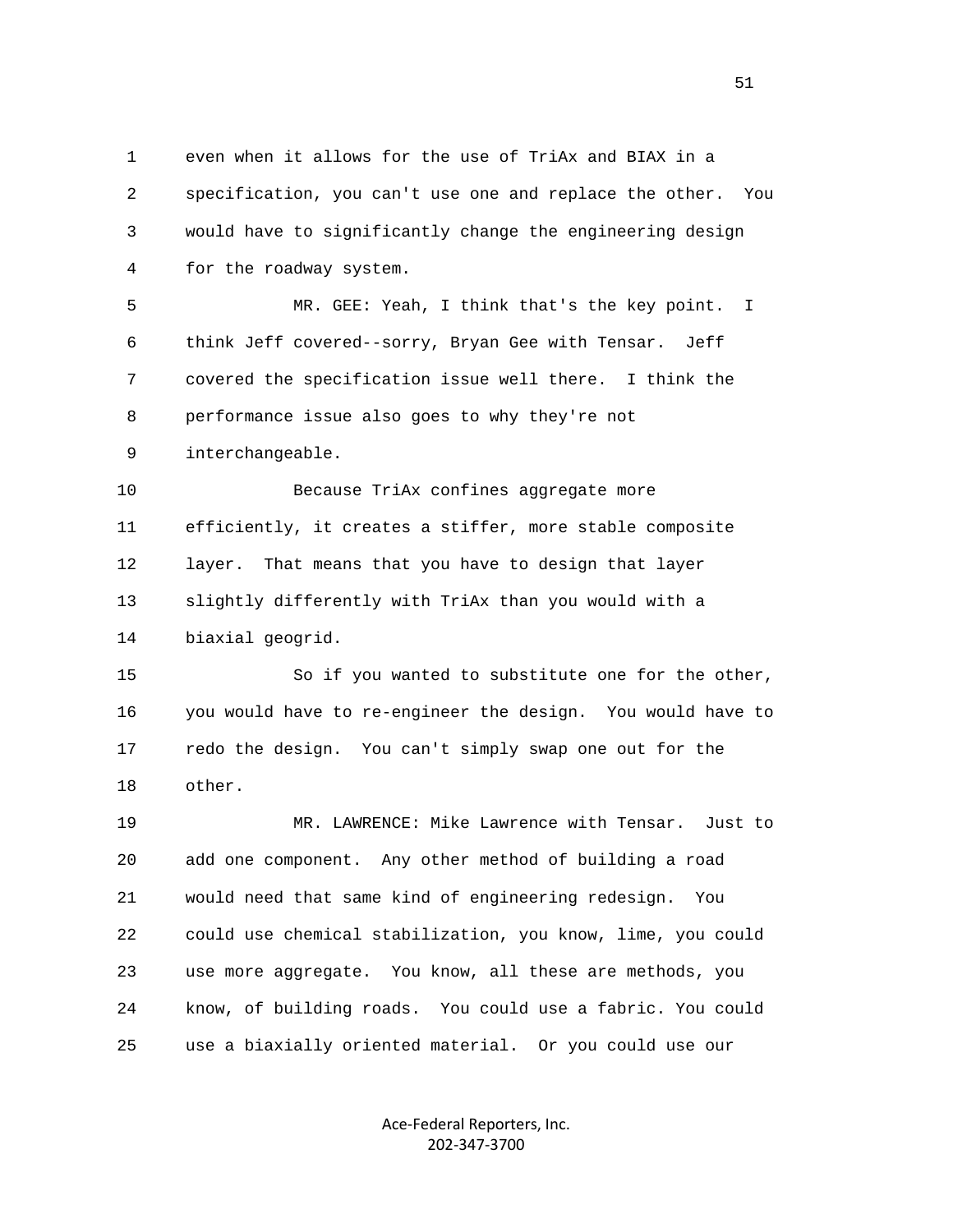1 TriAx. Each, though, would require a different road design 2 to make sure that the application works for the number of 3 traffics, and time, and road duration that's required in the 4 specifications.

 5 MS. SHERMAN: Thank you. And just to confirm, I 6 believe this morning I heard that the BIAX and TriAx 7 products are produced on different machinery? Is that 8 correct? Two discrete production lines? Is that correct? 9 MR. GERRISH: There can be BIAX and TriAx produced 10 on the same production line, but there are just vast 11 differences in the production process for the two product. 12 First of all, they both use of course 13 polypropylene resin pellets. But that's where the 14 similarities end. When you have an extruded sheet of 15 material, it is exclusively dedicated to one product or the 16 other. You know, polypropylene sheet for TriAx cannot be 17 used for a BIAX product, and vice versa. The two products 18 have different thicknesses and widths in terms of the 19 polypropylene sheet.

 20 Now once it goes into the next phase is into the 21 punching press. You have to complete retool the punching 22 press to produce one product versus the other. And then the 23 product moves into the stretcher, or the orienter, and to 24 produce TriAx you have to install special and expensive 25 beveled rollers and special tensioning equipment. That same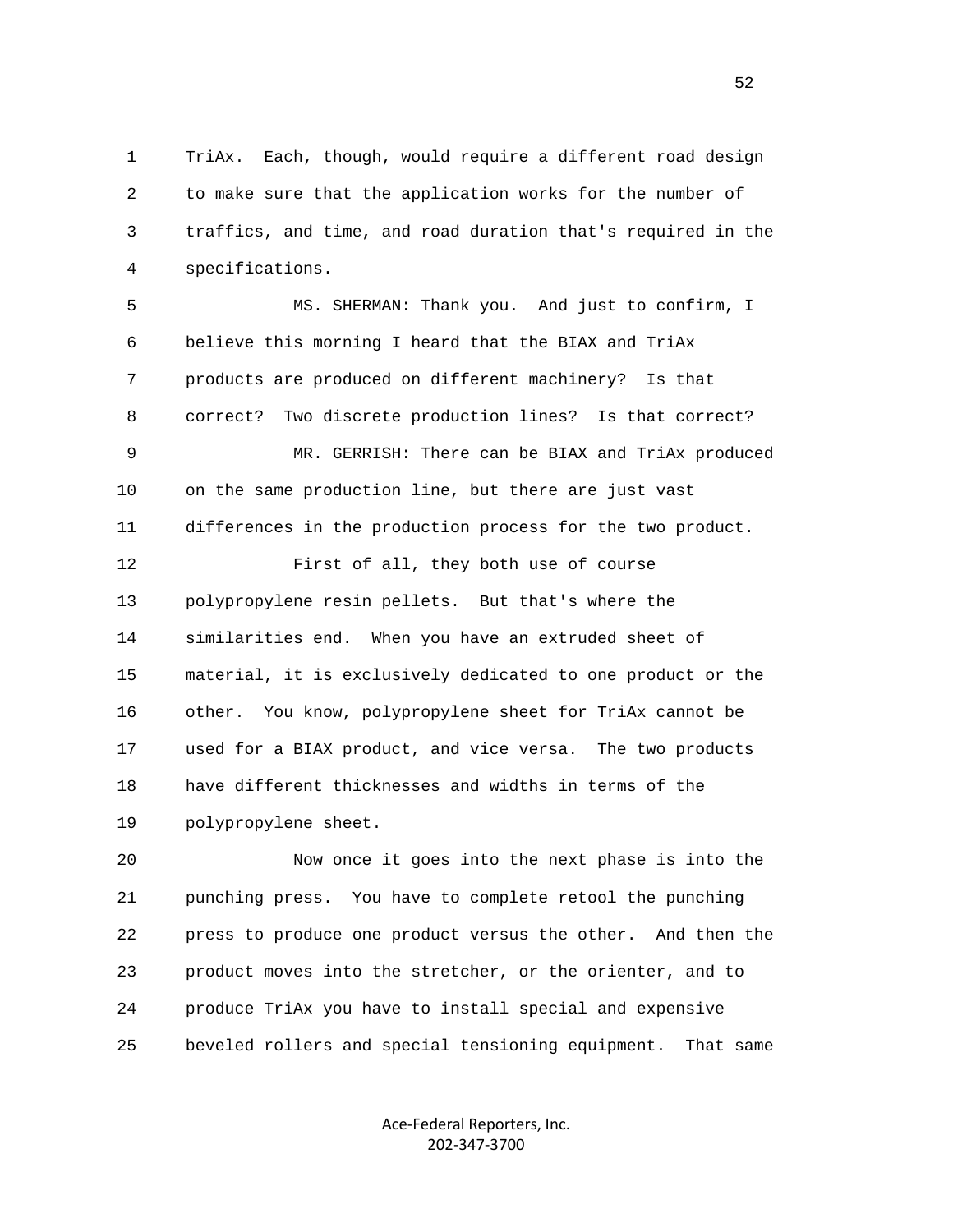1 equipment is not used to produce the biaxial integral 2 geogrid product.

 3 So it is at every stage after the polypropylene 4 pellets, it is a completely different production process. 5 MS. SHERMAN: So up until the point where you're 6 making the polypropylene sheet, the pellets going into the 7 machinery, that's the same process. And then it kind of 8 splits off between TriAx or BIAX, right? 9 MR. GERRISH: Yes, that's correct. The 10 polypropylene pellets are the same. And again, this is sort 11 of akin to a welded line pipe versus welded standard pipe. 12 You know, you're using hot-rolled steel as the input into 13 the production process for both products which are being 14 produced on the same line, but they are obviously two very 15 different products. 16 MS. SHERMAN: Does--Tensar does not product woven 17 geogrid products? Is that correct? 18 MR. GEE: That's correct. 19 MS. SHERMAN: Okay. Do you know, is the

20 production process for that product completely different?

21 Or is it a similar process?

 22 MR. GERRISH: Jeff Gerrish for Tensar, and I'll 23 let Bryan speak to this a little more, but, yes, it's a 24 completely different production process. You know, the 25 Tensar production process involves taking the polypropylene

> Ace‐Federal Reporters, Inc. 202‐347‐3700

 $\sim$  53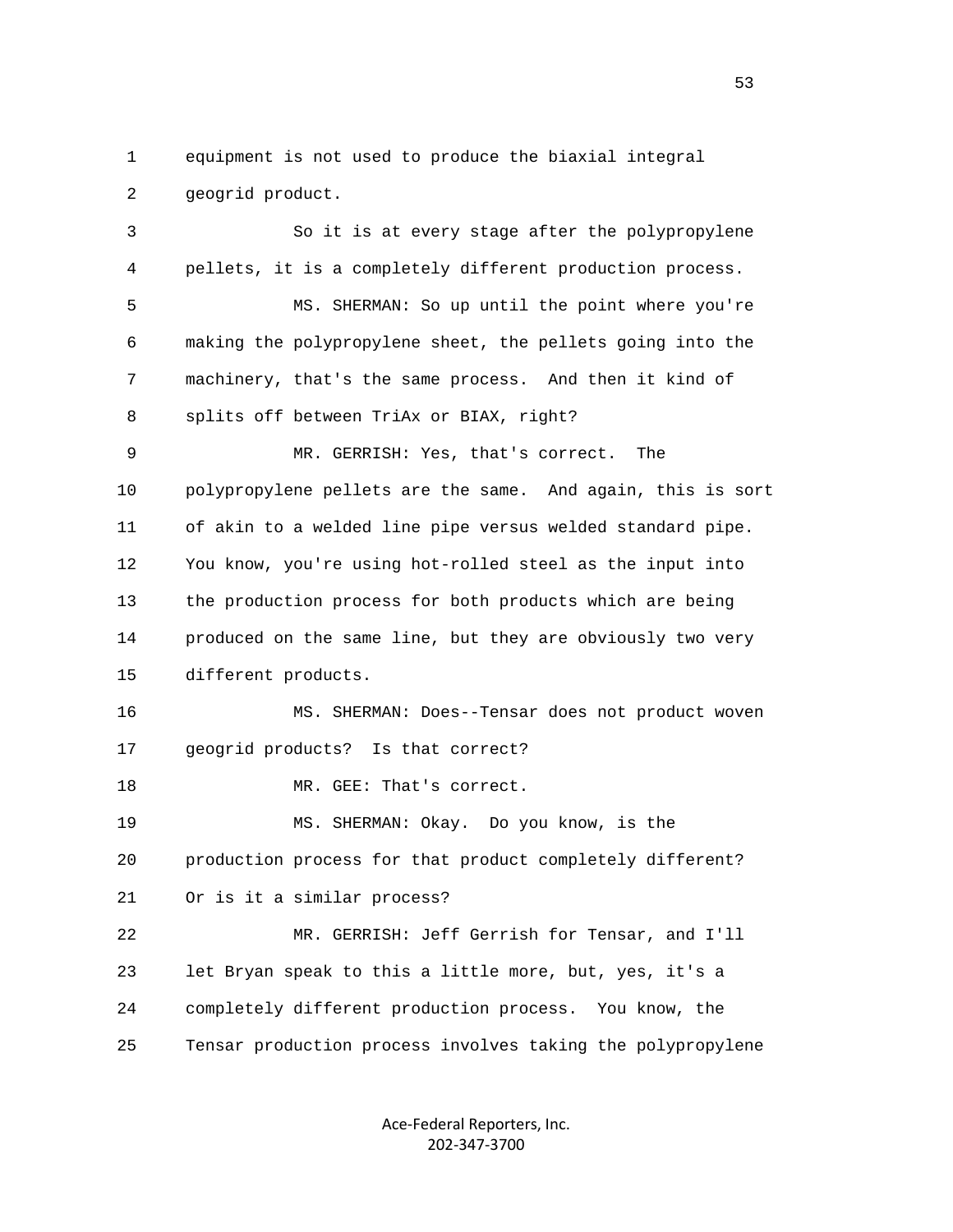1 pellets and extruding them into a sheet, and it's an 2 integral product. It's a homogeneous product. Whereas with 3 the woven, knitted, or laser-welded products, it's two 4 straps, or strips of material that are woven together, and 5 it goes through a knitting machine, or they have to be 6 overlaid and then welded together in a laser-welded product. 7 So it's a completely different production 8 process. I don't know if you want to add to that at all? 9 MR. GEE: That's good. 10 MS. SHERMAN: Okay. Thank you. The patent that 11 was on the biaxial product, when did that go off patent? 12 MR. GERRISH: Jeff Gerrish for Tensar. It expired 13 in May of 2012. 14 MS. SHERMAN: So that was--and that was the same 15 time that the patent started for the triaxial? 16 MR. GERRISH: No, that is not correct. Actually, 17 I think the patent went on the trixial geogrid product in 18 2003, okay, 2003. And, yeah, so they were completely 19 different time periods. 20 MR. GEE: Bryan Gee with Tensar. Just to add to 21 that, we obtained the patent in 2003. We introduced the 22 product in Europe in 2007, and in the Western Hemisphere in 23 2009. 24 MS. SHERMAN: Okay. Thank you. Does the domestic 25 biaxial integral geogrid industry have the capacity to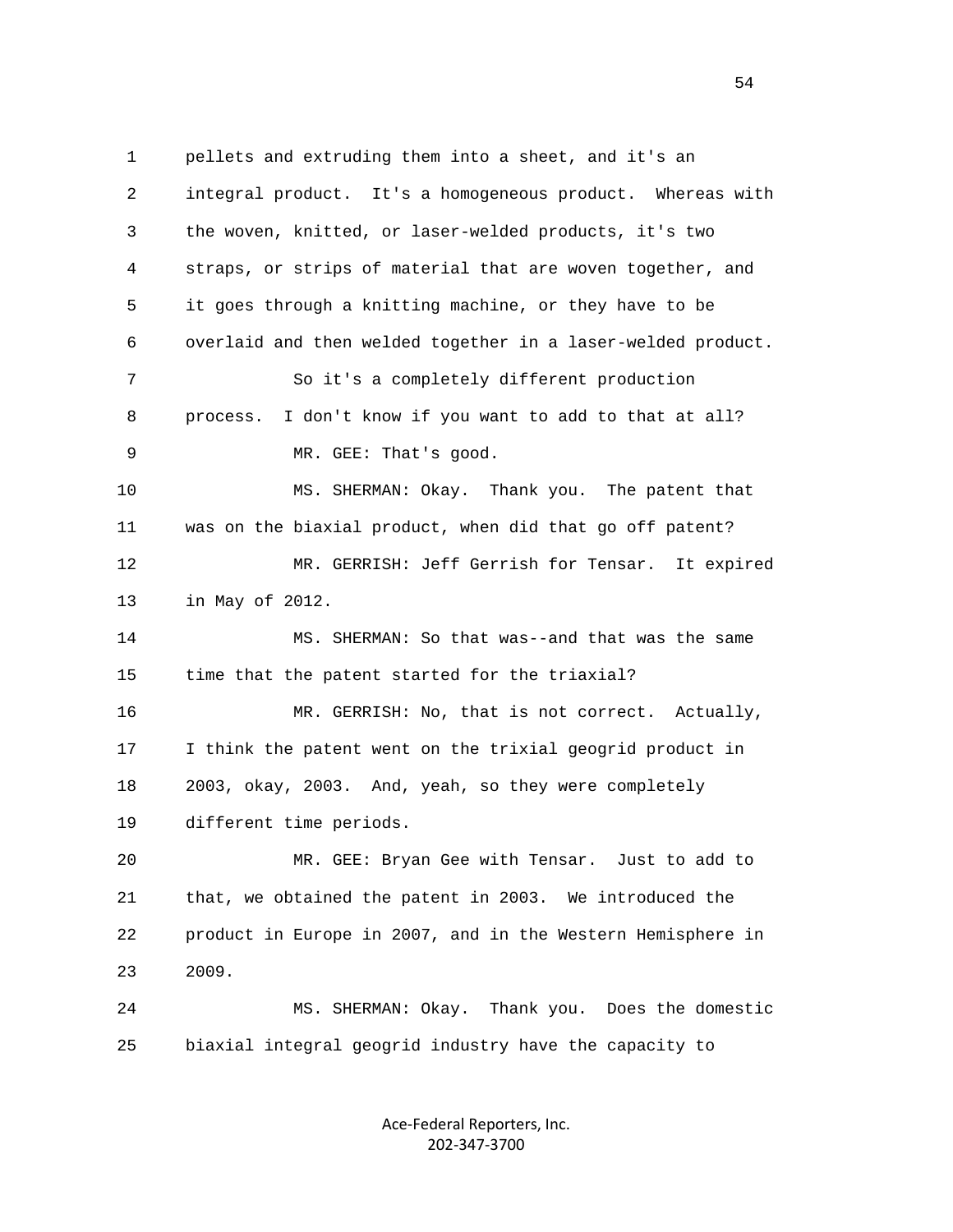1 supply the entire U.S. market?

| 2  | MR. GERRISH: Jeff Gerrish for Tensar.<br>I can               |
|----|--------------------------------------------------------------|
| 3  | start on that, and Mike can add. It certainly has the        |
| 4  | capacity to supply the entire U.S. market. And I think you   |
| 5  | can see from Tensar's data that, you know, they have the     |
| 6  | capacity to supply the entire amount of apparent domestic    |
| 7  | consumption.                                                 |
| 8  | And over the Period of Investigation, due to                 |
| 9  | their significant amount of loss of market share, they've    |
| 10 | had a huge increase in excess capacity. Their capacity       |
| 11 | utilization rate has dropped significantly over the period   |
| 12 | because of the flood of Chinese imports.                     |
| 13 | And in fact in 2012, Tensar actually expanded its            |
| 14 | capacity for biaxial geogrid production. So it clearly has   |
| 15 | the ability to meet all demand in the market.                |
| 16 | MR. LAWRENCE: Yeah, I'll just say the same,                  |
| 17 | because, you know, we expanded capacity to make sure that we |
| 18 | had enough for the entire market, and we put that money in   |
| 19 | capacity. As Jeff mentioned, we've experienced significant   |
| 20 | layoffs every year based on the unfairly traded imports that |
| 21 | we've had to cut back capacity and lay off employees.<br>But |
| 22 | we're fully prepared to meet the needs of the market.        |
| 23 | Absolutely.                                                  |
| 24 | MR. GERRISH: Jeff Gerrish for Tensar.<br>Just one            |
| 25 | additional thing to add. You know, as Mike was mentioning,   |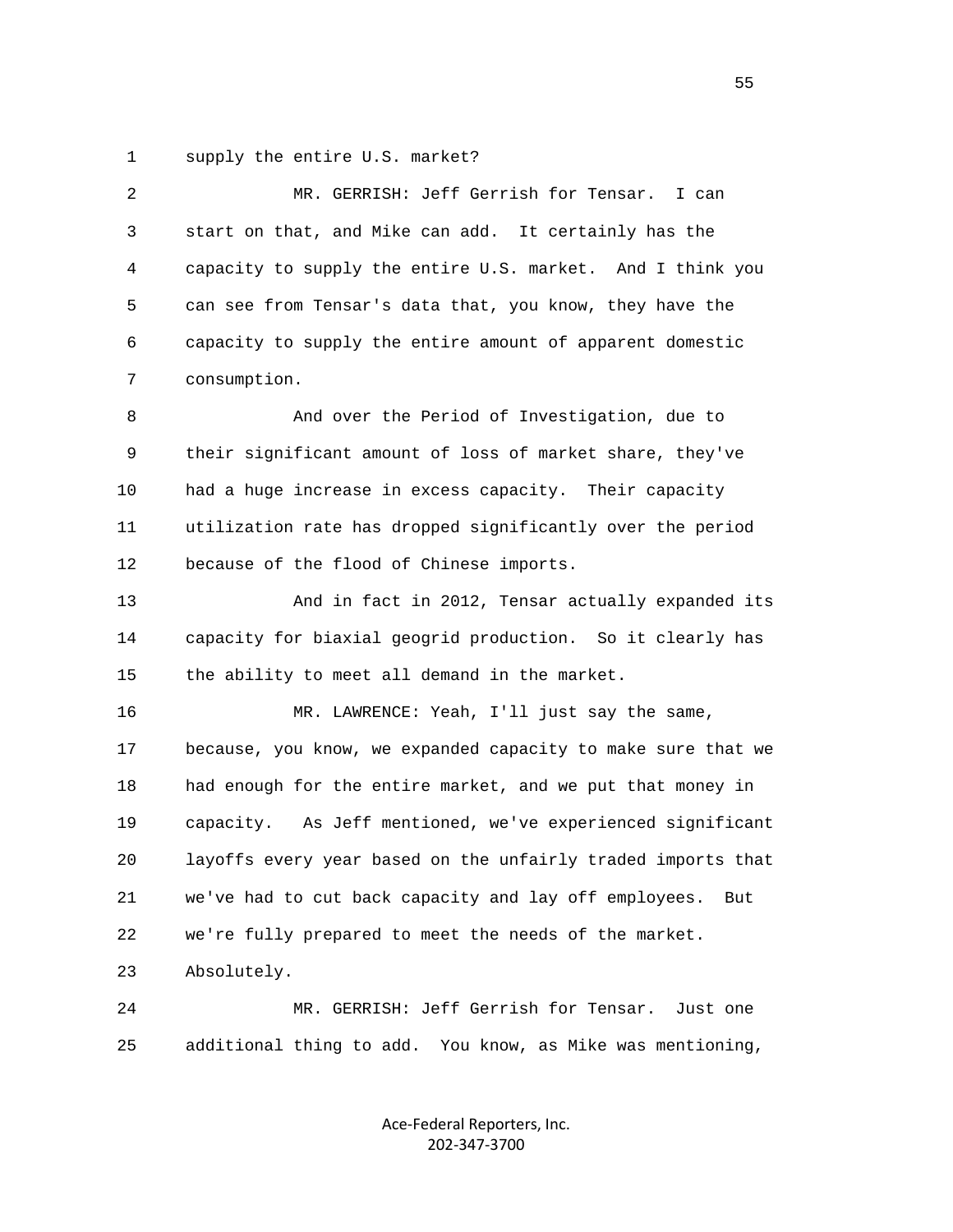1 they've had to lay off workers and shut down the facility 2 for extended periods of time over the last two years. 3 In addition to that, just starting in 2016 4 they've had to cut back even further the work week. 5 Typically it's based on a seven-day work week. It's now 6 down to I believe it's five-and-a-half days. All as a 7 result of the imports that have flooded into the market. 8 MS. SHERMAN: Thank you. If someone could give me 9 more information about the imports that are coming in, are 10 there any other--is the product being imported from 11 countries other than China? Or is it primarily China? 12 MR. GERRISH: Jeff Gerrish for Tensar. It is 13 exclusively China. 14 MS. SHERMAN: Are they being produced in other 15 countries, do you know? 16 MR. GERRISH: Again, not to my knowledge, no. We 17 believe it's all being produced in China. And, you know, I 18 think, you know, we addressed in the Petition the fact that 19 they have a certain shipment showing as having a shipment 20 point of somewhere in Korea, I believe, but those are 21 clearly Chinese imports coming in. The company identified 22 on the bills of lading are Chinese companies, and there are 23 no producers of this product in Korea. So it is clearly all 24 coming in from China. 25 MR. BOLIN: This is Nate Bolin. Just to add to

> Ace‐Federal Reporters, Inc. 202‐347‐3700

 $\sim$  56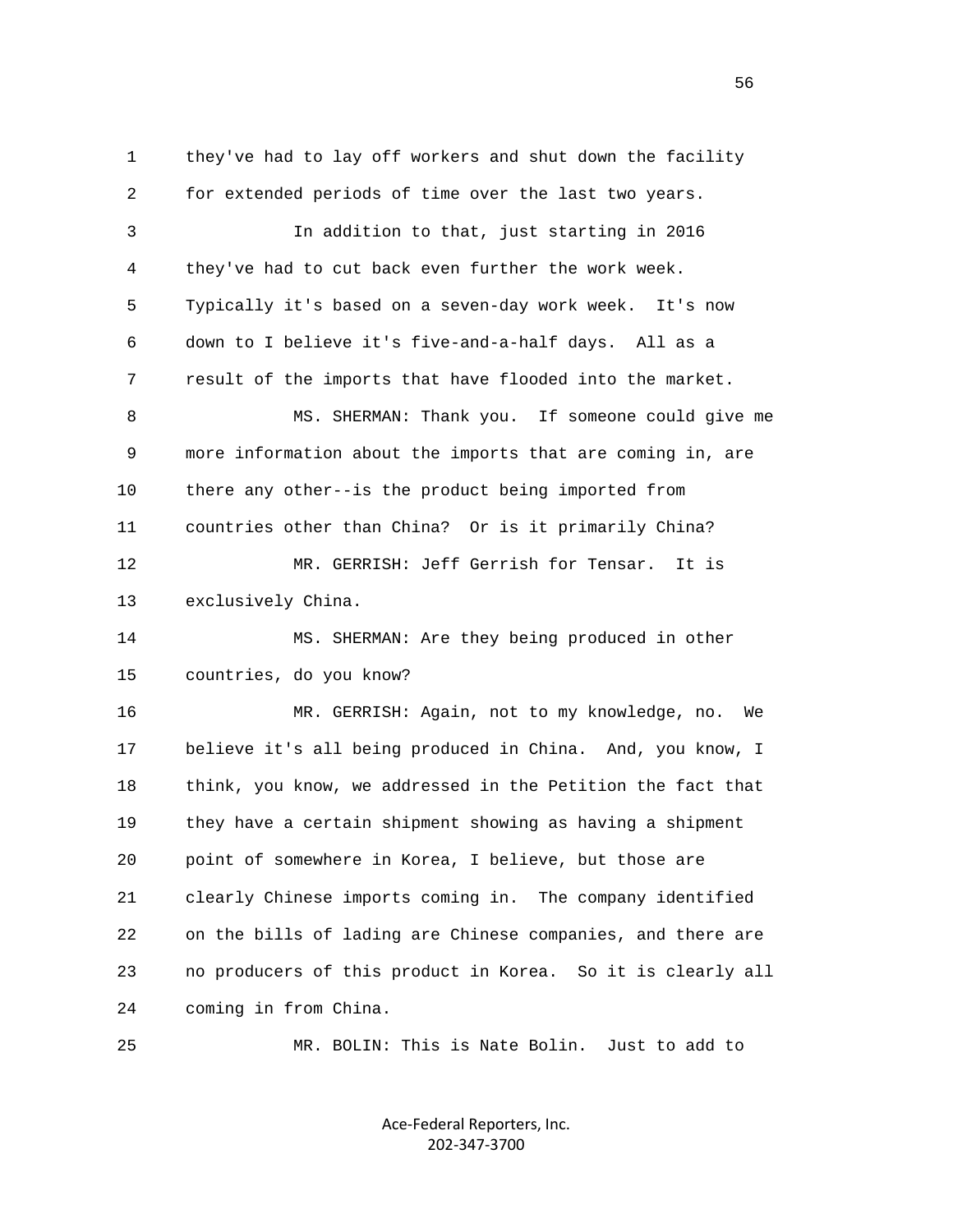1 that, there is also the capacity, It's my understanding, to 2 produce biaxial integral geogrids in other countries besides 3 China.

 4 MR. LAWRENCE: Yeah, they product it in other 5 countries, but there's none being imported except from China 6 that we've seen, just to be clear.

 7 MS. SHERMAN: In the Petition, it states that 8 Tensar has a manufacturing plant in China. Can you talk 9 more about the nature of the operations there? Is that to 10 supply the domestic market in China? Are you importing from 11 this firm? Can you talk more about that?

 12 MR. LAWRENCE: Sure. Mike Lawrence from Tensar. 13 We have manufacturing in Europe, in China, in Russia, as 14 well, and those are exclusively for those markets. So 15 that's for the Chinese market as well as the East Asia, the 16 India market, the Australia market, which we sell into as 17 well.

 18 So we ship from there to all those markets. We 19 had one shipment in 2012, very, very small, three containers 20 or something, and we haven't shipped any material into the 21 U.S. from that plant since.

 22 MS. SHERMAN: And then finally, I was hoping to 23 get a little more information about the industry in China. 24 You mentioned this morning that the industry in China is 25 composed of over 75 firms, and you mentioned one large firm,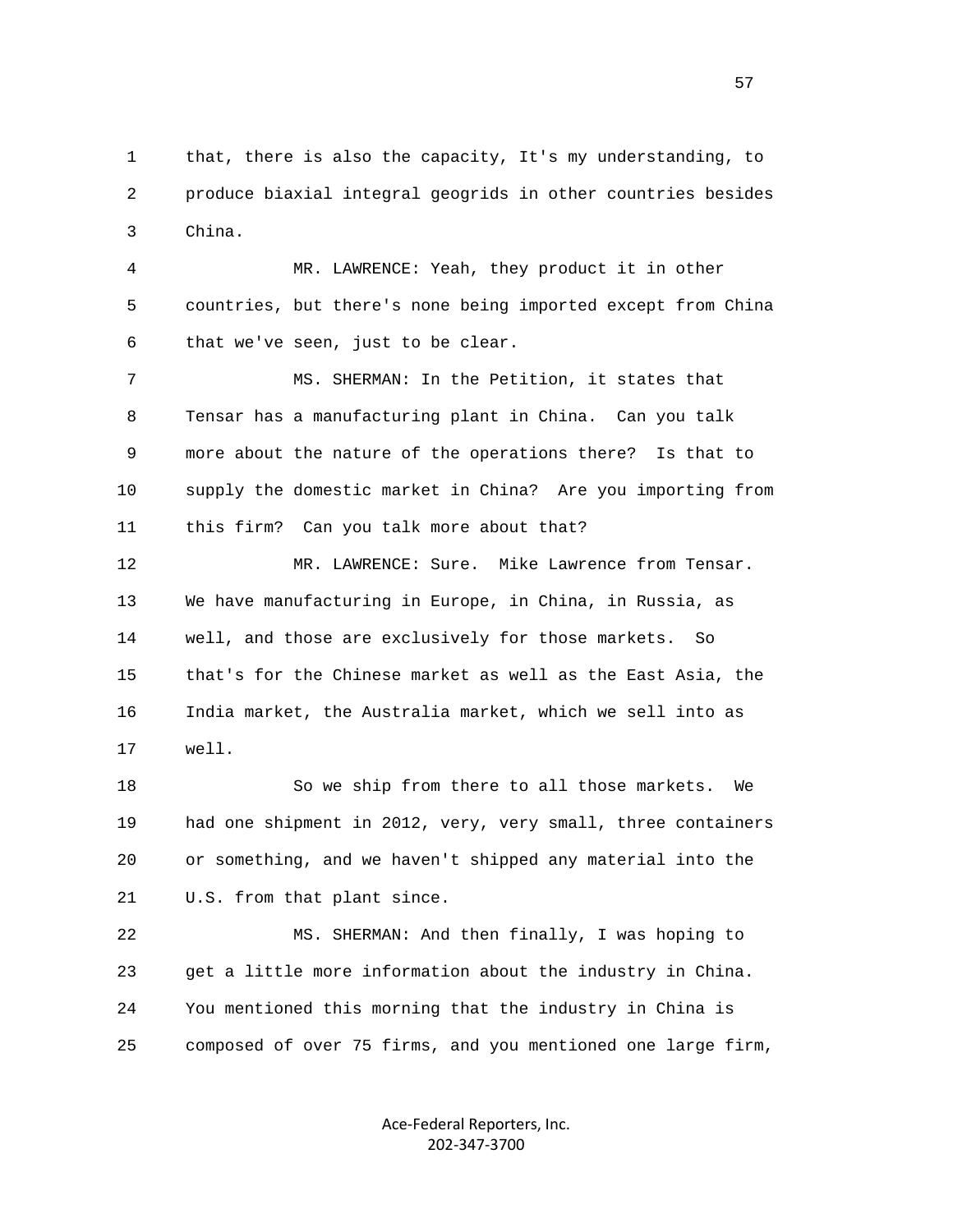1 but do you have any sense of exactly how big the entire 2 industry is? What the entire capacity is in China?

 3 MR. GERRISH: Jeff Gerrish for Tensar. We do have 4 information that we've been able to obtain with respect to, 5 you know, the capacity for the Chinese production in China. 6 It's not, unfortunately not easily accessible, but we have 7 been able to gather information based on company websites 8 and other data that is available. And we are going to be 9 providing that information in our post-conference brief.

10 I can tell you we cited one example, TMP, which 11 obviously has a huge capacity. But that company is not an 12 isolated example. And there are several others who have, 13 you know, either--capacity equal to or much greater than 14 Tensar's. But we will be providing information on that in 15 our post-conference brief.

 16 MS. SHERMAN: Okay. Thank you. So in general do 17 you know if the industry is composed of a few large players? 18 Or are there multiple--are all of the companies in China 19 this big?

 20 MR. GERRISH: Again, Jeff Gerrish for Tensar. I 21 think it's a mix, but there are several producers of this 22 size in China. And, you know, it's just a--you know, but 23 again I think there is a mix of different sized producers. 24 MS. SHERMAN: Okay. Thank you very much. I have 25 no further questions.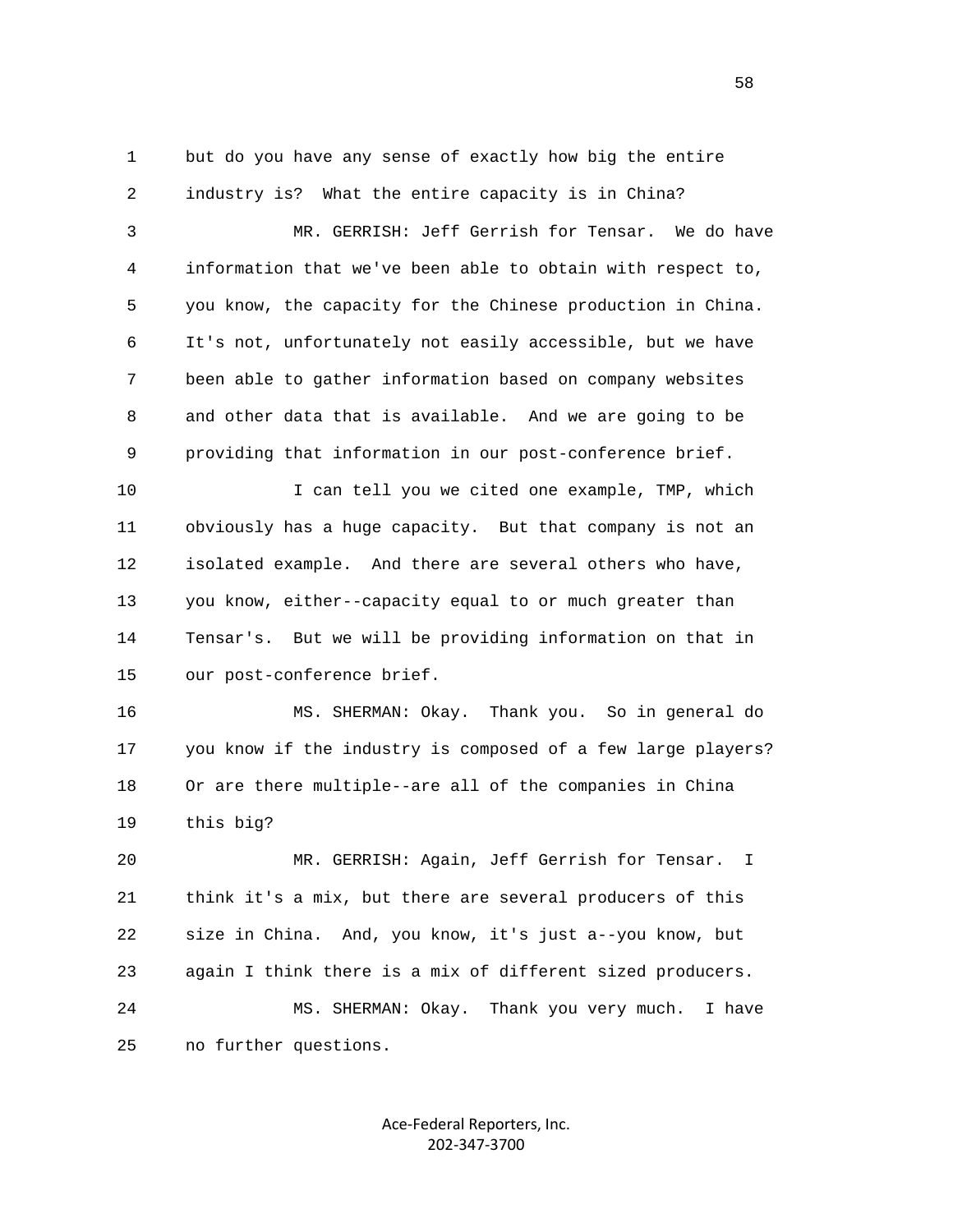1 MR. ANDERSON: Thank you, Ms. Sherman. Now 2 we'll turn the microphone to Ms. Viray-Fung. 3 MS. VIRAY-FUNG: Good morning. Thank you for 4 being here. Can you guys hear me okay? 5 MR. GERRISH: Yes. 6 MS. VIRAY-FUNG: I want to just expand a little 7 bit on something that Ms. Sherman said. It sounds to me 8 like the raw material for BIAX and TriAx are extruded at 9 different thicknesses. Is it extruded on the same 10 machinery? 11 MR. GERRISH: Jeff Gerrish for Tensar 12 Corporation. Yes, it's extruded using the same machine. 13 MS. VIRAY-FUNG: So that's the final point -- at 14 that point after they diverge and go to different production 15 processes? 16 MR. GERRISH: That is exactly correct, yes. 17 MR. GEE: Bryan Gee with Tensar. Just to 18 clarify -- the production processes diverse. But the 19 machinery is -- there's some of the same machinery that is 20 retooled depending on which product you're running. So it's 21 not a completely separate product line, but it has to be 22 reconfigured when we switch between products. 23 MS. VIRAY-FUNG: You mentioned that you retool 24 the punching press? 25 MR. GEE: Yes.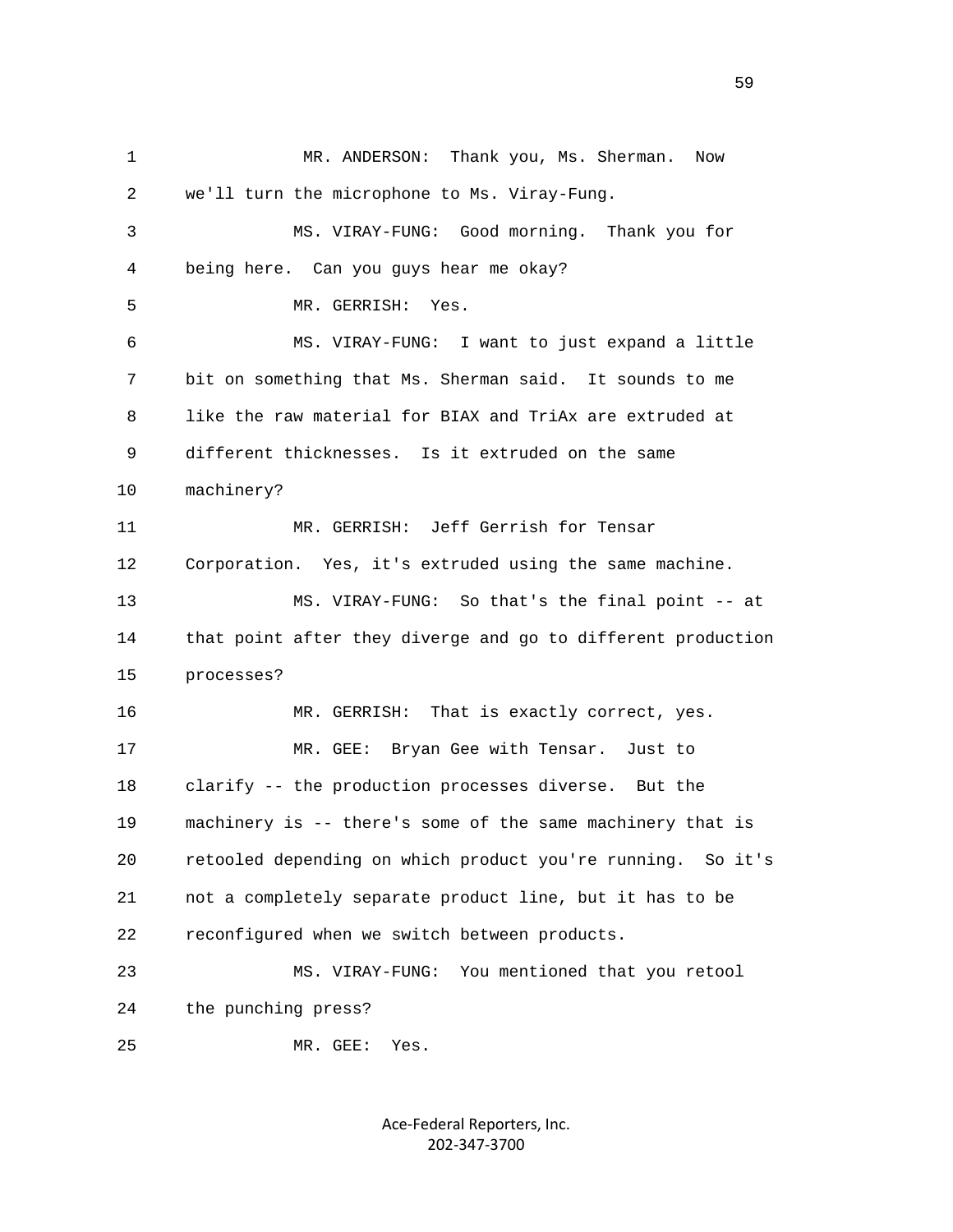1 MS. VIRAY-FUNG: You also mentioned bevelers and 2 rollers. Does the BIAX go through that same process as 3 well? 4 MR. GEE: Bryan Gee with Tensar again. No, it 5 doesn't. Those beveled rollers are part of a tensioning 6 system that we had to install when we developed TriAx in 7 order to stretch it properly. 8 MS. VIRAY-FUNG: Okay, so that machinery is just 9 exclusively for -- 10 MR. GEE: That's correct. 11 MS. VIRAY-FUNG: Okay. All right. Thank you. 12 Are you able to discuss whether it is the larger state 13 projects or the smaller ones that tend to drive demand? Is 14 it equally divided between the two? Do you have a sense? 15 MR. GEE: Bryan Gee with Tensar. It's divided 16 between the two. We often look at the market as having a 17 public component and a private component. 18 MS. VIRAY-FUNG: Okay. 19 MR. GEE: There's a lot of private construction 20 in the United States. It tends to be driven by different 21 factors. If there is a specification that includes BIAX, 22 that very quickly goes to price. But performance of the 23 material and the design of the material tends to be more 24 valued in the private side, because the overall savings of 25 money on the design is more important. On the public side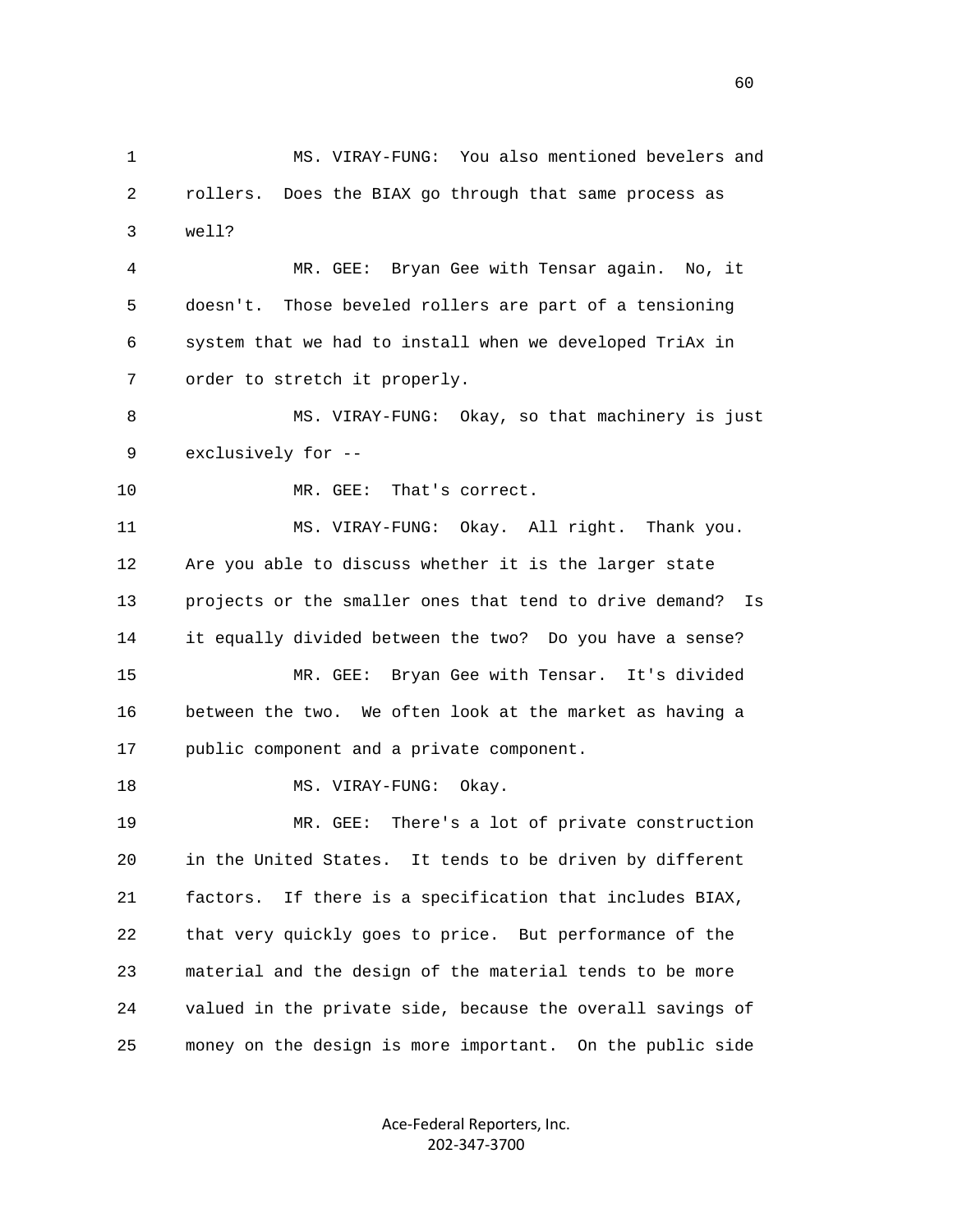1 it tends to be driven by those public specifications that 2 we've mentioned before, and so we're pretty much held to 3 that and forced to bid on price. 4 MS. VIRAY-FUNG: So you've mentioned on the 5 public side -- I've been hearing a lot about state 6 specifications. Is that the only level of -- are there 7 city specifications as well, or is it just state? 8 MR. GEE: Bryan Gee with Tensar again. There are 9 some city or county specifications. 10 MS. VIRAY-FUNG: Okay. 11 MR. GEE: They typically follow the state that 12 they're in. But there are exceptions. There are places 13 where a city or a county has a different specification than 14 the state they're located in. Often, at the county and 15 municipal level, the engineering staff is not as extensive. 16 They don't have as many resources, so they often simply 17 adopt the state specification. 18 MS. VIRAY-FUNG: Okay. And the private ones 19 have -- are they bound by the same specifications? 20 MR. GEE: Bryan Gee with Tensar again. No. 21 They can be, if the consulting engineer writes the 22 specification based on a state, but the states don't dictate 23 the specifications for private work. They only dictate the 24 specifications for public work. 25 MS. VIRAY-FUNG: So in that private construction,

> Ace‐Federal Reporters, Inc. 202‐347‐3700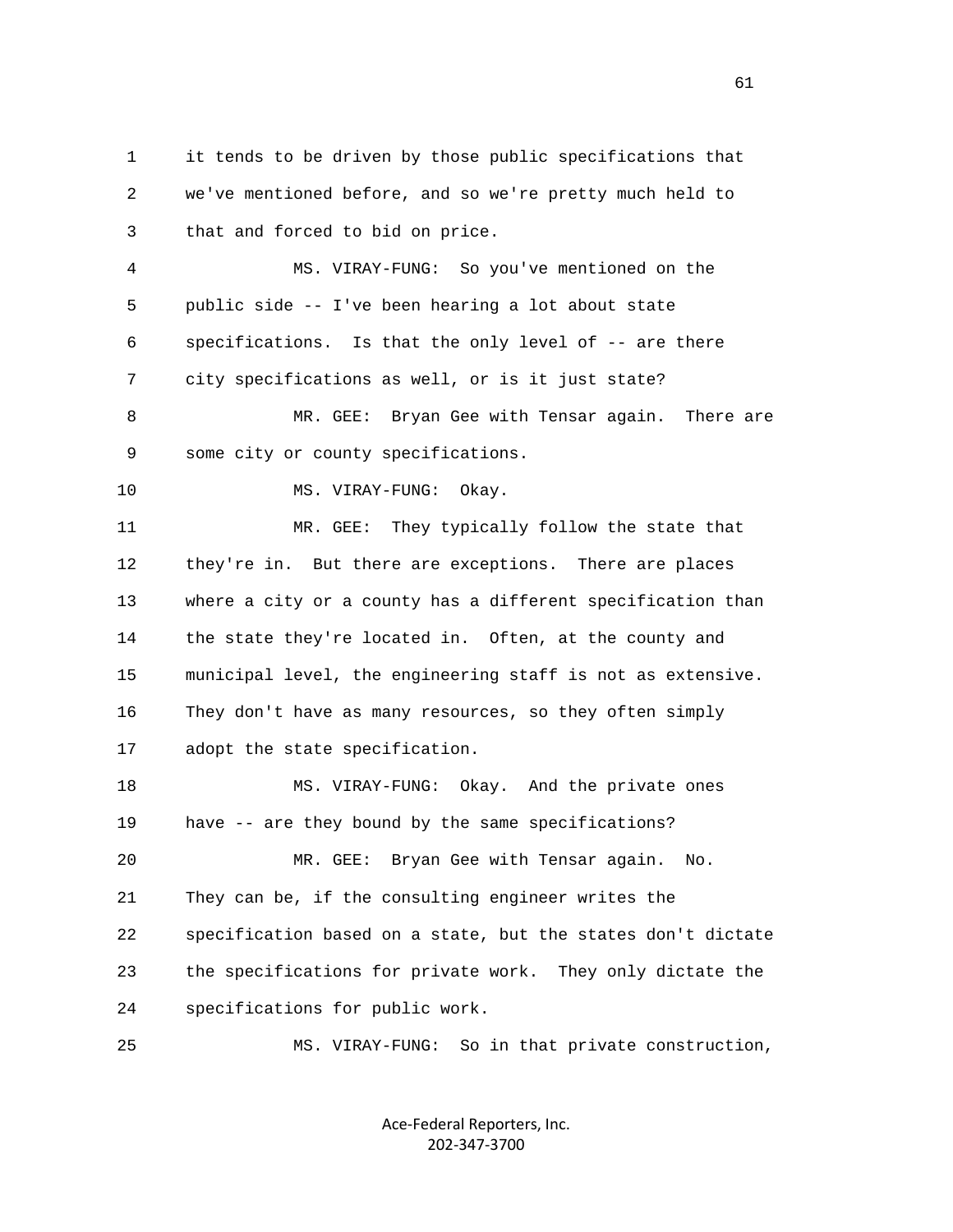1 are BIAX and TriAx interchangeable?

| $\overline{2}$ | MR. GEE: They are both used, but they're not                 |
|----------------|--------------------------------------------------------------|
| 3              | interchangeable because that design needs to change. So you  |
| 4              | will often have a road that might be built in a private      |
| 5              | There would be one design for BIAX and one design<br>market. |
| 6              | for TriAx and they might have different quantities or types  |
| 7              | of other materials in the road section. More or less         |
| 8              | aggregate, more or less asphalt, different specifications    |
| 9              | for other parts of it, you design the entire road together.  |
| 10             | MS. VIRAY-FUNG: Okay. Do you have a sense of -               |
| 11             | - I'm sorry. Go ahead.                                       |
| 12             | MR. GERRISH: Just one thing to add.<br>Jeff                  |
| 13             | Gerrish with Tensar. When Bryan talks about differences in   |
| 14             | the amount of aggregate, differences in the amount of        |
| 15             | asphalt, we're talking potentially significant differences   |
| 16             | in the amount that's used in each of the aggregate and -- so |
| 17             | this makes a significant difference when you have to         |
| 18             | re-engineer the design of the project.                       |
| 19             | MS. VIRAY-FUNG: Could you elaborate a little                 |
| 20             | Could you give us an example?<br>bit?                        |
| 21             | MR. GEE: Bryan Gee with Tensar. Sure. So, if                 |
| 22             | you -- it's difficult to do a typical road, but if you       |
| 23             | design a flexible pavement section, that is, it would have   |
| 24             | The typical street with an asphalt<br>aggregate and asphalt. |
| 25             | top, if you're used to.<br>If you use the biaxial geogrid in |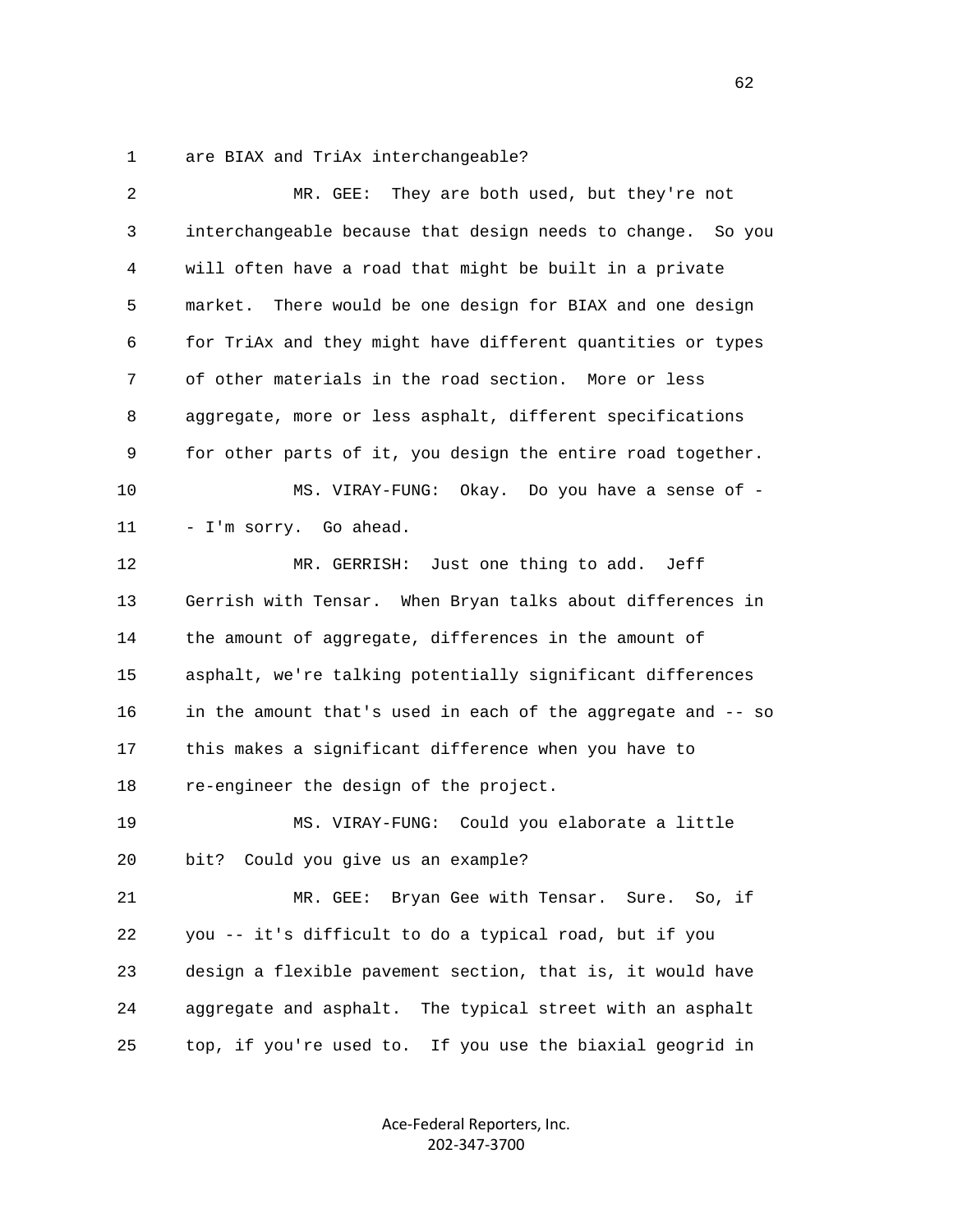1 that section, you would need a certain thickness of 2 aggregate and a certain thickness of asphalt to achieve the 3 traffic life that you're after with that road.

 4 If you use the TriAx geogrid, you could use less 5 aggregate and less asphalt, or you could make the road last 6 longer with the same amount of aggregate and asphalt because 7 the TriAx makes the aggregate layer, the composite layer, 8 stiffer.

 9 This has a lot of implications for the project. 10 For instance, if the street has curve and gutter, the 11 thickness of that road section is going to have an impact on 12 the overall design. You can't simply change the thickness 13 of the road because then your curve and gutter won't be at 14 the right elevation.

 15 So, if you want to go between them, you've got to 16 change the design, both for the thickness of the section and 17 also to make sure your elevations and your plans and your 18 drainage all work correctly.

 19 MS. VIRAY-FUNG: Okay, thank you. Do you have a 20 sense of what I'm hearing about states that do accept both 21 and some that don't? Do you have a sense of what the 22 proportion is?

 23 MR. GEE: Let's see how best to answer that. 24 Bryan Gee with Tensar. All fifty states, accept Biax in 25 some form. As far as acceptance of TriAx, there are fewer

> Ace‐Federal Reporters, Inc. 202‐347‐3700

 $\sim$  63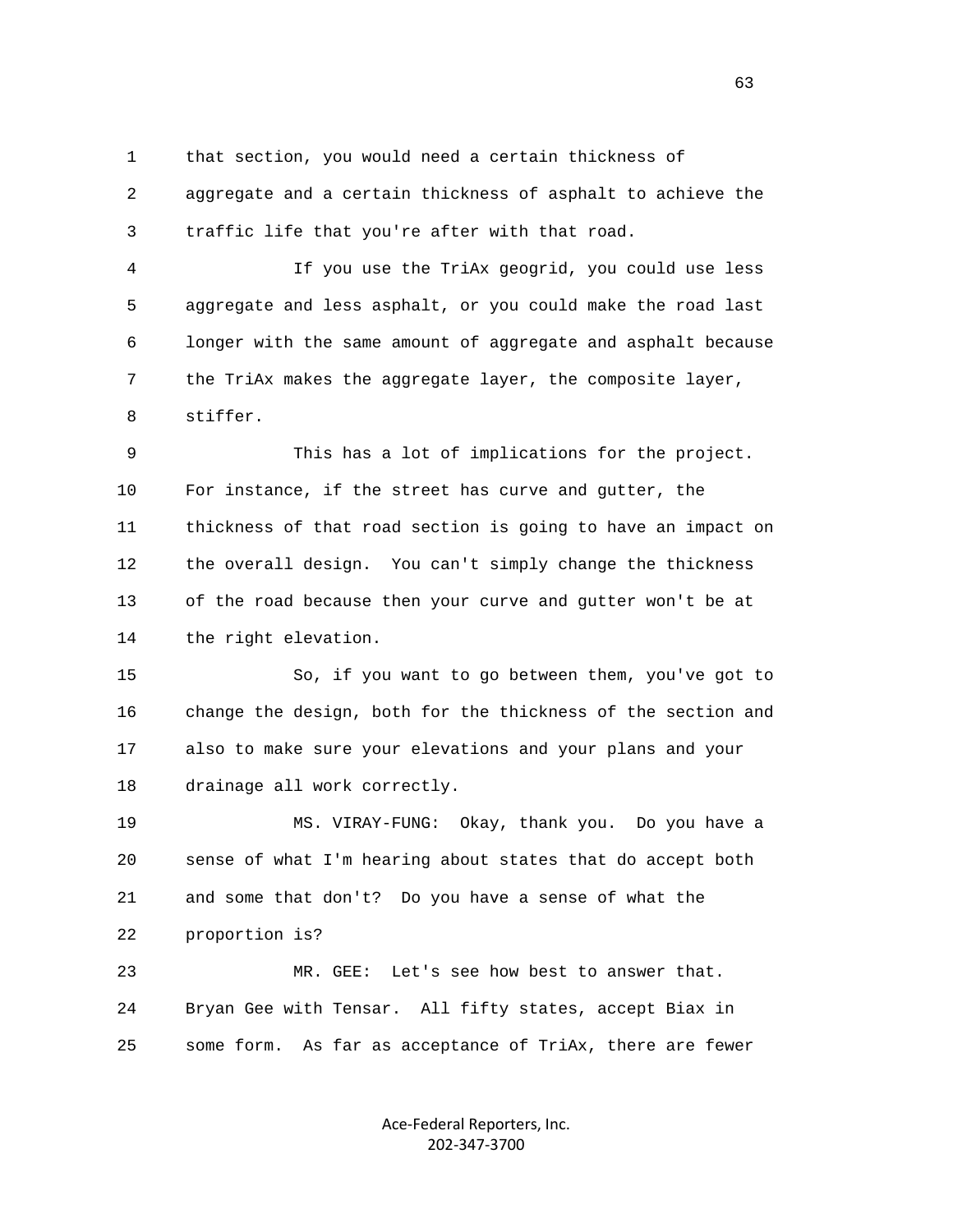1 than ten that have a standard specification for it. I'm 2 sorry I don't have the exact number. There are others that 3 possibly accept it via special provision, but it's not 4 incorporated into their standard spec.

 5 MR. GERRISH: Jeff Gerrish for Tensar. We can 6 address that in our post-conference brief.

 7 MS. VIRAY-FUNG: All right. And I do have 8 another question. Can you also address whether you 9 anticipate that number of states intend to move up in the 10 future?

 11 MR. GEE: We're doing everything we can to move 12 that up. We would like to have TriAx accepted in all fifty 13 states, but in order to do that, we're having to change the 14 philosophy of the specification agencies. Because we're 15 having to get them to introduce performance specifications 16 as opposed to material specifications.

 17 MS. VIRAY-FUNG: Okay. Thank you. I do have 18 one more question. You said that the TriAx is used for 19 foundation purposes as well? Is the BIAX used for that as 20 well?

 21 MR. GEE: We no longer design with the BIAX for 22 the foundations. We develop a system, we market it as the 23 Dimension System. It's a very small part of our business. 24 MS. VIRAY-FUNG: Okay.

25 MR. GEE: It currently is configured to work with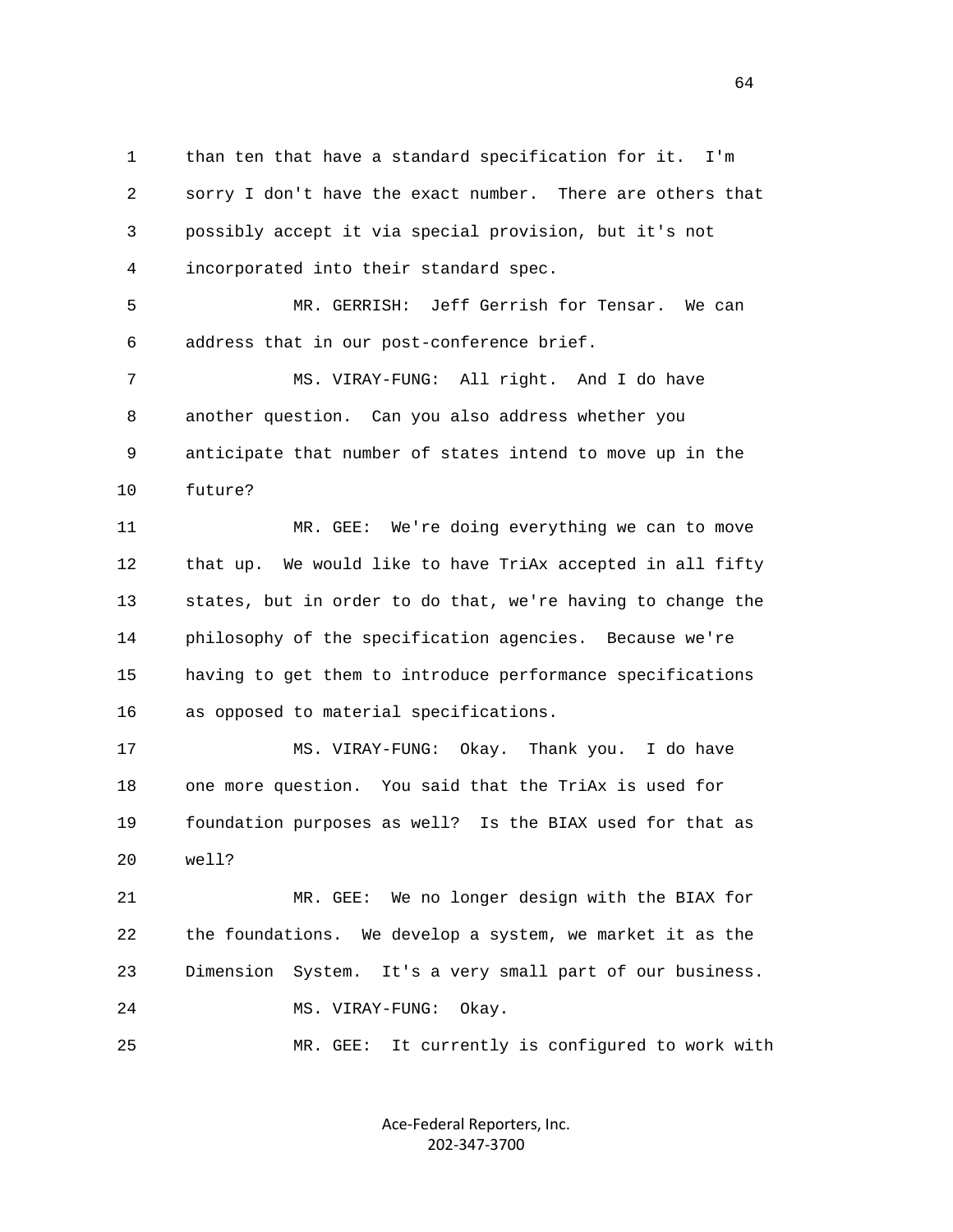1 two SKUs of TriAx. We no longer design it using BIAX. It 2 was originally created with BIAX. 3 MS. VIRAY-FUNG: Okay. 4 MR. GEE: But we can create a stiffer layer with 5 TriAx, so we use that in that system now. I'm not aware of 6 whether any other manufacturer has created a similar system. 7 MS. VIRAY-FUNG: Okay. So TriAx is used for 8 roads and foundations exclusively? That's it? 9 MR. GEE: Yes. 10 MS. VIRAY-FUNG: All right, thank you. I have no 11 more questions. 12 MR. ANDERSON: Okay, thank you, Ms. Viray-Fung. 13 Now we'll turn the microphone over to Ms. Cohen. 14 MS. COHEN: Good morning. I'd like to just 15 follow up on a couple of things that were just asked. So it 16 was stated that engineering designs would have to be changed 17 to be able to switch to TriAx or to use other substitute 18 products. How far in advance are the designs finalized 19 versus when they would be purchasing the BIAX product? 20 MR. GEE: Bryan Gee with Tensar. That varies 21 quite a bit, but it's typically driven by the date that the 22 contract is awarded to the construction contractor. So the 23 plans would all be prepared before the construction contract 24 is awarded. That might be awarded by negotiation or by bid, 25 depending on the process.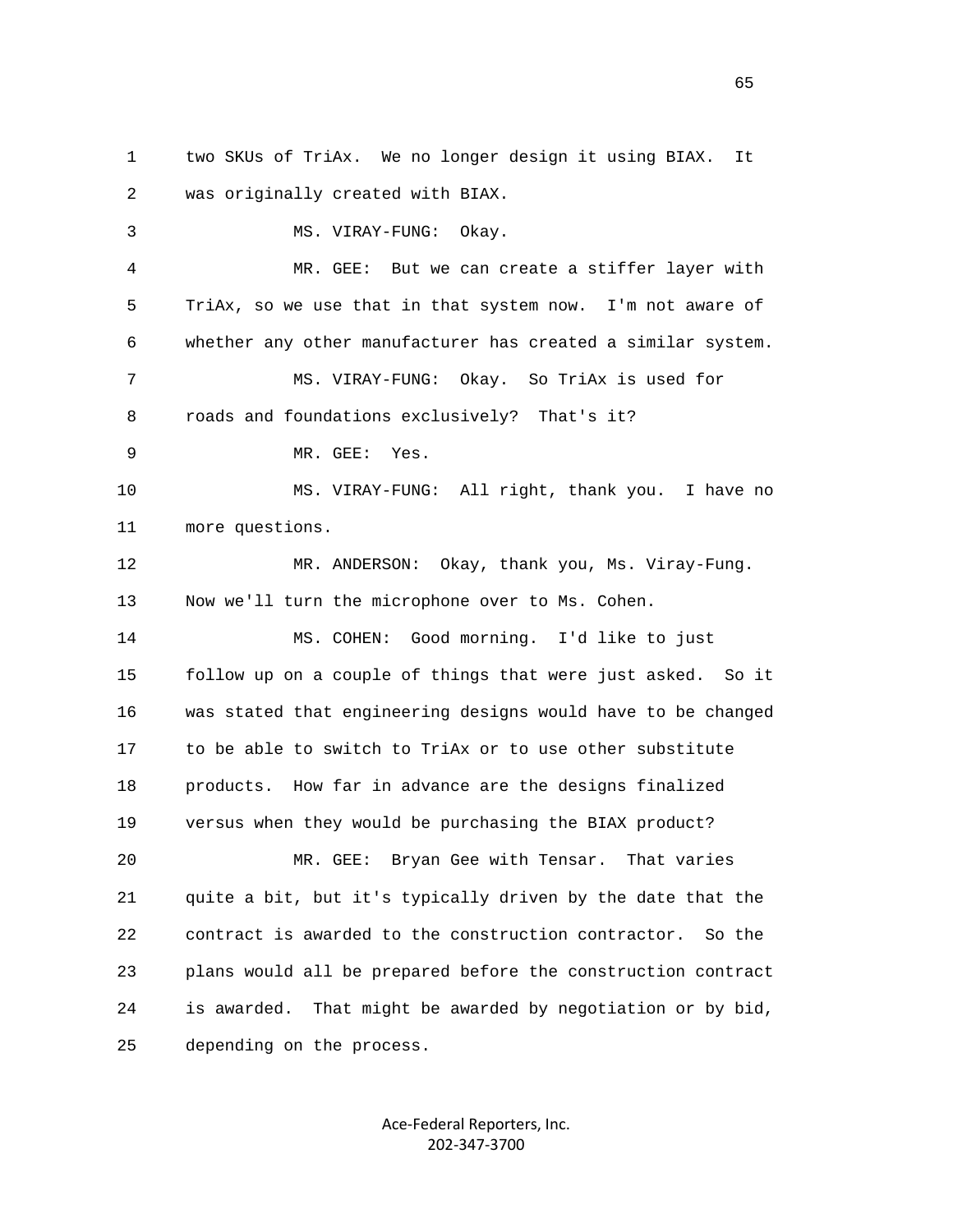1 It could be anywhere from -- it's unlikely that 2 it's less than six months, and it could be to a couple of 3 years ahead of time, when that design would be completed, 4 because the owner may hire the engineer to do the design, 5 then still have to arrange funding to construct the project. 6 There's a lot of different things that can extend that 7 construction cycle, but the quotes whether they negotiated 8 or bid are going to be based on that design that the 9 engineer prepared, however it was designed. 10 MS. COHEN: Okay. For the distributors too, is 11 that your experience? 12 MR. BROOKS: Dave Brooks with ACF. And typically 13 as he said, an engineer designs a project to perform a 14 particular function, number of cars, life of road, and 15 they'll come out with a design. That design takes quite a 16 bit of time, it's not something that changes routinely. 17 So it will be done sometimes years in advance, go 18 to project, project gets funded, project gets bid, contracts 19 get let, and then a contractor comes to us to get a price on 20 a product as it was designed. So in a situation like that, 21 to go to an alternate product, now you have to go back and 22 offer an alternate product to get a re-design, as they said 23 in height of the aggregate, or change of the type of asphalt 24 or something like that, and get that approved back through 25 the cycle. So it's at times a pretty arduous process to get

> Ace‐Federal Reporters, Inc. 202‐347‐3700

 $\sim$  66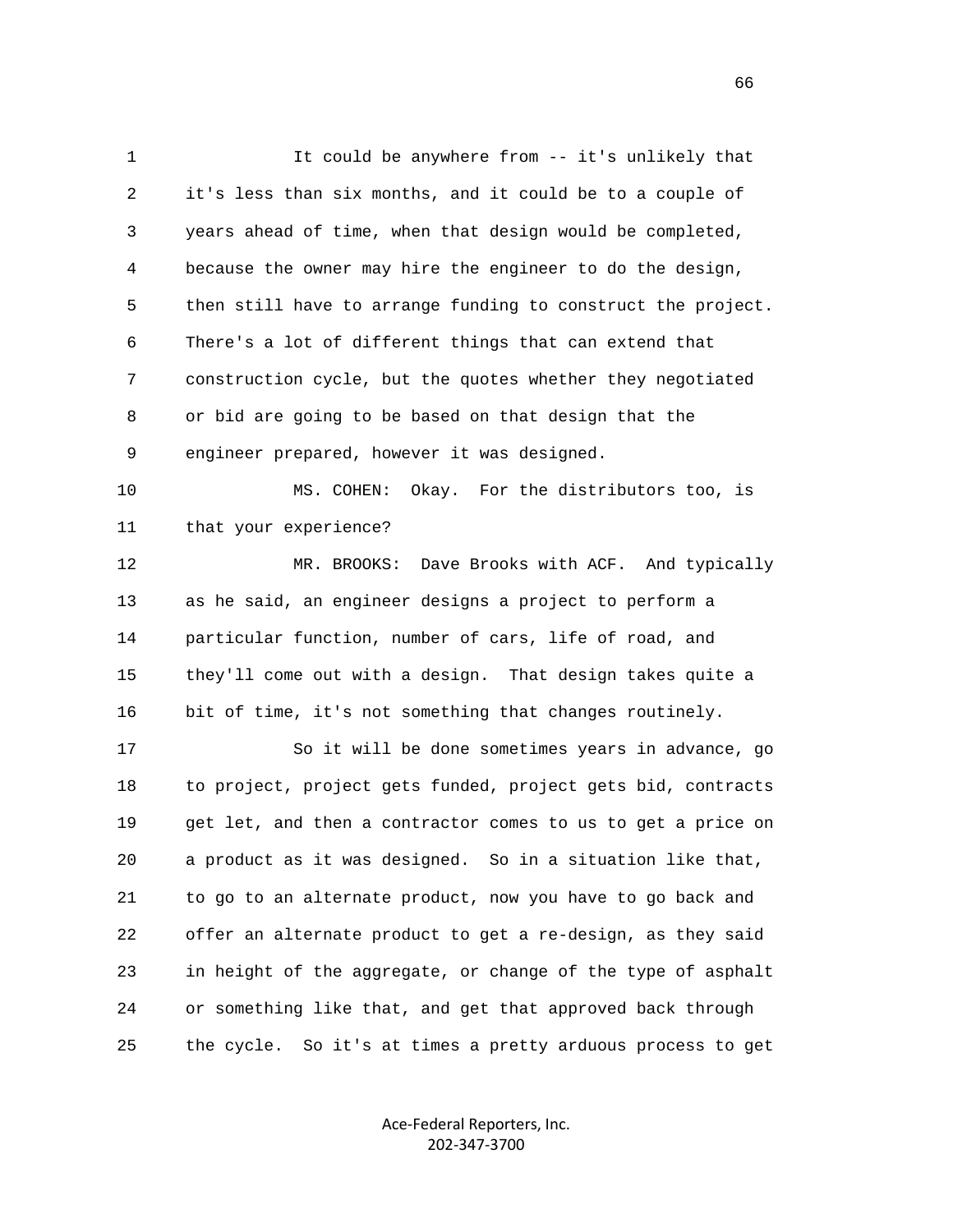1 that design changed.

| 2  | MS. COHEN: So if we saw the prices of aggregate              |
|----|--------------------------------------------------------------|
| 3  | coming way down, are we going to see a switch away from      |
| 4  | BIAX, or is that more of a longer term situation?            |
| 5  | MR. GEE: We monitor aggregate pricing. We don't              |
| 6  | see it going anywhere but up. There's a limited quantity of  |
| 7  | that resource. In areas where, if the price were to come     |
| 8  | down, it would decrease the value proposition for BIAX,      |
| 9  | because you wouldn't -- saving an inch of aggregate would    |
| 10 | save you less money if the aggregate is less expensive. So   |
| 11 | BIAX is most valuable where aggregate prices are high,       |
| 12 | similar for TriAx.                                           |
| 13 | Just one thing to add to that.<br>MR. GERRISH:               |
| 14 | I think what we've seen, though, over the period of          |
| 15 | investigation is, aggregate prices have continued to         |
| 16 | increase and yet, Tensar sales of BIAX have declined         |
| 17 | precipitously. The pricing has declined precipitously.<br>So |
| 18 | it's all -- it really has not followed in relation to        |
| 19 | changes in the aggregate price. It's all been due to the     |
| 20 | price setting by the Chinese imports, which has just been    |
| 21 | down, down, down the entire period.                          |
| 22 | But the overall demand for the<br>MS. COHEN:                 |
| 23 | product, for BIAX --                                         |
| 24 | -- has remained strong throughout<br>MR. GERRISH:            |
| 25 | the period.                                                  |
|    |                                                              |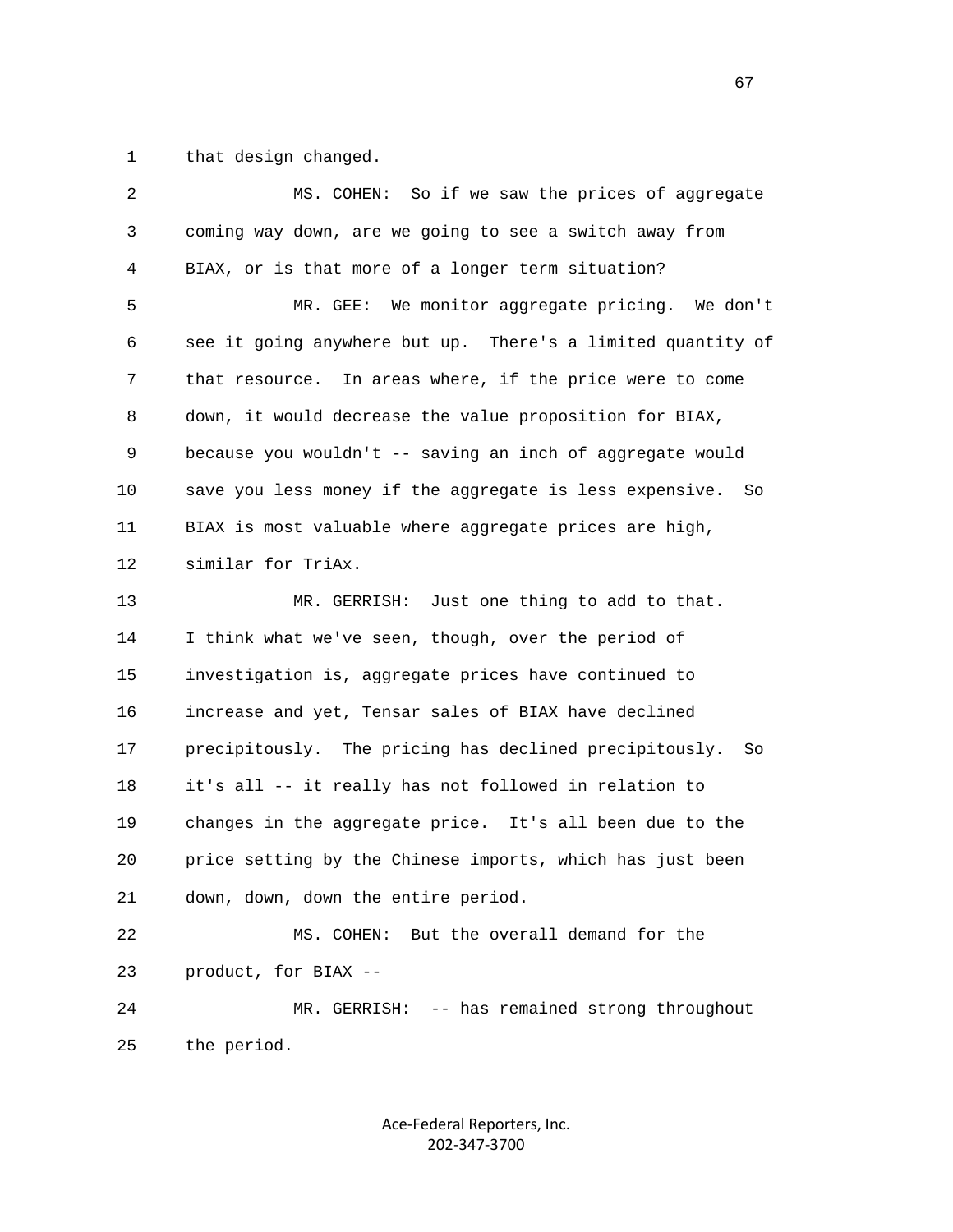1 MS. COHEN: It's increased, correct? 2 MR. GERRISH: Correct. And is only expected to 3 increase going forward. But it's increased and been strong 4 throughout the period. 5 MS. COHEN: The date on the petition showed a 6 slight decline in 2014? Was there a downturn in the market 7 for BIAX, or is there something in the data that are -- 8 MR. GEE: I believe that that's a function of our 9 difficulty in getting the data exactly right in terms of 10 what might've shipped to Canada. There are some imports 11 that come through the U.S. and go to Canada. Canada 12 suffered a decrease in demand for BIAX in 2014 as the oil 13 price fell, specifically in Alberta. So we've done our best 14 to split the data, but it's very difficult to track. 15 MS. COHEN: So those are your exports or those 16 imports that are re-exported to Canada? 17 MR. GEE: Well, when we quantify the market, we 18 look at our production plus what we see being imported. 19 We've got much more detail we can provide in the 20 post-conference brief, but essentially we're looking at 21 import records to try to get this information. 22 MR. GERRISH: But I think that, you know, really 23 the key is -- apparent domestic consumption has remained 24 very strong and very consistent throughout the period. It 25 really, you know, has been no significant change at all. It

> Ace‐Federal Reporters, Inc. 202‐347‐3700

 $\sim$  68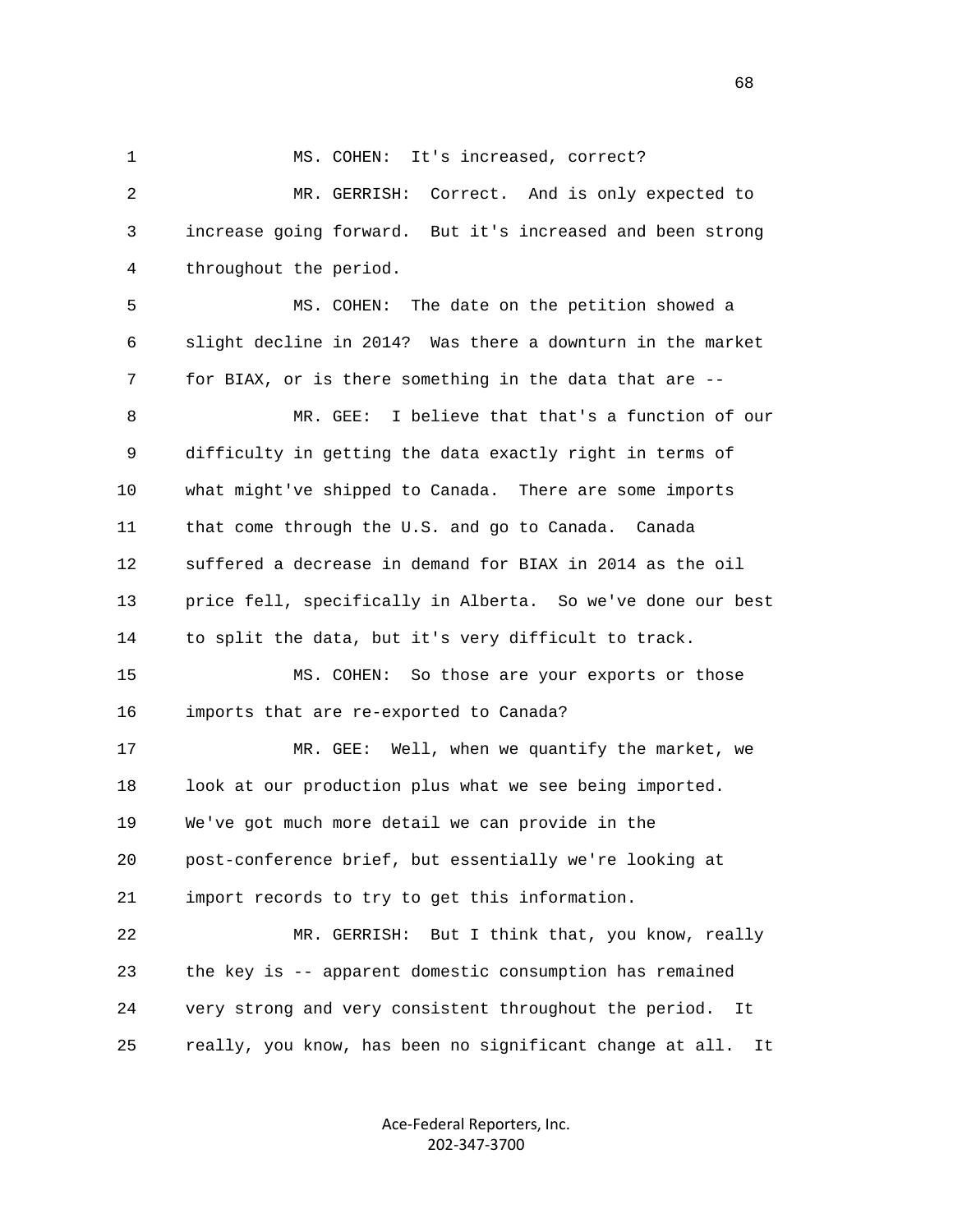1 was very slight. And of course, there was a significant 2 increase in 2015, and yet, again, Tensar's operating income 3 in that period went to a loss. So yeah, demand has remained 4 strong throughout the period -- there really has been no 5 significant change there at all.

 6 MR. GEE: One additional factor that I'd like to 7 note, which is probably stronger than what I noted before 8 and I apologize I didn't think of it is that because the 9 importers bring this in, in large shipments there's -- when 10 you look at annual data and you only look at the day that it 11 hits the port, you don't -- there is some -- they would 12 import some in 2013 that would be sold in 2014.

 13 So we're attempting to determine their demand, 14 but obviously I can't -- I don't know when they sell the 15 product, so if we see an import in the 4th Quarter, it's 16 probably sold in the 1st Quarter of the following year, so a 17 slight dip in 2014 may simply represent the import pattern. 18 MS. COHEN: And for the distributors, is that 19 where you see strong increasing demand throughout the

20 period? Is that your experience?

 21 MR. WITT: Cary Witt, GeoSolutions. Yes, the 22 demand has continued to be very, very high. There's a lot 23 of construction, you know, throughout the U.S. Certainly I 24 speak from a Texas standpoint and there's a lot of activity 25 out there.

> Ace‐Federal Reporters, Inc. 202‐347‐3700

 $\sim$  69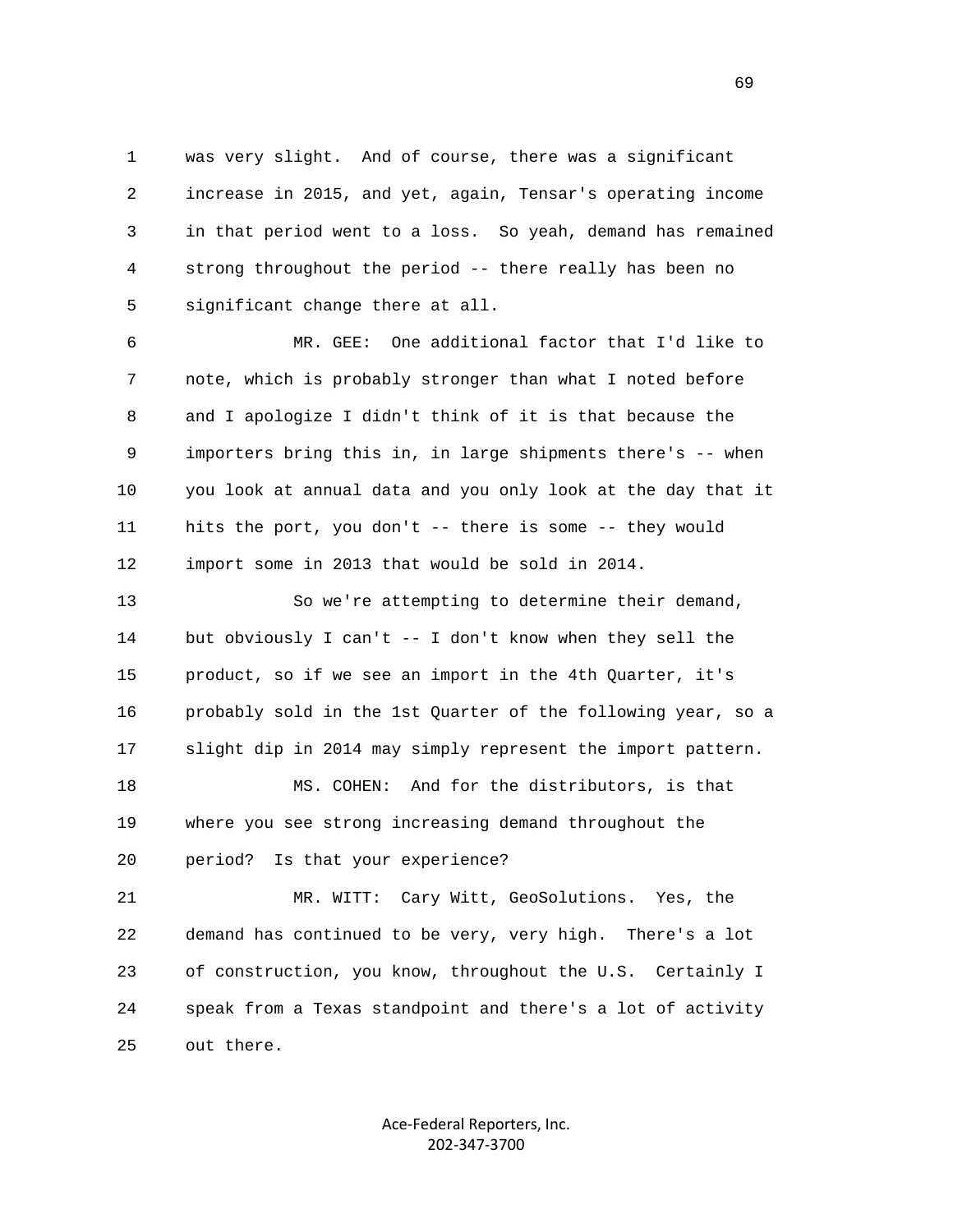1 MS. COHEN: Thank you. I want to get a little 2 more information about how sales work in this industry. Can 3 you discuss the role of distributors and the Tensar, all of 4 the Tensar distributors, are they exclusive to Tensar 5 products? Can they sell Chinese product too?

 6 MR. GERRISH: I'll start. Tensar has a group of 7 exclusive distributors that have the rights to distribute 8 their merchandise within certain geographic locations. It 9 may be, you know, particular states or particular areas of 10 states. However, I believe the way this works, is outside 11 of those regions they are free to sell other material, but 12 within that geographic location they are exclusive to 13 Tensar.

 14 Now Tensar also does sell to other distributors 15 as well. Well, they sell to companies that are part of 16 their private label program, and so they provide material to 17 these private label suppliers, who in turn, put their own 18 branding on it, their own private label on it, and sell it 19 as their product. And these are the same companies that are 20 importing the merchandise from China.

 21 MS. COHEN: Okay, so just for our distributors 22 here, do any of you sell Chinese product? Or just 23 distribute the Tensar product?

 24 MR. COLEMAN: Mike Coleman, Coleman-Moore. No. 25 Zero square yards of Chinese product.

> Ace‐Federal Reporters, Inc. 202‐347‐3700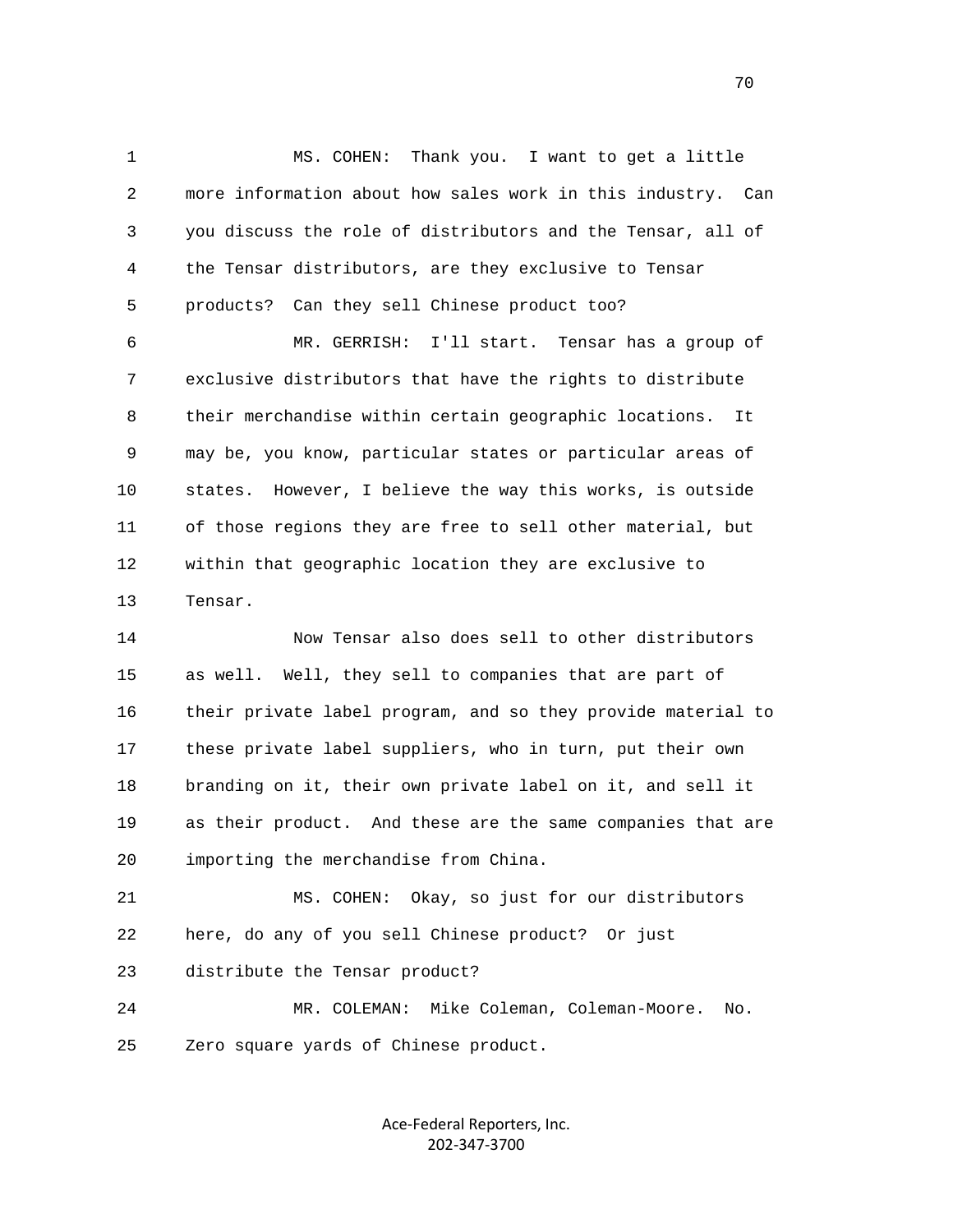1 MR. BROOKS: Dave Brooks with ACF. We think, as 2 Mr. Gerrish said, we're exclusive with Tensar in a few 3 states, Virginia, Maryland, Delaware, not exclusive in other 4 areas. So we're able to sell whatever geogrid we can in 5 those other areas.

 6 At this point we do not import any Chinese 7 geogrid in any of those areas. We do buy from some other 8 U.S. suppliers, they may be bringing in Chinese, but I -- we 9 don't do that directly. We're buying through other 10 U.S.-based companies. You know, we've chosen as a business 11 to support the U.S. product.

 12 Tensar's done a lot to help us compete in areas, 13 even though the declines we've seen have just been more than 14 we see in any kind of other industry, most substantially 15 more than we've seen in other industries that have kind of 16 gone through this materials change to imports -- big one in 17 our mind maybe being the geotextile industry's gone through 18 this same kind of thing.

 19 Just seems the volume of price decline, and this 20 is much, much more substantial than we've seen. But 21 Tensar's tried to -- we've worked with them a long time. 22 We're trying to work through them to address the market. 23 That means they reduce their price, we significantly reduce 24 our margins, we make less money. It hurts us in trying to 25 offer the services we offer our contractors, but at this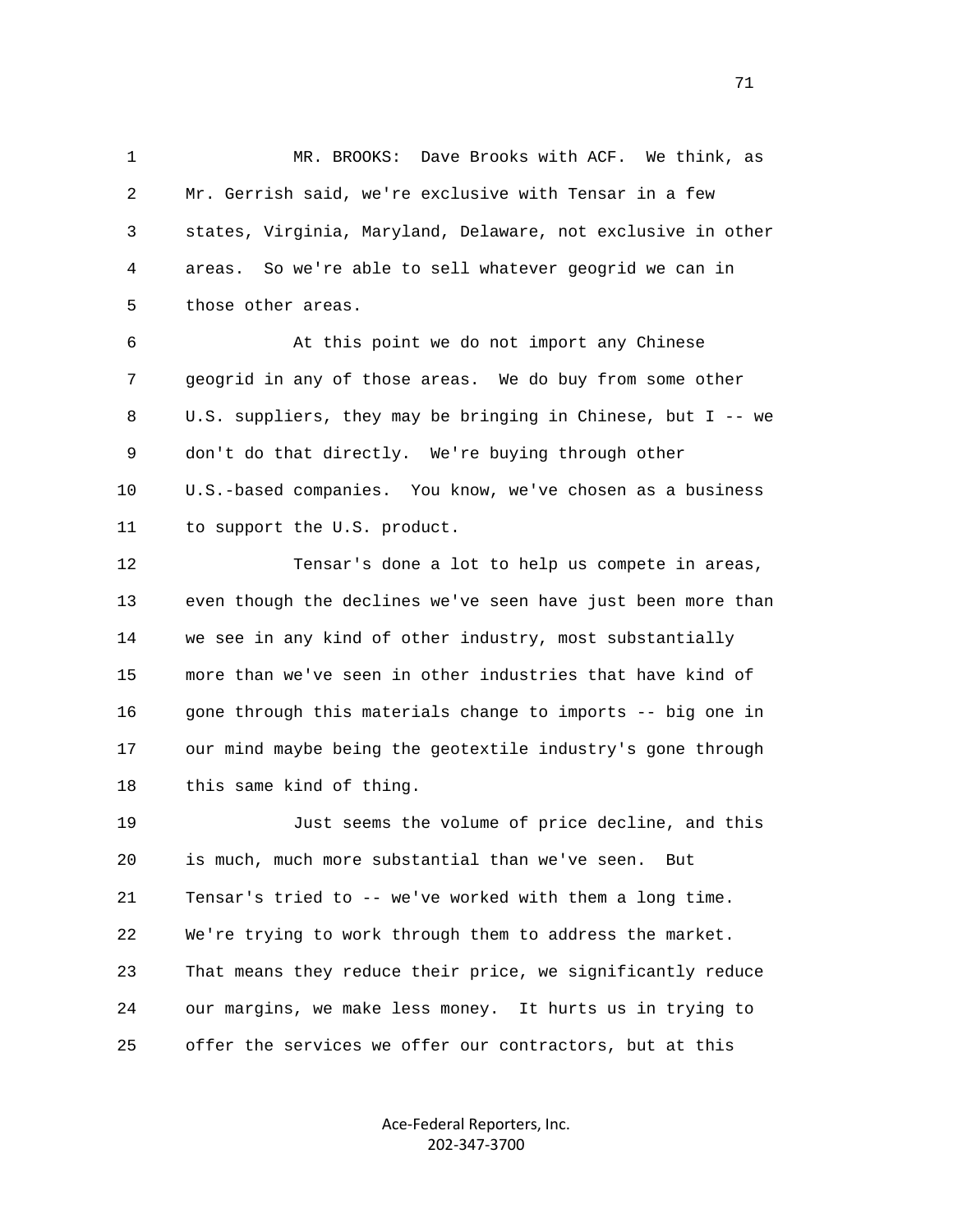1 point, we're trying to support that product line.

2 MS. COHEN: Mr. Witt? 3 MR. WITT: Cary Witt, GeoSolutions. I am 4 an exclusive distributor for Tensar in my states. And 5 typically, as a distributor you have to kind of, you know, 6 choose which side of the coin you're going to be on. You're 7 either going to be an importer or you're going to be with a 8 domestic manufacturer. We've chosen -- due to the massive 9 support we get from Tensar to go that particular direction. 10 MS. COHEN: And maybe for post-hearing, not to 11 do it now, to describe what goes into becoming a Tensar 12 distributor, how that process works. 13 I have some questions about the private labels, 14 and how that works. What is the process for the private 15 labels -- so there's companies that have their own label? 16 Do they supply both domestically produced and imports under 17 the same private label? 18 MR. GERRISH: I'll start. My understanding is 19 yes, they -- first of all, they do -- the companies that are 20 participating in Tensar's private label program, also are 21 importers of the Chinese merchandise. And my understanding 22 is that they put their same private label on both the 23 imports and the merchandise that they get from Tensar and 24 then supply them to their distributors and end-users. 25 MS. COHEN: Is there a contracting process for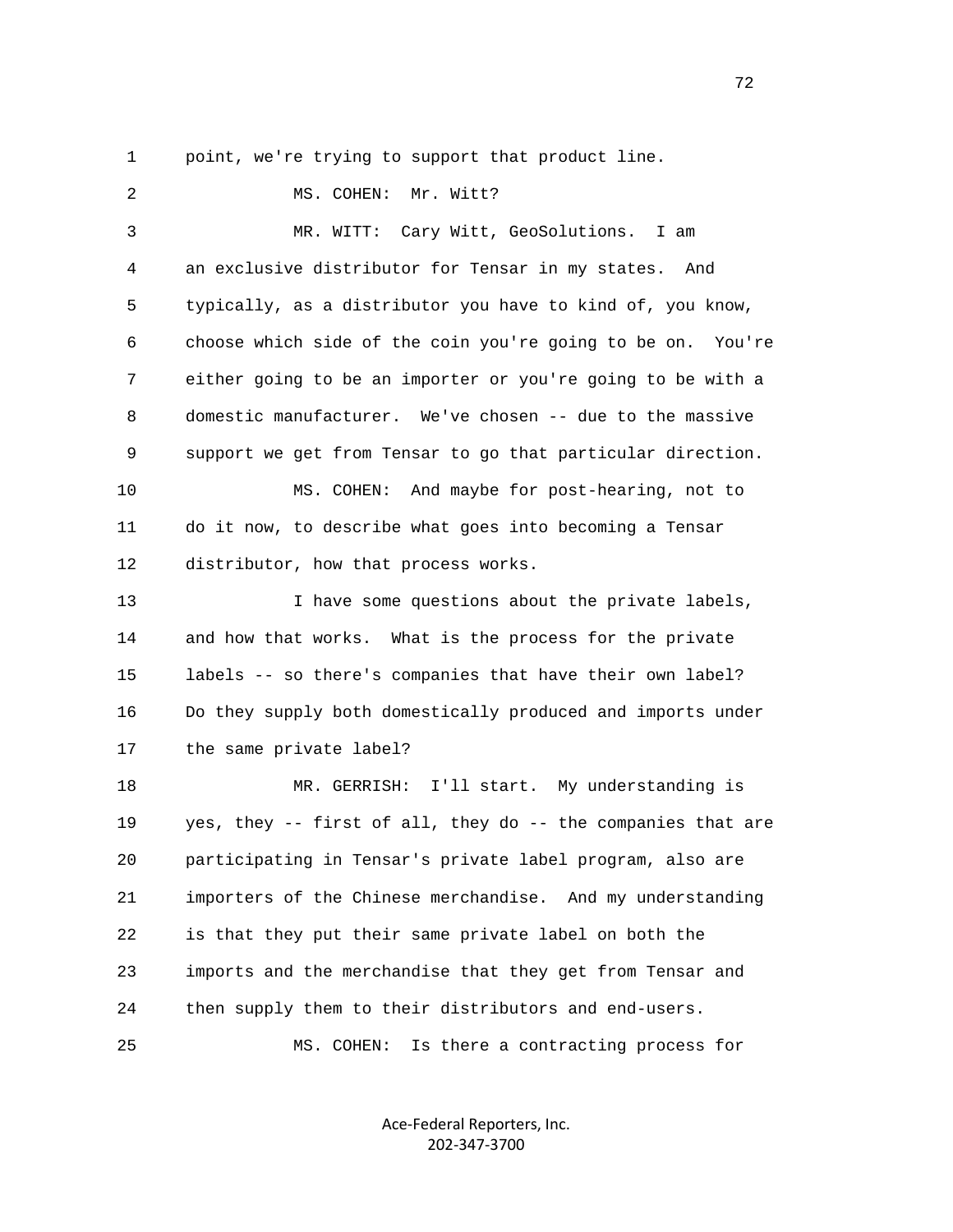1 the private labels?

| $\overline{c}$ | MR. LAWRENCE: Mike Lawrence, Tensar. Mostly                  |
|----------------|--------------------------------------------------------------|
| 3              | it's a shipment by shipment, you know, thirty days of        |
| 4              | supply, maybe in sixty days, something like that.<br>But     |
| 5              | there's no long-term contracts in that part of the industry. |
| 6              | MS. COHEN:<br>And in general for Tensar sales, are           |
| 7              | they mostly contract sales or spot sales? For sales to       |
| 8              | distributors?                                                |
| 9              | MR. LAWRENCE: Mike Lawrence, Tensar.<br>There's              |
| 10             | contracts for distribution rights, all right? So exclusive   |
| 11             | rights for different portions of states. But the pricing     |
| 12             | is fairly much negotiated on a case-by-case, job-by-job --   |
| 13             | there's really no second sales to a job site or a road.      |
| 14             | Once it's done, it's on to the next job site, the next road, |
| 15             | the next engineering project. So each is separate, distinct  |
| 16             | and often negotiated one-on-one.                             |
| 17             | MR. GERRISH: Just to add to that. You know,                  |
| 18             | these are contracts, but not contracts in the way a lawyer   |
| 19             | might think of them in terms of having, you know, binding,   |
| 20             | fixed prices and fixed quantities. As Mike as saying, the    |
| 21             | pricing is done on a sale-by-sale basis. They have to        |
| 22             | respond to what's going on in the market.                    |
| 23             | So, when their distributors come to them and say,            |
| 24             | you have to meet this price, which is the Chinese price,     |
| 25             | they then have to meet that price to try to get the sale.    |

Ace‐Federal Reporters, Inc. 202‐347‐3700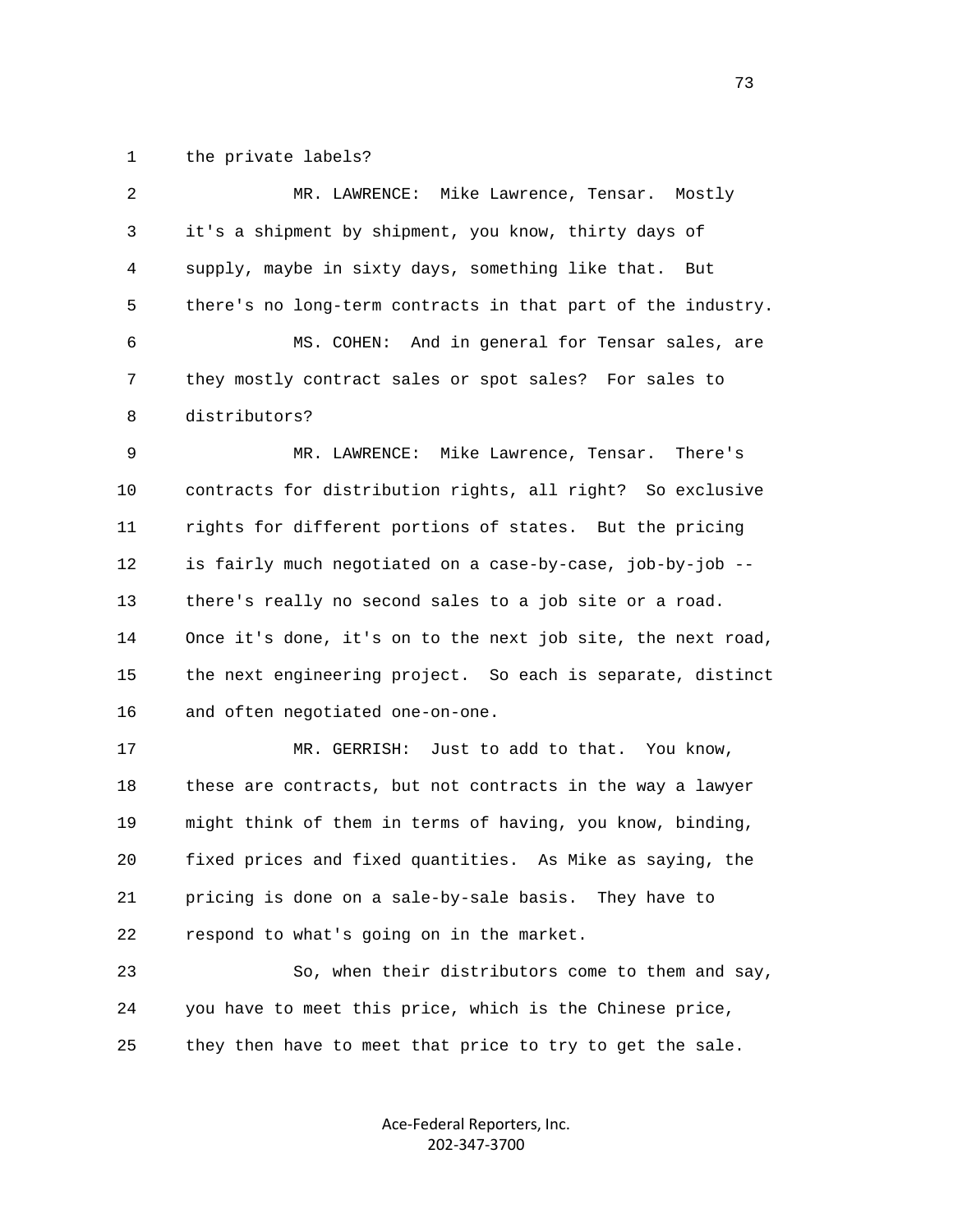1 And obviously very often they have not been able to meet 2 that price and they've lost the sale and lost market share 3 in the process.

 4 MS. COHEN: And I know this is going to come up 5 in some conversations about the private labels, whether the 6 pricing data should be included or excluded --

7 MR. GERRISH: I'm happy to address that again. 8 Yeah, the pricing -- you know for the private label sales -- 9 should not be included in the pricing products analysis. 10 These are sales to a completely different level of trade 11 than what should be factored into the analysis, and I think 12 you've done that in the past in other cases involving 13 private label sales.

 14 These are sales that involved merchandise being 15 provided to these private label suppliers who, again, are 16 putting their own private label, their own branding on the 17 merchandise. These are the very same companies that are 18 importing the merchandise from the Chinese.

 19 So if you were to do that comparison between the 20 merchandise that's being provided to the private label 21 suppliers, you would then be comparing the prices to those 22 companies to their prices of the Chinese merchandise to 23 their downstream customers with twenty percent or more 24 markup in the product. So it would be a completely 25 distorted analysis. Because these sales are at a different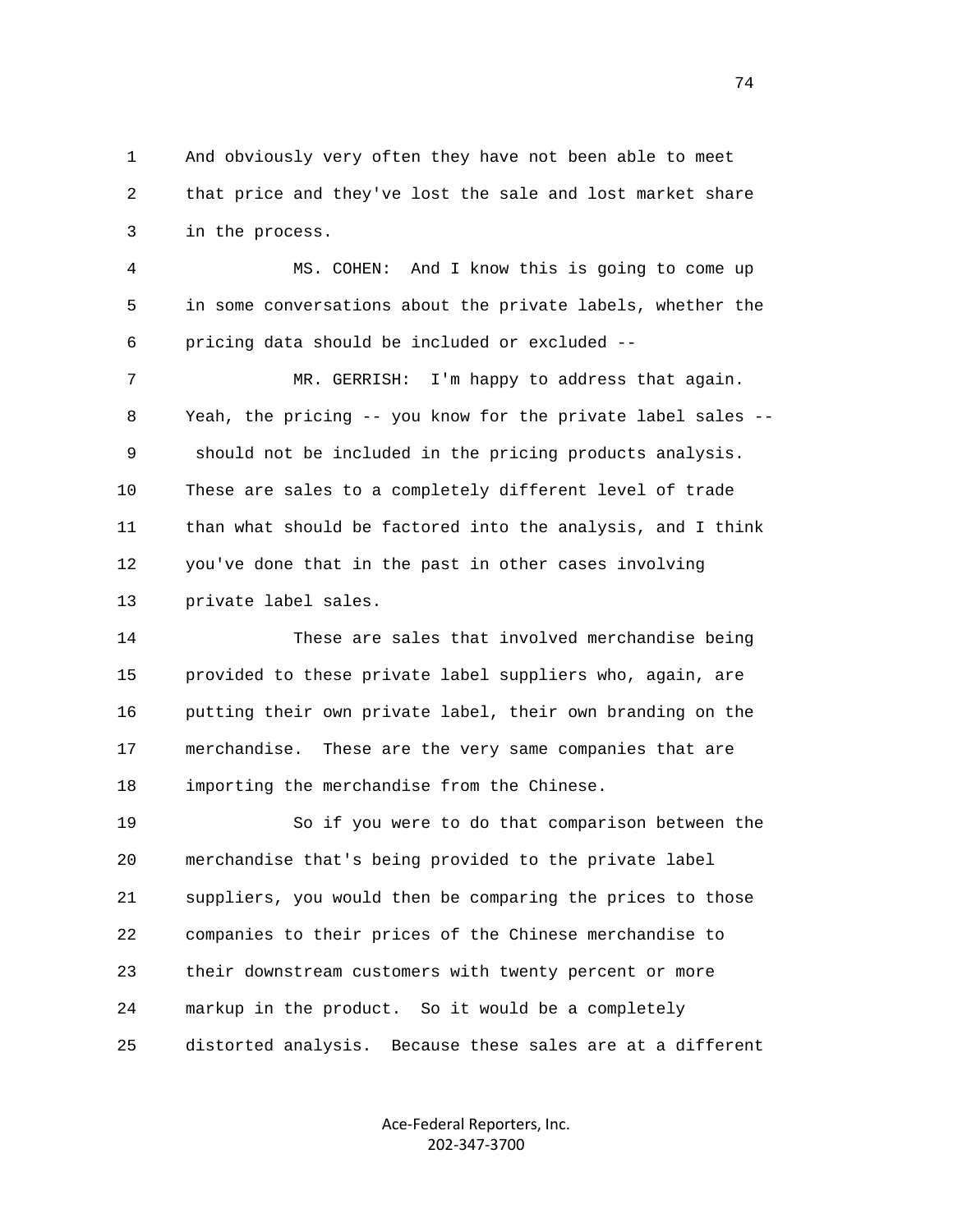1 level of trade completely, and again it's just it's 2 completely different tier and you know, they've reported

3 their direct sales to their distributors --

 4 MS. COHEN: Would that be true for the nonprivate 5 label sales as well?

 6 MR. GERRISH: It would not be to the very same 7 companies that are, you know, selling the Chinese 8 merchandise. You know, so no, it would be a different 9 comparison. It would be a different level of trade that 10 they would be reporting on. And there's differences, too. 11 MS. COHEN: I guess my question is, are the 12 distributors -- are there, like, different levels of

13 distributors that -- or is that an issue?

 14 MR. GERRISH: I mean these are many times master 15 distributors that are, in fact, selling to other 16 distributors. And, again, with their own labeling, with 17 their own brand name on it, and so it's really a completely 18 different, a whole different group and tier of sales there, 19 than the Tensar merchandise that's being provided and sold 20 to their distributors as Tensar product, which then goes to 21 end-users at that point.

 22 MS. COHEN: Okay, just to address what the 23 respondents brought up in the opening statement about that 24 Tensar was going to discontinue and also that it was going 25 to discontinue the Type 2 product? Do you have any response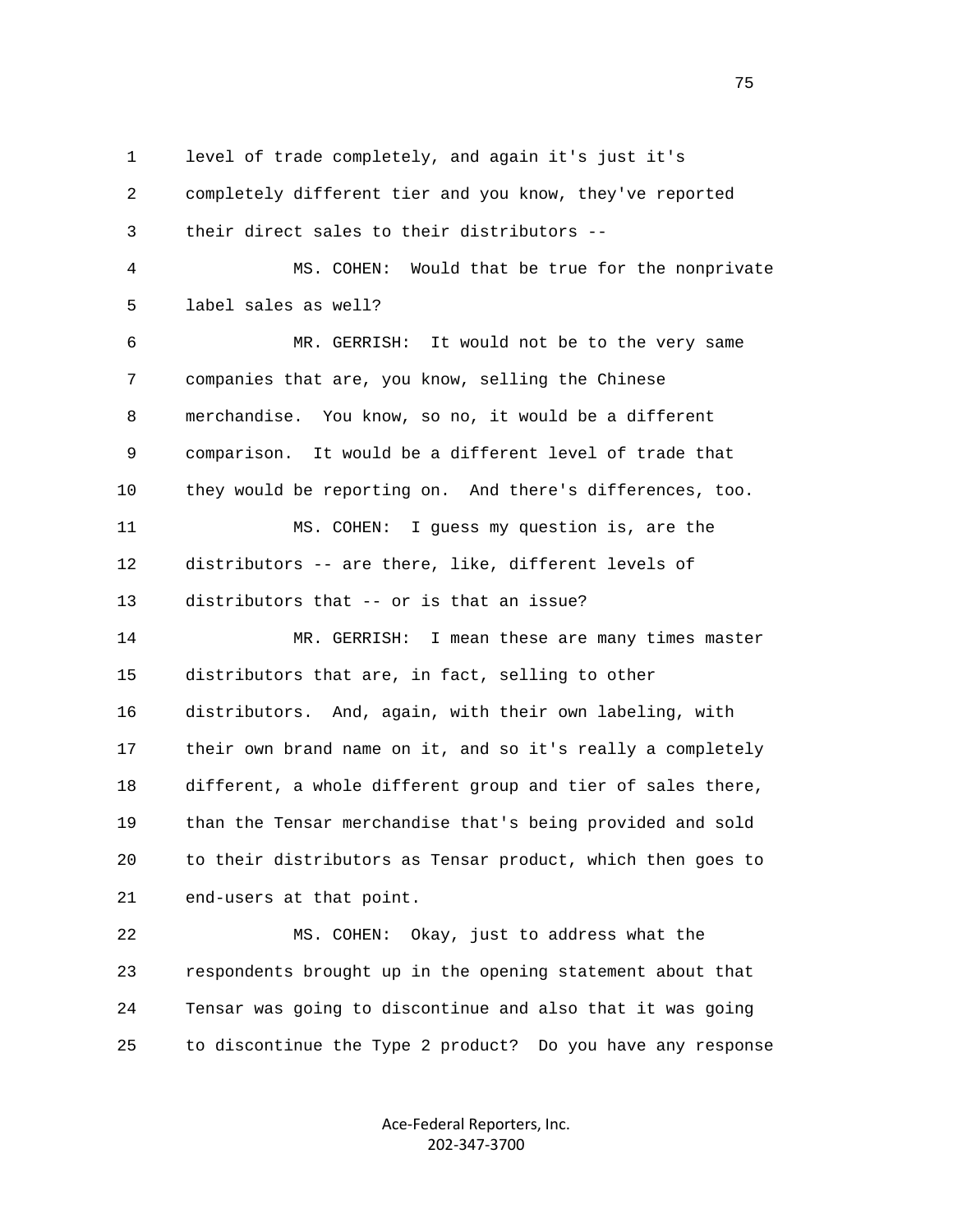1 to that?

 2 MR. GERRISH: I can start. You know, I think 3 Tensar's demonstrated throughout, both in the data that 4 they've provided to the Commission, as well as in the 5 testimony here today, that they have a very, very strong 6 commitment to biaxial integral geogrid in its entirety. All 7 forms of biaxial integral geogrid. They have a substantial 8 amount of their sales in this product.

 9 And they have had that be the case throughout the 10 period of investigation. And they've demonstrated their 11 commitment to this product in 2012. We've talked about it, 12 they had a significant expansion of their capacity to 13 produce the biaxial integral geogrid product. I don't know 14 you can possibly look at that other then, that's a strong 15 commitment to the product.

 16 A company that expands its production, expands 17 its capacity, certainly isn't going to abandon their sales 18 and production of that product. And the other thing, again 19 to keep in mind is, these state specifications very often 20 exclude the ability to use TriAx. It's not just like you 21 have the ability to use it. They specifically exclude the 22 use of TriAx.

 23 They specifically talk about the fact that you 24 have to use a biaxial integral geogrid product, so obviously 25 there, you know, to sell in those states, they have to --

> Ace‐Federal Reporters, Inc. 202‐347‐3700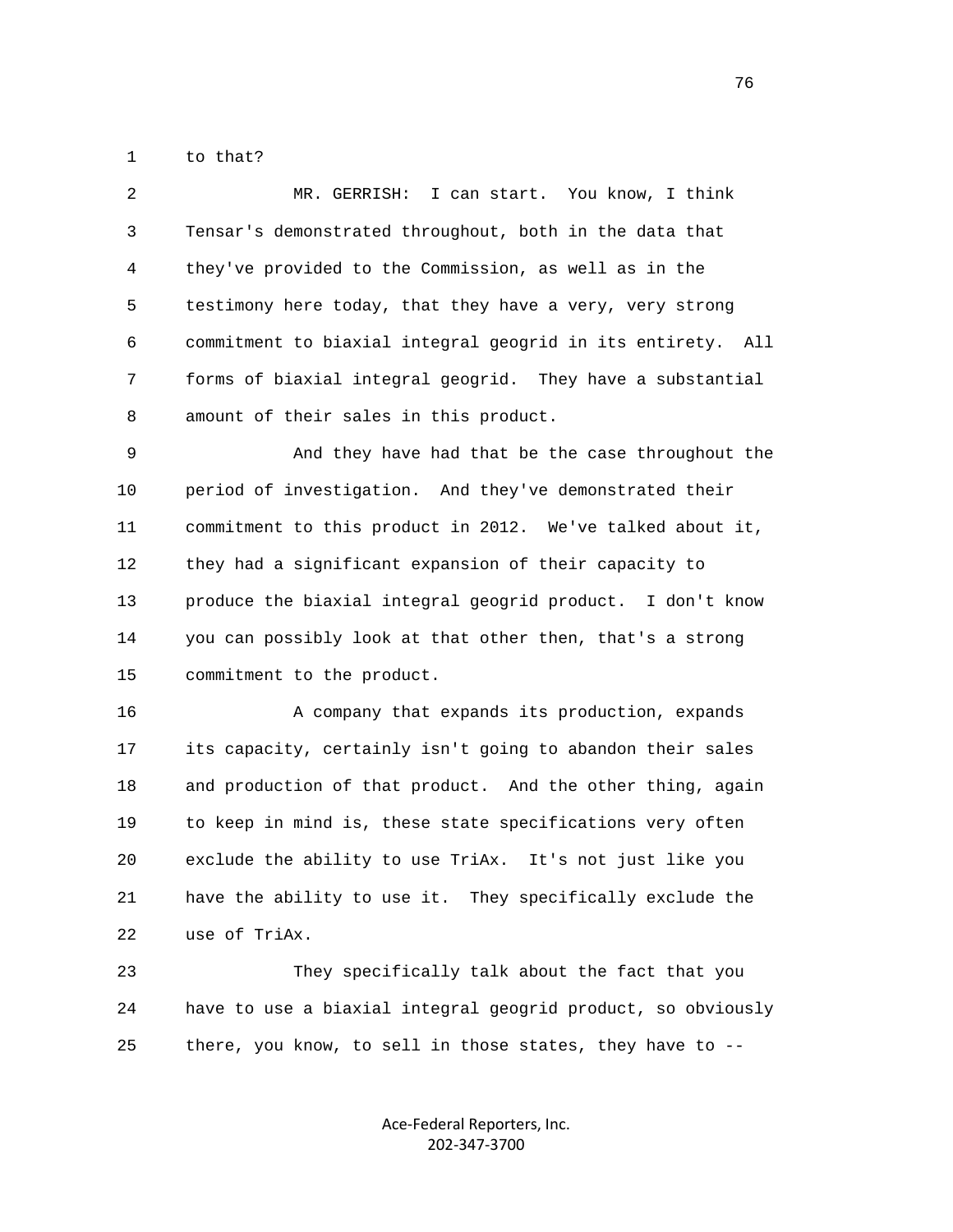1 they always sell the biaxial integral geogrid product. But 2 again, throughout the period of investigation and as they've 3 demonstrated here, they've had a very strong commitment to 4 this product.

 5 MS. COHEN: So no announcement to discontinue 6 Type 2?

 7 MR. GEE: Let me address the specific instance 8 you're addressing. All things being equal, we would rather 9 TriAx than biaxial geogrid. It's patented, it's 10 differentiated, it's a better performing product. Our 11 customers will pay more for it because it works better.

 12 So that said, we recognize that we had to stay in 13 the market for biaxial geogrids because of the specification 14 issues that Jeff listed. The specific announcement 15 regarding Type 2 was that we were going to move that to a 16 special order product because we would prefer to sell TriAx.

 17 That doesn't mean that we wouldn't make it 18 anymore, and it didn't mean that we wouldn't make other 19 biaxial SKUs. That was one particular SKU that often came 20 up against TriAx. We prefer to sell TriAx, so we made it a 21 special order. We didn't pull it from the market. It was 22 never pulled from the market.

 23 MS. COHEN: So what does that mean, special 24 order? 25 MR. GEE: In other words, we weren't going to --

> Ace‐Federal Reporters, Inc. 202‐347‐3700

na na matsay na matsay na matsay na matsay na matsay na matsay na matsay na matsay na matsay na matsay na mats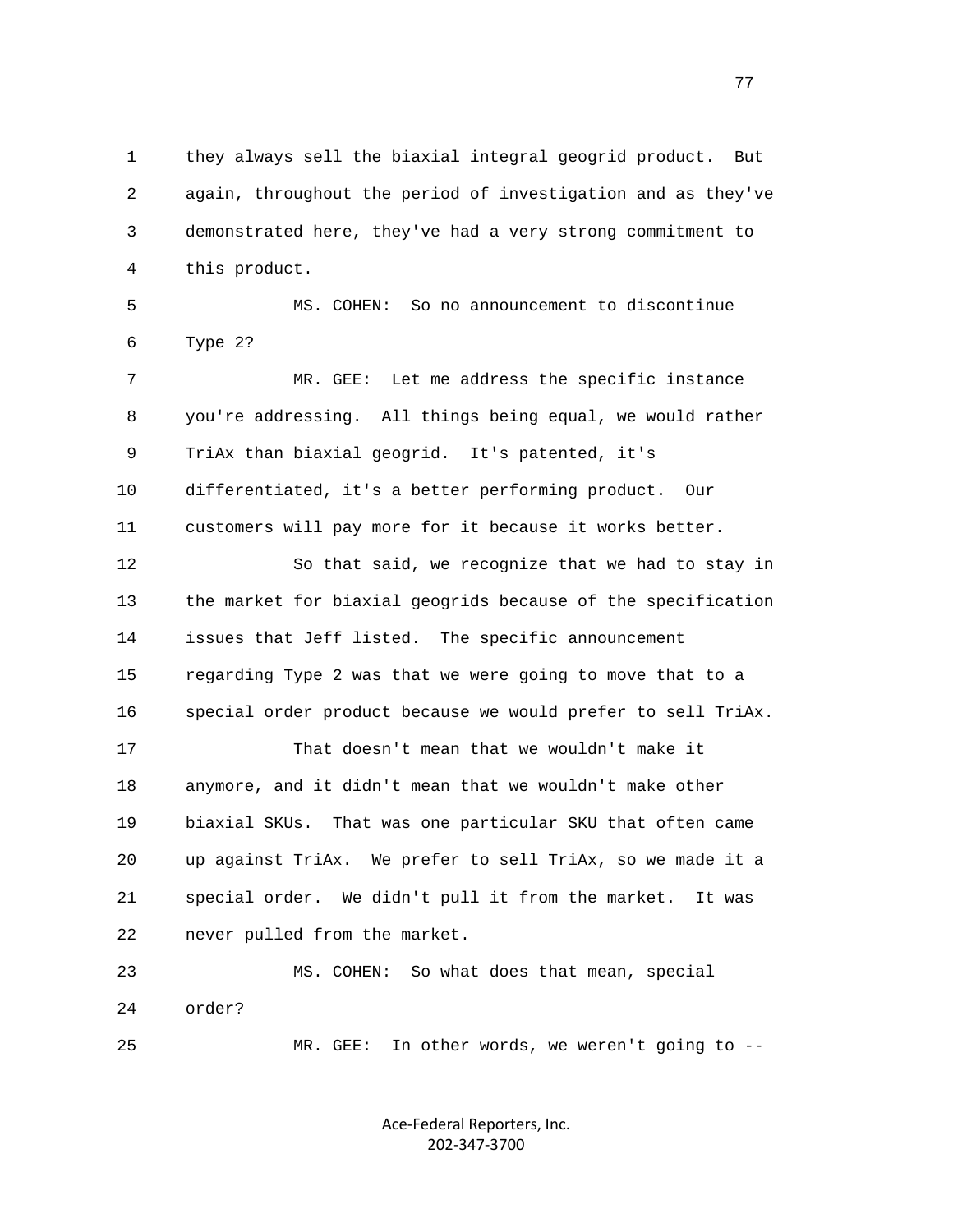1 we were going to discourage stocking of it. We weren't 2 going to -- we would prefer to sell a TriAx as a stocked 3 product with our branded distributors as opposed to that 4 particular SKU of BIAX.

 5 MS. COHEN: So for the distributors, have you -- 6 are you now using TriAx instead of the Type 2, or what has 7 been your experience?

 8 MR. WITT: We inventory all the products. We 9 have biaxial inventory, as well as TriAx. There are some 10 customers that prefer biaxial, so we have that to service 11 that end of the market. We have sort of more discriminating 12 customers that want a more technical final product, and 13 we'll encourage them to use TriAx. The market's composed of 14 both BIAX and TriAX.

 15 MR. BROOKS: Dave Brooks with ACF, and I think 16 just to add to his answer, we have to sell what customers 17 want to buy. I mean we are not in a position to maybe 18 dictate as much as we might like or maybe even Tensar might 19 like. So we have to stock -- as Cary said we stock both 20 products in sufficient quantity to take care of what our 21 customers are requiring of us. I don't know the 22 relationship to TX, but we sell both in significant 23 quantities.

 24 MR. GEE: Bryan Gee with Tensar. Let me just add 25 to what the distributor just told you. Type 2 is no longer

> Ace‐Federal Reporters, Inc. 202‐347‐3700

n and the state of the state of the state of the state of the state of the state of the state of the state of the state of the state of the state of the state of the state of the state of the state of the state of the stat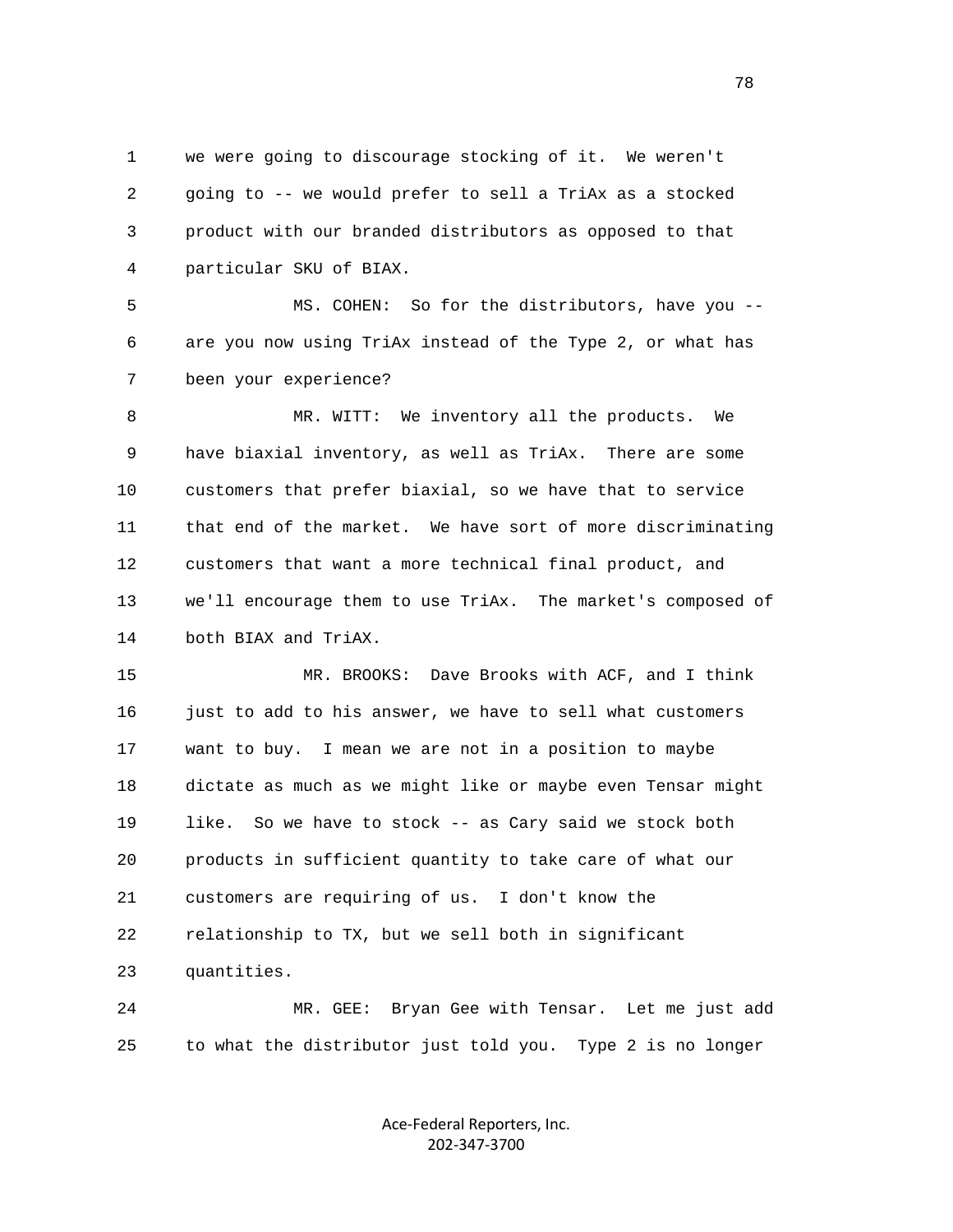1 a special order product. The market did not allow us to 2 pull back with that product. There's still demand for it, 3 so we don't make -- it's not a special order product at this 4 time. 5 MS. COHEN: Okay. So when did that -- when did 6 it stop being a special order product? 7 MR. GEE: Very shortly after we tried to make it 8 one frankly. 9 MS. COHEN: Okay, so it didn't stick. 10 MR. LAWRENCE: Mike Lawrence with Tensar. I mean 11 if you look at the numbers and you'll see, I think, in the 12 data that you have confidentially, TX is a big product for 13 us and that's true in our markets. We know long term that 14 it needs to be. 15 Again, the specifications drive that, but also 16 just the usage is very, very high and we understand that. 17 So we're committed to it. 18 MS. COHEN: Eventually do you see the market 19 moving towards the TriAx, to TriAx and -- 20 MR. LAWRENCE: To me markets, you know, move on 21 their own volition and we follow them, right. I mean we -- 22 we can think that you impact the markets, but you really 23 don't. 24 You follow what the market needs and wants and 25 we're prepared to do that. Whether it's UX, BIAX, TriAx,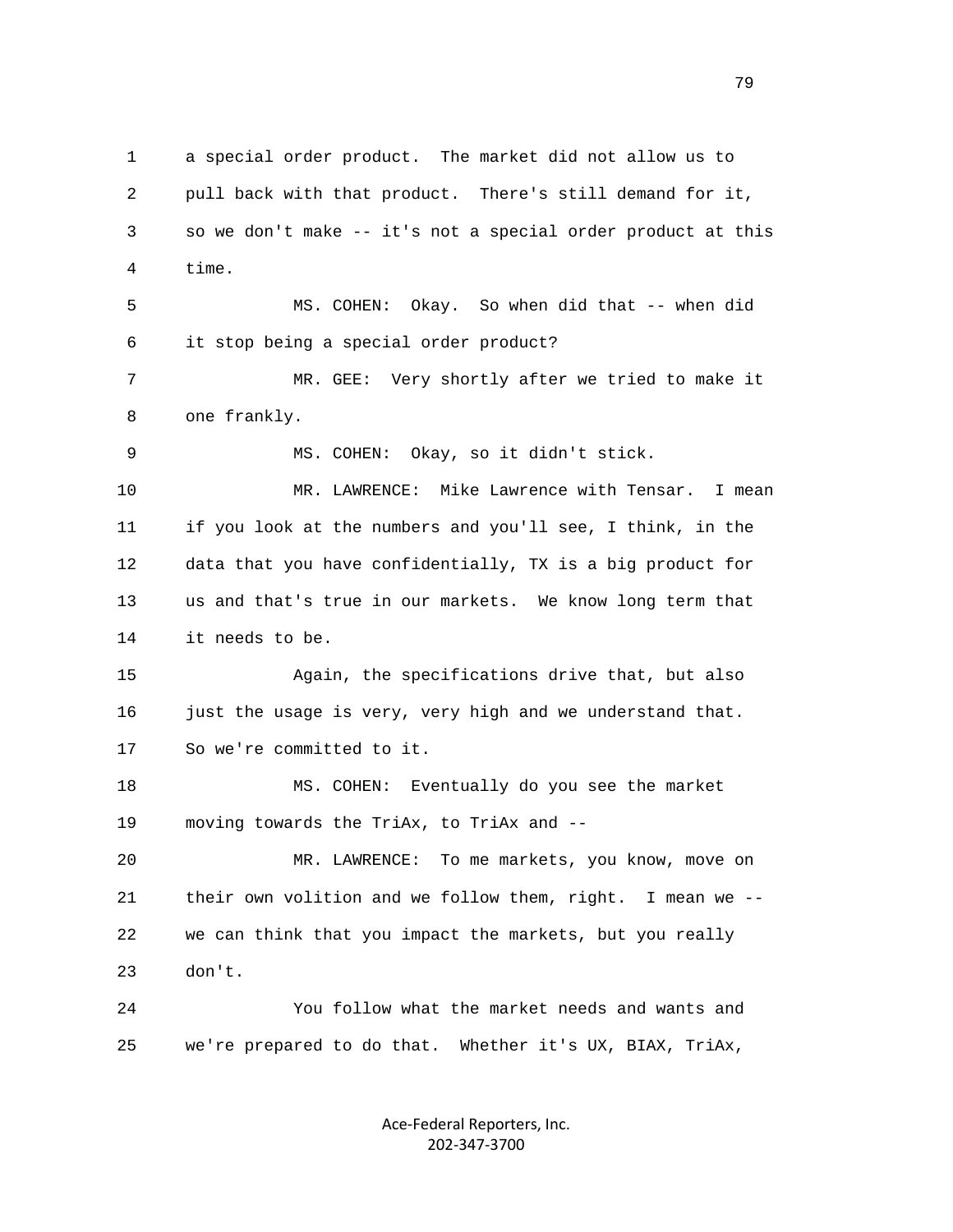1 the next product that we invent hopefully, you know, that 2 will change the world or even substitute products that are 3 out there. All of them are offered. We try to supply the 4 ones that we can to the market.

 5 MS. COHEN: Okay, thank you. Is there any shift 6 in the market from the Type 1 to Type 2 or between the 7 different BIAX products or are the sales of those pretty 8 constant?

 9 MR. GEE: Bryan Gee with Tensar. It varies by 10 the region of the country. I will say that one of the 11 things that we have seen, as soon as the imports came in, 12 was a shift in the relative pricing of Type 1 and Type 2. 13 We historically priced those skews based on their ability to 14 solve the problem in the engineering design.

 15 They're typically priced to the market by the 16 Chinese manufacturers based on the cost of the plastic 17 that's in the product. What that resulted in is a 18 compression in the price of Type 2, because Type 2 provides 19 more performance, more performance differential than there 20 is plastic differential in the product.

 21 But because the market very rapidly went to a 22 very narrow cost plus basis, the price of Type 2 compressed 23 because it came down to the price of the plastic instead of 24 the price of the performance delivered by the product. 25 Other than that, any shifts among skews are regional, and

> Ace‐Federal Reporters, Inc. 202‐347‐3700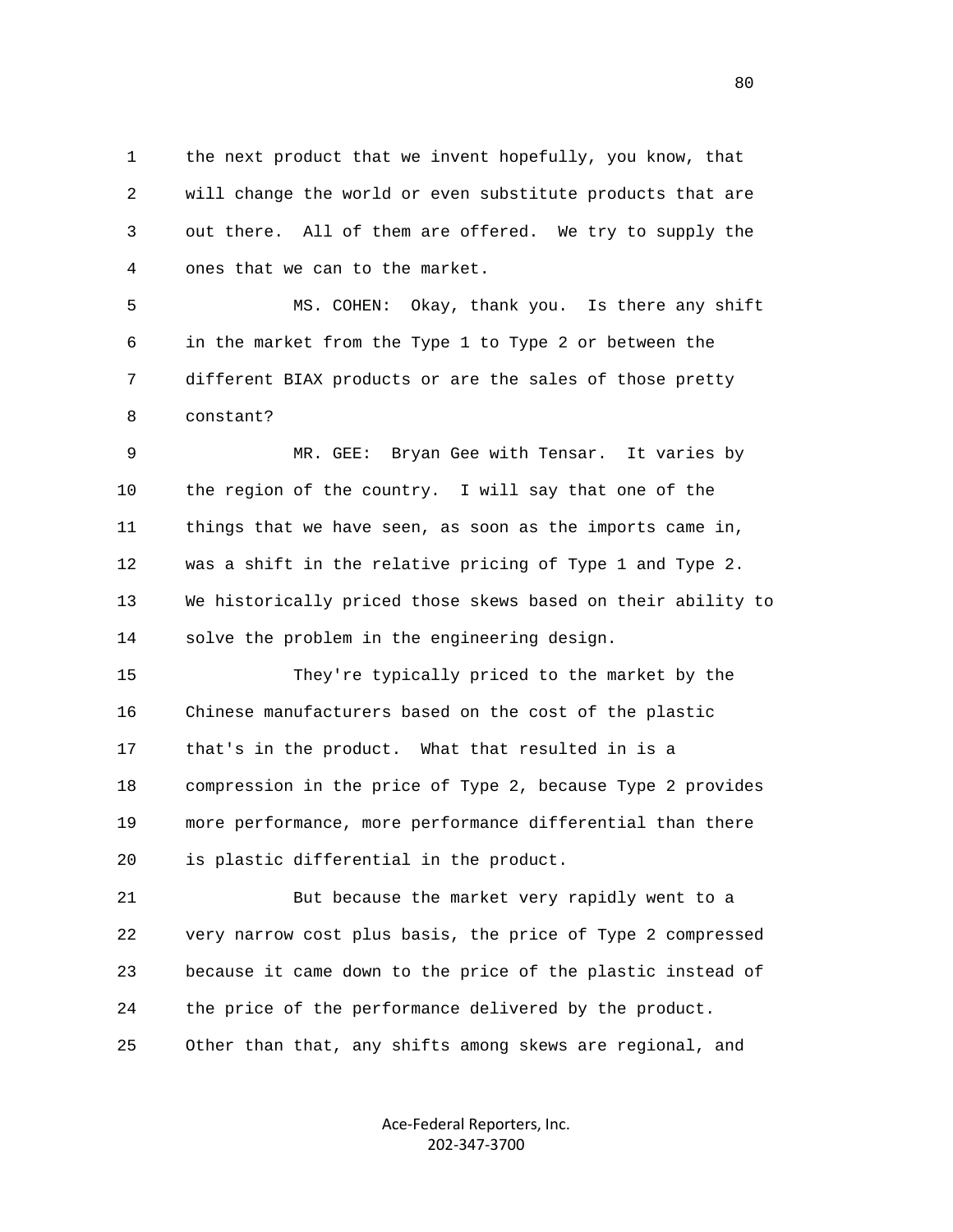1 they depend on factors like what specification is being 2 written or in use by a particular DOT.

 3 MS. COHEN: So the price decline for Type 2, are 4 you seeing more sales of that versus the Type 1 because of 5 the price, relative price drop?

 6 MR. GEE: Bryan Gee with Tensar. At first, again 7 in the markets that we could see, because I can't monitor my 8 competitors' sales, we did see some skew shift toward Type 2 9 because it became a better deal. Now what we've seen 10 starting in late 2012 end of '13 is that the shift, if 11 anything, has gone back the other way because the lowest 12 price product is the Type 1 or even lighter products than 13 the Type 1 that are not one of the pricing products.

 14 And as the price has been driven lower and lower 15 and lower, everyone's simply trying to get to the cheapest 16 possible skew.

 17 MS. COHEN: Do distributors have any comments on 18 that?

 19 MR. BROOKS: I can just add. We sell more of the 20 Type 2 than we do of the Type 1. I'm not sure there's a 21 fundamental reason for that.

 22 I do think that one of the issues we run into is 23 on the Type 1, we're simply not competitive with where some 24 of the Chinese product is very, very cheap in that market, 25 and I think that we may be losing that market to other

> Ace‐Federal Reporters, Inc. 202‐347‐3700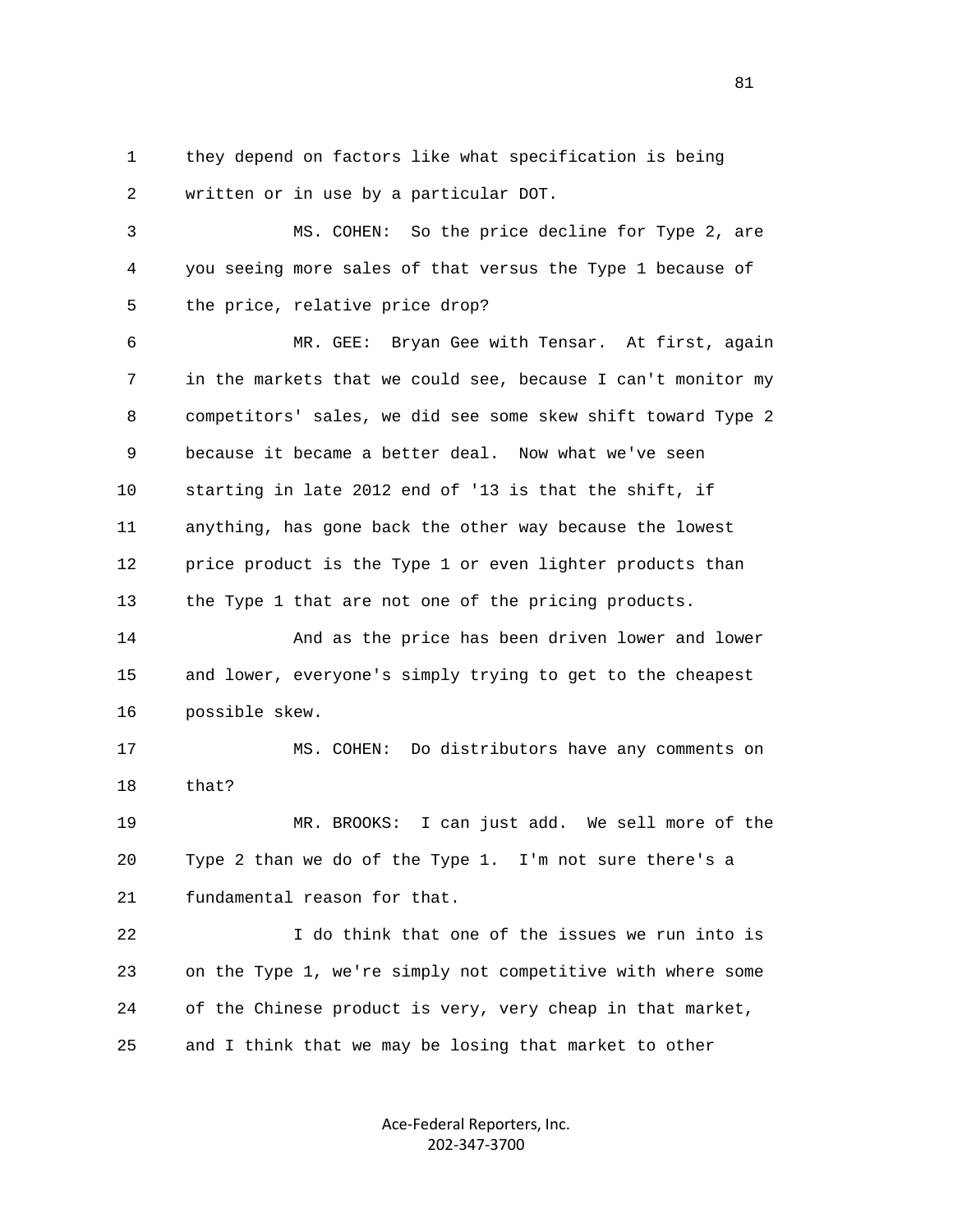1 distributors. So that might be the reason for the skew more 2 towards Type 2 than to Type 1, at least in our business. 3 MS. COHEN: All right, thank you. So just two 4 more questions and then I'll let someone else ask a 5 question. How important is service and technical support in 6 this industry, and the ability of Tensar to be able to 7 provide those services versus importers? 8 MR. GERRISH: I'll start. This is Jeff Gerrish 9 for Tensar. I think what, you know, what we've seen in the 10 market and what we've been told is that really the only 11 thing that matters is price, that you know these other 12 factors, other non-price factors do not have an impact on 13 whether Tensar is able to get the sale versus the Chinese. 14 So it's all really based on, you know, what is 15 the lowest price and the Chinese have come in offering what 16 they claim is the same product for a much lower price, and 17 that's how they've been able to, you know, obtain as much 18 market share as they have and obviously gain 50 percent of 19 the market in this country. It's just purely based on 20 price. 21 MS. COHEN: Yes.

 22 MR. GEE: Bryan Gee with Tensar. Let me just to 23 add to that, I would say that the transactional sales right 24 now are occurring on price only for BIAX, but in order to 25 grow the market you have to provide those other services.

> Ace‐Federal Reporters, Inc. 202‐347‐3700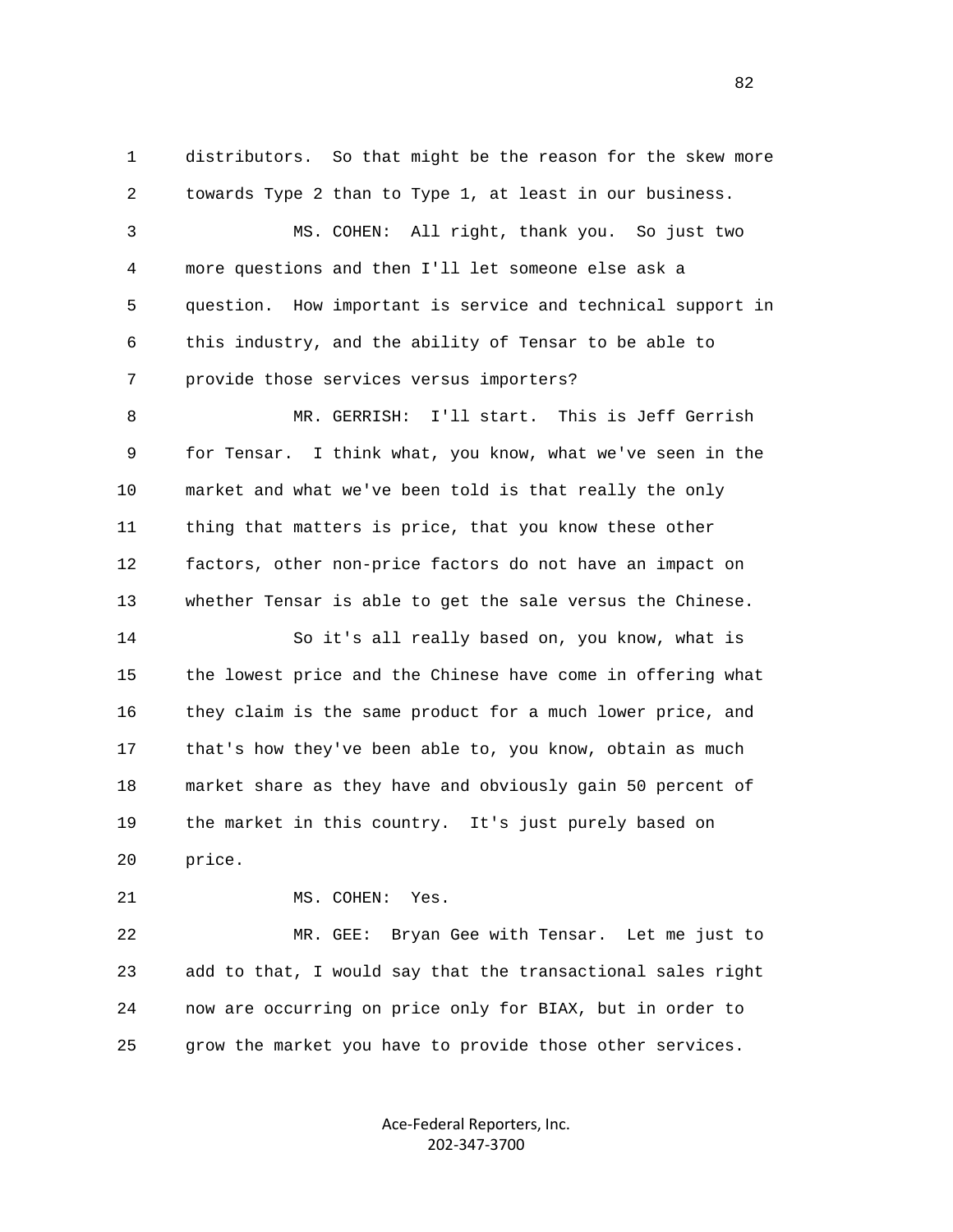1 So effectively this is part of the squeeze that we're caught 2 in, is that we do almost all of the research that's done in 3 this field.

 4 We develop the new products. We provide the 5 service to the engineering community, almost all of it, and 6 we have no way to recover that cost because on the biaxial 7 products, everything goes back to price. So what's that led 8 us to do is to -- we have varying levels of service. Our 9 private label biaxial products get no support, technical 10 support in any way.

 11 We provide a sheet of paper that says, you know, 12 a certification for what the product is. Our biaxial 13 geogrid carries our brand, it carries some support. It 14 doesn't carry full support. We don't have full research 15 support on it, etcetera.

 16 When we moved to our TriAx product we provide 17 more services there, because we can differentiate the 18 product and we have a better chance to capture the benefit 19 of the service that we're providing to the market.

 20 MS. COHEN: Okay, thank you. And then just one 21 final question. Is the ability to supply a full range of 22 other products a factor in Tensar's sales of this product? 23 MR. GEE: Bryan Gee with Tensar. Can you clarify 24 what you mean by other products?

25 MS. COHEN: So being able to supply, in addition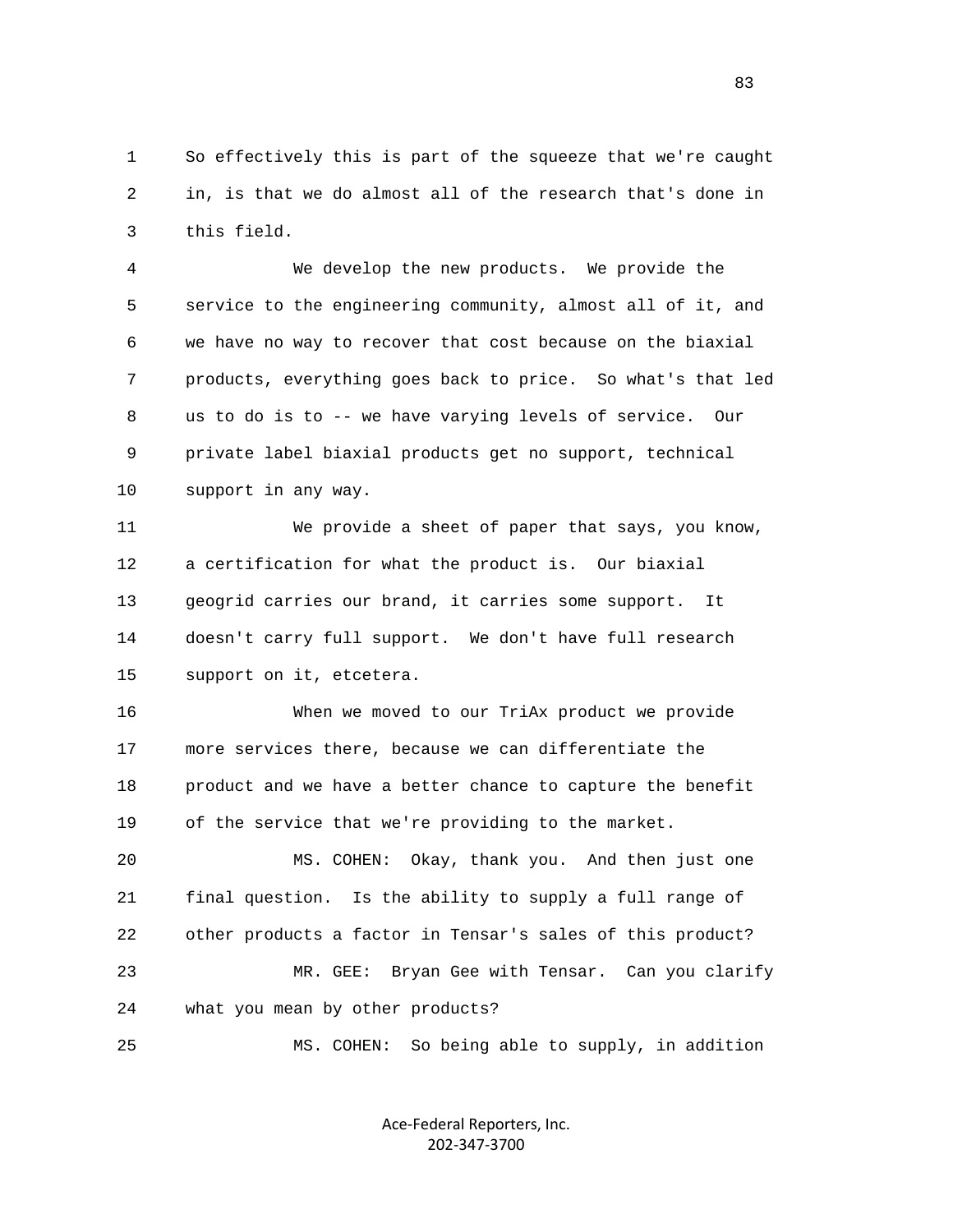1 to BIAX being able to supply other -- maybe it's more of a 2 question for the distributors, I suppose. So for the sales 3 to the contractors, are you only supplying BIAX or are you 4 supplying a variety of products? 5 MR. BROOKS: On our -- okay, go ahead. 6 MR. WITT: Cary Witt, GeoSolutions. You know, 7 it's largely -- the sales game is about having products that 8 your customers demand. So those of us that are sort of 9 successful at the business not only have geogrid but 10 geotextiles and everything else that they're looking for. 11 So I think it's important to have the full gambit of 12 materials, and that drives them toward us. 13 MR. BROOKS: And maybe to reinforce what he's 14 said, Dave Brooks from ACF. We have to -- in our market, we 15 have to offer a customer everything that they're potentially 16 going to buy. It could be geogrid, it could be geotextiles, 17 it could be geocells, all of which can be used in similar 18 applications but perform different functions within that. 19 We have to be able to supply all of that. We 20 also have to offer a technical enough sales force that can 21 explain that to the engineers and understand so they'd be 22 applied properly. The engineering community does listen to 23 what -- to understand and design their products properly. 24 The difficulty we run into is someone -- you know, for 25 instance we have I want to say five or six PEs on staff --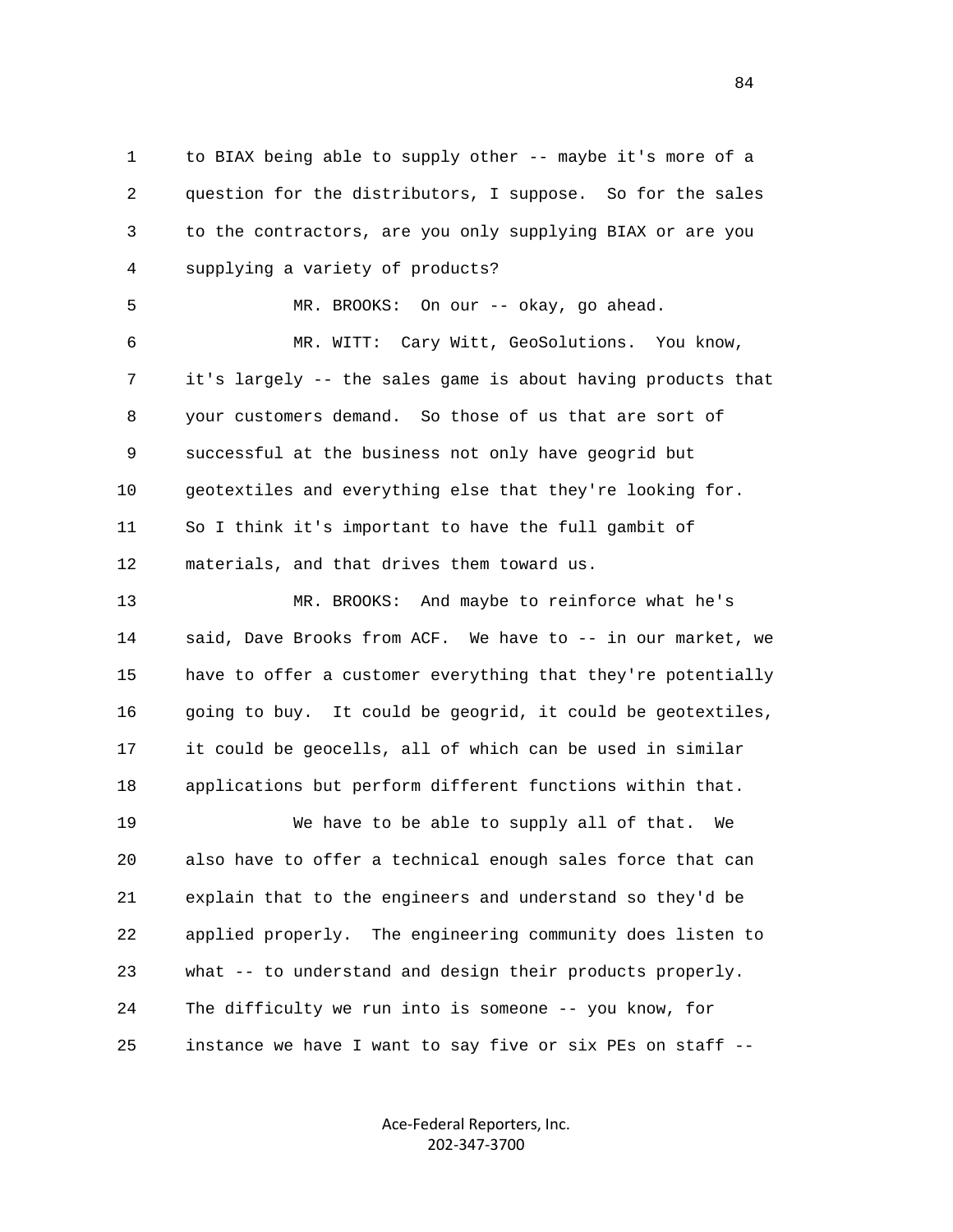1 is that we try to offer that service to an engineering 2 community.

 3 They design with a product and then someone comes 4 in with potentially a lower cost alternative that's not 5 offering any of those services, and we now -- we've now 6 spent a lot of money and aren't going to make the sale. 7 That's very damaging to our industry, because as Mr. 8 Lawrence said, I mean you have to invest.

 9 You have to be out there promoting products and 10 investing in your industry in order for the engineers to 11 know what to buy, the contractors know what to install and 12 how to install and install them properly, so that we don't 13 have failures.

 14 If you can't support that because you're just 15 always competing on a low cost, that I can't employ 16 engineers. I can't employ competent sales people to go out 17 and talk to that. So it's a very big dilemma for us on a 18 distribution side, as to how do we compete where it's only 19 about the lowest common price in the marketplace?

 20 MS. COHEN: Okay. Thank you for all the 21 responses. I appreciate it.

 22 MR. ANDERSON: Thank you Ms. Cohen and now Mr. 23 Boyland's turn.

 24 MR. BOYLAND: Good morning. Thank you for your 25 testimony. I've actually sent the company Tensar

> Ace‐Federal Reporters, Inc. 202‐347‐3700

<u>85</u>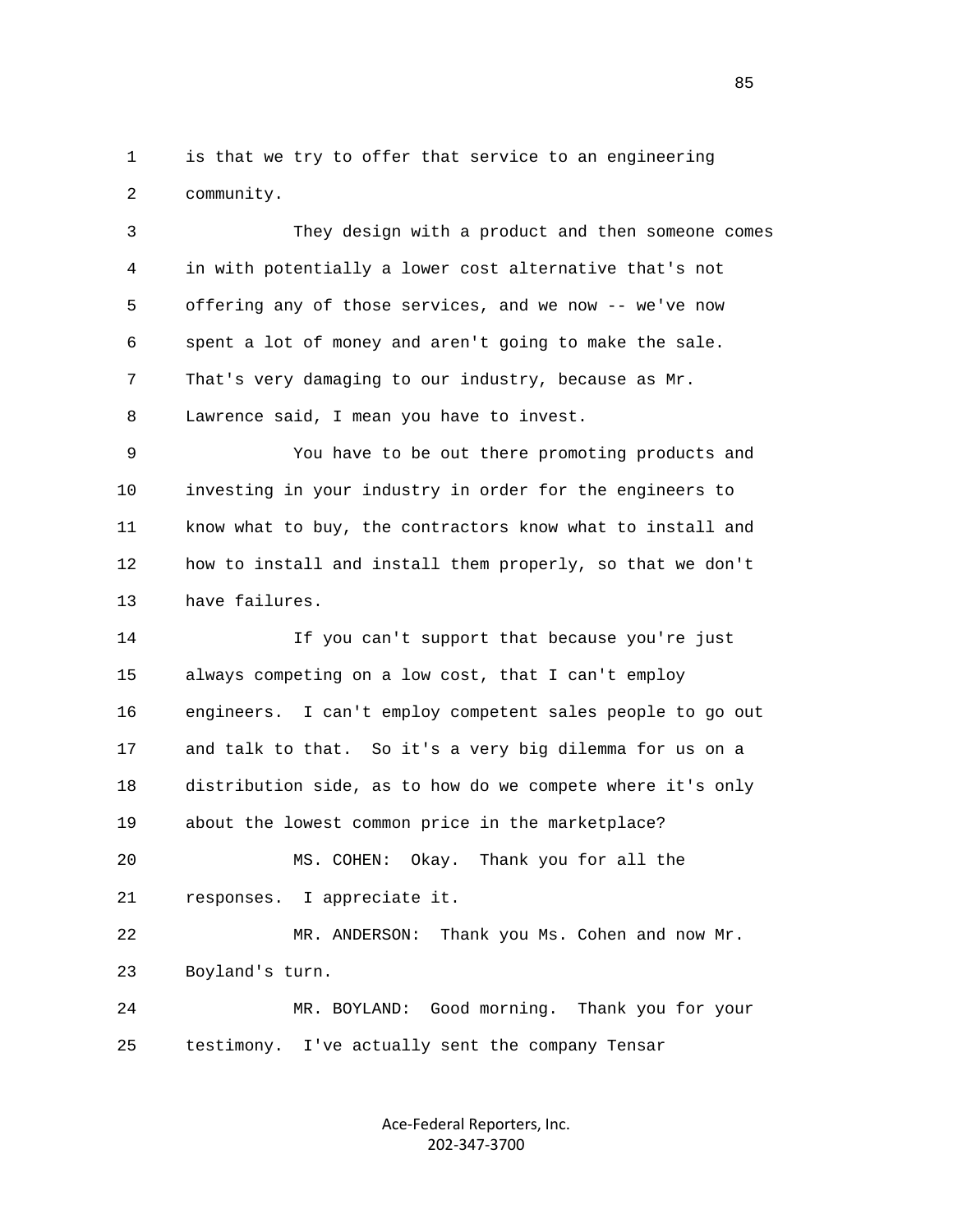1 company-specific questions and I appreciate your time 2 responding to those. I do have a couple of questions here. 3 All of the information I look at is BPI, so I 4 have to be pretty careful about how I ask the question. But 5 actually touching on a point that Cindy just raised, in 6 terms of the different financial results for BIAX and TriAx, 7 and again not talking about specific information, but the 8 level of SG&A that's being reported in each P&L, it would 9 seem reasonable to assume, based on your description, that 10 the TriAx would generally be reporting a higher SG&A simply 11 because of the support that you just noted, that it's a 12 higher level of support as compared to BIAX. Is that 13 reasonable? Is that a correct interpretation? This may be 14 a post-conference question? 15 MR. GERRISH: Yeah. I think this is something 16 we'd like to address in the post-conference. 17 MR. BOYLAND: Thank you. 18 MR. GERRISH: I'm a little worried that it could 19 get into confidential information. 20 MR. BOYLAND: Thank you, I appreciate that. 21 Again, I don't want to make an assumption. 22 MR. GERRISH: Yeah. We'll definitely get into 23 that in the post-conference. 24 MR. BOYLAND: Thank you. One additional 25 question. Your testimony suggests that product mix did

> Ace‐Federal Reporters, Inc. 202‐347‐3700

<u>86 and 2001 and 2002 and 2003 and 2003 and 2003 and 2003 and 2003 and 2003 and 2003 and 2003 and 2003 and 200</u>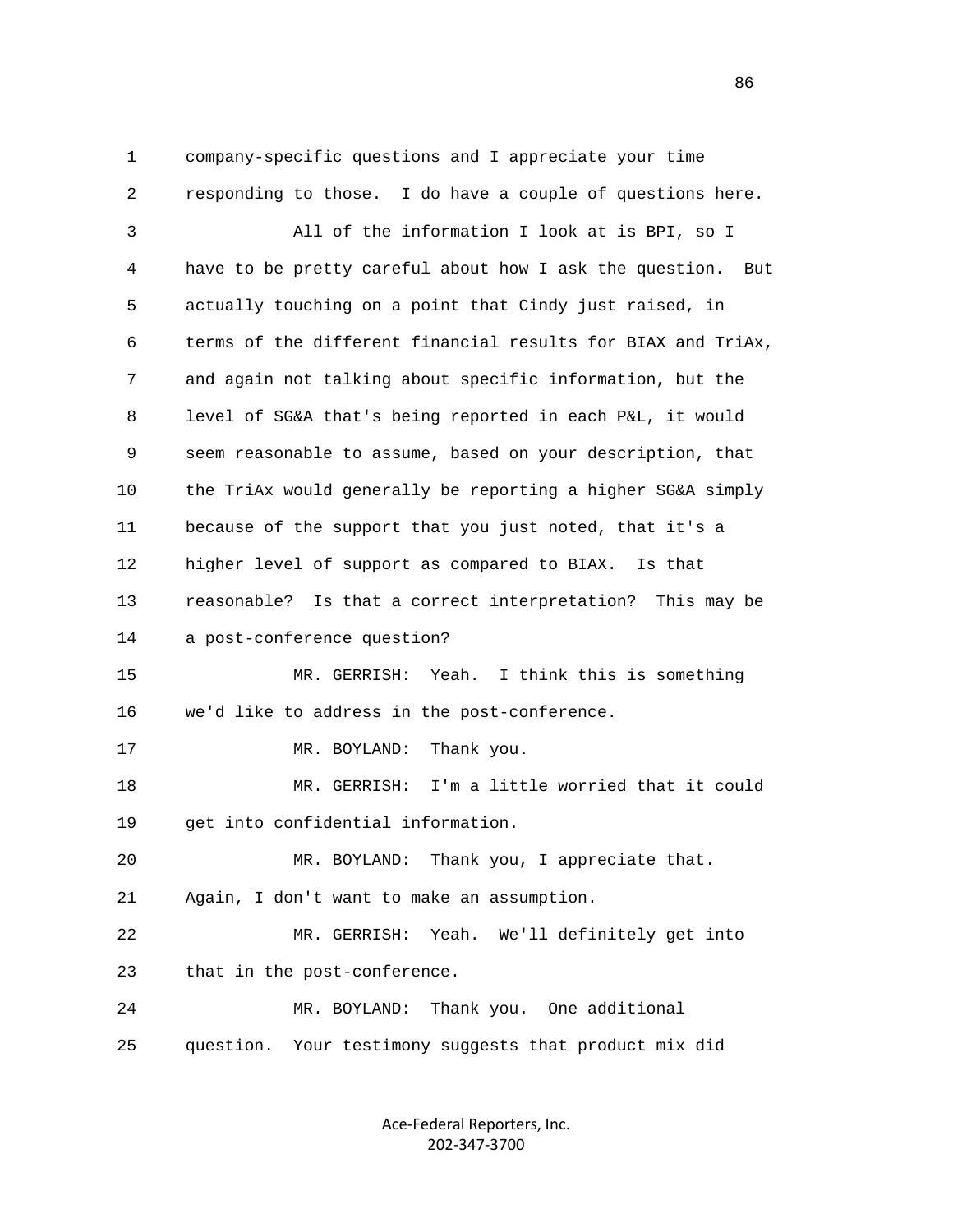1 change somewhat during the period, going from Type 1 to Type 2 2 and then maybe back down. Is that correct, that during 3 the period the profile of the product mix did not remain 4 constant, that it did change?

 5 MR. GEE: Bryan Gee with Tensar. That's my 6 experience, but I will readily admit it's qualitative, based 7 on discussions with our sales people and our distributors. 8 We try to get a view to the market, but I don't have 9 comprehensive data that would say it went one way or the 10 other. That's just transactionally I saw that happening.

 11 MR. BOYLAND: Okay, thank you. I guess from my 12 standpoint, I look at an average value, and if the profile 13 didn't change, I think we could look at prices being the 14 primary factor. But based on your testimony, when I do look 15 at the average sales value during the period, is it 16 reasonable to assume what I'm seeing are changes in the 17 price as opposed to changes in product mix?

 18 MR. LAWRENCE: Mike Lawrence, Tensar. You can 19 absolutely assume that, yeah, and you'll have the detail to 20 see that in the post-conference as well.

 21 MR. BOYLAND: Okay, thank you. And I guess with 22 respect to price itself, and again not getting into any of 23 the BPI, but there seems to be a correlation between the 24 average raw material cost and the price. It was not strong, 25 but at least there seemed to be -- during the full year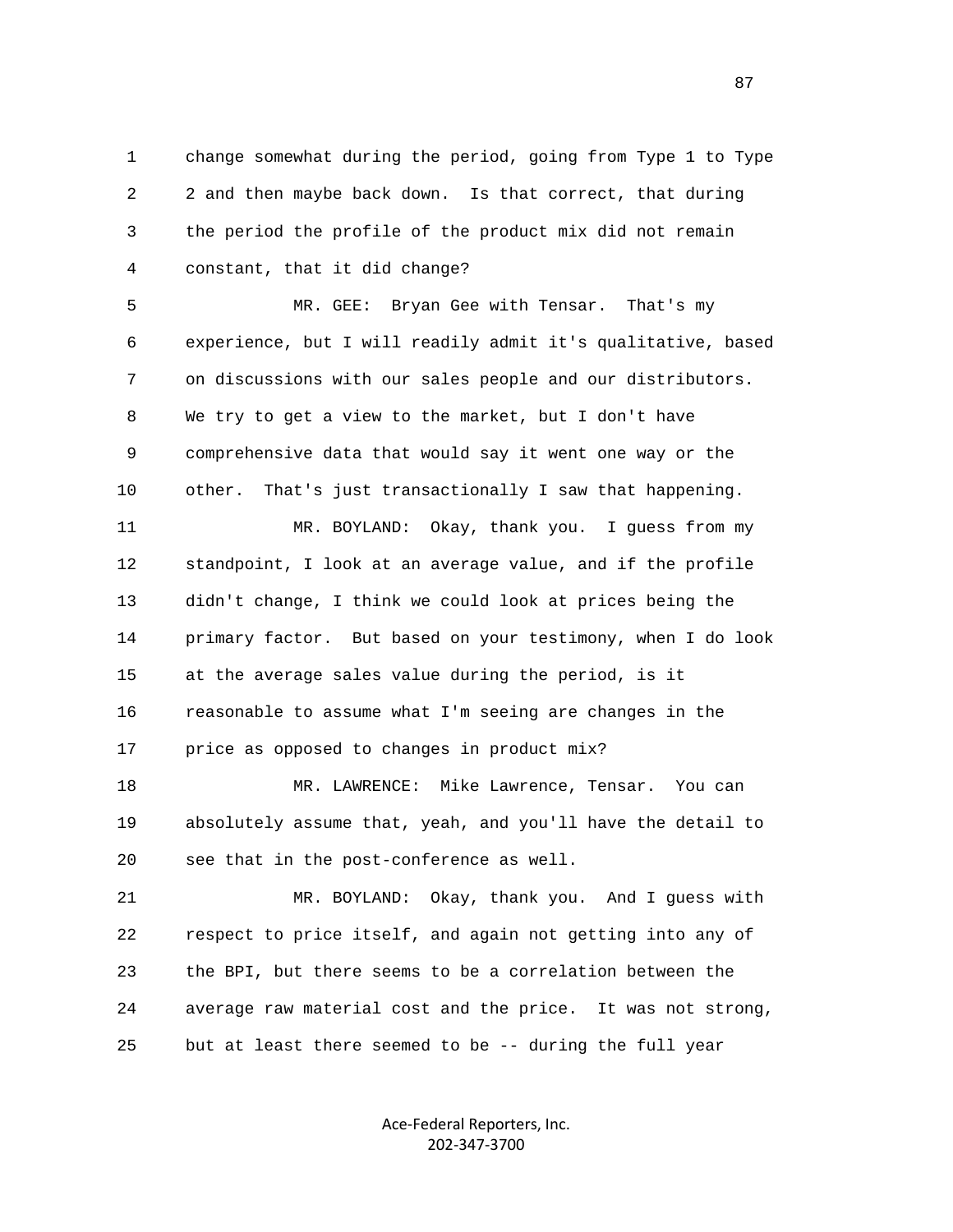1 period, there seemed to be a connection.

| $\overline{2}$ | Is that typical in this industry, that you would              |
|----------------|---------------------------------------------------------------|
| 3              | see changes in price matching changes in raw material?        |
| $\overline{4}$ | MR. LAWRENCE: I mean there's -- Mike Lawrence,                |
| 5              | I believe in the 2012 through '14 it was actually<br>Tensar.  |
| 6              | the opposite. Price was going up and resin price was going    |
| 7              | down significantly in product. So maybe in '15 it was, you    |
| 8              | know, more of a match, right, where they were going down      |
| 9              | together.                                                     |
| 10             | MR. BOYLAND: And this may actually get to one of              |
| 11             | the questions I had as a follow-up, company-specific.<br>So I |
| 12             | don't want to get too into that. But part of the problem is   |
| 13             | interpreting the trend based on the information that was      |
| 14             | reported. If the company maybe could look at that specific    |
| 15             | question that I had regarding the components of COGS.         |
| 16             | MR. GERRISH: This is Jeff Gerrish from Tensar.                |
| 17             | We'll -- we can provide information on this in the            |
| 18             | post-conference brief. But just to follow-up on what Mike     |
| 19             | was saying, I mean in the 2012 to 2014 period, the trends     |
| 20             | were exactly the opposite. The polypropylene prices were      |
| 21             | going up, where the prices for biaxial and for geogrid were   |
| 22             | going down dramatically.                                      |
| 23             | So you would expect obviously the other trend to              |
| 24             | occur, but that was not the case at all. So there was no      |
| 25             | correlation between the two.                                  |

Ace‐Federal Reporters, Inc. 202‐347‐3700

en and the state of the state of the state of the state of the state of the state of the state of the state of the state of the state of the state of the state of the state of the state of the state of the state of the sta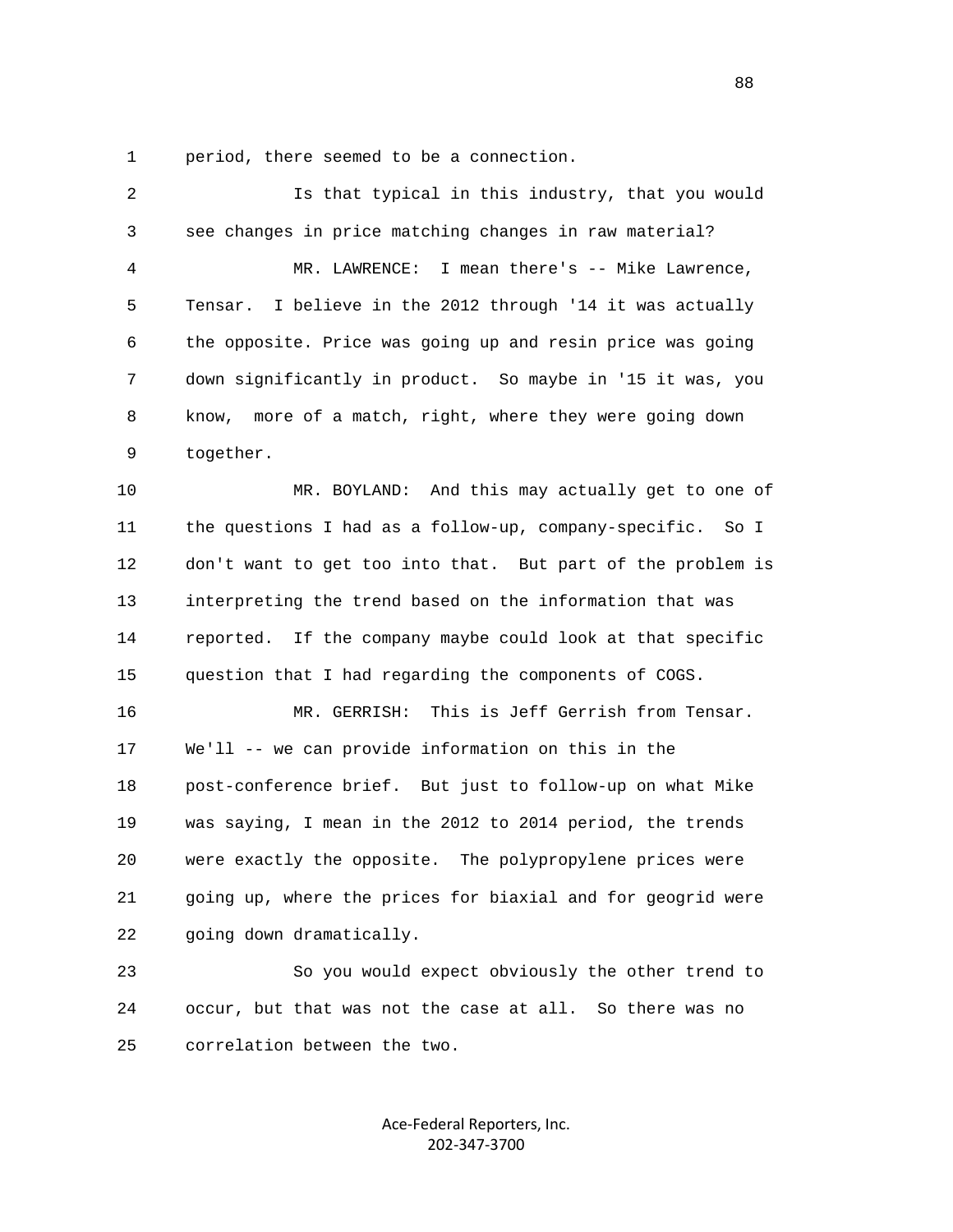1 MR. BOYLAND: And again I'm looking at the 2 average sales value and not specific to the pricing 3 information. So there may be a little bit of a difference 4 in that sense. With respect to the capacity expansion, 5 could you describe to what extent that was specific to 6 biaxial product? My impression is that it was exclusively 7 related to BIAX. Is that correct? 8 MR. GERRISH: This is Jeff Gerrish for Tensar. I 9 can start. There was capacity expansion for BIAX. There 10 was also capacity expansion for TriAx as well at that time. 11 So it did cover both products. I don't know Bryan if you 12 want to add anything more to that. 13 MR. GEE: Just about how specific on the 14 equipment do you want to get? 15 MR. GERRISH: Yeah, to the extent, you know, 16 we'll -- you know, we can address that for -- 17 MR. BOYLAND: I appreciate that. Part of it is 18 that, you know, you report a specific amount for capital 19 expenditures and to the extent it is specific or it's an 20 allocation, you know, it would be useful to understand that. 21 MR. GERRISH: Okay. 22 (Pause.) 23 MR. BOYLAND: And again, not getting anything 24 specific, but you talked about shutdowns during the period, 25 also an increase in inventory. The financial results that

> Ace‐Federal Reporters, Inc. 202‐347‐3700

89 and the state of the state of the state of the state of the state of the state of the state of the state of the state of the state of the state of the state of the state of the state of the state of the state of the sta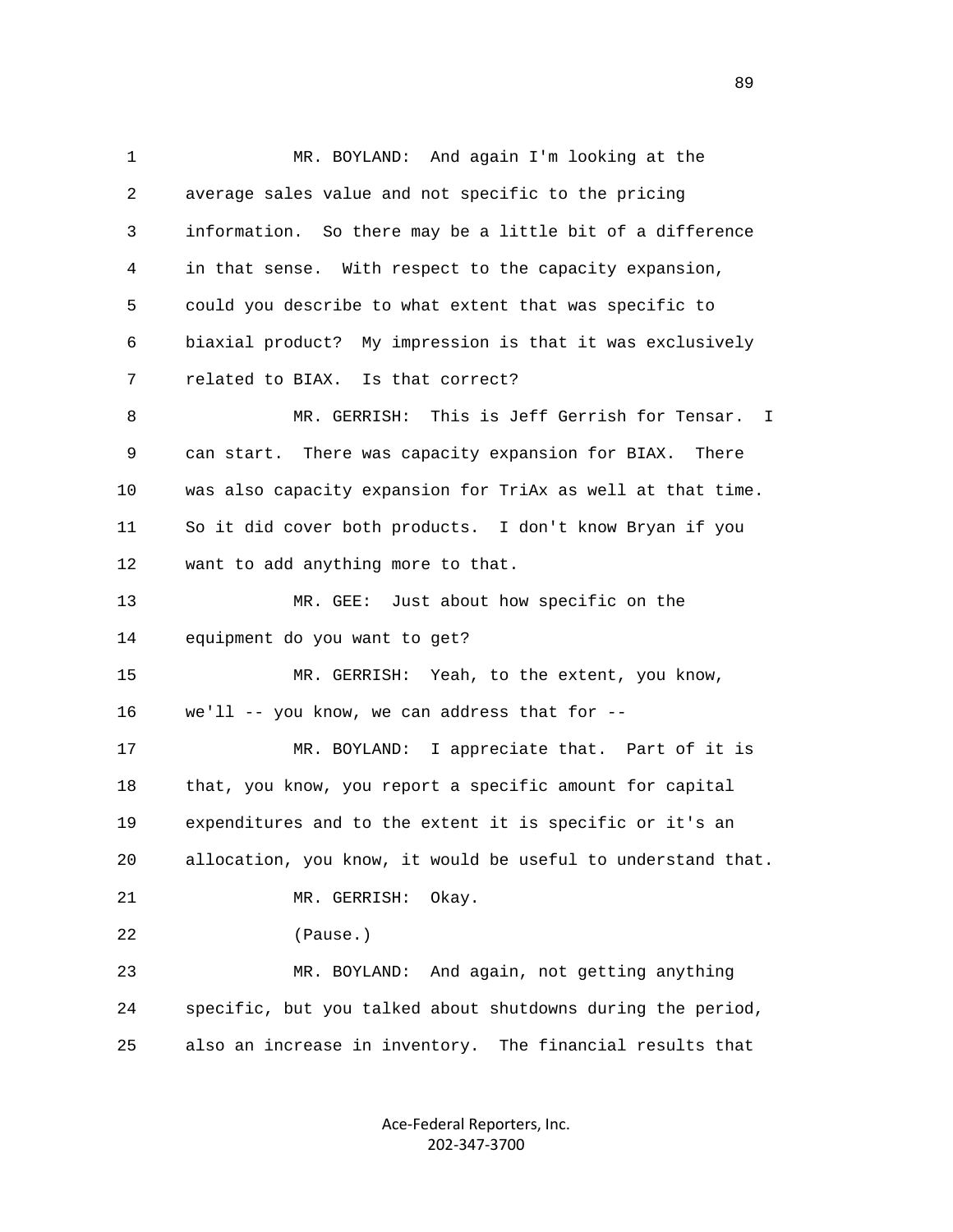1 I'm looking at, nothing jumps out at me in terms of large 2 non-recurring items. Could you discuss to what extent those 3 shutdowns are directly or indirectly reflected in the 4 financial results? 5 MR. GERRISH: I think there again, I think we'd 6 like to be able to address that in the post-conference 7 brief. 8 MR. BOYLAND: Thank you, and I guess another 9 issue specific to the inventory, because I'm not seeing 10 anything that jumps out at me, could the company confirm now 11 or in the post-conference the extent to which you recognized 12 any inventory write-downs from the valuation during the 13 period? 14 MR. GERRISH: I think there again we'd like to 15 address that in the post-conference brief, yeah. 16 MR. BOYLAND: Thank you. 17 MR. GERRISH: Thank you. 18 MR. BOYLAND: In terms of when the company 19 obviously realized it was going off patent and some of the 20 testimony indicated that there were plans to deal with this, 21 was that primarily moving to private label? I mean was that 22 the main strategy or was there any other plan or -- I mean I 23 realize efficiencies sort of building those in to able to 24 reduce the price. But what other strategies were applied? 25 MR. GERRISH: Yeah. This is Jeff Gerrish for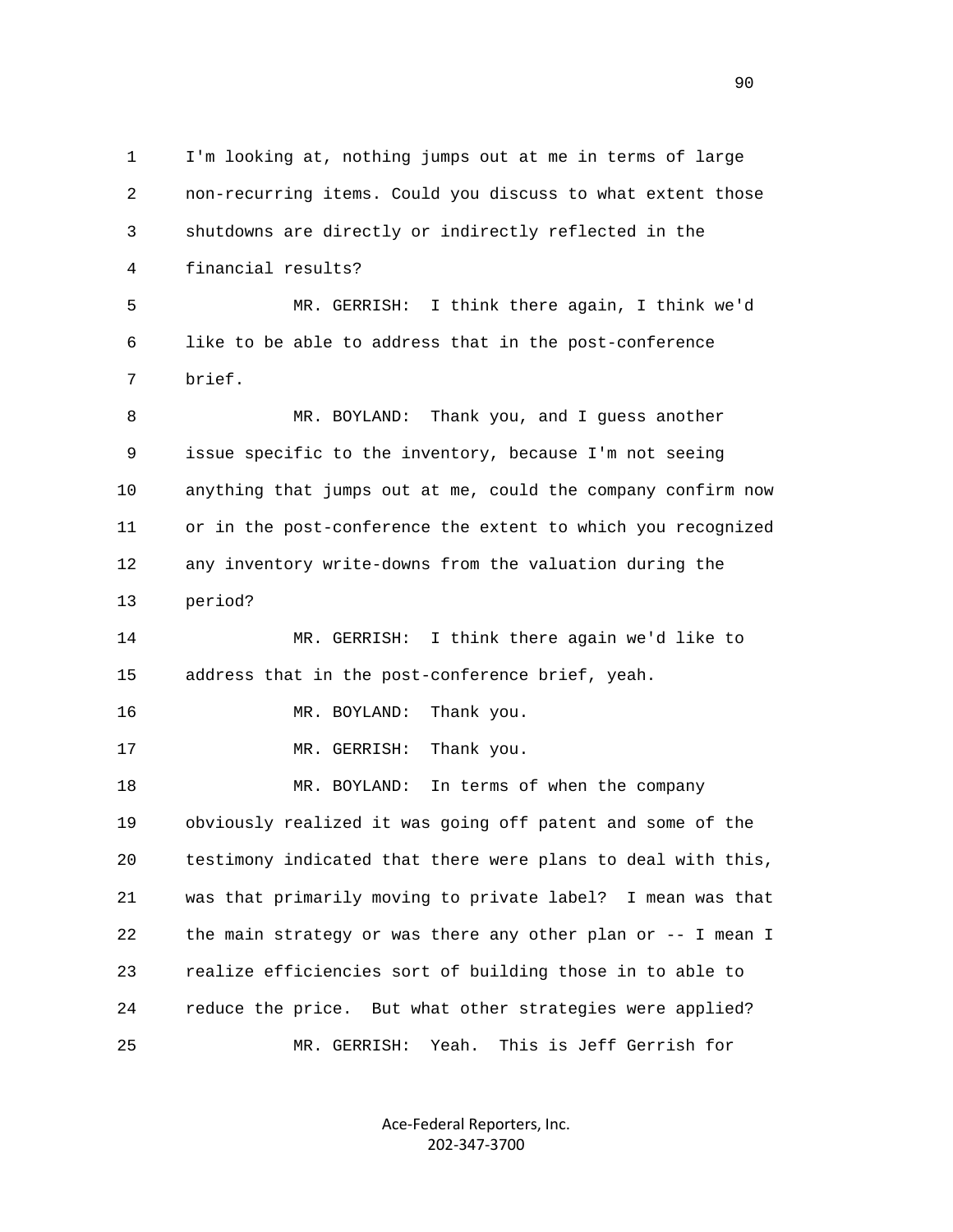1 Tensar. Yeah, I mean I think a couple of things to keep in 2 mind with respect to the expiration of the patent. Even 3 before the patent came off the product, Tensar didn't have 4 an unrestrained ability to price these products at whatever 5 it wanted to.

 6 There were other alternatives to using biaxial 7 integral geogrid. Of course, you can use more aggregate. 8 You can do chemical stabilization treatments. You could 9 have used woven or knitted products potentially as an 10 alternative. So that restrained Tensar's ability to price 11 this product. It wasn't like a pharmaceutical company that 12 has a prescription drug under patent and they can charge 13 whatever they want for the product.

 14 In addition, before the product came off patent, 15 Tensar did take steps to reduce the price, to get it to a 16 competitive level at the, you know, in anticipation of the 17 product coming off patent. You know, the product had come 18 off patent in other markets. It had come off patent, you 19 know, in Europe, for instance, in Canada prior to this and 20 they knew what the pricing was based on, you know, a fairly 21 traded regular competitive market.

 22 So that's where -- that's what they did. They 23 brought the price down to that level in anticipation of what 24 they knew was going to be additional competition in the 25 market. As you mentioned, you know, throughout the Period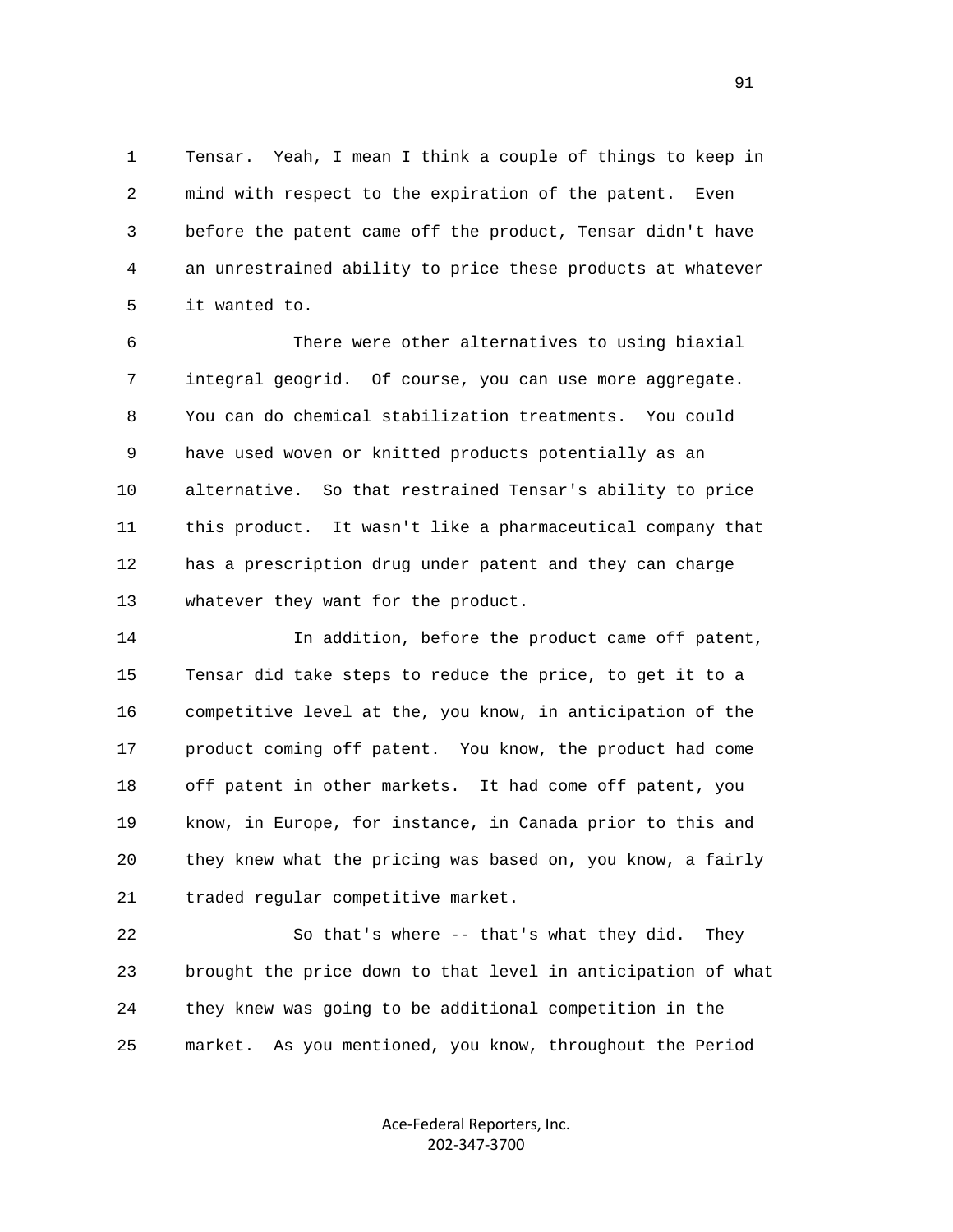1 of Investigation they've continued to try to make their -- 2 They were already the most efficient and lowest 3 cost producer. They've made efforts to become even more 4 efficient over that period, because they have tried 5 everything they could to try to match these ridiculously low 6 Chinese prices. And obviously, you know, they've suffered 7 enormously as a result of that, as shown by the huge decline 8 in their operating income and then the operating loss in the 9 interim period.

 10 MR. LAWRENCE: Yeah, and Mike Lawrence. Just one 11 other comment. We had seen it come off patent in other 12 markets, so we knew that, you know, the trend and kind of 13 the impact and we're ready for it. Typically, you know, 14 three months, six months later, the market's back to normal, 15 you know. So that was 2012.

 16 What we've seen in 2013, 2014, 2015, you know, 17 continues the trend down to numbers that are just hard to 18 fathom and extremely destructive to our business.

 19 MR. BOYLAND: Thank you. This is sort of with 20 respect to the sales process itself. My impression is that 21 the distributors actually take title to the product. This 22 is in a consignment arrangement. Is that correct?

 23 MR. WITT: Cary Witt, GeoSolutions. Yeah, that's 24 absolutely correct. We bring it into our inventory. Many 25 times, sometimes we ship direct to job sites. But we take

> Ace‐Federal Reporters, Inc. 202‐347‐3700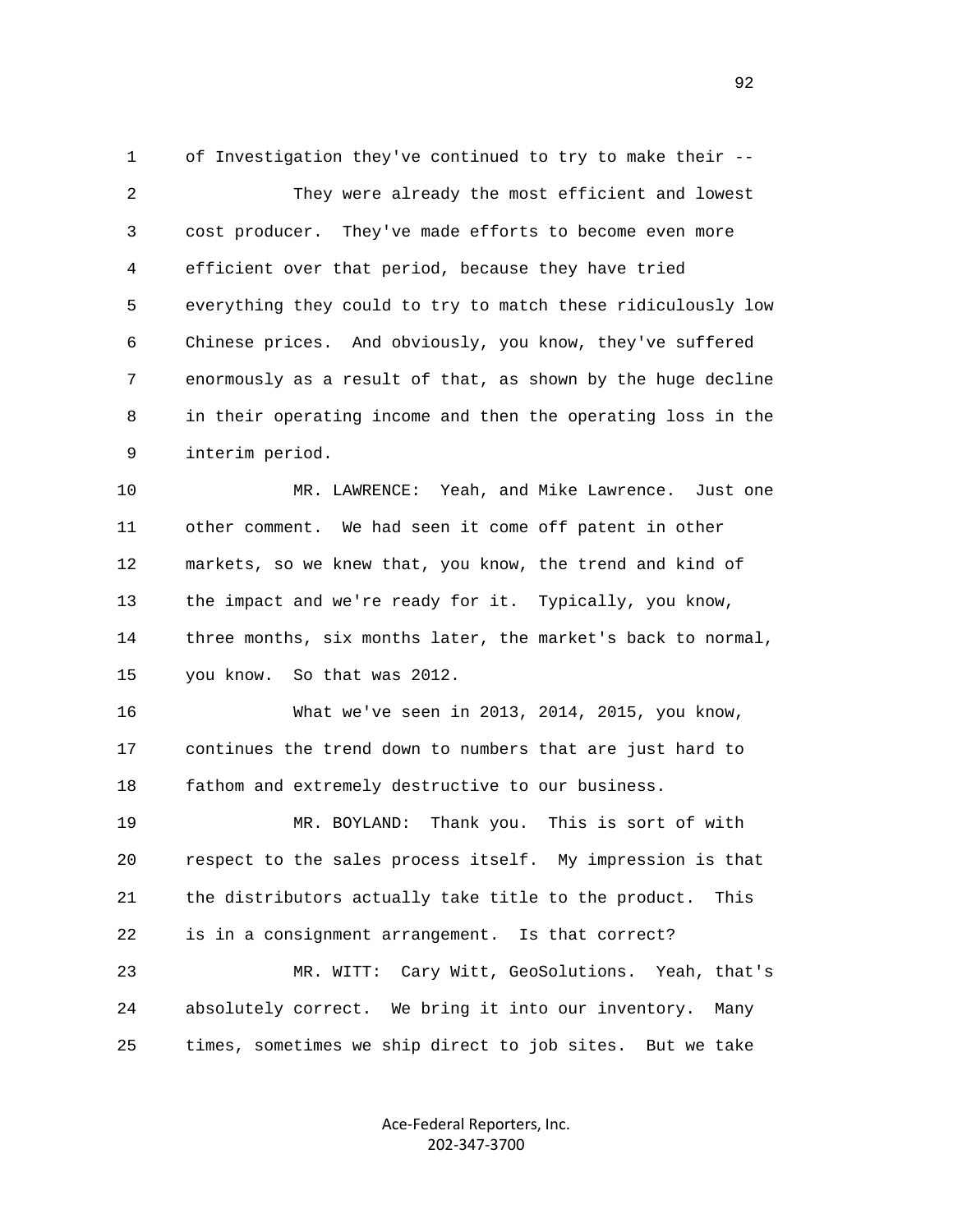1 them and ship them.

| 2              | MR. BOYLAND: Okay, and is it also correct to                 |
|----------------|--------------------------------------------------------------|
| 3              | interpret that most of the sales are made based on an actual |
| $\overline{4}$ | ^^^^ I mean an actual contractor that has a job that         |
| 5              | they've, you know, settled on and this is -- they want to    |
| 6              | buy from you, I mean as opposed to you building up inventory |
| 7              | yourself in anticipation? Or is it a mix?                    |
| 8              | MR. WITT: It's usually, you know, there's a                  |
| 9              | project that has a predetermined need. You know, geogrids    |
| 10             | are designed in on the front end of a project rather than    |
| 11             | just sort of showing up one day. A contractor says I think   |
| 12             | I'll go buy some geogrid. There's a need for it that's       |
| 13             | built into a project.                                        |
| 14             | MR. BOYLAND: Gotcha, okay.                                   |
| 15             | MR. LAWRENCE: Sorry, Mike Lawrence. I think                  |
| 16             | part of the question was, you know, do you have an inventory |
| 17             | as well of product that you keep at your level, right?       |
| 18             | MR. WITT: Oh absolutely.                                     |
| 19             | MR. BOYLAND: That's true. I mean it's not just               |
| 20             | simply, you know, we have a contract for X and --            |
| 21             | MR. WITT: Right. I have six locations BIAX and               |
| 22             | TX at all of those.                                          |
| 23             | MR. BOYLAND: Okay, and that's your inventory?                |
| 24             | Exactly.<br>MR. WITT:                                        |
| 25             | Okay, and is that true for the<br>MR. BOYLAND:               |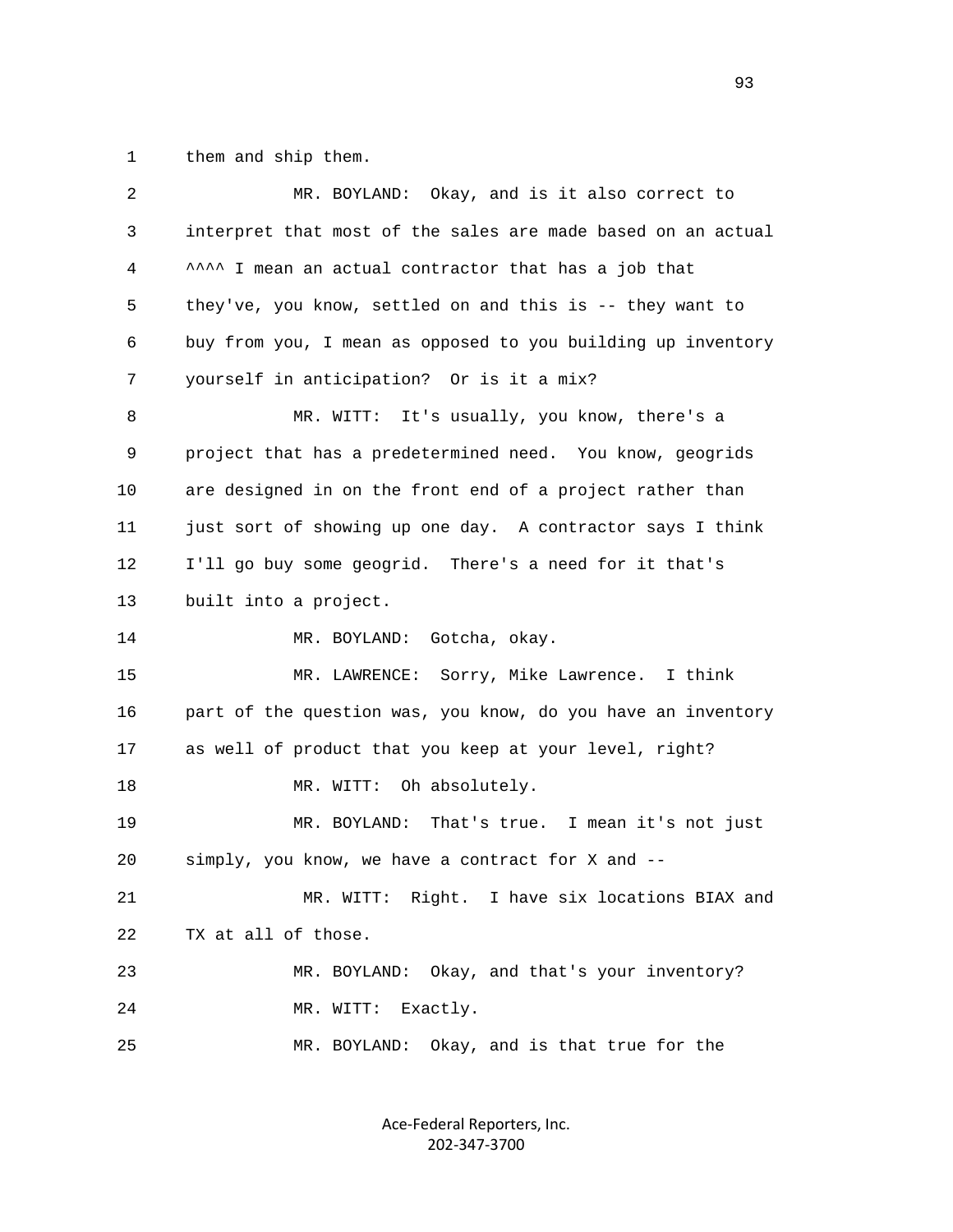## 1 other distributors?

| 2  | MR. BROOKS: Excuse me, Dave Brooks with ACF.                |
|----|-------------------------------------------------------------|
| 3  | Yes, we have quite a, you know, 15 locations. We have grid  |
| 4  | at all of our locations. The construction industry turns    |
| 5  | pretty quickly. So we have to have an inventory that a      |
| 6  | contractor will come, pick up and utilize. There are large  |
| 7  | projects which are maybe a little more planned, and you can |
| 8  | plan the shipping of those.                                 |
| 9  | So a large DOT project, building a large road               |
| 10 | maybe a significant quantity and that might be, as Cary     |
| 11 | said, shipped direct. But most of the business is turned    |
| 12 | pretty quickly. A contractor will call, come in.<br>I think |
| 13 | something on the order of 70-80 percent of our business     |
| 14 | turns in a day. So you have to have inventory. We have      |
| 15 | title, have inventory, collect from customers, all of those |
| 16 | things.                                                     |
| 17 | Okay, thank you.<br>MR. BOYLAND:                            |
| 18 | MR. COLEMAN:<br>Mike Coleman, Coleman-Moore. So do          |
| 19 | We have two locations and we stock up a significant<br>we.  |
| 20 | amount of both TriAx and BIAX.                              |
| 21 | Okay, thank you.<br>Thank you very<br>MR. BOYLAND:          |
|    |                                                             |

 22 much. Just one final question, and your testimony pretty 23 much said this, and I thought it was sort of striking, at 24 least in terms of the reported information that, you know, 25 there did seem to be a pretty distinct correlation between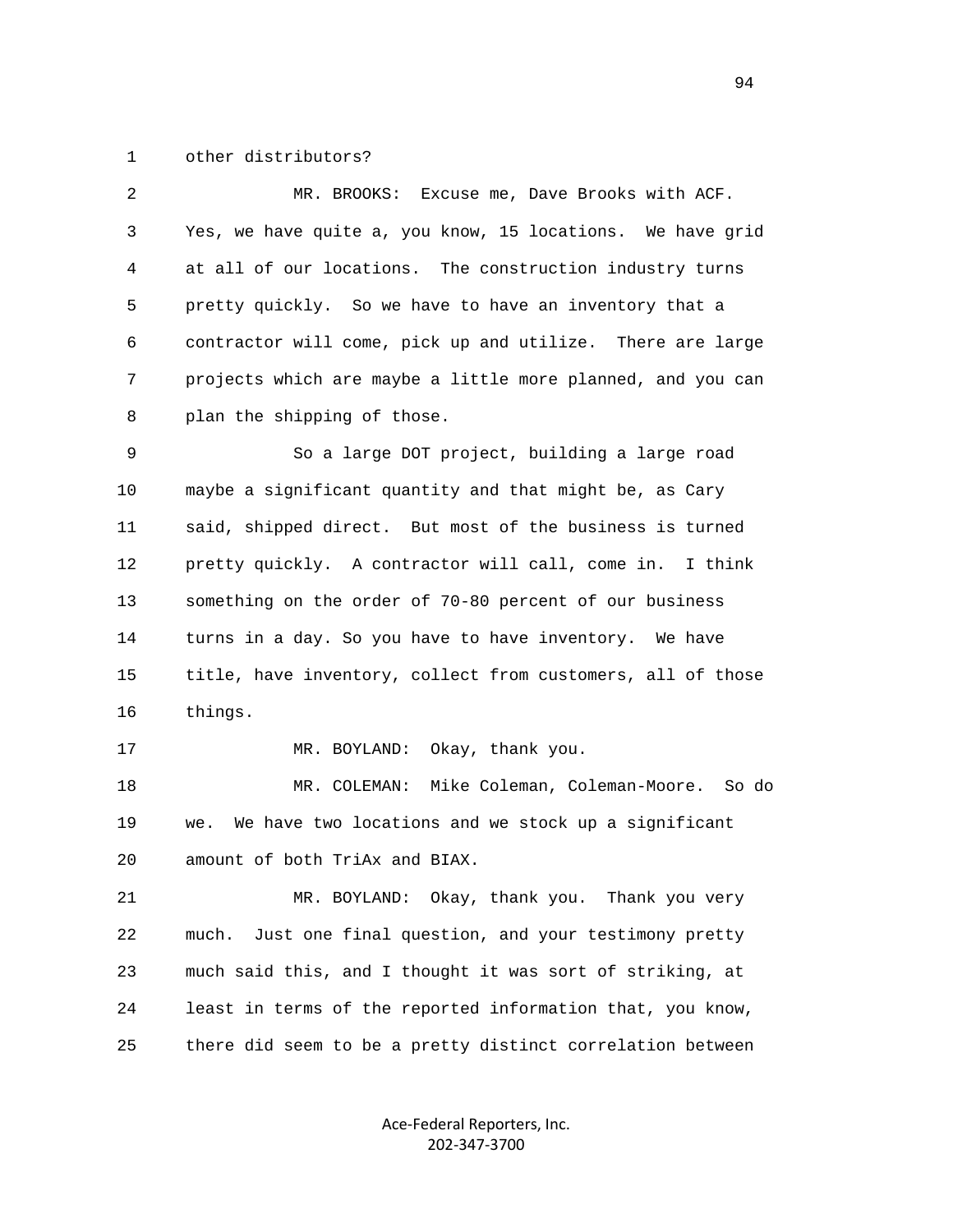1 the volume and the changes in price.

 2 But it did sound like in some instances, at least 3 with respect to Canada, you did have a decline in volume 4 simply because that part of the market declined. In 2014, I 5 believe, that was sort of the beginning of that part of the 6 cycle. 7 MR. LAWRENCE: Sorry. So Mike Lawrence, Tensar. 8 We serve, you know, many, many channels. We've talked a lot 9 about roadways here, you know. But you know, we have, you 10 know, channels, marine channels. We have mining channels, 11 oil and gas, petrochemical, parking lots, commercial 12 buildings, residential streets. Obviously federal roads, 13 walls, slopes. All these markets take our product. 14 So in any given year, you know, a market's up, a 15 market's down. I mean it happens on a regular basis. The 16 good news, you know, for our industry is that that market 17 over those many years that we're talking about has been 18 continually up year after year in total and that's the great 19 news, you know, even though some parts are up and some are 20 down on a regular basis. 21 MR. BOYLAND: Okay, thank you, and I guess that's 22 a fair point. I'm looking at a total number, the volume 23 reported in each period for your company, and part of the

95

Ace‐Federal Reporters, Inc. 202‐347‐3700

24 question was simply to get a handle on what part of that

25 decline was simply a market issue. So it sounds like you're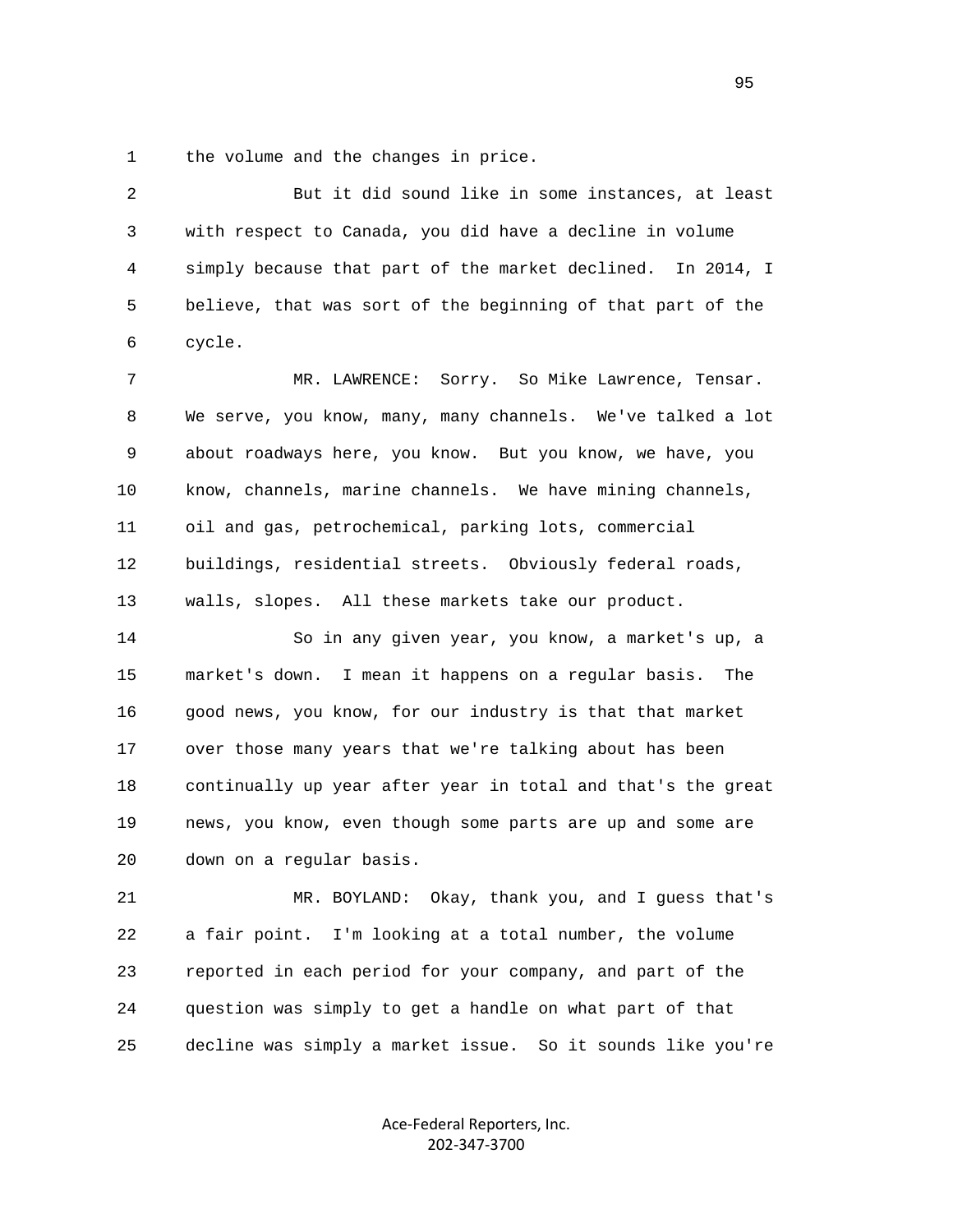1 saying yeah, some of it may have been but not the majority? 2 MR. LAWRENCE: Yeah. Overall, there's no market 3 decline, which is the great news for us, right. One's down 4 but many are up and with the forward-looking, we see our 5 market being very attractive just because, you know, the 6 federal highway bill has passed. That was good for the 7 industry. But all of the fundamentals in the U.S. market 8 are quite strong.

 9 MR. GERRISH: Yeah, and just to be clear, just to 10 follow up on the very last point, Jeff Gerrish for Tensar, 11 you know, that's the key here is the U.S. market has 12 remained strong throughout this period, and in fact has been 13 growing. Yet Tensar's shipments in the U.S. market declined 14 dramatically over the 2012-2014 period.

 15 There was a, you know, some uptick in the interim 16 2015 period, but that was only because they slashed their 17 prices even further to try to regain some of the market 18 share which they really weren't able to do much.

 19 MR. BOYLAND: And that actually was the part that 20 I was -- you basically confirmed that question which I had 21 and I was going to struggle to ask. But that -- you're 22 confirming that in fact that change in volume was largely 23 price-driven entirely?

 24 MR. GERRISH: Absolutely, absolutely. And you 25 know, what came at a catastrophic cost to the company,

> Ace‐Federal Reporters, Inc. 202‐347‐3700

<u>96</u>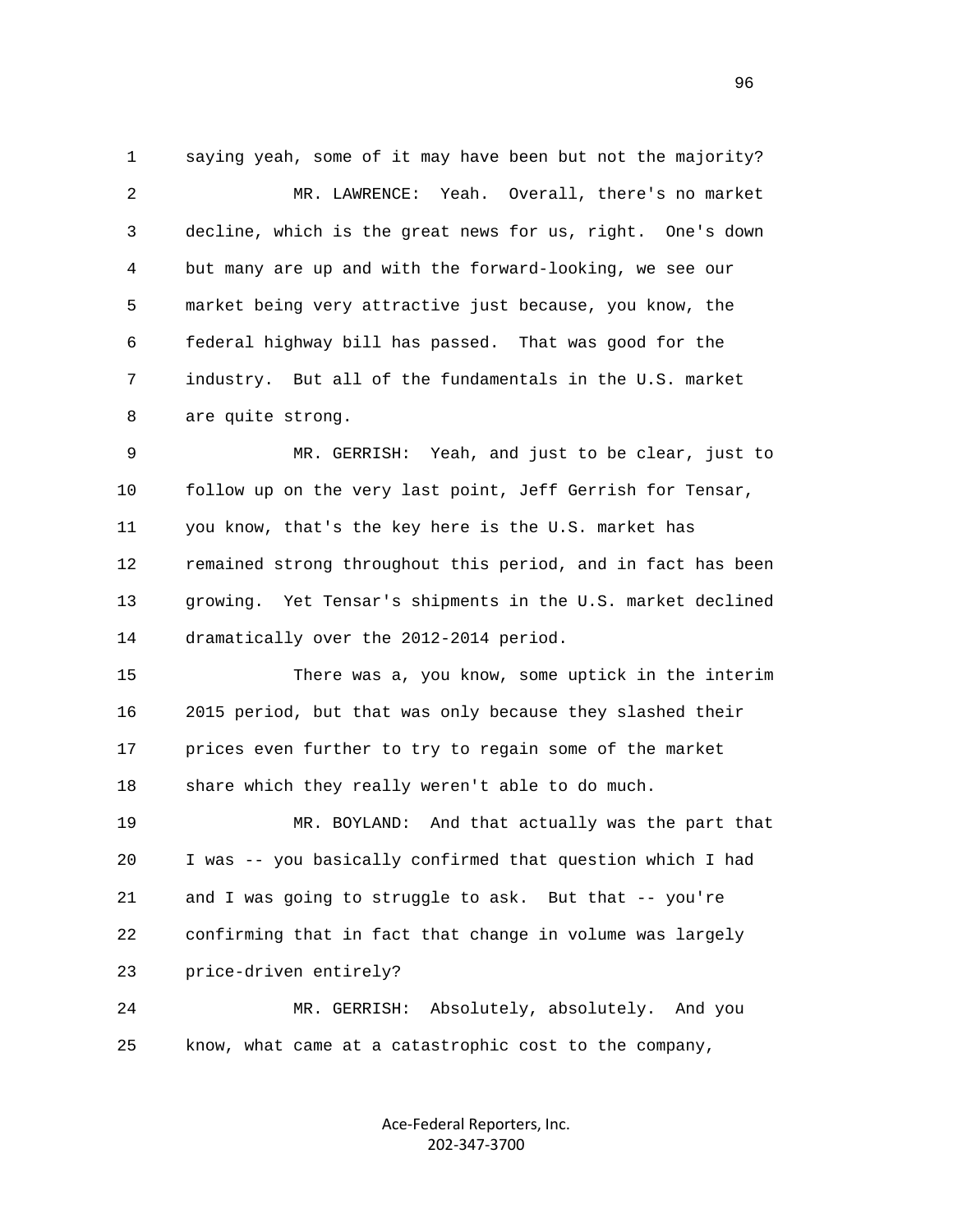1 because of course they had a loss in that period. It's just 2 not sustainable.

 3 MR. BOYLAND: Okay. Thank you for your 4 testimony. I have no further questions.

 5 MR. ANDERSON: Okay. Thank you Mr. Boyland, and 6 now Ms. Catalano.

 7 MS. CATALANO: Well last but not least, the 8 scientist is here to ask questions. So I was listening to 9 everyone talk about the difference between the BIAX and the 10 TriAx product, and the company would have two separate 11 patents filed, I'm presuming, with two separate patent 12 numbers that were awarded at very different dates. It's 13 quite an accomplishment for any group of scientists or 14 engineers in any company to have a patent.

 15 So the Patent Office has decided that there would 16 be two different products and two different patents issued. 17 Could you speak a little bit about what was the difference 18 from what the Patent Office said and why you were awarded a 19 patent for BIAX versus TriAx? I mean were you competing 20 with yourselves, to outdo yourselves so you could get 21 another patent? So I'll leave that open.

 22 MR. GEE: Bryan Gee with Tensar. I have a 23 limited ability to address what the Patent Office said, 24 because I came to the company after both of those patents 25 were issued to us. But to your comment about competing with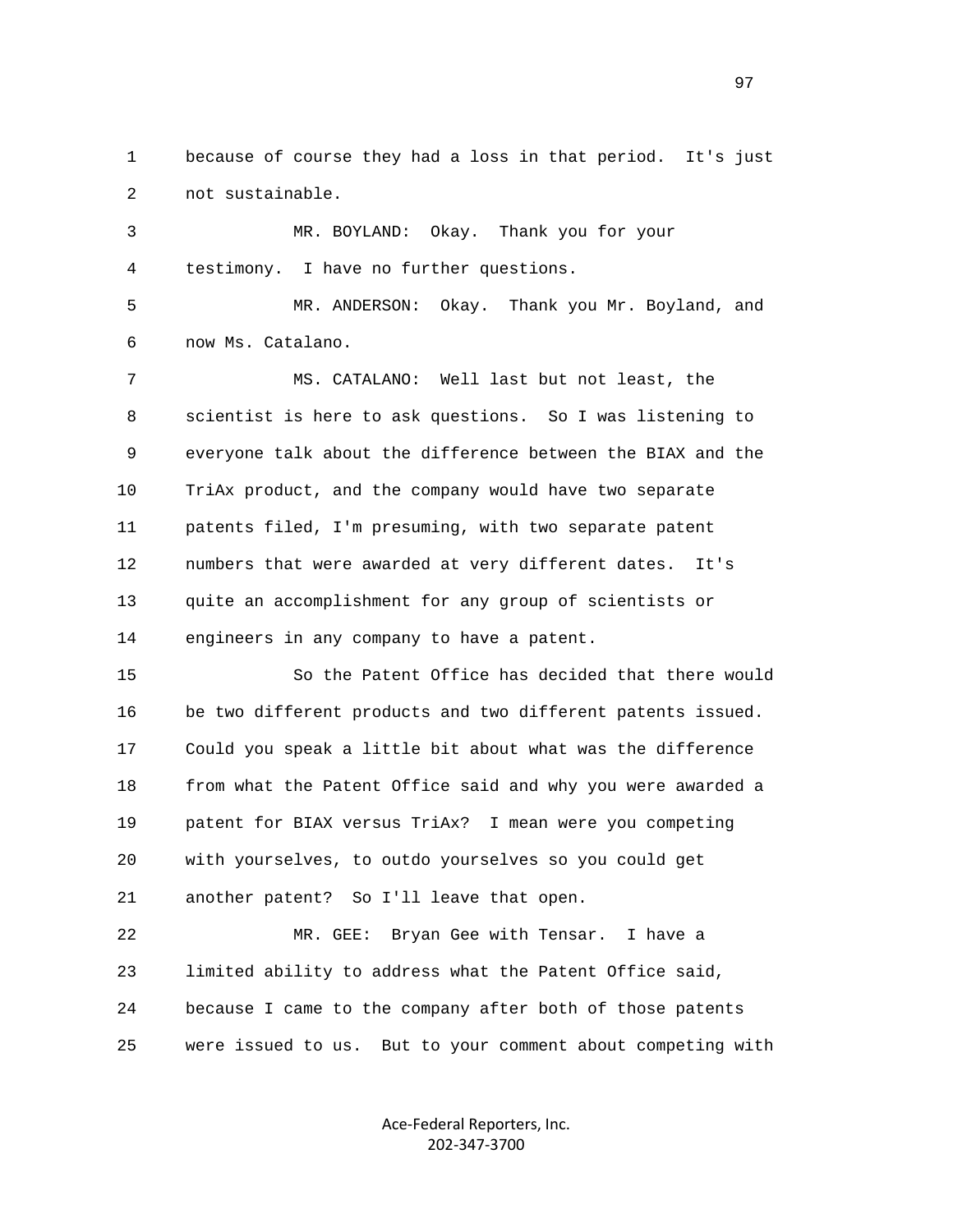1 ourselves, absolutely. We were looking for the next thing 2 that -- the next improvement to the product that would allow 3 us to continue to differentiate ourselves. 4 MR. GERRISH: I think we can, you know, address 5 more about that in post-conference brief as well. 6 MS. CATALANO: Sure, and that would be helpful, 7 because we're trying to make an argument here that these two 8 products are distinguished, and I would assume that the 9 patent language was different and separate. 10 MR. GERRISH: Sure. 11 MS. CATALANO: Okay. My next question is about 12 -- you mentioned that you were trying to change the 13 philosophy of the world from a performance specification 14 versus a material specification, and hope that the world 15 would move towards a performance specification. I applaud 16 that effort. I think it can't be easy to do that. 17 Could you talk about what some of the performance 18 specifications would be? 19 MR. GEE: Sure. Bryan Gee with Tensar. The 20 most succinct way that I can put this is that we were 21 attempting to get the market to value the product based on 22 what it does instead of what it is. So if we drill into the 23 specifics, Tensar believed for several years, for many 24 years, based on some of the early research on biaxial 25 geogrids, that certain material properties correlated with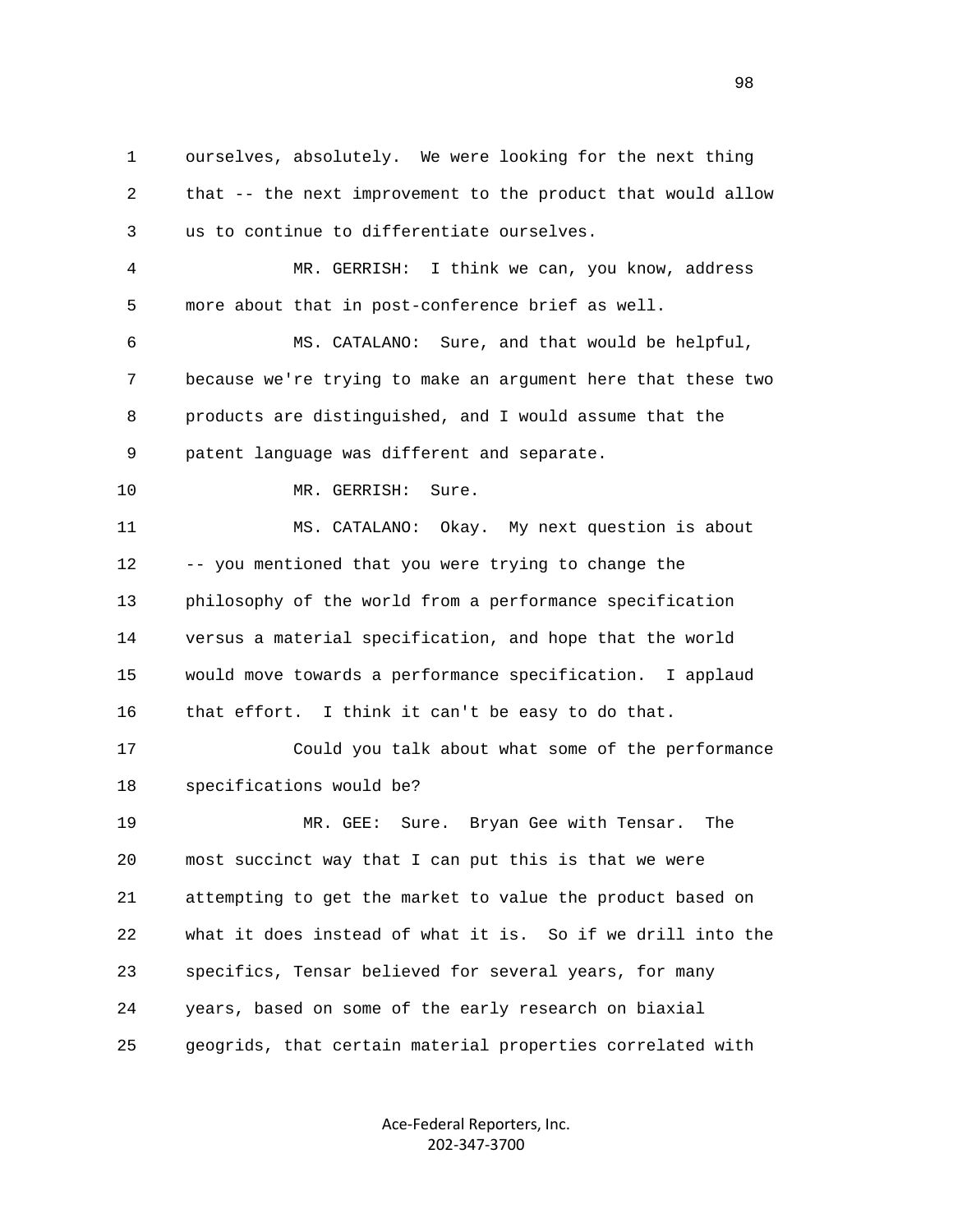1 performance in a road.

| 2  | What we learned as we developed TriAx was that               |
|----|--------------------------------------------------------------|
| 3  | those correlations were not independent of geometry. If you  |
| 4  | change the geometry, the correlations disappeared. So there  |
| 5  | are specific measures which, you know, we could provide you  |
| 6  | as to what were written into the specifications, because we  |
| 7  | believed they correlated to performance.                     |
| 8  | We introduce TriAx. We learned that by testing               |
| 9  | the product in the ground that it worked better. At the      |
| 10 | same time when we tested it in the laboratory, we found that |
| 11 | those particular measures didn't correlate anymore. So then  |
| 12 | we had to look for a way to specify the product based on     |
| 13 | performance after we had spent 20 years specifying it based  |
| 14 | on material properties.                                      |
| 15 | If you're talking about a roadway design, the way            |
| 16 | to specify based on performance goes back to design          |
| 17 | methodology. We do primarily two things with both biaxial    |
| 18 | geogrids and TriAx. Those are either stabilized soft soils,  |
| 19 | which is the easier application. You have a soil that's too  |
| 20 | soft to build on, a combination of a geogrid and an          |
| 21 | aggregate layer gives you a firm surface.                    |
| 22 | In that case, there are some accepted                        |
| 23 | methodologies for how you design, and we try to write a --   |
| 24 | we would try to write a performance specification that tied  |
| 25 | to those methodologies. One of them is known as the Drew     |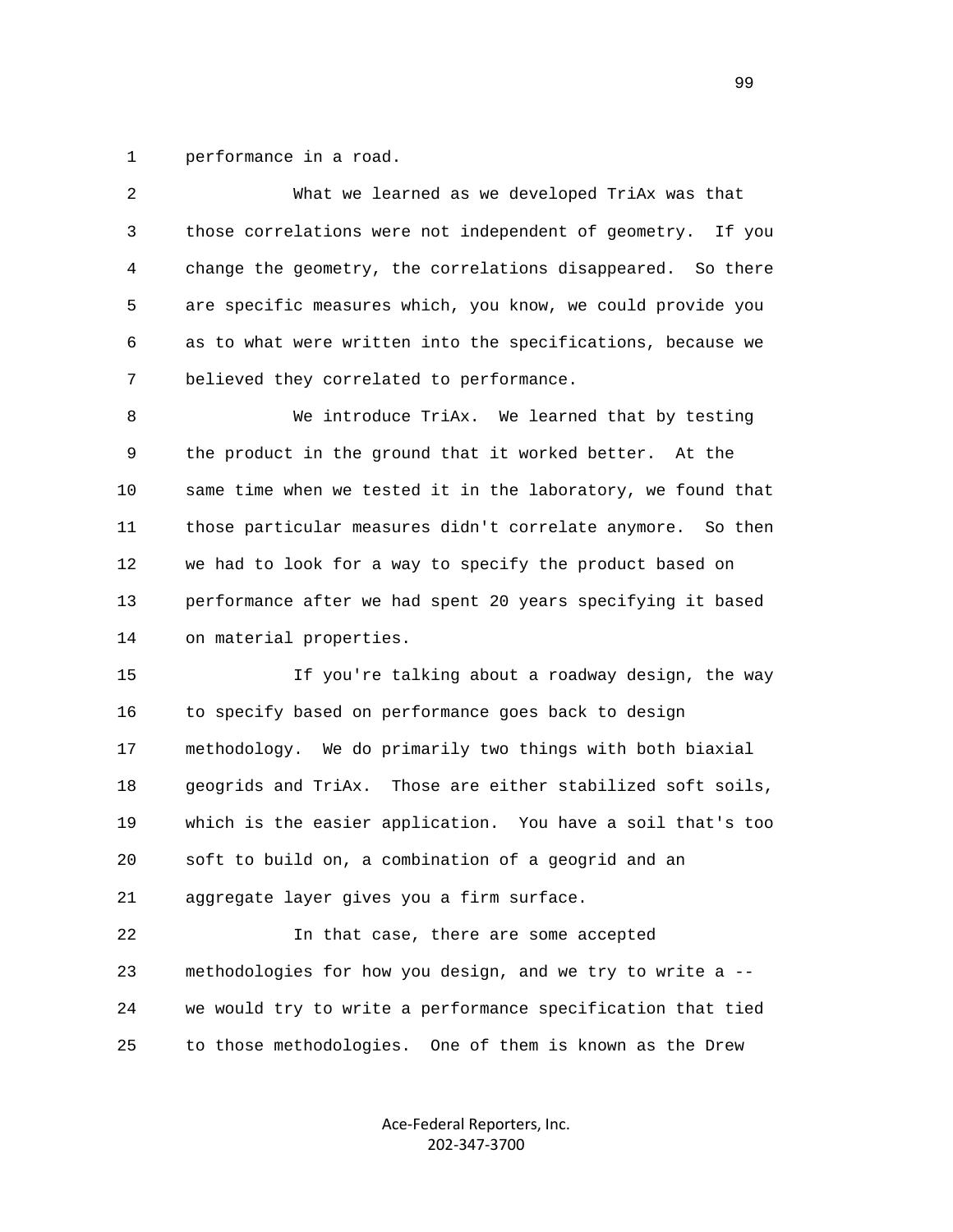1 Hawn method, and one of the specific characteristics of the 2 Drew Hawn method is that it does not include the tensile 3 strength of the material in the methodology.

 4 However, an awful lot of material specifications 5 are written around the tensile strength of the material, and 6 Drew Hawn demonstrated that it doesn't correlate to 7 performance. So we would prefer that the specification 8 correlate to how long that unsurfaced road, because that's 9 what we're talking about here, no asphalt, how long that 10 would last.

 11 Now the higher end application that we sell these 12 products in and primarily sell TriAx into is optimization of 13 flexible pavements. In that case, you would write a 14 performance specification if you could around the number of 15 equivalent single axle loads that could be carried by that 16 pavement, the number of -- the amount of traffic that could 17 be carried by it, as opposed to some particular material 18 quality of the geogrid.

 19 That design methodology is evolving very quickly. 20 Ashtoe is about to introduce or has recently introduced and 21 they're continuing to push forward even a more advanced 22 methodology for flexible pavements, where the material 23 properties simply don't suffice to enter the method. 24 So what we spend a lot of time and money doing is

25 trying to educate the market, to understand that what

Ace‐Federal Reporters, Inc. 202‐347‐3700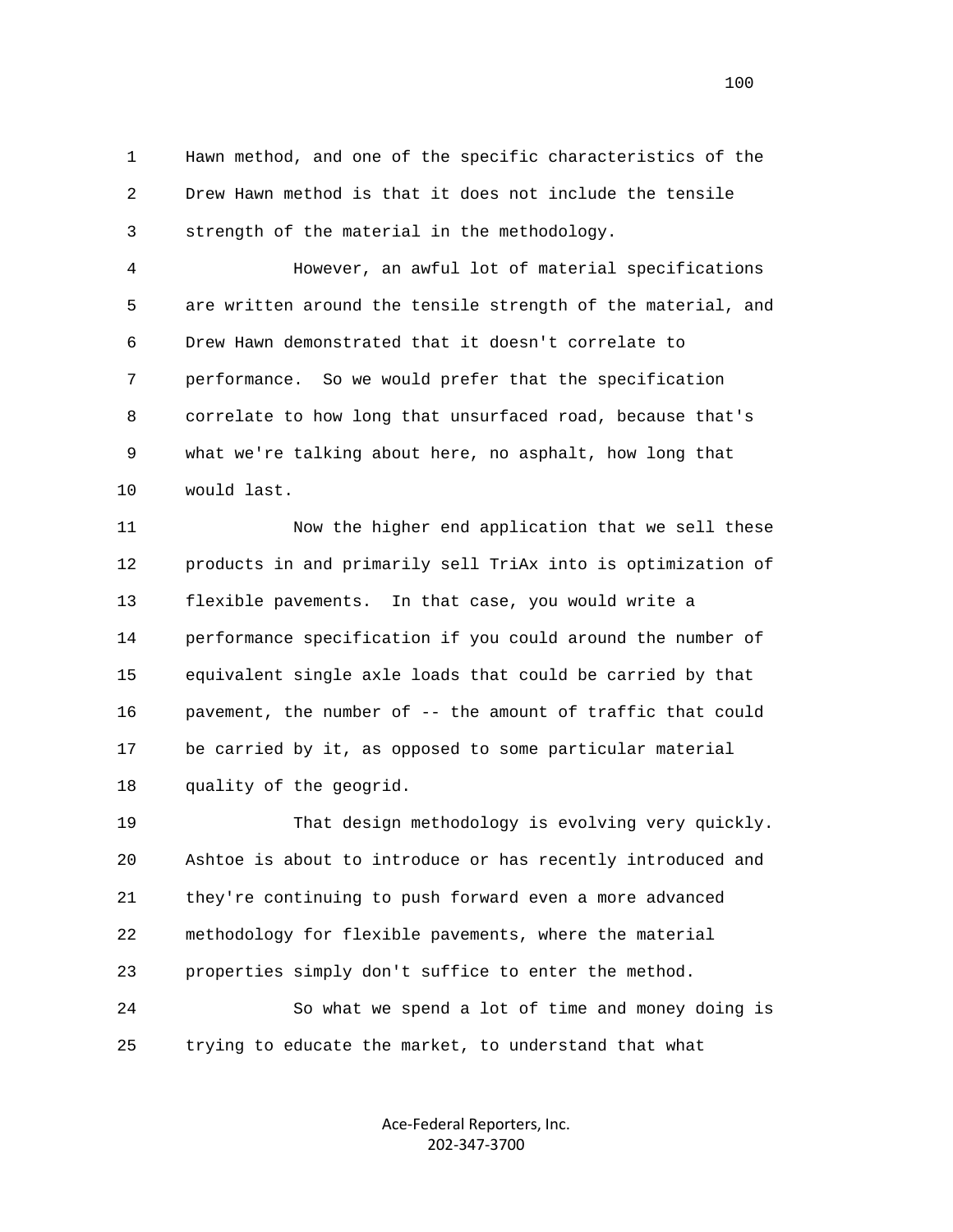1 matters is what the product does within that mechanically 2 stabilized layer, that aggregate layer, to make it stiffer 3 and make it perform differently, and that creates different 4 design inputs to the Ashtoe equations. We want the 5 specifications to be written that way.

 6 Unfortunately, a lot of them are still written 7 around tensile strength or aperture stability, modular or 8 some other property that can be measured in a lab.

 9 MR. GERRISH: And because the specifications are 10 written that way, obviously they don't allow for the use of 11 TriAx. So that's why you cannot use TriAx in those states 12 where those specifications are in place, and I think that 13 goes to at a least of couple of different factors that you 14 look at in the like product analysis.

 15 MS. CATALANO: Sure. So my next question has to 16 do with the thinking about the comparison between your 17 product and the Chinese product, and I understand that 18 they're made of polypropylene primarily, and have you seen 19 any differences in your product and the product imported 20 from China? Are they using less polypropylene in order to 21 cut costs? Are they stretching it differently so the 22 tensile strength is not the same, or the performance 23 characteristics are not the same?

 24 MR. GERRISH: I can start. Jeff Gerrish for 25 Tensar. These products are being marketed and sold as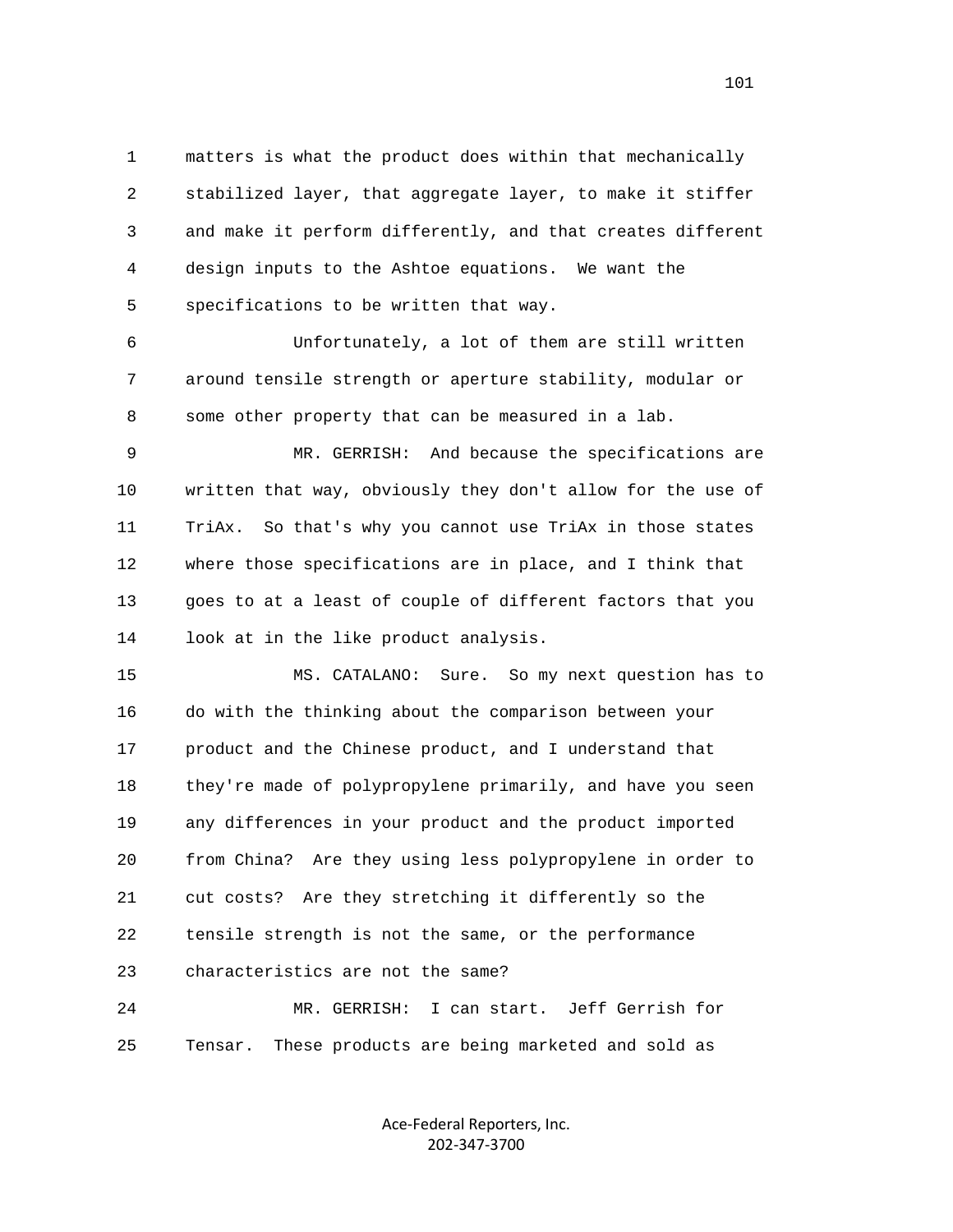1 equivalents to Tensar merchandise. It's complete knockoffs, 2 and with the only difference being that they are 3 lower-priced. So yeah, they're certainly being sold that 4 way as completely identical products, one for one and they 5 are -- 6 You know, they're being, you know, the Type 1 and 7 Type 2 and the square grids are all being marketed and sold 8 as identical products. 9 MS. CATALANO: But is it your opinion that the 10 performance characteristics are the same? 11 MR. LAWRENCE: So Mike Lawrence, Tensar. You 12 know, our opinion really is interesting to us, and the 13 problem is, you know, our contractors and customers down at 14 the end of the line get a piece of paper saying it does 15 this, and you know, that's a specification that's equivalent 16 to the specification that we have and the price is the ruler 17 and that's how it works. 18 So we'd obviously like to think that we have, you 19 know, great products. But you know, if it says it meets the 20 spec, people believe it meets the spec and that's all we can 21 say. We don't make the products. 22 MS. CATALANO: I understand. 23 MR. GEE: Bryan Gee with Tensar. Just to go back 24 to what I was saying in the previous answer. Most of the 25 specifications for BIAx are material property. So how you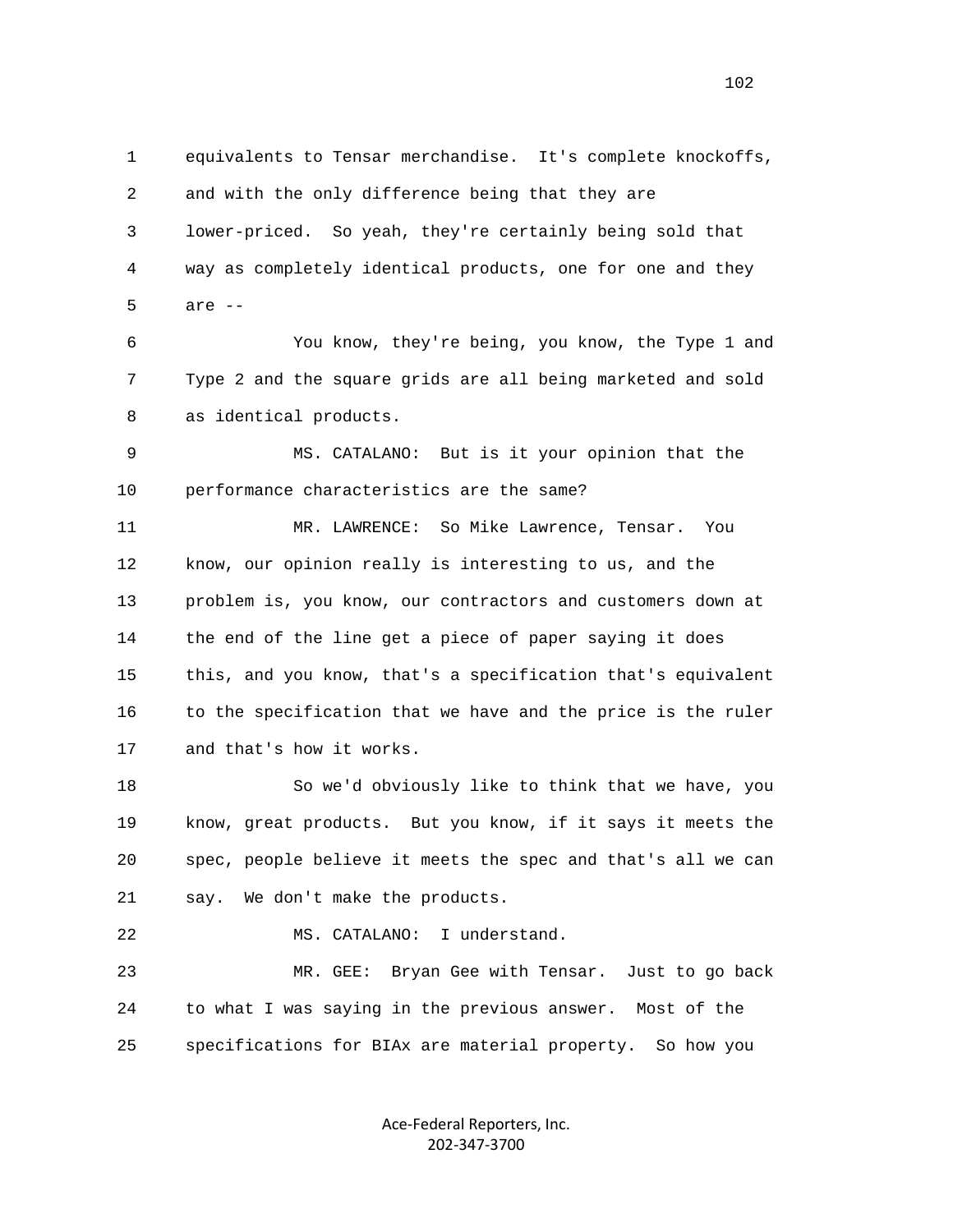1 get to that material property doesn't really matter. In 2 general, strength is going to be proportional to plastic. 3 So it's pretty tough to take plastic out in a given 4 configuration.

 5 But they're not really sold based on what they 6 do. So we can't really render an opinion. There isn't any 7 testing on the Chinese product or there's very little. So 8 we can't really render an opinion on the performance of 9 their products and often unfortunately the market defines 10 performance as what's the strength based on the material 11 property sheet.

 12 MS. CATALANO: Thank you. So I'm going to 13 imagine that I'm about to build a highway, and I've got some 14 choices in front of me. I can go with geogrids, I can maybe 15 just use aggregate and asphalt, or maybe I can use woven or 16 knitted product, or maybe I am going to go with chemical 17 stabilization.

 18 Could you walk me through, and maybe some of the 19 distributors can help with this question, how does one make 20 a choice with whether they're going to with biaxial or 21 chemical stabilization, and what percentage of the people 22 that you talk with decide on biaxial rather than chemical 23 stabilization or woven or knitted?

 24 MR. WITT: So Cary Witt, GeoSolutions. So I'm a 25 geotechnical engineer, so I design pavements as well. So if

> Ace‐Federal Reporters, Inc. 202‐347‐3700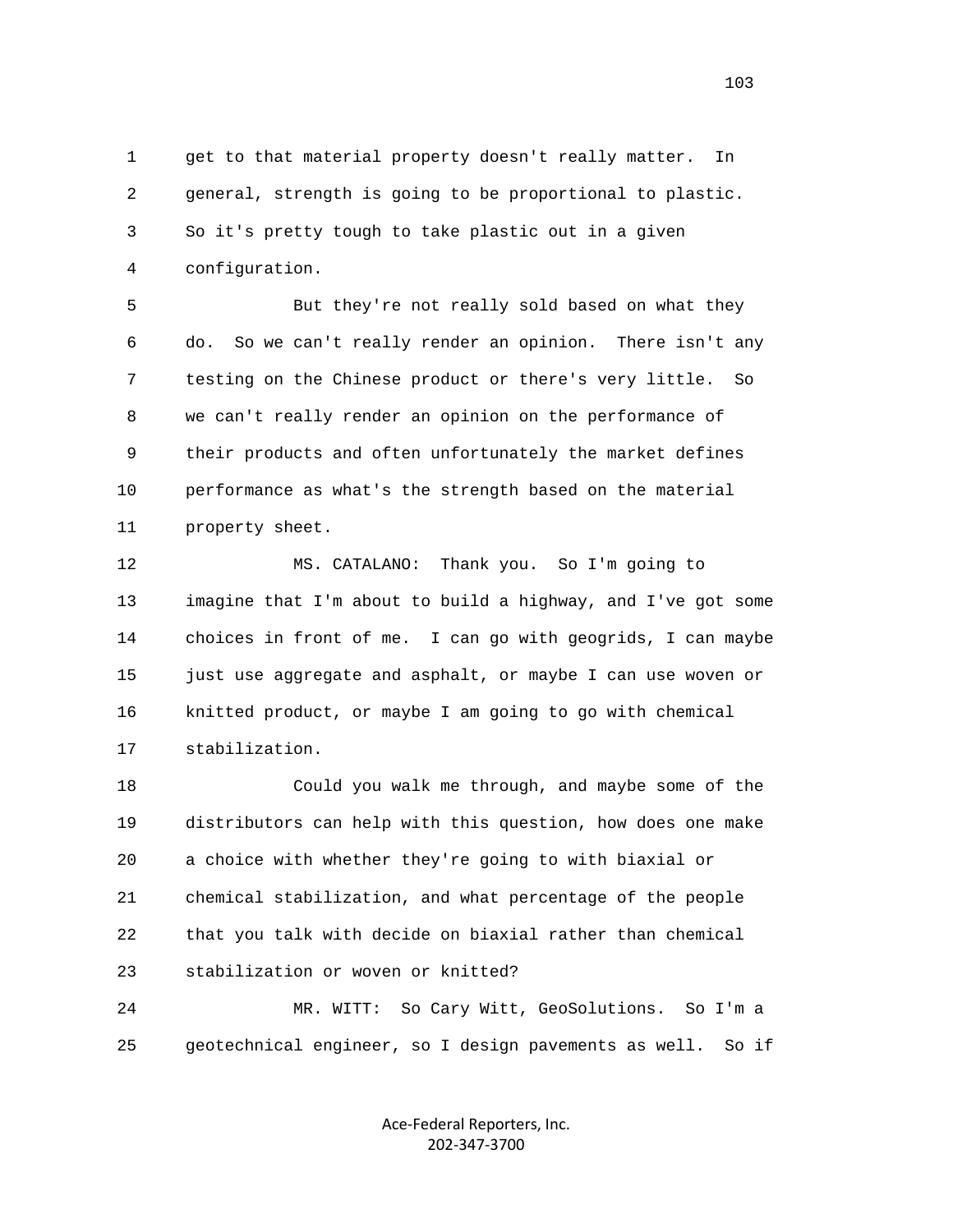1 I'm going to make that decision, I might look at all the 2 available options. So there may be, you know, one thing 3 that leads me to a particular product. If it's a particular 4 type of clay, maybe chemical stabilization's effective. 5 Geogrids have proven to be very cost effective. 6 So I think the choice of sort of BIAX from TriAX becomes 7 then what you're trying to accomplish. I think what Tensar 8 are offering with the triaxial grid is a higher level of 9 performance. So it comes down to the economics of that. 10 With the TriAx geogrid, for instance, you could 11 create a pavement section that's more cost effective, 12 thinner and therefore more cost effective. 13 MS. CATALANO: And let's say you had 100 14 customers walk through the door. What percentage of them 15 would choose say, BIAx, TriAx, Tensar, and what percentage 16 of them might choose, you know, we don't want this. We want 17 chemical stabilization or more aggregate. 18 MR. WITT: Yeah. It depends a lot on the part of 19 the country that you're in, I think. In Texas, we've tried 20 very hard to promote the virtues of geogrid reinforcing 21 aggregate and therefore making it stronger. So you know, we 22 don't own the market by any means. In Texas, chemical 23 stabilization is very prominent. So that they probably 24 still have 80 percent of the market and perhaps we have 20

25 percent, something of that nature.

Ace‐Federal Reporters, Inc. 202‐347‐3700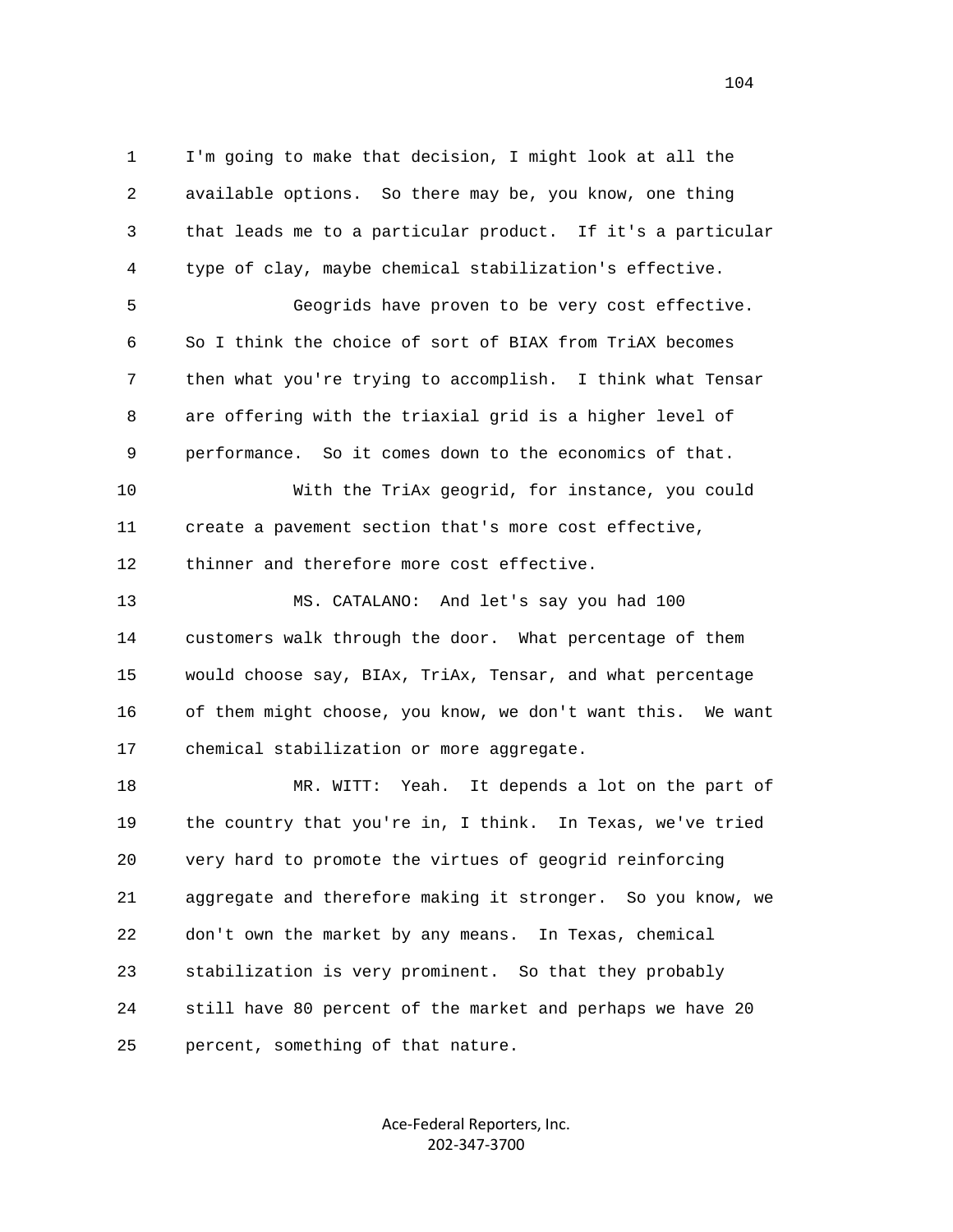1 MS. CATALANO: Thank you. That's all the 2 questions I have.

 3 MR. ANDERSON: Sorry, Mr. Brooks. Did you want 4 to follow up on that question?

 5 MR. BROOKS: I was only going to add a little 6 bit, but I think the first thing, it depends on the project. 7 Obviously in the public world, the first place the engineer 8 goes is to the DOT specifications, and that's what drives a 9 lot of that design into the particular type of pavement 10 section.

 11 Private market's a little more open, and so 12 theirs is now more, I want to say value-oriented. What can 13 I do to perform at the cheapest possible price. So there 14 it's dependent on area of the country, what types of 15 aggregate is chemical stabilization would even work? Is it 16 a paved or an unpaved road? Is it a parking lot or is it a 17 road that will see a lot of use.

 18 So there, you now look at a lot of options and, 19 you know, in our -- we try to offer a whole host of options. 20 It might be geotech styles, might be geogrid, might be other 21 products that -- and then they can make the decision based 22 on value that they sell. But so large public jobs, which is 23 a pretty significant portion of geogrid sales, are kind of 24 dictated by the DOT's. Private market now, there's a little 25 more room.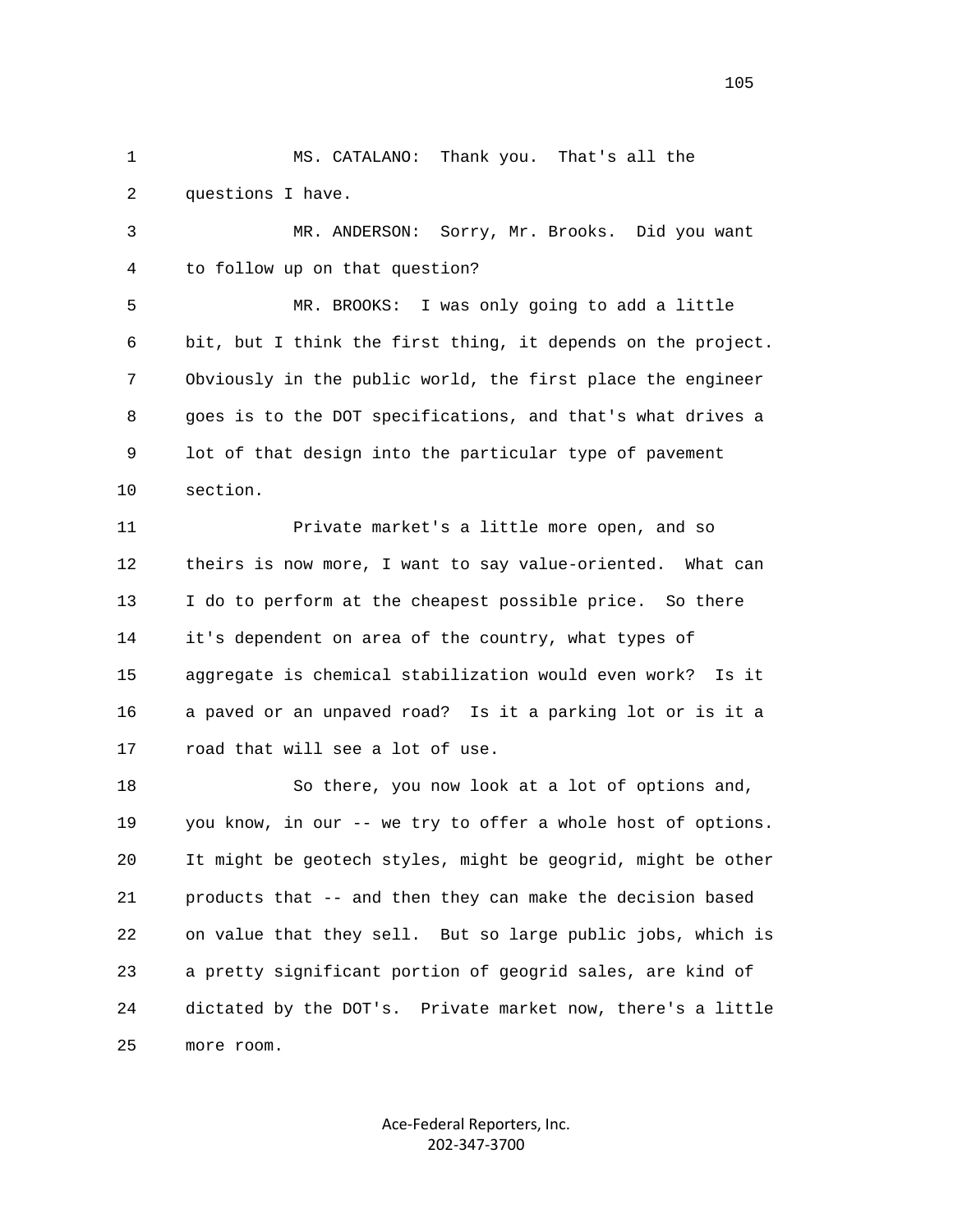1 MS. CATALANO: Thank you.

 2 MR. ANDERSON: Okay, thank you Ms. Catalano. I 3 believe my colleagues might have a few follow-up questions, 4 so I'll turn --

 5 MS. VIRAY-FUNG: Yes. This is Nataline 6 Viray-Fung. Mr. Witt, I actually want to follow up. You 7 touched on something I want to ask about. You said that 8 there's regional differences in whether or not BIAX or TriAx 9 are used? Could you or perhaps any of the other 10 distributors or Mr. Lawrence or Mr. Gee speak to that? 11 MR. WITT: Yeah. It sort of depends a bit on 12 what I call the maturity of the market. So us distributors, 13 with the assistance of the Tensar technical sales reps and 14 what-not, are trying to push the market toward a sort of a 15 higher level of performance.

 16 So we are trying to trend the market toward 17 triaxial grid because, you know, it's ultimately about 18 performance and the value of that performance. TriAx can 19 provide a higher level of performance at less cost.

 20 MS. VIRAY-FUNG: Mr. Coleman, Mr. Brooks, do 21 either of you have anything to add?

 22 MR. COLEMAN: I'll concur with Cary, and I think 23 you'll see in those regions where you have a licensed Tensar 24 distributor, you'll see probably more market penetration 25 with the TriAx versus other markets. We all spend a lot of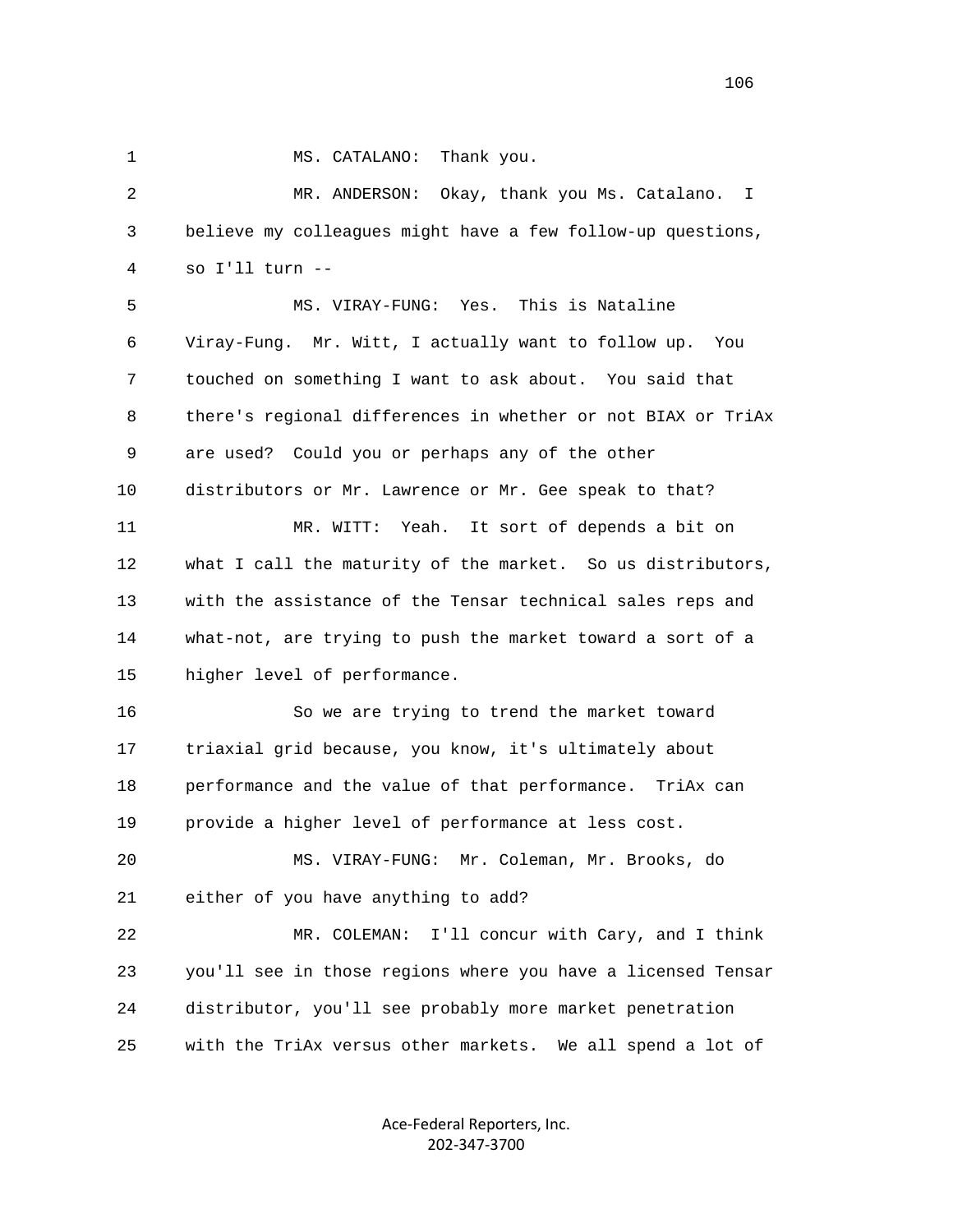1 time, like Dave talked about earlier, and a lot of effort 2 and a lot of money and resources in getting out into the 3 engineering communities and trying to show them the benefits 4 and run through these calculations and show them what's 5 available to them out there.

 6 There's an inherent cost in that, and the 7 distributors that they're licensed and do that, that's where 8 you'll see probably more TriAx than BIAX.

 9 MS. VIRAY-FUNG: Okay. Within these regions 10 where you are licensed to distribute, are you seeing finer 11 differences, more fine-grained detail, you know, say higher 12 elevation or you mentioned clay?

 13 MR. COLEMAN: Well one thing like in my region, 14 Iowa has a really lot of limestone. That's a great 15 aggregate to use with the geosynthetic. The problem is 16 having a high supply means the cost per inch is substantial, 17 but it's not as substantial say in some other areas, where 18 there is no aggregate.

 19 So for me to change something or develop a TriAx 20 spec or something, sometimes in some areas unless the haul 21 for the trucks to bring the aggregate to the job site is 22 over ten miles, that cost savings kind of goes down versus 23 that performance.

 24 So in other areas of the country, it's way more 25 substantial than some other areas. So where your raw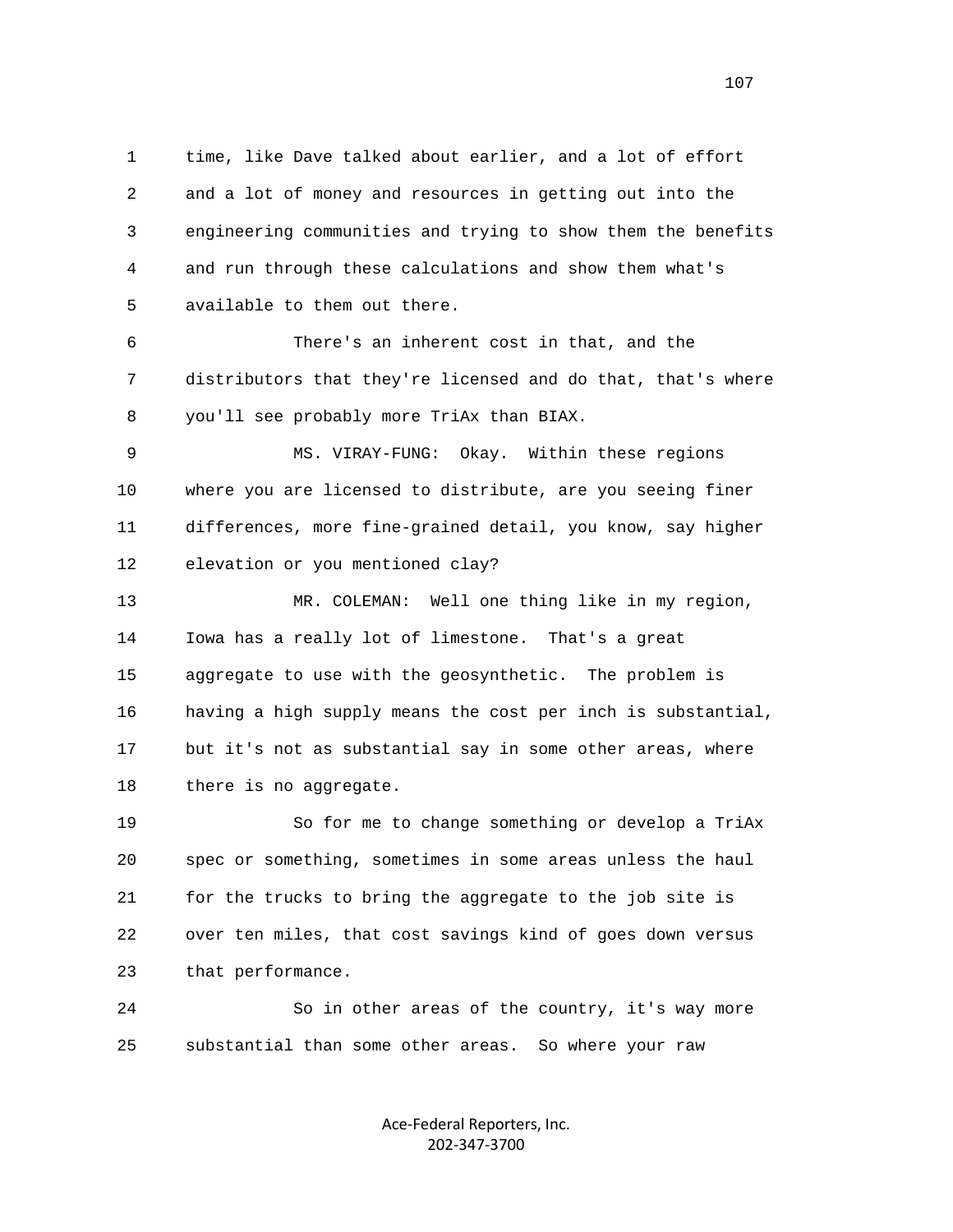1 materials come from and costs definitely when you change 2 that section makes a difference.

 3 MS. VIRAY-FUNG: Sure, sure. Mr. Lawrence, Mr. 4 Gee, are there regions of the country that do not use TriAx? 5 MR. GEE: Bryan Gee with Tensar. I wouldn't say 6 there are regions that don't use either BIAX or TriAx, but 7 to the regional question and actually to the previous 8 question, the first indicator as to what decision you should 9 make on what to use is how much does your rock cost? 10 And you will see in areas where there are no 11 quarries, the value proposition of a geogrid is 12 significantly better than in areas where rock is plentiful, 13 as Mike just said, where the cost of rock is lower. It only 14 makes sense. You're displacing rock with a geosynthetic. 15 So that's the primary driver of the regional differences. 16 MS. VIRAY-FUNG: Okay, and I apologize if this 17 was addressed earlier. I just wanted to make sure that you 18 covered it in your post-conference briefs. You had 19 mentioned earlier that TriAx has services that BIAX doesn't. 20 Could you please speak to that? You might have 21 addressed it a little bit with Cindy, but I'm not entirely 22 too sure. And then could you also provide an example of a 23 spec that excludes TriAx? Thank you. 24 MR. ANDERSON: Okay, thank you. I'm going to 25 look to my left to see if there are any further -- okay.

> Ace‐Federal Reporters, Inc. 202‐347‐3700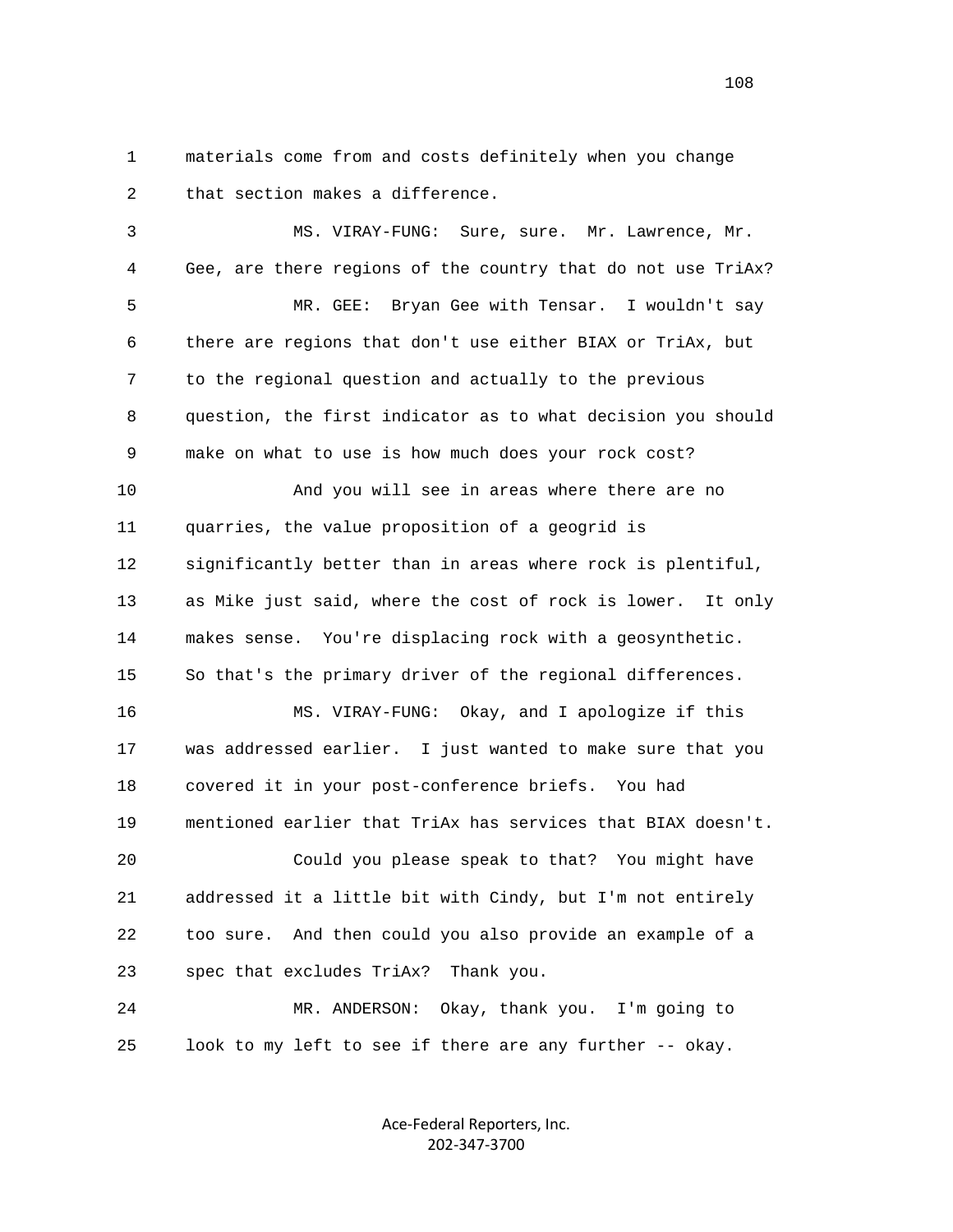1 Mr. Boyland.

| 2  | I did mean to ask this before.<br>MR. BOYLAND:<br>In         |
|----|--------------------------------------------------------------|
| 3  | the post-conference, could you identify the division         |
| 4  | specifically within Tensar that's responsible for BIAX, and  |
| 5  | how -- what other products are covered by that division, and |
| 6  | if it's a geographic versus product line division, etcetera? |
| 7  | Thank you.                                                   |
| 8  | MR. GERRISH: Jeff Gerrish for Tensar. Yes,                   |
| 9  | we'll address that in the post-conference brief.             |
| 10 | Thank you very much.<br>MR. BOYLAND:                         |
| 11 | MR. ANDERSON: Any further questions? Okay.<br>$\mathbf{I}$   |
| 12 | want to thank you very much for your testimony. I've been    |
| 13 | -- my colleagues have done a fantastic job, as I've been     |
| 14 | crossing off all my questions. I did have three very quick   |
| 15 | ones if you'll indulge just for a few minutes.               |
| 16 | Two of them have to do with the end market, and              |
| 17 | maybe this is for the distributors. But I wondered if you    |
| 18 | could just say a little bit about the size, relative size of |
| 19 | the market where there is a specification and the geogrid    |
| 20 | product is bound, that you can sell it bound by that         |
| 21 | specification, versus a market, whether it's a private       |
| 22 | market or whatever, where you have -- your customer is       |
| 23 | entertaining something other than geogrid?                   |
| 24 | And particularly some type of product that's not             |
| 25 | the scope of this study. For example, it could be welded or  |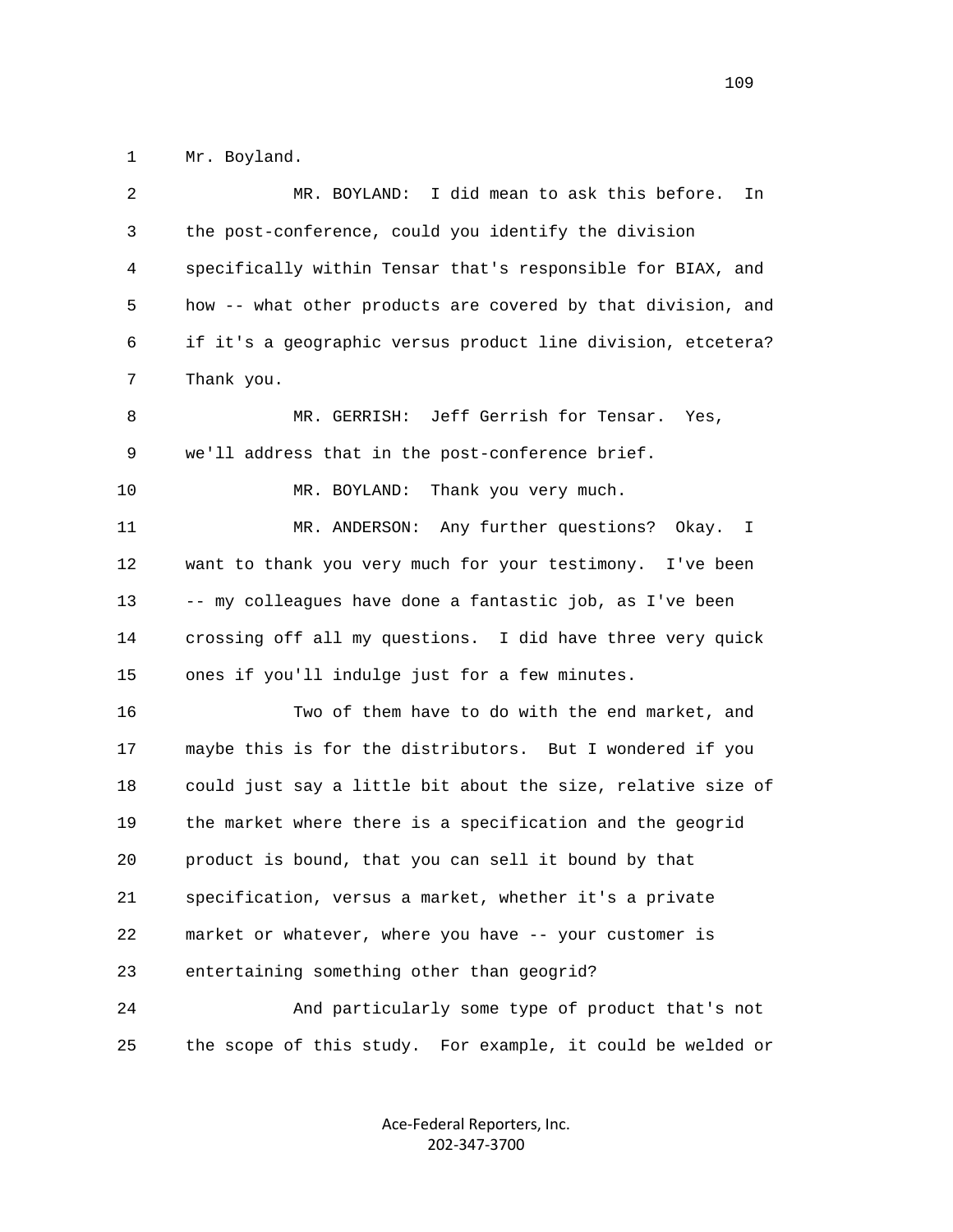1 it could be some other type of product. Can you give us a 2 relative sense of the size outside of this specified, you 3 know, public works type of market?

 4 MR. BROOKS: Well, I'll start. A lot of the -- I 5 mean its primary application in road-building means that the 6 pretty substantial use of this product is going to be in 7 road work, which is directed by DOTs. So that's a -- a lot 8 of the product is sold very large projects for contractor 9 building a road or road widening, whatever those might be. 10 So I don't know that I have a percentage for you, but it's 11 the majority of the grid sold is in that kind of a world.

 12 The private jobs, unless you're talking about 13 something, maybe a public-private partnership, which is 14 still dictated by DOT specifications. So a private job 15 typically is going to be smaller, a housing development, a 16 commercial center, a shopping center that they're putting in 17 a pavement.

 18 So that's probably more of the projects, but a 19 smaller order volume if that makes sense. I'm sure it's 20 exactly what you're asking, but I think the percentage of 21 business in the public world is more, in my opinion. 22 There's more orders, lesser quantity in the private world. 23 MR. ANDERSON: Any other observations or 24 comments? 25 MR. WITT: Cary Witt, GeoSolutions. I'll add a

> Ace‐Federal Reporters, Inc. 202‐347‐3700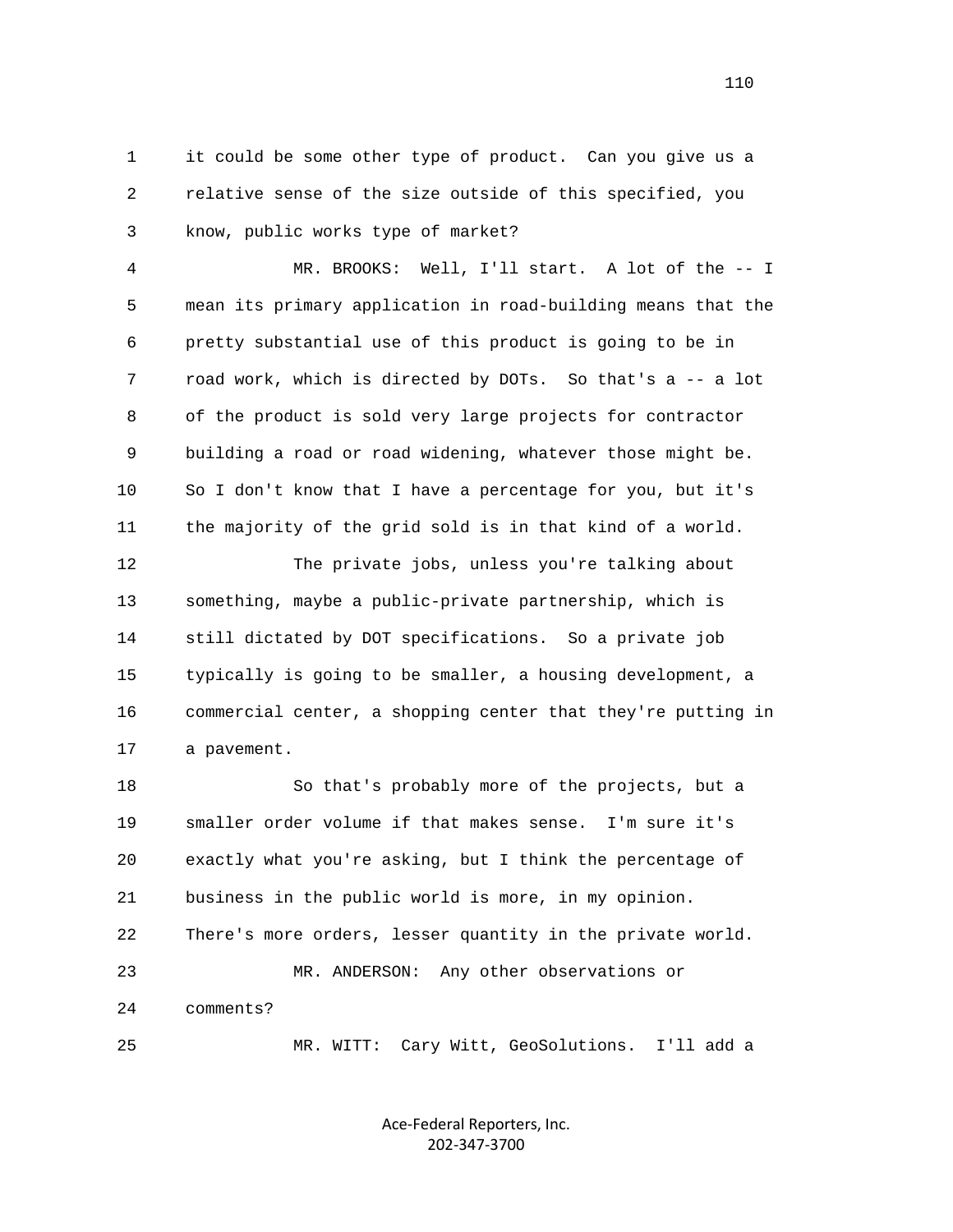1 bit to that I guess. The DOT market, the public market, 2 they work from sort of historical background, you know. If 3 they've used geogrid Day 1, they continue that for a very 4 long period of time. Of course, it all started with biaxial 5 grid.

 6 So in Texas, the specification is clearly a 7 biaxial grid, and they're pretty much bound to that. They 8 can't sort of think outside of that box very easily. It's 9 hard to take them beyond that. In the private market, the 10 geotechnical community can be a little more progressive.

 11 So they tend to look at the newer technologies 12 and have the ability, you know, look at sort of past usage 13 and look toward how do I maximize benefit for my clients. 14 So private projects typically trend toward TriAx in Texas 15 and toward BIAX on the agency side, if that helps.

 16 MR. ANDERSON: Okay, thank you for those 17 comments.

 18 MR. GERRISH: Actually, if I could just add, Jeff 19 Gerrish for Tensar.

20 MR. ANDERSON: Yeah sure.

 21 MR. GERRISH: Again you know, and this just I 22 think is following up on a point that was just made, you 23 know, again in these -- there are already state 24 specifications which very clearly say that only a biaxial 25 integral geogrid product can be used.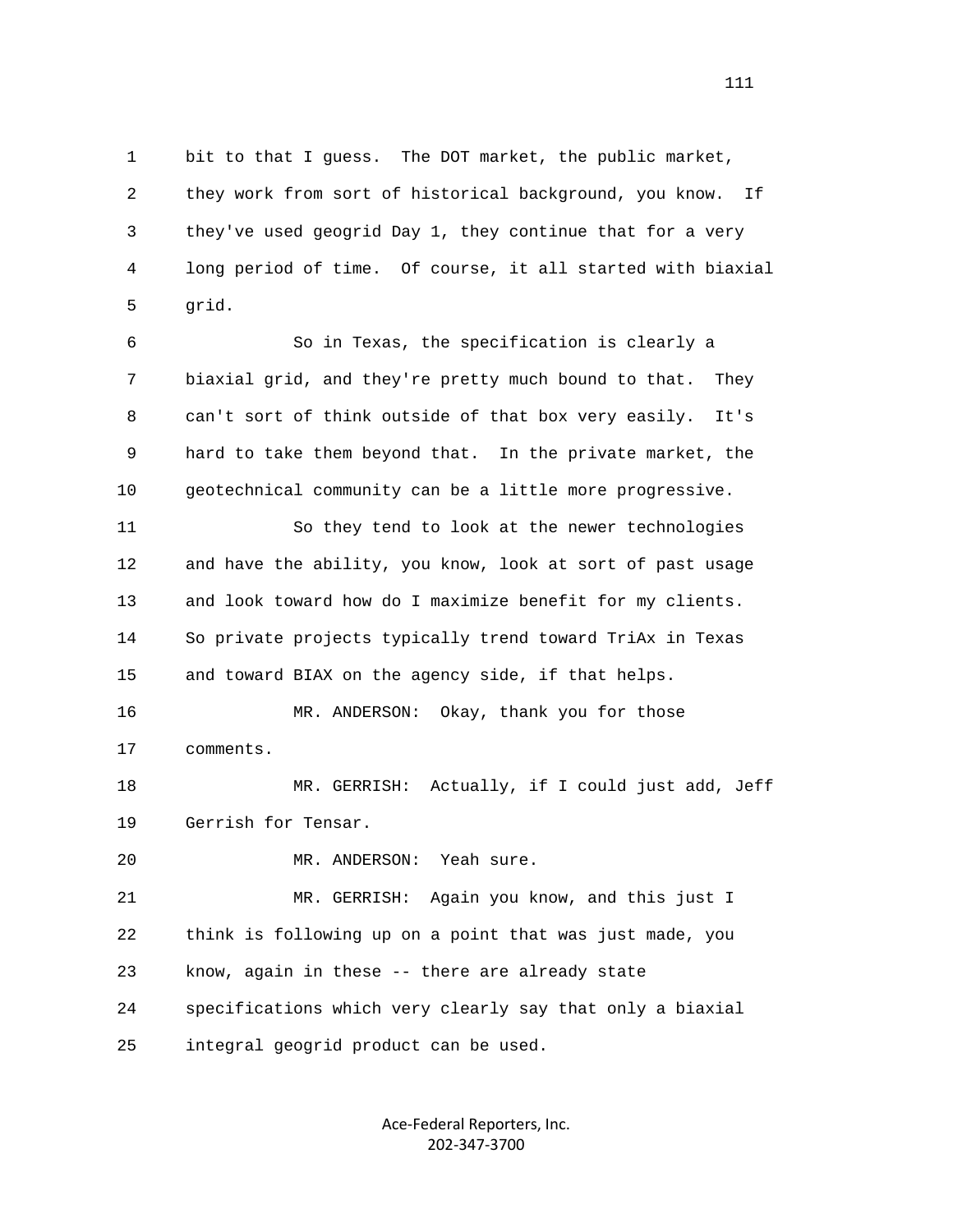1 So very clearly under those state specs, which 2 you know, represent what needs to be met for the substantial 3 amount of the construction that's being done, you simply 4 cannot use the TriAx product at all.

 5 Now you also, of course, have certain states 6 beyond those that separate the two products, treat them as 7 completely different products. If a project is being, you 8 know, has to meet a certain specification, there again it 9 has to be, you know, one or the other. So I mean again, 10 it's very clear sort of how they've treated it.

 11 The states in looking at this, you know, have 12 determined that these products either -- either can't be 13 used at all in the TriAx case, or they're to be treated 14 separately under the specifications.

 15 MR. ANDERSON: All right, thank you. My next 16 question is about Buy American. Are there any 17 specifications with your customers or in your contracts on 18 bids where there's a Buy America clause, and can you speak 19 to the relative frequency of those?

 20 MR. GEE: Bryan Gee with Tensar. At the level 21 that I can see, we have not had the advantage of any of 22 either the Buy America Act or the Buy American Act. We have 23 been told -- I've been told directly by states, state 24 Departments of Transportation that they only apply those 25 Acts to steel, despite the fact that the Acts don't say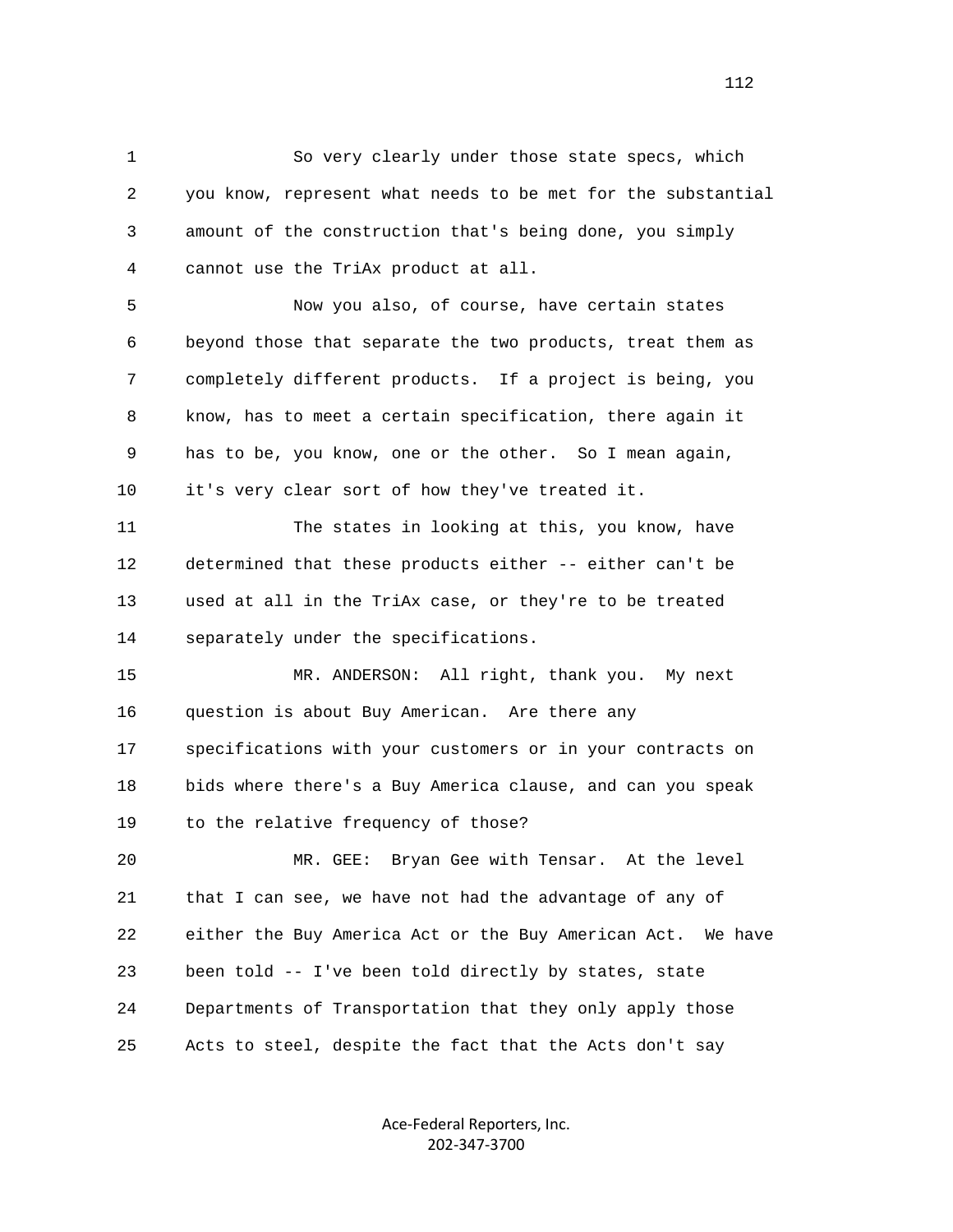1 that.

| 2  | So we have not, to my knowledge, received any                  |
|----|----------------------------------------------------------------|
| 3  | relief. We do know that some of our customers, our end         |
| 4  | customers do prefer an American-made product. But we           |
| 5  | haven't realized any measurable price difference or            |
| 6  | competitive advantage based on that to my knowledge.           |
| 7  | MR. ANDERSON:<br>Okay. The other question has to               |
| 8  | do with the transition from BIAX to TriAx. It sounds like      |
| 9  | we heard -- we had a very rich discussion here about the       |
| 10 | market, the development, the patents, the applications and     |
| 11 | so forth. Is there any -- is there any sense that the          |
| 12 | TriAx, even though it's creating -- is it creating a new       |
| 13 | demand or is it eventually over time, when you get the         |
| 14 | specifications for TriAx, is it supplanting or replacing       |
| 15 | what would have been a BIAX application?                       |
| 16 | Right now, you've got a specification. But in                  |
| 17 | the long term, as you develop from BIAX to TriAx, are you      |
| 18 | creating wholly a new market and a new demand for a product    |
| 19 | that can't be replaced by anything else, or is there some      |
| 20 | possible supplanting or replacement, you know, in the future   |
| 21 | of what would have been a BIAX market?                         |
| 22 | Mike Lawrence, Tensar. You know,<br>MR. LAWRENCE:              |
| 23 | most roads don't use any improvement of the types that we're   |
| 24 | They just use aggregate and build a road,<br>talking about.    |
| 25 | I mean the majority of all roads are built that way.<br>right. |

Ace‐Federal Reporters, Inc. 202‐347‐3700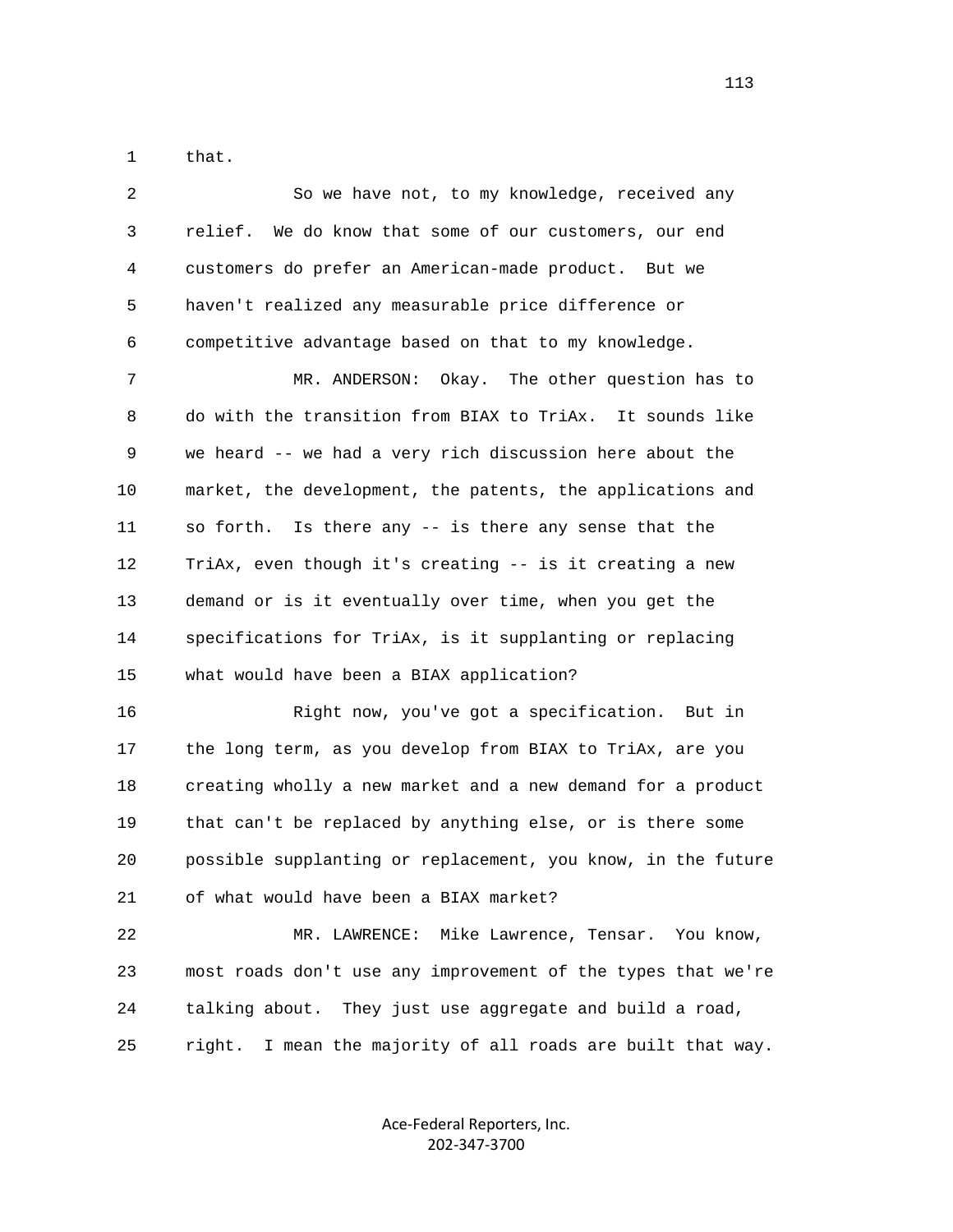1 So our job as a company is to build better roads that last 2 longer, and we have the technology to do it.

 3 It's kind of frustrating that it doesn't often 4 get adopted, and they build a road to last a certain length 5 of time and we could double it, you know, and we know that. 6 But our job is about building better roads. It's about 7 getting innovation and technology out there to improve them.

 8 We're going to continue to get products, you 9 know. TriAx, for instance, has that ability to improve 10 roads. BIAX has the ability to, you know, improve roads, 11 chemical stabilization, you know, things that we don't do. 12 All of them have the capability.

 13 Our job is to find out where the best value is. 14 Not every market will use the same product. So it's a 15 question that we, you know, we look at quite heavily. It's 16 really our business is about making these roads and paving 17 sections, as we call them, better.

 18 But there's not an automatic answer that one's 19 going to replace another. Every road is going to be 20 different and TriAx will be aimed at certain types of roads 21 in certain circumstances where that value's better; BIAX at 22 others.

 23 So you know, we'll have another product too 24 hopefully, and that will, you know, even do a better job at 25 a better cost. That's what we continue to strive for.

> Ace‐Federal Reporters, Inc. 202‐347‐3700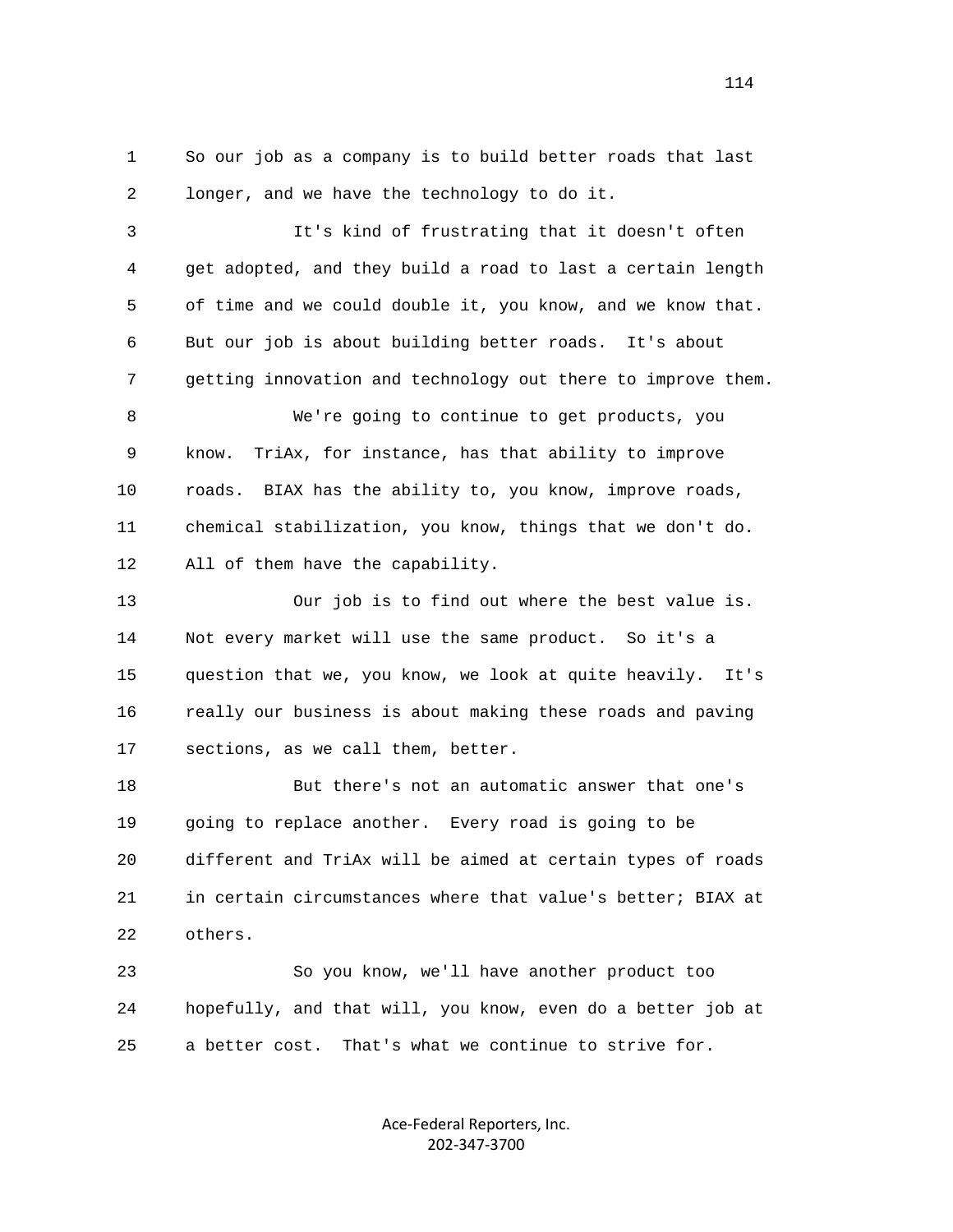1 MR. GERRISH: Jeff Gerrish for Tensar. Just to 2 add to that, I think because of the performance, the better 3 performance characteristics of the TriAx product and the 4 better interlocking capabilities that it performs with the 5 triangular geometry and structure and the different rib 6 profile, you know, I think it is going to lead to new 7 markets, because it's going to convince.

 8 Because of the performance characteristics, it's 9 going to lead more -- it's going to lead to uses of the 10 geogrids in road construction where it never would have been 11 used before because of these better characteristics. You 12 also have different applications for the biaxial geogrid 13 products that, you know, you can't use TriAx for, and we've 14 talked a little bit about those here today, you know, in the 15 marine mattresses and the wall units as well.

 16 So you know, there's going to be different 17 applications for the product. But again I think you're 18 going to lead to, with these better performance 19 characteristics for the TriAx product new markets, because 20 those who would not have otherwise used geogrids are going 21 to use them and you're not going to replace the biaxial 22 product.

 23 MR. GEE: Bryan Gee with Tensar. Just to 24 reinforce that a little bit and add to it, we consider -- at 25 this point, our primary competitor is conventional methods.

> Ace‐Federal Reporters, Inc. 202‐347‐3700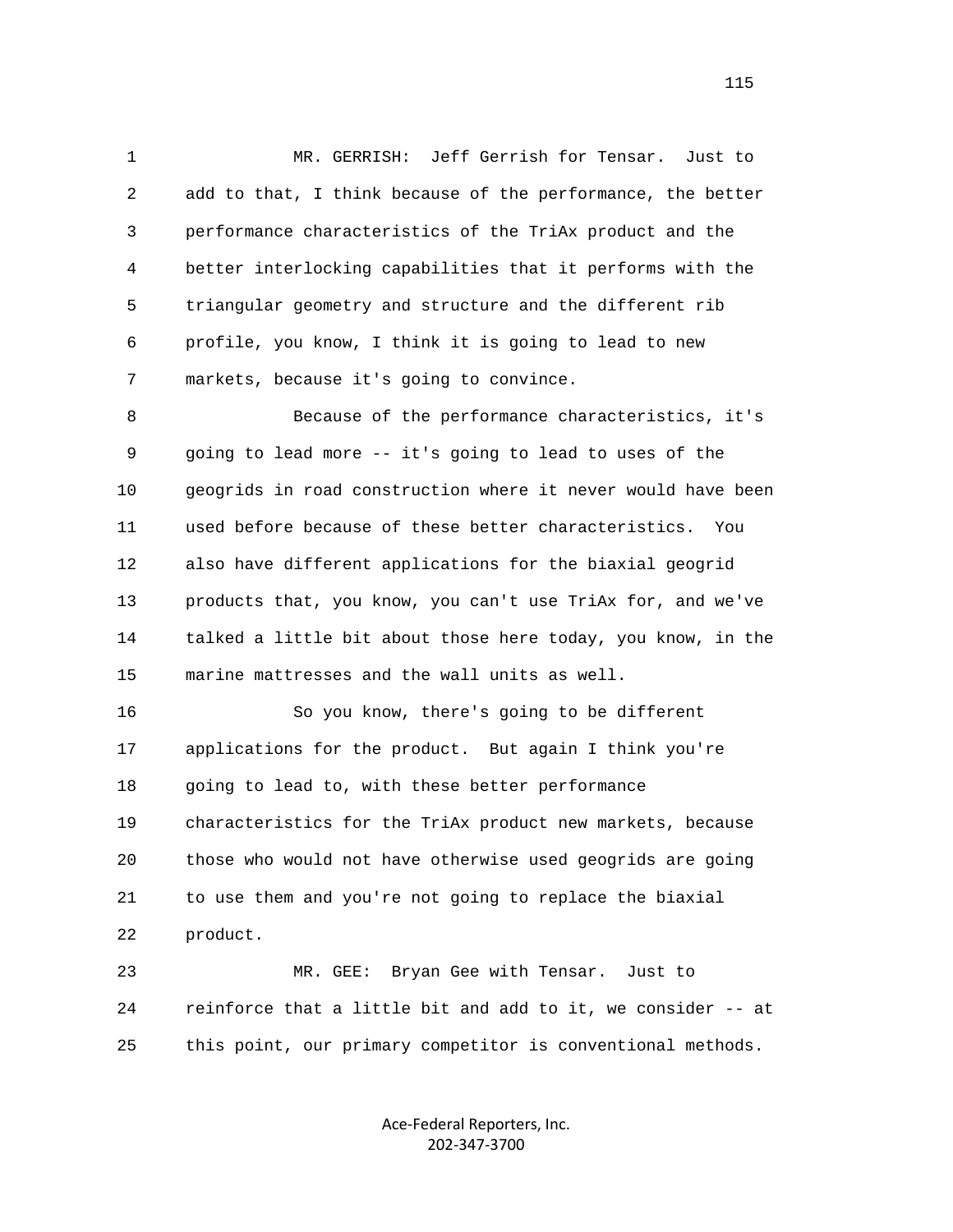1 So I would view that as we certainly compete with the 2 imported biaxial integral geogrids. But we're primarily 3 trying to grow the market into conventional methods, as Mike 4 said.

 5 There's one specific area that I think represents 6 a great example of a new market that TriAx would create 7 separate from anything else, and that would be in flexible 8 pavement design with mechanistic empirical design that I 9 mentioned briefly in the previous questions.

 10 We're the only company that is doing the 11 investment required to integrate a geogrid into mechanistic 12 empirical design methodology for Ashtoe. So there is no 13 other -- that market doesn't exist right now. We're in the 14 process of creating it. Nobody else is making that 15 investment.

 16 MR. ANDERSON: Thank you, very helpful. I would 17 just close by encouraging you or ask you in the post-hearing 18 brief, we had a very fulsome discussion about the patent and 19 your experience with two different patents.

 20 I think this is more for a post-hearing brief. 21 If you'd care to share in your other markets where the 22 patent has expired, talking about what level of decline in 23 the prices you experienced and what length or duration for 24 the market for your product to reach what you consider to be 25 the market equilibrium post-patent in those other markets.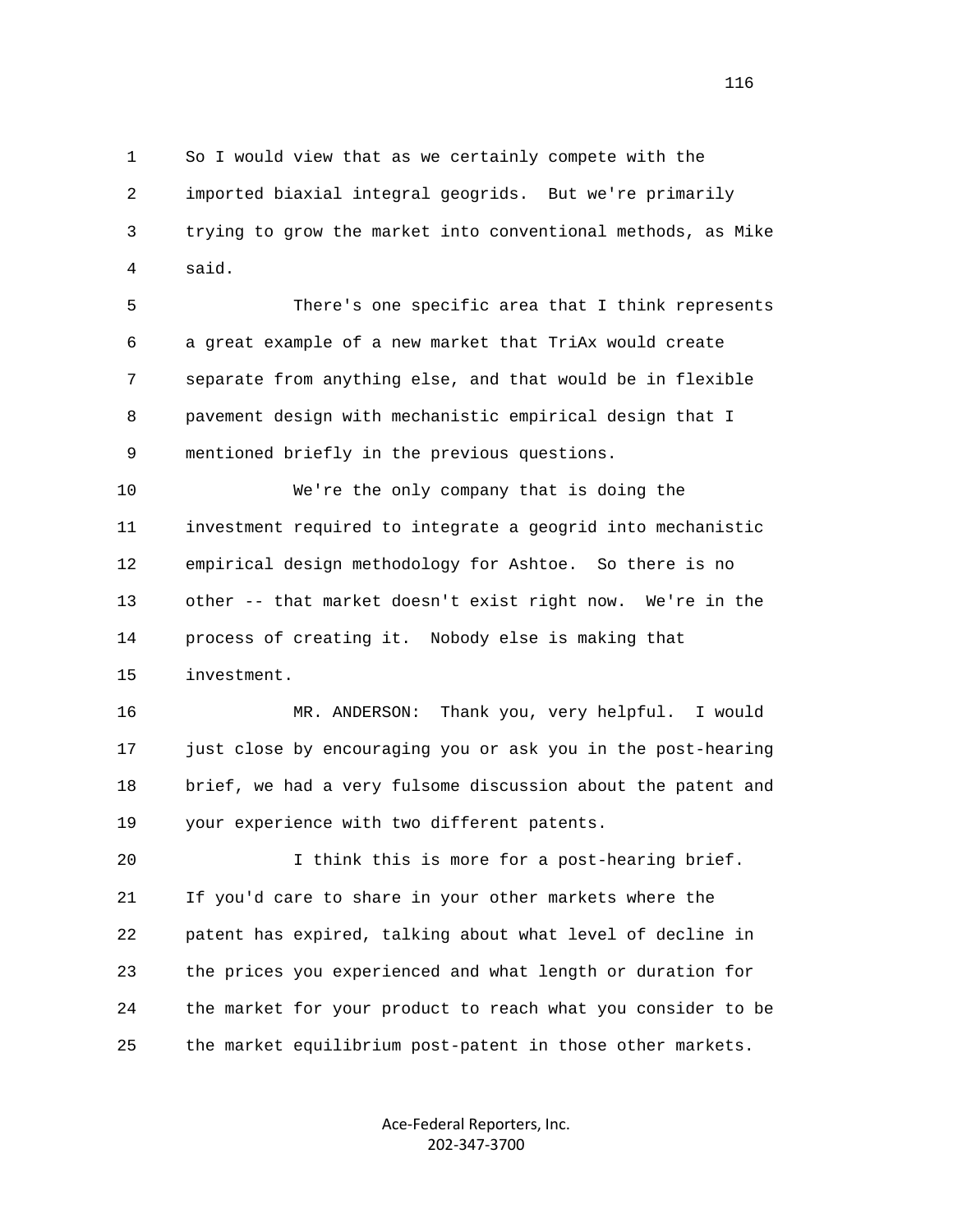1 So it might be very helpful for the Commission to 2 understand your experiences there. So with that, we thank 3 you for all your information and a very thorough and 4 responsive answers to our questions and for your testimony. 5 It's been very illuminating and very helpful, and 6 I think at this point we'll take a 20 minute break and let 7 the parties rest a little bit, and we'll convene shortly 8 after -- by the big clock behind you, let's say 12:35. So 9 thank you. 10 11 (Whereupon, a recess was taken to reconvene at 12 12:35 p.m.) 13 14 15 16 17 18 19 20 21 22 23 24 25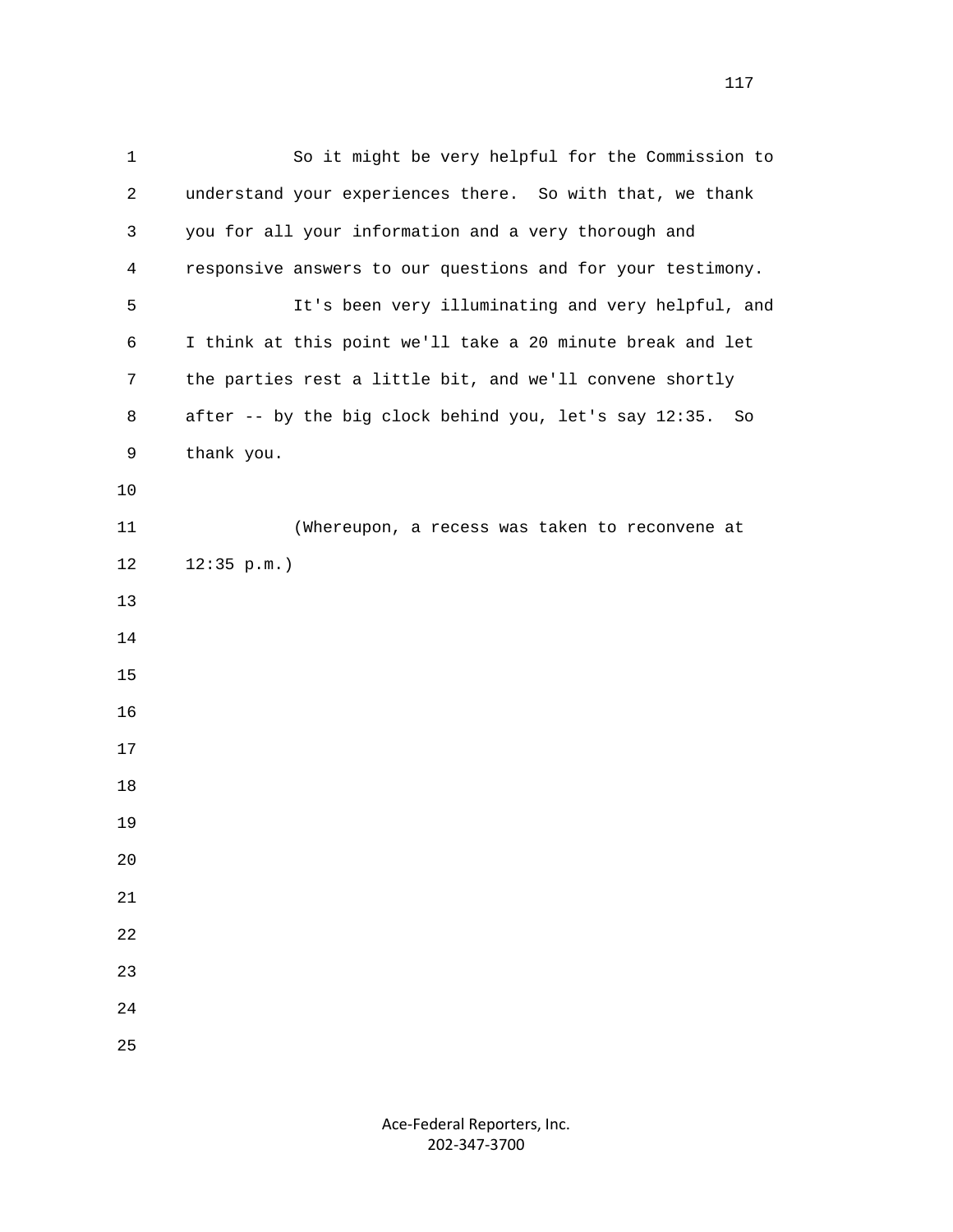| $\mathbf 1$ | AFTERNOON SESSION                                               |
|-------------|-----------------------------------------------------------------|
| 2           | $12:35$ p.m.                                                    |
| 3           | Would the room please come to<br>MS. BELLAMY:                   |
| 4           | order?                                                          |
| 5           | MR. ANDERSON: Welcome to Mr. Baisburd and the                   |
| 6           | panel and I'll turn the time over to start with your            |
| 7           | testimony now.                                                  |
| 8           | Thank you very much and<br>MR. BAISBURD:<br>Great.              |
| 9           | good afternoon. We're going to quickly get to the panel,        |
| 10          | but I'd like to take a moment to start at the domestic-like     |
| 11          | product because that's exactly where the Commission starts      |
| 12          | every investigation. And because you have to know what the      |
| 13          | like product is to define the domestic industry and it's the    |
| 14          | domestic industry that you analyze to determine how they're     |
| 15          | impacted if at all by the imports that are being                |
| 16          | investigated.                                                   |
| 17          | So I'm going to fall into the trade lawyer trap                 |
| 18          | of talking about steel for just a second. You know, in the      |
| 19          | oil patch you can't use welded standard pipe to drill a         |
| 20          | You have to use welded OCTG or seamless OCTG.<br>well.<br>Those |
| 21          | products are separate like products, they've long been found    |
| 22          | to be separate like products and that's not what we're          |
| 23          | talking about here today. But if you're building a road to      |
| 24          | that well and you're an engineer and a designer and you're      |
| 25          | sitting down to design that road and you choose to use a        |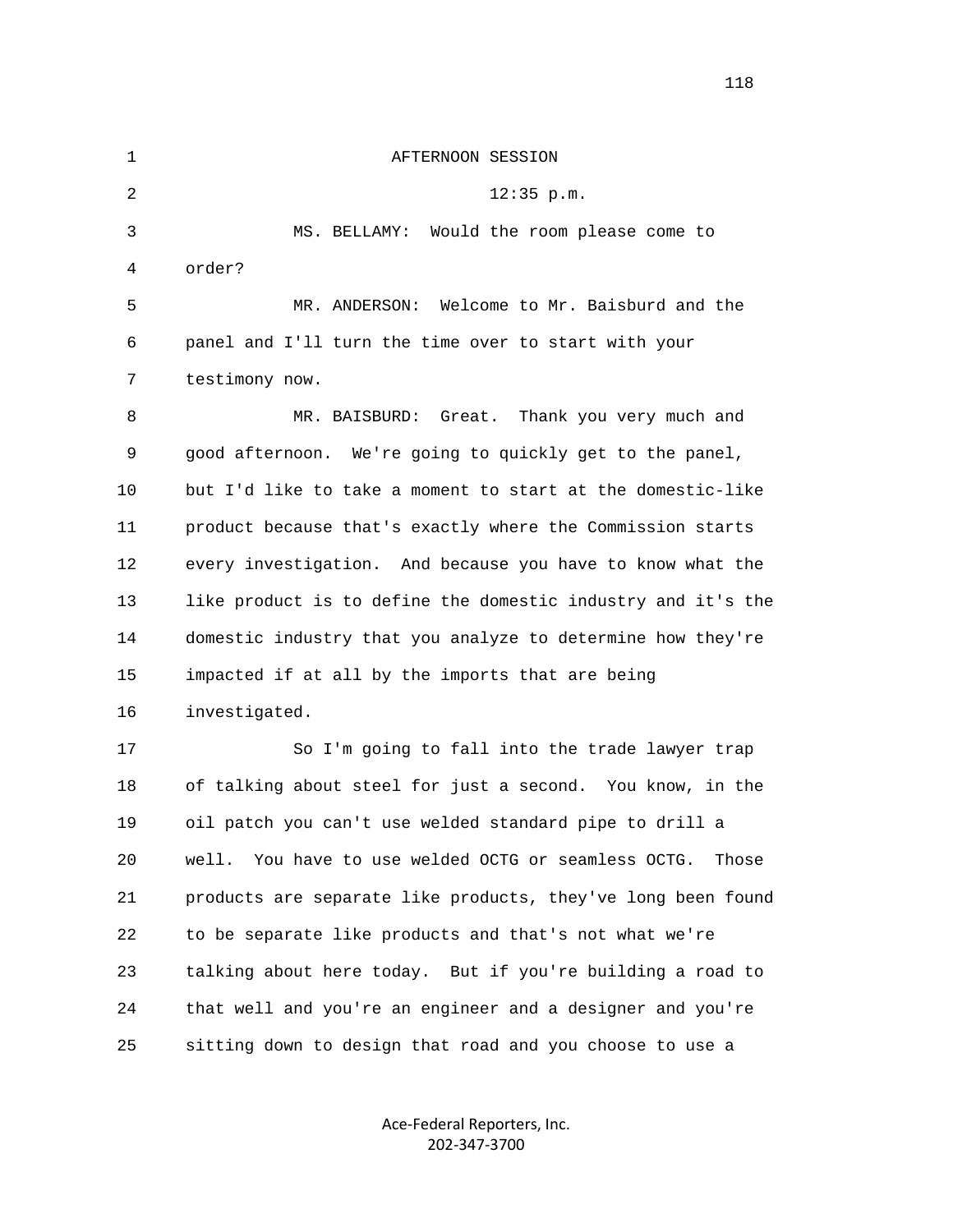1 geogrid, you're going to make a choice whether to use a 2 biaxial geogrid or a TriAx product. Those products and that 3 decisionmaking point are interchangeable and they're 4 interchangeable for many reasons, not the least of which is 5 they have similar physical characteristics and uses, they're 6 produced at the same facility, you heard this morning, 7 they're produced on the same production lines with some 8 variation, apparently, as production processes require. 9 Well, if you're making tubular goods -- steel goods, you 10 make some changes in the production line as you're going to 11 different widths and different thicknesses and different 12 types of products as well. Customers perceive these as 13 interchangeable and they're sold in the same channels of 14 distribution as you heard from the distributors this 15 morning.

 16 So I just wanted to start briefly with that. 17 You're going to hear a lot more about these products from 18 the panel. And with that I would like to turn it over to 19 John Dowdell, the President of Hanes GEO.

## 20 STATEMENT OF JOHN DOWDELL

 21 MR. DOWDELL: Good afternoon. My name is John 22 Dowdell and as Yohai indicated, I'm President of Hanes GEO 23 components. I've been involved in the geogrid, geosynthetic 24 and erosion control industry for over 20 years. I started 25 with a company that manufactured geosynthetic fabrics that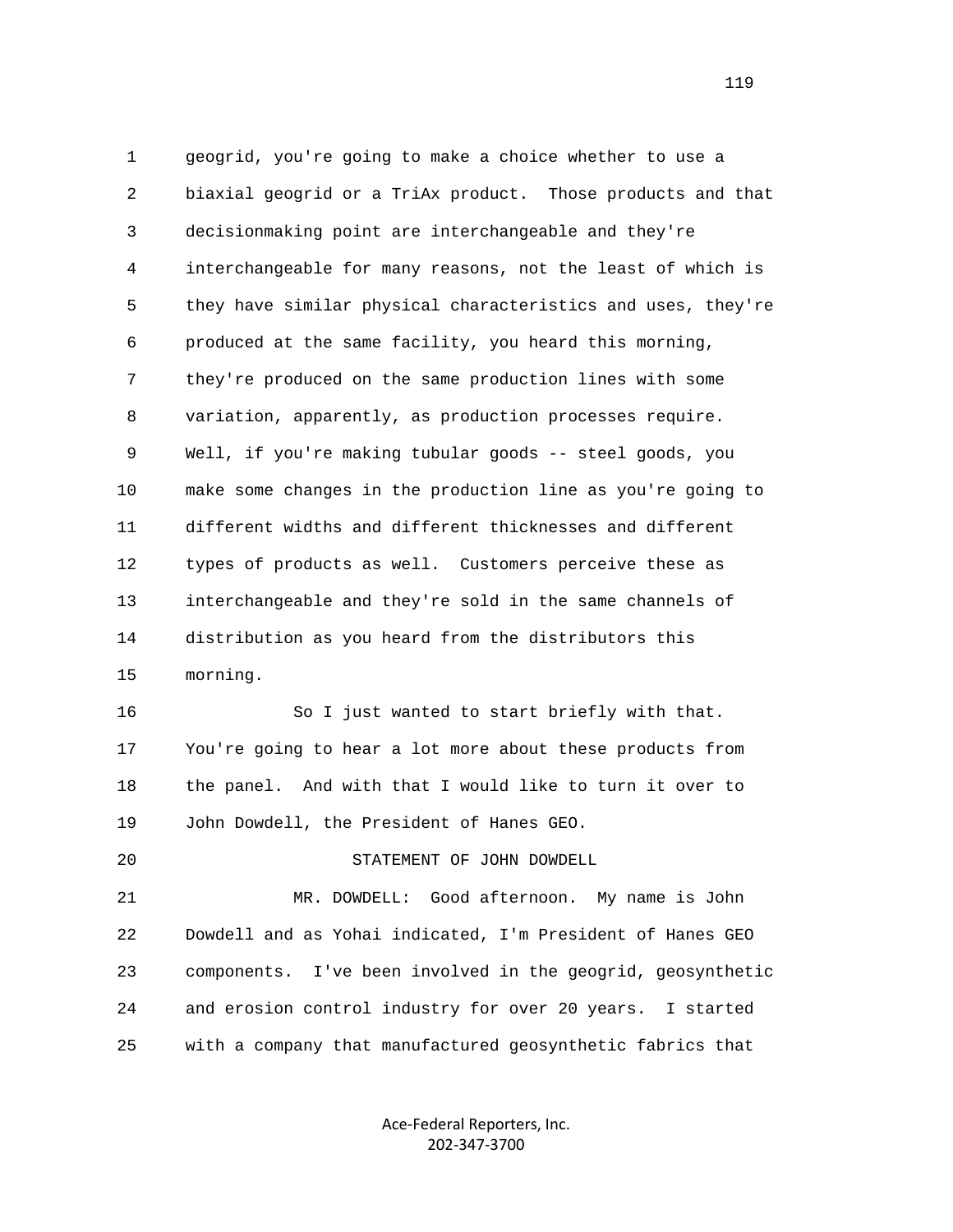1 were used in construction projects similar to the ones that 2 we'll be talking about today. For the last decade I've 3 worked for Hanes GEO Components, a distributor of these 4 products and many others that support the industry.

 5 I've read the petition, in particular the 6 discussion of like-products and Tensar's claims about how 7 imports have allegedly impacted their operations. And I'd 8 like to start this afternoon with an overview of the geogrid 9 industry because it impacts the way Tensar is trying to 10 define it. And some of this will be a bit redundant from 11 what you've heard this morning. So I'll try to tailor my 12 way around that as best I can.

 13 Tensar is trying to define the domestic -- I want 14 to comment on the domestic industry, the role of importers, 15 and the impact of Tensar's own decisions on the market that 16 we compete in today.

 17 Biaxial geogrids are primarily used for building 18 in trafficked areas as Tensar laid out, I thought, quite 19 capably earlier today. They're used in paved and unpaved 20 roads, parking lots, railways, airports, port systems, so 21 anywhere basically that there's traffic that will be 22 traveling over a paved or unpaved structure is an 23 opportunity to incorporate geogrids in the design of those 24 products.

25 You'll hear a number of claims, grids are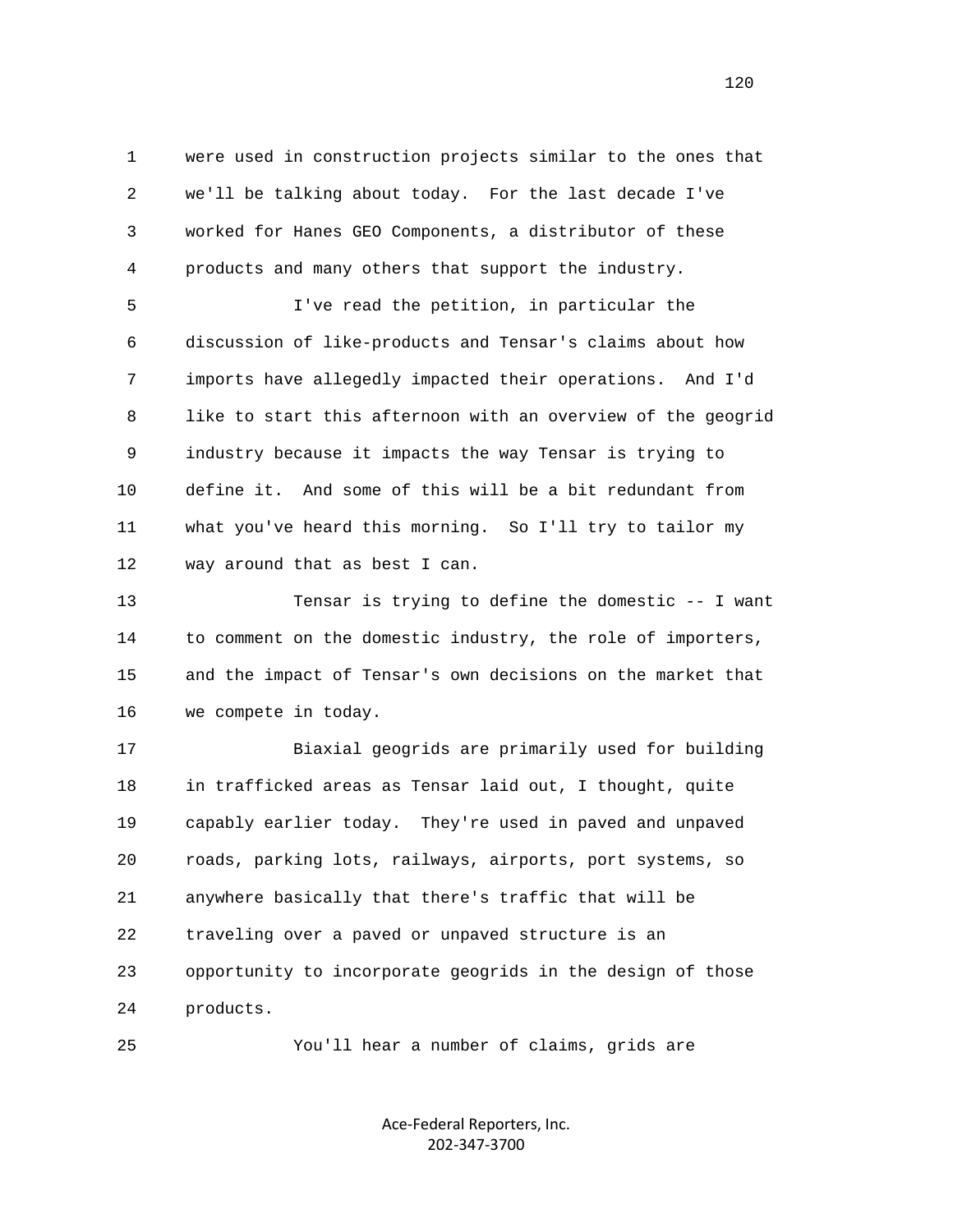1 primarily simply designed to hold rock in place. At its 2 simplest form, that's how geogrids are designed. They hold 3 the aggregate in place. There are four critical players in 4 the projects which use geogrids. The first are the owners 5 of the project, so that would be the private entities that 6 pay for it or the public entities that are actually paying 7 for the work to be done. They'll engage a design engineer 8 to come up with a design for the product or the project that 9 they're contemplating. After the design is done, there will 10 typically be lettings for bids to complete the work and at 11 some point there will be the selection of a construction 12 contractor.

 13 And then the fourth component of this would be 14 the suppliers that sell and deliver the geogrids to the job 15 sites. And I heard a number of times today that price 16 trumps all. Price is absolutely important. It's not in my 17 experience that price trumps all.

 18 Geogrids are a very small percentage of the 19 overall cost of a project. They are overshadowed not only 20 by the other components in the road structure often times, 21 but even something as simple as the labor rates that are 22 being paid for the work crews that are actually out doing 23 the work. The reality is if a distributor in the position 24 I'm at in the chain fails to deliver on time that has 25 significant impact on the contractor and their ability to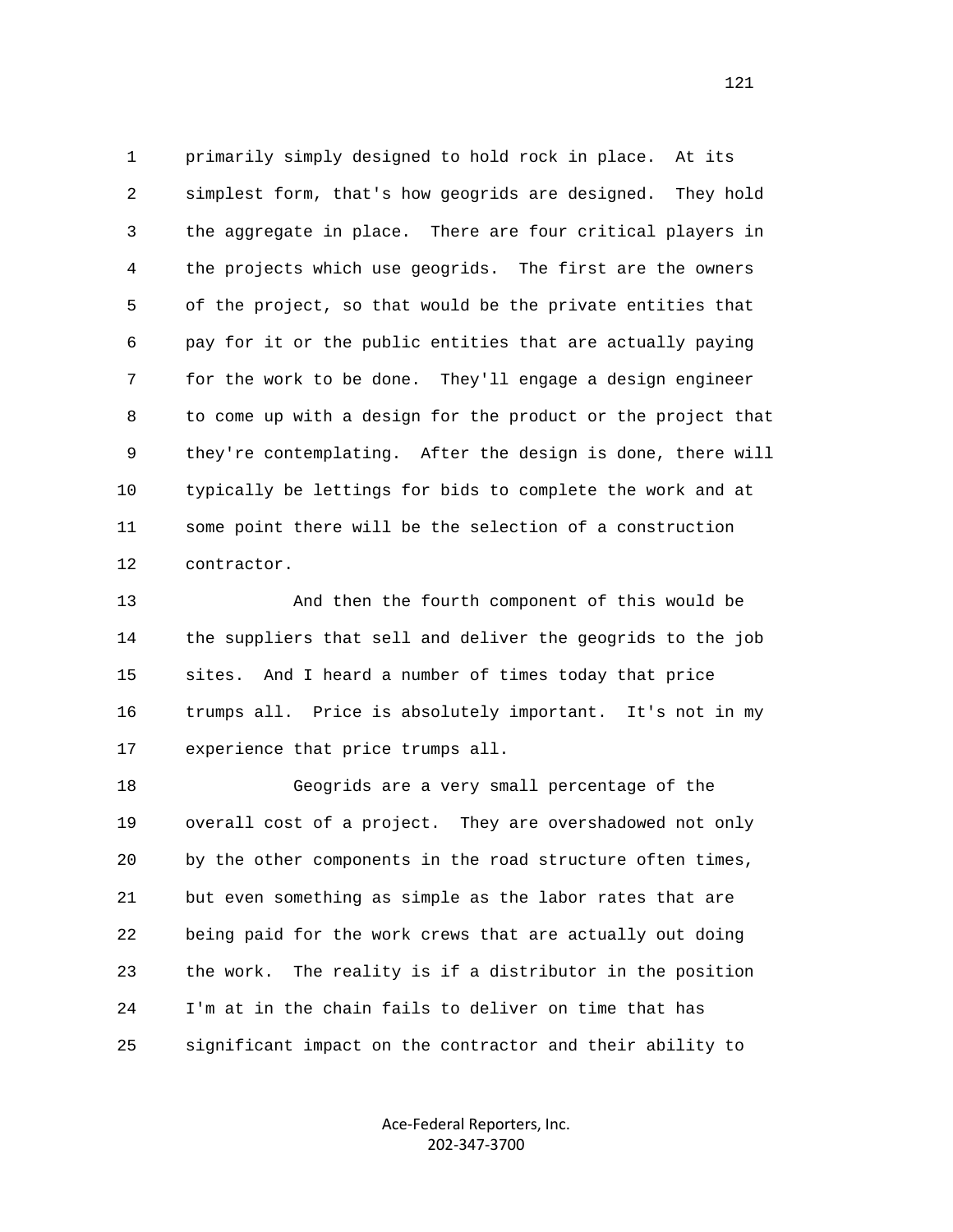1 complete the project on time. They have crews scheduled to 2 be out there at 7 o'clock. If you're not there with your 3 material at 7 o'clock, I don't care what you were selling it 4 at, it's a small component of the price and you're going to 5 lose the opportunity to service that contractor then and in 6 the future.

 7 So there's much more to this, in my opinion, than 8 simply who has the best price. Low price is an important 9 component, I certainly acknowledge that.

 10 Geogrids were introduced approximately 35 years 11 ago as a way to improve performance while reducing the 12 overall cost to build and maintain a road. A design 13 engineer, as you heard earlier today, can utilize Biaxial 14 geogrids or alternatives such as lime, cement, more rock in 15 the road design. There are competing technologies in place.

 16 Our estimate is currently the utilization rates 17 of Biaxial geogrids are extremely low. We feel like it's in 18 the range of about 5 percent if you look at this across the 19 country.

 20 Today this committee is focused on the Biaxial 21 geogrids produced by punching and drawing polypropylene 22 sheets in two directions irrespective of their aperture. 23 And I will comment on that just briefly because you will 24 hear us use the term aperture and I think you got a pretty 25 good feel for this at this point. It's simply the shape.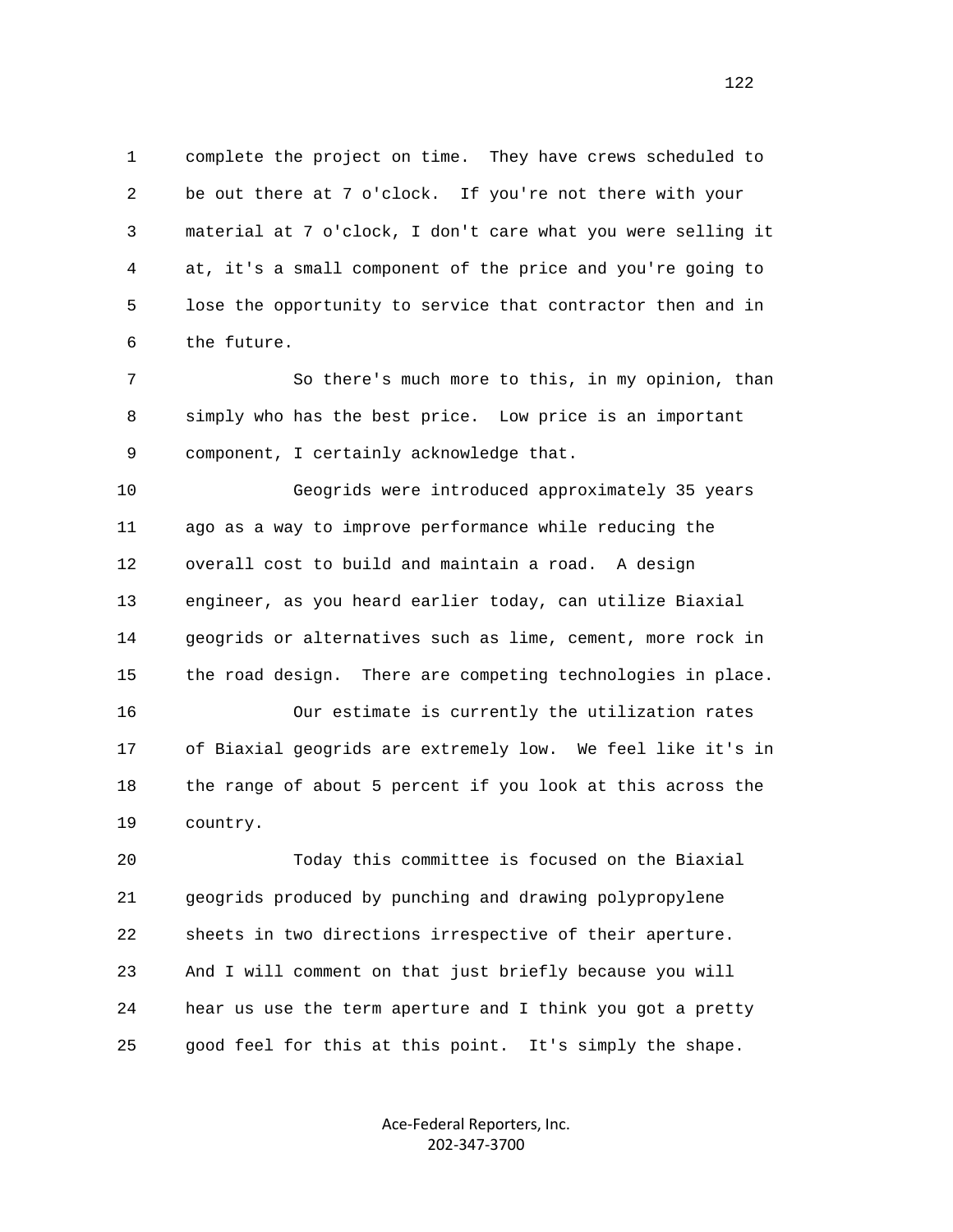1 We're just saying is it a rectangular shape? It's the shape 2 and the size of the opening. So how much room is there that 3 is actually fitting them. So for the back --

4 [LAUGHTER]

 5 MR. DOWDELL: When making the decision regarding 6 whether to use a Biaxial geogrid in a project, the engineer 7 first considers cost. They're looking at what's the most 8 cost effective way to build a road that meets our design 9 parameters. They've been told that we want a road that's 10 going to last 20 years, so they're going to look at all the 11 factors that roll into costs and the relative cost of the 12 grid being one of them. But they're also looking closely at 13 the amount of aggregate, the asphalt and the other materials 14 that will be used and the soil conditions. So all of that 15 comes into play as they're looking at how are we going to go 16 about designing this particular structure.

 17 It's common in the industry for projects to 18 contain specifications which can be met either by triangular 19 or rectangular bio -- or geogrids, I should say. For 20 example, in one Oregon DOT project that let in 2014, the 21 Department of Transportation specified that a geogrid could 22 be a triangular, aperture, insar, Triax T, TX5, a 23 rectangular Tensar BIAX1200 a rectangular Teragrid RX1200, 24 all of those on exactly the same projects with the exact 25 same design parameters with no addition changes in terms of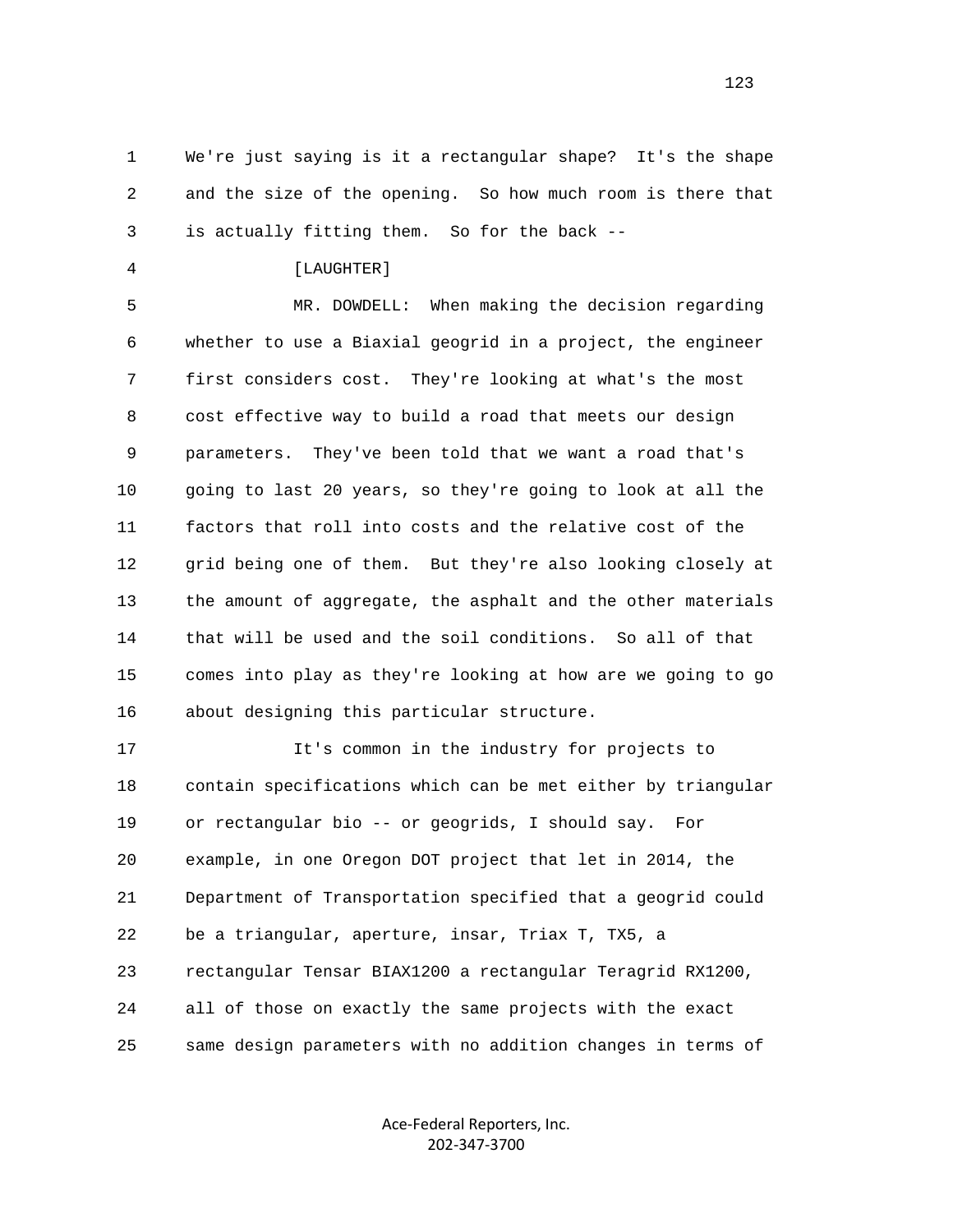1 materials or any other component of that project. And as 2 part of our post-conference submittal, we can share with you 3 a multitude of projects that have been substituted out from 4 a Triax product to a Biaxial integrated grid with no other 5 design changes. There are a number of examples that any of 6 our panel up here can give to that exact point.

 7 In other words, in this particular project, the 8 specifications allowed for triangular aperture grids, 9 rectangular aperture grids on an equal footing.

 10 This gets us to the other players, contractors 11 and suppliers. Before June 2012 Tensar had a patent on 12 punched and drawn Biaxial geogrids in the United States. 13 They were then and still are the sole U.S. producer of 14 punched and drawn geogrids. As a result of the patent, 15 pricing for punched and drawn biaxial geogrids was high 16 because Tensar controlled all sales through both its patent 17 and its exclusive and tightly controlled distribution 18 network. We'll talk some, as the day goes on, I'm sure, 19 about the growth in the market that we see -- that we've 20 seen to this point and what we expect to see moving forward 21 in the future. A key component of that growth now is more 22 distributors have access to the product. There are more of 23 us out there trying to get the product specified into the 24 market. We're touching more contractors through that 25 increased channel of distribution.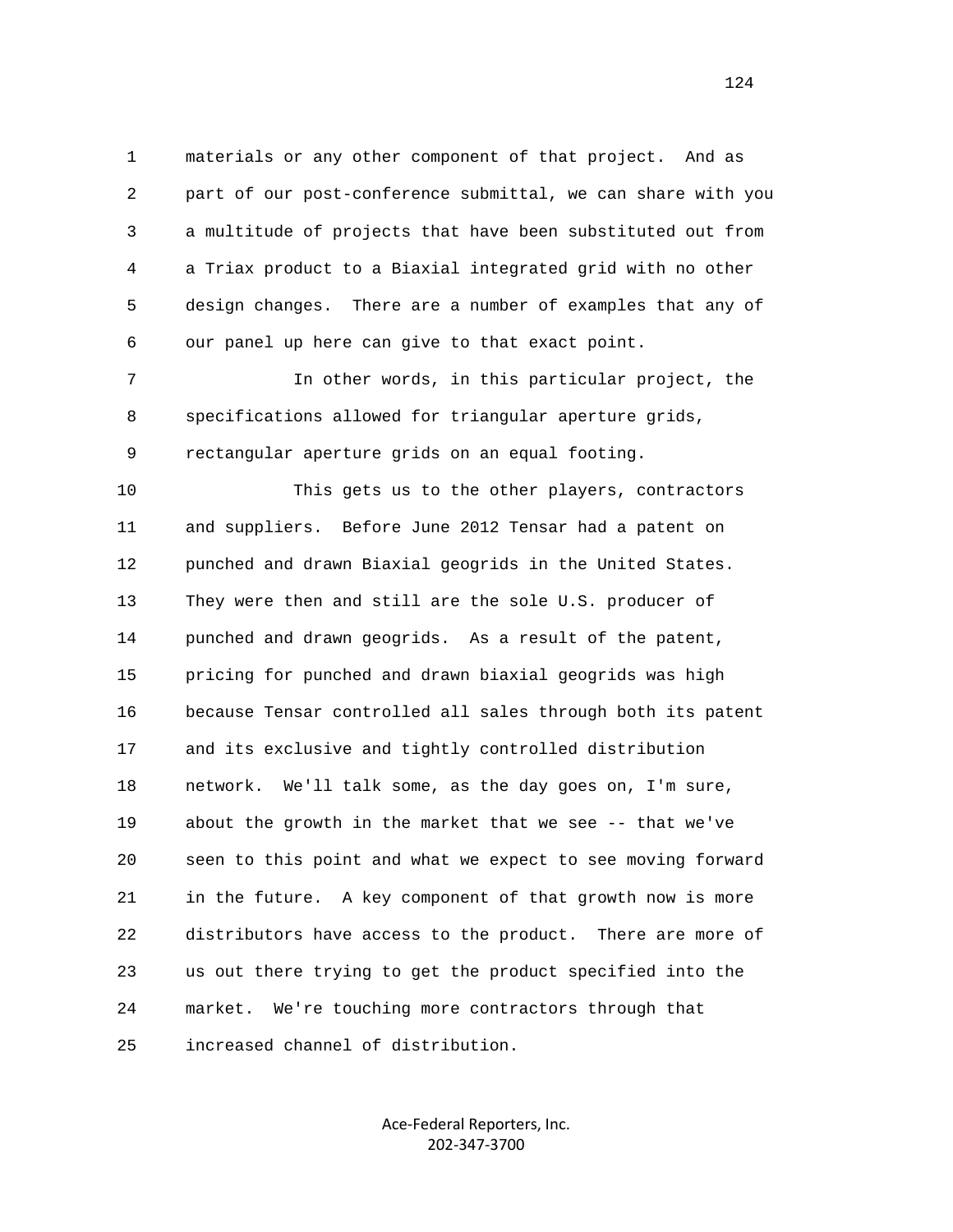1 The high-priced Tensar geogrids made alternative 2 non-geogrid designs using other stabilization techniques 3 more competitive. There's a direct correlation to the cost 4 of the grid and how many projects you're going to get it on. 5 Once the patent protection expired for 6 rectangular Biaxial geogrid imports which provided 7 high-quality, cost effective, alternative source of punched 8 and drawn Biaxial geogrids quickly replaced these other 9 design alternatives. So some of our projects are taking 10 product that might have been using lime in the past and now 11 they're able to incorporate geogrid. The market is growing 12 as a result of these products coming to the market.

 13 There are other reasons why the market looked for 14 and benefitted from alternative sources of supply for 15 punched and drawn geogrids. First, in 2010, two years 16 before the presence of any imports Tensar clearly told the 17 market that it intended to cease production runs for their 18 traditional rectangular geogrids, that it would remove them 19 from their standard list of products and was adopting the 20 strategy to transition entirely to Triax another patented 21 Tensar product. Basically what the market heard very 22 clearly in written communications was, we're moving our 23 Biaxial production to Triaxial. At the same time they 24 changed their design software to give benefit to the 25 Triaxial products relative to the Biaxial products. The

> Ace‐Federal Reporters, Inc. 202‐347‐3700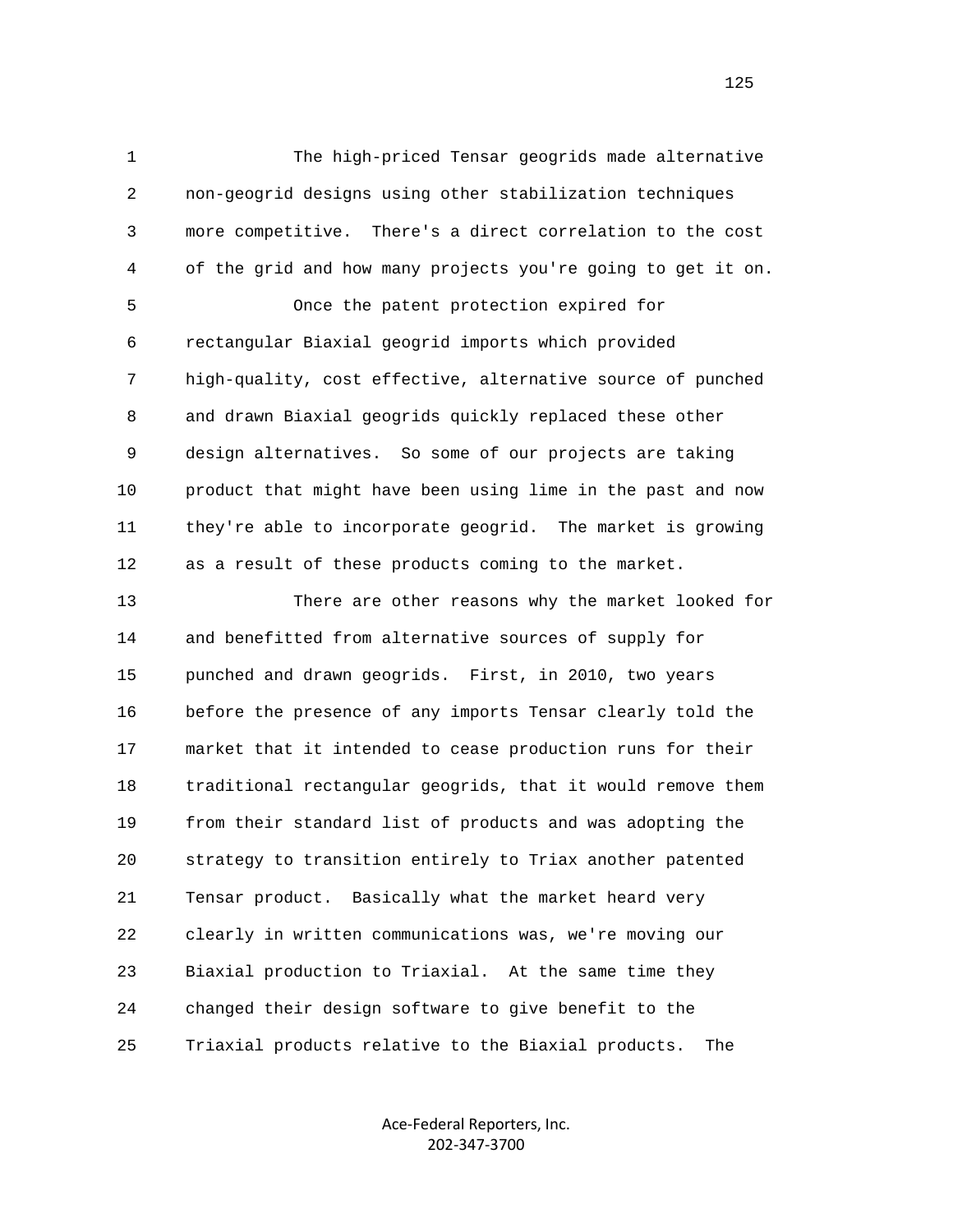1 same calculations, the same inputs, different results for 2 the Biaxial products after this occurred.

 3 Second, Tensar's sole U.S. facility suffered a 4 fire in 2011. Tensar notified the market they would support 5 the U.S. market with equivalent Chinese and U.K. imported 6 products. But for the market, this highlighted the risk of 7 having a sole source, single manufacturing location facility 8 supporting the entire U.S. market.

 9 Third, Tensar's exclusive distribution network 10 put other distributors at a severe disadvantage. When 11 trying to bid for a project involving Tensar products, those 12 of us that didn't have direct access to Tensar product were 13 constrained to go to a direct competitor and ask them for 14 pricing on a project. I don't think it takes much 15 imagination to understand how that works out.

 16 Looking forward, we are confident we will see 17 growth in the Biaxial geogrid industry. Recently the 18 federal government approved the FAST Act which gives 19 five-year funding for infrastructure projects moving 20 forward. In addition, with the ready availability of 21 nonpatented alternatives, we believe we will continue to see 22 a growing utilization rate of Biaxial geogrids in projects 23 which benefit from their inclusion and design.

 24 Thank you for your attention this morn -- or this 25 afternoon. I was wishful thinking there, wasn't I. Thank

> Ace‐Federal Reporters, Inc. 202‐347‐3700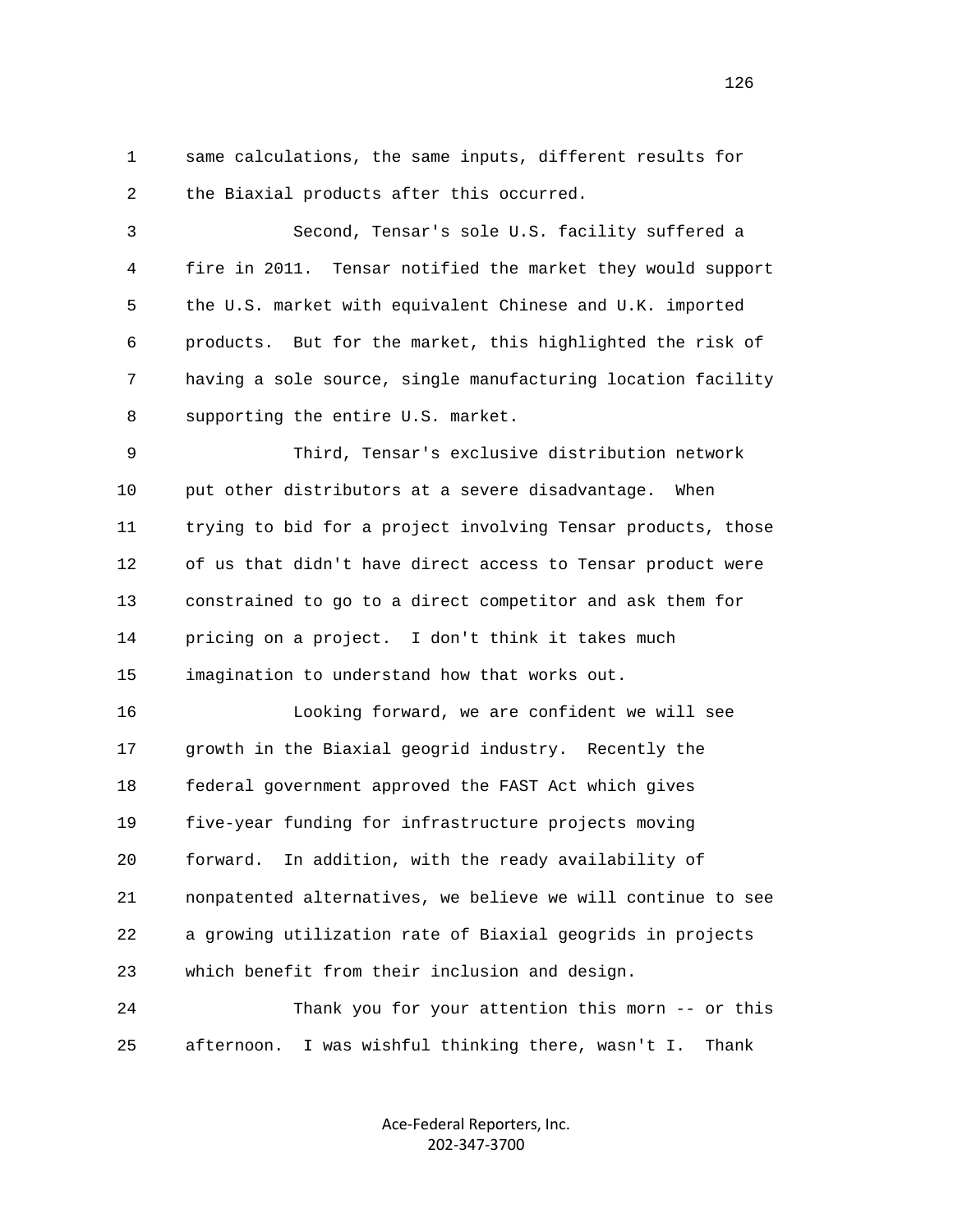1 you for your attention this afternoon. If you have any 2 questions at this time, I'll field them or I'll yield the 3 floor to Mr. Cashatt. 4 STATEMENT OF CLAY CASHATT 5 MR. CASHATT: Thank you, John. Good afternoon. 6 My name is Clay Cashatt and I am the Vice President of Hill 7 Country Site Supply. We are a small, regional, 8 disadvantaged enterprise in Texas that focuses on 9 distributing a wide range of drainage and roadway products. 10 I want to thank you for your time this afternoon. 11 A lot of roads are built in Texas, as you might 12 imagine. So while we may be a small distributor, we know a 13 lot about the geogrid market because the Texas Department of 14 Transportation is the largest state DOT. And as mentioned 15 earlier, is one of the largest, if not the single largest 16 user of geogrid in the United States. So I'm going to cut 17 to the chase. There is absolutely no basis for treating 18 Triax as anything other than what it really is, a biaxial 19 integral geogrid.

 20 My understanding is that Triax is constructed of 21 the same polypropylene polymer, manufactured at the same 22 facility by the same crews, it is tested to the same AST and 23 standards and is used in all of the same markets and 24 applications as any other Tensar biaxial product.

25 All punch-drawn biaxial products including one

Ace‐Federal Reporters, Inc. 202‐347‐3700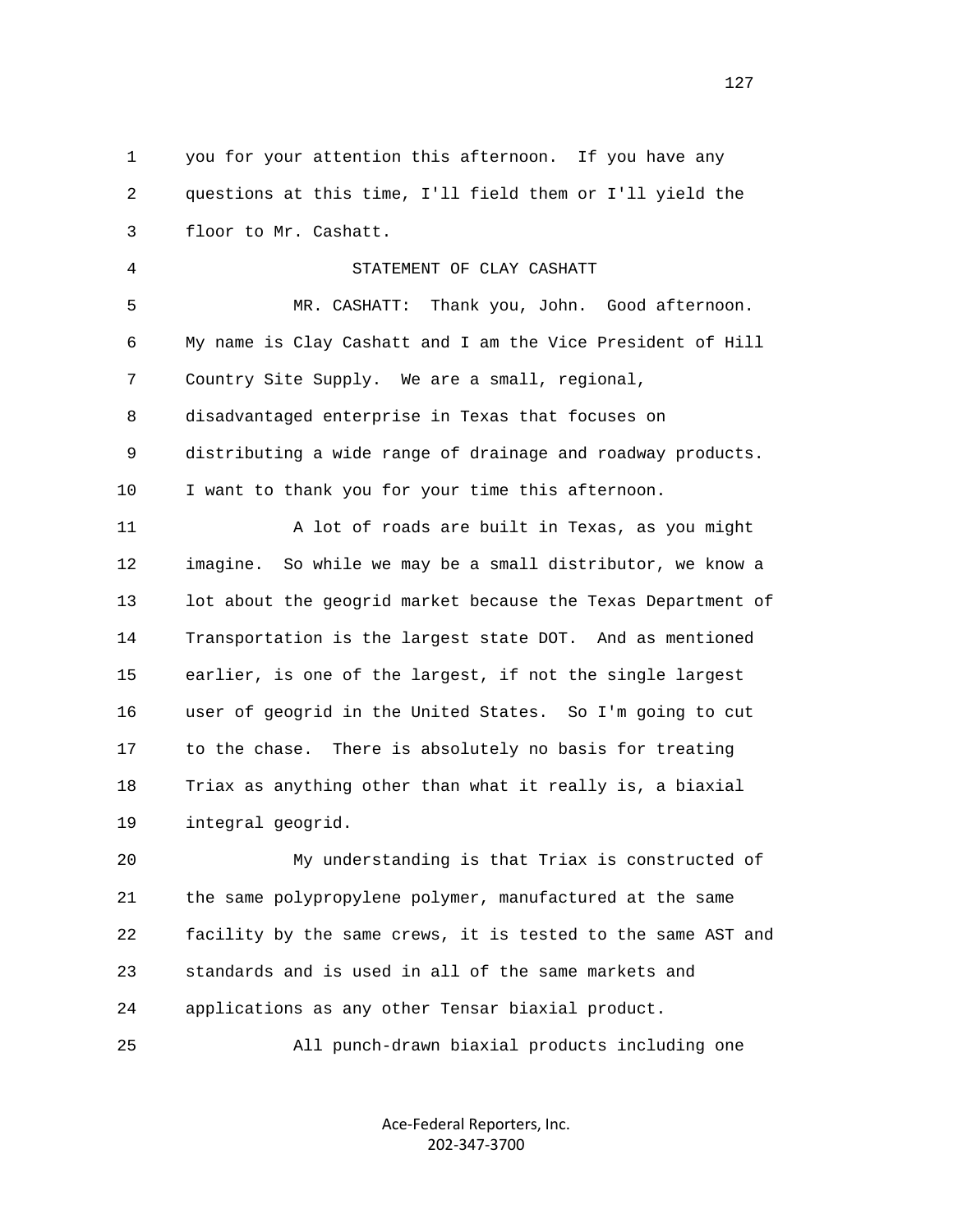1 with a triangular aperture or shape, as John mentioned, are 2 also manufactured using the same process, a plastic sheet of 3 whatever thickness is first extruded and then punched and 4 then stretched. It's that sample. The term Biaxial comes 5 from the process of stretching it in two directions for 6 either product.

 7 Therefore, TriAx by definition is a Biaxial 8 integral geogrid because it is also stretched in two 9 directions.

 10 Triax simply has triangular shapes giving it a 11 different look from other Biaxial products with rectangular 12 or square shapes. A rectangular, square and triangular 13 products may have some different features comparing one to 14 another, at the end of the day they are all punched and 15 drawn biaxial geogrids.

 16 Perhaps more importantly Triax and other Biaxial 17 integral geogrids have the exact same uses. An engineer can 18 decide whether they want a geogrid with a triangular shape 19 or a rectangular shape or a square shape. In whichever case 20 the geogrid is still used to build a better road, a better 21 foundation, or other sole structure.

 22 In short, every single square yard of Triax that 23 was ever installed could have been a square yard of 24 rectangular or square geogrid. Triax is simply a new way 25 for Tensar to rely on a new patent to try to charge more for

> Ace‐Federal Reporters, Inc. 202‐347‐3700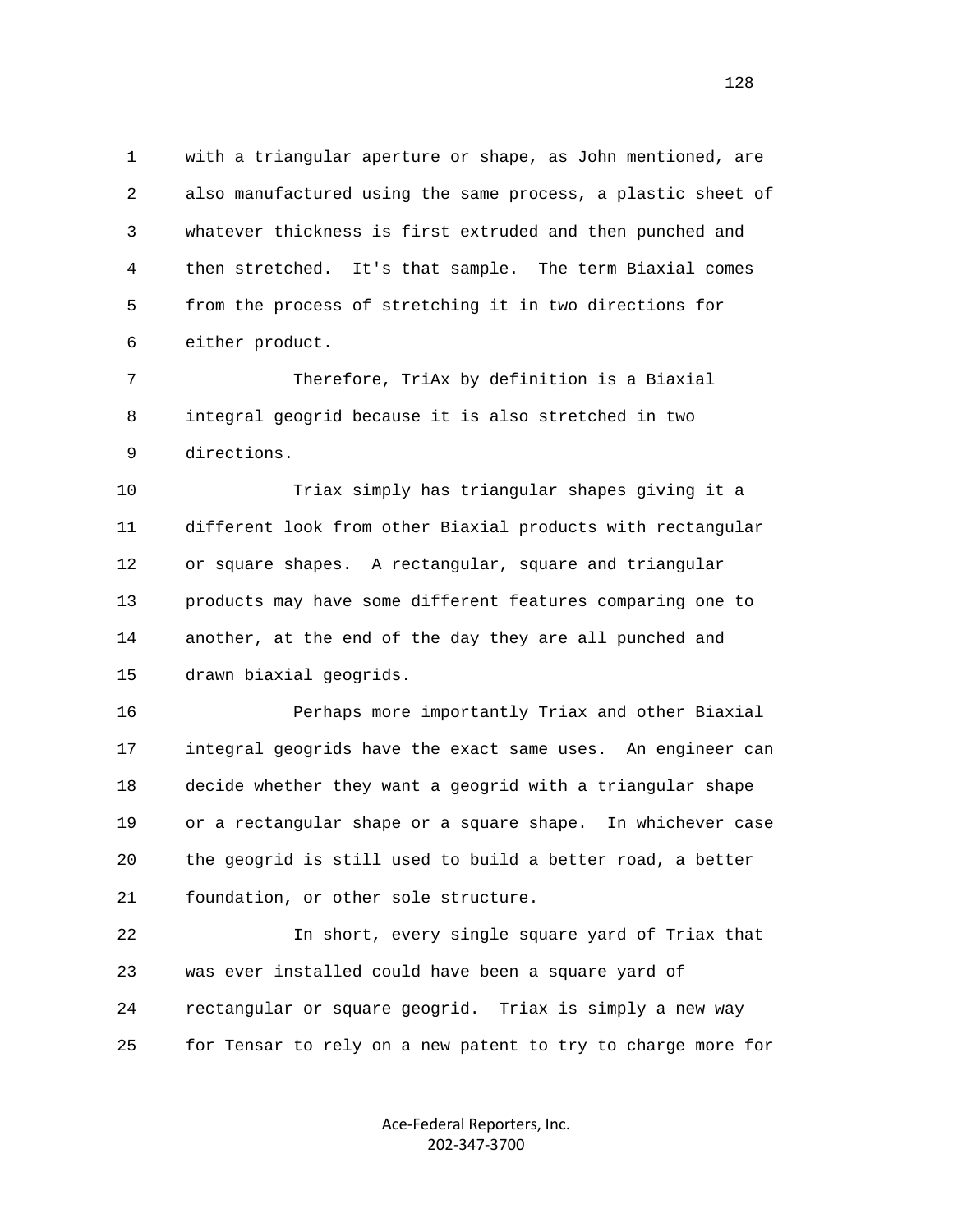1 its products.

 2 Tensar itself recognizes that geogrids with 3 different shapes are indeed interchangeable. First back in 4 2009 Tensar began actively promoting Triax as a direct 5 substitute for their existing type one and type two 6 business.

 7 Years before any imports arrived Tensar openly 8 discussed and disclosed their strategy to transition the 9 market from the patented DX products to the newly patented 10 Triax products. In fact, in 2010, they told the market that 11 they would, quote, "Discontinue regular production runs of 12 type two BIAX1200 and would remove it from all standard 13 lists of products." This was two years before any imports. 14 Tensar also said that it was, quote, "our 15 strategy to transition all of BIAX markets to TriAx." Let 16 me say that again. Tensar said that it was, quote, "Our 17 strategy to transition all of our BIAX markets to TriAx." 18 It doesn't take a rocket scientist to realize 19 that they're interchangeable. Tensar continues to reinforce 20 its position. Tensar's own road software -- design software 21 called SpectraPave allows engineers to run scenarios using 22 triangles or rectangles in both paved and unpaved 23 applications which again show they have identical uses. 24 Finally, on Tensar's website there's an 25 installation guide. Within that guide there's a single set

> Ace‐Federal Reporters, Inc. 202‐347‐3700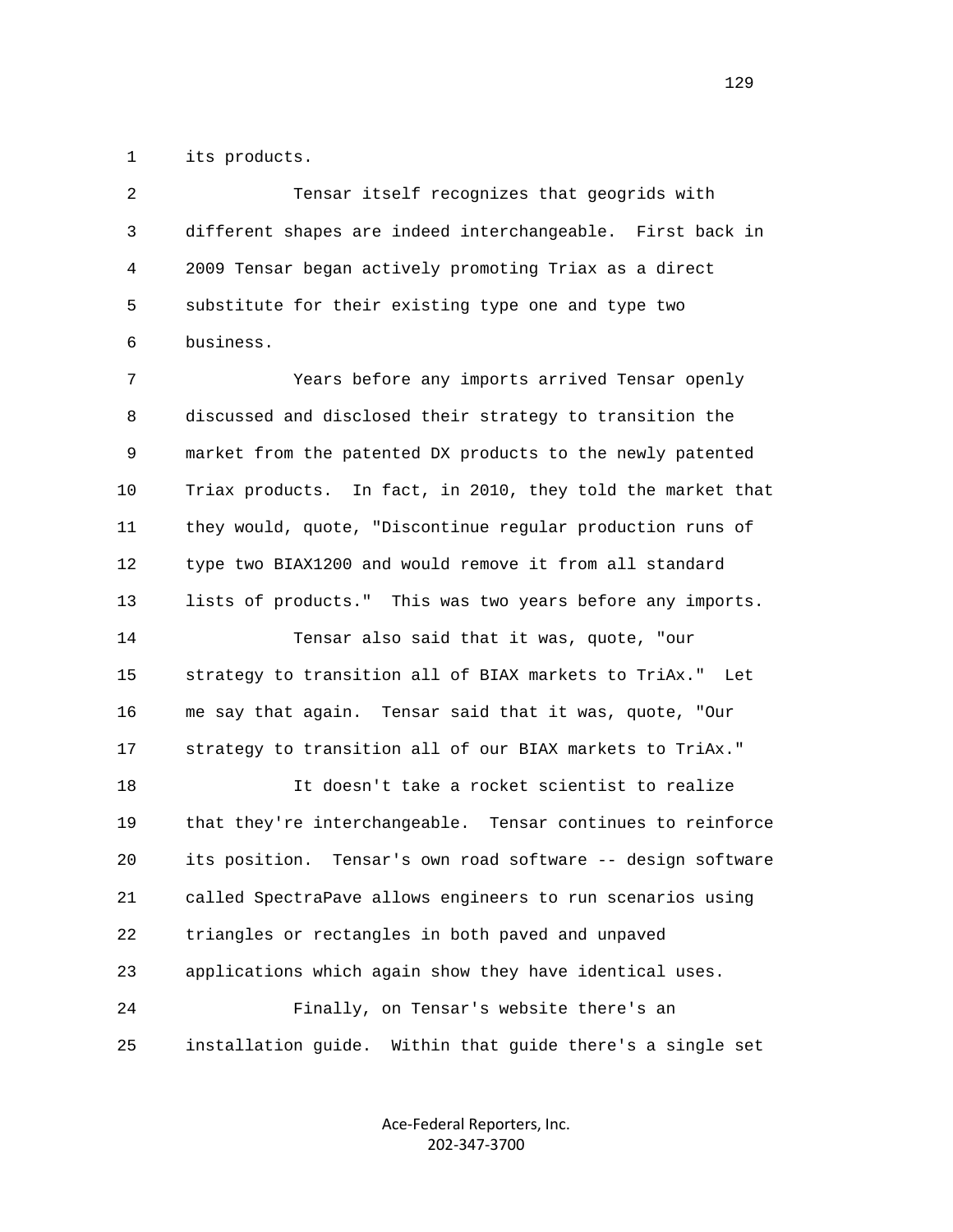1 of installation instructions which cover both triangular and 2 rectangular geogrids which are generically referred to as 3 Tensar geogrids. Clearly the products have the same 4 relevant characteristics and uses if they're installed the 5 exact same way within the same applications and projects in 6 the same structures.

 7 In my view Tensar's effort to push the market to 8 Triax another patented, sole-source product hasn't been as 9 successful as they hoped. Rather in our experience the 10 market has welcomed the availability of imported punched and 11 drawn geogrids that has increased competition and expanded 12 -- dramatically expanded the overall market.

 13 Many of these projects -- these new projects that 14 have come by include other construction products that tend 15 to be packaged into one quotation from the distributor. So 16 for us as a small distributor to be able to participate on 17 these new projects and to participate in this growing 18 market, we must have a punch, drawn geogrid. Not a Tenex 19 geogrid, it's a different product, a punch, drawn geogrid. 20 And as the only domestic producer, Tensar would not sell to 21 us and currently will not sell to us because of their 22 exclusive distribution arrangements. So it's not our fault. 23 We had no choice but to service our customers and source 24 imports.

25 Ladies and gentlemen, imports is not why we're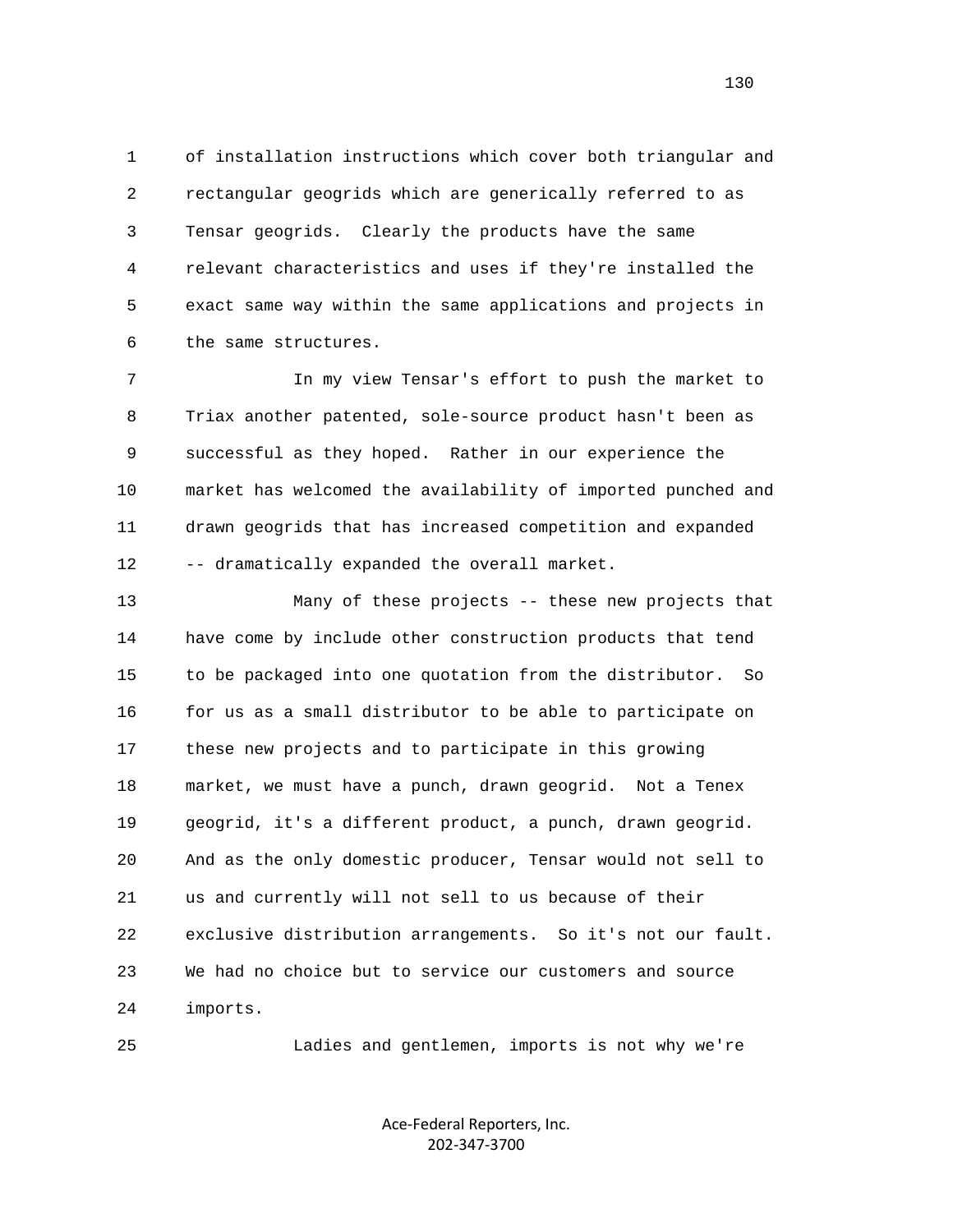1 here today. From my perspective we're here today because of 2 poor management decisions Tensar made for more than a 3 decade. But management is not here today necessarily, it's 4 been a revolving door as of late. I'll highlight these 5 points.

 6 Number one, Tensar simply turned their backs on 7 30 years and hundreds of millions of square yards of 8 successful rectangular projects. Several comments were made 9 this morning as John alluded to. Several comments were made 10 by petitioners regarding the price stating that the point of 11 sale, that price is the only factor at the point of sale. 12 That's absurd.

 13 Tensar and their distributors offered buyers and 14 specifiers the most recognized brand, the best availability, 15 the widest range or products. They have 30 years of 16 relationships with specifiers and engineers. They put all 17 of us at a disadvantage. But they turned their backs on 18 that BIAX product that was so successful and walked away 19 from it.

 20 Second, Tensar incorrectly bet their company on 21 the successful replacement of rectangle or triangles. The 22 comment was made earlier that TexDot does not approve Triax. 23 This is incorrect. Various special specifications, sole 24 sourcing Triax are readily available on line. You can 25 Google it. However, TexDot has allowed for the direct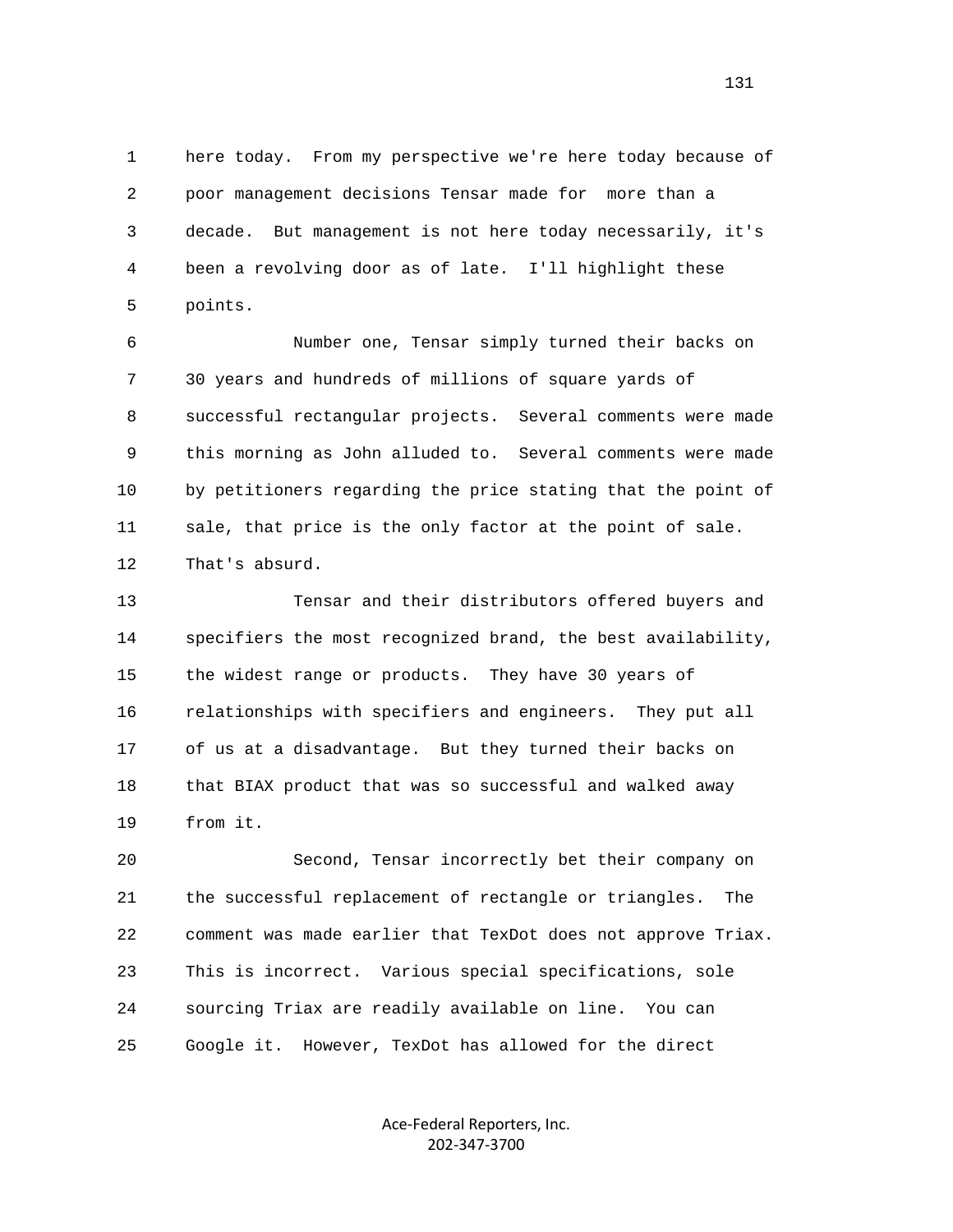1 substitution of square product for those triangular projects 2 with zero design change.

 3 So Tensar claims that triangles are better than 4 squares and triangles are better than rectangles. But 5 TexDot and countless others they don't agree. They want 6 square product. They want competition. So they are off on 7 the replacement of rectangles with triangles. 8 Third, they chose to degrade their brand 9 integrity by diluting the market with low price, 10 private-label material. 11 Fourth, they stood firm on their exclusive 12 distribution model for branded products forcing distributors 13 like us to look elsewhere. 14 And fifth, they are apparently laden in debt from 15 years of questionable acquisitions, investments, changes in 16 ownership, and continued high overhead relative to other 17 technical, domestic, geosynthetic producers. They struggled 18 to service this debt coupled with the previous points is the 19 real reason why we're here today. 20 Thank you. 21 STATEMENT OF MICHAEL FREY 22 MR. FREY: Good afternoon. My name is Michael 23 Frey. I'm the president of Alliance Geosynthetics. I 24 started in this industry as a contractor building roads. In

25 2009 I made the decision to become a distributor of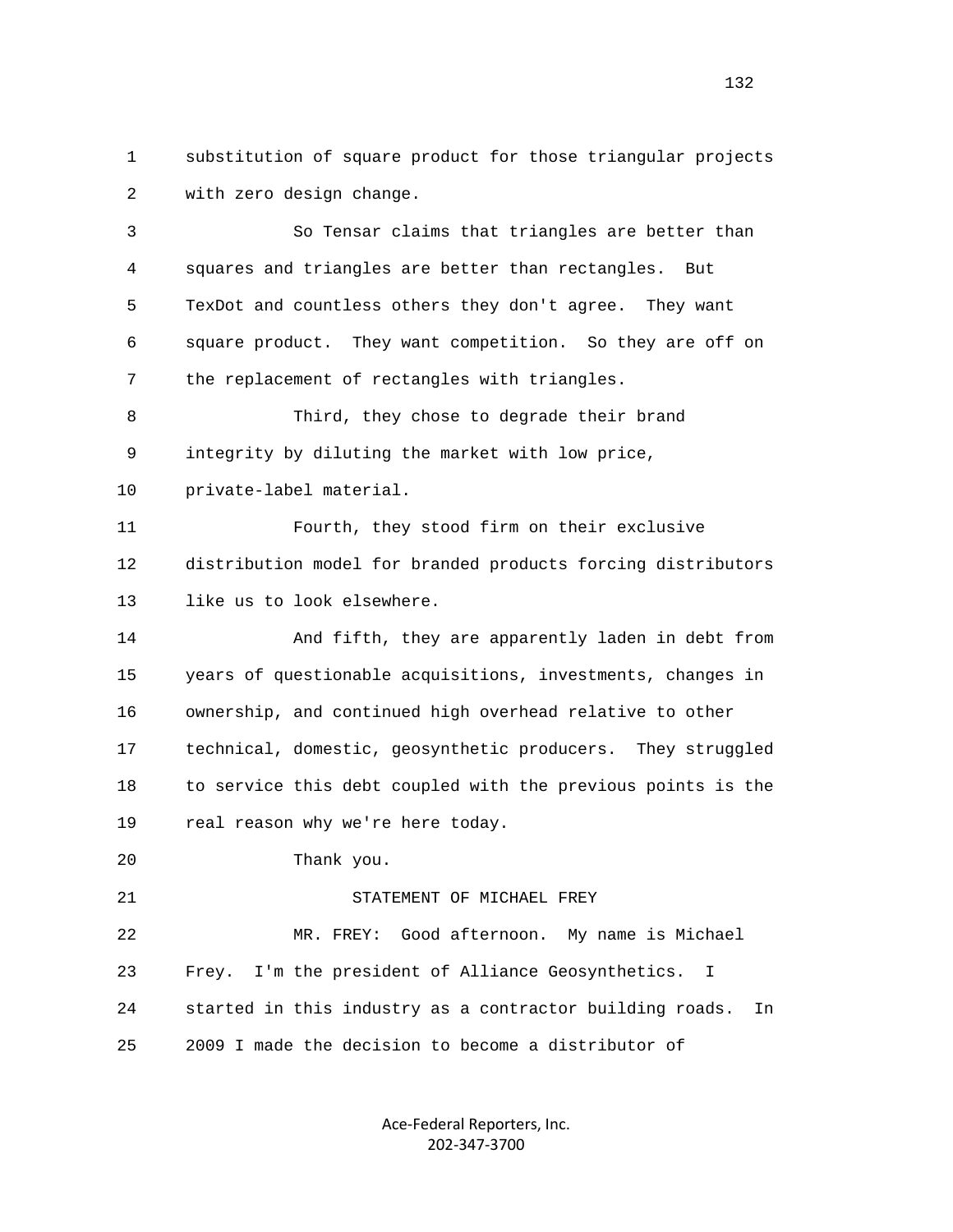1 geosynthetic products. At that time, Tensar had a patent on 2 the punched and drawn geogrids and I was unable to source 3 these products from one of their distributors at a 4 reasonably competitive price.

 5 Once the patent expired in June of 2012, I turned 6 to imports in order to offer my customers the Biaxial 7 integral geogrids that they were demands. From my 8 perspective Tensar's exclusive distribution network 9 restricted growth in the overall geogrid market in at least 10 two ways.

 11 First, Tensar's distributors tightly controlled 12 access to Tensar's products. This put distributors such as 13 myself at a distinct disadvantage because we were unable to 14 offer similar products at a competitive price.

 15 Second, the tight supply inflated prices which in 16 turn limited growth of the geogrid market. Once the patent 17 expired and imports could enter the market they quickly 18 displaced the woven and welded alternatives and created much 19 needed competition in the geogrid markets.

 20 The result of this competition is that geogrid 21 prices aligned with supply and demand and the market grew as 22 purchasers realized that there was no longer a single source 23 of punched and drawn geogrids.

 24 Our ability to purchase competitively priced 25 geogrids has allowed us to open up markets that were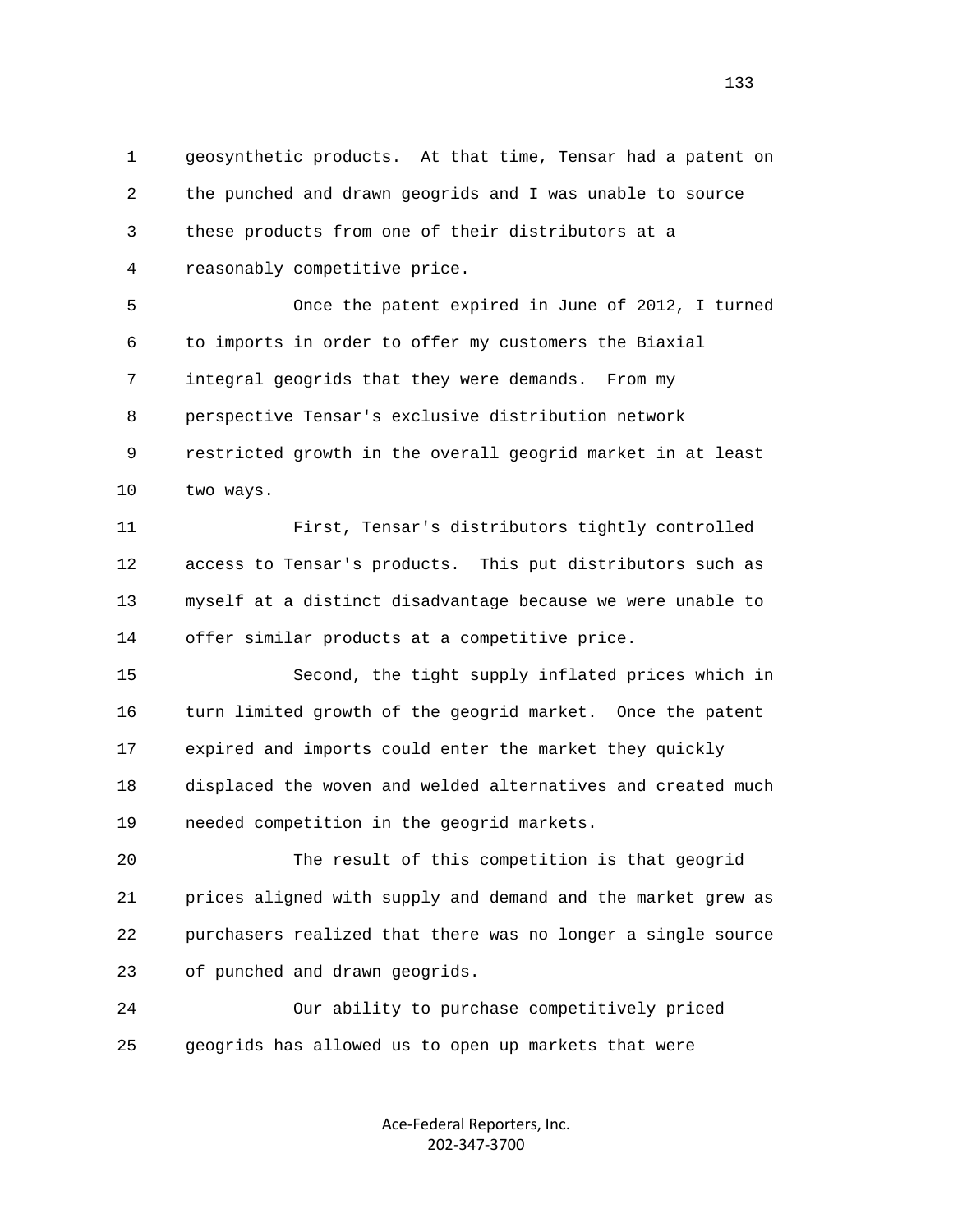1 previously off the table for us. For instance, lime 2 treatment is a method of stabilizing weak subgrade soils. 3 Past prices have not allowed BIAX geogrids to easily compete 4 as a direct substitute for lime treatments. That changed 5 when competition arrived. More people are offering geogrids 6 than ever before marketing it to DOTs and and other entities 7 and educating engineers of its advantages and capabilities. 8 All suppliers are positioned to take advantage of that is 9 growing opportunity.

 10 Tensar is the price leader in this market, based 11 on their 30-year exclusive presence, their significant 12 market share, their brand equity, and their national 13 distribution network, they set the prices and for years 14 Tensar's use of its pricing power limited growth in the 15 market. When they had the patent through mid-2012, they set 16 the price for their Tensar branded Biaxial geogrids so high 17 that it was not widely viewed as an alternative to 18 substitute such as lime, cement, more rock and so forth. 19 In the months before the expiration of the 20 patent, and before imports arrived Tensar aggressively 21 dropped the market price by offering private label, Biaxial 22 geogrid through a company named Syntech. Tensar's early 23 utilization of private-labeled programs significantly 24 devalued the market.

25 Today Tensar continues to compete and direct --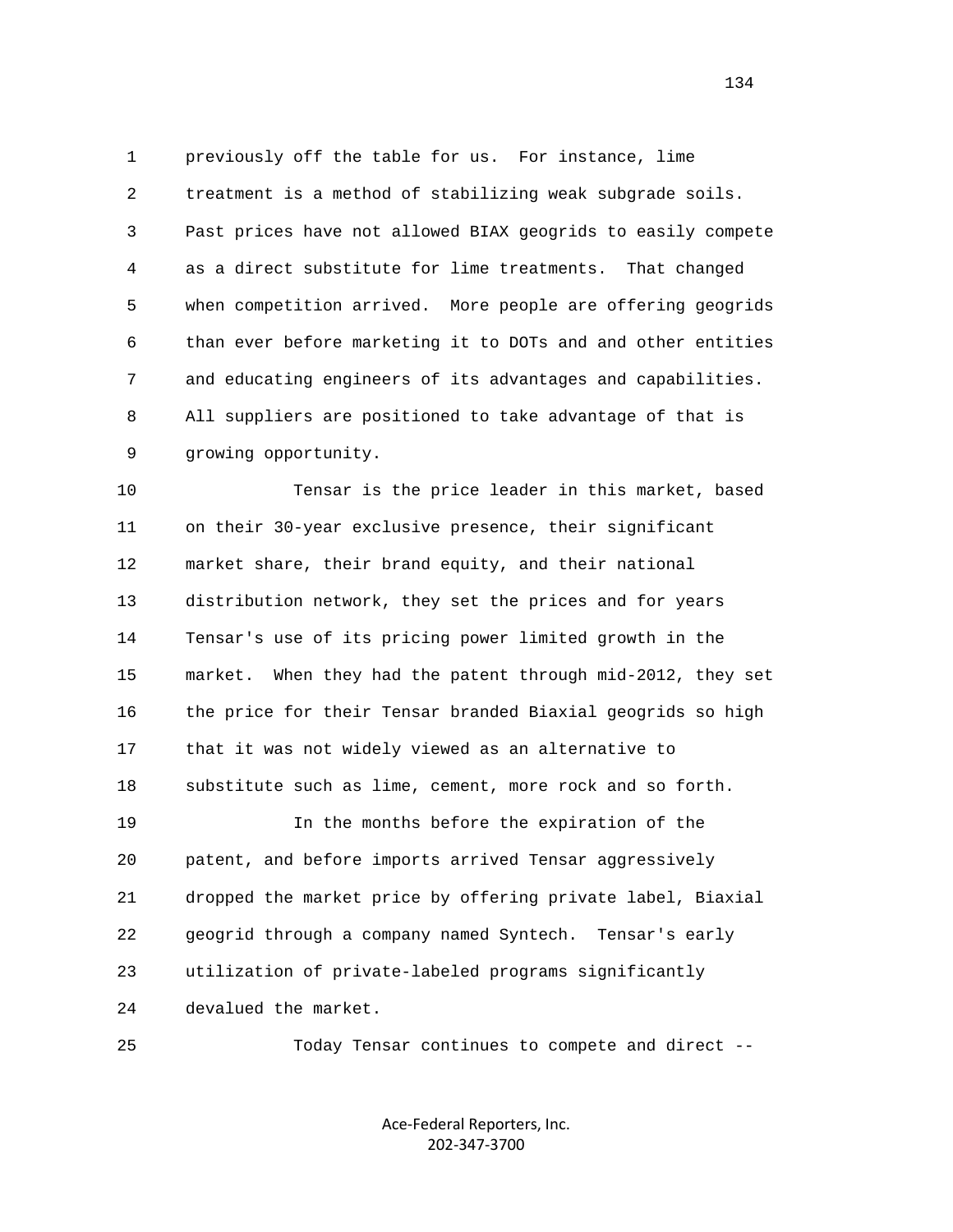1 compete directly and very effectively against Chinese 2 manufacturers seeking to sell through private label 3 distributors. Since the patent expired, we've seen multiple 4 examples of Tensar and their exclusive distributors leading 5 the market by offering lower prices. 6 Thank you for allowing me to testify before you 7 today. And at this time I welcome any questions the panel 8 may have. 9 MR. ANDERSON: Alright, does that conclude your 10 panel's testimony? 11 MR. BAISBURD: It does, thank you. 12 MR. ANDERSON: Okay, thank you. Thank you to the 13 witnesses. Now we will start with staff questions with Ms. 14 Sherman. 15 MS. SHERMAN: First of all, thank you all for 16 being here today. I appreciate the testimony. 17 17 I will start with the question on biaxial versus 18 triaxial, and clarifying one thing. You made it clear that 19 you think they are completely interchangeable, but how would 20 you respond to the Petitioners' argument this morning that 21 the TriAx product is not interchangeable because of certain 22 specifications, specifically in the public projects that 23 state that they cannot use a TriAx product in the 24 specifications? 25 MR. DOWDELL: John Dowdell, Geo components. First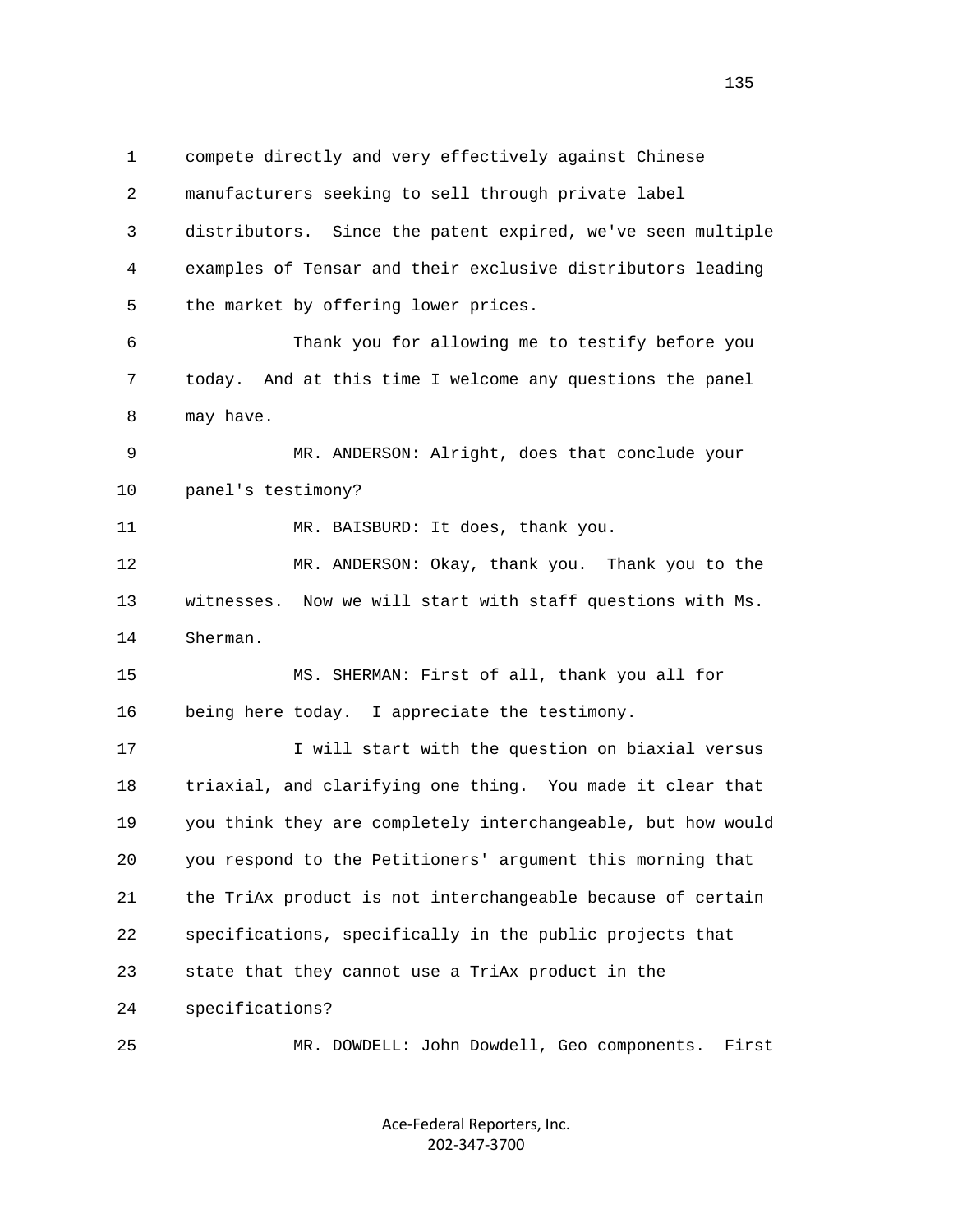1 of all, one of the main reasons that those products are not 2 included is because Tensar has tried to redefine testing 3 protocols for the TriAx product relative to BIAX. That's, 4 in my personal opinion, motivated by the fact they do not 5 want those products to be classified generally in the same 6 classifications as biaxial products. That goes against the 7 entire marketing push that they're making to try to 8 distinguish them from TriAx.

 9 What they've tried to do is, as they alluded to, 10 and with some success and in some states, is they've 11 certainly tried to establish a separate category for the 12 triaxial products from the traditional biaxial products in a 13 number of states.

 14 And then the hope is that they'll be able to 15 specify a lighter weight grid product in the categories 16 against the traditional grid products. And, you know, the 17 perception that may have been left with the panel is that 18 they're the only ones doing testing in the market. That's 19 far from true. We've spent hundreds of thousands of dollars 20 testing not only products that we do import--and I'll be 21 glad to answer some of the private-label questions later-- 22 but not only are we spending hundreds of thousands of 23 dollars in testing of those products, but we're testing them 24 side by side with the triaxial products with independent 25 testing, using industry leaders--PRI, SGI--where we're doing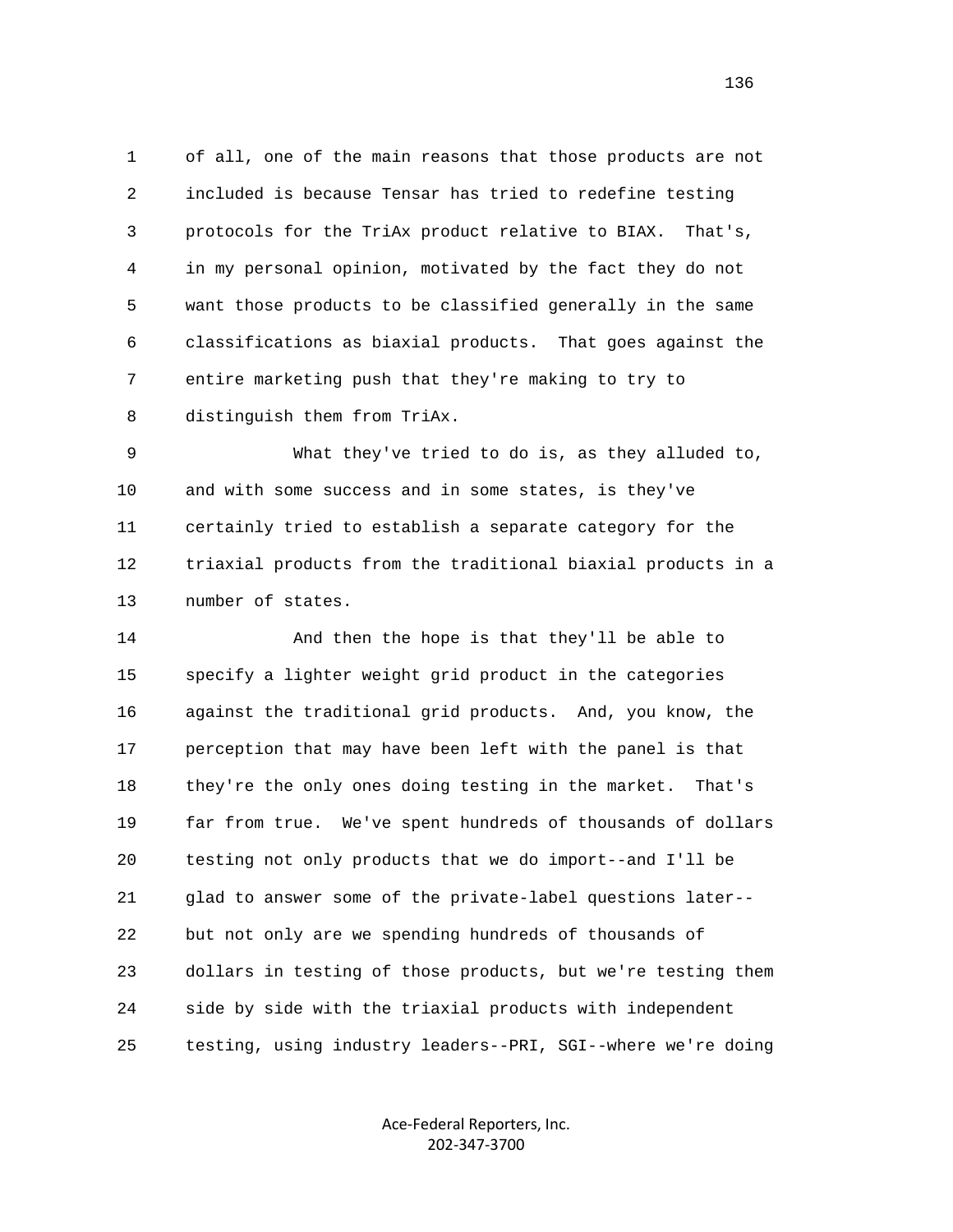1 in-ground testing, and actually comparing the performance of 2 the products.

 3 And that test data bears out much more similarity 4 than difference between those programs. But to answer your 5 initial and direct question--how is it different?--their 6 goal has not been to qualify like products under those same 7 approval processes. Some states have moved forward with 8 that, and in those states the products are used fully 9 interchangeably. On private projects, we can give you a 10 host of examples where the original project specification 11 either came out as a triaxial product specification and 12 moved to either a square or rectangular aperture product, or 13 came out with a provision of as-equal where those products 14 competed for the jobs on equal footing. 15 Clay, I'll defer to you.

 16 MR. CASHATT: Clay Cashatt, Hill Country. I'd 17 like to elaborate. On those reference specifications, 18 welded and knitted and other types of geogrids may not meet 19 as well. In fact, most of the time would not meet those 20 very same specifications that we're referencing. That 21 doesn't change the fact that they're still called geogrid 22 and still used in pavements to help the pavement hold rock. 23 MR. BAISBURD: And if I may, I understand why you 24 asked the question because they raised it this morning, but 25 it's really smoke and mirrors on their part. Because the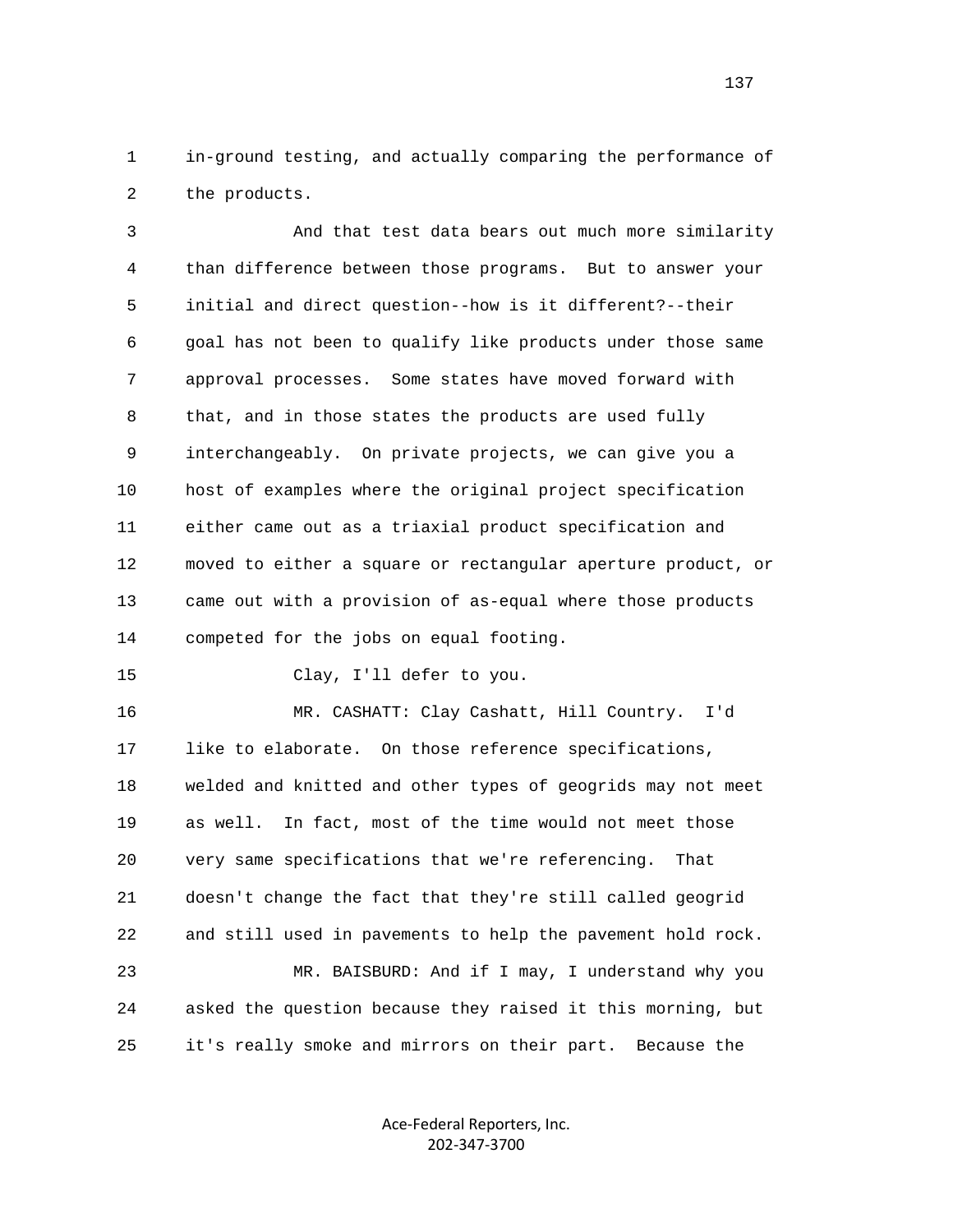1 question is not can they sell TriAx for that particular 2 project, it's where they sell TriAx in the United States, a 3 product that they produce in the United States, they could 4 have sold biaxial. They could have sold either rectangular 5 or square biaxial. It's that every sale of TriAx in the 6 United States could have--is a project that could have been 7 designed with a square or rectangular product.

 8 So they themselves are limiting the size of the 9 market for your analysis by artificially creating a dividing 10 line. It's not that TriAx can't sell to that state DOT, 11 it's that where they sell TriAx that is a sale that could 12 have easily been one of their own biaxial--one of their own 13 square or rectangular products.

 14 MS. SHERMAN: So are your company's sales of 15 biaxial geogrids competing directly with the TriAx product? 16 MR. CASHATT: Clay Cashatt, Hill Country.

17 Absolutely.

18 MR. DOWDELL: John Dowdell, Hands. Absolutely. 19 MR. FREY: Michael Frey, Alliance Geo.

20 Absolutely.

 21 MS. SHERMAN: So even though they said this 22 morning that the TriAx is a price tyer, they would still-- 23 your customers would still prefer the TriAx over a biaxial 24 product?

25 MR. DOWDELL: John Dowdell, Hands. Not my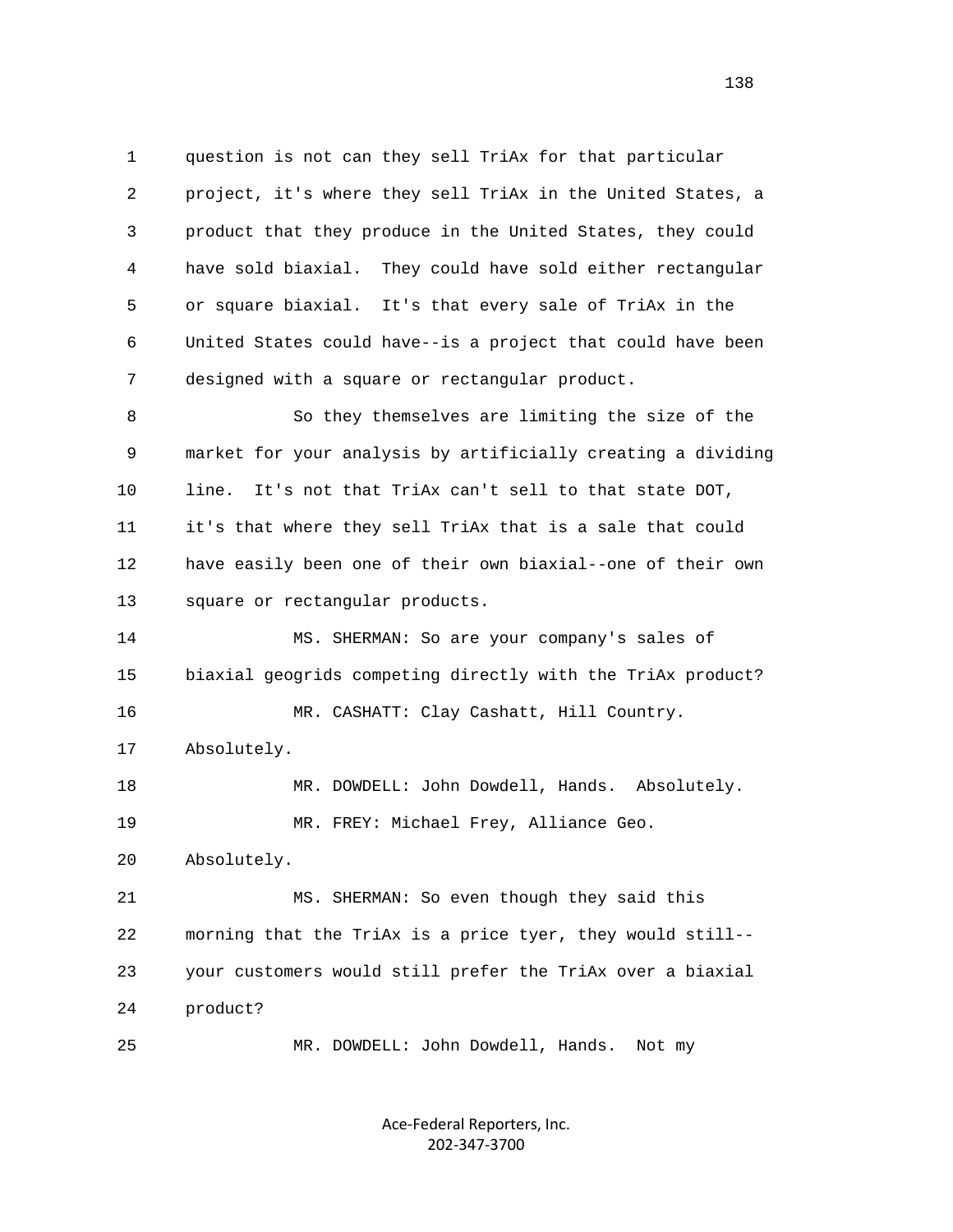1 customers because I don't have access to that product 2 typically in most of the country.

 3 MR. CASHATT: Clay Cashatt, Hill Country. All of 4 my customers prefer competition and prefer the square 5 products when possible.

 6 MS. SHERMAN: Okay. Thank you. This question is 7 specifically to Mr. Cashatt. In your testimony you said 8 that--I hope I wrote this correctly--that Tenax Geogrid is a 9 different product. Can you explain more about that? 10 MR. CASHATT: Clay Cashatt, Hill Country. 11 Absolutely. As I understand it, it's an extruded product, 12 not a punch-and-drawn product. So while it's still 13 integral, meaning that it's not a welded or knitted 14 junction, the plastic runs through the node, the node is the 15 junction between the ribs, but the process of manufacturing 16 it is quite a bit different. It's distributed through a die 17 process versus punching a sheet and stretching the sheet. 18 It's extruded through a die first and then stretched, as I 19 understand it.

 20 MS. SHERMAN: You don't believe that--they're not 21 producing or selling any of the integral geogrids on the 22 market? Is it the woven, or is that a different product? 23 MR. CASHATT: So, no, woven product is just like 24 it sounds. It's weaving a yarn one over another, as you 25 would weave any other fabric or textile, but you weave it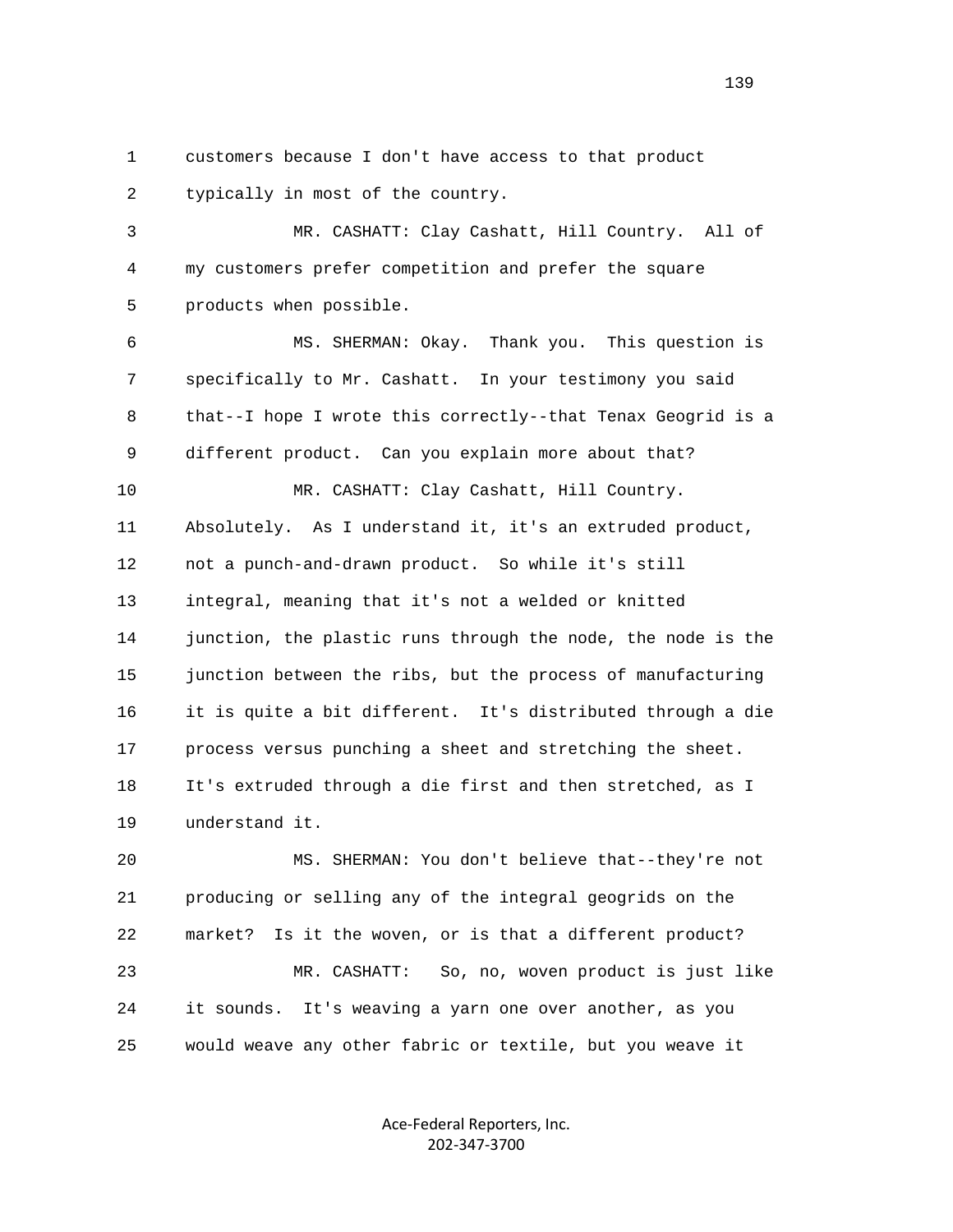1 into a product that creates openings. And then you coat 2 that. It's a different product than what we're talking 3 about with Tenax. Tenax is an integral product by 4 definition, but its properties are different. And most 5 importantly, the market views it as different. And that's 6 substantiated by their limited number of distributors who 7 are willing to carry their product, because it is different 8 and perceived different by the engineering community and 9 specifiers.

 10 MS. SHERMAN: Okay. So it sounds like it is a 11 biaxial integral product as defined the scope, but you're 12 saying it doesn't compete with the imported product or with 13 Tensar's product?

 14 MR. CASHATT: If you were to ask them, I think 15 they would say that they compete. In my mind, we don't see- 16 -in my market, we see zero Tenax in the marketplace. I 17 don't know of a single distributor that carries their 18 product. They don't seem to have an interest in the market 19 that's necessitated to compete.

 20 By definition, it is an integral product. But in 21 my testimony I was specific that we need a punch-drawn 22 product, which is not Tenax.

 23 MS. SHERMAN: Thank you. Are there differences in 24 the way that the product is produced in China versus how 25 it's produced in the United States? Do you know? Is it the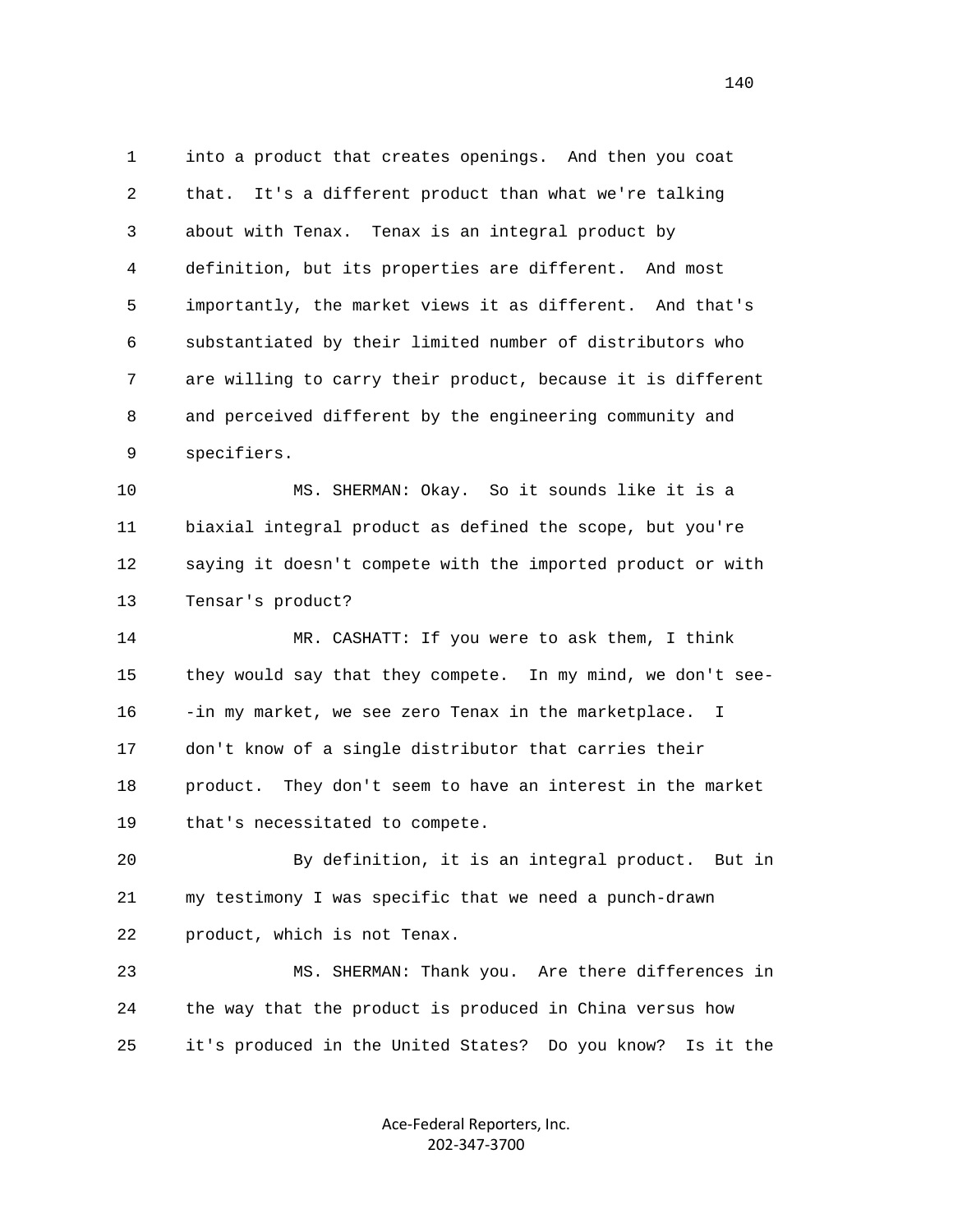1 same process, manufacturing process?

| 2  | MR. FREY: I can speak to that. I was in China.               |
|----|--------------------------------------------------------------|
| 3  | I visited three manufacturing facilities in roughly          |
| 4  | September of 2014. And, yeah, I've seen the process.<br>And  |
| 5  | from what I understand, the process is the same in China. I  |
| 6  | have not personally been in Tensar's plant myself to see     |
| 7  | their process so I can't speak to that, but the process I've |
| 8  | seen in China is the process that was described to you       |
| 9  | today: take raw plastic, extrude it into a sheet, punch the  |
| 10 | sheet, stretch the sheet in two different directions, make   |
| 11 | it into a roll.                                              |
| 12 | MS. SHERMAN: Thank you. And then my final two                |
| 13 | questions are the same ones I asked the panel this morning,  |
| 14 | seeing if we can find some more information about the        |
| 15 | industry in China, exactly how big it is. Do any of you      |
| 16 | know who the big players are, and exactly how big the market |
| 17 | is in China, the capacity in China?                          |
| 18 | MR. DOWDELL: John Dowdell from Hands.<br>And I               |
| 19 | don't know the answer to that question directly, but since   |
| 20 | I've got the floor I'm going to take it a totally different  |
| 21 | direction for just a second. Our team travels extensively    |
| 22 | We're a subsidiary of Leggett & Platt.<br>across the world.  |
| 23 | Leggett & Platt has a global logistics group that assists us |
| 24 | in identifying potential suppliers.                          |
| 25 | I knows of five manufacturers that are located in            |

Ace‐Federal Reporters, Inc.

202‐347‐3700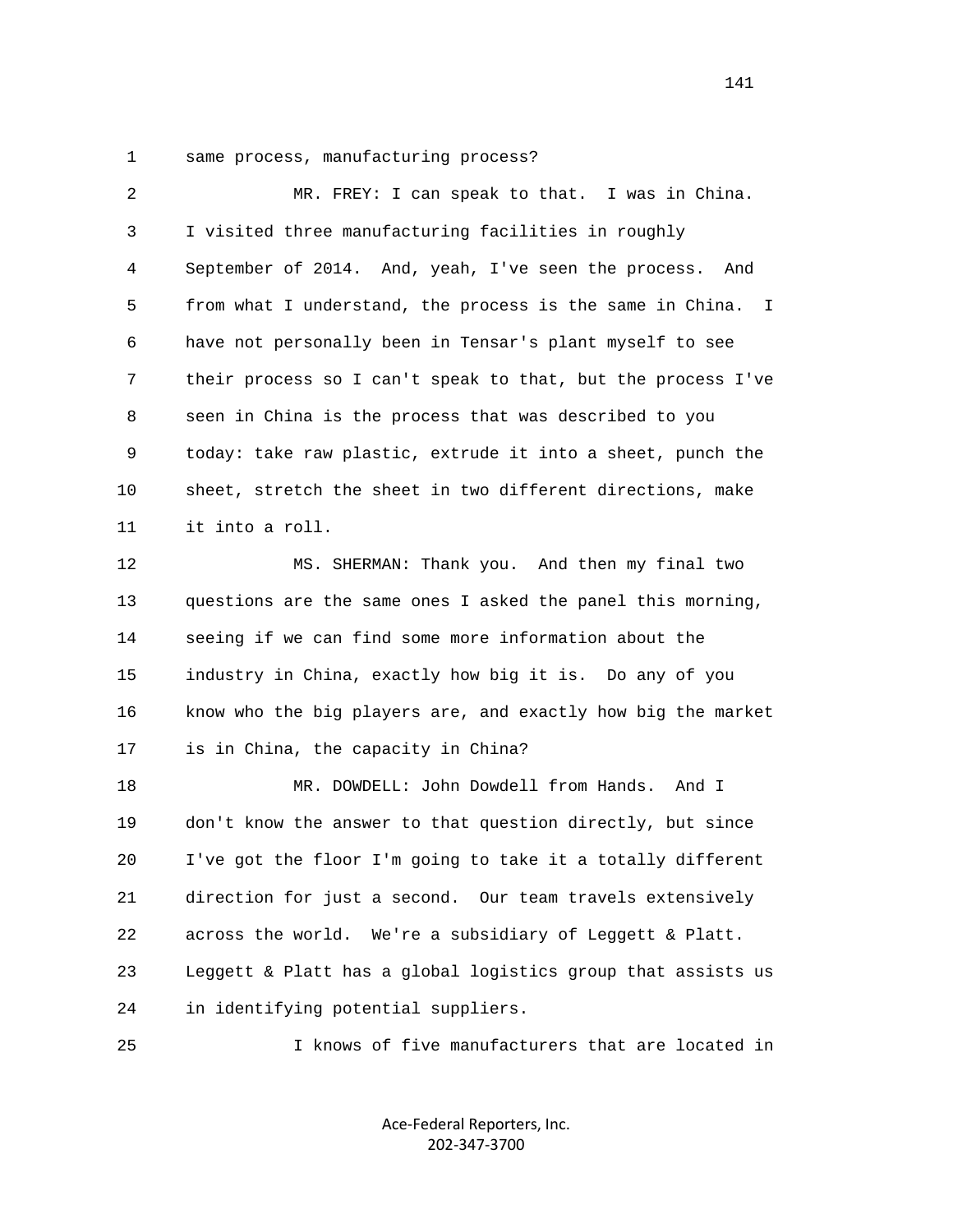1 China. Now there may be a number of companies that are 2 trying to market for those, and one of those five is Tensar, 3 so--for outside of Tensar. There are three main players 4 that serve as that market. One was TMP. Another is a 5 company called Bosty. And then there's a company called 6 Ichang. And I may have butchered that name a little bit. 7 We don't do business with them.

 8 But the bottom line is, it's not 75 producers out 9 there manufacturing geogrid. The team from Tensar has 10 manufacturing facilities in the area. They know better. 11 There are five that I know of.

 12 And to answer your other question that was asked 13 earlier today, we're aware of a manufacturer, as well, in 14 Greece manufacturing in Poland, and manufacturing in Russia 15 beyond that for subsequent use.

 16 MR. BAISBURD: Yohai Baisburd on behalf of the 17 respondents, and we can supplement that information in our 18 post-conference brief, too.

 19 MS. SHERMAN: Great. Thank you. I have no 20 further questions. Thank you.

 21 MS. VIRAY-FUNG: I have a few follow-up questions. 22 You were saying TMP was one of the bigger manufacturers in 23 China? I thought I heard somebody referring to Tiyan. Is 24 that the same company as TMP?

25 MR. DOWDELL: It is.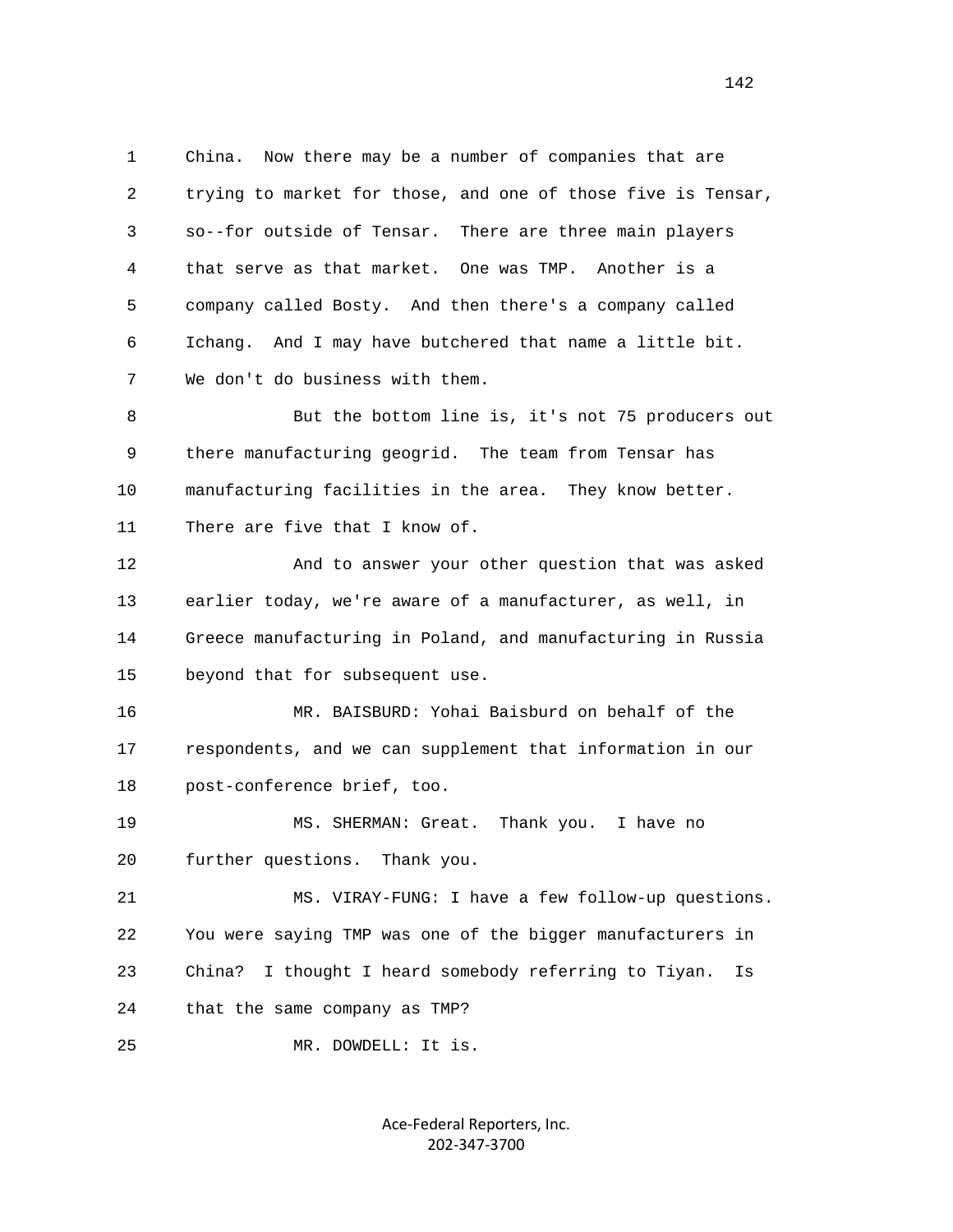1 MS. VIRAY-FUNG: Okay. Thank you. 2 Going back, Mr. Cashatt, to this Tenax 3 discussion, does Tenax--it was a little unclear to me--does 4 Tenax meet DOT specifications? 5 MR. CASHATT: They do meet the tech DOT 6 specification. I can't speak for other DOT. 7 MS. VIRAY-FUNG: So the same ones that would--the 8 same specifications that BIAX meet? 9 MR. CASHATT: The square products, correct. Yes. 10 MS. VIRAY-FUNG: Okay. Do you know if Texas DOT 11 includes or excludes TriAx? 12 MR. CASHATT: They do not as a standard 13 specification, but there are numerous special specifications 14 and projects where they have either installed TriAx or 15 specified TriAx in the past. So they're aware of the 16 product, and they're aware of its use as an application. 17 What they do not liken to is sole-sourcing the 18 product, and they do not liken to separating the product in 19 its own class. So there was some effort several years ago 20 to modify the existing specification to include TriAx. 21 Tensar tried to achieve that through separate columns or 22 classes--in other words, Type I-A, Type II, and then Type 23 III and Type IV for TriAx to try to differentiate that, and 24 it fell dead. So that's where we are today. 25 MS. VIRAY-FUNG: Okay. You had mentioned that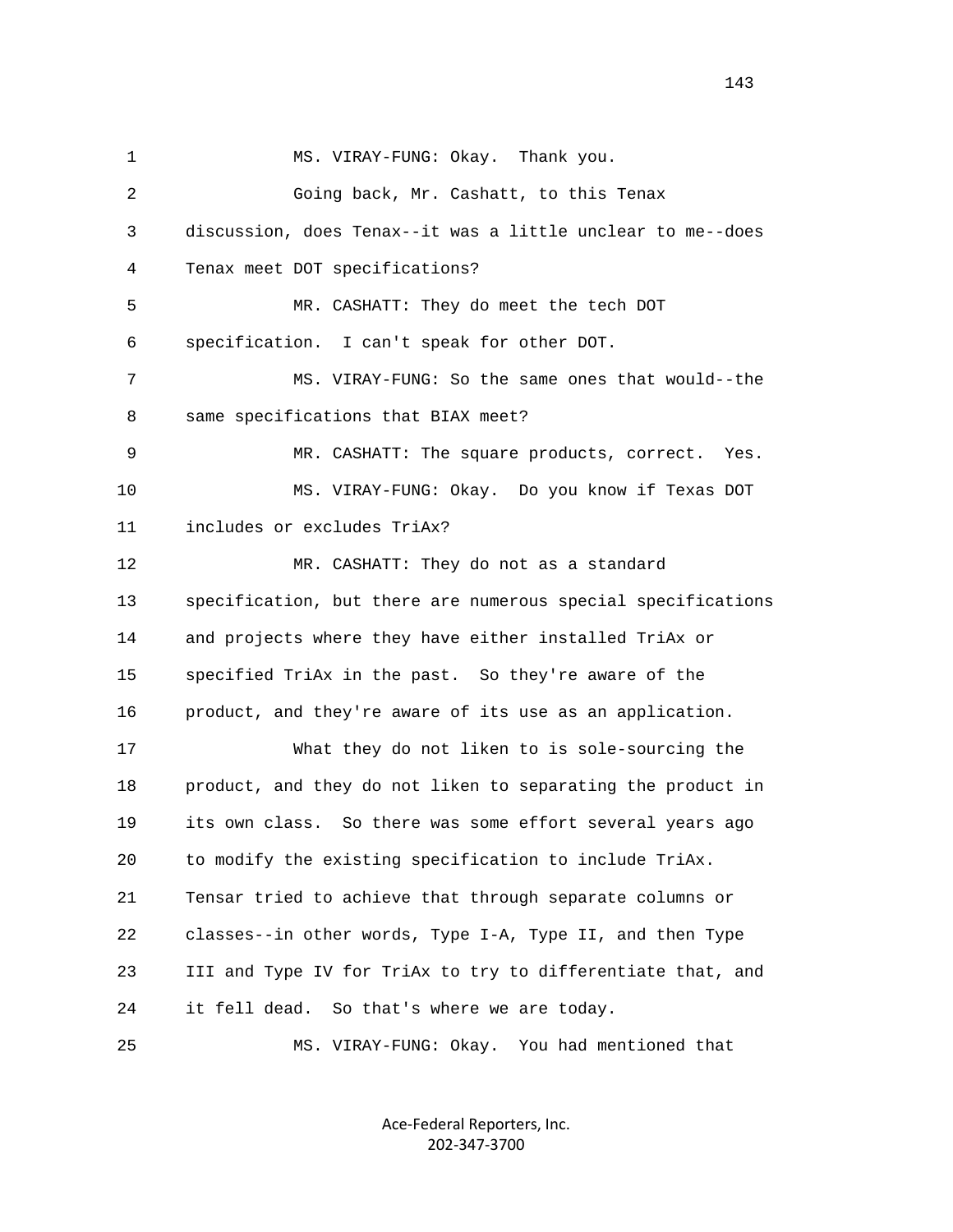1 Texas DOT is the largest consumer --

 2 MR. CASHATT: So I've been told. 3 MS. VIRAY-FUNG: Does anybody on the panel have a 4 sense of who else, what regions are the larger consumers of 5 biaxial geogrids? 6 MR. DOWDELL: John Dowdell for Hands. The market 7 in California, in Oregon, the Pacific Northwest, is also 8 very strong. We see geogrid used across the country. 9 Oklahoma. The Carolinas. Basically pretty much anywhere we 10 compete there is a market, and it tends to follow the 11 infrastructure of construction spending where we see the 12 most opportunity. 13 MS. VIRAY-FUNG: Okay. Thank you. I have no more 14 questions. 15 MR. ANDERSON: Okay. Thank you. Ms. Cohen? 16 MS. COHEN: Good afternoon. We appreciate the 17 short presentation this afternoon so we can get straight to 18 questions, and lunch. 19 (Laughter.) 20 MS. COHEN: Let me ask some questions about the 21 private labels. Do any of the distributors here sell 22 private labels? 23 MR. DOWDELL: John Dowdell for Hands. We do. 24 MS. COHEN: Okay, the other? 25 MR. CASHATT: Clay Cashatt, Hill Country. Is your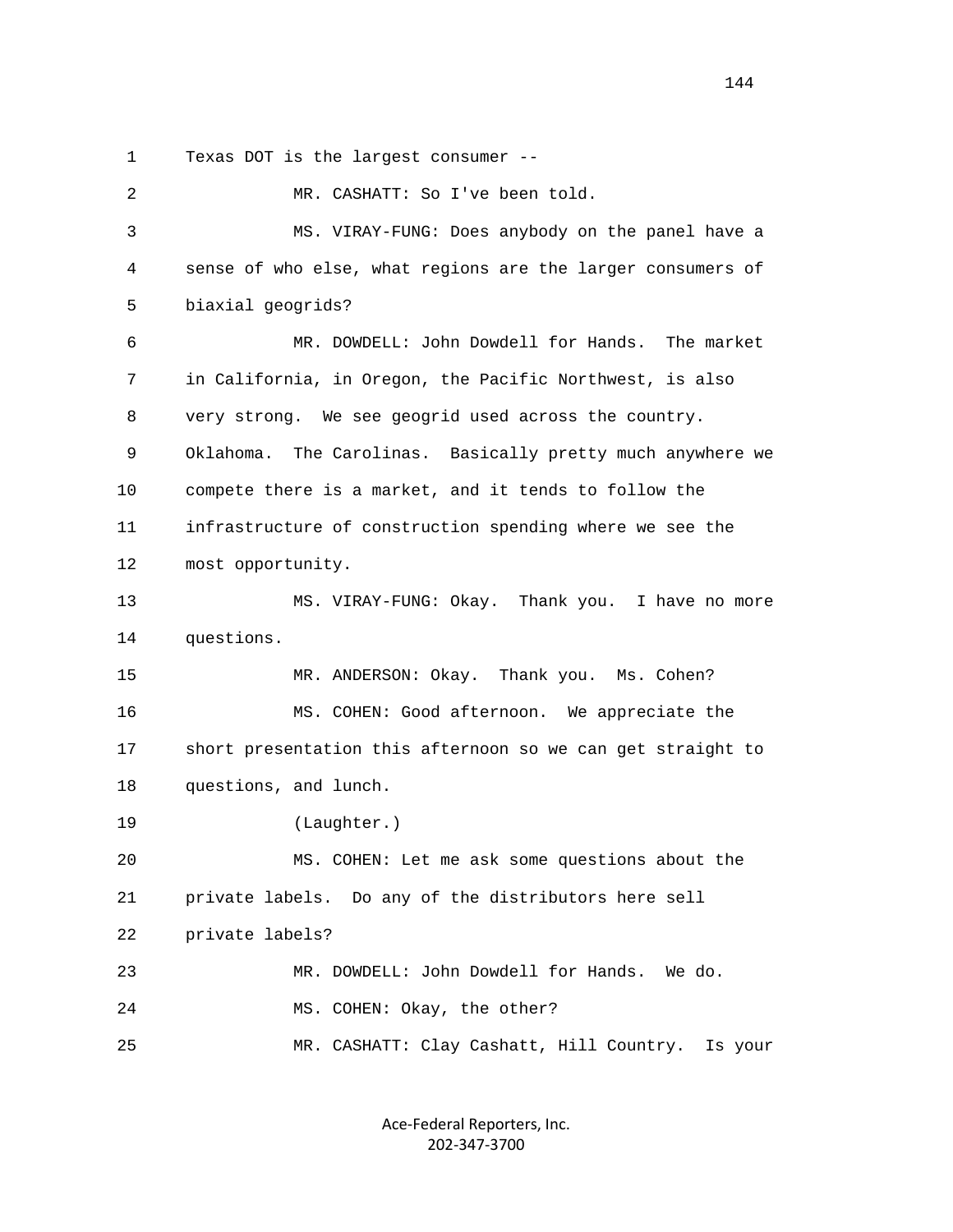1 question private label from Tensar, or just private label in 2 general? 3 MS. COHEN: Private label in general. 4 MR. CASHATT: We do. 5 MR. FREY: Michael Frey, Alliance Geo, and we 6 private label as well, yes. 7 MS. COHEN: Okay, so is all of the Chinese product 8 sold under a private label of an importer? 9 MR. DOWDELL: John Dowdell for Hands. No, not all 10 of it is sold through a private label. I would say--and 11 this is truly an estimate--my estimate would be the vast 12 majority of it is. But, for example, Bosty manufactures a 13 high end of product called E-Grid, and it's all sold under 14 Bosty's label. And I'm sure there are instances where other 15 Chinese grid are sold under their own in-house labels. 16 MS. COHEN: Okay. And so all of you deal with 17 private label. And can you source from different Chinese 18 manufacturers for the private label? Or do you source from 19 one manufacturer? 20 MR. DOWDELL: John Dowdell, Hands. I'll take the 21 lead on this because we buy from three different suppliers 22 under our private label program. And in each of those 23 instances we do extensive testing on their products prior to 24 executing any Pos with them. We've visited all their

25 facilities, looked at their in-house testing protocols and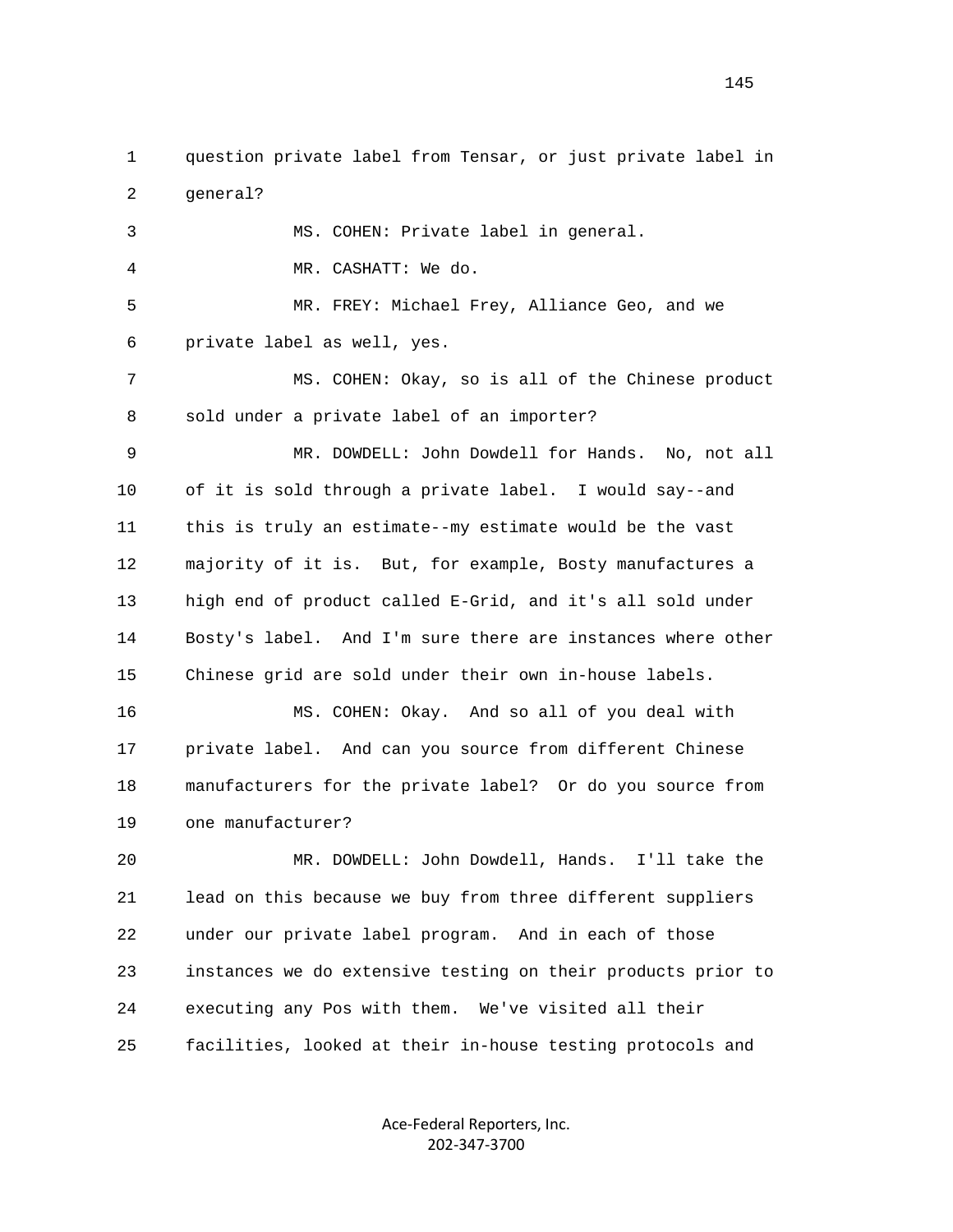1 procedures, and have ongoing testing procedures in place to 2 ensure the quality of the products.

 3 I mentioned earlier we've done a lot of 4 side-by-side testing both in-ground and in lab conditions. 5 My experience on that is, the question was asked earlier are 6 they a lighter weight product, consistently the test data 7 that we have is they're about 5 percent heavier. Their 8 performance is extremely good. We've had no issues of 9 complaints at all, and no quality issues related to the 10 products we're sourcing.

 11 We're very careful about product channeling, the 12 specific projects for example within our inventory system. 13 It's all called teragrid. But we're able to track from the 14 manufacturer to the job site, where we've purchased the 15 goods, and we don't co-mingle products on the same project. 16 Because there can be minor differences in things like 17 aperture size. And when I say "minor," it's probably 18 something you wouldn't necessarily identify with the naked 19 eye, but there can be minor differences with after size. So 20 we're very meticulous about ensuring that we're channeling 21 the product from one supplier to one project.

 22 In our specification guides, if you look on our 23 website and look at our specifications for a 1200 series 24 grid, what you'll find on that specification sheet is the 25 lowest common denominator for each of the product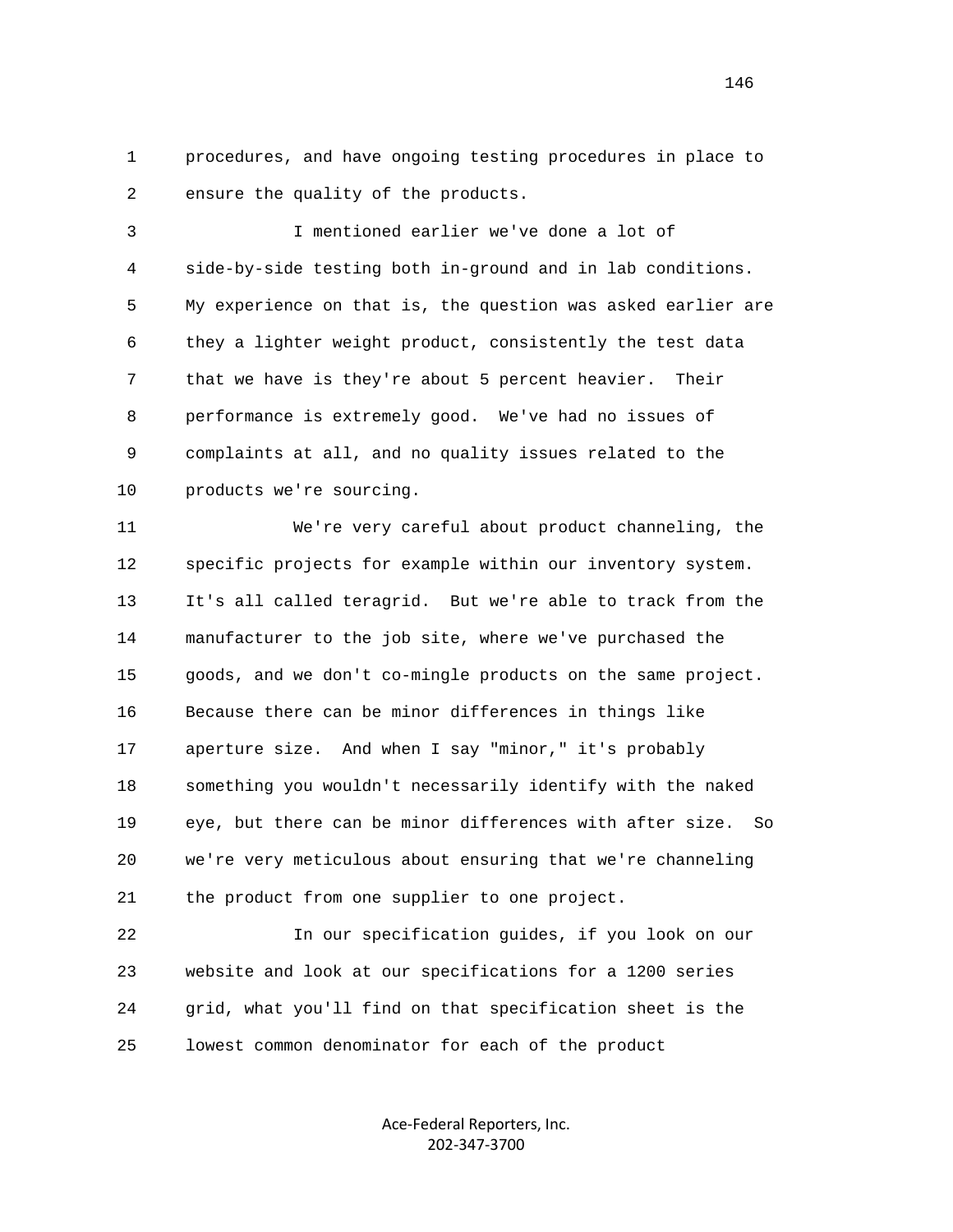1 attributes.

 2 So if its tensile strength and we're buying from 3 three groups, it's the lowest tensile strength. And we go 4 down the line like that so that we know if we go off of 5 standard specifications, a standard specification sheet, 6 that we're over supplying the product relative to what's on 7 the website. 8 You get to a project that may require a design 9 engineer to sign off. And a good example of that would be a 10 product--a project that's been specified originally as a 11 TX-1.040, and they agree that they--I should say TriAx 12 1.440, and they agree that will accept alternatives, well 13 that engineer is going to want to see the specific 14 specification sheet of the product that you're going to 15 supply. 16 At that point, we go right to the manufacturer's 17 specification sheet, have that submitted and signed off on, 18 and for that project we ensure that that's the product that 19 goes. 20 MS. COHEN: l And do you also source from Tensar? 21 MR. DOWDELL: We do. Which makes this kind of

22 awkward, doesn't it.

23 (Laughter.)

 24 MS. COHEN: And for the other companies? 25 MR. CASHATT: Clay Cashatt, Hill Country. No, we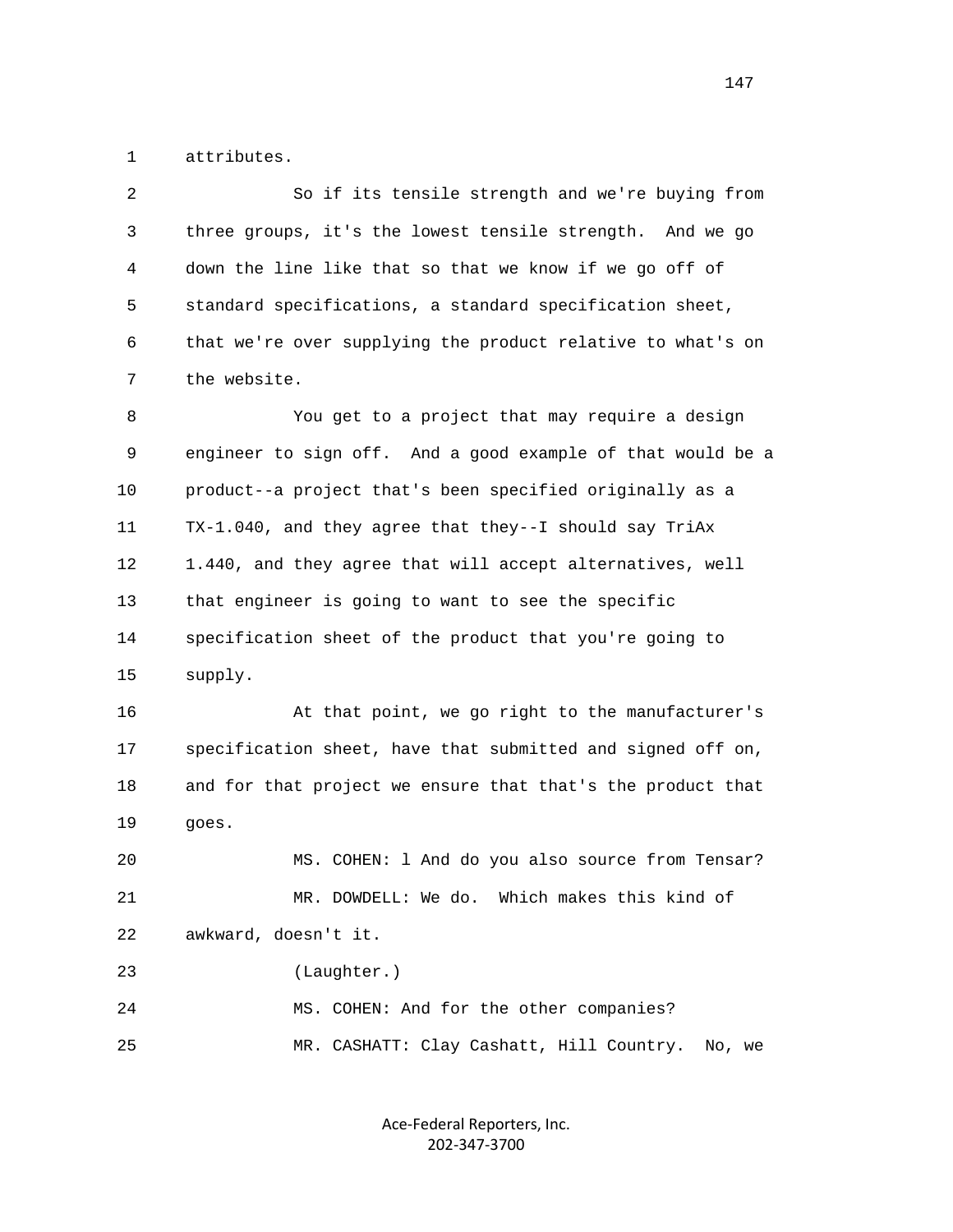1 do not. 2 MS. COHEN: And do you have multiple Chinese 3 suppliers? 4 MR. CASHATT: Currently we have one. 5 MS. COHEN: Okay. 6 MR. FREY: Michael Frey, Alliance Geo. We have 7 sourced from three different Chinese suppliers. We do not 8 currently source from Tensar. 9 MS. COHEN: And do you have the same--do you keep 10 the inventory separate for the different suppliers? 11 MR. FREY: Yes, we do. 12 MR.BAISBURD: May I? 13 MS. COHEN: Yes. 14 MR. BAISBURD: Yohai Baisburd for the Respondents. 15 If I could address something that came up this morning about 16 level of trade-- 17 MS. COHEN: Yes. 18 MR. BAISBURD: --and the private label, there's 19 direct competition in that space. 20 And it's completely distortive not to have a 21 full analysis of all the direct competition in the United 22 States market. I mean, that's traditionally what the 23 Commission does. 24 And, you know, Respondent counsel would love to 25 exclude all their low-priced sales but, guess what, like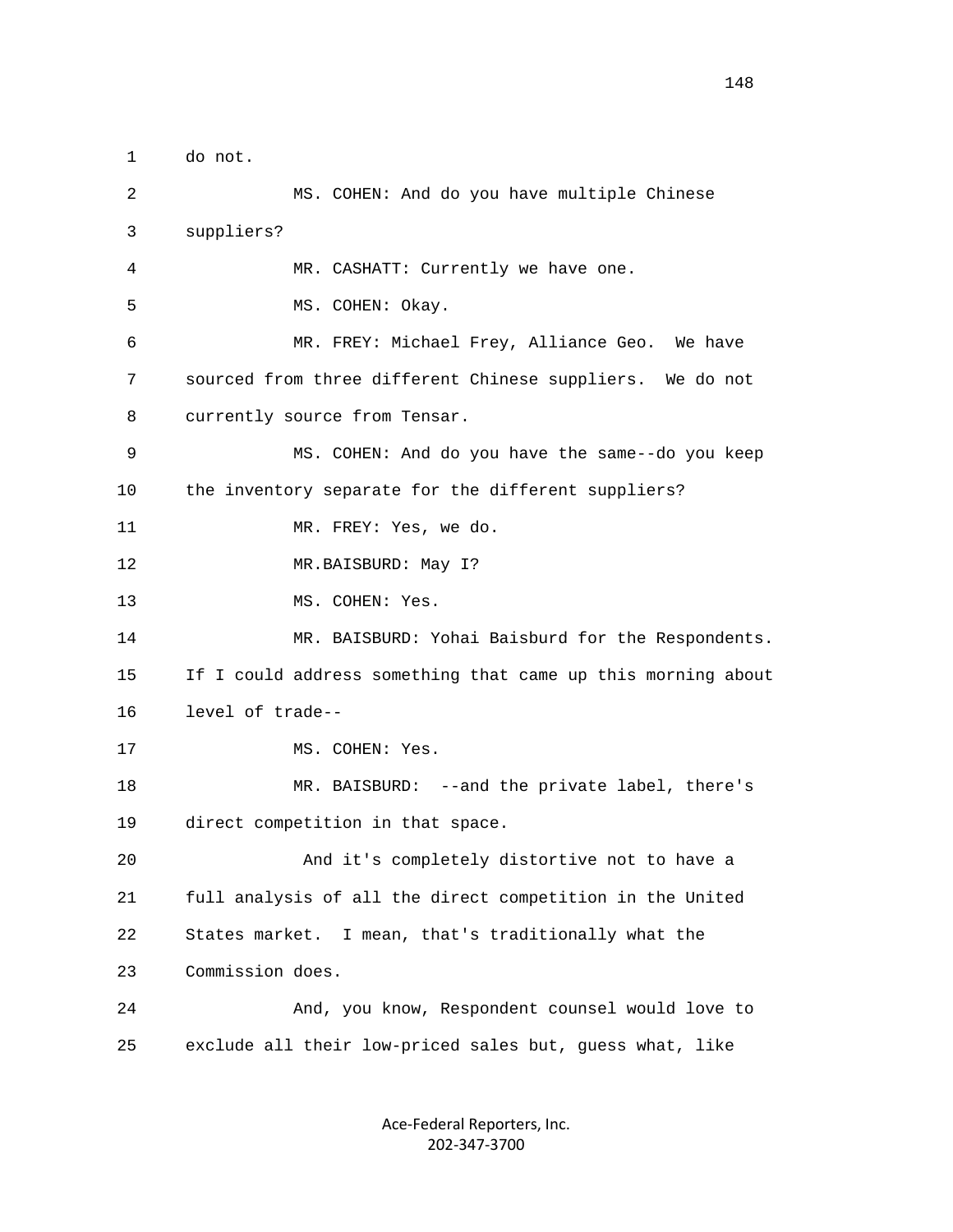1 that's not what we do. That's not how the system works. 2 So I think that it's critical that the Commission 3 have a complete data set to address kind of all aspects, and 4 at every level at which competition occurs between U.S. 5 produced product and the subject imports. 6 MS. COHEN: So how are we getting, say for Hands, 7 how are we getting the best apples-to-apples pricing when 8 we're having Hands importing directly and selling, reporting 9 your sales prices for Chinese product, but Tensar is 10 reporting their prices to Hands? Is that an 11 apples-to-apples comparison? 12 What's the best way to get at that? 13 MR. BAISBURD: So the Commission's questionnaire 14 asks both the U.S. industry and importers to provide their 15 pricing data for the products that are defined by the 16 Commission. I mean, that is the standard approach. And 17 there is, at this stage of where we're at, that's what 18 everyone should be doing. 19 And I think that there is, to the extent that 20 there is direct competition in the market, it's with respect 21 to all the sales. So what do I mean by that? There's also 22 multi layers of distribution channels that, as you heard, 23 Tensar sells through exclusive distribution at the primary 24 level, and then may or may not sell through sub distributors 25 down as they go deeper down the chain.

> Ace‐Federal Reporters, Inc. 202‐347‐3700

149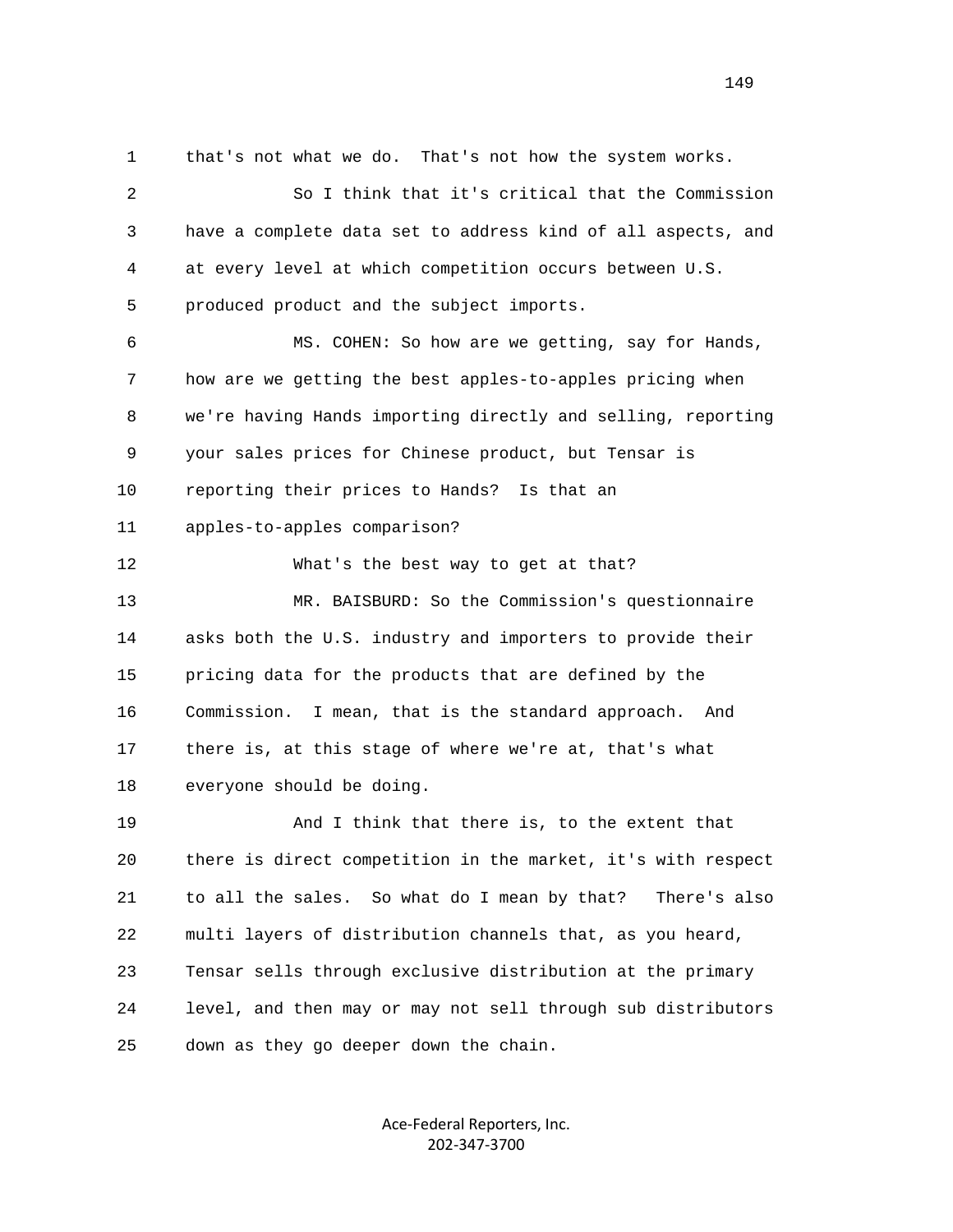1 But at the end of the day, what the analysis is 2 is the price at which Tensar sold to the first unrelated 3 customer in the United States. And that's the data that the 4 Commission always gathers from my experience. 5 MS. COHEN: Okay. Go ahead. 6 MR. BAISBURD: I might add one thing. It's a 7 business decision. You produce the product. You choose how 8 you want to get the brand equity of your marketing, and sell 9 it as Tensar. Or you choose to sell it in the private label 10 fashion at a reduced price. But at the end of the day, it's 11 the producer who is making that decision. 12 And that's why we gather the data in the 13 aggregate, because you're looking at their complete 14 operations and comparing it to the complete operations of 15 the imports. 16 And so if they made a business decision to try to 17 sell it in a certain channel versus another, that's on them. 18 Because at the end of the day, the production run, as I 19 understand it, is the same. 20 I mean, I don't think we've heard anything that 21 there's any difference in quality, or size, or approach. 22 And I'd like the industry, obviously, experts to speak. I 23 don't want to speak for that. 24 But if they're making a decision to sell it that 25 way, maybe--I mean there could be any number of reasons why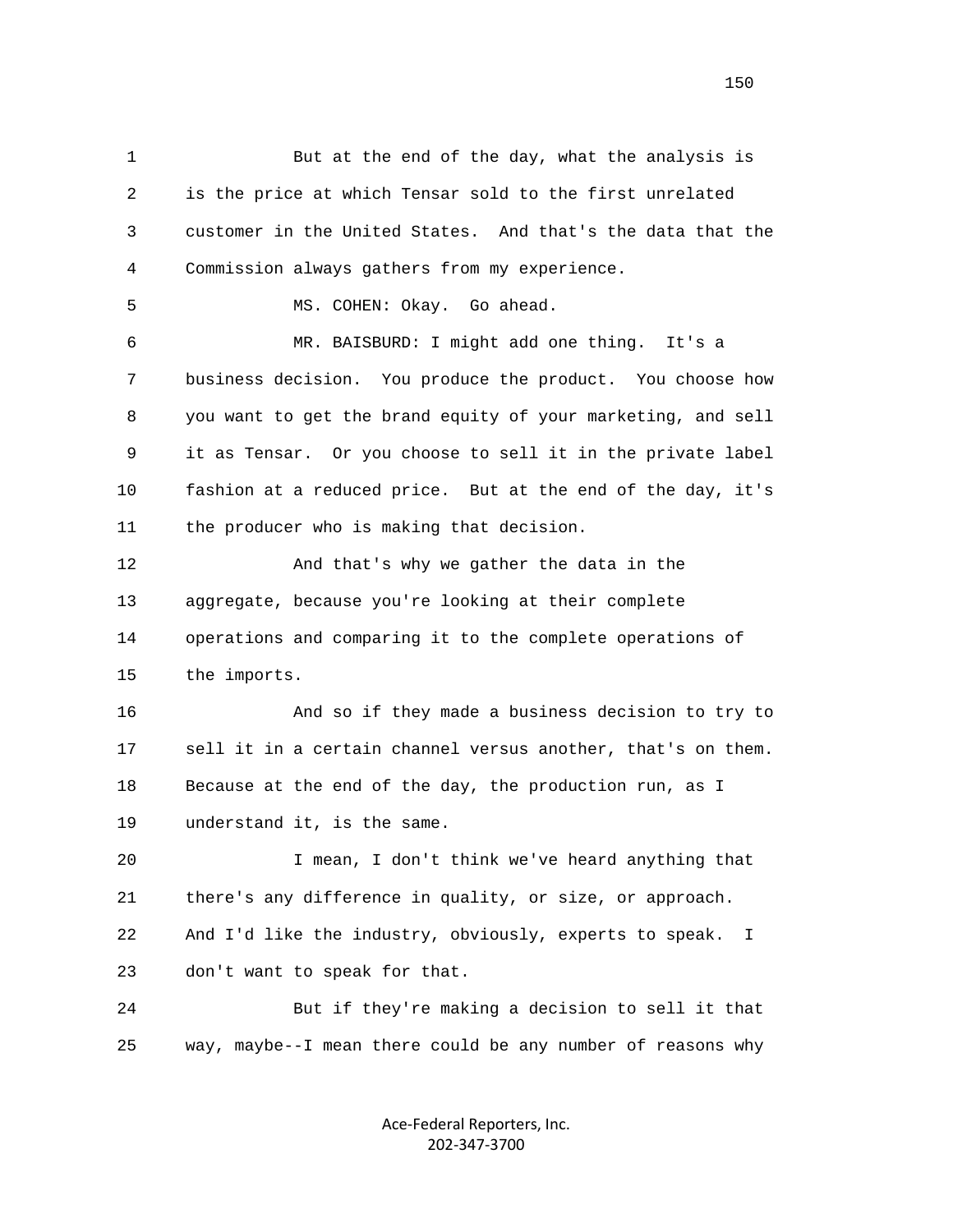1 they would like to increase sales at a low price at any 2 given point in time to generate more revenue, generate more 3 cash flow, generate more sales in a particular instance, and 4 that's their decision.

 5 That's not driven by the import price, or the 6 presence of imports. They can sell it as Tensar, or they 7 can sell it through private label. And I think gathering 8 all the data in the aggregate as the Commission always does, 9 from my experience, is the proper way to do the analysis.

10 MS. COHEN: Did you have a comment?

 11 MR. DOWDELL: I had one, because another aspect 12 that came up earlier during the questions that stuck with me 13 was the effort to distinguish the channel of market 14 differently from private label and branded products, and 15 what I heard was basically well if it's private label, it's 16 going to a totally different channel of market. It's going 17 through subdistribution, and in my experience that is not 18 the case.

 19 The vast majority of what we sell goes directly 20 to a contractor. It's put on a flatbed truck with a moffut 21 on the back that includes a group of not only grid but 22 likely other products that are going out to that work site, 23 and it's delivered to a construction site.

 24 We do sell to some distributors as well, but the 25 majority of our business goes directly to contractors.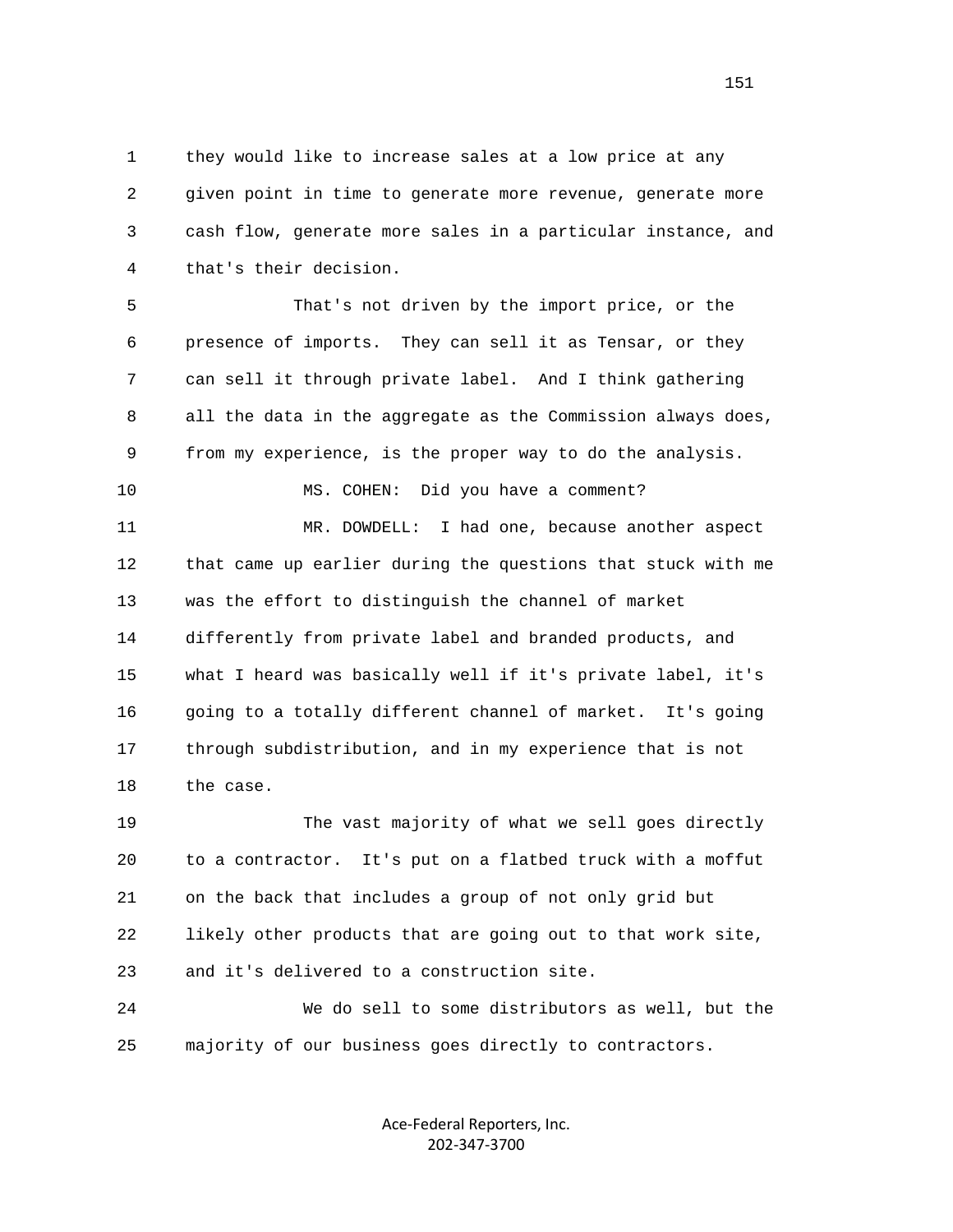1 Where we do sell to subdistributors, it's typically a small 2 operation that doesn't have the ability to hold a full line 3 of inventory products, and they prefer to buy from someone 4 that's regionally located, that the next day can send them 5 something to replenish their inventory.

 6 It will include grids, silk fence, geotextile 7 fabrics and other products. But there are companies that do 8 sell primarily through subdistribution. Carthage Mills was 9 on the list. Carthage Mills would be a company that in my 10 opinion probably sells the majority of what they do through 11 other distributors. They're not going to be geared up to 12 service that market.

 13 But that's not the rule. The rule would be much 14 more aligned with what Haynes is doing, with what Hill 15 Country Site Supply is doing, and I can tell you we're 16 competing directly with the Tensar distribution team to 17 contract direct sales.

 18 MS. COHEN: So you're both purchasing from them 19 and competing, and competing with them?

 20 MR. DOWDELL: We are. I was at the start of the 21 day anyway.

 22 (Laughter.) 23 MS. COHEN: Well, at the risk of -- can you tell 24 me when you're deciding from who to purchase for your

25 private label, what factors you look at? Obviously price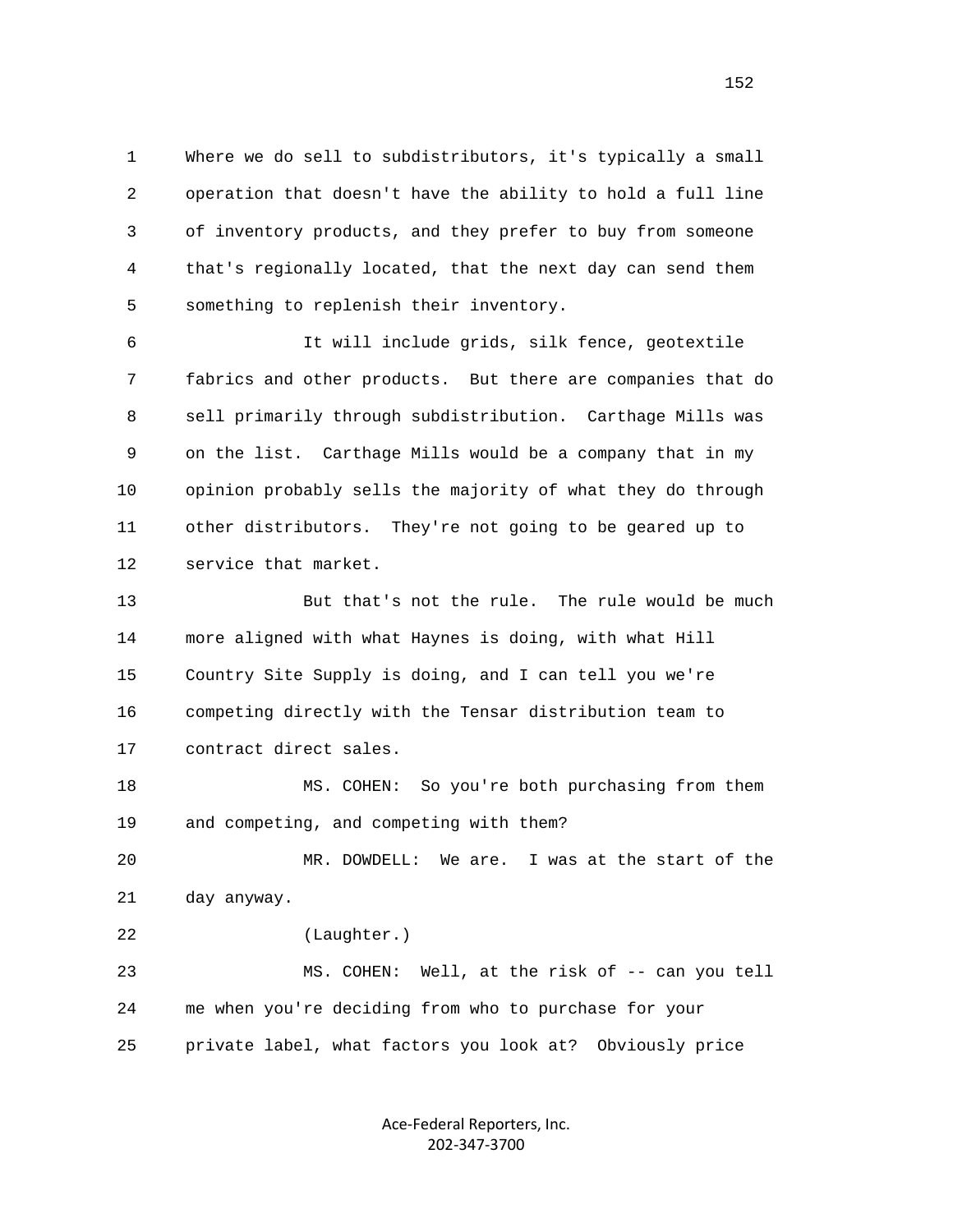1 would be one --

 2 MR. DOWDELL: Price is a factor but you know, 3 frankly, without getting too far into the confidential 4 aspect of this, price is not the only aspect that we look 5 at. 6 We have -- we have paid more for domestically 7 available goods because we look at things like the working 8 capital availability, the ready access to inventory. I mean 9 there are factors beyond the price aspect of it that come 10 into play. 11 MR. BAISBURD: This is Yohai Baisburd for the 12 Respondents. We will supplement that on the post-conference 13 brief too. 14 MS. COHEN: Okay, and I had asked this morning 15 about whether the U.S. producer sales are contract or spot. 16 Is that -- do you agree with their characterization of the 17 contracts? 18 MR. DOWDELL: John Dowdell, Hanes. Yes, it's -- 19 the vast majority of it is spot or job by job. You'll be 20 bidding on one construction project and you're -- that's the 21 PO that you'll receive related to that one construction 22 project. It may go in one load, it may go in multiple loads 23 over an extended period of time. 24 MS. COHEN: So that would be your -- for your 25 sales?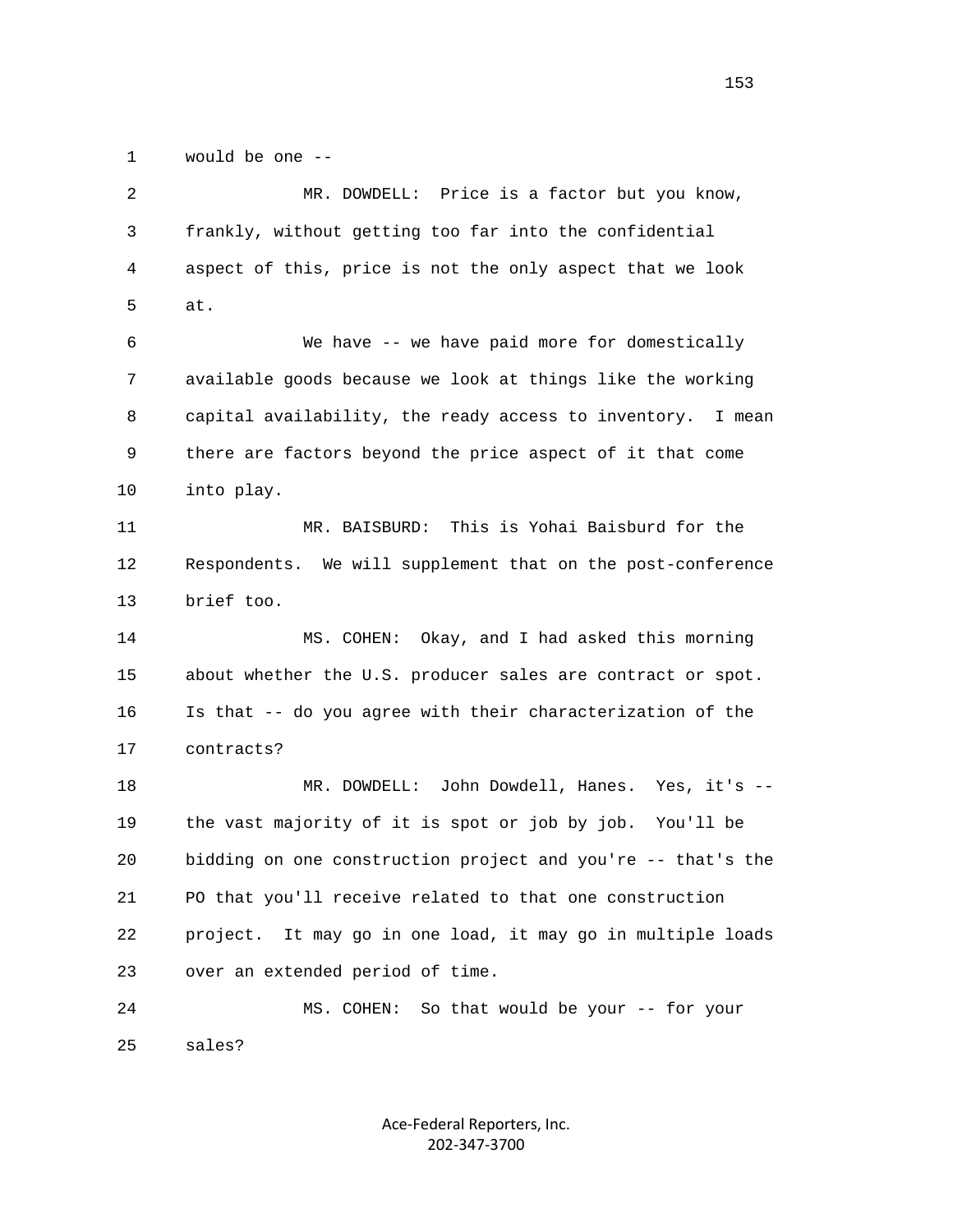| $\mathbf{1}$ | MR. DOWDELL: That's for our sales.                           |
|--------------|--------------------------------------------------------------|
| 2            | MS. COHEN: And for your --                                   |
| 3            | MR. DOWDELL: And our purchases are also spot.                |
| 4            | So the Petitioner showed us this<br>MS. COHEN:               |
| 5            | morning the big decline in prices in interim periods.<br>To  |
| 6            | what do you attribute the decline in prices?                 |
| 7            | MR. BAISBURD: Yohai Baisburd again. I just                   |
| 8            | want to preface this for a second because it's -- well,      |
| 9            | first it's confidential information so the Respondents won't |
| 10           | be privy to that. Two, we don't know how that market was     |
| 11           | defined for purposes of the comparison.                      |
| 12           | I suspect it was defined by excluding TriAx. I               |
| 13           | mean in fact not, I suspect. It obviously was defined by     |
| 14           | excluding TriAx, and so that's not the market that they      |
| 15           | compete in. I mean they compete in the geogrid market and    |
| 16           | that's their knowledge of pricing.                           |
| 17           | MS. COHEN: So maybe I should ask more what is,               |
| 18           | you know, for the distributors here, what has been your      |
| 19           | experience? What has been the trend in prices over the       |
| 20           | period and do prices exhibit a large decline over that       |
| 21           | interim period?                                              |
| 22           | MR. CASHATT: Thank you. Clay Cashatt, Hill                   |
| 23           | Country Site Supply. Prior to the patent expiration, which   |
| 24           | was in May, May 31st I believe, 2012, about six or seven     |
| 25           | months prior to that, whenever they first -- the first       |

Ace‐Federal Reporters, Inc. 202‐347‐3700

154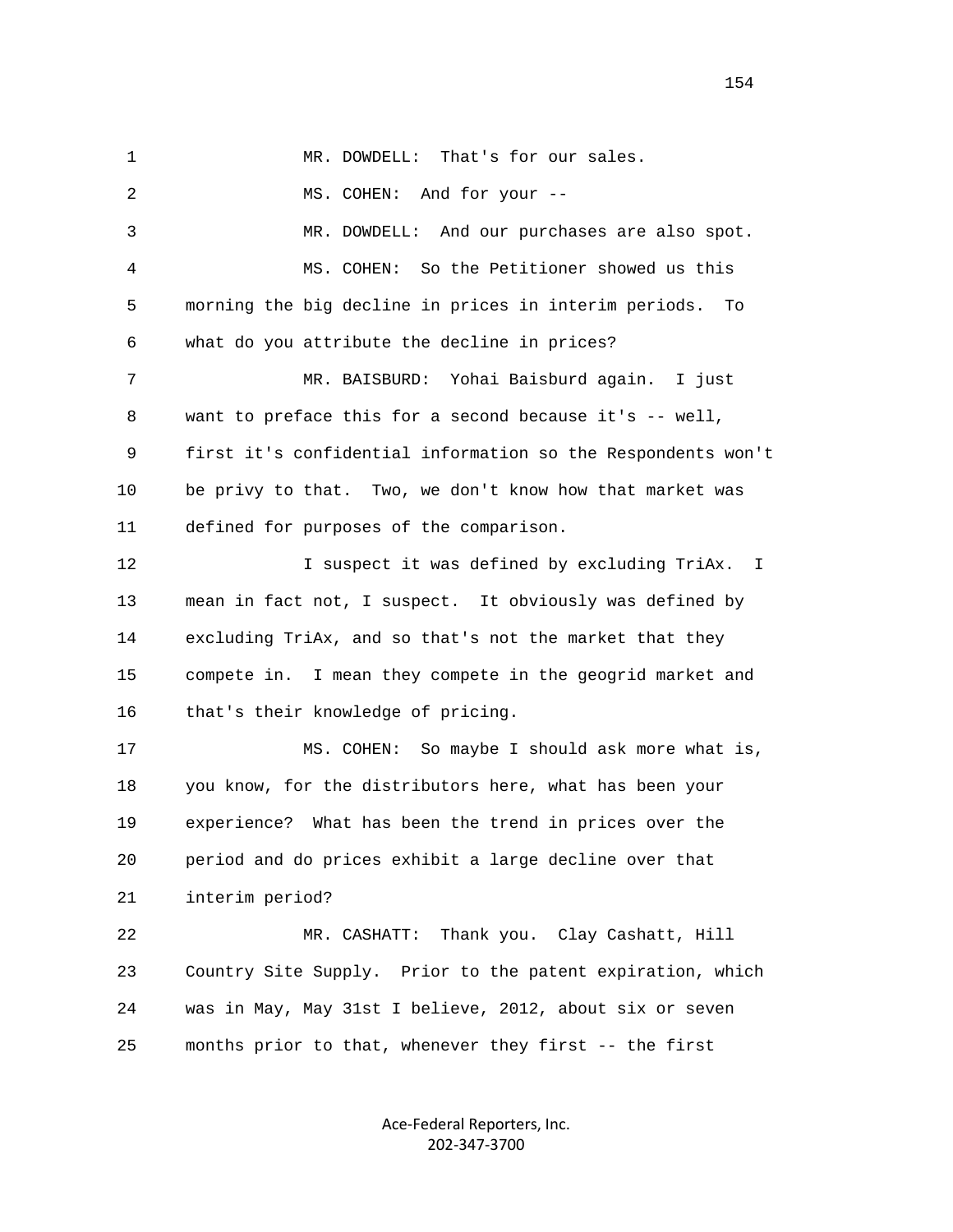1 private label agreement as I understand it was the Syntec. 2 From that point forward, seven months prior to 3 the patent, there was a pretty aggressive suppression of 4 pricing that Tensar instituted through Syntec, and it was of 5 the general understanding and as I was told actually, that 6 that was in an effort to flood the market with inventory to 7 distributors like myself who did purchase from Syntec via 8 Tensar, so that it would discourage imports.

 9 After the patent, actually there was a 10 suppression in pricing and I attribute that mainly as a 11 jockeying of producers with distributors, and then a 12 jockeying of distributors to end users in this new-found 13 competition, right. Up until for the last 30 years, there 14 was by and large one manufacturer and one set of exclusive 15 distributors who controlled that punch drawn market.

 16 After the patent, there was an increase in 17 competition. So everybody thought everybody could sell to 18 everybody, right. So there was a natural suppression of 19 pricing because of that competition. It took about 18 20 months to kind of flood that out and we figured out who our 21 customers were and who we're going to buy from and likewise 22 others, and it pretty well stabilized, in our opinion, up 23 until about 2014.

 24 If there's been any decline since then, I think 25 you could maybe look at polypropylene prices and oil price

> Ace‐Federal Reporters, Inc. 202‐347‐3700

155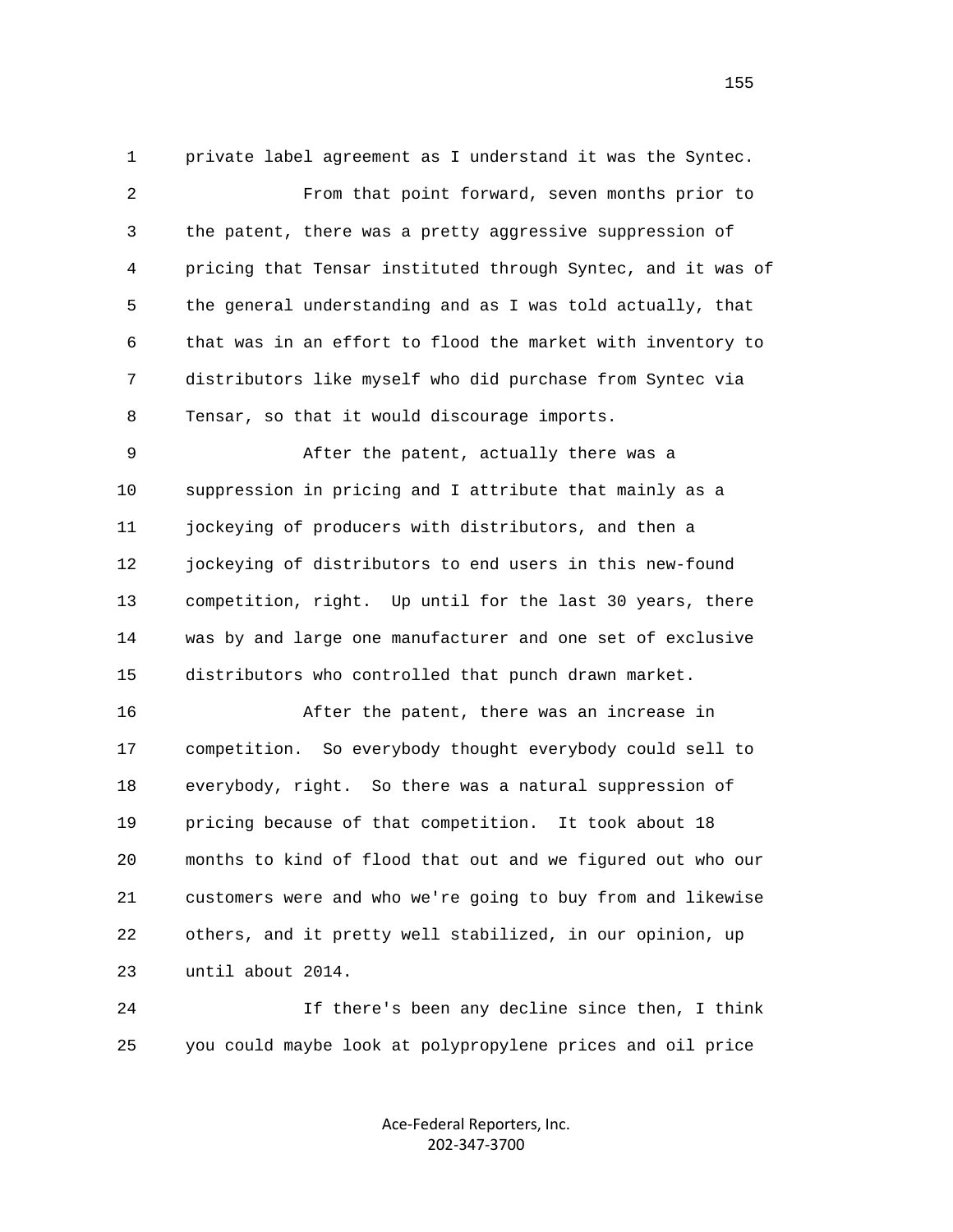1 has contributed to that. But it pretty well stabilized, in 2 our opinion, back in 2014.

 3 MS. COHEN: So you don't see a major decline 4 over the last three quarters?

 5 MR. CASHATT: I wouldn't call it major. I would 6 call it expected. But and if you pull in the TriAx into the 7 biaxial market, which is what it should be, there's still a 8 very high price per pound. I know we're looking at price 9 per square yards here. But if you put it as a price per 10 pound, it hasn't been nearly as affected as you might 11 believe.

12 MS. COHEN: Well, for a given product say, for a 13 given specification --

 14 MR. CASHATT: Right. I was talking about the 15 product as a whole, integral biaxial geogrids.

 16 MS. COHEN: Right, right, because we -- that's 17 why we have our pricing product, so we can look at specific 18 pricing trends and not have a products mix issue.

 19 MR. DOWDELL: John Dowdell with Hanes. I'll 20 comment on that in a couple of ways. First of all, it was 21 not a straight price decision that led our organization to 22 make a decision that we needed to have an import position as 23 it related to biaxial grids.

 24 It was equally as important to us to recognize 25 that Tensar's strategy truly was and was clearly stated in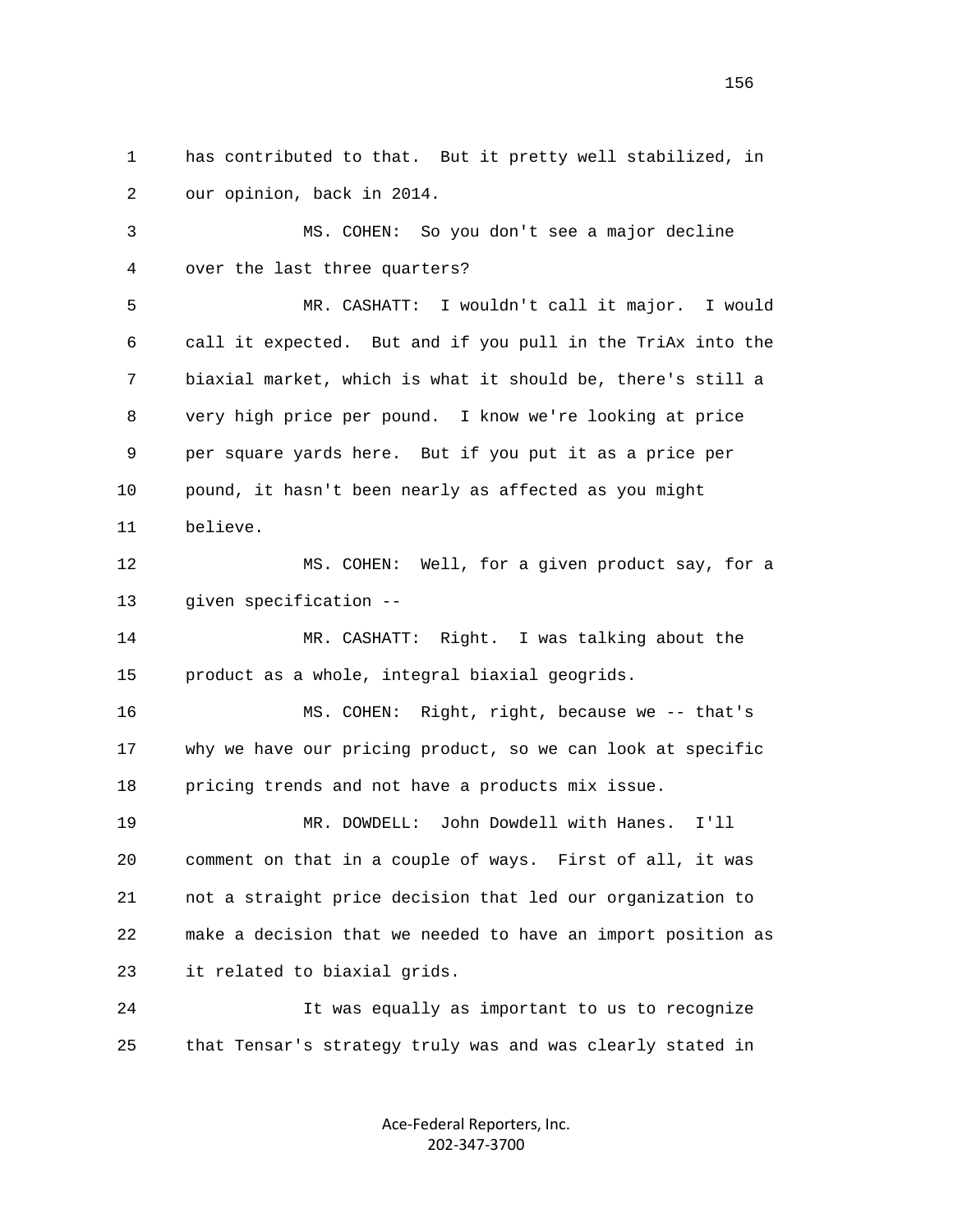1 three separate industry-wide letters that I'm sure will be 2 submitted by counsel, that their goal was to replace biaxial 3 sales with triaxial products.

 4 So they set up a private label distribution 5 agreement with Syntec and said hey, come and buy your 6 biaxial products from us. Now from a strategic perspective, 7 if you're running a business as a distributor and they're 8 also in the same breath telling you but we're not going to 9 sell you TriAx. You can't have access to the product we're 10 going to try every way we can to push the market to, but buy 11 the other stuff from us.

 12 It wouldn't have mattered what the relative 13 price was. We were compelled to take a position with 14 imports because the overarching strategic direction of the 15 supplier was to move away from the products they were 16 offering to sell us. It's as simple as that from a 17 strategic perspective.

 18 Now to your direct question about well what's 19 happened with the individual products? They've gone down. 20 The pricing has gone down on those individual products, and 21 I'm certain that the individual product data will bear that 22 out. I don't know to what percent. I'd be glad to tell you 23 if I really felt like I knew, but you'll have access to that 24 information.

25 A key component of that though is likewise on a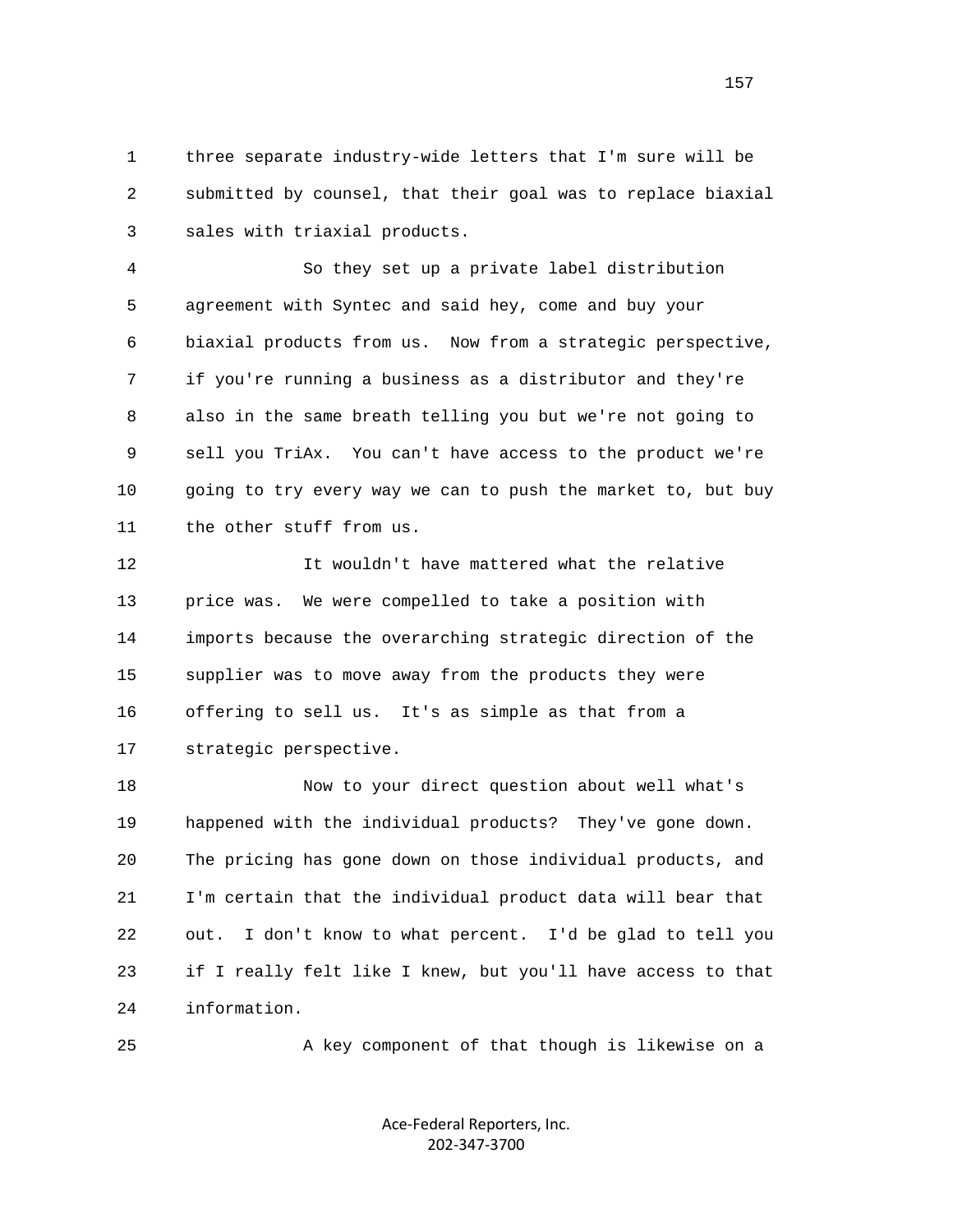1 global basis, prices for those products have went down. 2 This isn't a U.S. phenomenon. During the same period of 3 time, resin produced in North America, the resin 4 manufacturers that make polypropylene, their margins have 5 went from about 19 cents a pound to 35 cents a pound, 6 all-time record highs for resin. That's driven by 7 automotive demand and a number of other factors. 8 That's not what's happened in the world. The 9 rest of the world, the resin market has continued to 10 decline, in line with prices of oil and gas, which is what 11 you would typically expect within the industry. So there 12 are factors far beyond a nefarious attempt by the Chinese 13 manufacturers to suppress the market that's at play here. 14 What's at play is global economics. 15 MS. COHEN: Are there other non-subject sources? 16 We've heard there's no imports into the market. But are 17 there other foreign producers out there that you've looked 18 at? 19 MR. DOWDELL: There are. There's a producer in 20 Poland that we've visited and that manufactures a good 21 product. Frankly the only reason we haven't brought product 22 in from them is they're sold out in their market, because we 23 would have liked to have had a little more flexibility in 24 that regard, just because of, you know, the fact that we 25 don't like to have all of our eggs in one basket.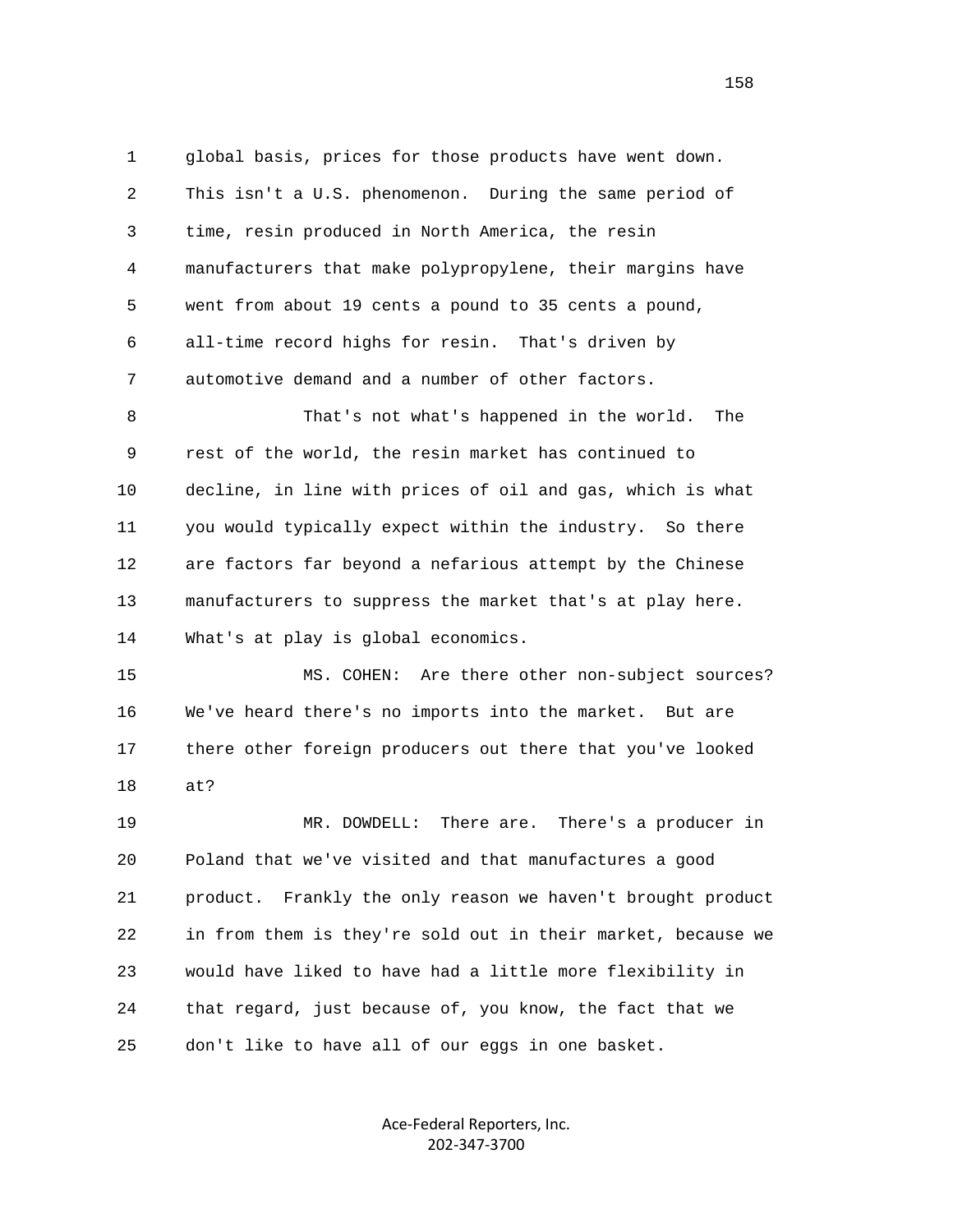1 MR. BOYLAND: Yohai Baisburd. As was mentioned 2 earlier, Tensar produces in the UK. 3 MS. COHEN: Right. 4 (Pause.) 5 MS. COHEN: I believe that is all I have right 6 now. Thank you. 7 MR. ANDERSON: Thank you, Ms. Cohen. Mr. 8 Boyland. 9 MR. BOYLAND: Good afternoon. Thank you for 10 your testimony. I just had one question, Mr. Dowdell. 11 Dowdell? 12 MR. DOWDELL: Dowdell. 13 MR. BOYLAND: Dowdell. You were discussing 14 working capital and my impression was that the availability 15 of U.S. produced geogrids would allow you to buy; your 16 inventory would turn over quicker; it would be more 17 available; you'd have less money tied up in inventory per 18 se, as opposed to the Chinese product? 19 MR. DOWDELL: Yes sir. 20 MR. BOYLAND: Could you maybe just discuss that, 21 how I mean what's the lead time on the Chinese product? 22 MR. DOWDELL: Okay. John Dowdell, Hanes. 23 Typically, it's going to run a minimum of eight weeks for 24 product by the time you get a PO in, get it to port, get it 25 to our shores and clear test them. So we typically plan on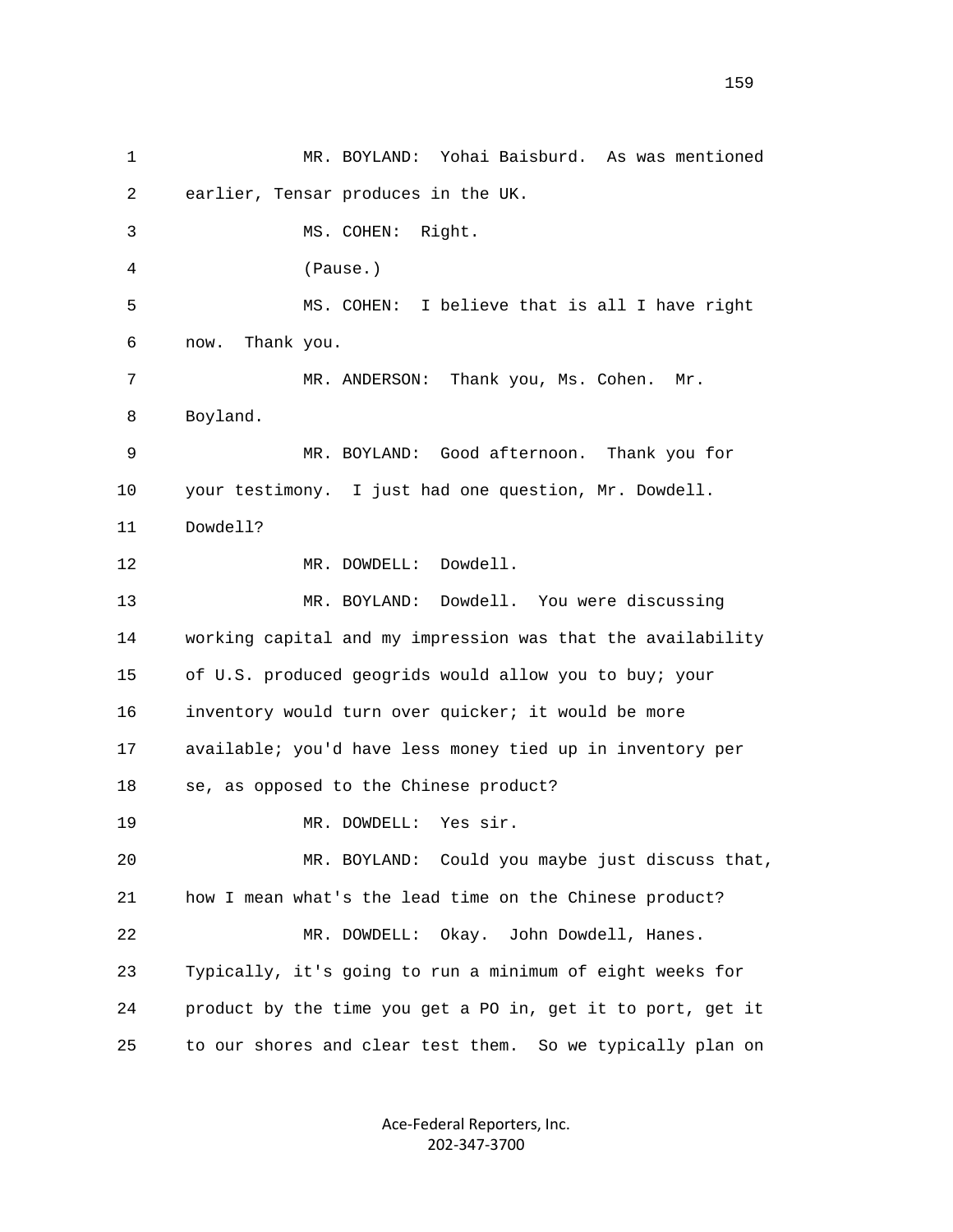1 somewhere around the three month time frame.

 2 Now embedded in your question is another aspect 3 that I think it's important for you to understand, is the 4 construction season is very cyclical based on weather. So 5 it's not unusual at all and it's not unique by the way to 6 the geogrid aspects of our business. We do this with other 7 aspects of our business as well. 8 We take very strong inventory positions in the 9 late first quarter. Typically, we like to go ahead and get 10 stocked up on goods that are being imported, because if you 11 don't have it while the construction season's going on, it 12 really is literally on a regional basis day to day weather 13 when a project can be completed, and then you miss that 14 opportunity. 15 So you'll actually, if you looked at the details 16 of our organization, you'll see our inventory spiking 17 typically during the off season getting ready for the 18 season, because we can't wait eight weeks or twelve weeks 19 for a product to come in in season. 20 MR. BOYLAND: And I guess I would interpret that 21 to mean that to the extent you're relying more on imported 22 versus U.S., your money would be tied up that much longer? 23 MR. DOWDELL: Yes sir. That's what makes it 24 attractive in many instances for us to buy domestically, is 25 because it's -- it is a much quicker turn of our inventory.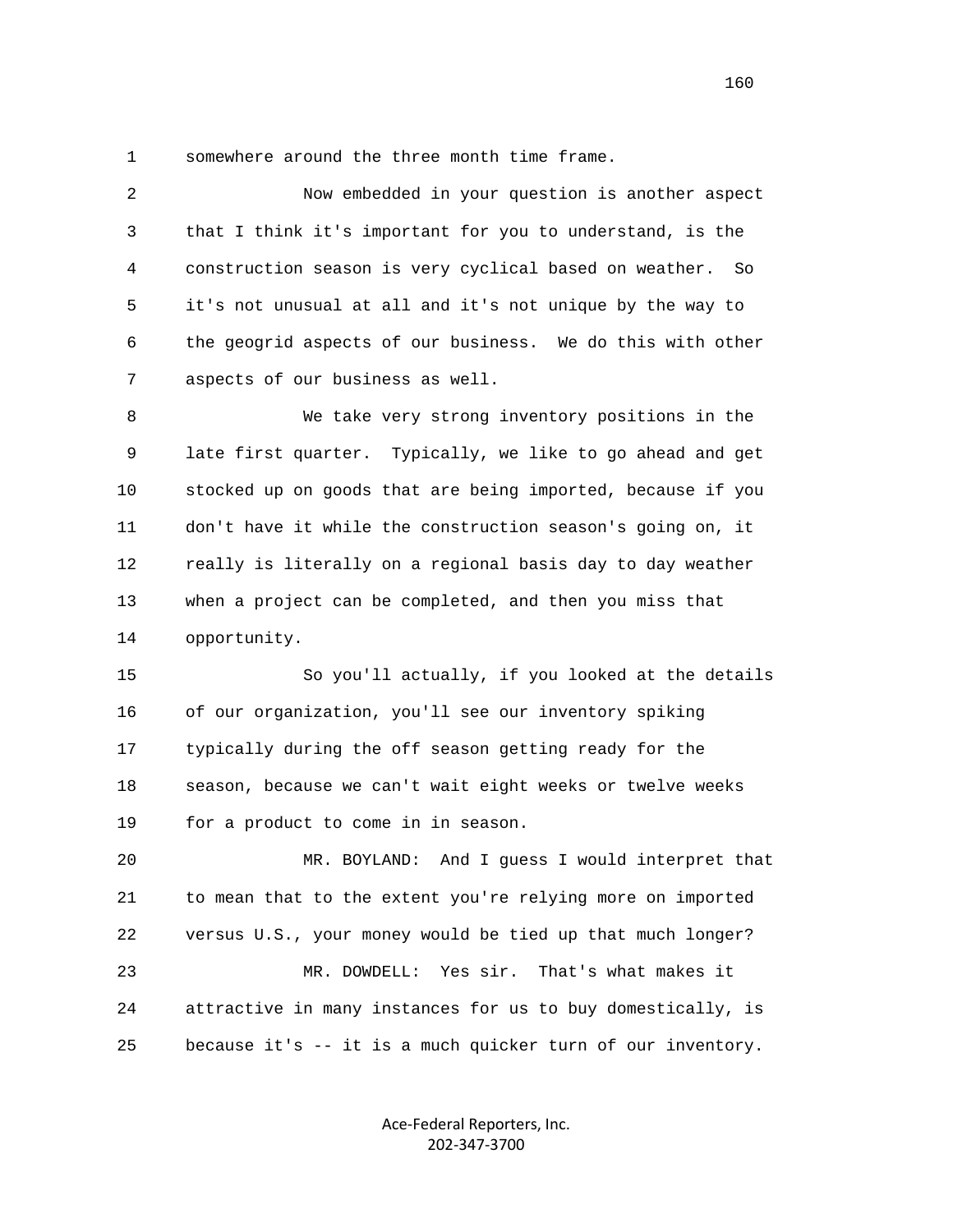1 And you know, we're a corporate organization. At the end of 2 the day, we're evaluated on that as well.

 3 MR. BOYLAND: Okay. Thank you for your 4 testimony. I have no further questions.

 5 MR. ANDERSON: Okay, thank you Mr. Boyland. Ms. 6 Catalano.

 7 MS. CATALANO: I'd like to talk about 8 polypropylene, and where do you get your polypropylene most 9 of the time? So you're going to get it from China. Are 10 they producing it in China?

 11 MR. DOWDELL: John Dowdell for Hanes. Now to be 12 clear, we don't buy polypropylene chip at all. We're going 13 to be buying -- we're going to be buying materials that are 14 made out of it. So the grid products made out of chipped 15 polypropylene. So it's not -- it's not a purchase that we 16 would be making.

 17 There are a number of large companies, Reliance 18 would be a good example, I believe domestically you've got 19 probably Formosa, Shell that manufacture polypropylene. 20 Those would be purchases that the manufacturers would be 21 making, and they're typically going to be made within the 22 regions that the manufacturing facility is.

 23 It's much more efficient to handle those goods 24 on rail cars than it is through individual totes or bulk and 25 flexible intermediate bulk containers. So it's very much a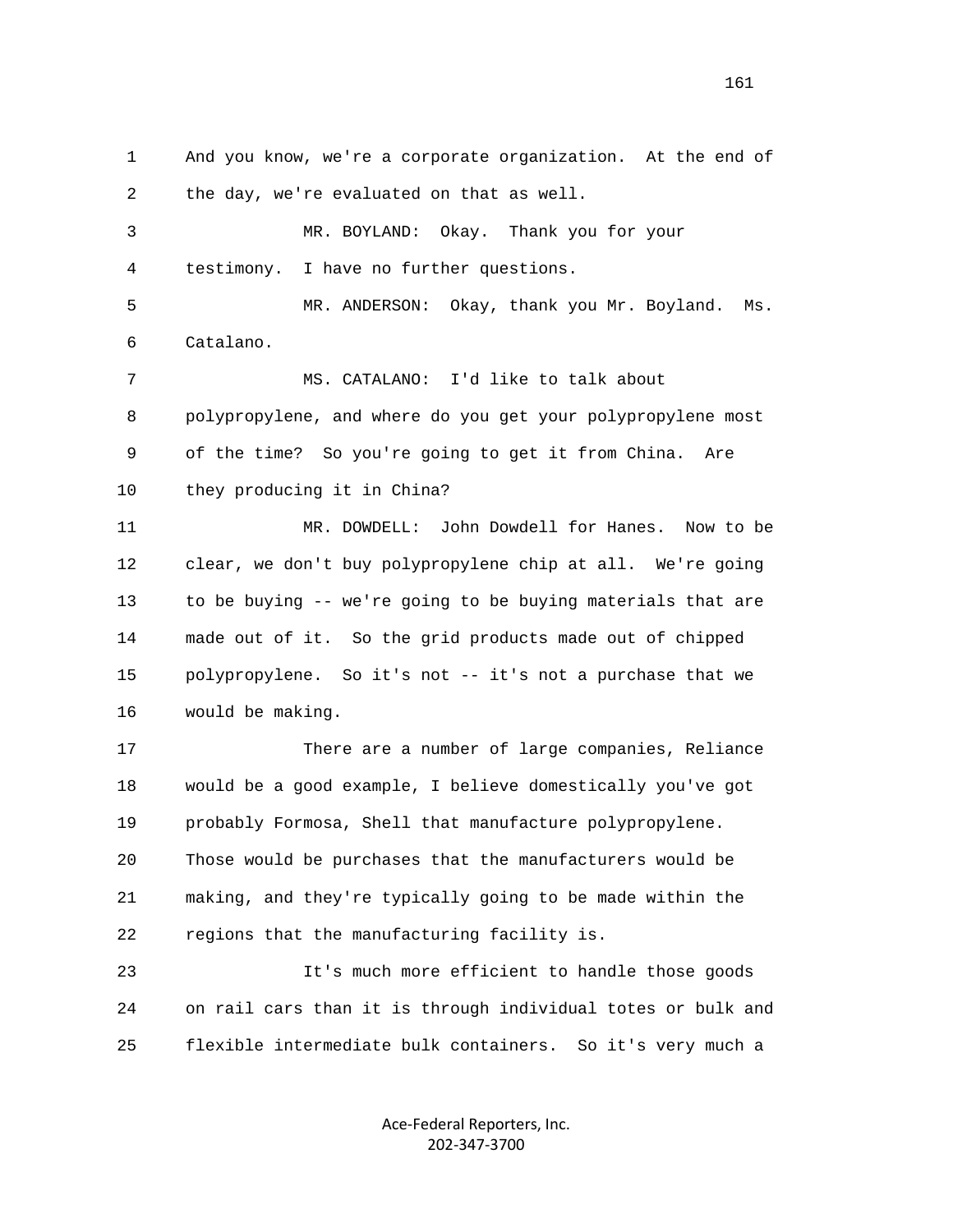1 regional market for the manufacturers that supply the grid 2 and fabric manufacturers for polypropylene products. 3 MS. CATALANO: And do any of you ever use 4 anything except polypropylene? Do you use any different 5 polymers? 6 MR. BAISBURD: Yohai Baisburd for the 7 Respondent. So they purchase the finished goods, the 8 geogoods. 9 MS. CATALANO: Were they all made of 10 polypropylene? 11 MR. BAISBURD: They're all made of 12 polypropylene. 13 MS. CATALANO: As far as you know? 14 MR. BAISBURD: As far as I know. 15 MR. CASHATT: Clay Cashatt, Hill Country. For 16 the purposes of a punch drawn product, which is what we're 17 discussing today predominantly, it is all polypropylene, 18 yes. But there are other geogrids for retaining walls or 19 other structures that are made of polyesters, fiberglass, 20 other polymers as well. 21 MS. CATALANO: And do those polyester products 22 compete in the same markets as the polypropylene products 23 that you have? 24 MR. CASHATT: For the retaining wall businesses 25 and those businesses, yes. But it's not a traditional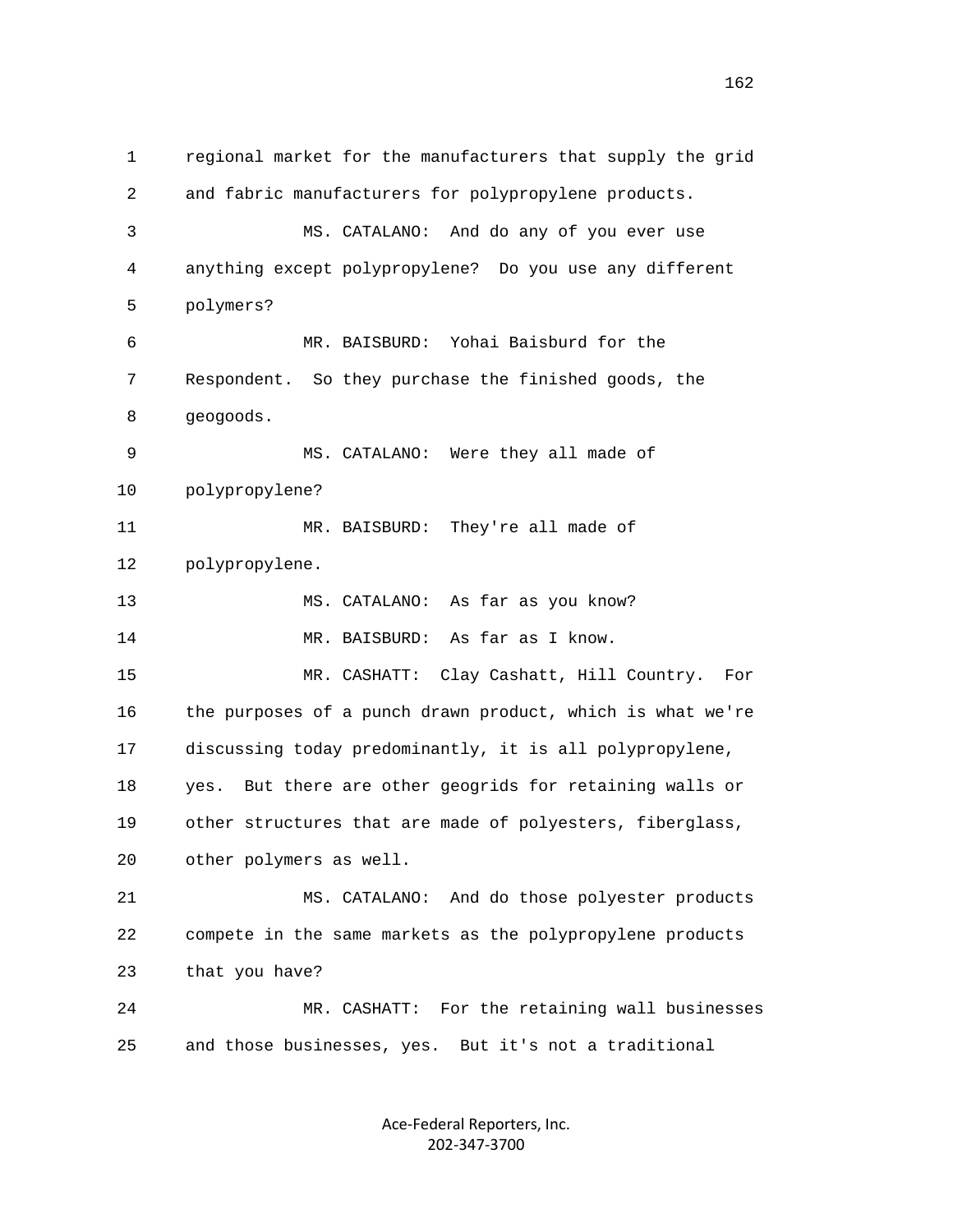1 "biaxial" product. In other words, the retaining -- I think 2 that Tensar alluded this morning that a uniaxial product 3 behaves in one direction. So a wall that's trying to fall 4 over pulls in that direction.

 5 A roadway acts in multiple directions, which is 6 what a square or triangular product provides reinforcement 7 for in all directions. So in that market, prior to that 8 patent expiration yes is the answer to your question, that 9 polyesters, woven and knitted, coated, welded, all the 10 different array of products, did compete.

 11 But after the patent expiration, when the 12 distributors were allowed to source punched and drawn 13 products, the market dictated that those products were not 14 relevant anymore. So they do not compete mainly because 15 they're not stocked and distributed by the distributors at 16 the different regional levels.

 17 MS. CATALANO: Thank you. And I'm going to ask 18 a similar question that I asked before. Let's say I'm going 19 to build a highway and I want to come in and I want to ask 20 your expertise on should I go with the bioaxial geogrid; 21 should I go with more asphalt and aggregate; should I go 22 with chemical stabilization?

 23 Could you kind of paint a picture of what it's 24 like to have a customer come to you, and how many of those 25 -- what percentage of the customers that come to you choose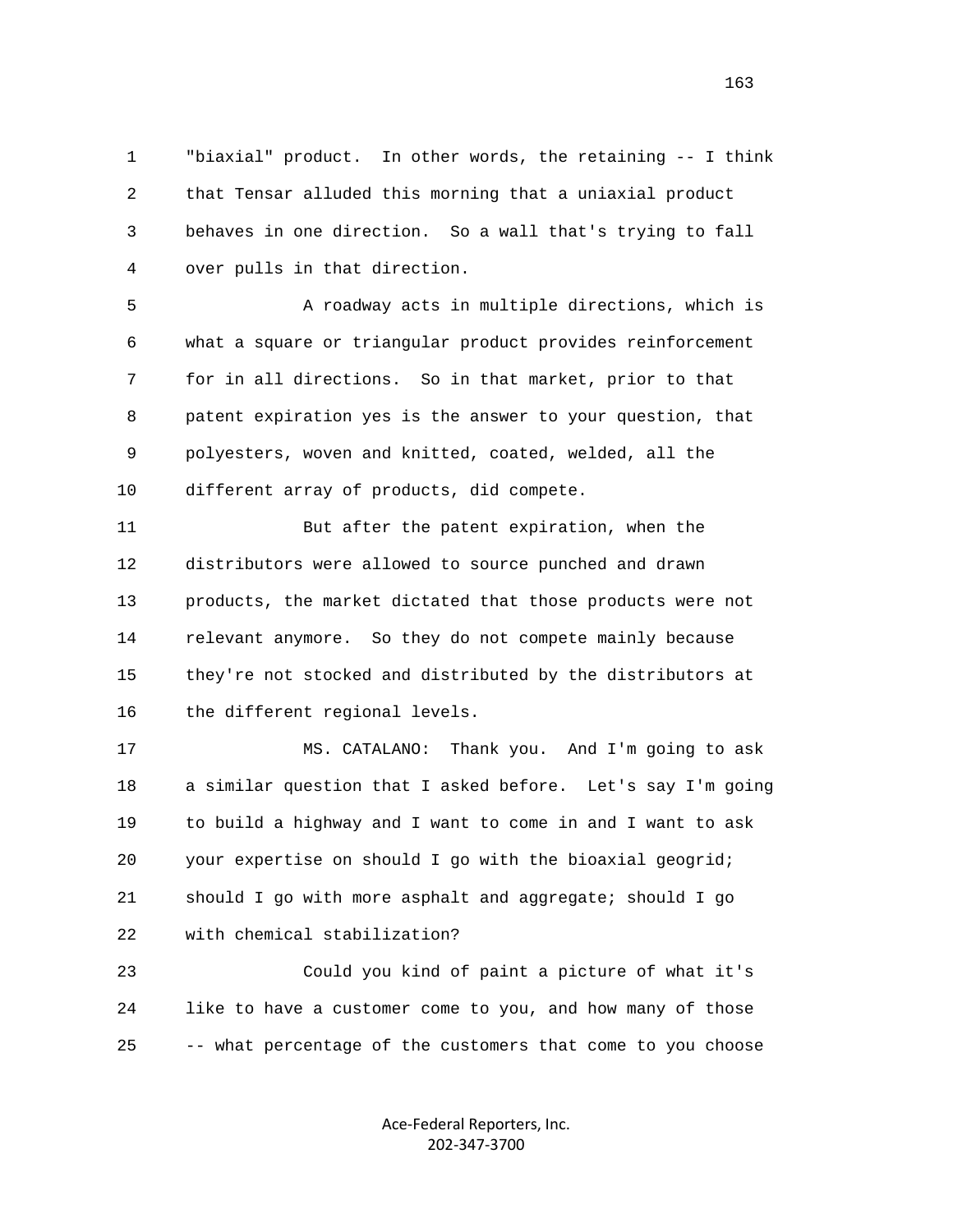1 biaxial geogrids as opposed to some of these other methods 2 like chemical stabilization? What has been your experience? 3 MR. CASHATT: Clay Cashatt, Hill Country. Thank 4 you. The overall experience is that, and we agree with the 5 Petitioners, that the vast majority of the market is 6 controlled or uses chemical stabilizations, more rock, other 7 methods other than geogrid. So there's lots of room to 8 grow, right.

 9 So when a customer of ours, which would be a 10 contractor, comes to us and asks us to help them design a 11 roadway or modify a roadway or what have you, typically 12 there's an engineer involved that we will work with to 13 discuss the different options.

 14 That engineer might use lime, cement, flat ash. 15 They might increase the thickness of the rock, the asphalt 16 as we've all discussed before. But they could also use any 17 of the geogrids we've been talking today. So with a 18 triangular product, there's different strengths. The one 19 I'm holding here is the lowest grade strength, VTX-130S, and 20 there's four other products stronger than this, 140, 5, 21 TX-160 and TX-7.

 22 So they offer five different products with 23 varying strengths. That engineer would take this product 24 and what Tensar advertises for this product and combine it 25 with rock to produce a pavement. They would then take this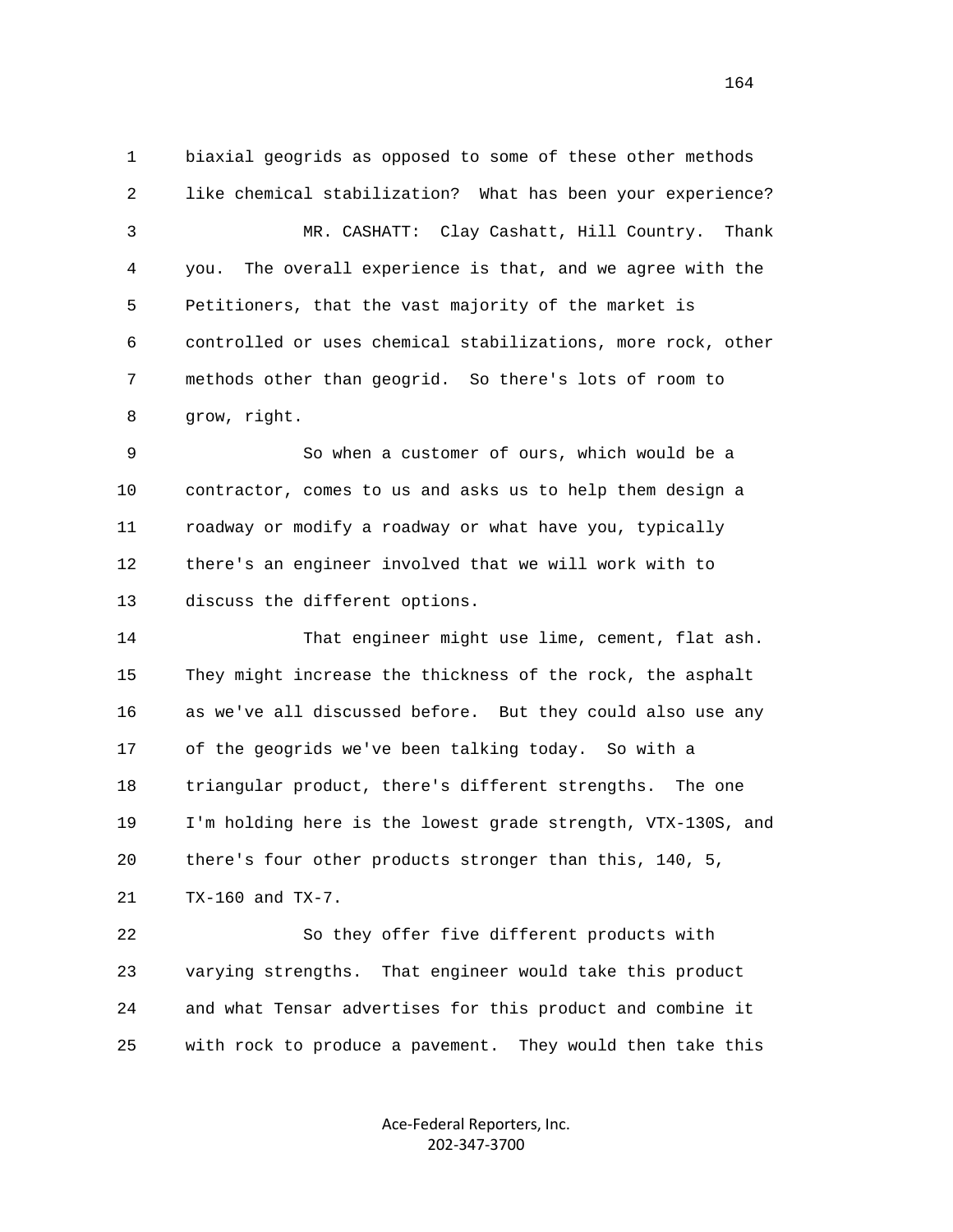1 product, which also has varying strengths. There's weak 2 products and there's extremely strong products. The weaker 3 the product the more rock you need.

 4 So a strong product of this can easily replace a 5 weak product of this and vice-versa. So they would take the 6 cost-benefit analysis of this combined with the rock and the 7 asphalt and the soil and everything else that a geotechnical 8 engineer looks at, and determine which one is the most 9 beneficial to their owner, who's ultimately who they're 10 responsible and answer to.

 11 MS. CATALANO: Thank you. So would you agree 12 with what was said this morning, that it's about -- I heard 13 the estimate of 80-20, meaning 80 percent of the market is 14 other than BIAx-TriAx, and 20 percent of the market, at 15 least in Texas, is BIAx?

 16 MR. CASHATT: I would agree that Texas is more 17 friendly to geogrid than chemical stabilization. I don't 18 have the numbers to support that. I wouldn't refute that. 19 I would say that that's a fair estimate.

20 MS. CATALANO: That's a fair estimate.

 21 MR. CASHATT: But every day that 80 percent goes 22 down, because the 20 percent is going up, all right, because 23 we're all out there with the same message, and this is very 24 important to understand. Prior to the patent, we had our 25 product made out of woven coated polyester. They may have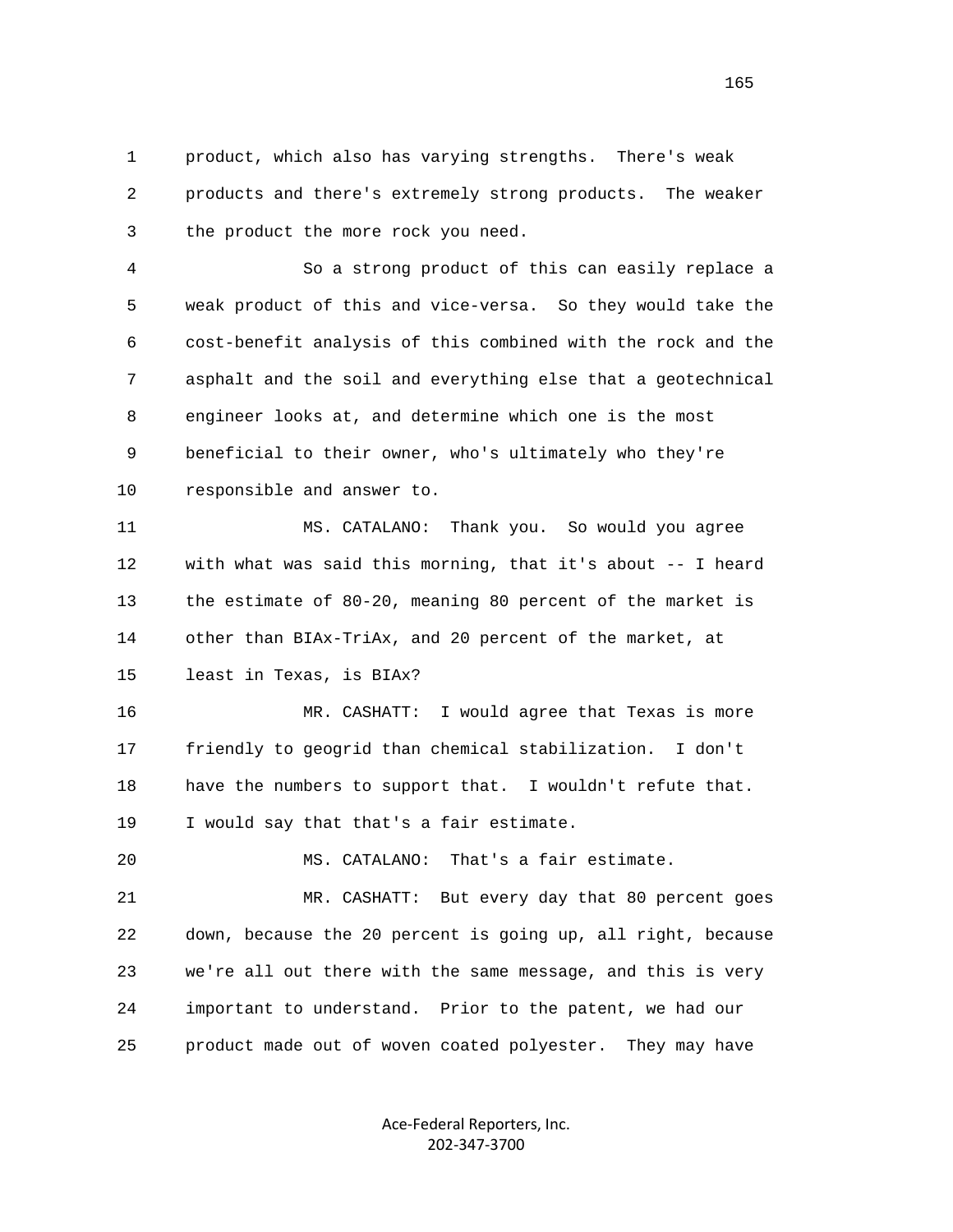1 had a knitted product. They may have had a tenax product 2 and we were all -- and yeah Tensar, everybody's telling the 3 engineer that our product's the best, right. Their product 4 -- well ours is the best.

 5 The engineers just -- they didn't want to have 6 anything to do with any of us. Get out of the office. I'm 7 going to use the lime, because I know how lime works, and 8 you know what, and all the lime guys told us exactly how to 9 use it, right. Get out of the office.

 10 Now that the patent has expired and we've all 11 consolidated around the same technology, there is one clear 12 message that these products work, and the engineers are 13 starting to believe us and starting to use them more instead 14 of chemical stabilization. The only outlier is that 15 triangles are magically better than squares, okay. That's 16 the only different message out in the market today.

 17 But outside of that one message from one company 18 and their distributors, it is one unified message, and 19 that's what's growing the market.

20 MS. CATALANO: Thank you.

 21 MR. DOWDELL: If I may, John Dowdell for Hanes. 22 I'd like to follow up on that. I do think that the Texas 23 market is much more progressive with their use of grids than 24 industries in general, and you know, if you look across the 25 entire market, I think it would be a stretch to say five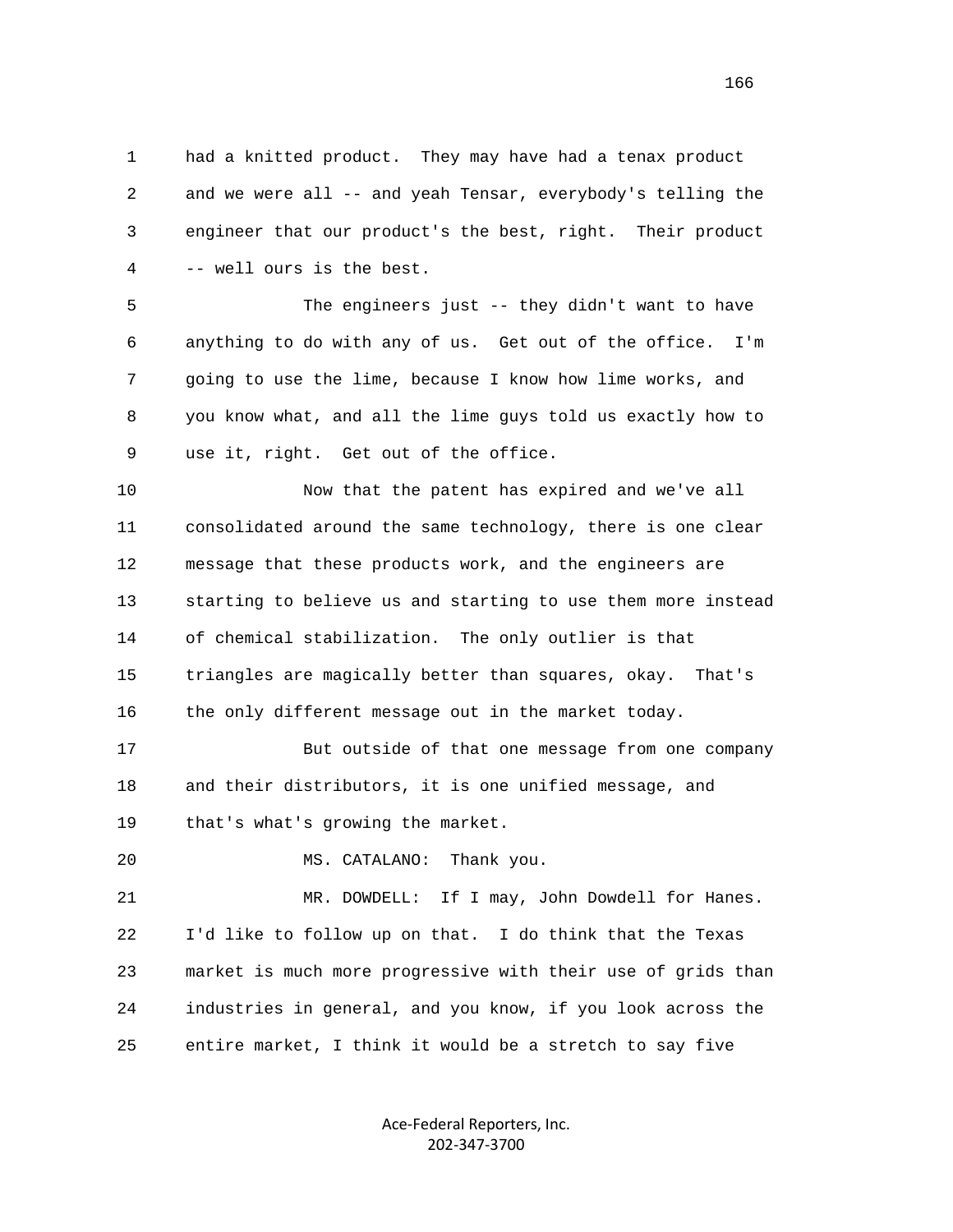1 percent of the applications where a grid would benefit the 2 substructure are being used. It's got a very low 3 penetration rate today.

 4 MS. CATALANO: Thank you. That's very helpful. 5 I want to continue on with a question for you, John. You 6 spoke about how you do testing for products that come from 7 the suppliers in China. Could you talk about what some of 8 that testing involves? What are you looking for?

 9 MR. DOWDELL: Certainly. First of all, we've 10 done in ground testing, where we hired a third party testing 11 institute, a company called TRI, to basically plant sections 12 or install sections of geogrid around a track, where they 13 then came and literally run vehicles over it.

 14 We talked about single axle passes. Well that's 15 exactly what we did. We literally buried grid in a track 16 and drove a truck around it repeatedly to exhaustion, and 17 throughout that process continually measured the rut depths 18 that were occurring for the different grids.

 19 Through that, we were able to basically evaluate 20 the various grid offers in terms of their performance as it 21 relates to the number of times that it would take to 22 basically fail the product. From that as well, you're able 23 to look at some in-ground damage that's done to the product 24 as it's put in place and compact it as well.

25 So a lot of what we were doing is just

Ace‐Federal Reporters, Inc. 202‐347‐3700

167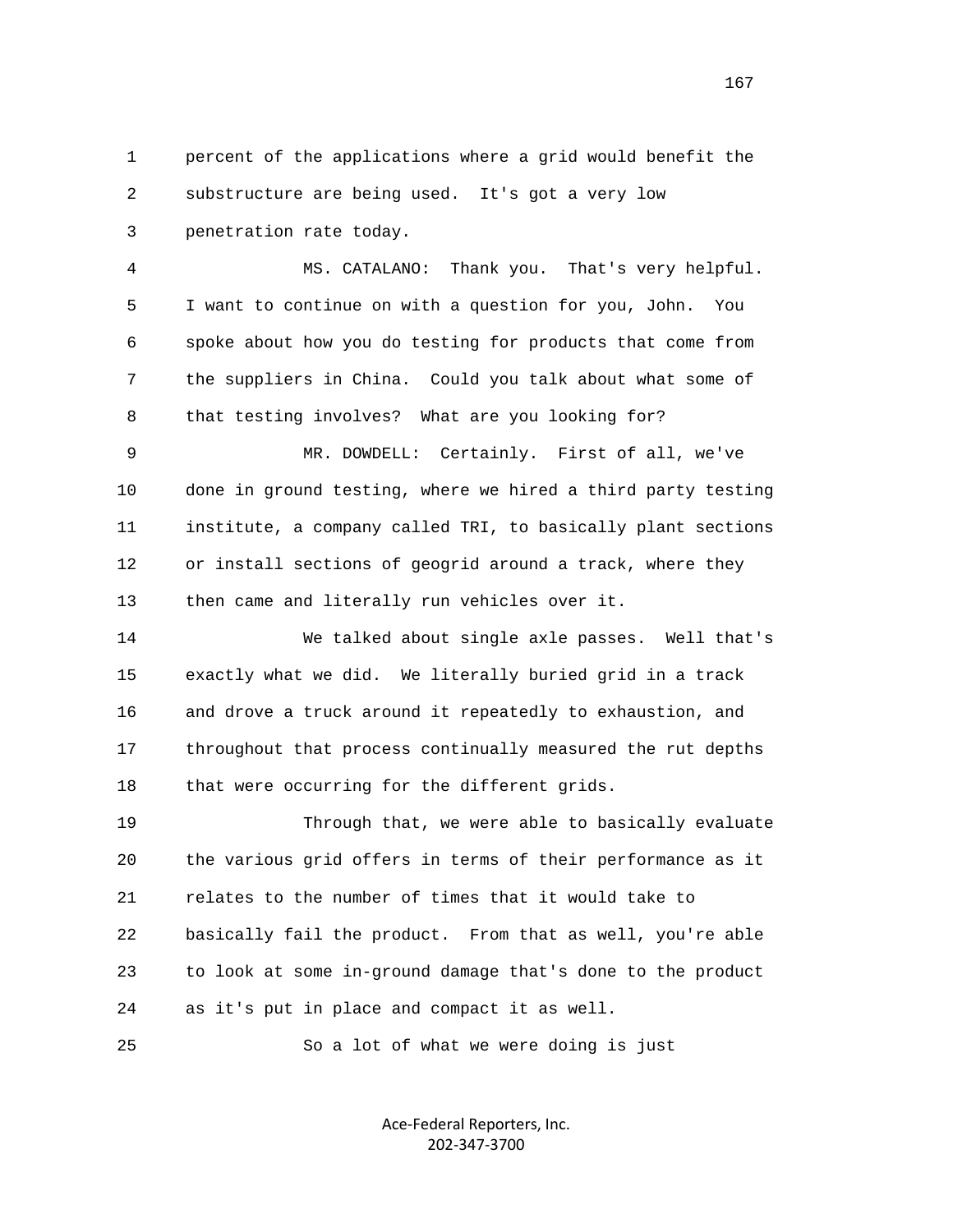1 evaluating how grid performs in real world circumstances, to 2 measure its failure point in terms of the number of times a 3 single axle could pass. There was a high correlation, 4 irrespective of the aperture shape of the product, to the 5 weight of the product and its performance. Heavier product 6 tends to just give you a better support.

 7 In addition to that, we do ongoing lab testing 8 for things like the tensile strength that the products have, 9 and things as minute as the aperture size. Some of the 10 states have very specific specifications about how big the 11 aperture size would be. So we're doing things of that 12 nature on a routine basis.

 13 MS. CATALANO: And are these products that you 14 are testing, are those exclusively the Chinese suppliers, or 15 are these also the BIAX and TriAx products from Tensar? 16 MR. DOWDELL: All the above. 17 MS. CATALANO: Thank you. 18 MR. DOWDELL: Certainly. 19 MS. CATALANO: No further questions. 20 MR. ANDERSON: Okay, thank you Ms. Catalano. I 21 look to my right to see if there are follow up questions 22 from staff, and to my left. Okay, Ms. Cohen. 23 MS. COHEN: Just a quick question. Do your 24 customers know whether the products they are buying are

25 domestic or Chinese? Do they ask that question? Is that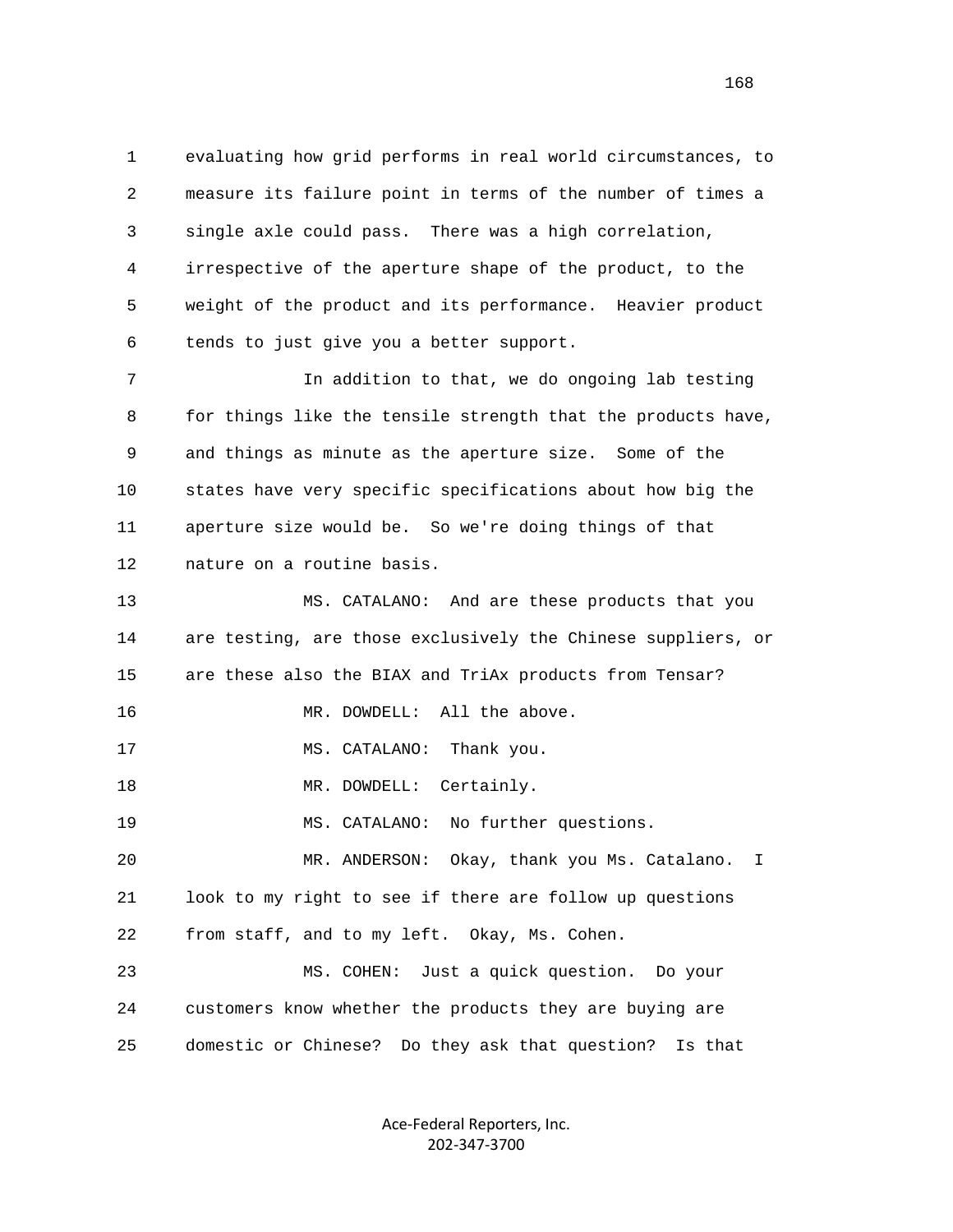1 something that the contractors are aware of?

| 2  | MR. DOWDELL: John Dowdell for Hanes. I can't                |
|----|-------------------------------------------------------------|
| 3  | think of an instance where I've been asked.                 |
| 4  | MR. FREY: Michael Frey, Alliance Geo. I have                |
| 5  | not been asked specifically the product that I sell them is |
| 6  | American or import. I have been asked during a submittal    |
| 7  | process to get RGO grid-approved on certain projects,       |
| 8  | whether it was American or an import.                       |
| 9  | Specifically, I can think of some FAA projects              |
| 10 | that I was asked the question, because there wasn't -- they |
| 11 | have a Buy America type clause in their specification and I |
| 12 | have been excluded from selling several of those projects   |
| 13 | because of not having an American-made product.             |
| 14 | MR. DOWDELL: And I'd like to build on Mike's                |
| 15 | John Dowdell with Hanes. There are<br>comment there.        |
| 16 | exceptions. I mean military projects, rail projects.        |
| 17 | Typically in those instances, there is a Buy American       |
| 18 | requirement that is actively enforced.                      |
| 19 | So as I think through this, there are instances             |
| 20 | where we could point to, that yes that was a factor.        |
| 21 | MS. COHEN: Okay. But the road projects                      |
| 22 | generally --                                                |
| 23 | MR. DOWDELL: Typically not, typically not.<br>Now           |
| 24 | we may turn in a submittal sheet that has it. A lot of the  |
| 25 | DOTs, if you have a private label program, which we're      |
|    |                                                             |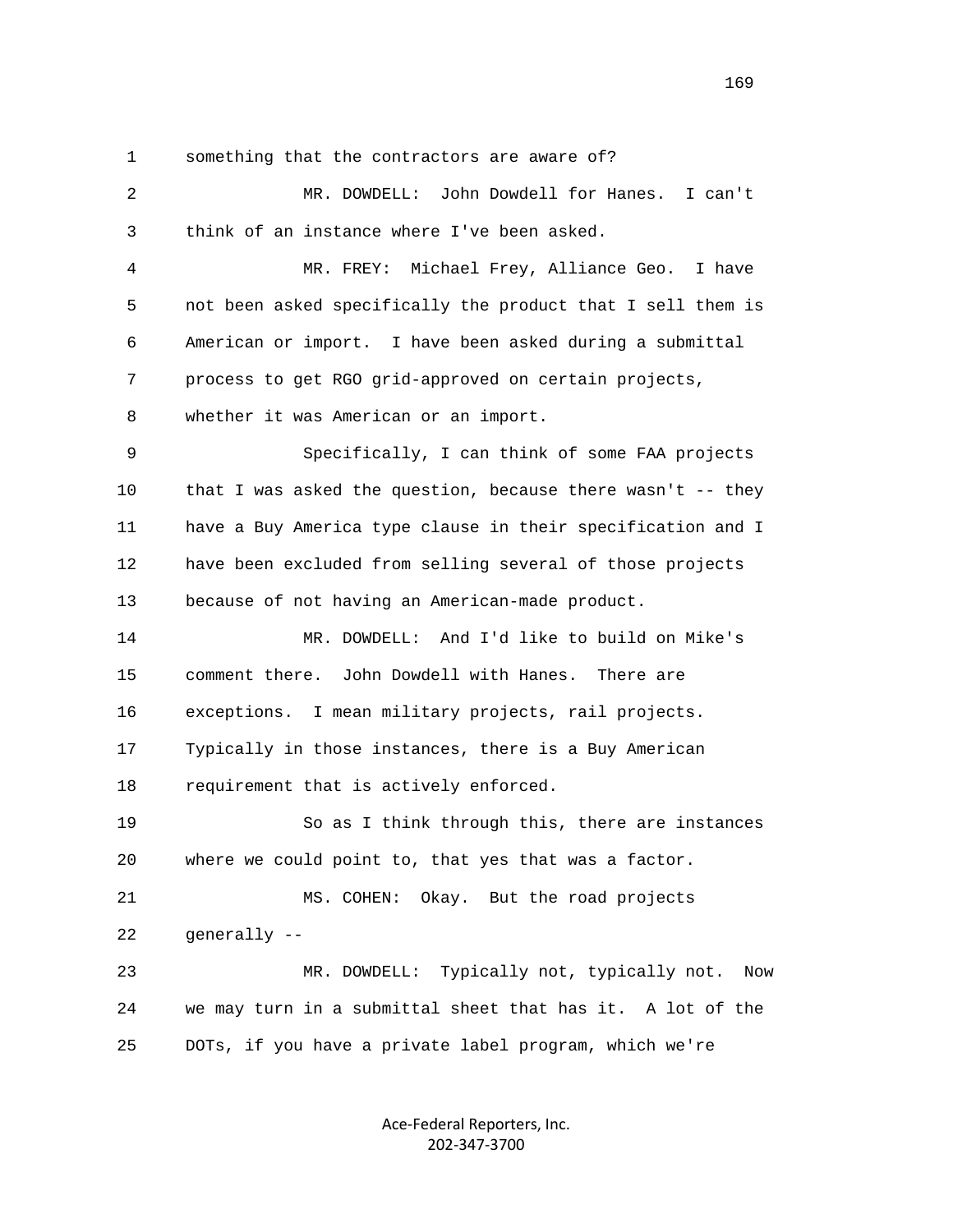1 listed private label, many of the DOTs require a disclosure 2 of the manufacturer at that level.

 3 So you're giving direct manufacturing detail at 4 that point, and if that's the case, then in those states 5 whatever we've submitted, that's what we sell.

6 MS. COHEN: Okay, thank you.

 7 MR. CASHATT: Clay Cashatt, Hill Country. By 8 and large we're not asked. I can think of one recent 9 project and it was sizeable. It was about 270,000 square 10 yards. That's a large project by anybody's estimation. It 11 was actually originally specified tracks through the state 12 of Texas through the Department of Transportation.

 13 The contractor then submitted a square product 14 from us as an equivalent, direct equivalent no change, and 15 that was granted. And then they did ask us directly where 16 are you getting your geogrid and is it going in the spec? 17 They had clearly been coached or scared into thinking that 18 it was not good product.

 19 Luckily the state of Texas, because they have 20 the resources, they actually sample material from every 21 project, from every lot. You have to deliver it to the job 22 site. The state inspector takes a sample, sends it to 23 Austin to the laboratory, and their own laboratory 24 technicians test it for compliance and we easily pass and 25 alleviate those concerns.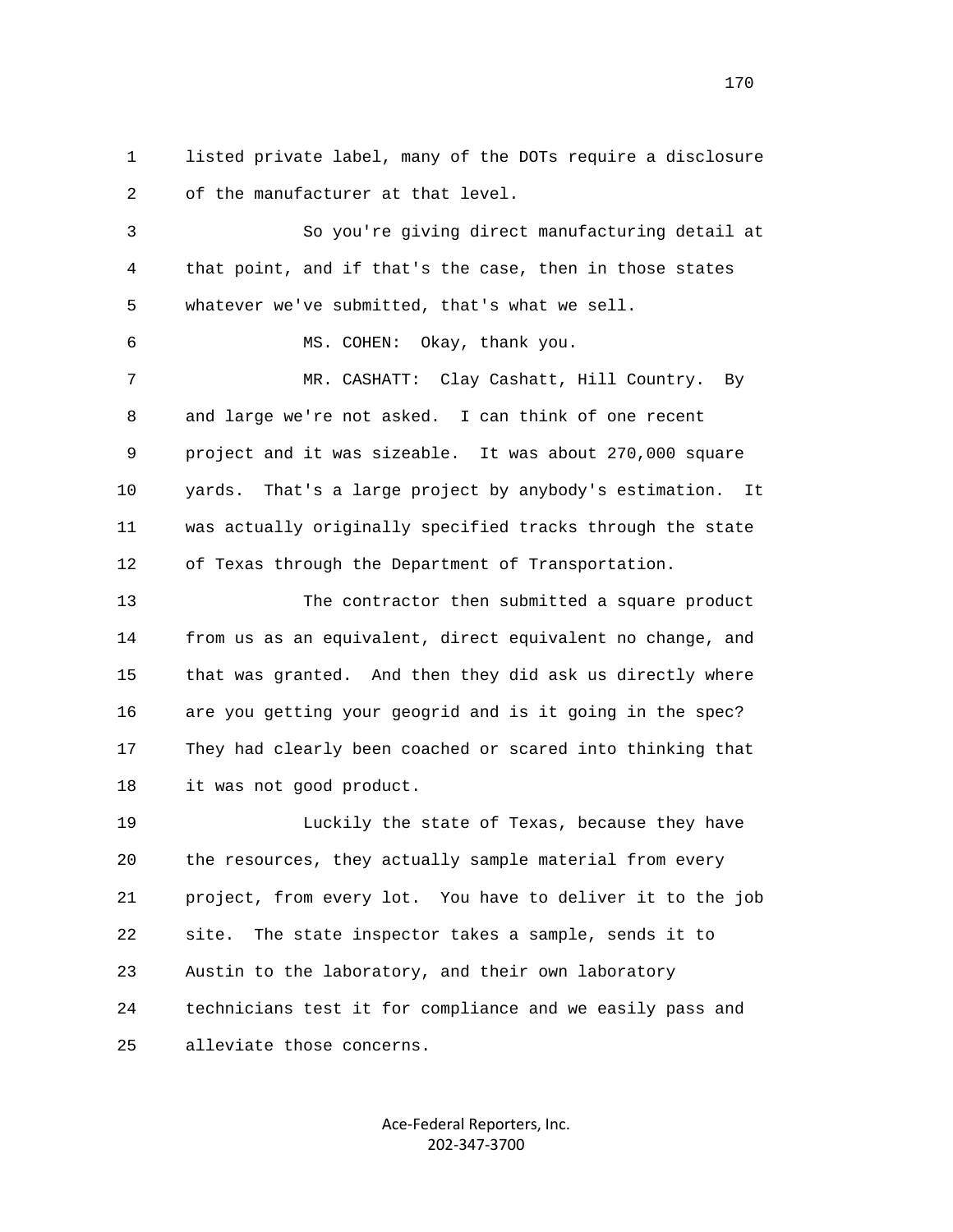1 But because of availability, he was very 2 concerned, because we told him about the lead time that was 3 required, as John alluded to earlier. He was concerned that 4 if he awarded the contract to us and we didn't fulfill the 5 quality needs of their state, that he wouldn't be able to 6 source the material anywhere else. So that was the only 7 time we were ever asked that question. 8 MR. DOWDELL: John Dowdell, Hanes. Bobby, my 9 associate here, made a good point. One other thing you 10 might want to know though is on all of our labels, it lists 11 the country of origin. So it's readily available. I mean 12 it's visibly available there, that it was manufactured in 13 China or the US of A. 14 MS. COHEN: Okay. So since you -- 15 MR. DOWDELL: They don't ask for it there. 16 MS. COHEN: Right. So you might be sourcing the 17 same Type 1, Type 2 from different -- from Tensar and from 18 China, right? 19 MR. DOWDELL: We definitely would be doing that, 20 but not to the same project. 21 MS. COHEN: And not for the same project, okay. 22 Thank you. 23 MR. DOWDELL: Certainly. 24 MR. ANDERSON: I just want to follow up with a 25 couple of quick questions, and thank you all for your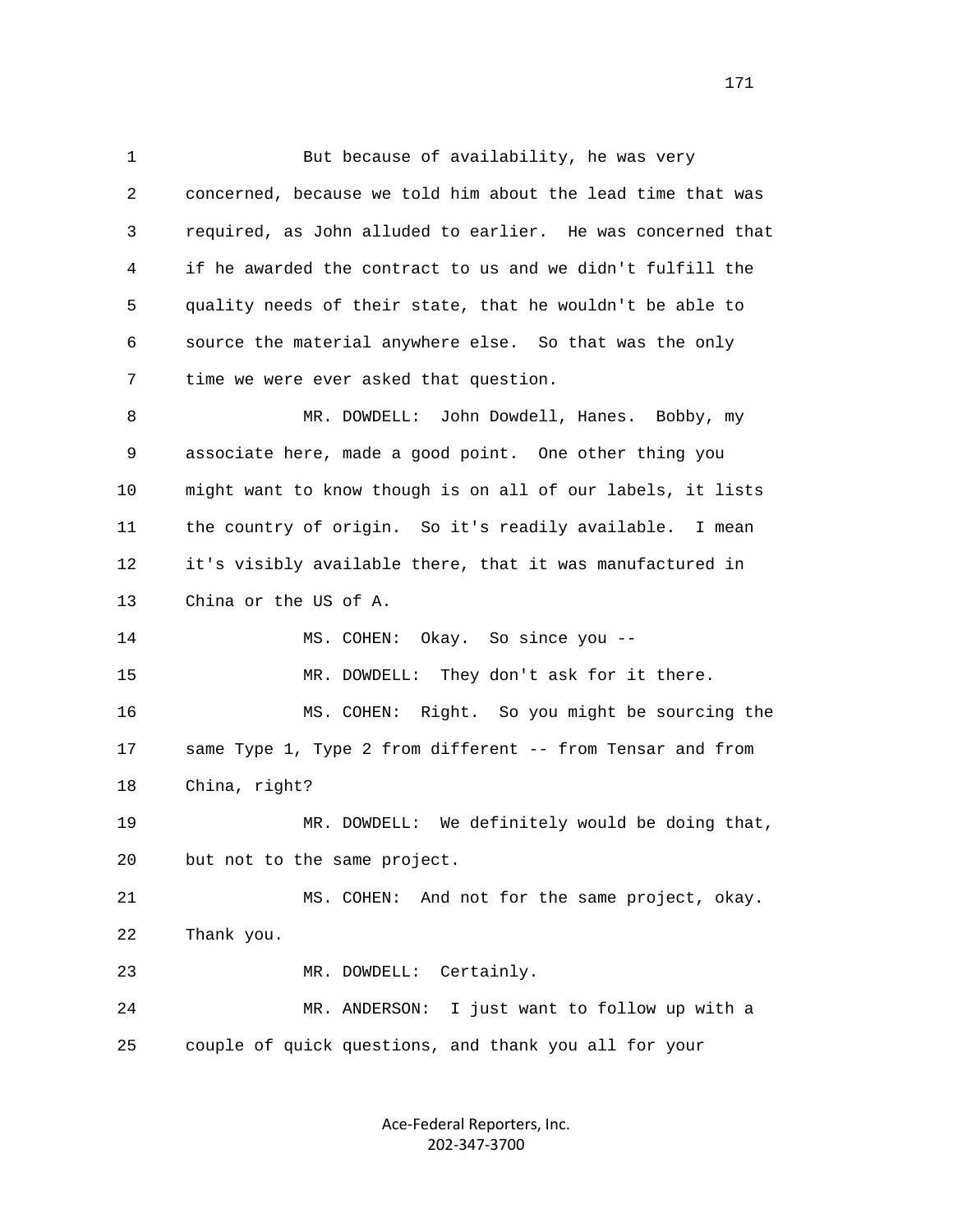1 testimony and answering our questions. I appreciate that 2 maybe in the post-hearing brief, you're going to talk a 3 little bit more about the industry in China. You mentioned 4 that you have a different view on how many producers are in 5 China and what they're making and so forth.

 6 So I appreciate more documentation or 7 elaboration on that in the post-hearing brief. But I would 8 ask if when you're doing that, if you could just add your 9 knowledge or your understanding of what the market is in 10 China, what the domestic demand has been like during the 11 Period of Investigation in China for these products, if you 12 could add that.

 13 The other question I had was Mr. Dowdell, you 14 gave us a picture of a little bit different than what the 15 first panel had talked about, in that in some of these 16 specifications, that you're allowed to choose multiple types 17 of products, and it's not exclusive to one product. So you 18 know, the idea of the sole sourcing issue.

 19 Do you have any idea of how many projects or 20 the, you know, relative share of the projects where you have 21 multiple options for technology or for products, as opposed 22 to one where it specifically says a geogrid of this type? 23 MR. DOWDELL: John Dowdell, Hanes. I don't is 24 the short answer. I'm not sure percentage-wise how many 25 instances that's the case. But I think it's important that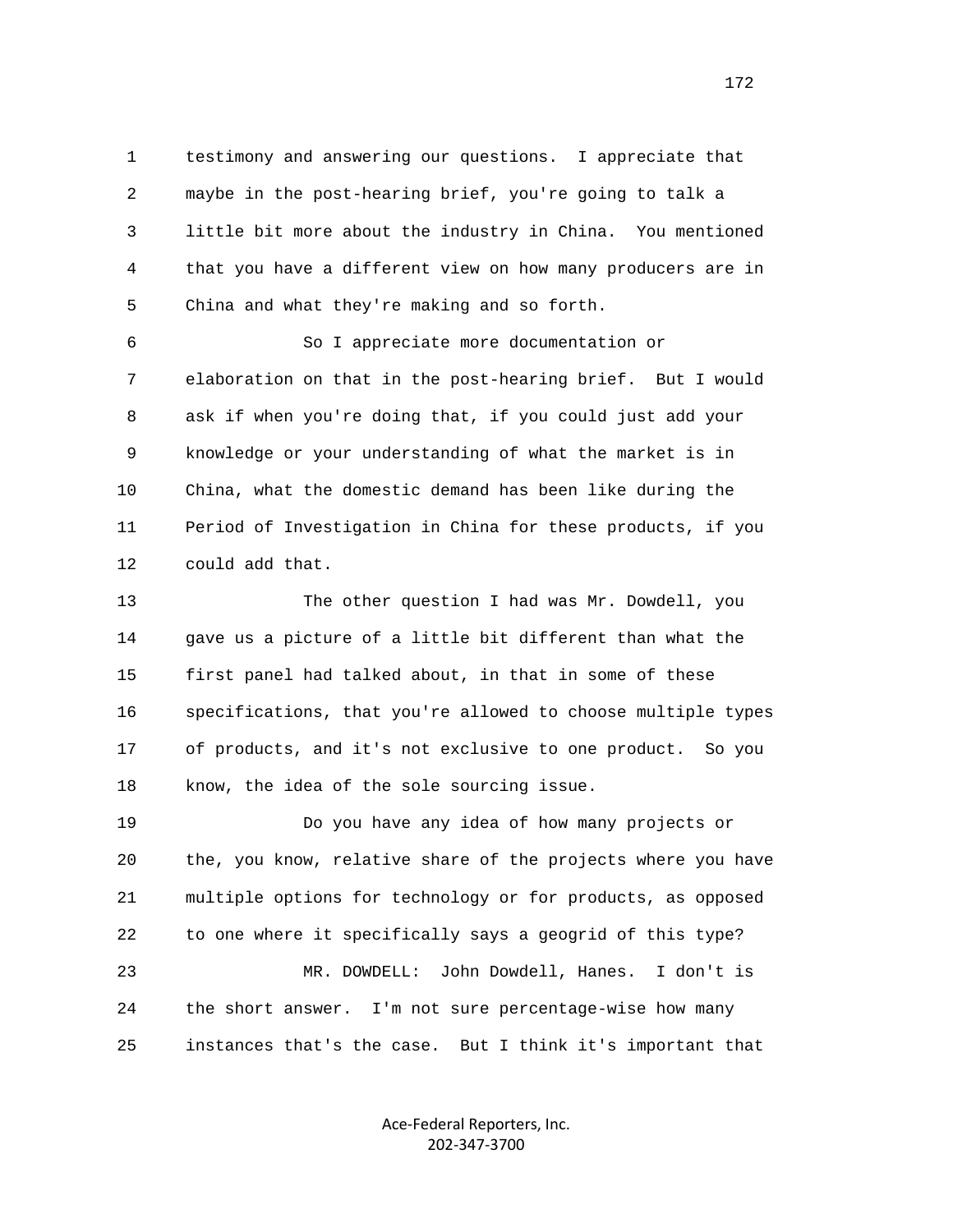1 the panel understand that many projects are done with a 2 specific engineer's review and approval.

 3 So it's not uncommon at all for a state project 4 to roll forward without relying on the qualified products 5 list. They may very well utilize a special provision, as 6 Clay mentioned earlier, to get the product in as specified. 7 In all instances virtually, there's a clause on the back end 8 of those standards, those specifications that says "or 9 equivalent, with engineer's approval."

 10 So it's very often the case that the 11 distributors and the contractors frankly. A lot of times 12 it's the contractor that drives this for us. It's not 13 actually us going into the design engineer and saying hey, 14 could you change this to this product. A lot of times it's 15 the contractor that's going in and says you know, I've had 16 good experience with this product. I'd like you to evaluate 17 it in your design, and that's how that's really transpiring. 18 Now Clay, do you have anything that you would like to add to 19 that?

 20 MR. CASHATT: Clay Cashatt, Hill Country. I 21 think you've covered it well.

 22 MR. ANDERSON: Is that fairly common then, that 23 the "or equivalent" is exercised?

 24 MR. DOWDELL: Yes, the short answer is yes. 25 It's fairly common that the "or equivalent" is exercised.

> Ace‐Federal Reporters, Inc. 202‐347‐3700

173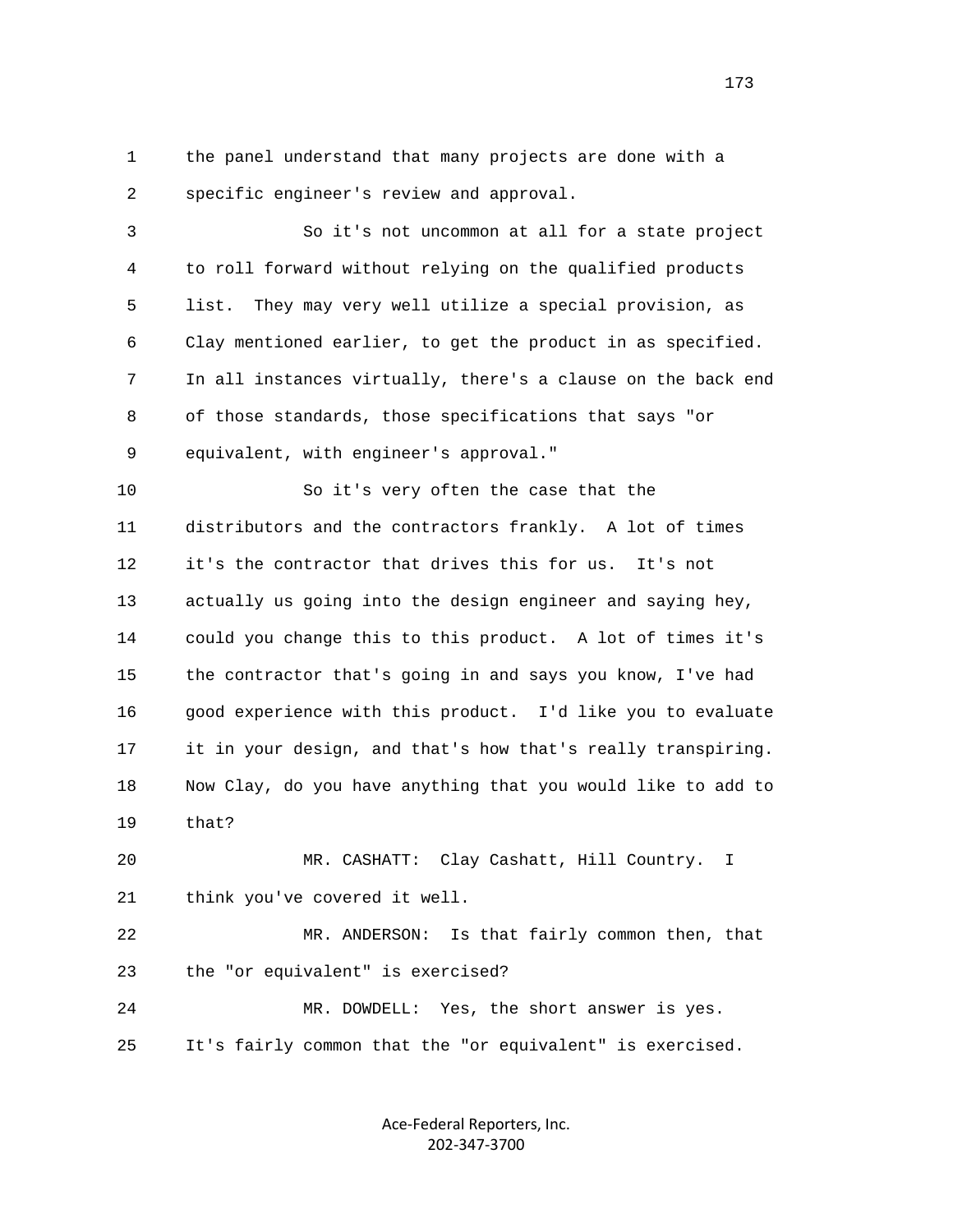1 It's always a harder sell. It's much easier to be 2 originally designed in. But a lot of that will actually 3 happen before the bid's finalized. A lot of times the 4 engineer will put out their letting with the bid request, 5 and there will be an "or equivalent."

 6 The contractor's going in with either a totally 7 revised design alternative or with another product on a 8 specific line item, and trying to get that signed off before 9 the bid ever happens. As much of this happens at the 10 contractor level as it does at the distribution level by 11 far.

 12 MR. CASHATT: Clay Cashatt, Hill Country. I 13 will elaborate. This is -- in the industry it's commonly 14 called flipping a specification. Whether it's originally 15 specified lime and you're flipping it to geogrid or if it's 16 the lime guys taking geogrid and flipping it to lime, right.

17

 18 You can readily go to an engineer with standard 19 pavement design methodologies and talk to the engineer and 20 convince the engineer and the owner that why your product or 21 technology or industry's technology, for that matter, is the 22 preferred choice, right.

 23 So it's very common for a geotextile 24 manufacturer who doesn't represent any of these products to 25 try to flip a grid specification to geotextile or geocell or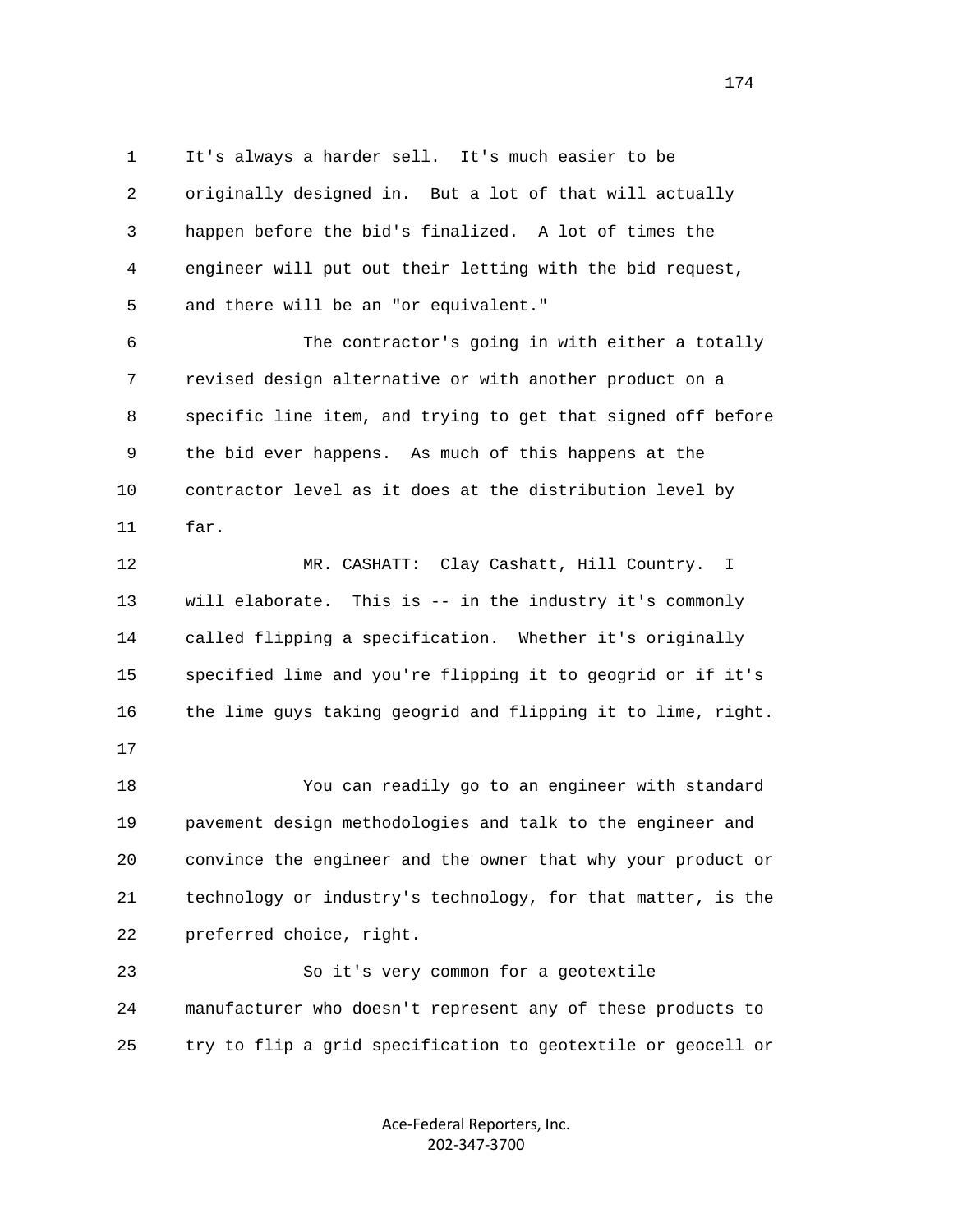1 cement or flax. So they're all interchangeable one to 2 another. They all do the same job. They make the road last 3 better or last longer or stronger, whichever is the case. 4 That's the intent of all of these products.

 5 MR. BAISBURD: Yohai Baisburd again. And just 6 to clarify one point, it's not just flipping, if you will, 7 between different types of alternatives. It's also within 8 geogrids. It's going from Type 1 to Type 2 or from a 9 particular type of Type 2 to a different particular type of 10 Type 2, or going from TriAx to Type 2 or vice-versa.

11 I mean it's -- they're designers. They're 12 designing something and they're making choices as they're 13 making their design, and there's a continuum of options 14 available to them, especially with respect to biaxial 15 geogrids.

 16 MR. ANDERSON: Thank you for that response, and 17 then my last comment or request is we heard a lot about 18 creating market demand. You had more access to product 19 during the POI and that you created this demand with 20 additional product coming into the market.

 21 The Petitioners in their brief have highlighted 22 the level of subject imports relative to consumption, and I 23 assume the panel agrees that demand has been going up in the 24 last couple of years for this product. So if in your 25 post-conference brief, you could specifically address some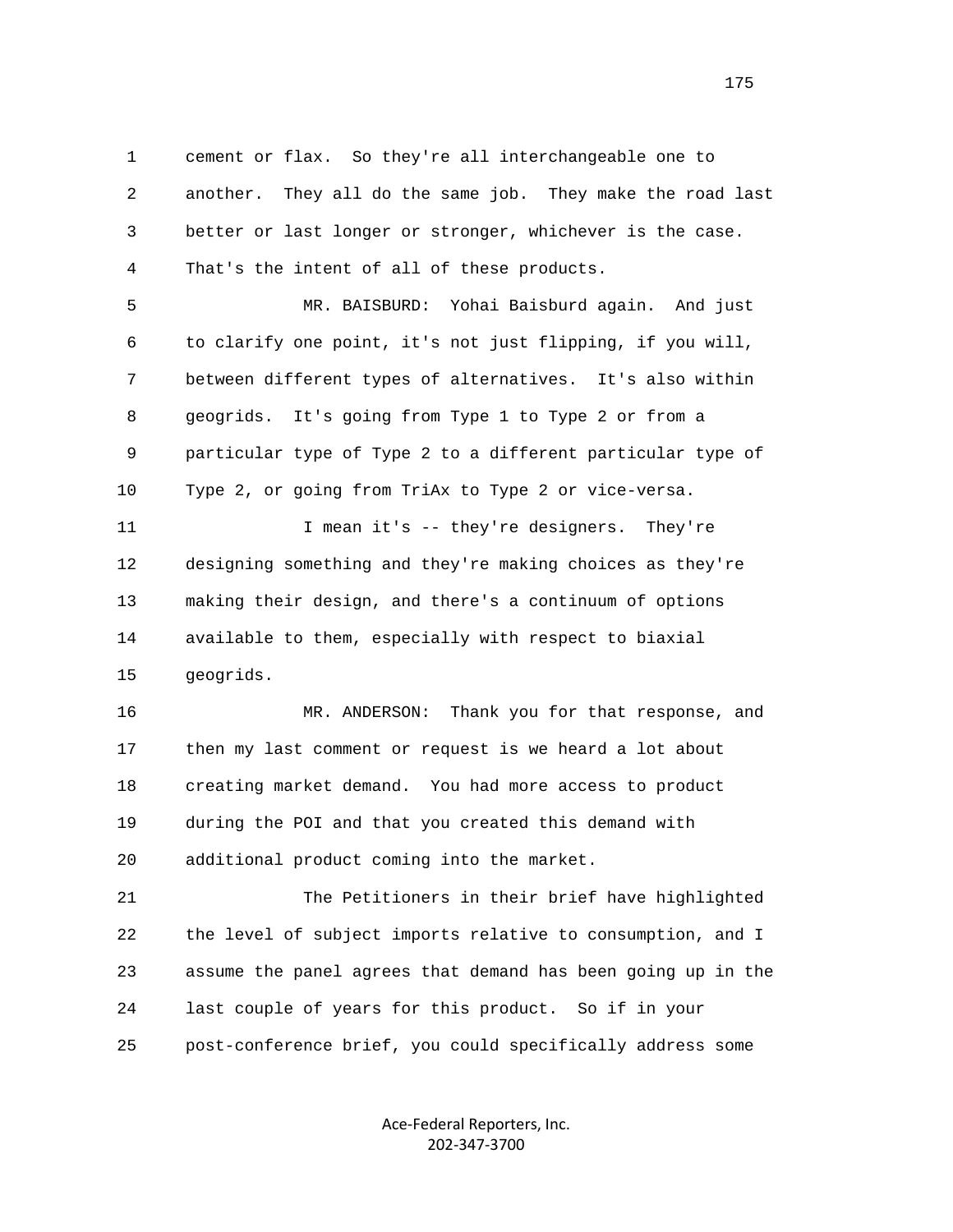1 of the data and calculations that they made on import market 2 share relative to demand, and comment on that part of the 3 argument they're making there, that would be extremely 4 helpful.

 5 MR. BAISBURD: Yohai Baisburd. Absolutely. 6 We'd be happy to take care of that in the post-conference 7 brief. But I think you also have just your own experiences 8 in the marketplace, if he has one, that talk about how you 9 see demand over the POI.

 10 MR. FREY: Yeah. Michael Frey, Alliance Geo. 11 Yeah, I've seen demand for the product rise as the amount of 12 people that can promote the product and educate engineers 13 and specifiers about the product has risen.

 14 I've also seen, as I stated in my testimony and 15 we'll submit some specific examples in our post-conference, 16 of the price of geogrid allowing us to compete with 17 substitutes that are more traditional, such as more rock or 18 lime or some sort of chemical stabilization.

 19 Certainly, the pricing has helped our ability to 20 open up those markets to the use of more readily used 21 geogrid than they would before so --

 22 MR. ANDERSON: Okay, thank you. Thank you very 23 much. With that, I think we've exhausted our questions. I 24 appreciate your patience and it's been very helpful, and I 25 appreciate all the detail and your being here today. We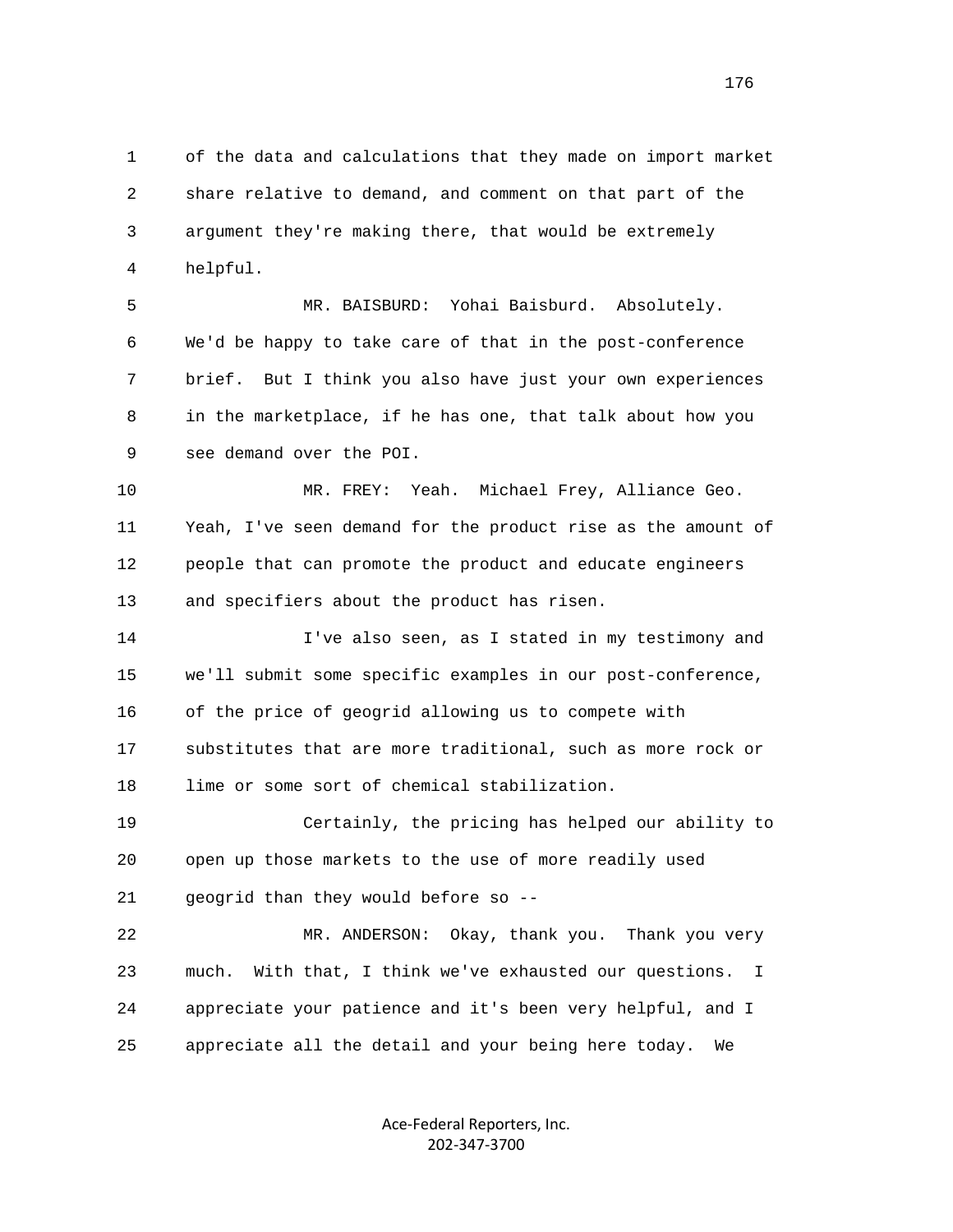1 will now turn to closing arguments by each party. Thank you 2 very much. 3 MR. GERRISH: Just in case you forgot who I 4 was. 5 MR. ANDERSON: Mr. Gerrish, please proceed 6 when you're ready. 7 CLOSING REMARKS OF JEFFREY GERRISH 8 MR. GERRISH: Thank you. Jeff Gerrish for 9 Tensar Corporation. First let me thank you very much for 10 all of your hard work on this case and your patience here 11 today. The biaxial integral geogrid industry in the United 12 States is in crisis, as a direct result of the surge in 13 unfairly traded imports from China. 14 The question before you is whether there is a 15 reasonable indication that the domestic industry is 16 materially injured or threatened with material injury by 17 reason of the subject imports. The answer is a resounding 18 yes. It is clear that Respondents simply have no 19 explanation for what has happened to this industry over the 20 Period of Investigation. 21 Their focus is on what happened in 2011 or 22 early 2012, and they have no explanation for what has 23 happened since. Consider some of the claims they have made 24 this afternoon. Respondents claim that the surge of Chinese 25 imports was simply a natural consequence of the product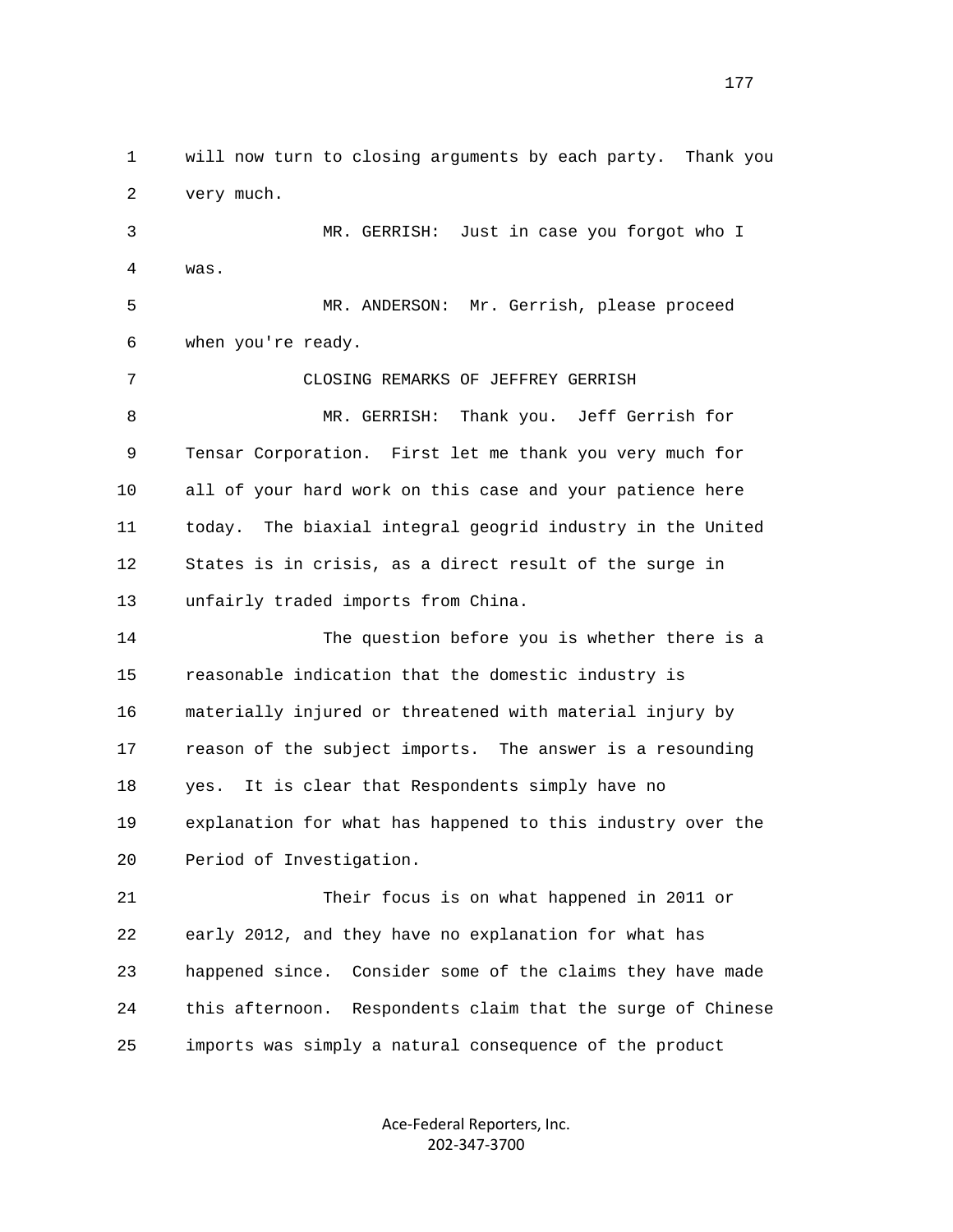1 coming off patent.

| $\overline{2}$ | But as you heard this morning, this is not a                   |
|----------------|----------------------------------------------------------------|
| 3              | situation where product was placed too high coming off         |
| 4              | patent, and the price simply came down to normal levels.       |
| 5              | This is a situation where the Chinese have ravaged and         |
| 6              | destroyed the market with dumped and subsidized prices that    |
| 7              | are not sustainable. We are almost four years out from the     |
| 8              | expiration of the patent, and the prices keep going lower      |
| 9              | and lower and lower.                                           |
| 10             | Anything related to the expiration of the                      |
| 11             | patent is long since over. If this is a simple matter of       |
| 12             | more competition, why haven't other U.S. or non-Chinese        |
| 13             | producers entered the market? Because they know that they      |
| 14             | cannot survive at these prices that the Chinese are            |
| 15             | charging.                                                      |
| 16             | Respondents claim that Tensar was not willing                  |
| 17             | to sell to them and they had to seek an alternative source     |
| 18             | of supply.<br>They also claim that there is no other U.S.      |
| 19             | producer, so they had to source the product from the           |
| 20             | Again, there is no support in the facts for any of<br>Chinese. |
| 21             | these claims.                                                  |
| 22             | First, Tensar clearly has sold to these                        |
| 23             | They said as much. Second, like many companies,<br>companies.  |
| 24             | Tensar has a group of exclusive distributors for its           |
| 25             | This allows Tensar to regulate the marketing and<br>products.  |
|                |                                                                |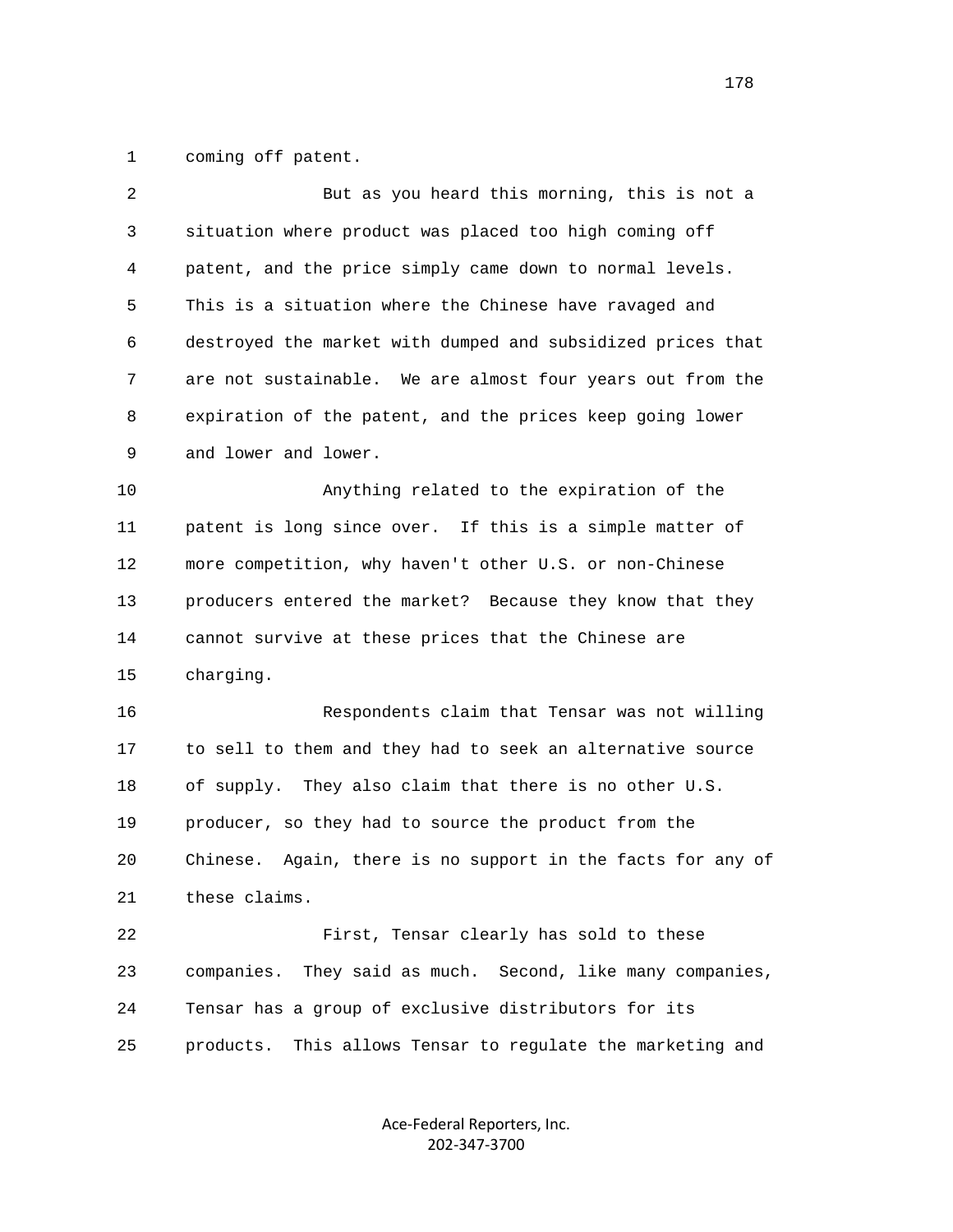1 sale and distribution of its products. There's no evidence 2 that Tensar somehow couldn't or wouldn't meet demand in the 3 market at any point.

 4 In fact, Tensar had available capacity to meet 5 all demand for BIAX throughout the Period of Investigation. 6 It also certainly doesn't provide a license for the Chinese 7 to flood the market with dumped and subsidized product. If 8 this was just a matter of more people being able to buy 9 BIAX, well that doesn't -- it doesn't explain why the market 10 hasn't grown to accommodate everyone, why they had to take 11 market share away from U.S. producers of this product, and 12 that's exactly what has happened. Market share has 13 plummeted for Tensar over this period.

 14 Respondents claim that Tensar is no longer 15 interested in bioaxial integral geogrid, and instead is 16 focused on the TriAx product. I think that we heard that 17 Tensar has turned its back on BIAX. However, once again the 18 facts tell a very different story. All you have to do is 19 look at the data on the record. The data plainly show 20 Tensar's strong commitment to the biaxial integral geogrid 21 market.

 22 In the testimony you've heard from both Tensar 23 and its distributors simply confirms that. Tensar has been 24 selling TriAx in this market for several years now, and they 25 continue to make a substantial amount and sell a substantial

> Ace‐Federal Reporters, Inc. 202‐347‐3700

179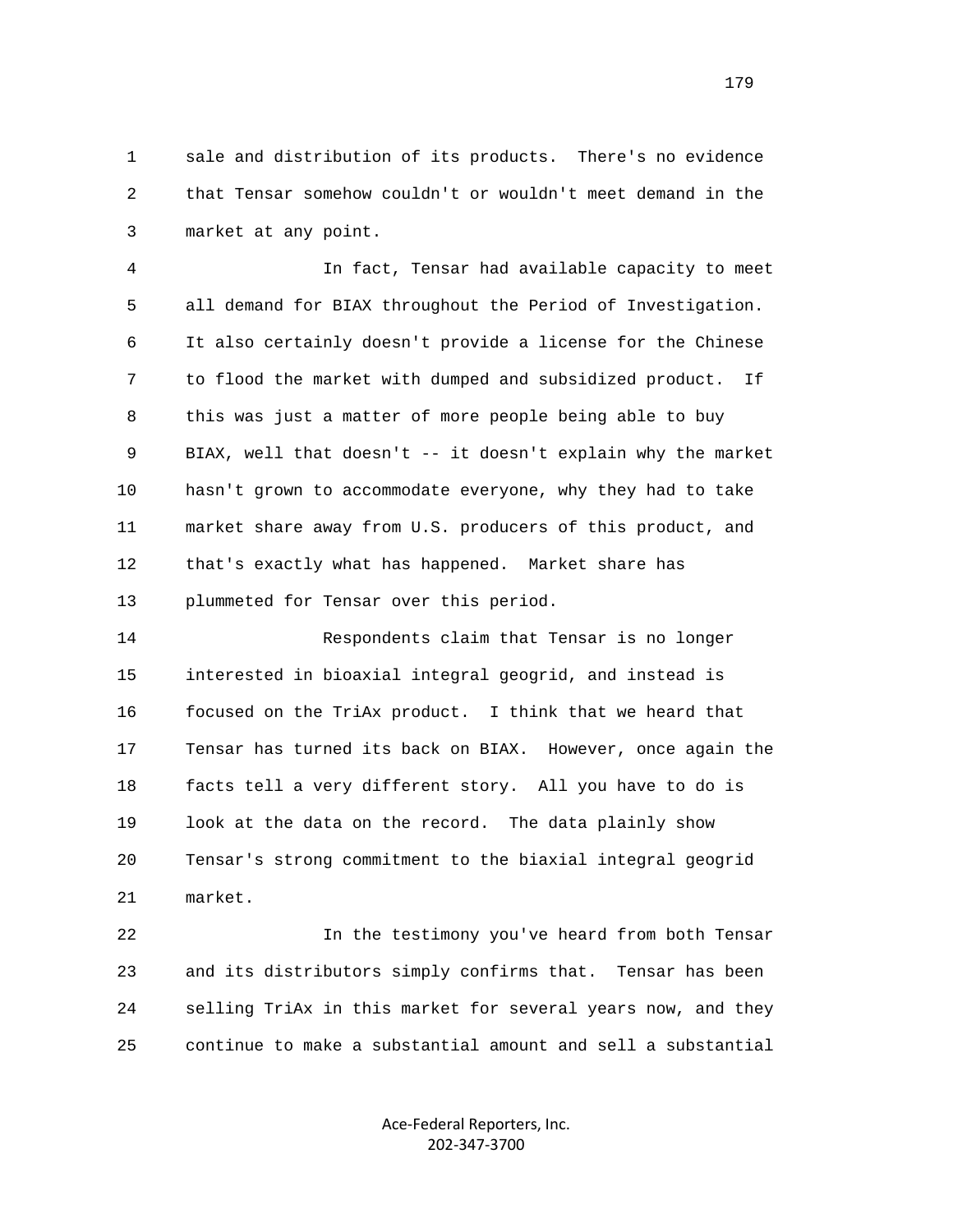1 amount of BIAX product. They certainly have not replaced 2 BIAX with TriAx.

 3 I think we heard here this afternoon that the 4 price of biaxial integral geogrid fell because of declining 5 raw material costs, declining polypropylene prices. The 6 evidence shows directly to the contrary. Polypropylene 7 costs actually increased from 2012 to 2014. At the same 8 time the prices for biaxial integral geogrid dropped 9 significantly.

 10 There was a decline in polypropylene costs in 11 2015, but despite these falling costs in 2015 and despite 12 demand for biaxial integral geogrids being strong and 13 growing, Tensar still suffered an operating loss. Why? 14 Because in an effort to maintain production, Tensar was 15 forced to cut its prices to unsustainably low levels to try 16 to match the dumped and subsidized Chinese prices. Clearly, 17 prices fell much more than costs in 2015.

 18 Another claim you've heard here today is that 19 TriAx should be considered part of the same like product as 20 biaxial integral geogrid and included in this case. The 21 record before you, including the testimony you heard today, 22 demonstrates very clearly that you should find biaxial 23 integral geogrid to be a distinct like product, based on the 24 factors you typically consider in the like product analysis. 25 Just to summarize some of the key facts before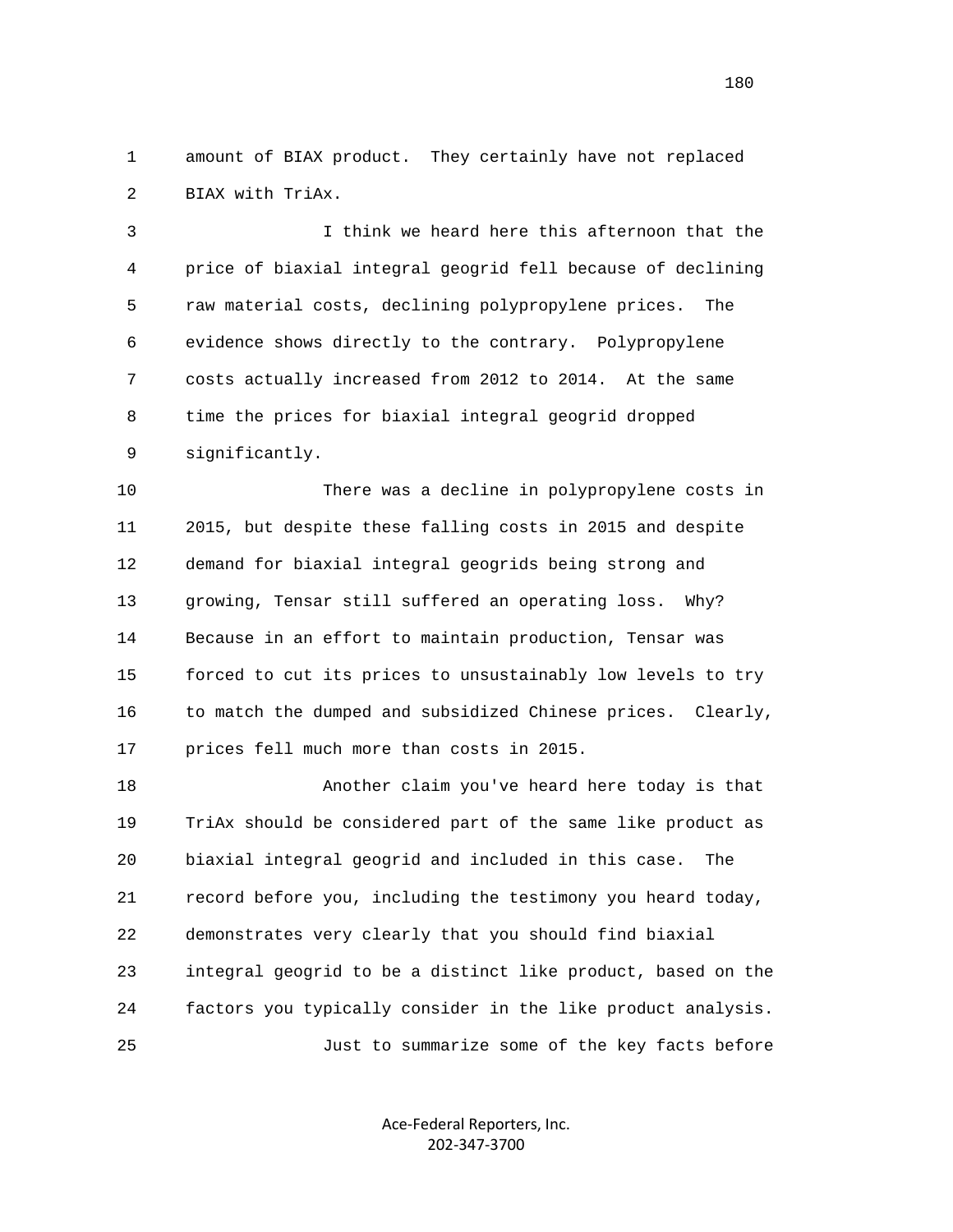1 you, TriAx has a completely different geometry than biaxial 2 integral geogrids, and has significantly different physical 3 and mechanical properties and performance characteristics. 4 This fact has been recognized by independent experts and 5 Tensar of course has a patent on TriAx.

 6 Now we've heard this afternoon that geogrid is 7 designed to hold rock in place. Well again, the different 8 characteristics of this product show very clearly that TriAx 9 has a much greater ability, much greater interlocking 10 ability to hold rock in place. It's a very different 11 product. This is not just a product that looks different. 12 It is different in its physical and mechanical properties. 13 These two products are not interchangeable.

 14 For example, many state specifications either do not allow 15 the use of TriAx at all, or classify it in a separate 16 category from biaxial integral geogrids. There are also 17 differences in the applications for the two products. At a 18 minimum, you would have to make significant engineering 19 design changes to use one product in the same general end 20 use as another.

 21 There are differences in the machinery and 22 production processes for the two products. As we heard, 23 there was differences in polypropylene sheet that can be 24 used for one product versus the other. Polypropylene sheet 25 is specifically dedicated to one product and cannot be used

> Ace‐Federal Reporters, Inc. 202‐347‐3700

181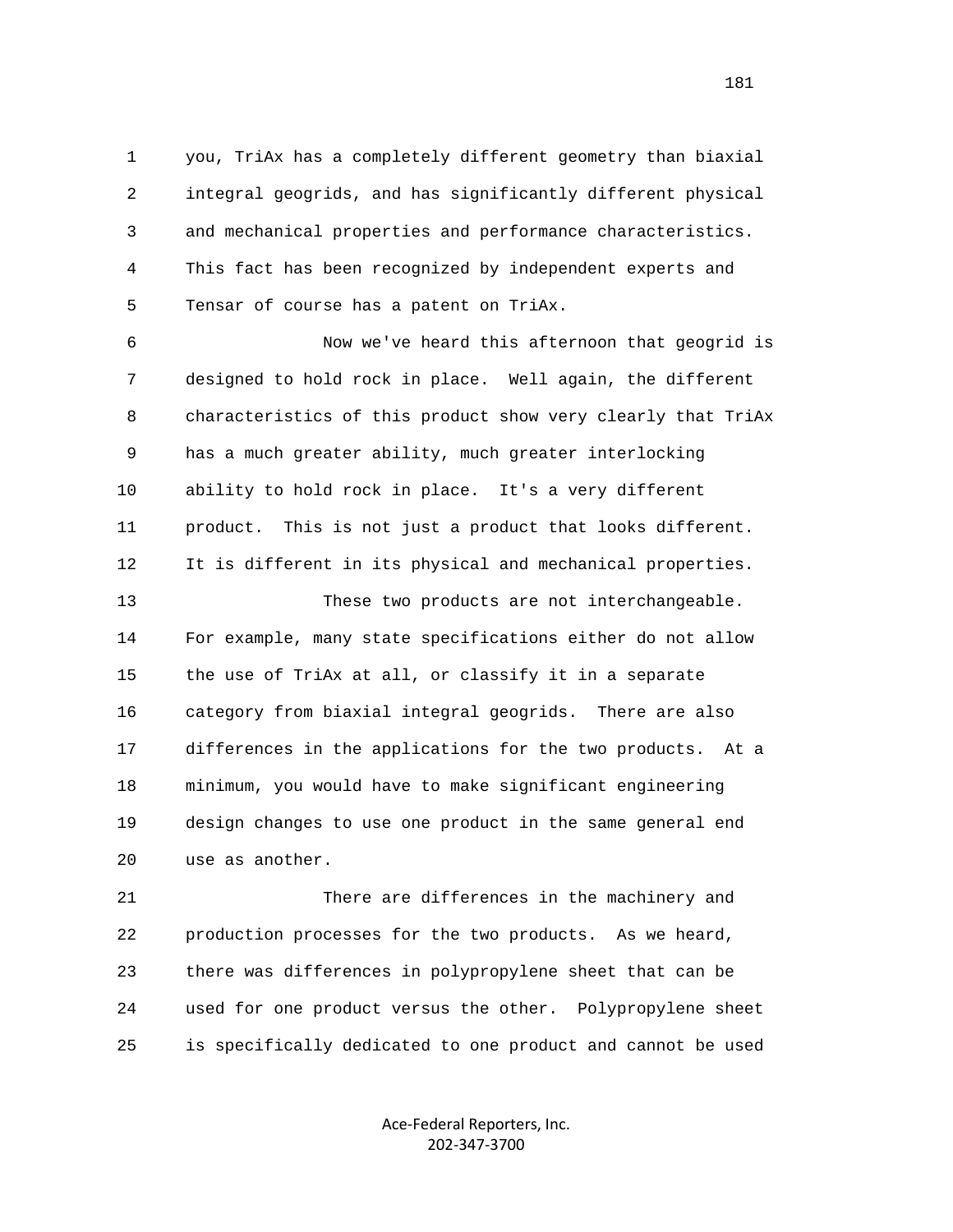1 for the other product. They have differences in their width 2 and in their thickness.

 3 You also have to significantly retool the 4 punch press to make one product versus the other. In 5 addition, TriAx requires the installation of special and 6 expensive tensioning equipment and beveled rollers for the 7 stretching line. Once again, there are differences, 8 significant differences in the production processes. 9 TriAx and biaxial integral geogrids are sold 10 and marketed differently. Biaxial integral geogrids are 11 provided through private label arrangements. TriAx is not. 12 In addition, TriAx is under patent and is only available 13 from Tensar. Tensar also provides a whole range of support 14 and services for TriAx that are not available for biaxial 15 integral geogrids. 16 Customers perceive the products to be 17 distinct, as evidenced by the different specifications and 18 requirements issued with respect to the two products. 19 Biaxial integral geogrids are also displayed and marketed 20 separately from TriAx in company brochures, websites,

 21 technical guidelines and other materials. Finally, TriAx is 22 priced significantly higher than biaxial integral geogrids.

 24 These facts plainly show that there are 25 significant differences between TriAx and biaxial integral

23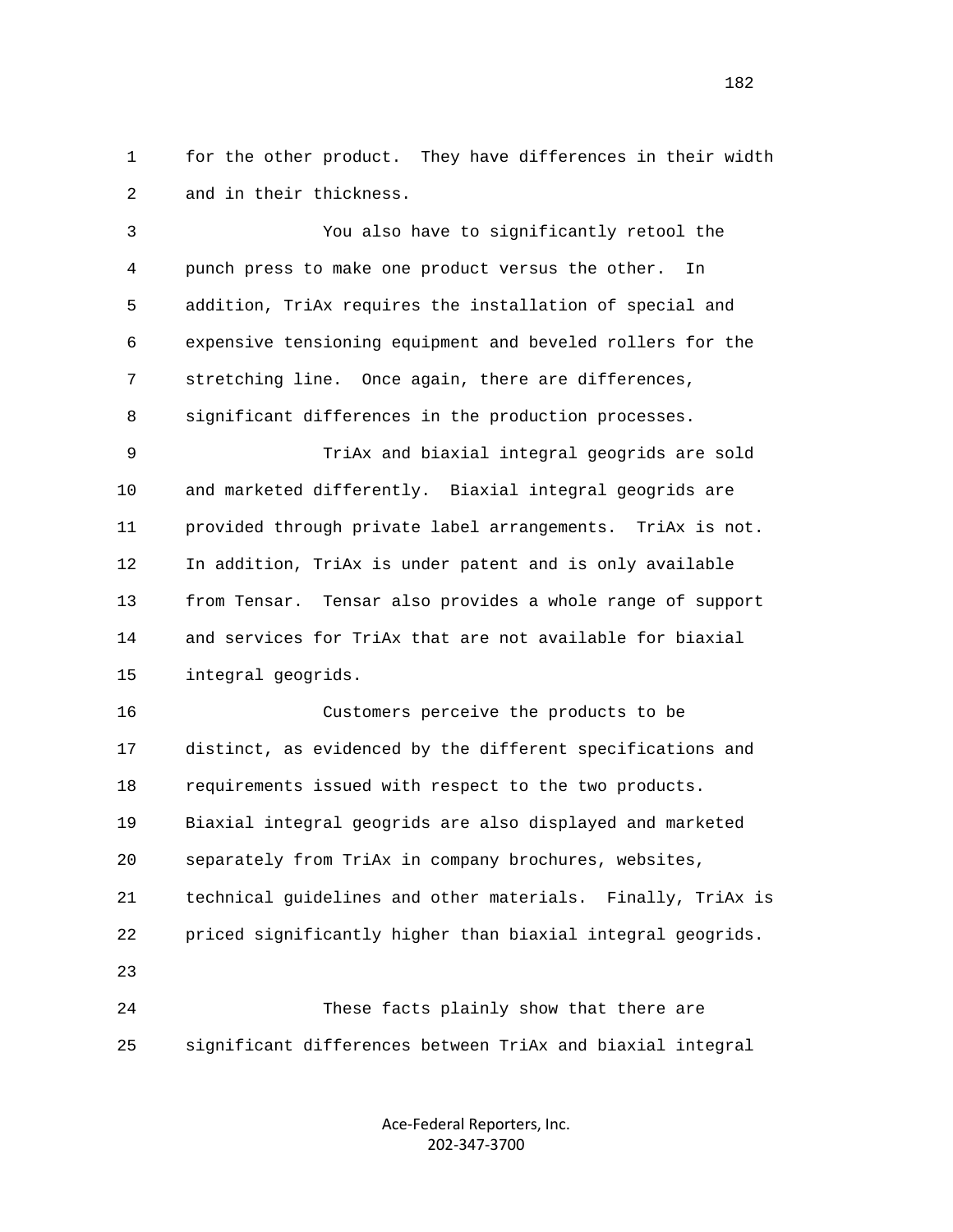1 geogrid and that TriAx should not be considered part of the 2 like product. As all these examples demonstrate, 3 Respondents have failed to explain or even adequately 4 address the record before you.

 5 The fact of the matter is the record here 6 tells a simple and compelling story. Much of the key 7 evidence is undisputed, and all of it adds up to the fact 8 that subject imports have caused material injury to the 9 domestic industry. The volume of subject imports is 10 significant, both on an absolute basis and relative to 11 domestic consumption and production.

 12 The imports were massive and they increased 13 over the Period of Investigation. Chinese imports almost 14 doubled their market share over the Period of Investigation, 15 stealing market share away from the U.S. industry. As a 16 result, the U.S. industry was not able to take advantage of 17 the strong demand in the U.S. market.

 18 In fact, the flood of Chinese imports into 19 this market in the first three quarters of 2015 was so 20 significant that it approached Tensar's total production for 21 the subject product for all markets. These imports have had 22 significant price effects, depressing and suppressing prices 23 for biaxial integral geogrid.

 24 U.S. prices dropped significantly from 2012 to 25 2014. The price collapse accelerated in 2015 as Tensar was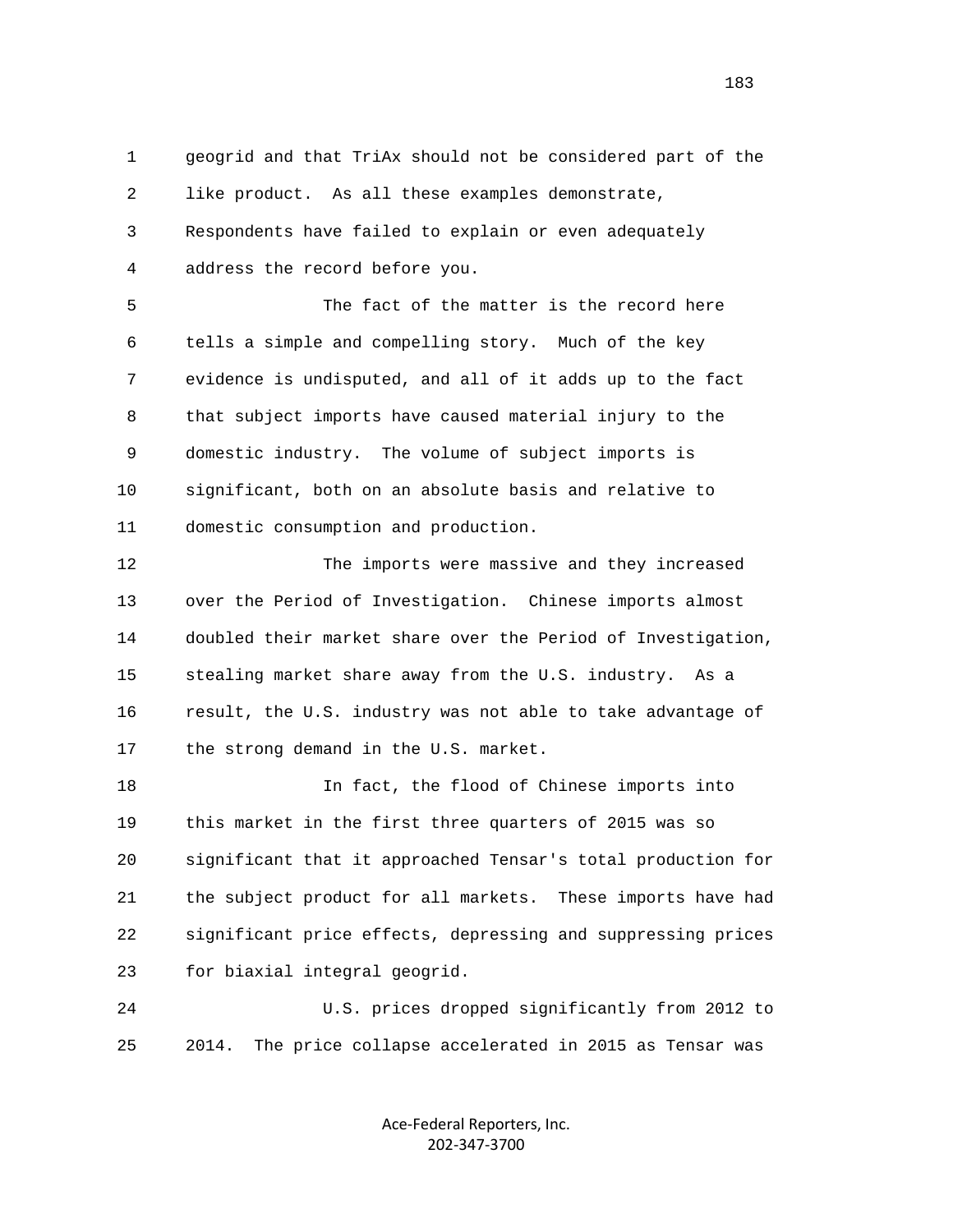1 forced to slash prices to maintain production. Even then, 2 unfairly traded Chinese imports continued to surge into the 3 U.S. in ever-increasing volumes.

 4 The data collected by the Commission provides 5 clear evidence of under-selling by the subject imports, 6 which have contributed to the depression and suppression of 7 U.S. prices. Not surprisingly, the impact on the domestic 8 industry has been dramatic and it has been devastating. 9 From 2012 to 2014, all the key financial indicators fell 10 dramatically, as the domestic industry suffered from the 11 onslaught of Chinese imports.

 12 Production, shipments, capacity utilization, 13 hours worked and wages paid all declined. You had layoffs 14 and shutdowns. Profits declined precipitously over the same 15 period and Tensar suffered an operating loss in the first 16 three quarters of 2015. The only way to stop this harm is 17 to reach an affirmative determination in this case.

 18 Chinese producers have the means and motive to 19 increase shipments of biaxial integral geogrid to the United 20 States. The massive surge of imports that occurred in the 21 Period of Investigation shows what the Chinese are capable 22 of, and they will have even more of an incentive to ship to 23 this market, given the slowdown in their own economy. 24 In the absence of trade relief, the import

25 surge that has already done so much harm will continue and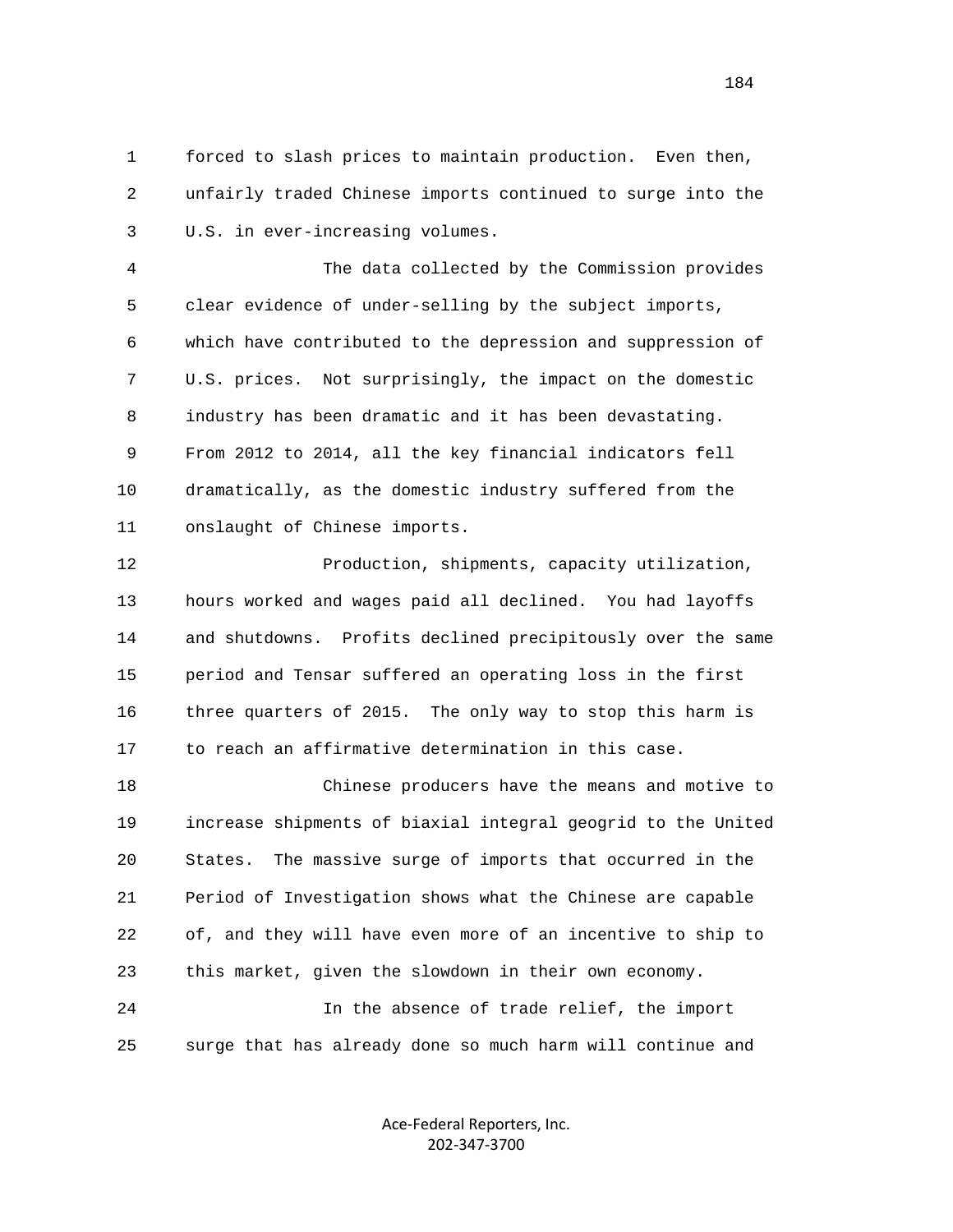1 the results will be catastrophic. This is an industry that 2 has done everything right. They did all the work to create 3 and develop this product and to create the market for it in 4 the United States.

 5 Don't let the Chinese come in with their 6 dumped and subsidized imports and cheat and take all that 7 way from them. We urge the Commission to effectively 8 enforce the trade laws and to reach an affirmative 9 determination. Thank you.

10 MR. ANDERSON: Thank you Mr. Gerrish. 11 CLOSING REMARKS OF YOHAI BAISBURD 12 MR. BAISBURD: Since we have to stick to

 13 public information and we all know the statutory analysis 14 and factors all stay away from using adjectives, and just 15 going through stuff that we all know that you'll consider, 16 we'll go into great detail in our post-conference brief.

 17 I just want to talk about two important 18 things, the like product and the way that Tensar competes 19 with Tensar. It's so fundamental that the Commission just 20 defines the like product first, and everything else flows 21 from that. It's twice now that Mr. Gerrish had gone well 22 into his presentations without addressing how the like 23 product should be defined.

 24 So we all know what the statutory factors are. 25 I'll just touch on a few points. There are a few things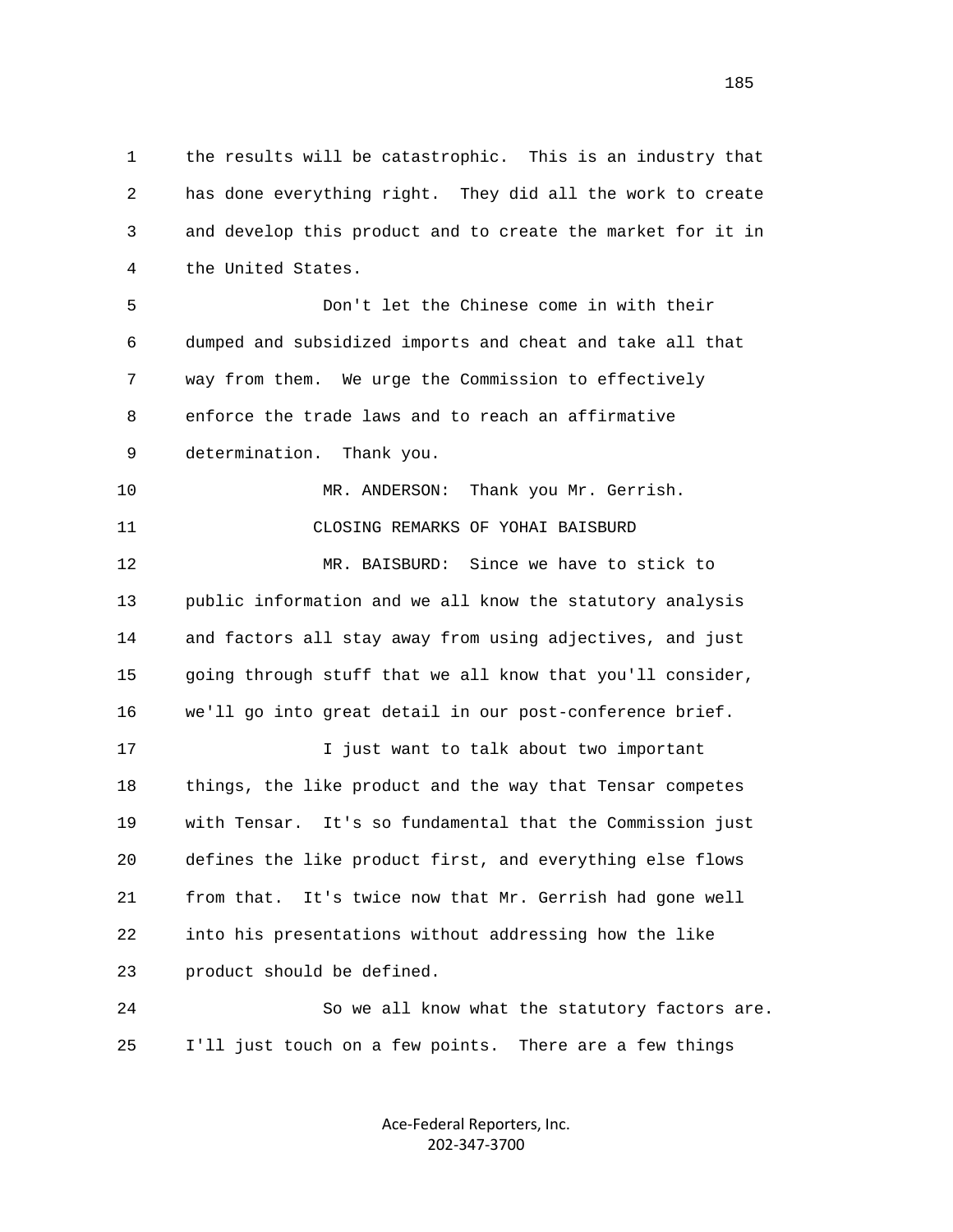1 that don't define the like product. Standing alone, a 2 patent does not define a like product, and you'll see in our 3 brief when we talk about the patent. This patent actually 4 shows why the TriAx product is a biaxially oriented integral 5 geogrid.

 6 So the patent supports that it's part of the 7 continuum of biaxial integral geogrids that Tensar has 8 produced for 30 years.

 9 Another thing that doesn't define like product 10 is the fact that a producer has to make some changes on a 11 production line in order to produce either a different grade 12 or a different size of a product. If that defined like 13 product, every steel case that this Commission looked at 14 would have hundreds, if not more, of different like 15 products.

 16 What you did hear this morning is that the 17 products are produced at the same facility. You heard this 18 morning they're produced on the same production lines. I'm 19 pretty sure I understood this morning it being said that the 20 expansion in 2012 had as much to do with TriAx as it did to 21 BIAX because those production lines can be used to do both. 22 I think it's warranted to ask maybe follow-up questions to 23 Petitioner, to clarify that notion.

 24 What else do we know? Well, we know that 25 Tensar tells people install it the same way in the ground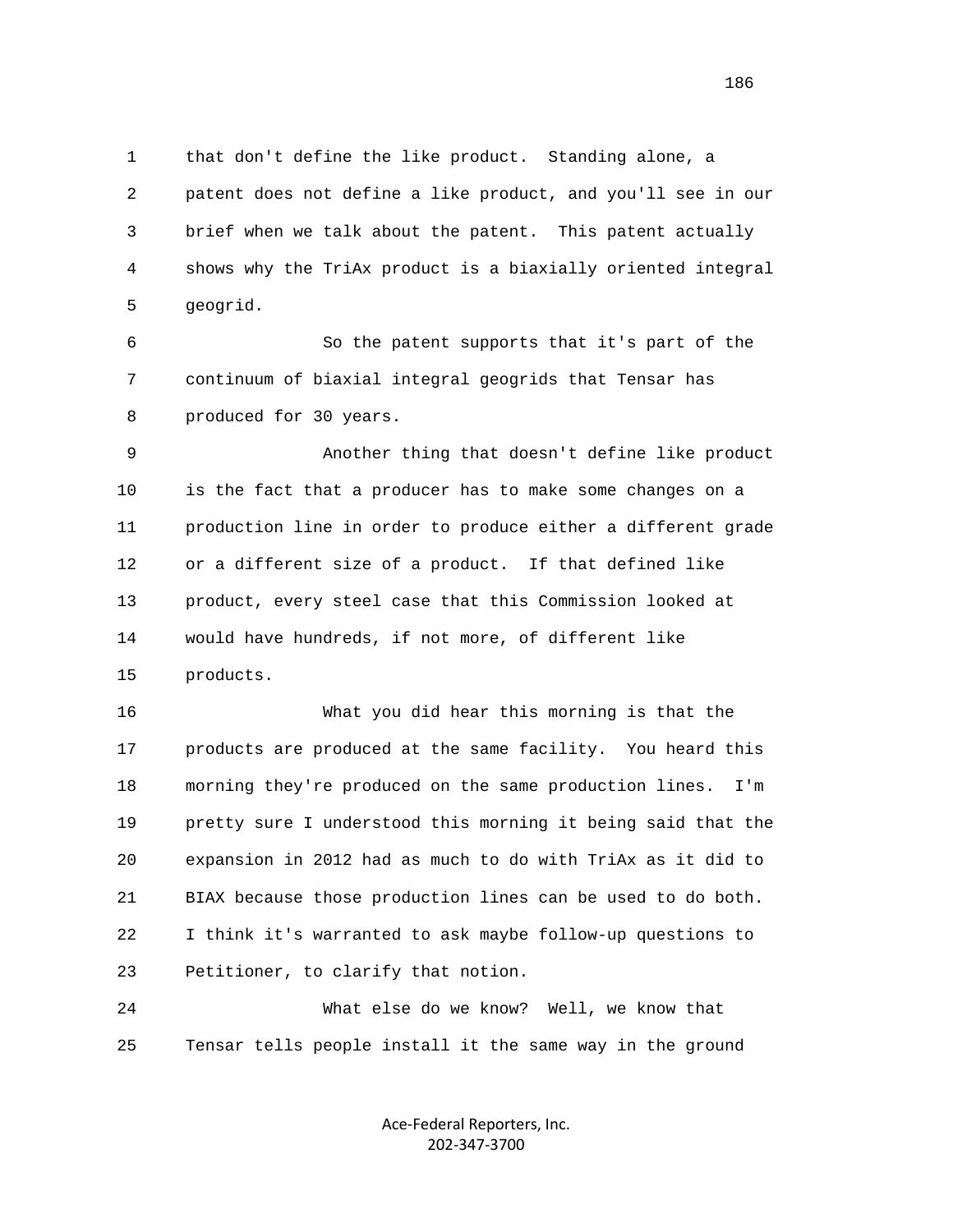1 when you produce a road. I mean if you're going to put, 2 install it the same way and you're going to use it in the 3 same place, it seems to me that that's an interchangeable 4 product. 5 So once you define the like product the right 6 way, I think it's clear that there's a continuum here, and 7 there's no clear dividing line. 8 Now how does Tensar compete with Tensar? 9 Well, they do it at least two ways, the first with TriAx. I 10 apologize. We actually have copies of the letters. We 11 meant to hand them out and I'm happy to do so now or we'll 12 just include it with our brief either way. 13 But you know they clearly said in letters in 14 2009 and 2010 that their strategy was to move the entire 15 biaxial market, all their biaxial markets to TriAx. That's 16 what they said. We're not making it up. We're not saying 17 that's what happened; we're saying that's what they tried to 18 do and they failed. The market pushed back. The market 19 said we're not going to let you go from a patented product, 20 the biaxials at the time, to a new patented product, TriAx, 21 and everything that that entails in terms of sole sourcing, 22 you know, higher pricing, etcetera. 23 The market was getting accustomed to the 24 square and rectangular products and wanted access to the

25 square and rectangular products.

Ace‐Federal Reporters, Inc. 202‐347‐3700

187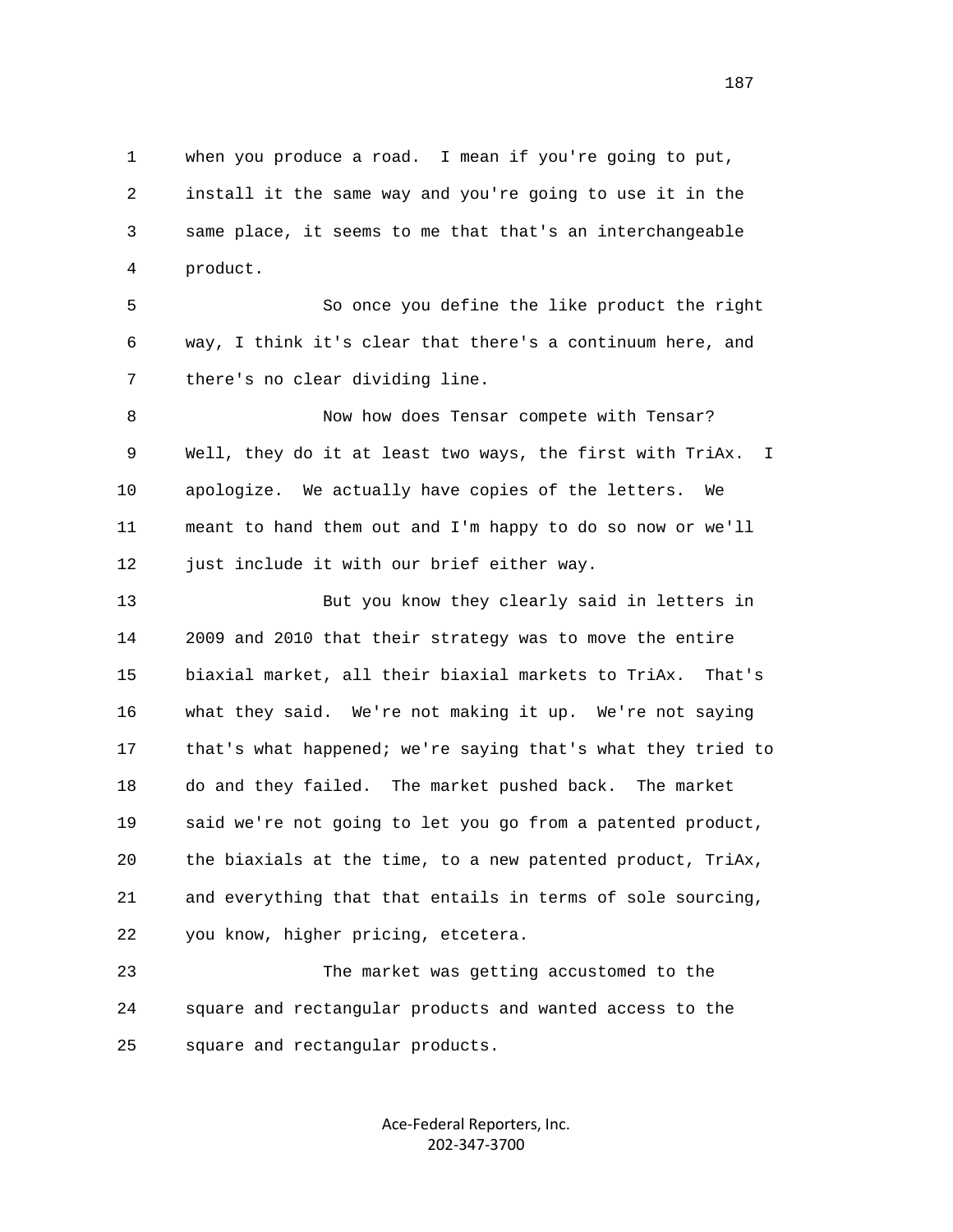1 So is Tensar still producing square and 2 rectangular products? Absolutely, and we're not saying 3 otherwise. But what they did tell the market is we have the 4 strategy to abandon it, and that was a really loud signal to 5 the market, and the market naturally looked for alternatives 6 when they could, when the patent on those squares and 7 rectangles came off. 8 So is that a relevant condition of 9 competition? Yeah, I think it is and I think that their 10 preference for TriAx is, you know, is to today, because I'm 11 pretty sure, and I didn't write the exact quote that we 12 heard this morning, that all things being equal, they'd 13 rather sell TriAx than biaxial. 14 There's as much competition between Tensar 15 biaxial and Tensar TriAx as there is between Tensar biaxial 16 and imported biaxial. They're choosing where to put their 17 efforts, and this notion that they haven't kind of really

 19 because we also hear that they're fully supporting TriAx but 20 not biaxial.

18 wanted to push the market to TriAx is also confusing,

 21 So they've gone to the market with decades of 22 support, engineering support, marketing literature, testing, 23 fully supporting BIAX and trying to expand that market, and 24 once they had a new patented product to pivot to, they've 25 shifted that support, according to what they said this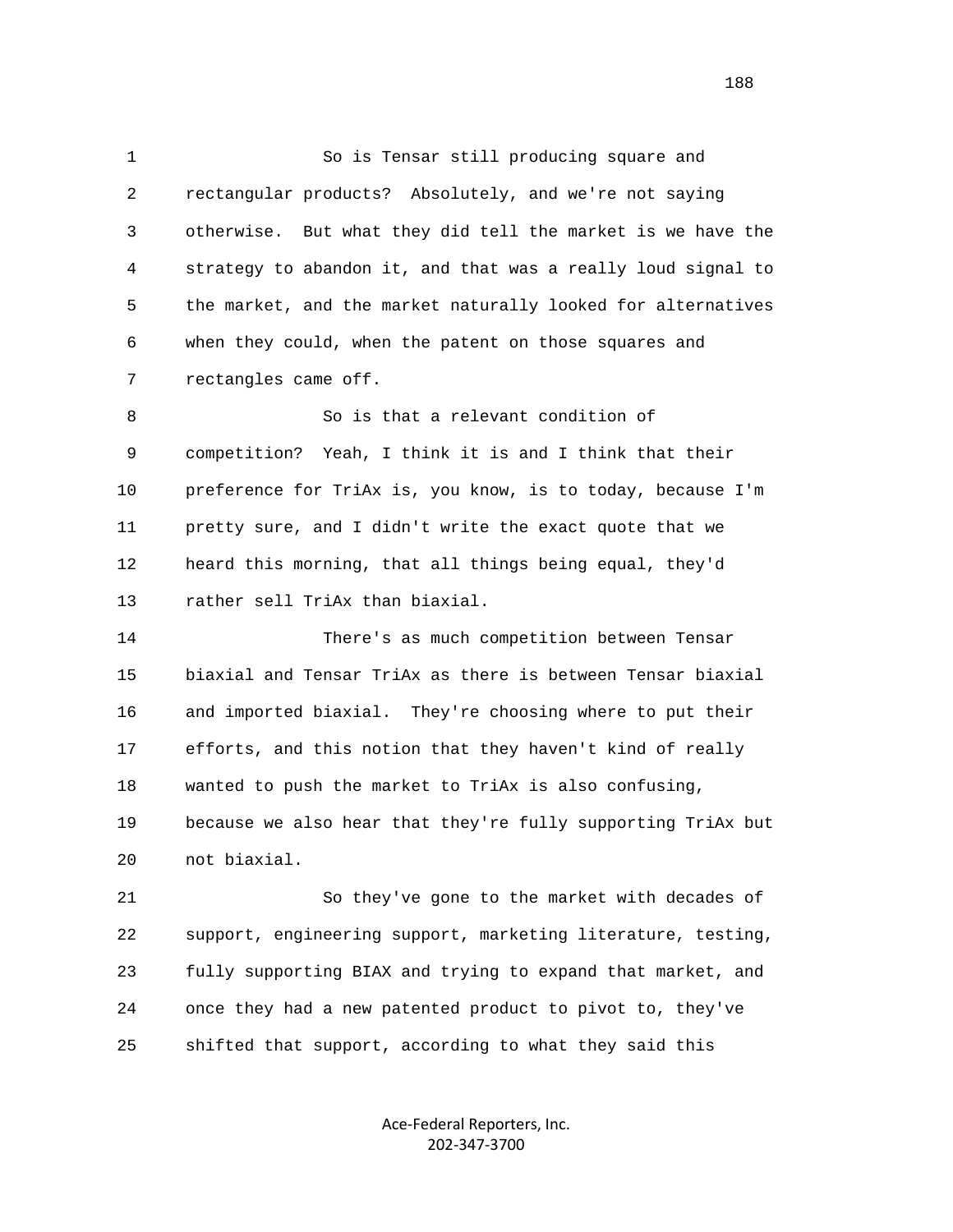1 morning and this afternoon, to their efforts to improve 2 their sales of TriAx.

 3 Now I think I heard one of their distributors 4 also say that the market is comprised of both BIAX and 5 TriAx. So to varying degrees and pretty significantly I 6 would say, but we can look at the data to know precisely, 7 TriAx is an important player in the U.S. market. I don't 8 think that's saying anything that surprises anyone, and 9 those are sales that could otherwise have been a rectangular 10 or square product.

 11 The other area in which they compete with 12 themselves is private label. It's product that they produce 13 in the United States, they sell it in the United States, and 14 they choose at what price that they sell those products. I 15 mean again, it's their own decision-making as to whether to 16 sell something that comes off their machine on the private 17 label market or under their brand as Tensar.

 18 They have a delta in their pricing, but that 19 again is something that they drive, not the imports, that 20 decision to switch between the two. So the only thought I 21 would leave you with is that every square yard of TriAx that 22 they sold during the POI was a square yard that could have 23 been laid in biaxial, and I think that that says it all. 24 Once the like product is properly defined, 25 everything else flows from that. The picture that was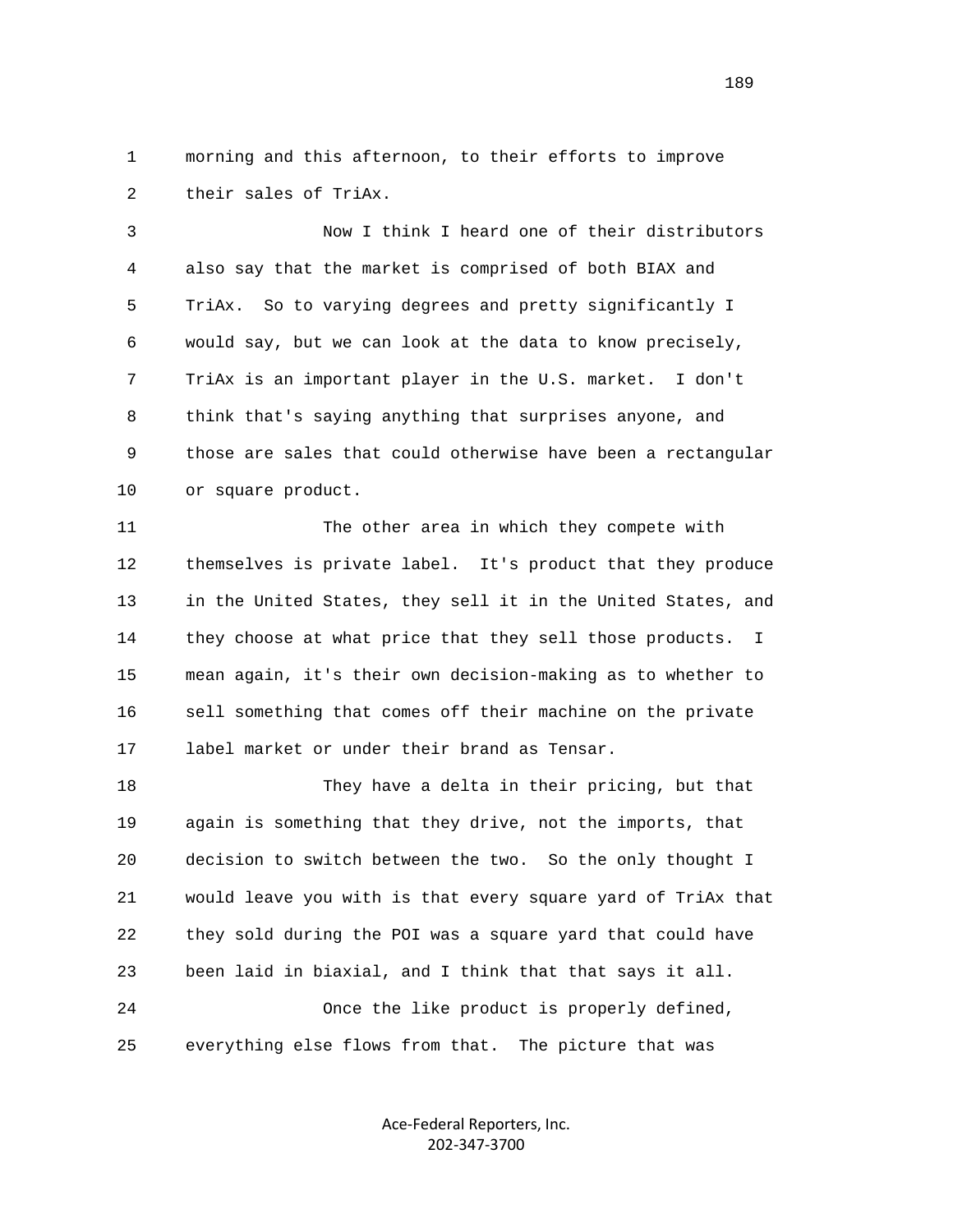1 painted this morning through charts and adjectives as to 2 what the situation is of the domestic industry is -- 3 I guess I can say it's fundamentally 4 different, if you define the like product as sales of both 5 biaxial and triaxial, which we think is the proper way and 6 once the full record is developed before the Commission, 7 we're confident that there's no reasonable indication of 8 threat, of material injury or threat of material injury by 9 reason of the Chinese imports. Thank you. 10 MR. ANDERSON: Thank you, Mr. Baisburd. So on 11 behalf of the Commission and the staff here, I'd like to 12 thank all the participants for the information and coming 13 here today, and counsel for helping us gain a better 14 understanding of this product and this market and the 15 factors of competition. It's been very illuminating and 16 very helpful. 17 Just a couple of notes on the investigation 18 here. The deadlines for submissions of corrections to the 19 transcript or post-conference briefs is Monday, February 20 8th, and if your briefs contain business proprietary 21 information, a public version is due on Tuesday, February 22 9th. 23 The Commission has tentatively scheduled its 24 vote on this investigation or these investigations for 25 Friday, February 26th, and it will report its determinations

> Ace‐Federal Reporters, Inc. 202‐347‐3700

190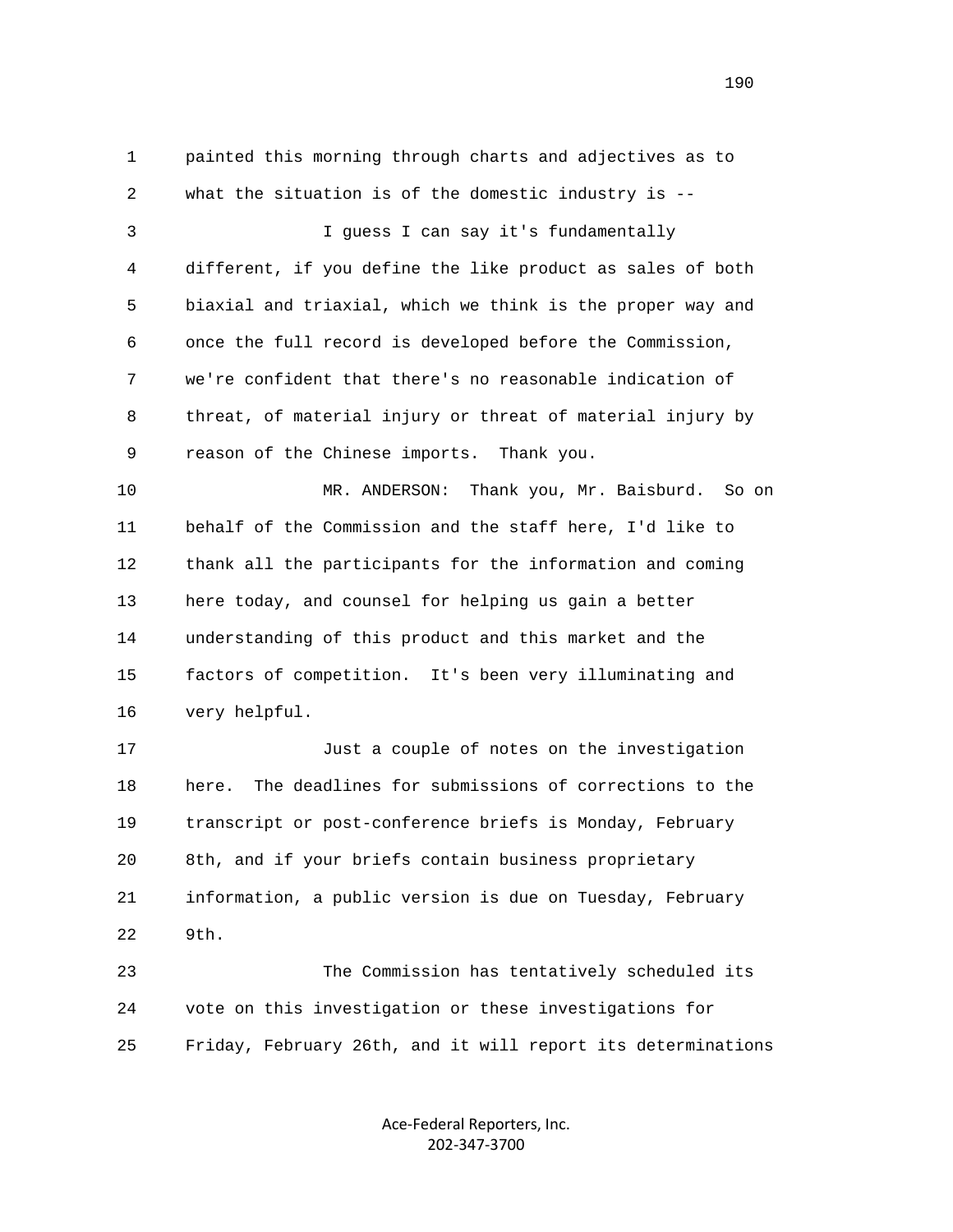| $\mathbf 1$    | to the Secretary of Commerce on Monday, February 29th, and |
|----------------|------------------------------------------------------------|
| $\overline{c}$ | the Commission's opinions will be transmitted on Monday,   |
| $\mathsf{3}$   | March 7th.                                                 |
| $\overline{4}$ | So with that, again I thank all of you for                 |
| 5              | being here and this conference is adjourned.               |
| $\epsilon$     | (Whereupon, at 2:17 p.m., the hearing was                  |
| $\overline{7}$ | adjourned.)                                                |
| $\,8\,$        |                                                            |
| $\mathsf 9$    |                                                            |
| $10$           |                                                            |
| $11\,$         |                                                            |
| $12\,$         |                                                            |
| $13$           |                                                            |
| $14\,$         |                                                            |
| $15$           |                                                            |
| 16             |                                                            |
| 17             |                                                            |
| $18\,$         |                                                            |
| 19             |                                                            |
| 20             |                                                            |
| 21             |                                                            |
| 22             |                                                            |
| 23             |                                                            |
| 24             |                                                            |
| 25             |                                                            |